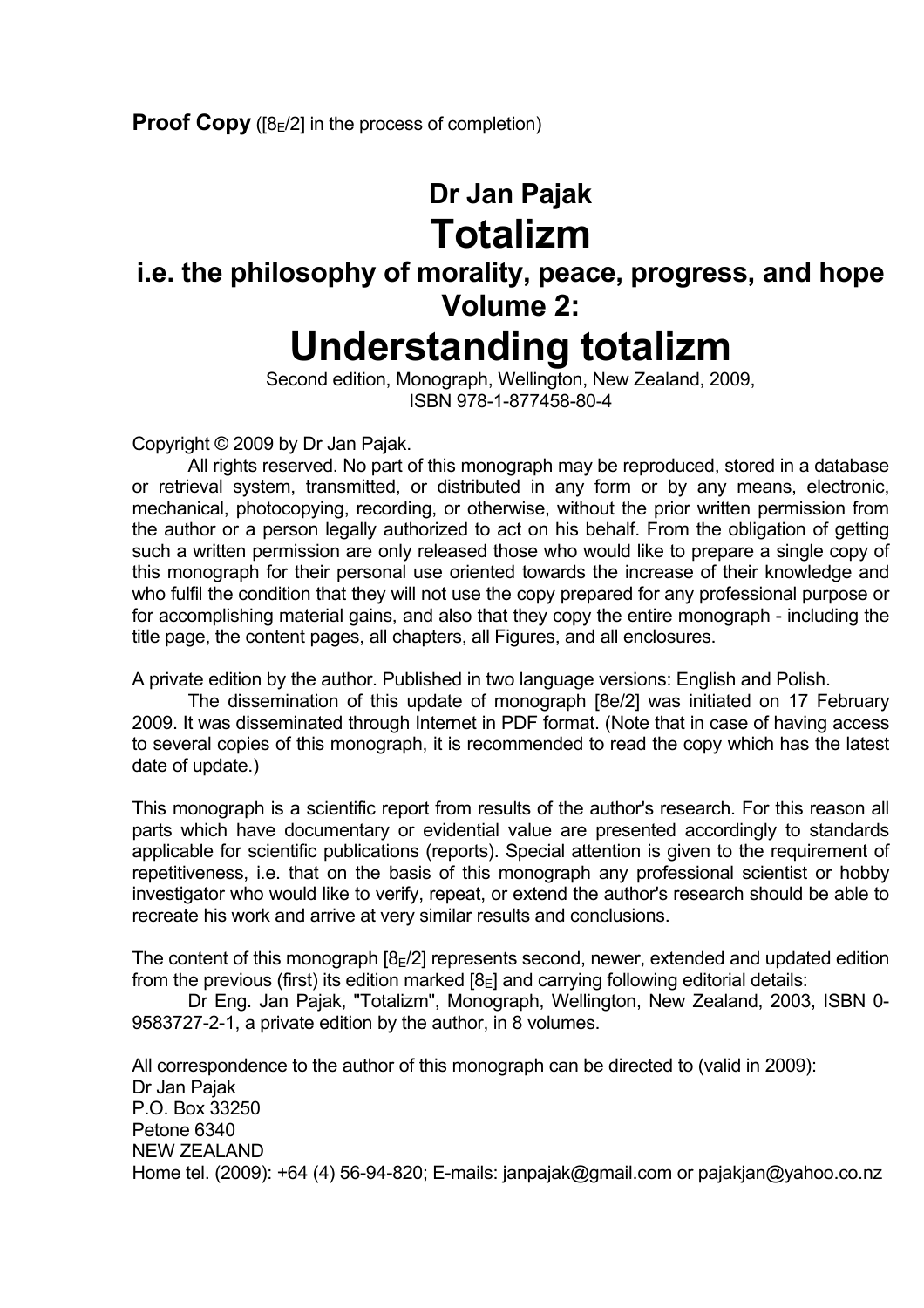#### ABSTRACT of volume 2 in monograph [8=/2] "Totalizm", ISBN 978-1-877458-80-4.

 Previous volume of this monograph explained how to practice totalizm. This volume explains how to understand totalizm. We are not used to the idea of "understanding" a philosophy, as the majority of previous philosophical systems, as well as almost all religions that we know, appealed to the system of our believes, not to our knowledge. But totalizm is very different. Actually it is NOT formulated as a philosophy, but as a strict science, similar to present physics or mechanics. Everything in totalizm can be strictly defined, measured, calculated, verified, and even formally proven. Thus totalizm appeals to the knowledge of its disciples and to their scientific understanding of ideas that it introduces. As such, it has a huge advantage over other philosophical systems. After all, **one always can stop to believe, but almost never one can stop to know**.

 The majority of philosophies and religions in existence limits themselves to answering the question "what". But they do not answer questions: "why", "from what this results", "how it works", "how we can measure and calculate it", "which facts confirm this", "how we can prove this", etc. Therefore, about the large proportion of claims of other philosophies, there is no assurance that they say the truth. After all, there is no way to verify empirically whether they are correct. But totalizm, and the Concept of Dipolar Gravity from which it is derived, are answering not only question "what", but also these additional questions "why this and not something completely different", "how it works", "what it originates from", "how it was deduced", "what it is based upon", "how it can be measured", "how it can be calculated", "which facts confirm this", "how it can be proven correct", etc. (Even if in the current formulation of totalizm some of these questions do not receive answers as yet, still there are already sufficient foundations in structure, tools, equations, definitions, and measuring techniques, to allow this answer to be provided at a later date.) Therefore totalizm and the Concept of Dipolar Gravity are strict disciplines, which include tools and mechanisms hard-wired into them, that allow for the scientific verification of their correctness and for finding an answer to practically any question. It is also worth to realize, that almost no other philosophy or religion contained previously such tools and mechanisms. Also no other philosophy would allow to verify the correctness, or to provide answers for the "why" or "how" type of questions. Thus other philosophies were forcing people to believe in them on principles of the anecdotic "argument of a despotic mother" (this argument usually states "because I say so"). Independently from the above differences between totalizm and other philosophical systems to-date, there is also a lot of differences concerning their contents. For example, totalizm strives to provide measurable benefits in this lifetime of the disciples, and actually bears first fruits in a relatively short time. In turn other philosophical systems either avoid to indicate measurable benefits that they bring, or - as this is done by religions, promise these benefits only after one dies.

 Because totalizm is a strict science, similar to physics or mechanics, it is not a philosophy in the full meaning of this word. For example, a philosophy only answers the question "what" or "how it was deduced", but it avoids answering the majority of questions stated before, which are characteristic for strict sciences and for totalizm. Also it does not allow to verify the correctness. Unfortunately, so-far we do not have a name other then "philosophy", which would describe the subject area that totalizm is incorporating. Thus, because of the lack of a better name, we must call it a "philosophy", unless we coined for it a completely new name, for example "prascience".

 Totalizm emerged from the Concept of Dipolar Gravity (described in chapters H and I). But there is a significant difference between it, and this Concept of Dipolar Gravity. This difference results from the fact that the Concept of Dipolar Gravity is so-called "pure" science, which describes the structure of our universe, mechanism of operation of universe, laws that prevail in our universe, etc. In turn totalizm is so-called "applied" science, which explains how we should utilize in our human activities the structure and operation of the universe that the Concept of Dipolar Gravity revealed to us. In order to explain this on an example, the Concept of Dipolar Gravity is a kind of mechanism or a vehicle, similar to a car. It reflects, or models with itself, how the universe is build and works, what laws prevail in it, what attributes describe it, etc. In turn totalizm is an applied knowledge, which explains to us, how we should practically use this mechanism, or a vehicle, in our lives. Thus, totalizm is similar to a lesson on how to drive a car, or to an instruction how to obey traffic rules, or to a guide on how to get in a car to the place that we intended to reach, etc.

 This volume is intended as the review of the most important information about totalizm. It is aimed at the correct understanding of this "philosophy", or "prascience". If anyone wishes to understand totalizm, this volume is his or her basic resource publication.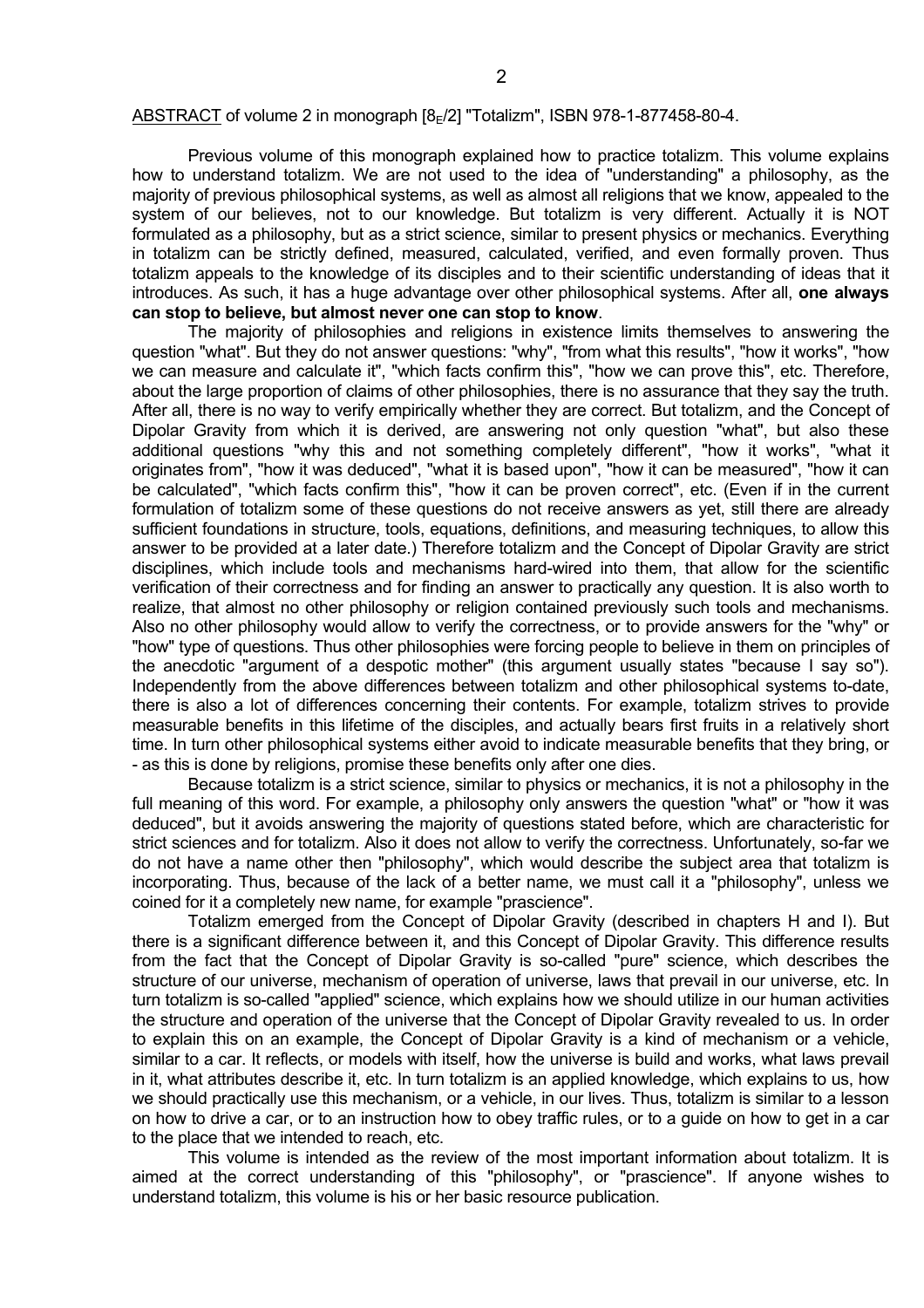CONTENT of volume 2 in monograph  $[8E/2]$  "Totalizm", ISBN 978-1-877458-80-4

| Page             | Chapter                                                                                                                                   |
|------------------|-------------------------------------------------------------------------------------------------------------------------------------------|
| 1<br>2<br>3      | Title page<br>Abstract of volume 2<br>Content of volume 2<br>(notice that content of the entire monograph $[8E/2]$ is listed in volume 1) |
|                  | <b>Volume 2: Understanding totalizm</b>                                                                                                   |
| $B-1$            | <b>B. UNDERSTANDING TOTALIZM</b>                                                                                                          |
| $B-1$            | B1. Everything is governed by appropriate laws,<br>and beware to break any of these laws                                                  |
| $B-2$            | B2. Totalizm is the philosophy which teaches us how to live<br>without breaking "moral laws"                                              |
| $B-6$            | B3. Theoretical foundations of totalizm                                                                                                   |
| $B-8$            | B <sub>3.1</sub> . Moral field                                                                                                            |
| $B-10$           | B3.2. Intelligent moral energy                                                                                                            |
| $B-21$           | B3.3. Moral laws                                                                                                                          |
| $B-22$<br>$B-24$ | B4. Totalizm versus atheism<br>B5. Totalizm versus parasitism                                                                             |
| $B-26$           | B6. Why every "motion along the line of least resistance"                                                                                 |
|                  | always creates a "black hole" in which any motion is impossible                                                                           |
| $B-34$           | B7. Basic concepts of totalizm                                                                                                            |
| $B-34$           | B7.1. Intellect                                                                                                                           |
| $B-35$           | B7.2. Three façades of a typical philosophy (personal, official, propaganda)                                                              |
| $B-37$           | B7.3. Everything is possible: we only need to find out how to achieve it                                                                  |
| $B-41$           | B7.4. Canons (primary principles) of the operations of our universe                                                                       |
| $B-46$           | B7.5. The founding theorem of totalizm                                                                                                    |
| $B-48$           | B8. Attributes of totalizm (open, continually perfected, striving to simplicity,<br>devoted to truth, result oriented, secular)           |
| $B-49$           | B9. Service of totalizm for the future of humanity                                                                                        |

- B-51 Figure B1: Blenkinsop's locomotive.
- C-52 C. KNOWLEDGE IS RESPONSIBILITY
- C-55 C1. What is totalizm
- C-63 C1.1. Versions of totalizm
- C-64 C2. How the new Concept of Dipolar Gravity corrects errors of an old concept of monopolar gravity
- D-72 D. STAND OF TOTALIZM IN CONTROVERSIAL MORAL ISSUES
- D-72 D1. Fast regularly, and willingly accept pain, effort, and discomfort
- D-76 D2. Spare the rod and spoil the child (why totalizm is "pro" corporal punishment)
- D-78 D3. How immoral people should be judged and punished
- D-81 D4. Promote truth even if this works against your interests
- D-83 D5. If moral and human laws collide then obey moral laws
- D-84 D6. There are immoral professions (e.g. teachers, tobacco

producers, executioners) but prostitution does not need to be one of them

D-85 D7. According to totalizm, so-called coincidents are actually someone's direct interventions (e.g. arranged by the universal intellect)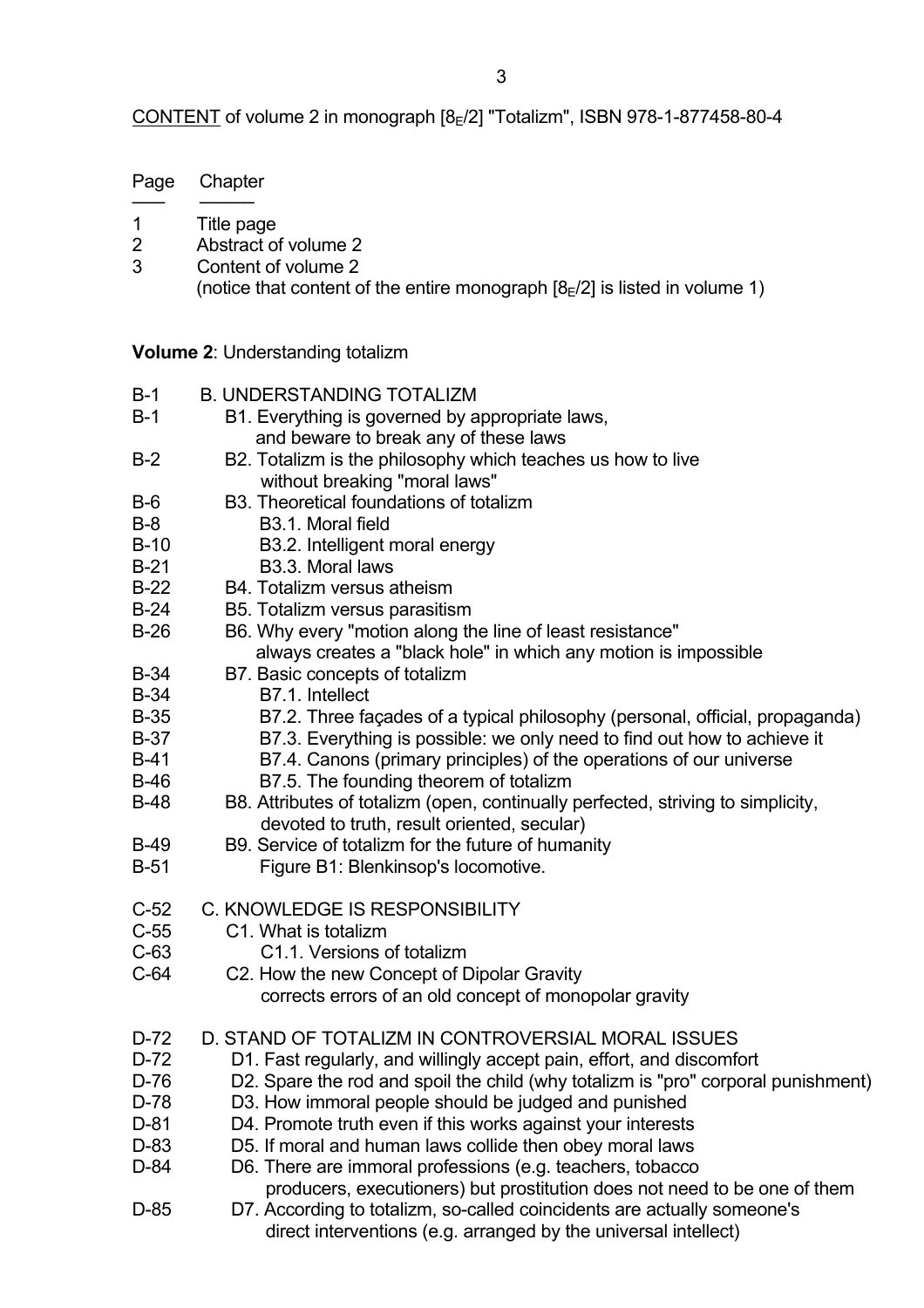| D-86    | D8. Defence killing (e.g. "you or me" situation)                                                 |
|---------|--------------------------------------------------------------------------------------------------|
| D-89    | D9. Karma of a butcher - those who wish to eat hand killed animals,                              |
|         | should kill with their own hands, whatever they eat                                              |
| D-90    | D10. Capabilities of totalizm to heal social life                                                |
| $D-90$  | D11. Common expressions, which in the light of totalizm require explanations                     |
| $D-91$  | D11.1. The duty of defence - the most important of all                                           |
|         | totaliztic good deeds                                                                            |
| D-99    | D11.1.1. Sins of aggression as beginnings of avalanches of evil                                  |
| $D-101$ | D11.2. Avoid totaliztic sins of behavioural sacrifices,                                          |
|         | which are not accompanied by powerful "moral" feelings                                           |
| $D-102$ | D11.3. Totaliztic help                                                                           |
| D-104   | D11.4. There is a totaliztic method for forcing                                                  |
| $D-105$ | D11.5. Totaliztic understanding of forgiveness                                                   |
| D-108   | D11.6. What scepticism really is                                                                 |
| D-109   | D11.7. Dangers of meditations (act instead of meditating)                                        |
| D-111   | D11.8. Side effects are "shadows from moral field"                                               |
| D-112   | D12. The stand of totalizm in some religious interpretations                                     |
| D-113   | D12.1. Totalizm acknowledges the eternal life and<br>benefits in afterlife                       |
| $D-115$ | D12.2. Differences in totaliztic and religious understanding<br>of the universal intellect (God) |
| $D-118$ | D12.3. Beware of religious fanaticism                                                            |
| D-118   | D12.4. Totalizm is NOT a jealous philosophy,                                                     |
|         | thus is allows to practice morally whatever one wishes                                           |
| D-119   | D13. Moral mysteries and paradoxes                                                               |
| D-119   | D13.1. Morality of the second in family                                                          |
| $D-120$ | D13.2. "Cot death" of twins                                                                      |

# **Notes**:

 (1) Before this monograph was formulated, a significant proportion of topics addressed in it was already discussed in Internet on web pages of totalizm. These web pages of totalizm should be accessible even today. Therefore, during addressing topics which are also discussed on web pages of totalizm, by each of these topics provided also were names of web pages on which this topic was presented. So if the reader wishes, he or she can additionally review this topic in Internet. In order to find addresses of web pages with given topic, it is enough to write the name of given web page as the keyword for a search engine, e.g. for www.google.com . For example, in order to find address of the web page named "dipolar\_gravity.htm", it is enough in the search engine www.google.com write the keyword "dipolar gravity.htm" (but without quote marks) and then visit one amongst web sites that will be listed by this search engine.

 (2) This publication is a subsequent volume in 8-volume long scientific monograph [8e/2] by the author. Each chapter and subsection of this series is marked with a next letter of alphabet. Chapters and subsections marked with letters other than these provided in the list of content above are positioned in different volume of this monograph. The full list of content for all 8 volumes of monograph [8e/2] is provided in the first volume.

 (3) A Polish language version of this monograph [8e/2] is also available. Therefore, in case there is any difficulty with accessing an English version of this monograph, while the reader knows the Polish language, then it could be beneficial for him or her to read the Polish version of this monograph.

 (4) Both language versions in this monograph [8/2], namely English and Polish, use the same illustrations. Only captions under these illustrations use a different language. Therefore, if illustrations for the English version are difficult to access or unreadable, then illustrations for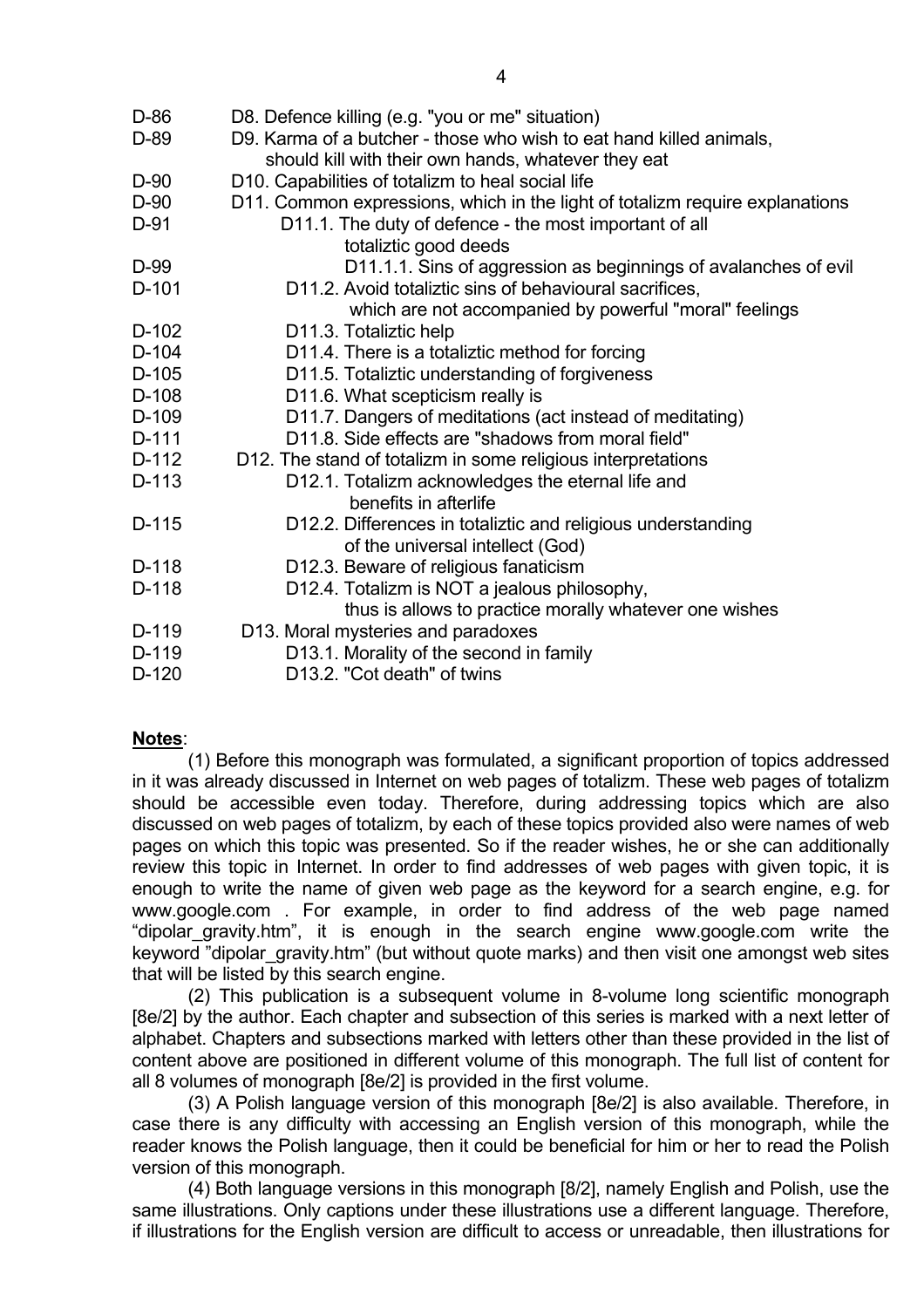the Polish version can be used equally well. It is also worth to know, that enlarged copies of all the illustrations for this monograph [8/2] are made available in the Internet. So in order to e.g. examine enlarged copies of these illustrations, it is worth to view them directly from the Internet. To find them, the reader needs to find any totaliztic web page which I authorise, e.g. by typing the key word "**totalizm**" to any search engine (e.g. to www.google.com), and then, after running a totaliztic web page, the reader needs to run from it the web page named "text 8 2.htm" available on the same server, or choose the option [8/2] from the menu of that totaliztic web page. Note that all totaliztic web pages allow also the uploading of free copies of all volumes of this monograph [8/2].

 (5) The update and amending of this edition of monograph [8/2] is going to progress gradually. Therefore after some time, this monograph is going to be available in even more updated and perfected formulation of it. In turn when this monograph is perfected to the level which the author considers to be sufficient, the subsequent volumes of it will be inserted into monograph [1/5]. Volumes 4 to 6 of this monograph become then volumes 4 to 6 of monograph [1/5], while volumes 1 to 3 of this monograph become then volumes 7 to 10 of monograph [1/5]. Parts of the volume 8 of this monograph become then inserted to volumes 1 and 18 of monograph [1/5].

 (6) To improve the structure of this monograph [8/2], and to make it easier to read, the order of chapters and subsections from various volumes was slightly changed in relation to this order that appeared in the first edition of the same monograph [8].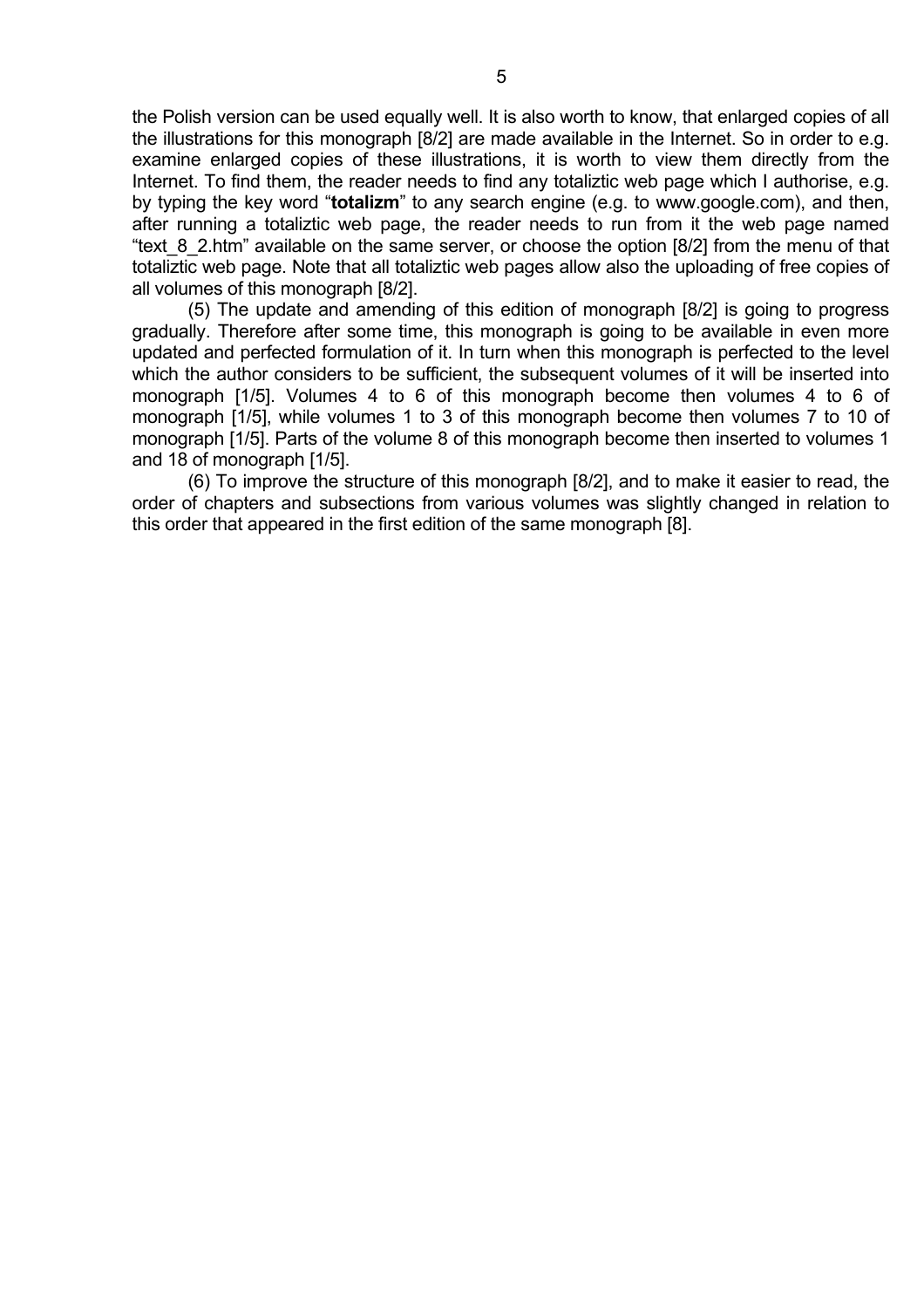# **UNDERSTANDING TOTALIZM**

Motto of this chapter: "Moral laws can only exist and operate, when all people are equal for them. Politicians, bankers, and upper classes can only exists and operate, when all people are divided and not equal for them."

 This chapter is aimed at presenting the information, which allows one to understand the essence of totalizm, to understand - why totalizm insists that people pedantically obey moral laws, to grasp the basic ideas of this "philosophy" or "prascience", and to recognize the most important differences between totalizm and the adversary philosophy of parasitism (more extensively "parasitism" is described in chapter KA).

### B1. Everything is governed by appropriate laws, and beware to break any of these laws

### Motto: *"Do you know laws of heaven?"* (Bible, Job: 38:33)

 If we ask someone "why people of healthy minds do NOT jump out of cliffs or down to wells", the reply would be that "such actions would boil down to breaking laws of physics for their own disadvantage". In turn these laws of physics cause that e.g. a jump from a cliff typically finishes with dying on the bottom of that cliff, while a jump to bottom of a well typically finishes with impossibility of returning to the surface. But if we ask a different question, e.g. "why people of healthy minds do NOT throw shoes at presidents", then it would turn out that the reply could NOT state that "because such an action would represent breaking laws of physics to one's disadvantage". After all, a shoe thrown at a president would NOT bounce back and hit the thrower. In turn when it would be old and full of holes then it would not matter that this shoe would NOT return to the thrower. Means in the case of this second example, against throwing shoes the potential throwers are hold back by some other reasons. As it turns out these reasons are also "laws" - only that this time these are NOT laws of physics. The point which I try to make to the reader through the above examples, is that practically everything in our lives is ruled by appropriate laws.

 The science to-date taught people how they should avoid in their lives breaking physical laws. But this science has NOT taught us how we supposed to live in order to NOT break these non-physical laws - one of which would state, amongst others, "do NOT throw shoes in someone who has power over you". As it turns out, there a large number of these non-physical laws. Totalizm is most interested in principles of obeying three basic groups of such non-physical laws, namely these laws which are outcomes of the existence of so-called "moral field", "moral energy", and "moral laws" - discussed in subsections B3.1 to B3.3 of this volume. However, our lives are ruled also by other kinds of similar laws, the more exact description of which are provided in chapter G of this monograph. Their examples can be socalled "canon of ambiguity" - discussed also in subsection B7.4. But if someone obeys moral laws, then he or she also obeys these other laws of the universe. So totalizm is a kind of scientific discipline which explains how to live so we do not break any laws the breaking of which would have destructive influence on our existence. So if someone learn to live according to indications of totalizm, then such someone gains also an access to all these benefits described, amongst other, in chapters E and F of this monograph.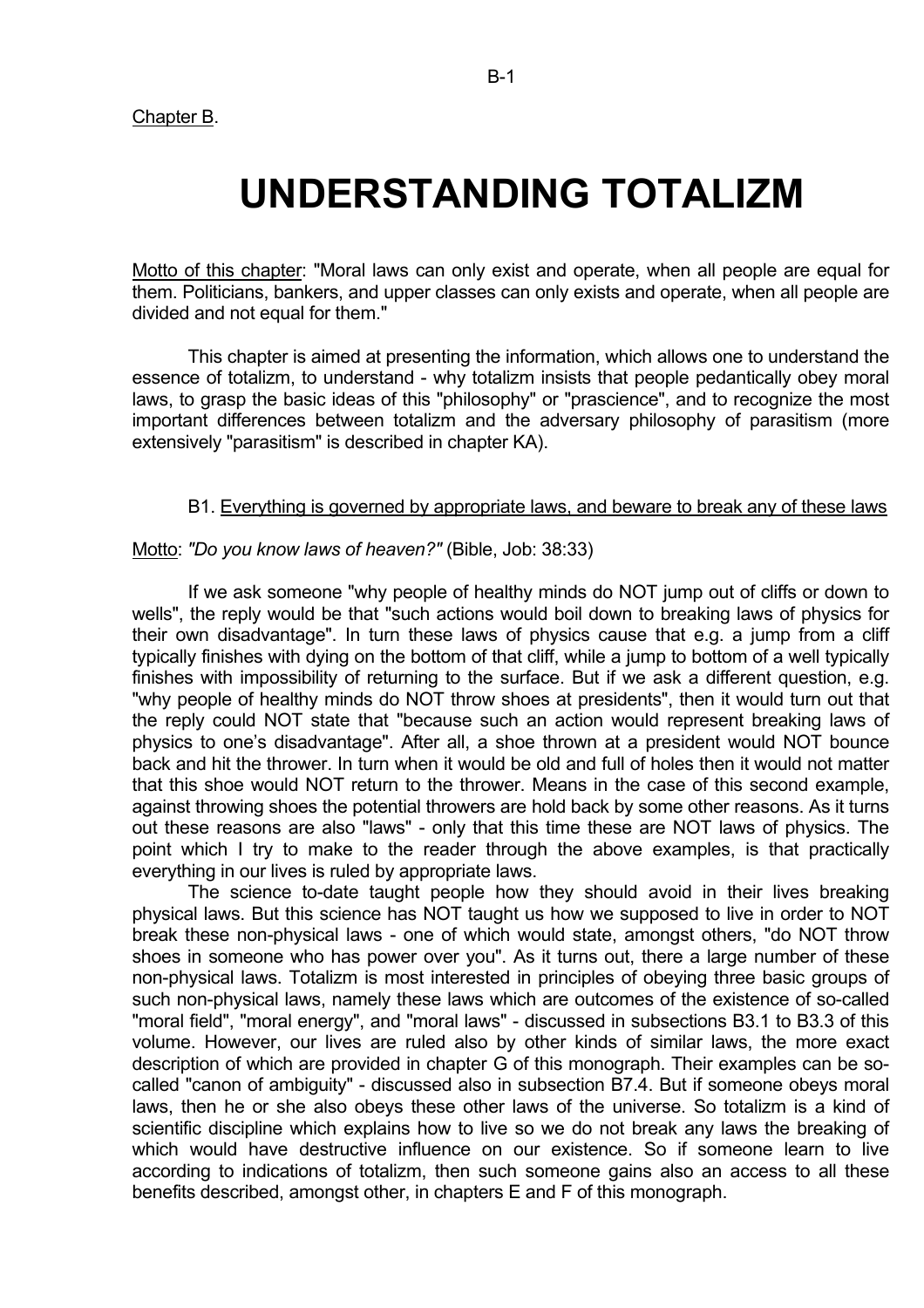B2. Totalizm is the philosophy which teaches us how to live without breaking "moral laws"

 I should start this my explanations by reminding the reader, that currently on Earth hundreds of different philosophies and philosophical concepts are known. Only naming them all takes books of thick volumes, and provides life-long salaries to numerous generations of academics. On top of these, there are also numerous religions, cults, and ideologies, each one of them having its own philosophy, which it follows in actions and teachings. If one tries to understand this enormous multitude of different philosophical ideas, for sure must get dizzy or cranky. Fortunately, such matters as names, origins, creators or authors, points of view, emphasis, claims, etc., all these are only smoke screens, which are trying to divert our attention from what really is important in all of them. The really essential part of all philosophies is hidden in the area which is common to all of them. As we know, this area concerns the reason they are created for. All philosophies were created to provide us with a recipe how to live our lives, or more strictly provide us with a set of rules and laws, which we should follow in our lives. In turn, when the ways of following of any rules or laws is concerned, there are only three possible directions to go, namely one can only: (a) learn and strictly obey these rules and laws, or (b) learn and go carefully around the existing rules and laws, so that one does not obey them, but also does not break them, or (c) blindly break the rules or laws. For example, when we analyse human laws, or human legal system, then every citizen has only these three choices, as he/she can only: (a) strictly obey human laws and become a law obeying citizen, or (b) go around some of the existing human laws and commit "white collar crime" (e.g. spread computer viruses, or "legally redirect" public funds to private pockets) - this behaviour is perceived as morally wrong, although it usually cannot be legally punished because the offender actually does not break existing human laws, or (c) break human laws and become a criminal who sooner or later lands in a prison or on an electric chair. (It should be emphasized here that we need to clearly differentiate between human laws, and moral laws - as these two groups significantly differ from each other. Actually some human laws are forcing people to break moral laws - e.g. consider descriptions from subsection D5.)

 When comes to moral laws, which govern the lives of all intellects, they also can be treated in these three basic ways. In these three ways of treatment, someone either obeys them, or disobeys them. Therefore amongst the countless number of all possible philosophies, there always can be found ones of the "totaliztic" type, which are going to recommend that **(a)** their adherers should obey moral laws pedantically. But there must also be an opposite kind of "parasitic" philosophies, which are going to promote NOT obeying moral laws (even if they do not state it clearly and openly, still they are going to promote such a disobedience in a hidden manner). These parasitic types of philosophies can choose one of two remaining possible behaviours, namely they can disobey moral laws either through **(b)** skilful (refined) going around these laws, or **(c)** primitive breaking these laws. (Note, however, that these primitive philosophies, which promote breaking moral laws, always are unaware of the existence and operation of such laws. Therefore they recommend the breaking of these laws in an indirect and camouflaged way, e.g. by advising people to chase pleasures, wealth, or power in their lives, to implement laws of natural selection, laws of the jungle, or laws of "survival of the fittest", etc.) Therefore these two opposite ways of treating moral laws in our lives (i.e. obeying them, or disobeying them), become two basic criteria of dividing all existing philosophies into two groups constantly battling each other, named: (a) totaliztic philosophies, and (b) parasitic philosophies.

 "**Totalizm**" is the name assigned to an extreme moral philosophy (or to the "moral philosophical pole"), the basic principle of which is to pedantically obey all moral laws. The main reason why totalizm emphasizes the necessity to obey all moral laws, is because it accepts and confirms that in our universe a superior intellect does exist, namely the omnipresent "universal intellect" (by religions called God), which established these laws and now scrupulously executes their obedience. Therefore, in the light of totalizm, anyone's refusal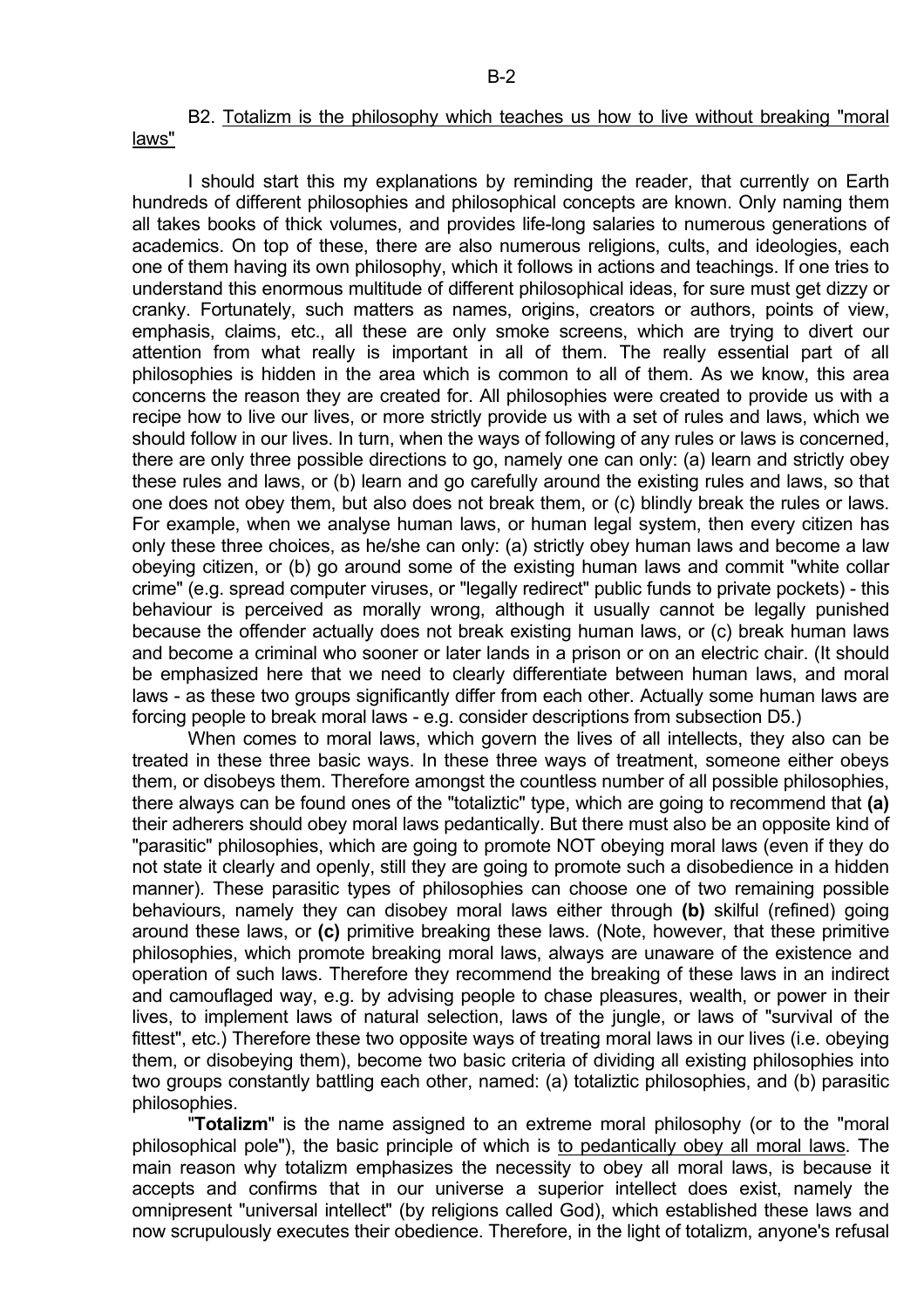to obey moral laws that were established by this universal intellect (God), represents an open rebellion against this intellect (i.e. a rebellion against God). However, in spite of confirming that the universal intellect (God) does exist, and also in spite of pedantic obedience of the moral laws, in our present understanding **totalizm is a fully secular philosophy**. It is so, because the only form of manifestation of our obedience to this intellect, that at the present stage totalizm scientifically identified and now recommends and approves, is to obey these moral laws. Furthermore, according to findings of totalizm all spiritual matters are only then moral, when they are perfectly balanced with physical and emotional aspects of our lives. (One of principles of totalizm states, that life is about living and obeying moral laws, not about making religious gestures, participating in ceremonies, and supporting religious institutions. Therefore totalizm disapproves gestural, ceremonial, and loud verbal manifestations of obedience to God - especially if these are accompanied with disobedience of moral laws. Totalizm disapproves religious institutions - because these are about political power, not about learning the true moral laws. Totalizm disapproves religious ceremonies and rituals, especially these reach in form but empty in content. Totalizm also disapproves the present form of religions, as these are closed towards new ideas, hostile to each other, escalating human fear, dividing instead of joining, disregarding the need to learn moral laws, and not enough secular to use scientific approach for learning truth about the universal intellect.)

 The above (very brief) summary of totalizm allows us to deduct and to list below, the basic attributes of this philosophy and other philosophies related to it. All totaliztic philosophies: (a) always include a section, which accepts the existence of universal intellect (God) and always define this intellect in a "deistic" manner (i.e. assign a self-awareness, identity, and authority to it), (b) they are always open for learning new moral laws and prepared to improve their mastery of moral laws, which are already known to them (i.e. totaliztic philosophies do NOT behave as present religions on Earth, which pretend that they already know all laws of the universe), (c) they strive to learn and obey the true moral laws, not the laws introduced by these philosophies, or by people who speak on behalf of these philosophies, which could try to imposter the true moral laws, and (d) when comes to the true moral laws, these philosophies are not accepting compromises or exceptions - in their views all moral laws must be pedantically obeyed and no law can be walked around or ignored. Thus, we could summarise, that totalizm follows the path of maintaining the highest faith, morality, truth, knowledge, and obedience. Of course there is much more to totalizm than it can be explained in such a brief summary, and further subsections of this monograph will continue disclosing further details.

 In order to give some examples of totalizm in action, producing bread is a laborious and inconvenient task, as it requires ploughing, sowing, harvesting, milling, baking, etc. But totalizts will either do all these works pedantically (although with modern technology provided by their science), because moral laws say that this is how one makes bread, or will honestly buy bread from others who made it that way. Because there is also a moral law, which says something along the lines "do not kill, because you are going to be killed", totalizts will not kill anyone who does not attack them, even if this someone is their enemy, and makes their lives very miserable. (But totalizm acknowledges that everyone has an obligation imposed by moral laws to carry out an effective defence. Thus adherers of totalizm may be forced to kill in selfdefence when attacked, especially when there is a need to choose "my life or yours" - see subsection D8.) In turn, because there is a law, which states "continually learn, especially new moral laws, so that you could obey them in your life", disciples of totalizm devote a significant part of their lives to study the universe and world around them, to detect, identify, and to express in various formulas the essence of all laws, which govern this universe, to improve in their lives the utilisation of physical laws, and to increasingly better learn and obey moral laws.

 In turn "**parasitism**" is the name assigned to an extreme immoral philosophy (or to the "immoral philosophical pole"), the basic principle of which is to obey no laws, unless forced otherwise. Amongst all laws that the adherers of parasitism attempt to disobey, are also moral laws. Thus as a rule, adherers of this immoral philosophy avoid obeying moral laws, unless they are somehow forced to obey these laws. Depending on the manner in which parasitism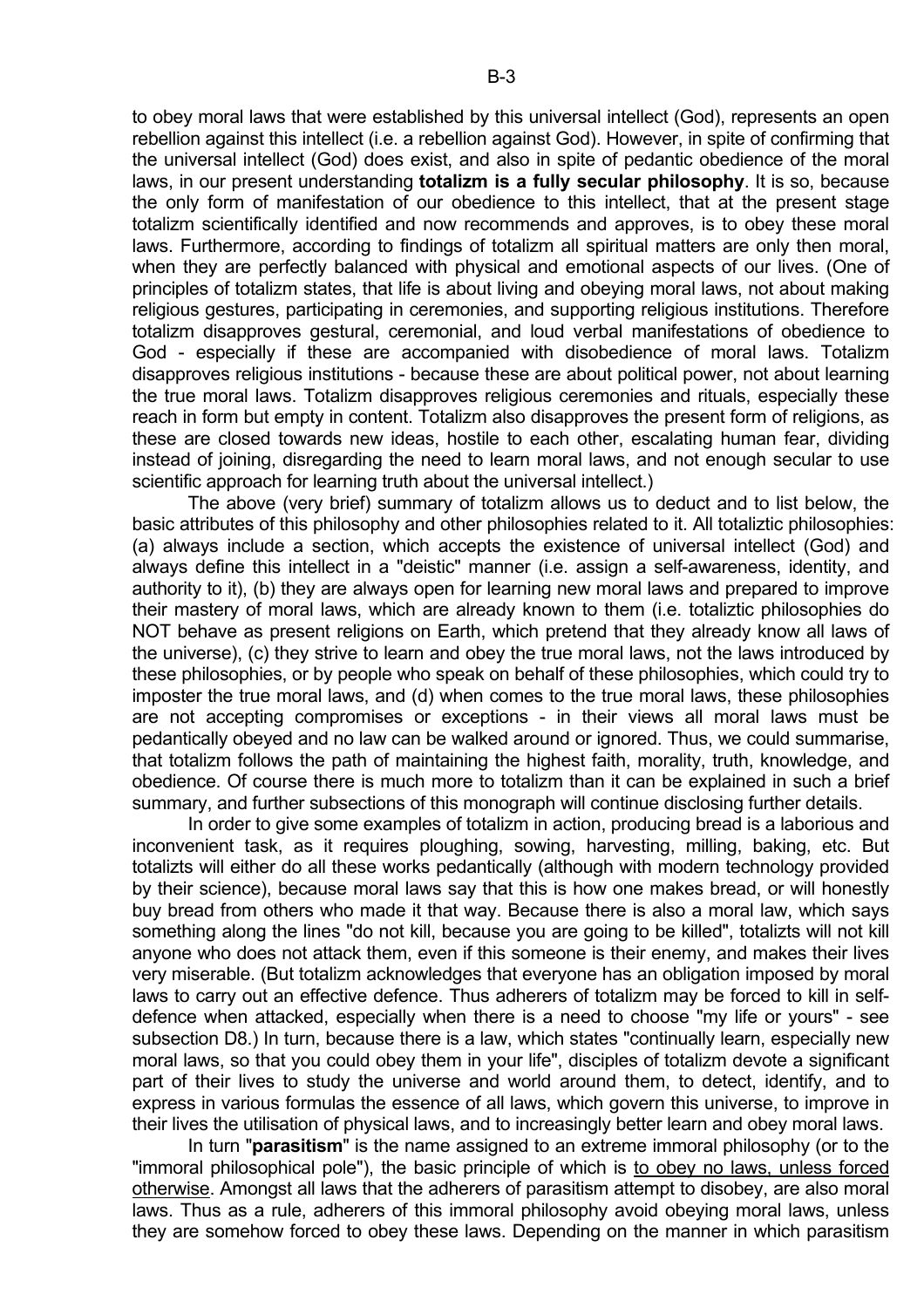disobey moral laws, it can be further subdivided into two subclasses, which in this monograph are called "primitive parasitism" and "refined parasitism". The primitive parasitism is the one which currently prevails on Earth. Its essence boils down to not knowing about moral laws, and not knowing about severe punishments that these laws impose on everyone who breaks them. Therefore it primitively breaks these laws. In turn the refined parasitism is the one, which already knows about the existence of moral laws, therefore it chooses to go around all these moral laws, which make lives of parasites uncomfortable. The remaining moral laws, which are easier to obey than to go around, this version of parasitism tries to obey. Therefore the refined parasitism is saying, that whenever there is a moral law, which makes someone's life difficult or full of effort, then the person concerned should go around this law, so that he/she personally does not break it, but also does not obey it (e.g. a refined parasite can make it to be broken by his/her slave).

 Let us explain this on an example. The refined parasitism would state, that e.g. although the Boomerang Principle works in practice, still one should not obey this principle pedantically in all cases, but only when it is convenient. Thus, in spite that this Principle causes, that if e.g. a parasite kills someone without being attacked, then he/she is also going to be killed, still he/she should find a way of going around this law and kill the enemy, whom he/she does not like. For example, if a parasite does not want to kill with own hands, but wishes to find his/her enemy dead, then may e.g. convince this enemy to take a part in a catastrophe, about the arrival of which the parasite knows from the research on future - as this is described in subsection KB3.4 of this monograph, and from subsection V5 of monograph [1/4], and in subsection A4 of treatise [7/2]. Or it is necessary to find the most stupid slave, who does not know anything about the Boomerang Principle or moral laws, but is e.g. a religious fanatics, and then cunningly cause that this slave kills the enemy. Then this slave, not a parasite, is going to be killed several years later, when moral laws start to provide the return to a given killing. Of course, when such a stupid slave is used, then it is not wise to convince it to kill, as such a convincing would also be a breaking of moral laws. But it is enough to cunningly manipulate this slave into the killing, as this is described in subsection KA3.1 of this monograph, and in subsection JD3.1 of monograph [1/4]. (E.g. it is enough to make the slave to strongly dislike the enemy, and then to inform him/her, that the enemy is against his/her religion and God. But previously into principles of this religion, which the parasite makes the slave to practice fanatically, is written a direct order to kill everyone, who is against this religion and this God.) In order to recommend such disobedience of moral laws, all parasitic philosophies are atheistic. As it was explained earlier, there are two different forms of atheism, crude and subtle, which use two different ways of denying God. (The crude atheism depends on denying the God's existence. In turn the subtle atheism depends on denying the God's authority and/or God's identity. For example, the subtle atheism may assign the name "God" to something or someone other than the universal intellect, then demonstratively may worship this limited "God", but evasively deny this "God" any authority by not learning his laws and creating its own set of laws which replaces God's laws.) Because of this, parasitic philosophies either:

 (1) Are based on the **crude atheism** and thus deny the existence of the universal intellect (God), which established laws of the universe. Therefore in their light it is OK to not obey these laws pedantically, but to go around them whenever it is convenient, or even to break them; or

 (2) Are based on the **subtle atheism** and thus deny the authority or identity of the universal intellect (God), e.g. by requesting to demonstratively worship some parasitic "God" that they introduce, but simultaneously refusing to learn the moral laws and making up their own set of laws which replaces the laws established by the universal intellect (God). Of course, in this case they keep deceiving their adherers that the laws they make up are actually the laws of God. In this way they excellently camouflage their denial of God, as this denial hides behind the manifestative repeating of the name of their untrue God.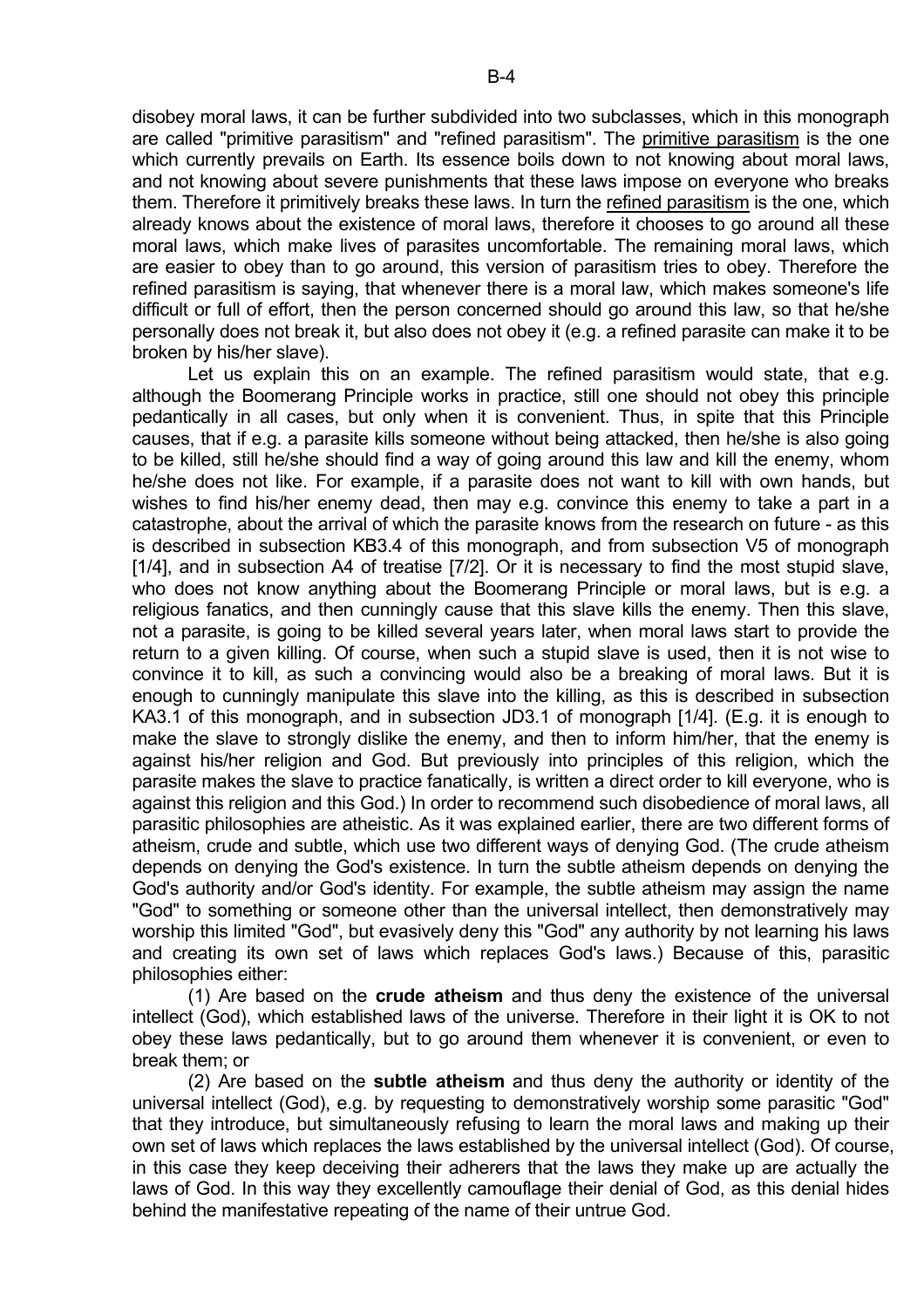The essence of each form of parasitism is the disobedience of moral laws. In the primitive parasitism this disobedience takes the form of thoughtless breaking of these laws, caused by the lack of knowledge of their existence. But in case of refined parasitism, which already knows about the existence of moral laws and about punishments for breaking them, this disobedience in the majority of cases takes the form of forcing the slaves to break them. Thus punishments fall onto slaves - not onto refined parasites. Therefore, one of the attributes of refined parasitism is, that independently of the level of technological advancement, it practices the slavery. In societies which adhere to refined parasitism, the owning of slaves must be legal and openly allowed. Of course, for silencing the conscience, these slaves can be called with some legally justifiable name, e.g. "illegal emigrants", "maids", or more scientifically: "biorobots". Therefore currently in the cosmic space, and in the not-too-far future probably also on Earth, civilizations must exist, which in spite of impressive technology and devices, in a moral sense are to live in darkness of slavery. Their inhabitants are going to be divided into classes and casts, which ruthlessly are to exploit each other, and in which the mutual terror and exploitation is going to achieve the level of deepest decadence. To these barbaric societies, amongst others, belong also the evil parasites described in subsection KB2. In case of these cosmic parasites, their biorobots are produced from the genetic material, that is robbed from planets of their slaves, e.g. from Earth. In order to make impossible for Earth to escape from this parasite, and thus to reassure the continuous supply of biorobots to it, this cosmic parasite of humanity uses the most degenerated form of parasitism. It depends on the purposeful hurting the slaves, so that they are not able to escape. This most deviated form of parasitism of intelligent beings, in subsection KB2 of this monograph is called the "**evil parasitism**". The "evil parasitism" can be defined as the morally most degenerated form of parasitism, in which parasites hurt and mutilate their slaves on purpose, in order to make the escape impossible for them, and thus keep them in slavery forever. An example of a primitive version of evil parasitism still practised on Earth in historic times, was cutting legs of slaves, to disable their escape, or to turn these slaves into eunuchs. In case of our cosmic parasites from UFOs, one of the largest crimes, which presently they are committing just on our eyes, is the gradual destruction of fertility of men from Earth, and thus gradual transformation of our two-gender civilization into a civilisation of exclusively females. This future female civilisation on Earth is going to multiply exclusively through cloning (for more details about this subject see subsections A3 and W6 of monograph [1/4]). In turn the largest "trick" that these parasites committed lately, and which is exactly described in subsection O8.1 of monograph [1/4], is the evaporation on eyes of billions of television viewers from the whole world, two towers of WTC in New York. It was done in such a skilful manner, that almost no-one from those billions of people that watched, ever realized, that just observed a UFO vehicle, which killed thousands of innocent people. (This attack of UFO at WTC in 2001 was the second successful attack of evil parasites at New York, as in 1960s UFOs purposely caused a total blackout in New York, which also proved to be quite fatal to that city, and cost a lot of lives.)

 The above description of parasitism represents only a summary, because the comprehensive presentation of this immoral philosophy is provided in chapter KA. But even such a brief description allows us to deduct basic attributes of all parasitic philosophies. These philosophies: (a) always are atheistic - either in the crude or in the subtle way; (b) they always limit learning, or even illegalise it, as learning could disclose their own inadequacy - e.g. it could reveal the true moral laws of the universe and the need to obey them; (c) they always make up their own system of laws, which gives them the excuse to go around the true moral laws (for example, if a true moral law would warn something along the lines "do not attack and kill because you get attacked and killed", they may make up their own law, which could cunningly encourage "do attack and kill in the name of our God, and you go directly to heaven"); (d) in some cases they may request to ostentatiously worship some parasitic God that they introduce, but simultaneously they do not allow to obey the God's true laws - i.e. they only request to obey the laws which they made up by themselves; and (e) they encourage their adherers to go around all laws - except for laws which are made up by these philosophies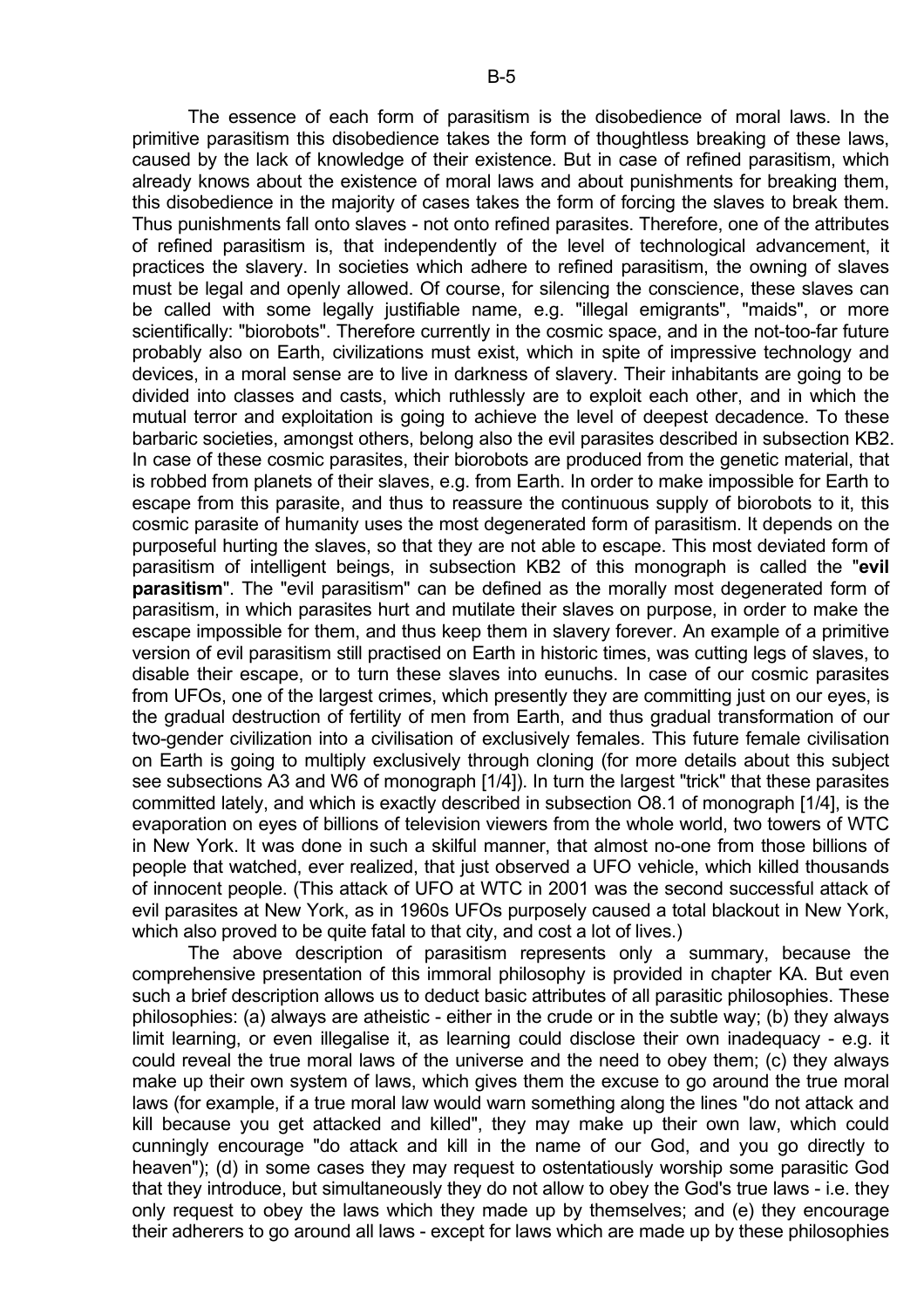and which must be obeyed with a blind submission. Thus we could summarise that parasitism follows the path of maintaining the highest benefits, pleasure, convenience, irresponsibility, and ignorance.

 In order to give here some examples of parasitism in action, producing bread is a laborious and very inconvenient task. So instead of ploughing, sowing, harvesting, milling, baking, etc., adherents of parasitism rob bread from others under some kind of excuse - e.g. by stating that these others owe them living for some reasons, or should pay them for the right to live, that their dollar has a lower value, that their bread is a tax for the "protection" that they receive, etc. Regarding the moral law, which say something along the lines "do not attack and kill, because you also get attacked and killed", parasites obey their own version of this law for all their friends. But when they meet an enemy, they will find an excuse to go around this law and to attack somehow and kill, e.g. by telling that this enemy offended their God, while it is their obligation to attack and kill on the God's behalf. In turn regarding the law "continually increase your knowledge" adherents of parasitism go around it either by learning only these laws, which are helping them to lead their parasitic lives, or by learning the content of moral laws, with the intention of not obeying them, but figuring out how to go around them.

# B3. Theoretical foundations of totalizm

 This section is explaining theoretical foundations of totalizm. The knowledge of these foundations is necessary for us in order to fully understand this moral and progressive philosophy. From numerous ways this section could be structured, I have chosen the one, which in my opinion allows to obtain the most comprehensive understanding of totalizm and its principles, combined with the most brief and simple formulation. After all, one of the most significant advantages of totalizm above all other philosophies, and also one of the primary requirement that was imposed on this philosophy from the very beginning when it was formulated, is that it is to present all ideas in a clear and understandable manner. The reason is that people who choose to adhere to this philosophy, should be able to fully understand not only "what", but also "why" they are doing.

In order to present totalizm in a clear, well structured, and easy to understand manner, I was forced to consider during my writing the realities of dissemination of totalizm. I needed to take under account, that totalizm currently is mainly disseminated in the condition of a full suppression, via Internet, mainly being read from a computer screen. In turn such dissemination imposes special requirements on the manner in which it is explained. For example, reading directly from the screen of a computer requires that totalizm is explained in a continuous manner, and also that reading it does not force the reader to constantly interrupt the reading of a given chapter and to refer to other chapters - or at least that such interruptions are limited to the absolute minimum. Therefore, such a formulation of totalizm imposes a requirement that some matters are repeated or summarised in places that their knowledge is necessary, in spite that they are comprehensively discussed in other parts of the same monograph. Therefore the whole monograph contains quite a lot of repetitions. I do hope that they are serving the increase of knowledge and highlighting the clarity of descriptions, and also that they will be greeted with the understanding of their necessity in the current situation, and do not induce an impatience in the reader. While reading these repetitions, the reader should notice that each time, when I repeat any information on a given topic, I always try to present this information from a different point of view. Therefore, each repetition contained in this monograph, not only that reinforces the information about a given topic, but also shows the same topic from a different prospective. The reading of these repetitions, in some sense represents the extending of a given knowledge by further points of view.

 Before we dive into the theoretical foundations of totalizm, we should remind ourselves that totalizm was derived from the Concept of Dipolar Gravity described in chapters H and I. In turn the Concept of Dipolar Gravity is a strict science, similar to physics, mechanics,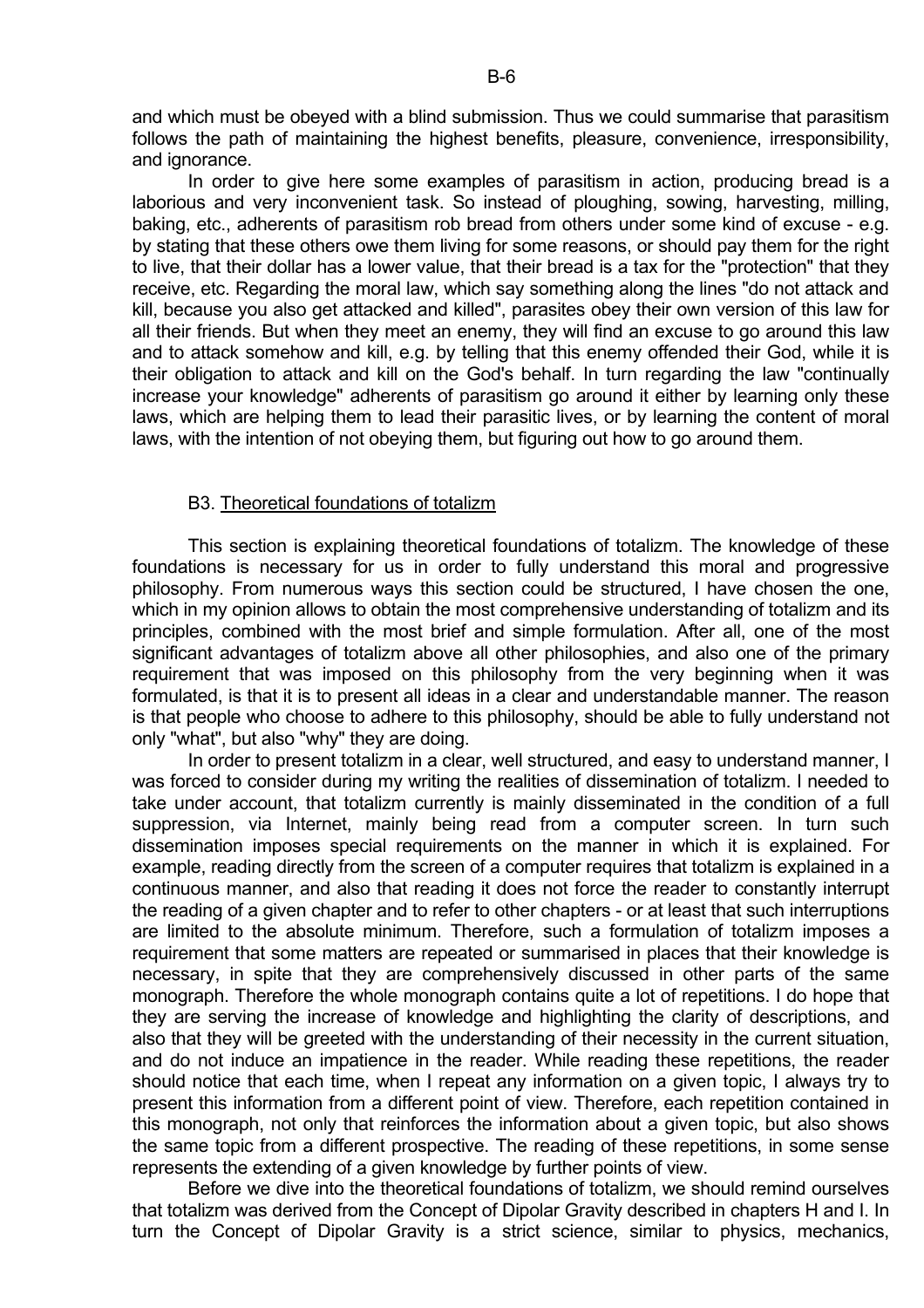mathematics, etc. Therefore totalizm "inherited" from the Concept of Dipolar Gravity this strict approach of physics, engineering, and mathematics. Actually, because of this strictness, totalizm is not a philosophy, in a to-date understanding what a philosophy is. After all, a part of totalizm is the "totaliztic mechanics" described in chapter G. For example a typical philosophy answers only questions "what" and "how it was deducted", while misses out on answering the majority of questions, which are stated in the summary at the beginning of this volume, and which are answered by totalizm because they are also answered by all strict sciences from which totalizm emerged. Examples of questions, which typical philosophies do not answer, but which totalizm always attempts to answer, are "why", "from what it results", "what facts confirm that this is correct", etc. (Even if in the present formulation of totalizm some of topics have not received answers to all these questions, already sufficient theoretical, structural, methodical, and mathematical foundations were formulated to provide such answers at a later stage). Because of this ambition to answer all questions of the strict sciences, **whatever new totalizm introduces into its statements, always firstly it makes sure that this fulfils at least two fundamental conditions**, namely that it: (1) directly originates from something that totalizm determined previously and proved that it is correct, and (2) that it is confirmed by some facts or empirical observations, and in this way that it is guaranteed to take place in the reality that surrounds us, and does not represent only a "speculative idea of a philosopher". (In fact there is much more conditions that totalizm imposes to every statement that it gradually builds into its descriptions. The above two are only the most strictly observed. For example, everything that totalizm recognizes must be repetitive, useful, working in practice, etc.) Because of the above two fundamental conditions, the gradual constructing of knowledge, which is combined into totalizm, resembles a construction of a house. Firstly the statements were laid down, which represent the foundations of totalizm. Then on these foundations a first layer of knowledge was laid down, which directly results from them. Then another layer of knowledge was laid, which results from this first one, etc. The above principle of formulation of totalizm, can be called "adding after a direct resulting and confirming". Because of the consequent observing of this principle, totalizm for example completely does not introduce into itself, or does not takes a stand, about information which lies above the layer of knowledge, which it already combined into itself. After all, such introduction of the knowledge which directly does not result from whatever totalizm or the Concept of Dipolar Gravity already managed to establish, would be like an attempt to build a second floor in a building, which still do not have a ground floor. In this respect totalizm decisively differs from other philosophies and religions, which try to take a stand in numerous mutually non-related matters, and which include into them a knowledge, which does not result directly from facts that were already established by them. Therefore, contrary to totalizm, other philosophies and religions, are not able to answer questions so characteristic for strict sciences, e.g. "why is this and not something else", "how it works", "what it comes from", "how it was deduced", "how it can be measured", "how it can be calculated", "which facts confirm this", "how it can be proven", etc.

 The fact that totalizm was derived from the Concept of Dipolar Gravity, has various consequences of the spiritual nature. After all, the Concept of Dipolar Gravity at the moment is the only physics-like scientific theory, which not only acknowledges the existence of the universal intellect (God), but also formally proves that this intellect does exist (see the formal proof from subsection I3.3), and describes various properties of that intellect. Because of this "inherited" from the Concept of Dipolar Gravity assurance that the universal intellect (God) does exist, totalizm does not separate, discriminate, or ignore the need for learning the reliable knowledge about this intellect (God). It treats the knowledge about the universal intellect (God), as a vital component of advancing humanity. After all, because it is derived from the Concept of Dipolar Gravity, totalizm encompasses also all these aspects, which previously were "reserved" for religions. For this reason **totalizm could also be defined as a kind of philosophical-religious system**, not just a philosophical system. However, the knowledge that it tries to convey is secular and scientifically based, as totalizm is critical of religious institutions (for reasons explained in subsections A13 and B2). If one would look at totalizm as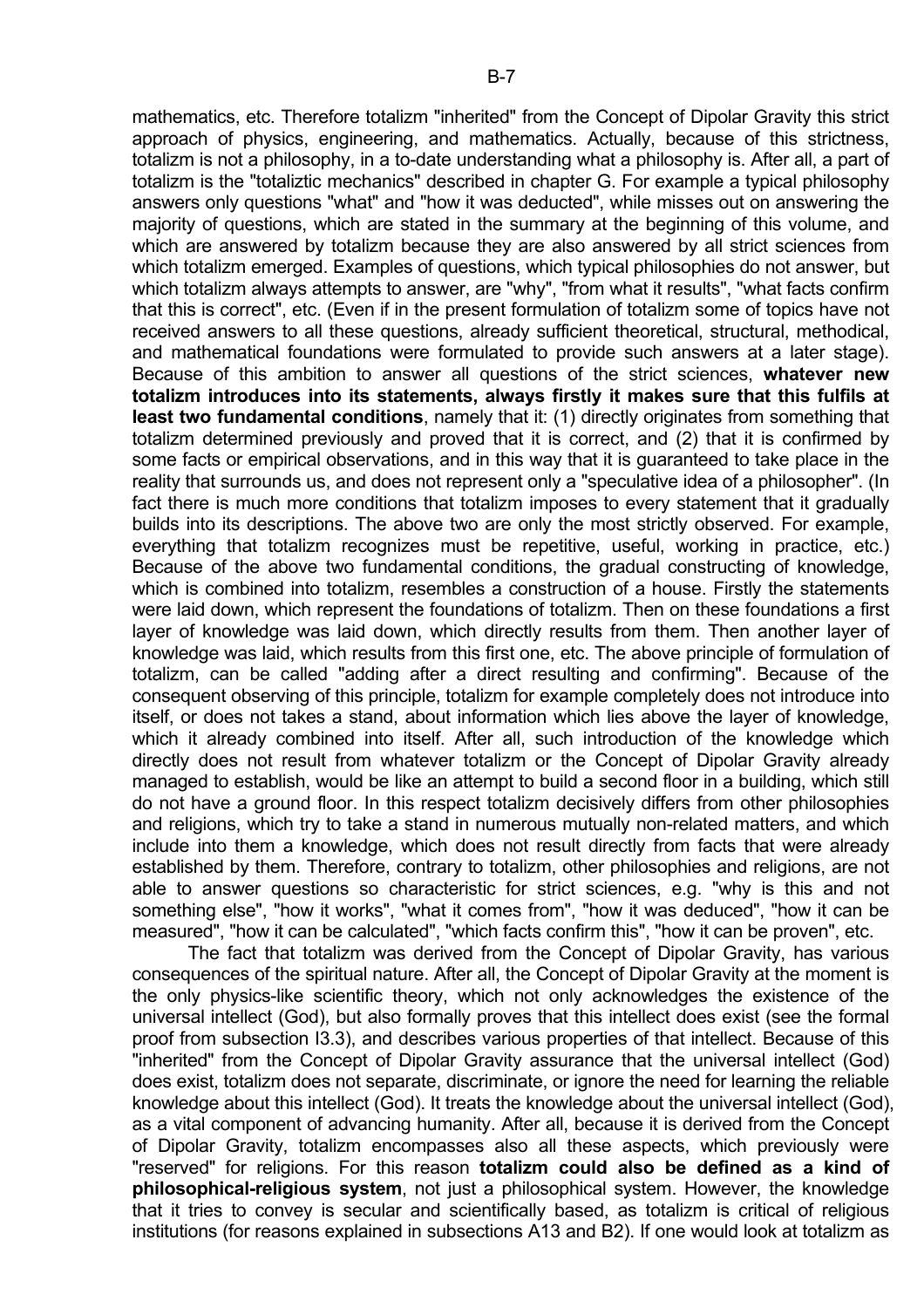on a philosophical-religious system, then the segment "religious" should be understand as a scientific responsibility of totalizm to address, amongst others, also all matters which relate to knowledge about the universal intellect (God). This means that totalizm is not avoiding responsibility to seek truth about, to address, and to explain also all these aspects, that previously were "reserved" to institutional religions, and therefore could be deformed by human errors, accumulation of wealth, and political influences, to which institutional religions are subjected. However, when comes to these aspects previously "reserved" for religions and avoided by science, totalizm states that "complete and reliable recipes on how to accomplish perfection, no-one is going to give us for free without inserting into them some hidden agendas, which support interests of the givers, and therefore we need to work them out through laborious research, analysis of errors that we made, and through learning lesson from moral responses that we receive". After all, according to the Concept of Dipolar Gravity, the primary goal of all activities of the counter-world, is to learn. In turn if any knowledge is given to us for free, then we are not able to learn it. Also one of the main moral laws states that "everything must be earned" - this concerns also a type of knowledge that so-far was traditionally supplied by institutional religions (which claimed that it was given "for free").

 Because totalizm includes also the knowledge which traditionally was "reserved" for institutional religion, it should be clearly stated that totalizm presents this knowledge on a strict, scientific manner, similarly as it presents everything else that is included into this new philosophy. For example, by belonging to strict sciences (i.e. being related to physics and mechanics) totalizm allows that everything that it elaborates on, could be measured calculated, and checked. So it uses concepts, which in physics and mechanics are prone to measurements, calculations, and checking, such as field (e.g. moral field), energy (e.g. moral energy), units, equations, values, etc. In turn every religion is a kind of faith, which forces the adherers to **believe** in what it states without a possibility to measure it, calculate it, or check it. Therefore both, totalizm, and the Concept of Dipolar Gravity from which it emerged, already include build into them tools and mechanisms, which allow the multidimensional verification of their correctness, and allow to receive an answer to practically every possible question. Thus they allow people to research and to know. In turn religions do not have such tools or mechanisms, therefore they force people to simply believe in whatever they state.

 Since the above explained, what are scientific foundations of totalizm, and what attributes characterise them, now is the time to start the presentation of totalizm. So let us begin with a brief summary of the Concept of Dipolar Gravity, from which totalizm was derived.

### B3.2. Moral field

 Another useful scientific discovery, which was accomplished by the new Concept of Dipolar Gravity discussed in previous subsection, is the disclosure of hierarchical structure of our universe. According to this discovery, everything in our universe is arranged into a hierarchical manner, where on the very top there is some kind of a primary principle or phenomena, which performs the function of a "parent". This parent in turn defines a series of its "children" - i.e. principles or phenomena of the secondary level. These again are "parents" to a next generation of principles or phenomena of the tertiary level, etc.

 If one applies this hierarchical structure to various types of fields, then - according to the new Concept of Dipolar Gravity, there are only two primary fields in the universe. The first of these is **gravity field**, while the other one is **moral field**. Gravity field is already known to people and science for a long time. But this other, "moral field", still remains unrecognized by the official (orthodox) human science. So far it is only recognized by the new Concept of Dipolar Gravity and by philosophy of totalizm, means by disciplines, which discovered it, and now are disseminating the knowledge about its existence.

 Since the new Concept of Dipolar Gravity disclosed the existence of these two primary fields, which prevail across both worlds of our universe, it immediately started to research their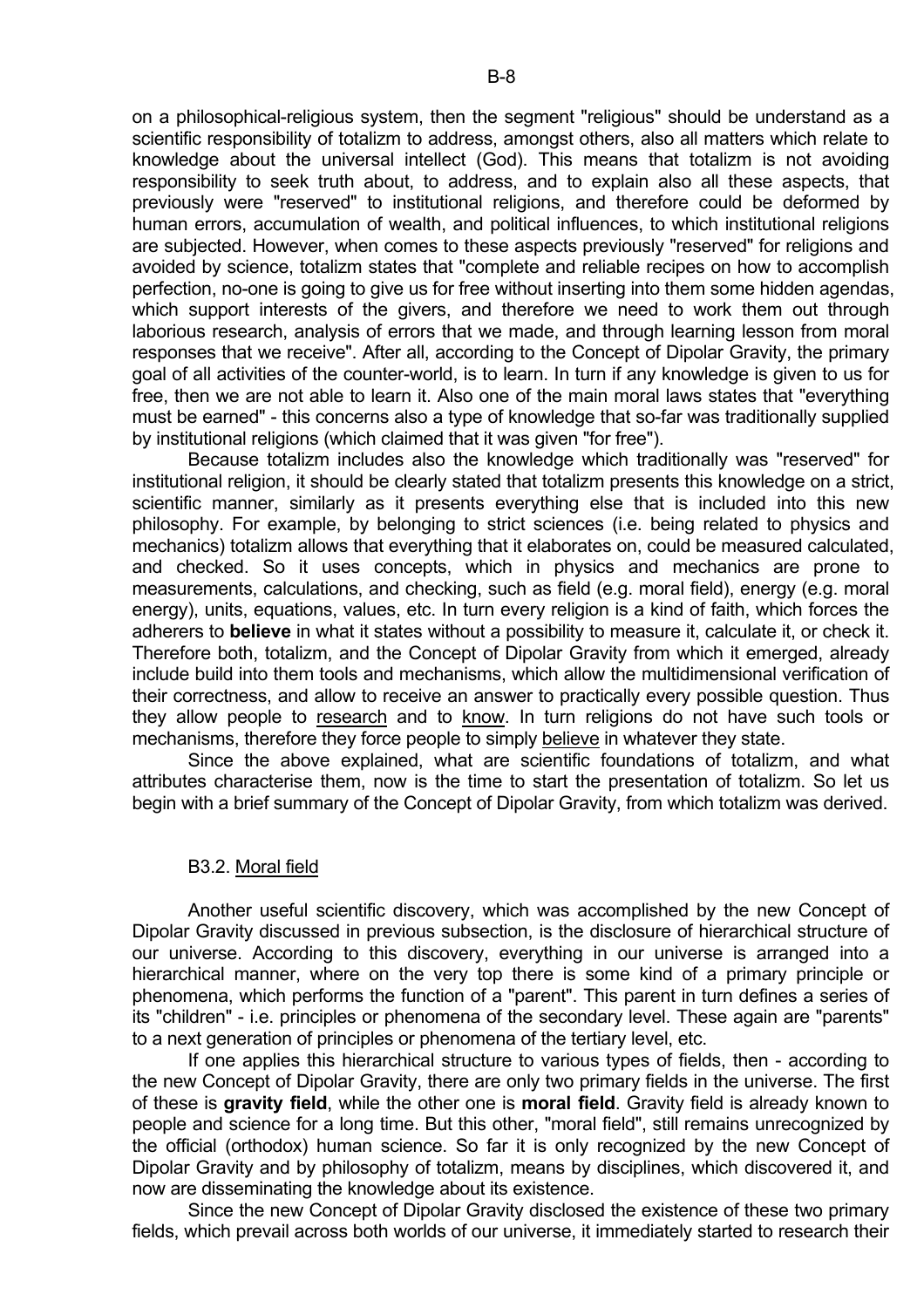nature, properties, and the sphere of influence. As this research revealed, both these primary fields are dipolar, and both have each of their two poles extending into two different worlds. Both of them extend to two worlds of a physical nature, namely to our world and to counterworld, embedding a significant influence on practically everything. The gravity field originates in our physical world, but it propagates its outlet (O) pole into the counter-world, where it affects all physical-type phenomena occurring in the counter-matter. The moral field originates in the intelligent counter-world, but propagates its outlet (O) pole into our physical world, where it affects all moral-type phenomena involving material objects. These two primary fields remain invisible to our eyes, and we can only deduct their existence from the effects they have on motion of entities that they affect.

 **Gravity field**, as every primary field or phenomena, is invisible for us. But it manifests itself for us every time when a motion of matter is taking place. Thus the action of this field we can experience best with our senses, when we physically move upwards or downwards in this field (e.g. when we walk uphill of some mountain, or slide downhill of a slope). In such cases, our motion through the gravity field causes two observable consequences, namely (1) the transformation of the physical energy, and (2) the alteration of a special algorithm, which governs our dynamic coexistence with the gravity field, and which known to the present physics under the name of "time". (Note that, according to the new Concept of Dipolar Gravity, time is an algorithm which is attached separately to each material object, and which executes the dynamic transformations of this object; time is not an additional dimension of the universe as present orthodox physicists claim. Therefore, according to the new Concept of Dipolar Gravity, time can be technically altered or tempered with, the same way as we alter computer programs, thus allowing selected objects to travel in time both forward or backward, as well as to slow down or accelerate their elapse of time. More details on the understanding of time in the new Concept of Dipolar Gravity is provided in subsection H9.1.) Especially the transformation of physical energy is easily observable, when we move across gravitational field. This is because, when we move upward in this field, it costs us the physical effort to overcome it, and to increase our potential energy. In turn, when we move downward in gravitational field, our potential energy is being released, and thus assists us in that motion, making it easy and effortless. Both, the physical energy and time, are well known to everyone, because the whole disciplines of present science, such as physics, mechanics, astronomy, biology, etc., are devoted to their description and to the investigating of their influence on our lives.

 The other primary field of our universe, i.e. **moral field**, has an intellectual (not physical) nature. It is also invisible. But it manifests for us its action every time, when there is a motion of intellects, or a displacement of someone's intelligence. Thus the action of this field can be experienced for example when we are thinking of something that alters our motivations, when we make decisions based on various motivations, when we need to take stands which reveal our motivations, when we supposed to do something or react somehow, etc. Similarly as this is with gravity field, also the invisible moral field we can perceive with our senses, when we move upwards or downwards in this field. In such cases our motion through moral field causes two observable consequences, namely (1) the transformation of moral energy, and (2) the alteration of a special algorithm, which governs our coexistence with moral field, and which the philosophy of totalizm names with the Hindu terminology "karma". (Note that according to the new Concept of Dipolar Gravity "karma" is an algorithm, i.e. a moral equivalent to time, which we alter each time when our intellect moves through this moral field. Therefore, according to the new Concept of Dipolar Gravity, our karma also can be altered or tempered with, the same way as we alter computer programs, thus allowing us to technically change our karma, give it to other people, etc. Note, however, that the philosophy of totalizm forbids us to carry out any technical manipulations on karma, and insists that karma can only be altered in a natural manner, through the action of moral laws. In this aspect totalizm differs from parasitism parasitism tempers with karma all the time in order to live immoral lives, but to not be punished by moral laws. More about karma algorithm is explained in subsections I4.4 and I4.5.)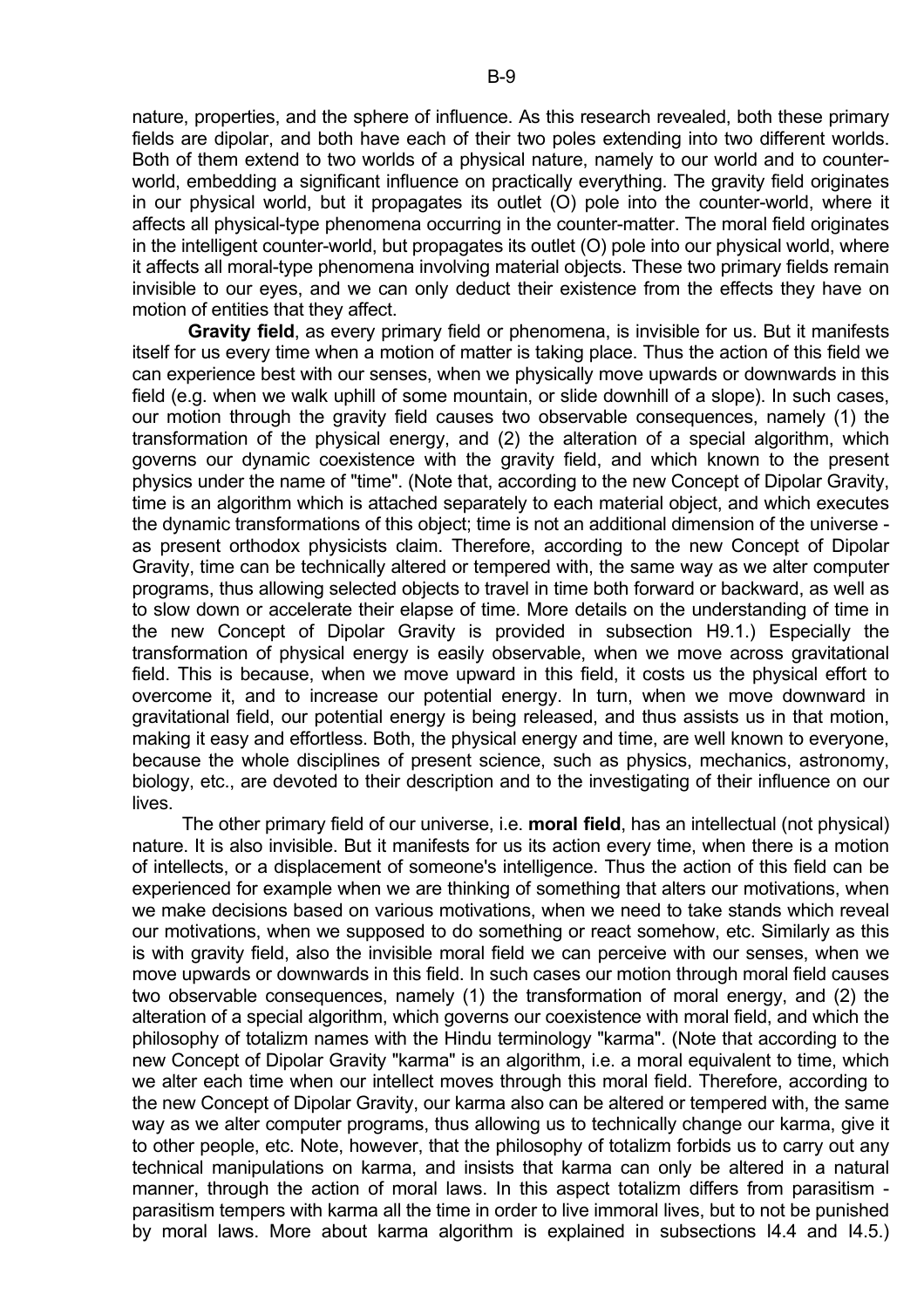Especially the transformation of moral energy is easily observable when we move across moral field, because when we move upward in this field, it costs us the putting in a significant effort to overcome this field and to increase our moral energy. In turn when we move downward of the moral field, our moral energy is being released, and thus it assists us in that downward motion making it easy, effortless, and pleasurable (this is why "doing moral things is always difficult" while "doing immoral things is always easy and pleasurable").

 Because from the school age we are only trained in the sensual detection of effects of gravity field, while so-far no one trained us in the detecting with our senses the action of moral field, perhaps at this point it would be a beneficial to provide some life examples, which realise to us how to detect this moral field in action. Well, let us take a typical example of sitting in our office and the telephone rings at the other end of that office. If we decide to get up from our seat and reply to this telephone - against all resistant thoughts that appear in our head, we need to move our motivation uphill in moral field, thus it would cost us a noticeable intellectual effort. So the intellectual reluctance and laziness we feel against answering this telephone, is one of numerous manifestations of the existence of that moral field. Other manifestations of this field we experience whatever moral we need to do, as always before doing this we either need to overcome in ourselves the intellectual resistance that this field is imposing on our motivation, or we need to resist the pressure (temptation) this field is making on us to not take any intellectual duties or problems on our head. Of course, because - similarly to gravity, the moral field is invisible, we do not know in which direction it is "uphill". But this uphill direction always is correctly indicated by our senses, because "uphill in moral field, is always opposite to the line of the least intellectual resistance, or along the line of the highest intellectual effort". In turn "downhill in moral field, is always along the line of the least intellectual resistance".

 Moral field is extremely important for all moral matters, and thus is also important for totalizm. After all, because of it, the universe is able to maintain the moral polarity; means it is this moral field, which decides what is moral and what is immoral, out of all actions that we take. This field is a natural propelling mechanism for the operation of moral laws. It is also responsible for numerous moral phenomena, which we still need to research and to describe as an example see so-called "side effects" described in subsection D11.8.

# B3.3. Intelligent moral energy

 Because of the existence of two different primary fields, namely gravity field and moral field, every thinking organism has a capability to move in the range of these two fields. Therefore human beings, all races of aliens from the entire universe, intelligent animals, etc., all are subjected simultaneously to two different types of laws. The laws of universe, which govern the behaviour of objects and masses within the range of gravity field, are called "**physical laws**". In turn the laws of universe which govern the behaviour of intellects and intelligences within the range of moral field, are called "moral laws". Physical laws are relatively easy to detect. Therefore they are detected by every civilisation at quite early level of its development. Our science managed to learn about them relatively well. However, **moral laws** are much more difficult to detect. Therefore their knowledge is an attribute unique to advanced civilisations only. Actually, the basic criterion, which distinguishes advanced civilisations from primitive civilisations, is the knowledge of moral laws. It should be noted that even the evil parasites from UFOs described in chapter JJ, which currently are simulating the occupation of Earth and the exploitation of humanity, are jolly well aware of the existence of moral laws. In turn human civilisation, so far does not know that moral laws do exist and do work in practice, although totalizm is trying to carry out a difficult task of informing people on Earth about their existence. For this reason, the next subsection B3.3 of this chapter, is devoted to their brief descriptions (more comprehensive description and list of these moral laws is contained in subsection I4.1.1).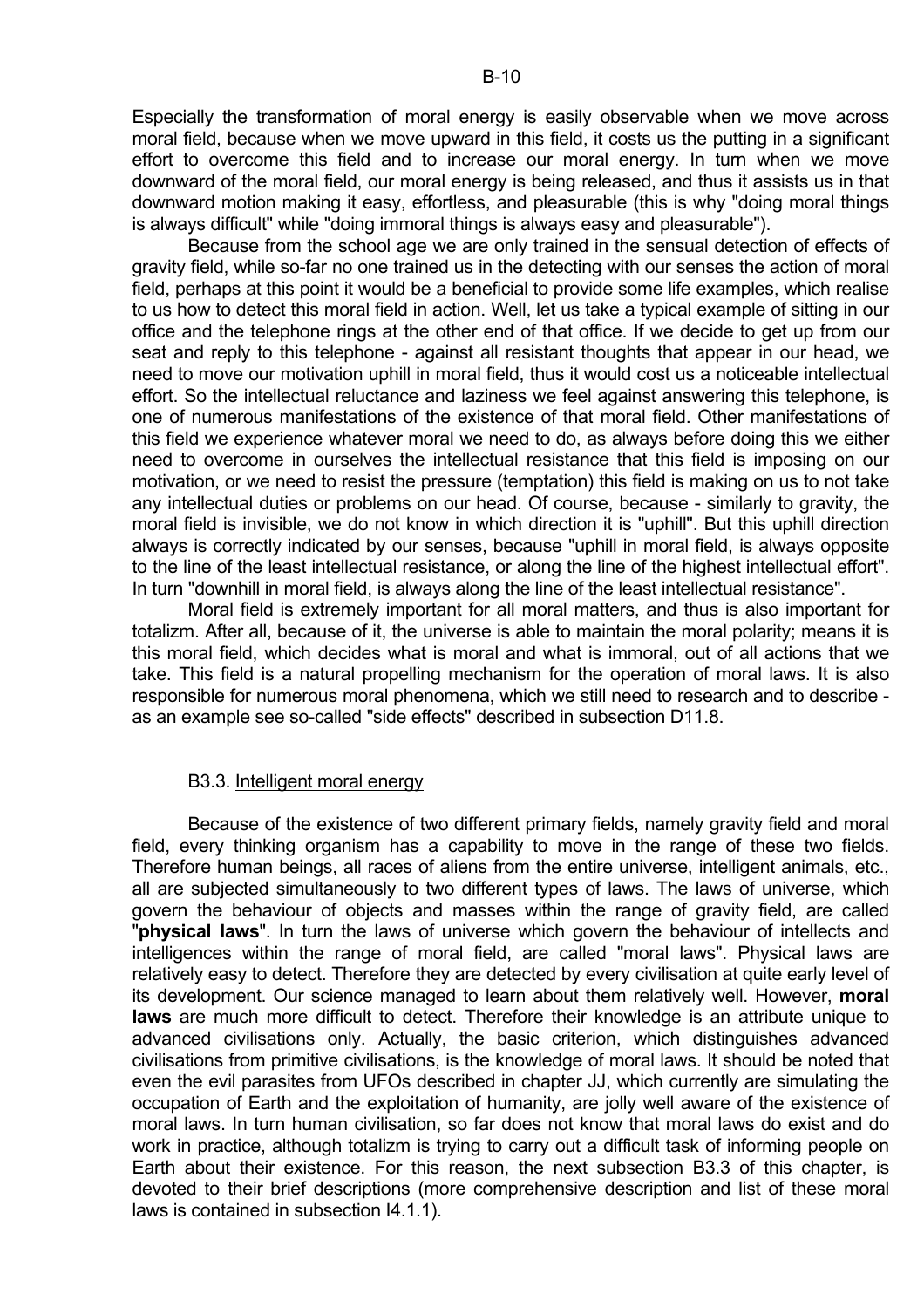Our orthodox science to-date informed us about the existence of so-called "Principle of Conservation of Energy". This principle causes that whenever something moves in the sphere of influence of some kind of field, the energy of this something must change. Because there is such a thing as moral field, in the sphere of influence of which all intellects and intelligences must move, this principle also requires, that in these intellects and intelligences a special kind of energy must be altered, in this monograph called "moral energy". Whenever people change something, that decides about their current position in this moral field, for example change their stand, motives, feelings, decisions, actions, etc., in the final effect this always must lead to increase or to decrease of their moral energy. For these reasons the idea of moral energy is similarly vital for our understanding of operation of moral laws, as the idea of physical energy is vital for our understanding of laws of physics. In this subsection I am going to explain this idea in more details, this time concentrating mainly on the revealing the history of my discovery of this moral energy, and also the history of subsequent evolution of our understanding of this energy.

 The discovery of the intelligent moral energy took place in 1996, in circumstances described in subsection L4. I discovered at that time, that all human motivations, feelings, stands, decisions, and actions, always in the final effect lead to the increase, or to decrease someone's "free will" (means the freedom of choice and realization). The most important consequence of this discovery was that I realized at that time, that for the moral phenomena our "free will" performs exactly the same function as "energy" in physical phenomena. So in order to isolate and to research the connection between our "free will" and the capabilities to implement our decisions, I then introduced to totalizm the idea of an "amount of free will", abbreviated as "**zwow**". The term "amount of free will", in the Polish language is expressed with the words "Zasob Wolnej Woli", thus it abbreviates to "zwow". (Because of the extensive research, to which this initial idea of "zwow" was later subjected, it gradually revealed its various secrets and properties, thus with the elapse of time it evolved and transformed itself into what presently is called intelligent "moral energy".) As I discovered in the result of analyses of this idea, every separate intellect, such as an individual person, a family, a country, or a civilization, at a given moment of time always has a specific amount of this free will, means has a specific amount of achievable decisions and moral choices, which differ from each other, and which a given intellect is able to firstly decide and then complete. Into this amount of free will only these decisions are included, which are achievable, means which can be implemented to a full extend. If something can be decided at a mental level, but then it is not implementable in a real life, this lack of the possibility to implement it, is a sign that a given decision is not, as yet, a part of someone's "amount of free will". As my research revealed, every feeling, thought, stand, decision, word, or action, of either individual people, or whole group intellects, always causes the change of the "amount of free will" in all people affected by the outcomes. In the result, all those affected, either loose, or increase, their "amount of free will". When any intellect dies, it looses the whole "zwow" that it has (i.e. expressing this in simple words, for a dying intellect the zwow drops to zero). If someone is on a death row, the "zwow" of this person drops down to an equivalent of one decision (namely it is limited to a "freedom of dying"). Also everyone is born with a specific initial "amount of free will", which represents the conditions in which it lives, the existing limitations, the amount of free will of its parents, the physical state that is in, intellectual potential, talents, etc. Similarly is with group intellects, such as families, institutions, countries, or whole civilizations. For example, when their "zwow" disappear, they must cease to exist.

 In order to summarize the above deductions, the idea of "amount of free will" can be defined as "a collection of all **achievable** courses of action (decisions) that are still left for the choice of a given intellect in a given moment of time". It should be highlighted again, that to the someone's "amount of free will" do not belong all these mental decisions, which this person can take theoretically, but is not able to physically complete (execute) them in their full extend. For example, to the "amount of free will" of the prisoner on a death row does not belong a decision of walking on streets of a city. Although he/she is able to mentally take such a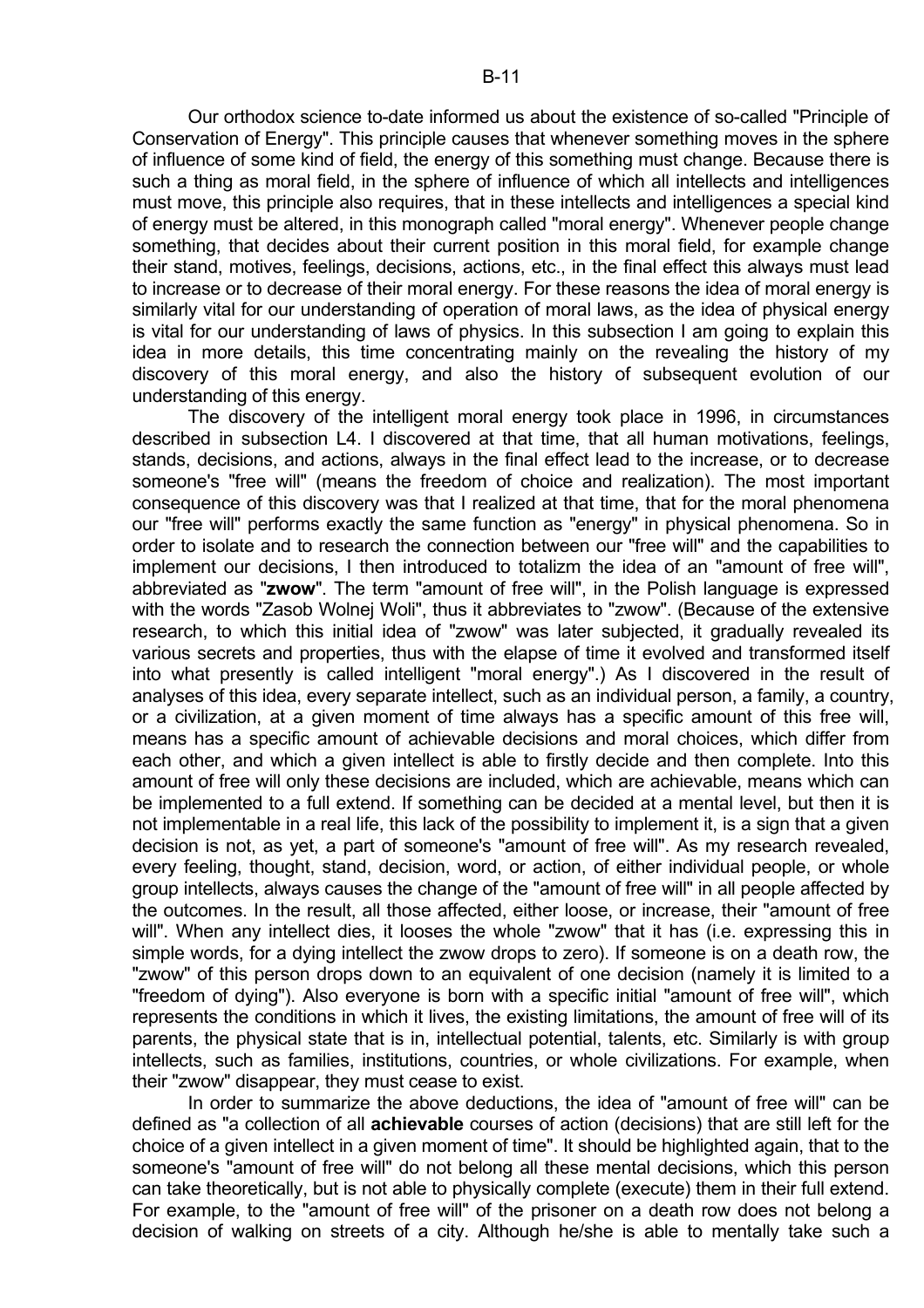decision of going for a walk, physically he/she is unable to complete it. The full ability to implement of a given decision in a specific moment of time is a basic criterion of qualifying this decision to someone's "amount of free will".

 After I discovered and defined the idea of "amount of free will", my research on this idea gradually focused on clarifying the moral functions that it performs. In this way, with the elapse of time I reached the present understanding of intelligent "moral energy". The process of clarification and transformation of my understanding of this energy was started, when I realized, that independently from being a medium that accumulates someone's ability to complete a decision that someone took, this "amount of free will" also have another very important interpretation. It was at that time when I realized, that "zwow" is an intelligent extension of the physical idea of "energy" to moral phenomena. I called this intelligent extension with the term "**moral energy**". As probably we all still remember from physics, in the sense of its interpretation "energy" is a kind of abstract medium. It has this unique ability to change the level of accumulation in an object, in the result of each action, which influences circumstances of this object. Thus, if we extend this interpretation also to moral activities (e.g. to thoughts, feelings, or decisions), then it turns out that also each change in our potential for making decisions must cause the changes in the level of some "moral energy", which is much more general form of energy than the physical energy is. This more general form of "moral energy" must keep changing the level during every possible activities, no matter what nature would have these activities. Thus, the level of this energy must change not only during physical actions, which were connected with the change of the position of some objects or masses in space, but also during all possible moral activities. Such moral activities are connected with the change of moral positioning of some intellects, but do not depend much on the actual physical position in space that these intellects occupy. Expressing this in other words, physical energy is one of components of this more general form of energy, means physical energy is a component of moral energy. This is similar like kinetic energy (along with potential energy) is one of the components of physical energy. (As this is explained in subsections I4.1.1 and G9.1, physical energy can be transformed into this more general moral energy, similarly as e.g. kinetic energy can be transformed into potential energy, while thermal energy can be transformed into electrical energy.) On changes in the level of this more general moral energy, the influence must also have all these activities, which in the physical sense leave objects in the same positions as they occupied before, but which caused that these object overcome some displacements of motivations or feelings (means they moved to a different moral point). As examples of such moral activities, consider (1) training of athletes which depend on motionless holding heavy loads high up in the air, (2) someone's attempts to break a wall with the head, or (3) all motionless activities, such as listening to speeches or music, thinking, taking stands or changing altitudes, etc. After I realized the moral functions of "zwow", as the more general form of energy, this initial concept of "amount of free will" become fully transformed into the present idea of intelligent "moral energy". From then onwards, I also renamed "zwow" and started to call it intelligent "moral energy", which name I use until today.

 There is a huge difference between physical energy, about which we learn in classes of physics, and moral energy, utilised by totalizm. This difference boils down to intelligence. The energy that we learn about in classes of physics is "stupid", and behaves automatically like all natural elements. In turn **moral energy is intelligent**, and additionally it is obedient to the thought commands of the person who accumulated it. In fact, if someone accumulated a high level of this intelligent moral energy, then he/she can issue a though order to it, which defines what is the work that this energy should complete. But what is the most unusual, it is that this intelligent moral energy actually does listen to this mental command, and really it does the work, that it was ordered to complete. The work, that this intelligent energy can complete after a mental order from the owner, sometimes can be so extraordinary, that it contradicts laws of physics, and sometimes can be so superhuman, that it may exceed the biological capabilities of human body. For example, these works can depend on splitting huge boulders or concrete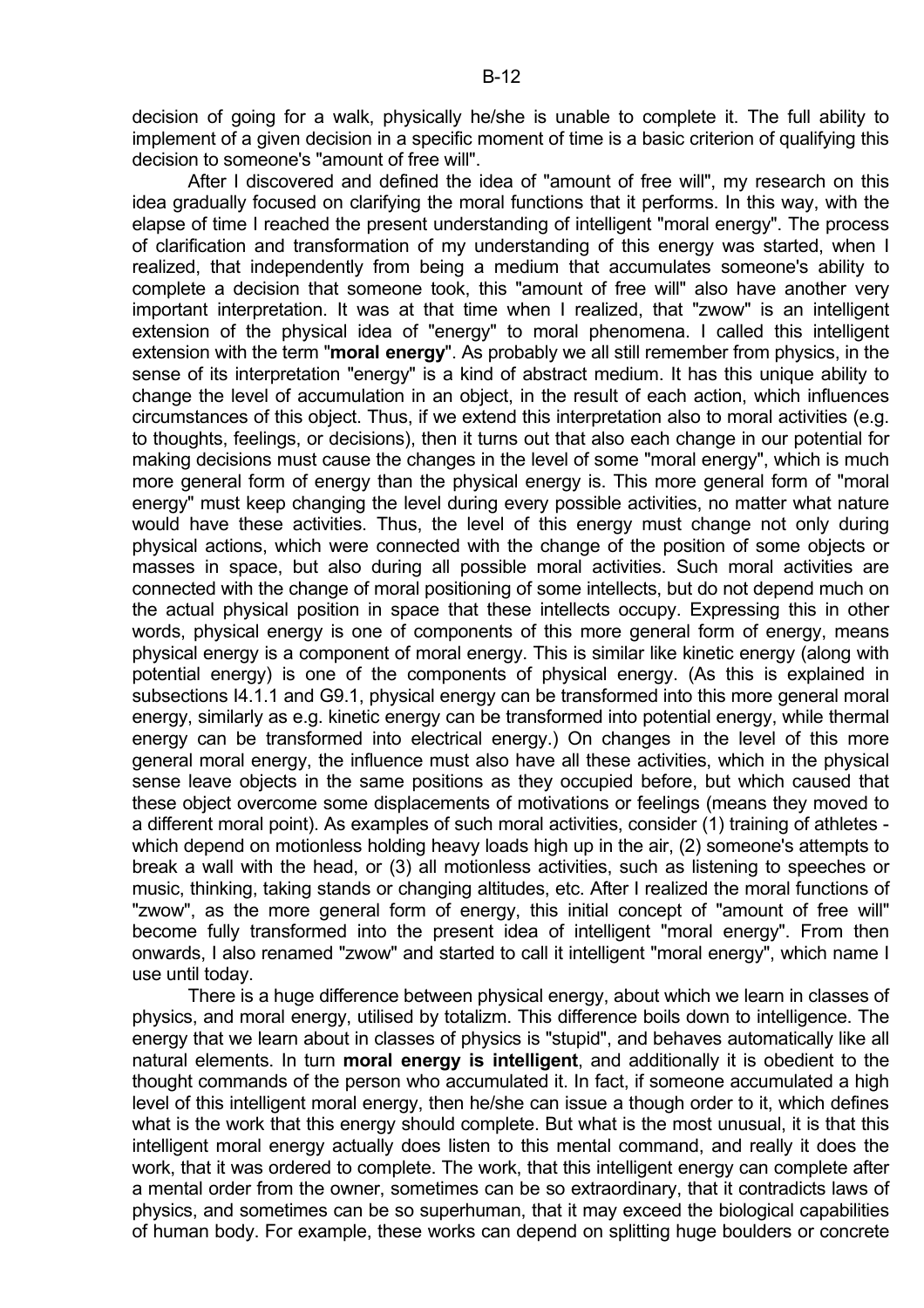slabs with a single blow of a bare hand, on withstanding with bare body a powerful hit of some sharp blade without showing any scratch, on bloodless opening someone's body, on hypnotizing with a single clapping of hands, etc. The only condition that in normal circumstances must be fulfilled, is that the work that is given to be completed by this intelligent energy, must be exactly the same type, as activities, which long-term repetitions caused that this energy was accumulated in a given person (although during a trance or hypnosis, this condition also looses its validity, because then it is possible to transform between various types of moral energy). Therefore e.g. moral energy, which is accumulated through many years of training of "kung-fu" martial art, cannot be used to e.g. heal an organ in someone. In turn moral energy that someone accumulated e.g. during carrying out bloodless operations, cannot be ordered to cause a hitting of target with an arrow. But if the accumulation of this energy was done through a given type of effort, then a mental order can make this energy to accomplish the same type of effect that coincides exactly with the effort, which accumulated it. For example, if someone accumulated a large amount of moral energy through many years of breaking of stones, then during a next hitting of a stone, this energy can be mentally ordered to crack a next stone in a precisely defined manner, and the intelligent moral energy actually is going to obey, and to make this stone break exactly as ordered.

 The intelligence of moral energy is the most clearly **visible** during demonstrations of skills of martial art masters, e.g. "kung-fu" (also called "wushu"). These masters learn how mentally control the effects of their moral energy, which they accumulated in the result of everyday practising of a given skill throughout many years. Only that the intelligent energy, the mental control of which they mastered, usually they do not call "moral energy" - as totalizm does, but they call it with some their local name, which depends on the country from which they originate - e.g. Chinese call it the "chi energy". However, if one analyses the way in which these masters accumulate their energy, through many years of systematic practising of the same skill, then it become obvious, that in fact their "chi energy" is exactly the same, which totalizm calls "moral energy". These masters after many years of practice gain capability to order mentally their moral energy the type of effects that this energy should cause. So they can e.g. use this energy to make their body resistant to cuts of any weapon. Due to this, during their demonstrations they can show e.g. that because of the moral energy they control, they can lie on sharp nails, without being hurt, or they can push a van with a spear, the sharp end of which is pressed against their throats, or that even the strongest people can hit them, and the pain of this hitting goes to a hitting person - not to them, or that someone is able to hit them with a thick stick, and this stick disintegrates into splinters, while they do not feel almost anything. These masters can also mentally direct the amount of intelligent moral energy that they accumulated, and order this energy to cause a specific destruction. In such a case, through the use of destructive capabilities of this energy, they can bend thick steel bars, as if they are plastic, they can split with their heads thick concrete slabs, etc. On Tuesday, 5 February 2002, I personally watched in Kuala Lumpur a show of "kung-fu" masters from Chinese school "Shaolin" (i.e. masters which originate from the Buddhist Monastery located in Shaolin, China, which specializes in the ancient martial art "kung-fu"). On this show I have seen with my own eyes the use of intelligent moral energy for obtaining various superhuman results, such as breaking with their heads thick marble slabs, lying on sharp spears, pushing a van with a sharp end of a spear pressed by human neck, disintegration of sticks, with which someone was hit, etc. I also saw how precisely some kung-fu masters can control their moral energy. The demonstration which impressed me the most, because it really illustrated the superhuman effects of mental control of intelligent moral energy, was when one of the masters of Shaolin kung-fu used his moral energy to destroy a steel bar (his energy he called "chi"). Before the show, he let auditorium to inspect a powerful steel bar of the length around half a metre, wide for around 4 cm and thick for around 1 cm, which was made of hardened steel that sounded like silver. Then he hit this steel bar with his head. The bar exploded in sight of everyone, emitting a small cloud of vapours, or steel dust, and splinting into several small fragments. For me this was a hugely convincing proof, that the intelligent moral energy that we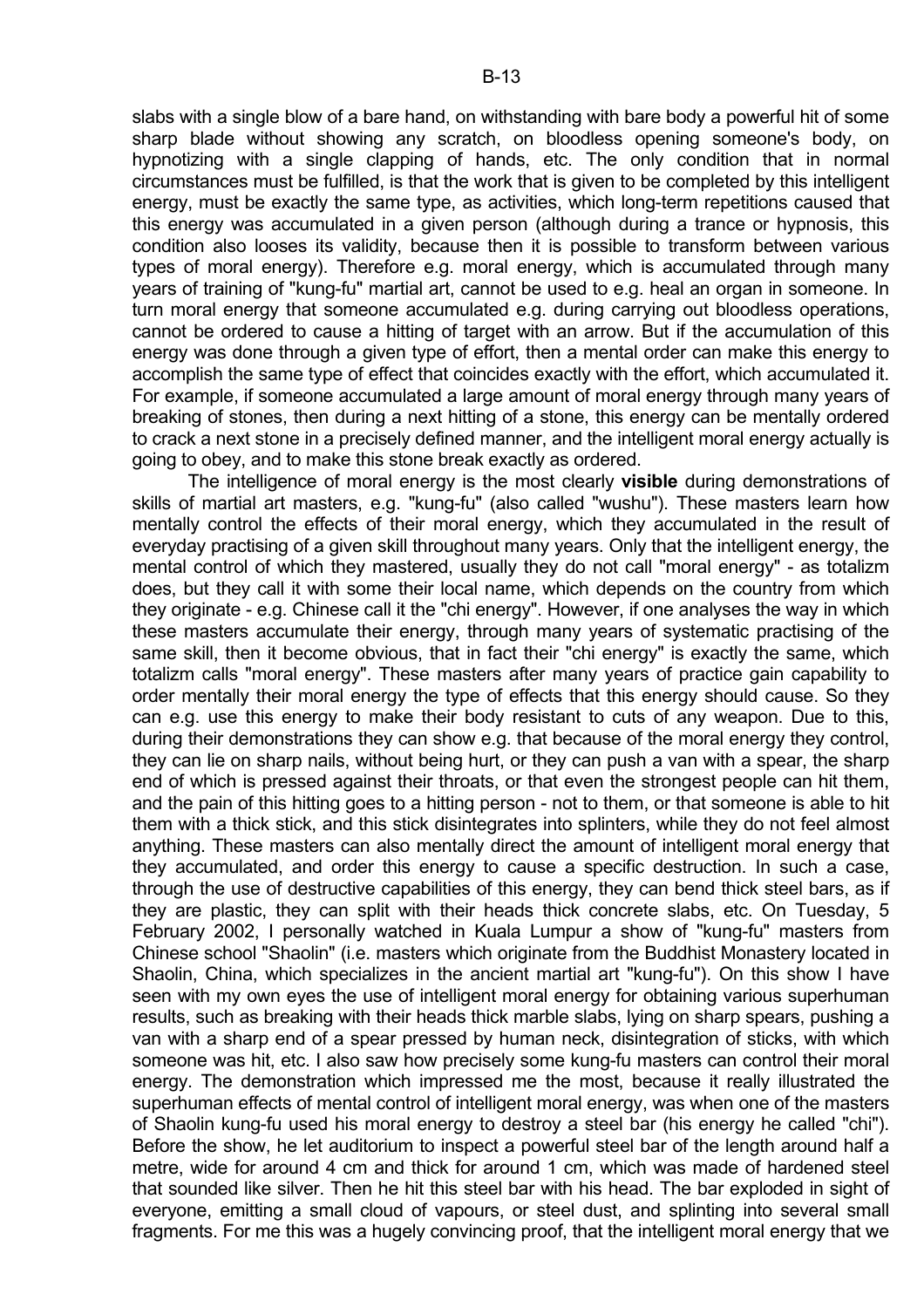accumulate can be mentally ordered to do a work for us, and that the work that this energy is able to complete can be at the level that is physically impossible to complete by "stupid" physical energy, which our body has.

 Of course, kung-fu is not the only example, when the superhuman capabilities of intelligent moral energy become visible in an obvious manner. Practically until relatively not long ago, this energy was used by various folk specialists from almost every country. For example, my own parents were telling me stories about a mason from vicinity of Jarocin in Poland, who was well known around 1930s, because he used to break boulders not with a hammer, but with his bare hands. Supposedly, boulders hit with his hands used to crack very smoothly and evenly, means they had the cracked surface much more smooth and even then after being split with a hammer. Also the whole world probably saw already in TV, bloodless operations carried out in Philippines, with the use of their methods of control of moral energy. Also everything indicates that famous Eastern "snake charmers" use their intelligent moral energy to paralyse snakes for them.

 The fact that the idea of moral energy was discovered and introduced to my research and publications as late as in 1996, perhaps provides an excuse to other people, who after being confronted withe this idea, usually express various doubts and remarks of the type: "does this energy actually exist, or it is a purely abstract invention, which does not have its own physical manifestation in the reality around us". To myself, the event which dispersed all possible doubts of this type, arrived on its own near the end of 1997, in the form of nirvana described in chapter E. As this nirvana vividly demonstrated to me, the moral energy (also called "amount of free will") in fact does exist physically, while a human body is able to experience the flow of this energy the same vividly, as it experiences the flow of powerful electrical current or the flow of stream of heat. The sensual experiences, which one feels at the time of flowing a stream of this energy through our body, I described in details in subsections E2 and I5.5. These experiences are the same vivid and the same astonishing, as sensations received during flows through our body of any other type of energy. Thus, as it turns out, the intelligent moral energy called also "amount of free will" is NOT just a purely abstractive creation, but it DOES exist in the physical sense. For this reason it can be calculated, measured, earned, accumulated, felt, transmitted, etc.

 After I introduced the idea of moral energy to totalizm, it lifted the usefulness and effectiveness of this moral philosophy to a completely new level. After all, the placing of totalizm on such physical foundations as moral field, moral energy, and moral laws, transformed totalizm from a philosophy into a strict discipline of knowledge, identical to physics or mechanics. Therefore, independently from definitions of totalizm as a moral philosophy provided in subsection C1, or as a philosophical-religious system provided in subsection B3, now it can also be defined in the following manner. "**Totalizm is a strict discipline of moral knowledge, which amongst other topics researches also the attributes and behaviours of moral field, moral energy, and moral laws, in order to derive from them set of such consistent principles of behaviour, recommendations, and moral tools, the obedience of which would make possible to reach the highest possible access to life qualities searched by all people, such as happiness, fulfilment, satisfaction from life, wealth, etc.**". In other words, "totalizm is a discipline of moral knowledge, which amongst others researches and implements the most beneficial for people utilization of action of the moral field, moral energy, and moral laws". From these definitions it becomes obvious that one of the vital goals of totalizm is to constantly research moral field, moral energy, and moral laws, and then to implement results of these research in such a way, that they serve for the improvement of our quality of life.

 The defining of totalizm as a strict discipline of moral knowledge, which, amongst others, researches also moral field, moral energy, and moral laws, turns this philosophy into a generalisation and extrapolation of today's classical physics and mechanics. After all, the essence of classical physics and mechanics also boils down to "researching and utilizing fields, energies, and laws". Only that in case of physics they are fields, energies, and laws of physics,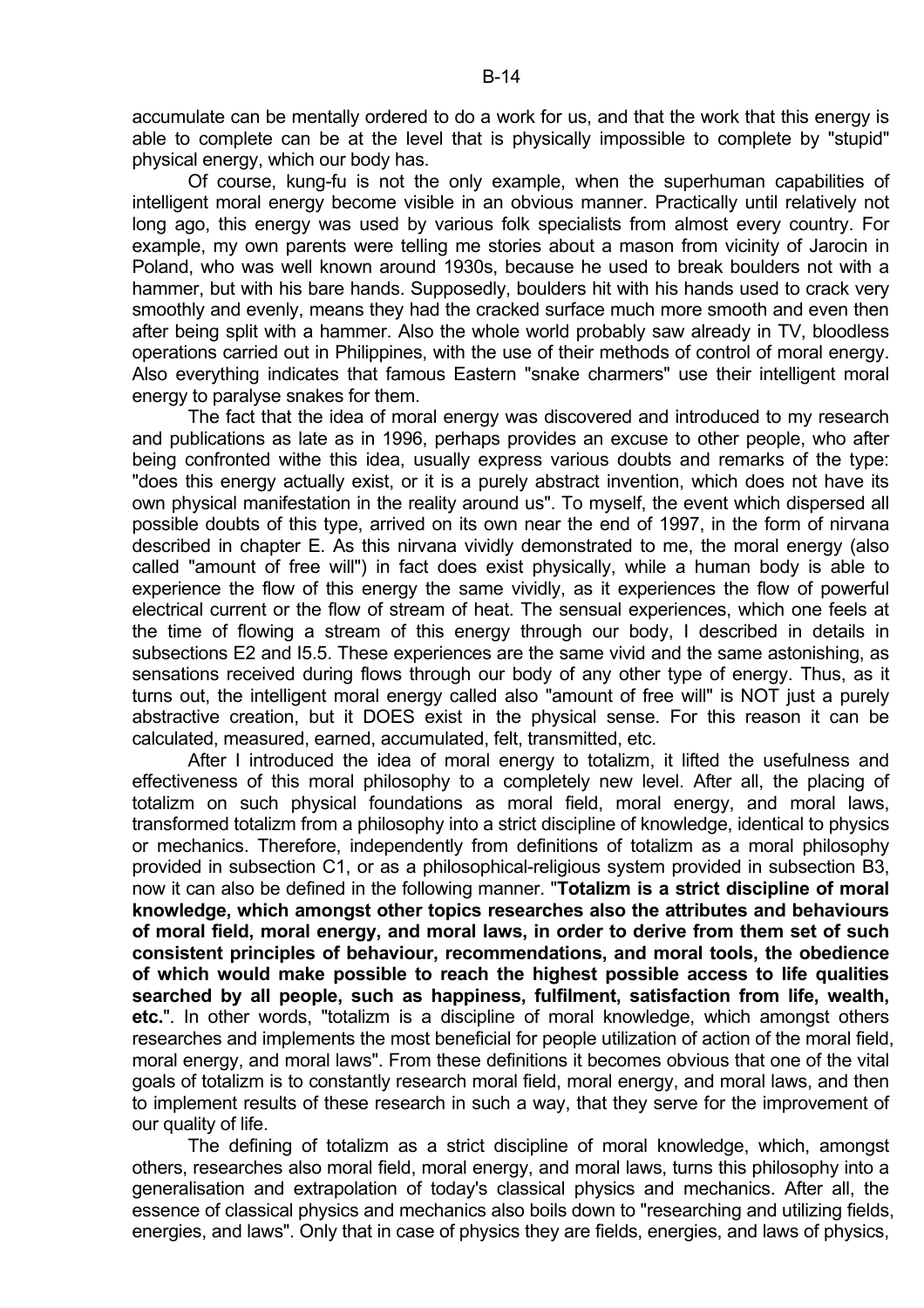not moral fields, moral energies, and moral laws. Furthermore, fields, energies, and laws, which are researched by physics, are only a small fraction of those which are researched by totalizm.

 This dramatic restructuring of totalizm, from a philosophy of morality, into a discipline of knowledge which investigates morality, becomes possible only after this my breakthrough discovery of moral energy which is described before. This discovery states that absolutely every effort, independently whether it is physical, intellectual, or moral/altitudinal, must cause the transformation of moral energy, similarly as every physical motion must always cause a transformation of physical energy. This means that the intellectual or altitudinal efforts make possible to transform only one type of energy, namely the intelligent moral energy, while physical movements always cause the simultaneous change in two kinds of energy, namely in the "stupid" physical energy - which is known for a long time, and in the newly-discovered "intelligent" moral energy. The intelligent moral energy, that is changed during every mental and physical effort, is always tied to objects, which are affected with outcomes of this effort. (Exactly the same happens with the stupid physical energy, which also is always tied to objects that are affected with outcomes of a given physical motion.) Similarly as this is case with physical energy, a given effort may cause either the accumulation of moral energy in the object that is affected, or the dispersion of this energy from that object. If the effort causes the accumulation of this moral energy, then the energy is stored in the counter-body of this object, like in a large container, causing that this object gains several desirable, unusual, and positive attributes, type "moral reward". (These attributes are described in other parts of this monograph - see subsections A2.4, B6.3, or I4.3.) If a given effort causes the dispersion of moral energy from the counter-body of a given object, then moral energy gradually escapes from it, thus causing the appearance of numerous very unwanted and unpleasant attributes, type "moral punishment". (These unwanted attributes are also described in other parts of this treatise - e.g. see subsections B6.3, A2.4, and I4.3.) The totaliztic "management of moral energy" depends on such goal-oriented acting, which causes mainly intentional accumulation of moral energy and the compression of this energy in the counter-bodies of these objects, which we are mostly interested, namely in ourselves, and also in people belonging to our family, institution, country, and civilization. But when the release of so-compressed moral energy is concerned, totalizm recommends that we do it in a natural manner, delighting ourselves with the fullness of life, and experiencing proportionally, harmoniously, and morally, all the possible feelings that the free experiencing is given to human beings. Of course, principles of compression of the moral energy developed by totalizm, remain the same valid for all other objects, in which we are NOT interested, but which remain in the sphere of our efforts, such as our enemies, "evil parasites" - which occupy our planet, or totems - for which some tribes with the "pagan" religions are praying. (For example, these totems, in spite that the are only "inanimate objects" unable to act, in the result of giving them moral energy by humans, who are praying to them, are accumulating such enormous amount of moral energy, that it allows the completion of actions, which usually are attributed to intelligent and alive beings. In subsection I5.7 of this monograph I described a totem pole from Borneo, to which people of the Bidayuh tribe are praying, and which "does not like to be photographed" and cruelly "punishes" all those, who point at it a photo camera. In subsection A2.4 I described a Medieval believe, that an executioner axe received kinetic abilities after it cut out heads in around 1000 people, and was able to turn against its user. In turn in subsection C7.1 monograph [5/4] I described a "stone from Atiamuri" in New Zealand, to which local Maoris are praying, and which in spite of being moved several times into other places, always keeps returning by itself to its original position at the edge of a highway, where unfortunately sometimes causes accidents.)

 The level of accumulation of moral energy in someone is expressed with the use of the µ coefficient explained in subsection B6.1. The interesting observation concerning this coefficient µ, which gradually emerges from my research, is that the increase of the value of µ, to the level  $\mu > 0.6$ , invalidates our previous classification of objects into two categories of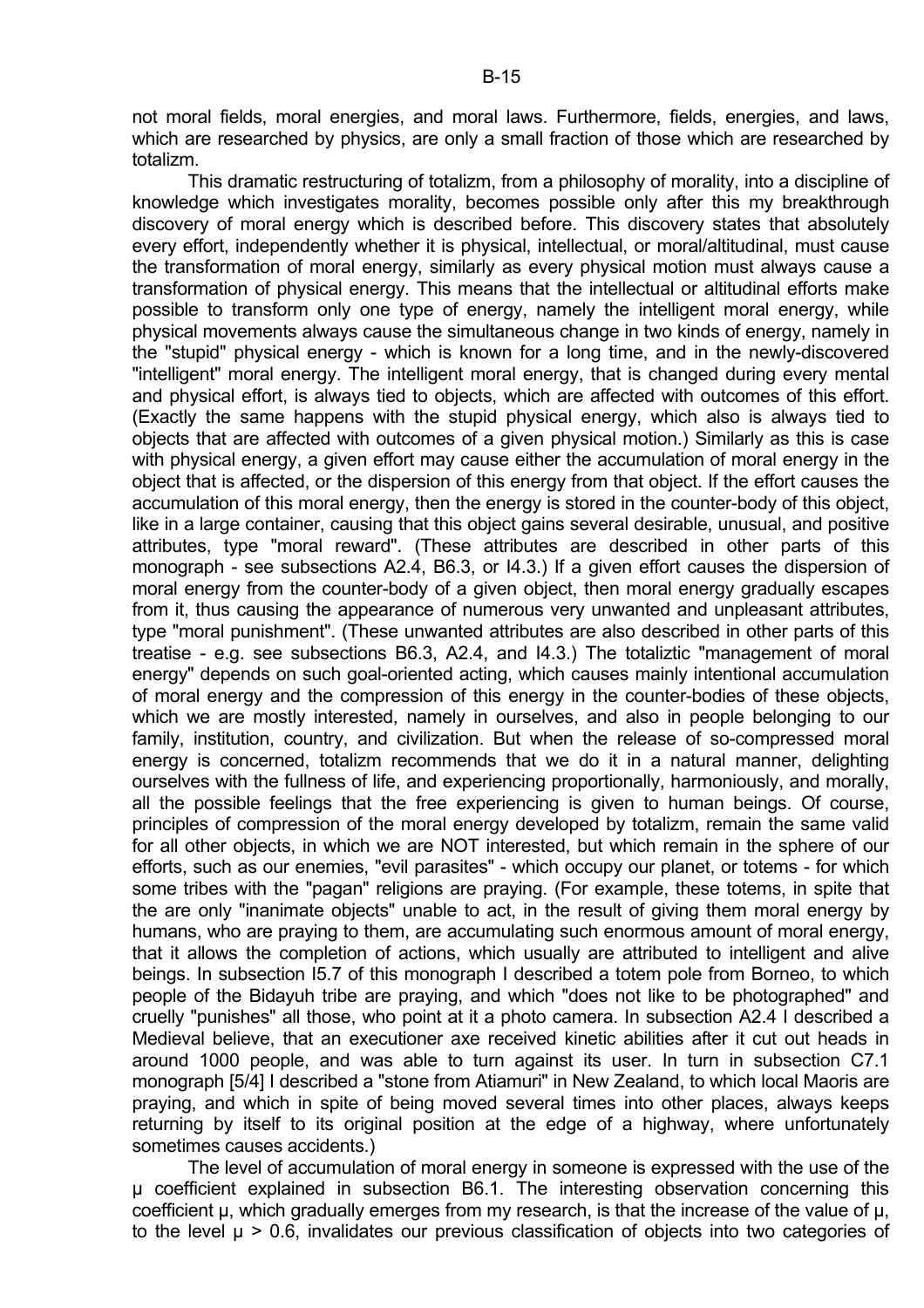"inanimate" and "alive". As this is commonly known, so-far we believed that into the category of alive objects, means objects which have feelings, which are able to think, and which are capable of dynamic actions, belong all objects, which firstly belong to living organisms, and which secondly are not killed yet. All other objects we considered so-far to be "inanimate", means unable to act, feel, or think. In turn my own research on folkloristic magic, and on some consequences of religious behaviours, indicate that really and completely "inanimate" are only these objects in which  $\mu$  = 0. In turn all objects for which  $\mu$  > 0, can feel and think, even if in the physical sense they do not show any emotions or the presence of life. In turn objects in which  $\mu$  > 0.6, can even act and introduce physical changes into their environment, in spite that they are not alive at all. This is because objects in which  $\mu > 0$ , in fact are saturated with intelligent moral energy. In turn this energy causes, that they are able to think and that they are able to experience feelings (see subsections A7.1 and I5.5). Furthermore, in all cases of having a lot of this energy, such inanimate objects are even able to carry out kinetic changes in their environment. All these activities they can carry out independently of their form and actual physical state, means independently whether they are a piece of stone, a sculpture (e.g. a Pinocchio), an executioner axe, a ritual cris, a "zombie", or someone's skeleton. It also turns out that we give our moral energy to these objects, which we consider to be "inanimate", each time, when we direct at them our intense feelings. In this way we increase their µ, and make them alive, each time we are praying for them, or feeling intensely about them.

 Although moral energy, similarly as every other form of energy, normally is unnoticeable to eyes, in fact we could imagine it as a kind of invisible and weightless fluid, which is dynamically pumped in or out of counter-body of a given person. After it is accumulated in this counter-body, it constitutes a kind of "counter-material blood" - which sustains the activity of this counter-body, or a kind of "counter-material oxygen" - which revives all activities of this counter-body. This energy is accumulated in counter-bodies in a dynamic manner, similar to accumulation of electrical charges in capacitors that are connected to an electric circuit (i.e. such capacitors are accumulating electricity, but they also allow some of this electricity to flow through them). Therefore, a part of moral energy that someone accumulates, constantly flows through the counter-body of this person. When a larger amount of moral energy is accumulated in the counter-body, then it raises in this counter-body a kind of pressure of moral energy. In subsection KA1.6.1 this pressure is defined as the µ coefficient, which turns out to be highly useful for many purposes. (As an example of the usefulness of this µ coefficient, consider how it helped in solving practical problems 1 to 3 from subsection E9.)

 Let us now discuss attributes of moral energy. As we already deduced, moral energy, amongst others, must display common attributes of all kinds of energy. It also must significantly differ e.g. from karma algorithms described in subsection I4.4. (Karma is an algorithm, which always must be executed for a given intellect. In turn the potential of moral energy can be implemented only when the carrier of it decides to use it.) The presence of moral energy in someone, as well as the level  $\mu$  that this energy reached, is manifested with a special field, or special potential, that is formed around a given carrier of this energy. This potential can be even measured with appropriate instruments. (For an initial idea of such instruments - see subsection I5.6.) Therefore, moral energy is also a kind of "capital" or "fuel", which guarantee the person who has it, the right to carry out various implementable decisions. For the fact that moral energy is a form of energy, certifies a number of attributes. To provide some examples of them, they include (a) the formation of a field or a potential by this moral energy, (b) the ability to accumulate this energy through appropriate actions, (c) the obedience of various laws that govern energies by this moral energy, etc. The accumulation and dispersion of moral energy is carried out by the counter-organs located in our counter-body, as described in subsection I5.5 and A7.1.

 The new Concept of Dipolar Gravity is the first scientific theory, which introduced and started to use the formalised idea of "moral energy", as a moral equivalent to the idea of "energy" in physics, and also an equivalent to the idea of "freedom" in mechanics. However, at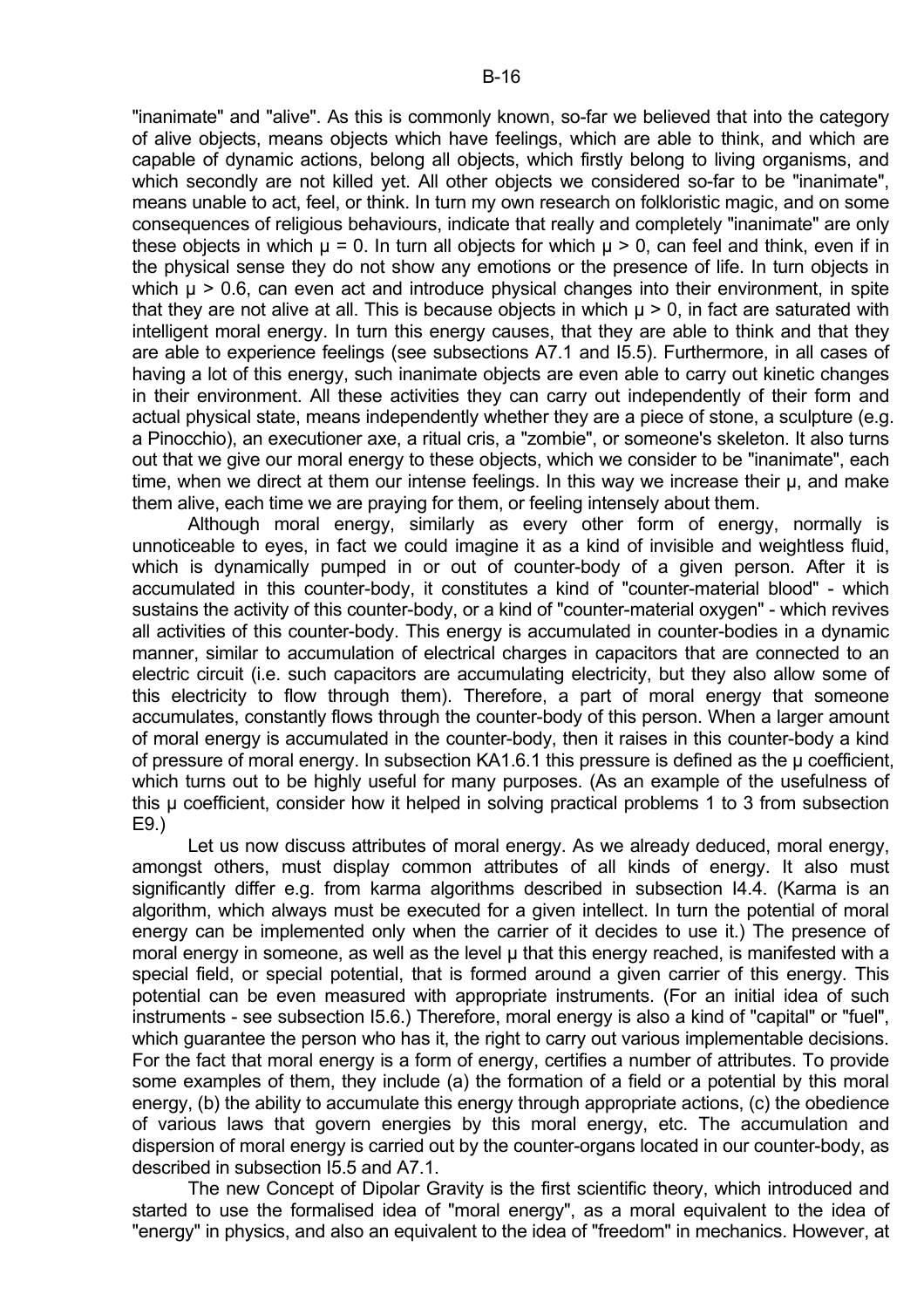the intuitive level this idea is used for a long time. The best expression of it is the Chinese idea of "chi" ("Qi") energy, as well as various equivalents of "chi", which are used in some philosophies and religions of the far East (e.g. Japanese "reiki" - see subsection H2). For example, in the understanding of these philosophies of the East, the increase of "chi" takes place always in the result of an action, which cases the increase of someone's future choices, and thus which increases someone's moral energy. Also expressions frequently used, such as: "thinking about this someone exhausts my energy", or "this action loads me with an energy", are intuitive expressions of the observable consequences of the idea of moral energy that is formalized in this monograph. Christian religion also introduced several equivalents of moral energy. Unfortunately, these are not too luckily selected, as they allow ambiguous interpretations. The most similar to moral energy is the Christian idea of the "divine light", means introduced recently in Catholic churches abstractive understanding of the state that is accomplished through carrying out religious good deeds. However, it is not understood over there as an energy, but as a religious behaviour. Other idea in Christian religion, which is also related to moral energy, is the idea of "free will". From this religious idea I actually adopted the first name "amount of free will", or "zwow", that I initially used (in 1996) to describe the intelligent moral energy, which is explained here. Only that the original Christian idea of "free will" is qualitative, while I needed an idea which is quantitative. Therefore I needed to transform it into a quantitative form, by adding a qualifier "amount" in front of it. However, my use of the main part of the name "free will", allowed the terminological understanding of the intelligent behaviour of moral energy that I am trying to explain here. It is also worth to notice that equivalents of moral energy, but working in physical world, are: "energy" (for physical phenomena), "freedom" (for the motion of material objects), and also "capital" or "funds" (for economic processes).

 Because the complete understanding of the idea of moral energy is very vital for a practical implementation of totalizm, especially for totaliztic mechanics, let us try to describe this idea more illustratively. As this was already mentioned before, an intelligent moral energy can be compared to an idea of "freedom" in classical mechanics. In mechanics, "freedom" is the total number of different directions, in which a given object can move. For example, an ordinary wheel assembled in an axle, has a freedom equal to two, means it can rotate only on one direction, or rotate in an opposite direction. Note that one should not confuse the idea of "freedom" with the idea of "axes of freedom", which is also used in classical mechanics. Axes of freedom represent only a general kind/category of motion that a given object can accomplish, e.g. the above wheel has only one exes of freedom, because it can only rotate around its axis. If, as a next example, we consider a train standing on rails, the "normal" freedom that it displays is also equal to two, because it can move forward, or move backward. In turn a round shaft inserted into a round, tightly fastened hole, has freedom equal eight, because it can be: (1) moved into this hole, (2) removed from this hole, (3) rotate to the right, (4) rotate to the left, (5) moved and simultaneously rotated to the right, (6) moved and simultaneously rotated to the left, (7) removed and simultaneously rotated to the right, (8) removed and simultaneously rotated to the left. (Interesting whether the reader can calculate, how much freedom has the same shaft when it is lying on a flat table.)

 The above illustration of "freedom" in motion of material objects, as an equivalent to moral energy, realizes that freedom of these objects depends on countless factors, such as: their surrounding (i.e. the constrains of surroundings), their state or shape (i.e. the constraints of their state or shape), their material, etc. Similarly is with the totaliztic idea of moral energy, means with someone's freedom of taking and implementing independent decisions. Also the value of this moral energy depends on countless factors. For example let us consider a mute person, who falls into a rarely used well. He/she is only able to take and implement three decisions, namely (1) wait until someone notices him and saves, (2) try to get out on his/her own, or (3) die. In case of falling in a well, the amount of moral energy that is remaining in this mute person, would be an equivalent of three decisions, which we can write down as that his/her E=3. However, if to the same well falls someone who has a strong voice, his/her moral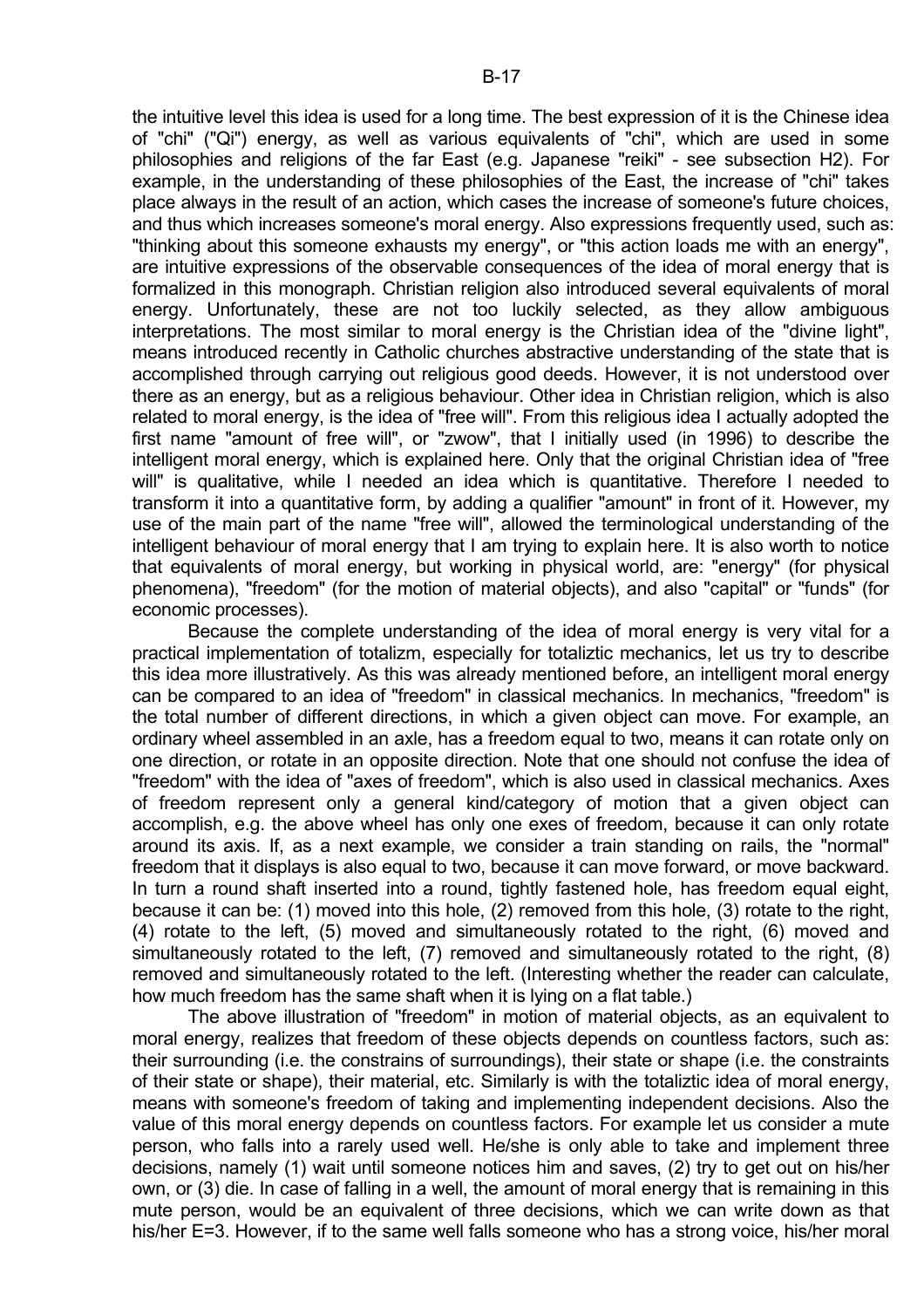energy would be equal to at least E=4, because, apart of choices of the mute, he/she could additionally shout. The even more moral energy (at least E=5) would have someone who carries a cellular phone in a pocket, because he/she could additionally ring for help. As this is visible from the above, the amount of moral energy depends not only on the activities of a given person, but also on various other circumstances, e.g. on: surrounding, physical attributes, situation in which he/she is, intentions, motivations, feelings, responsibility, etc.

 Every activity, event, or phenomena, depending on the character, circumstances in which occurs, etc., causes the increase or decrease of this energy. For example, such action as building a swimming pool, can increase the amount of moral energy - if is done in someone's garden, or can decrease this moral energy - if is done e.g. in the centre of a public road. If something increases our moral energy, the higher amount of it is staying with us for so long, until some other event decreases this amount, or increases it. For example, if we buy ourselves a cellular phone, the increased amount of moral energy that it brings to us, is staying with us until we sell it, break it, loose it, or someone steals it. Similarly is with the decrease of this energy. If for example we pass through a border of some other country, our level of moral energy is going to rapidly drop down and stays at that lower level, until we cross the same border coming back to our own country. Our moral energy can be changed not only by our own actions (e.g. by the knowledge that we gathered), but also by actions, thoughts, and attitudes of other people/beings (e.g. by the fact of imprisoning us by someone else, by personal prejudices of our boss, by connections that our father has, by UFOnauts who rob our moral energy at nights, etc.), by creatures, bugs, plants, and substances, about the existence of which we sometime even do not know (e.g. by a bacteria or a virus, which infected us, or by harmful chemicals, with which farmers saturated food that we eat), by inanimate objects from our environment (e.g. by furniture or TV from our flat), by acts or phenomena of nature (e.g. by the amount of ozone, which still remains in our atmosphere), by geometrical forms and configurations of land (e.g. a hole in the footpath on our street), etc. Practically, absolutely everything that we think, feel, or do, that happens independently of our will, or that exists in the entire universe, has an influence on the level of our moral energy, means increases or decreases this level.

 In many cases it good to know, what is our (or someone's else) current level of moral energy, or how the selected action or decision of a given person or institution influences the change in this level. This quantifies to us the situation in which we currently are, the direction in which we are going, and the place that we take after this action is completed; means it illustrates the current curve of our level of freedom. (From the previous deduction, the reader probably remembers that a person, whose level of moral energy falls to zero, must die because of the moral suffocation. The same happens to a country or to a whole civilization.) A branch of totalizm, called totaliztic mechanics, which is described in chapter G, allows to quantify moral energy, and also opens several other, previously unknown tools and courses of action.

 The fact of defining and formal introduction to totalizm the idea of moral energy, caused a kind of revolution in morality. Immediately after this idea was worked out, it allowed:

 1. Clarification and formalizing a whole number of philosophical, moral, religious, and other ideas, which so-far were interpreted in a ambiguous and subjective manner. In turn this formalizing allowed to understand better the mechanisms of operation of the universe around us. Examples of such cases of formalizing include: totaliztic elimination of ambiguities in understanding of such religious ideas as "good deed" and "sin" (explained in subsection A5), or previously quoted in this subsection definition of totalizm as strict prascience - which, amongst others, researches and utilizes the idea of moral energy. Of course, independently from the above ideas, moral energy may also help to formalize almost every other ambiguous idea of a moral or philosophical nature. As a next example let us consider such ideas as "luck" and "bad luck". In the light of moral laws, the expression "bad luck" can be used in two different meanings, namely in "karmatic" meaning - e.g. appearing events, which are not pleasant for us (e.g. a brick falls on our head), and in the meaning of moral energy "zwow" -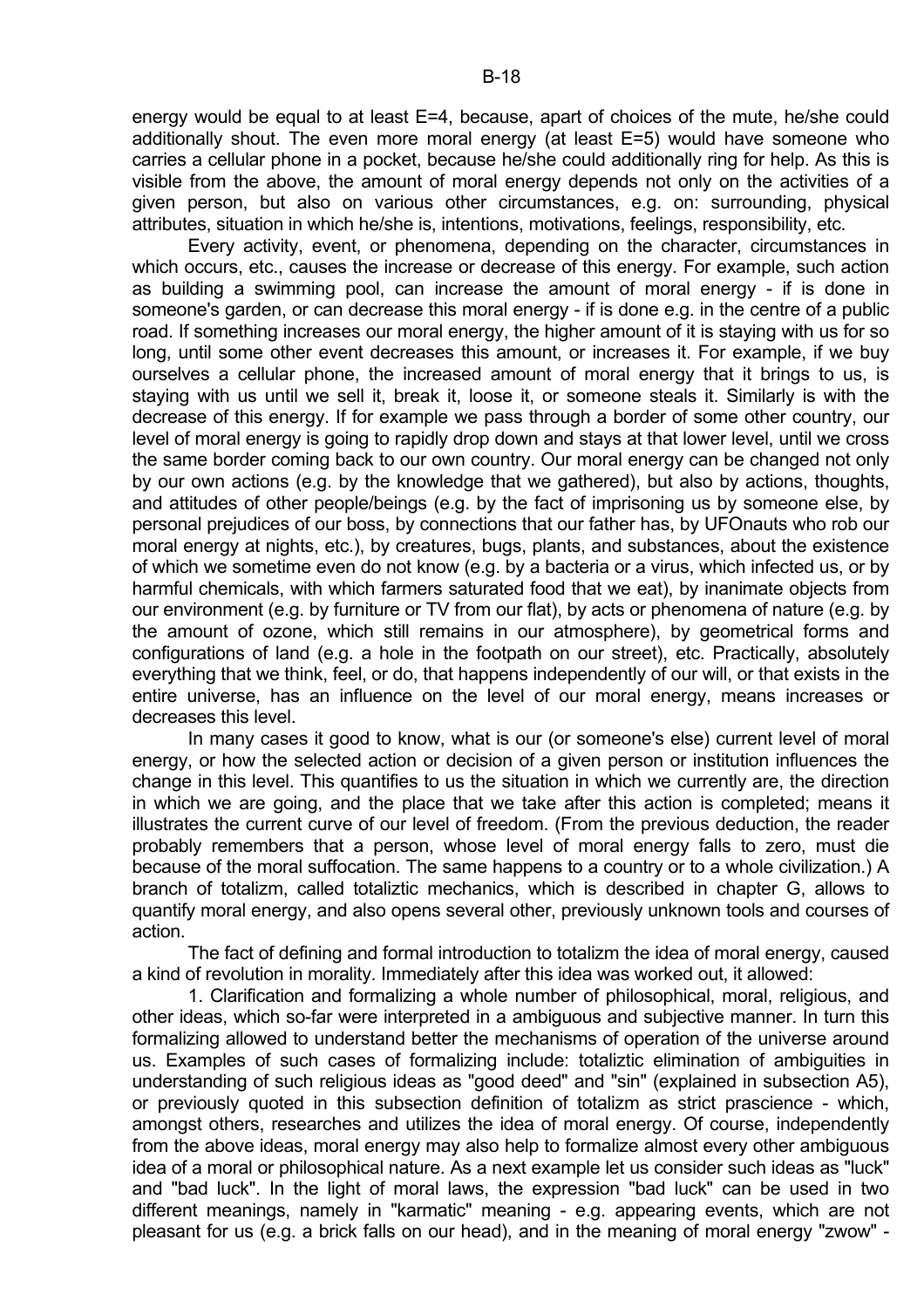e.g. the lack of possibility to accomplish our wishes or decisions (e.g. we found a nice piece of clothing, but just a moment before we spend last our money). Similarly is also with a reversal of "bad luck", means with "luck" or "good luck" (e.g. "luck" can be karmatic - when a brick misses our head, or based on moral energy - when we find a beautiful piece of clothing, and we just have money to buy it).

 2. Quantitative definition of further moral or intellectual ideas, which so-far were considered only in qualitative categories. Examples of such ideas include: intelligence (means a moral equivalent of "mass" in physics - see subsection G3.2, which due to idea of moral energy, and thus also ideas of feelings and responsibility, can actually be measured), motivation (means a moral equivalent of "displacement" in physics - see subsection G3.3), responsibility (means a moral equivalent of "acceleration" in physics - see subsection G3.5), feeling (means a moral equivalent of "force" in physics - see subsection G3.6), etc. This in turn allows to derive and to mathematically express quantitative equations between these ideas, and also between them and other ideas from subsections G3 and G4 (similar to equations that exists between their counterparts in physics). In the final effect, a branch of totalizm, called here "totaliztic mechanics" can be developed to such an extend, that it allows to calculate and to measure the long-term moral consequences of any human activity, and any event that takes place in the entire universe.

 3. The explanation of many puzzles and paradoxes, which without the idea of moral energy were not explainable so far. The best example of such puzzles is the fact that objects and devices, which were borrowed by someone, typically break very fast (means whatever is **borrowed it breaks** much faster and easier than objects and devices which are owned by someone, and are used solely by the owner). This happens in spite that usually they are used much more carefully than devices which people own by themselves. (This observation about a speedy breaking out of everything that is borrowed, probably is the source of a well-known Polish proverb "dobry zwyczaj nie pozyczaj" meaning "the wisest habit to follow, is to own not to borrow".) Totalizm explains, that according to laws which govern moral energy, people who are forced to borrow something, usually do not "earned" yet moral energy which allows them to use it. Therefore, since they try to use an object, for which they do not accumulated, as yet, the appropriate type of moral energy, which would enable them to use it, moral laws take the control over the matter and cause that this object gets broken. Through this breaking, moral laws make impossible to use an object, the operation of which require the accumulation of moral energy that someone does not earned yet.

 Another example of a similar puzzle, is the fact of **forgetting** the abilities that we learned previously. Practically speaking, current theories are unable to explain convincingly, why we keep forgetting our skills, and what is the mechanism of forgetting. In turn, when the idea of intelligent moral energy is introduced, then "**all our knowledge and capabilities, are simply memories that are recorded in the amount of moral energy that we managed to accumulate**". But according to what is explained in subsection E8, this energy is continually dissipated into the environment (similarly as every other form of energy, which is also continually dissipated). Because this intelligent moral energy, that we continually dissipate, is the carrier of memories of our skills and knowledge, therefore the constant escape of this energy into the environment, must be connected with the systematic forgetting these our skills, which are stored in this energy.

 4. Fast and correct judgement of decisions, actions, initiatives, ideas, projects, etc. It is enough to determine for them, whether in the final effect they increase, or decrease, someone's moral energy, in order to immediately learn, whether they are going to lead to a social recovery, or to a social fall-down - see the practical examples in subsection G10. For example politicians with the use of this idea could estimate the correctness of the movements that they propose, and that are suggested by their colleagues, or by opposition. They could do this while their movements are still in the initial stage of crystallization, means long before they are implemented in real life and start to harm people. Lawyers could judge the justice of new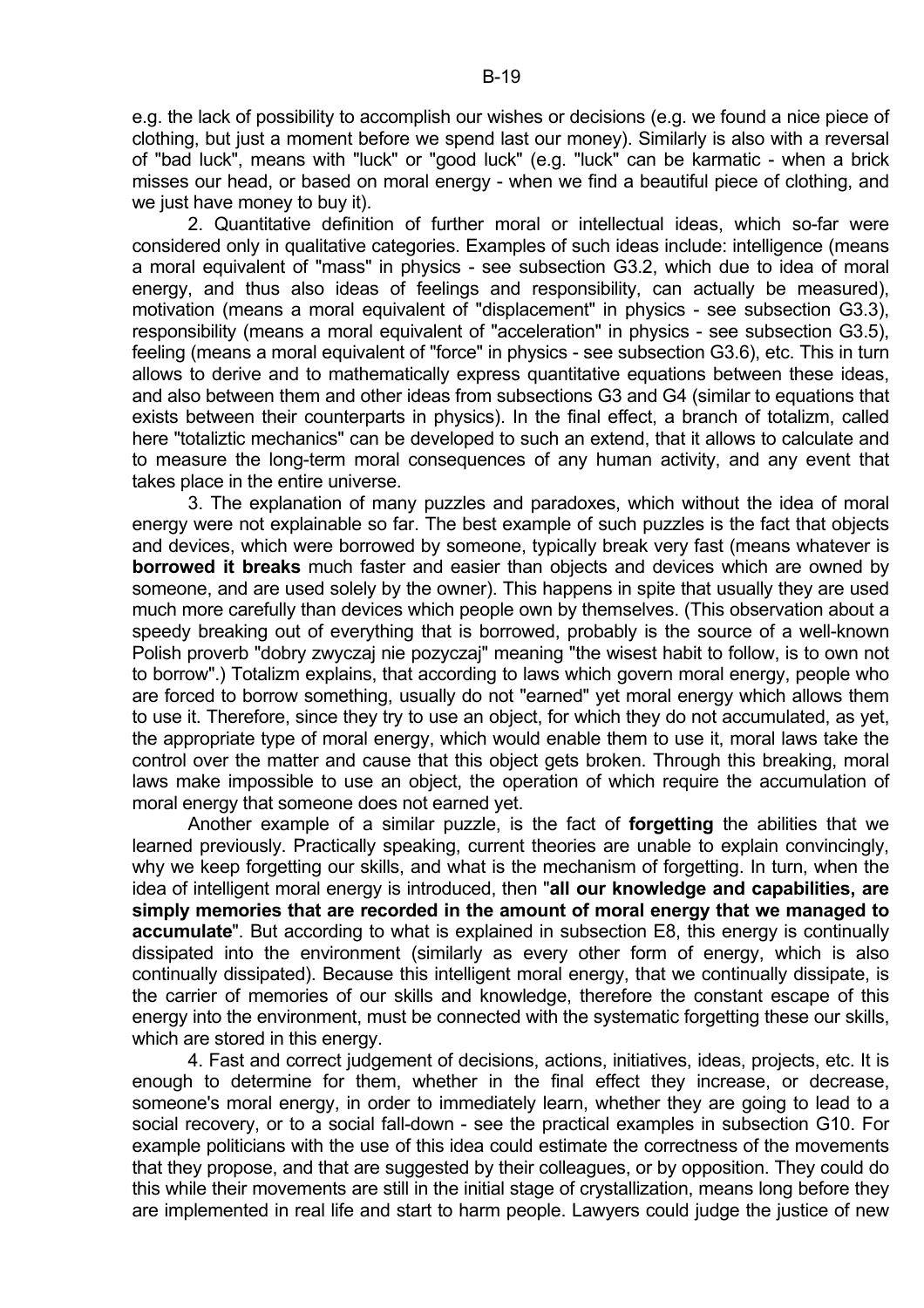laws. Employers could determine the most correct salaries. People could verify all their important decisions, etc.

 5. Making judgements, and serving the justice. The determining whose moral energy is going to drop more down in the effect of a given situation, makes possible an easy judgement of disagreements, and allows to serve justice. The key could be a simple rule that (more) guilty is this intellect, whose activities caused the (greater) escape of the moral energy in the opposite party.

 The totaliztic usefulness of moral energy is going to increases even more at the moment when various **measuring instruments** are going to be developed, which allow to practically measure the amount of this energy - see subsection I5.6. (Means, when moral equivalents to our electrical meters that measure the "kilo-watt-hours" in our homes, are developed.) The possibility of this measurement results from the fact already mentioned earlier, that accumulation of the moral energy must form an appropriate energy field around a given person, the potential of which is going to be proportional to the amount of this energy. Examples of additional possibilities that are going to be open via such measurement of amount of someone's moral energy include:

 6. The capability to verify the operation of moral laws in practice. This verification could be similar to the one used in laboratories of physics during the learning of this subject. The illustration of such a verification, could be a measurements of energy effects during action of some moral laws, as this is illustrated in subsection I5.6.

 7. Accurate prediction (determination) of an impact of subsequent decision and actions onto one another, onto interested parties, and onto the intellectual progress of countries and their citizens.

 8. Quantitative comparison of different types of activities and decisions. According to totalizm, the more beneficial socially a given decision or action is going to be, the highest increase in someone's moral energy it introduces.

 9. Measurement of the mean level of moral energy in a given society (e.g. country, institution, family). It explains whether this society is expanding and developing, or is shrinking and falling down. If it is falling down, than it shows how many years it still has until the death because of the moral suffocation. It also illustrates whether the members of this society are happy, or rather are only waiting for an occasion to escape from it, what is an actual state of morality, democracy, freedom, legal system, etc., in this society, and many more.

 10. The measurement of this energy in individual people. In a speedy way it allows to: determine the moral value of this person, compare this person with other known people, indicate at which aspect of the personality this person must work, detect and improve the environmental constraints in which this person must live, etc.

 The introduction of the idea of intelligent moral energy to totalizm carries also a significant philosophical consequence. It points our attention at the fact, that the so-called **"free will" is not so free after all**, as we previously thought. Before we execute our free will, we firstly need to accumulate an appropriate supply of moral energy, similarly as in old times before people began their travel, they needed to accumulate supplies of food and drink. Only after we accumulate the required amount of this intelligent energy, then we are able to make a use of it, but only in the area in which it was accumulated (in the previous example - if the traveller for example prepared only the supply of drink, then during the trip he/she was unable to satisfy the hunger). It is not true, as we so-far believed, that in every moment of time we have a "free will" of doing whatever we wish to - if someone does not believe, let this person try to fly tomorrow to the USA. In fact, what we only are permitted, is to spend the amount of moral energy that we previously accumulated. Expressing this in other words, in our lives we can only do whatever the amount of this intelligent moral energy that we accumulated allows us to do. Our "freedom" must be literally bought through the loss of this energy. In the light of the above, the knowledge how to generate (accumulate) this moral energy starts to be the extremely important. Important is also the knowledge what causes the loss (dissipation) of this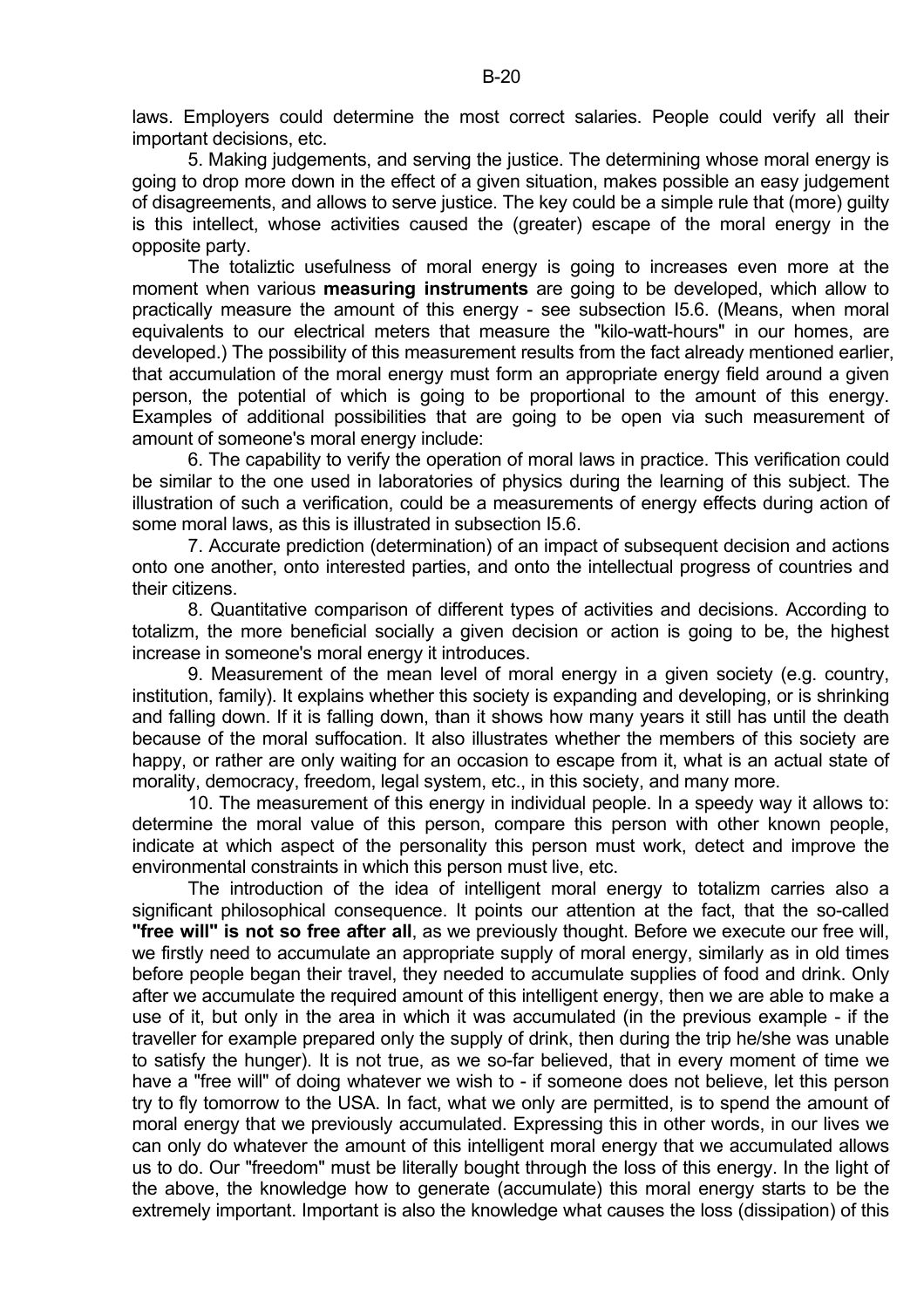energy. The basic information on these two important topics is provided in chapter A of this monograph.

#### B3.3. Moral laws

 Let us now explain scientific foundations of "moral laws", to which we refer in this monograph so frequently (the complete description of these laws is provided in subsection I4.1.1). Similarly as this is with physical laws, also moral laws can be defined in many different ways. Examples of some of these definitions are provided in subsections I3.6, and I4.1. In order to briefly summarize what these laws are, if we consider them from the operational point of view, they can be described in the following manner. "**Moral laws are the equivalents of physical laws, only that relating to moral field, instead of gravity field**". Examples of moral laws are listed in subsection I4.1.1.

 A problem with moral laws is that the majority of people have no idea that these laws do exist. In turn those few ones who managed to learn that they actually do exist, sometimes are not absolutely sure whether they work in practice. All this in spite that the existence and operation of the moral laws can actually be confirmed - with the use of the whole range of ways. Let us list here examples of the most important of these ways:

 1. The existence and operation of moral laws can be deducted theoretically and then verified and confirmed empirically on the basis of numerous consequences that they introduce into human lives. This monograph actually deduces theoretically the existence of moral laws, and then confirms this existence empirically.

 2. It can also be clearly experienced through listening to whispers of our counter-organ of conscience. This conscience always reacts on every situation from the real-life, and always is pointing to us what the solution of this situation is according to these moral laws.

3. It can be experienced empirically from the events that affect us during our own life.

 4. It can be proven empirically, through researching the life of other individual people whom we know in person. (Unfortunately, so far scientists do not queue to complete such research - in spite that the existence and the operation of moral laws was discovered and is continually published in my monographs for as long as since 1985.)

 5. The existence and the operation of moral laws can be proven through historic analyses of fate of whole nations and civilizations. For example, various problems that England undergoes today, are karmatic reflection of former activities of British empire in countries that it colonised.

 The further discussion of evidence for the existence and operation of moral laws is contained in subsections I3.3.1 and I4.1.2.

 Moral laws differ from physical laws not only because they describe the motion of intellects or intelligences through moral field - instead of physical motion of objects and masses through gravity field, but also because they do not involve time. All physical laws have time embedded into them, because time is an algorithm, which is generated in every case when the motion of masses occurs in gravity field. So all physical laws are giving their return in a predefined time. However, it is different with moral laws, because motion of intellects through moral field generates karma, not time. This means that the return from these moral laws, which involve karma, is not reaching us in any predefined time, but reaches us whenever circumstances are right for our karma to materialise itself. For example in my own case most of the karma materialises within around 5 years since it is generated, although some karma must wait tens of years until the current circumstances in which I am, are allowing its materialisation. Only these moral laws, which govern the physical manifestations of moral energy, are actually showing their operation almost instantly.

 The knowledge and obedience of moral laws by people, carries the potential to revolutionise the social structure of our civilisation. In order to comprehend how much these

 $\star \star \star$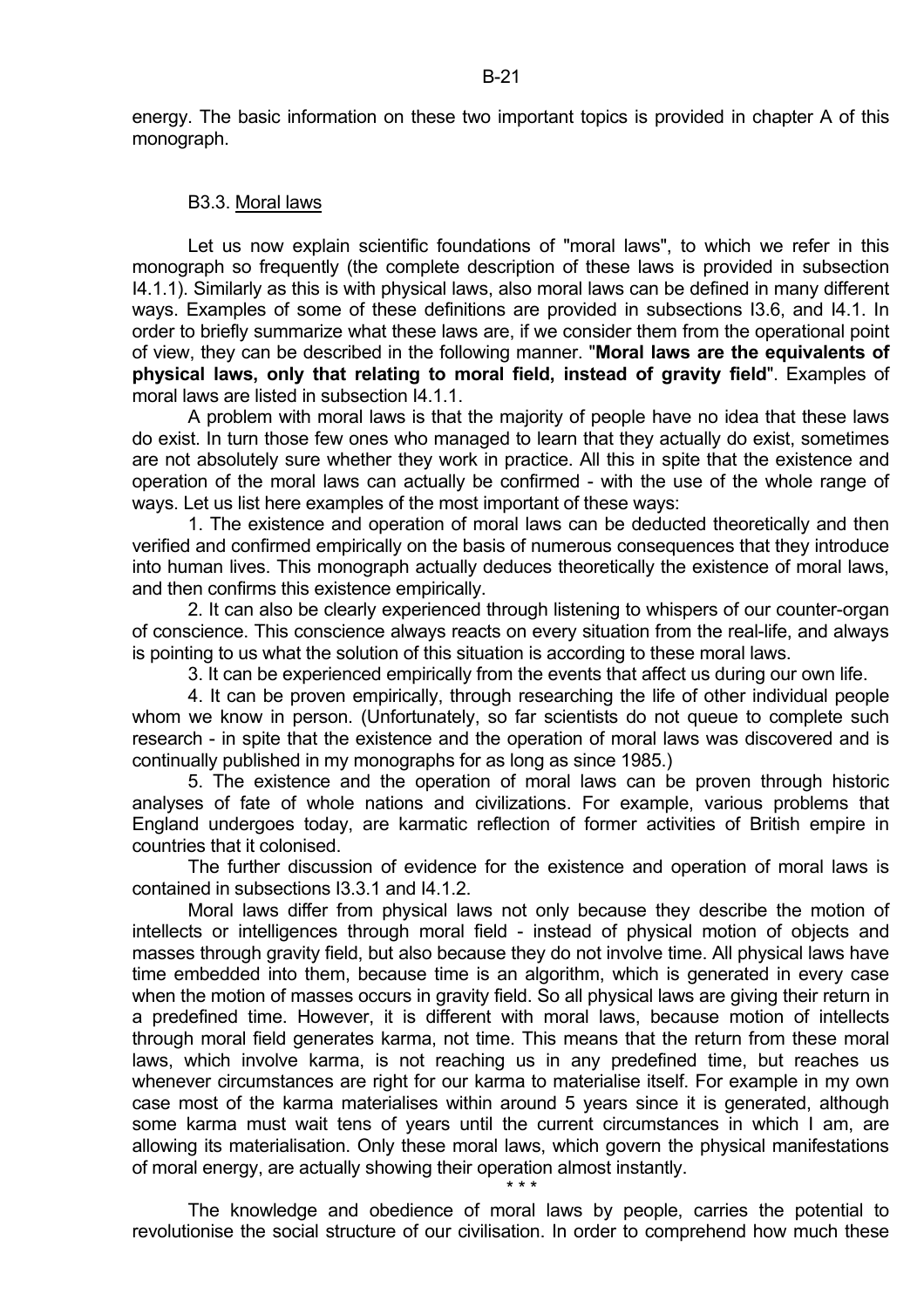laws may change our civilization, it is sufficient to realize that people who know about the existence and operation of moral laws, work hard without any supervision, and behave morally without any watchdogs. After all, they are motivated and disciplined by moral laws. So they work to their best, and behave morally, just for the sake of operation of these laws, not because they are scared of human watchdogs that supervise them. Therefore societies, which recognize moral laws, and which obey these laws in practice, do not need to be shaped like steep pyramids (as our present societies do). After all, these steep social pyramids are only needed in the parasitic philosophy, when the working class is to be constantly watched and supervised by those positioned higher in the social hierarchy, who parasite on the working class. Thus societies, which obey moral laws, can function perfectly well without governments, politicians, directors, police forces, etc., i.e. without one groups of people oppressing, controlling, and exploiting other groups of people.

 Of course, every type of laws can be obeyed or broken. If one breaks physical laws there is no disastrous consequence to the offender. Therefore the physical laws can be broken or obeyed, as anyone pleases. But with moral laws is different. As our civilisation painfully learns this, breaking or disobeying these laws is always severely punished, similarly as obeying them is always rewarded (see subsection A2.4). The punishment for breaking moral laws is so severe, that no advanced civilisation or advanced being, which knows about the existence and operation of these laws, ever would dare to just break them. Of course, primitive civilisations or primitive individuals, like most of us at present, break these laws all the time, simply because they do not know about their existence. Unfortunately, breaking them only because someone does not know about their existence, is not releasing from the heavy punishment for this breaking.

# B4. Totalizm versus atheism

 The severe punishment, which always is served for breaking moral laws, turns them into the primary source of division of all people and all intelligent beings, into two basic camps: (1) believers, and (2) atheists; or into (1) totalizts, and (2) parasites. This is because there are two possible explanations of the computer-like mechanism, which executes the punishment for breaking moral laws. Because this mechanism operates like a single huge natural computer, in both these explanations the mechanism can be called with the same name "God". But both these explanations differ from each other in how this name "God" is defined. In one of these camps (i.e. in the parasitic one) this "God" is simply interpreted as a huge complex of algorithms and execution mechanisms, which do not have their own self-awareness, thus which operate in a machine-like manner. Therefore this parasitic interpretation sees its parasitic "God" in a limited, atheistic manner - just simply considering it to be a kind of huge "natural computer", which does not have its self-awareness, its goals, its plans, etc. In turn in the other of these two interpretations (i.e. in the totaliztic one) this "God" is considered to have a self-awareness and to be a kind of superior "universal intellect" that behaves like every other intellect, including that of humans. Therefore, this totaliztic camp of intelligent beings sees its totaliztic "God" in the same manner as Christianity does, i.e. it believes that this God has the self-awareness, plans, goals, strategies, etc.; i.e. it has everything that every human intellect also has, plus it has some additional special attributes of God, which human intellects do not have.

 The above illustrates that the existence and operation of moral laws must cause the formation within various civilizations as many as two opposite definitions and interpretations of the idea of God. One of these, our present terminology could call "**atheistic**". It limits God to be simply a kind of logical mechanism embedded into the natural computer called universe. According to it, God it is NOT a human-like intellect, carrying its self-awareness and identity. Also the operation of this natural computer is an outcome, not a source, of the operation of our universe. The other one, in our present terminology could be called "**deistic**". It acknowledges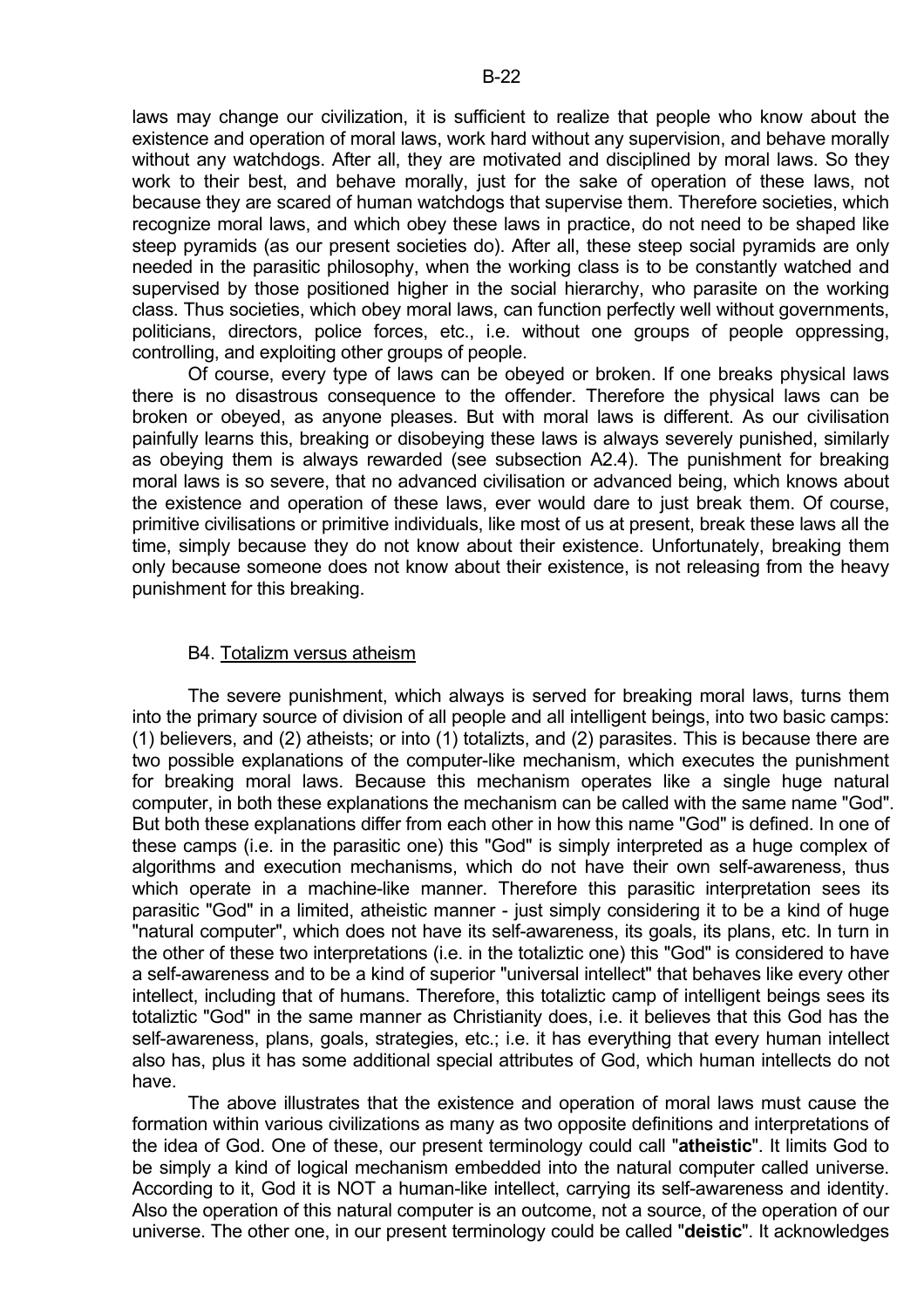the existence of a superior being, usually called with the name God, which displays a humanlike intellect. God has in this interpretation His own self-awareness and His own identity. Furthermore, it is this intellect that created laws, which now govern our universe accordingly to His intentions. Therefore it bears the authority and control over these laws. Thus the operation of the universe is the outcome, not the source, of the operation of this intellect.

 In the light of these two interpretations of God, which both stem from the existence and operation of moral laws, also the term "atheism" needs to be redefined. In this new definition **"atheism" is not only the manner of describing world around us without the use of idea of "God", but also the limited manner of defining the idea of "God"**. As this was deduced above, "atheism" can also be a system, in which the idea of "God" is used, but this atheistic "God" is deprived the attributes of an universal intellect, especially the attributes of selfawareness, identity, and authority over the moral laws. Therefore, in the view of this monograph, there are two different forms of atheism: crude and subtle. In the **crude atheism** the existence of God is denied. Thus adherers of the crude atheism simply claim that God does not exists at all, and use another terms like nature, natural laws, universe, force, etc., to express what usually is described with the term "God". In turn in the **subtle form of atheism** the existence of God is acknowledged, but the authority and/or identity of God is denied. Thus adherers of the subtle form of atheism are acknowledging that some thinking component of the universe does exist, and they call this component with the term "God", but they either deny this God the authority (i.e. they request that this God is to be worshipped, while laws to be obeyed are these proclaimed by humans on the God's behalf), or deny his identity (i.e. they claim that this God has no self-awareness, thus behaves in an automatic manner like a computer-type machine, not like living intellects).

 Of course, the fact that the "subtle form of atheism" does exists, and is externally similar but internally opposite to "deism", introduces enormous implications. One important such implication is that all religions on Earth needs to be reclassified. This is because many religions and cults, in spite of using the idea of "God", and in spite of making their believers to do various things for this "God", actually are fully atheistic, or more strictly in their core missions they actually deny the authority and identity of God. In order to illustrate this subtle denial on an example, if the present "green movement" would call nature with the term "God", then it would turn to be another religion, because it would keep its adherers preoccupied with doing various things to that "God", or in the name of that "God". However, in spite of making its adherers very busy with serving this "God", still this "green movement" would remain "atheistic", because it would deny its "God" to have authority over the laws of the universe, and deny its individual identity (now hypothetically consider what could happen if the Nazi political party would start call their Hitler with the name of God - could we without the knowledge of moral laws distinguish such "Nazi religion" from some of the existing barbaric religions or cults, and could we expose that their "God" significantly differs from totaliztic God). Of course, if we carefully look around, we then notice that actually we are surrounded with a whole ocean of people, philosophies and religions, which practice such subtle form of atheism. For example, to this category belong all people, who see their God as a blind force, power, sets of laws, or nature (e.g. consider so-called "force" from "Star Wars"), not as a super intelligent superior intellect, or a thinking being. To this category also belong members of all barbaric religions, cults, and philosophies, who deprive their god the consistency and ability to control morality, love, justice, laws, rules, etc., and insist that their god asks them only to kill for it, to spread destruction and brutality, to pacify, to show blind obedience, to bow, etc.

 The other important implication of the existence of "subtle form of atheism" is that by denying God the authority and/or identity, this form simultaneously denies the need to obey moral laws. After all, in the understanding of such subtle atheism, "God" is simply a kind of a huge "natural computer", and therefore for such a "machine" does not really matter whether we obey, or not, the laws that this machine is supervising. What only matters, is to not let the machine to punish us for disobeying these laws. For this reason adherers of the philosophy called here "parasitism" (which is fully described in chapter KA), feel excused from a pedantic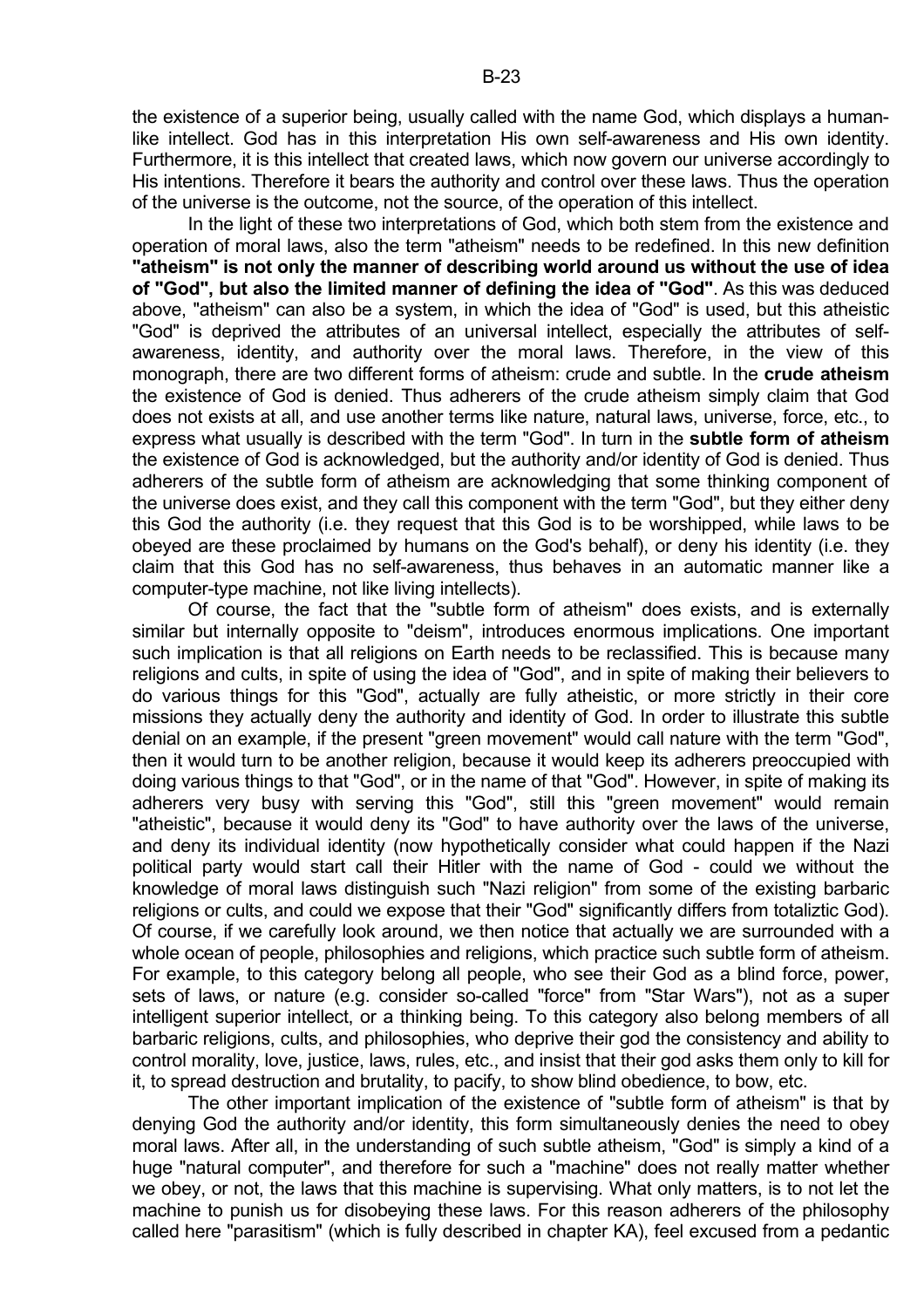obeying of moral laws. Thus they lead lives of intelligent parasites. Although many of them do not break moral laws by themselves, they eagerly make their slaves to break these laws for them (so that the punishment for breaking these laws does not affect these parasites, but is served to their slaves).

 As the above explains, the manner in which someone sees his/her God is defining whether this someone has inclinations to obey, or to break moral laws. This in turn means that our internal attitude towards God defines whether in the final count we adhere to the philosophy of totalizm, or to the philosophy of parasitism (which is a reversal of totalizm). Our believe in God, along with the sense of responsibility, is a kind of "moral skeleton" which defines a type of our moral behaviour, which we follow in our adult life. For this reason, totalizm puts a strong emphases on learning not only moral laws, but also the truth, that the obedience of moral laws is simply a totaliztic way of manifesting our obedience to the will and intensions of the universal intellect (God).

### B5. Totalizm versus parasitism

 There is also another important matter, which needs to be clarified here, because it imprints a significant bearing on the present situation of humans on Earth. This is the division of all philosophies that can be formulated, or that already were formulated on Earth, into two opposite philosophical poles, groups, camps, classes, or whatever one wishes to call them. One degenerate such philosophical pole, which is very destructive to humans and leads our civilisation straight to a disaster, in this monograph is called "parasitism". Although parasitism actually is a deadly moral disease, in sense of the origin, it represents this pole of morality, to which in a natural manner are slipping down all these people, who in their actions refuse to obey moral laws. It promotes a lazy, degenerate and corruptive lifestyle, in which people perform the role of intelligent parasites. In turn the philosophical pole, which is opposite to parasitism, and thus which is represented by a group of morally uplifting philosophies, is called "totalizm" (means a holistic philosophy, or a philosophy of unity). It teaches that everything constitutes a meaningful component of a larger total, and that we should live in unity with the entire universe. As it is to be explained in this subsection, parasitism and totalizm are completely opposite philosophies. Thus also intellects who adhere to them, are adversary to each other. They also create two opposite poles, or two philosophical extremes, in a continuum of all philosophies that exist on Earth. In this subsection I try to explain what are differences between these two philosophical extremes, so that on their example the reader is able to understand better the essence of totalizm.

 The difference between the moral totalizm (t) and the immoral parasitism (p) may appear to be rather small, as it initially boils down to (1t) obeying moral laws (totalizm) or (1p) disobeying these laws by either going around them (refined parasitism) or by primitive breaking them (primitive parasitism). Of course, such obedience or disobedience of moral laws causes that both philosophies make their adherers to (2t) either always climb upwards in the moral field (totalizm), or to (2p) allow them to slide down in the moral field (parasitism). In turn going up or down in the moral field motivates the adherers of these philosophies to either (3t) strive in life to go always opposite to the line of the least intellectual resistance (totalizm), or to (3p) spend their life on sliding down along the line of the least intellectual resistance (parasitism). The consequence of these differences in motivations is that (4t) the adherers of totalizm do everything voluntarily and with the internal conviction, as a result of basing their lives on knowledge and on moral laws, while (4p) the adherers of parasitism must be arranged into steep pyramids of social exploitation and policing, in which everyone is doing what should, only because from all sides is surrounded with supervisors and watchdogs, which continually are watching his/her hands. Because of all this, in reality, the differences between these philosophies turn out to be enormous, and when applied in everyday life, they make both of them to be whole worlds apart from each other. Actually, if one analyses adherers of both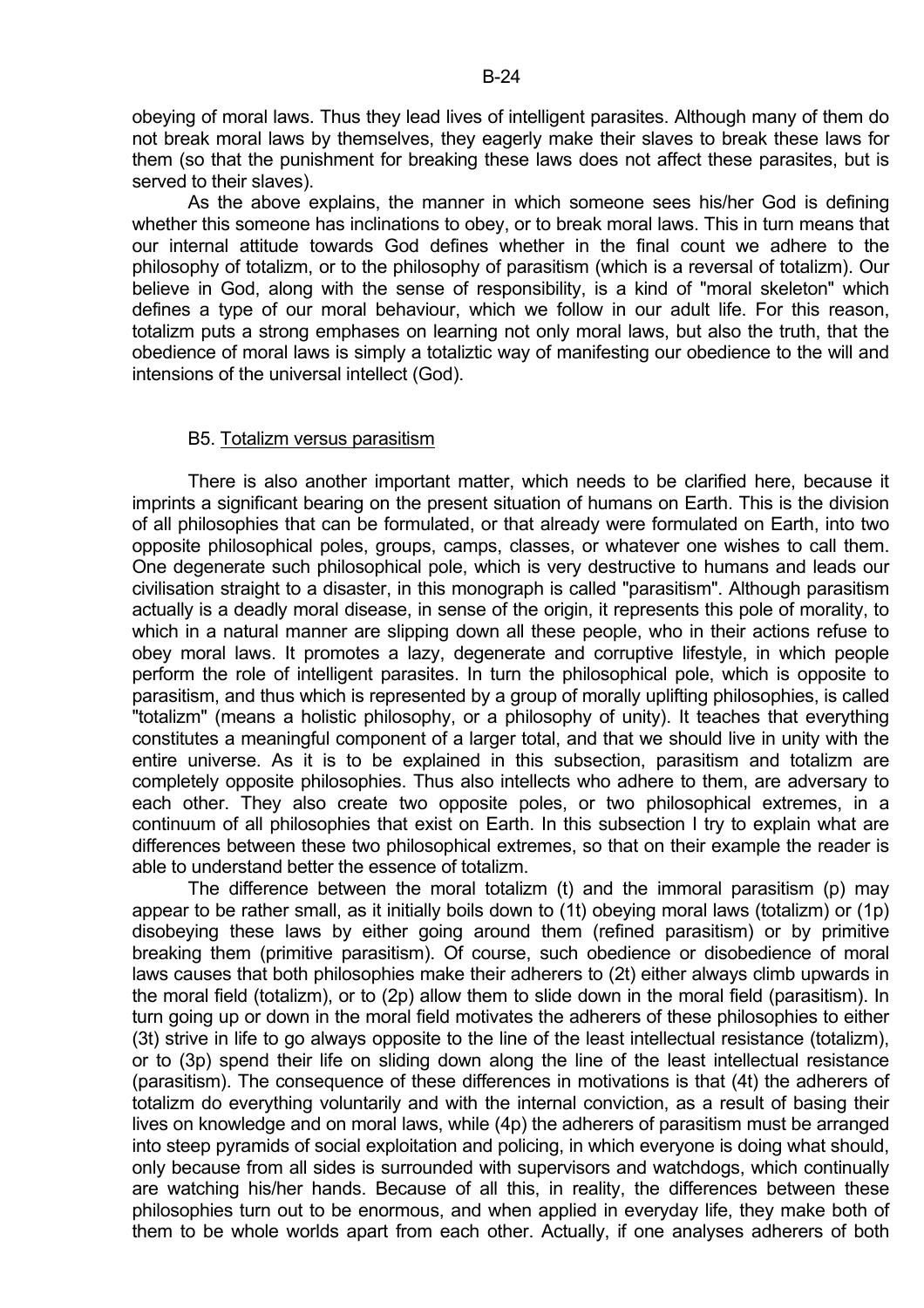these philosophies, they compare with each other like religious angels with devils, or like honey bees with bandit wasps. Totalizts are always positive characters which strive to perfection and aim themselves to do good and promote moral way of living. They are trustworthy, reliable, they strive to not hurt intentionally anyone nor deceive anyone, they voluntarily work hard to improve themselves and also improve the world around them, and they always are there to give helpful hand to whomever needs it. In advanced totaliztic civilisations, it is possible to have factories, which work excellently without managers and supervisors, or have societies with all citizens contented, happy, and well cared for, which operate without governments, politicians, prisons, or police forces. In turn parasites are lazy robbers, bandits, and exploiters, who with the elapse of time tend to turn from bad to worse. Therefore they have no limits how barbaric they finally may become. They never can be trusted, and one never can relax in their presence, as they only wait for the occasion to intimidate, start fight, oppress, rob, exploit, cheat, deceive, hurt, or kill. It is a nightmare to live in a civilisation, country, or family, which adheres to a parasitic philosophy or to a parasitic religion. It is also a nightmare to have such civilisation, country, or family for neighbours. As long as there are adherers of parasitism on our planet, we cannot sleep in peace and always must watch our backs. As long, as there are civilizations which adhere to philosophies of evil parasites, we are not going to forged what a fear and ill-fortune is.

 Of course, after these two extreme philosophies, or the two philosophical poles, are defined, one quickly discovers that actually they create two outer edges in a continuum of all possible philosophies. Therefore all philosophies are contained between these two extremes, and also all philosophies are polarised towards one of them (i.e. are oriented towards either moral totalizm, or towards immoral parasitism). For this reason, every known philosophy can be qualified either as belonging to the group of moral totaliztic, or to the group of immoral parasitic philosophies. For example, if we consider the philosophy of Christianity, it turns out that it is a totaliztic type of philosophy, because firstly it includes the acknowledgement of God's existence, identity, and authority, and secondly it recommends the pedantic fulfilment of God's laws - including some basic formulations of moral laws (for example the Golden Rule of Christianity, stating "Do unto others as you would have them do unto you" actually is conveying the Boomerang Principle). Unfortunately, the philosophy of Christianity is still only at the very beginning of totaliztic path. This is because it is not obeying the law, which orders to learn new laws and to improve our skills in obeying laws already known (i.e. in principle, Christianity is closed to new ideas), and also because it introduced this "made up" law, which explains the time delay in the fulfilment of moral laws, as the "God's forgiveness" - while in reality moral laws work with the iron consequence similarly like physical laws do, and for moral laws there is no such thing as "forgiveness" (i.e. there is a moral law which states that "every karma once generated must also be once fulfilled"). Of course, if one analyses philosophies of many other religions or cults, not always finds them totaliztic and moral like Christianity, and some of them are very immoral and parasitic, although they carefully hide their parasitic ideology behind a subtle form of atheism. In turn, if one analyses the philosophy called "dialectic materialism", which during the Stalin era was the official philosophy of the Communistic Block, one finds it to be quite deeply in parasitism. Not only that this philosophy is based on the crude form of atheism, but it also recommends the going around many moral laws - as an example see the way Communism went around economic laws (some economic laws represent applications of moral laws to economic environment).

 An interesting "rule of double-standards" becomes noticeable in all implementations of immoral philosophy of parasitism. If, in any of these implementations, a human law is formed, which runs against moral laws, then the requirements of life with the elapse of time cause an empirical tradition to be formed as well, which is contradictive to this human law, and which is coinciding with the moral laws. One of the most meaningful examples of this rule, is a human law usually called the "privacy act". It was introduced relatively recent by almost all countries with advanced philosophy of parasitism. This act officially makes confidential the personal details of citizens, and therefore it promotes social hypocrisy, which is contradictive to moral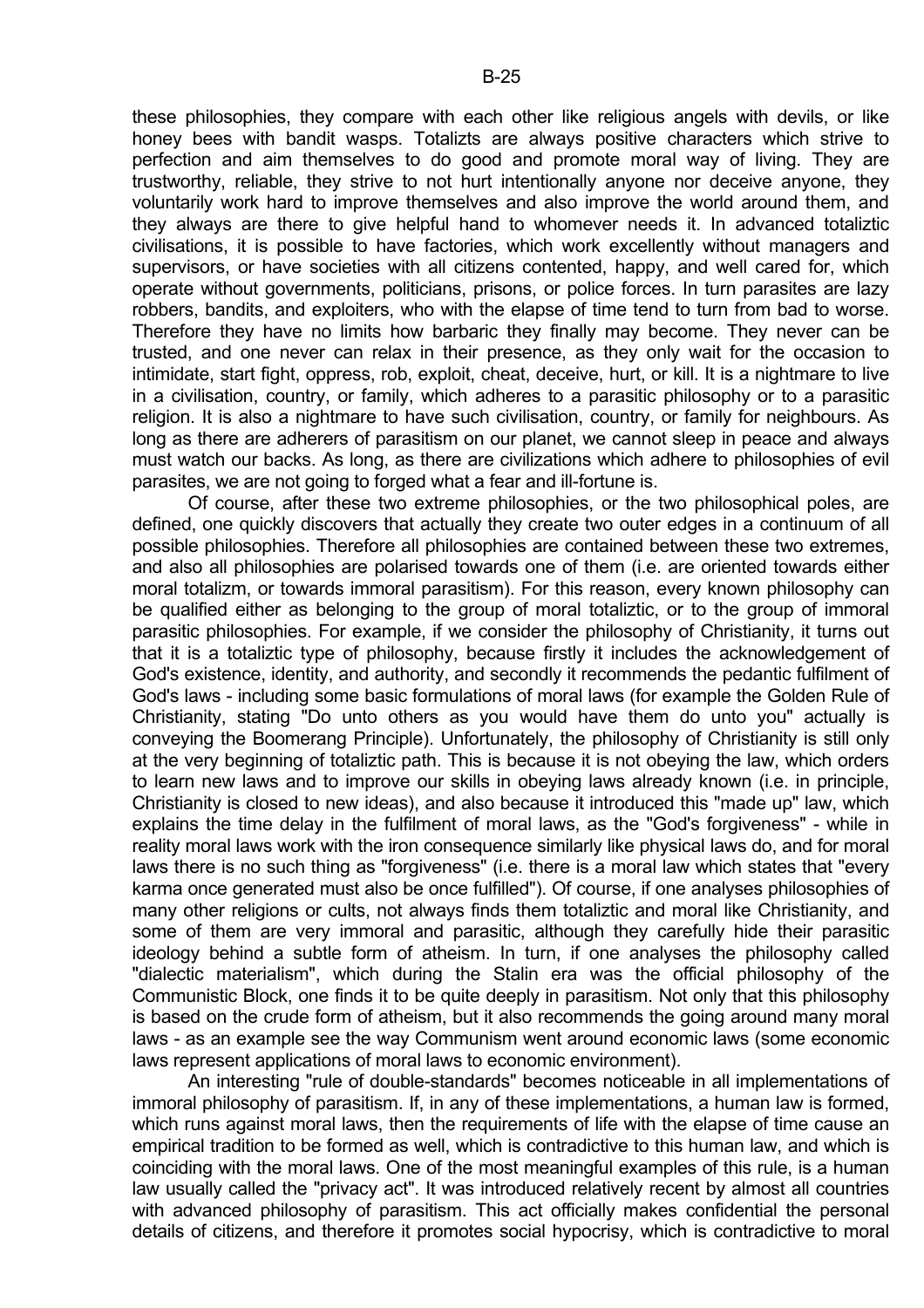laws (after all, the moral laws insist we always disclose the truth). Therefore, simultaneously with the introduction of "privacy act", these countries were forced by life to form empirical tradition, called "background checking", which depends on the formation of special information agencies, which for money break this "privacy act", and supply to everyone who pays a fee, the requested information about any required person. Because of the unique properties of this "rule of double-standards", which are easy to recognize, the appearance of consequences of this rule is an important indicator, which discloses, where human laws run against moral laws. Furthermore it indicates the direction, in which totalizm would go in a given matter (for another example consider a case of countries discussed in subsection KA2, which introduced a law that forbids to serve corporal punishment to children, although parents in these countries still secretly, although illegally in the light of law, are forced to use such punishment).

 If one analyses the present prevailing philosophy of humanity, unfortunately it turns out that is deeply submerged in immoral parasitism. This in turn means, that even if we advance technologically and scientifically much higher, as a civilization we still are to remain barbaric, because we adhere to a barbaric and highly immoral philosophy. Still we are not able to separate from our cosmic parasites from UFOs, because we adhere to their philosophy. So without changing our philosophy into the moral totalizm, we are doomed forever and sentenced for infinitive exploitation. The only way for humanity to advance morally and to break ties with our evil parasites, is to embrace the moral totalizm and to join the totaliztic confederation of cosmic civilizations. There is a need we make such a choice already now, because soon our technology is going to raise to the level, that our cosmic parasites from UFOs are going to be forced to come out from hiding and to either include us into their parasitic confederation, or to allow us to join their rivals. In turn, once we are included into their parasitic confederation, there will be no return for us.

 So-far humanity does not acknowledge officially the existence of parasitism. But parasitism does carry all attributes of a separate, and clearly distinct philosophy. It is already adhered by specific people and also by whole institutions and civilizations. It has well-defined rules of behaviour (e.g. a parasitic rule: "do not obey any law, unless you are forced to obey it"), which are instinctively followed by all intellects which adhere to it. It can be clearly recognized in those who follow it. It also brings specific consequences to everyone who is affected by the punishing outcomes of this immoral philosophy. It is also very widely spread on Earth. As this is illustrated in subsection L4 of this monograph, more then a half of institutions that I worked so far, had management infected and demobilised with advanced parasitism. It is extremely destructive philosophy and it ruins everything that is affected by it. For this reason, instead of being misleadingly called "philosophy", it actually should be called by its real name of a deadly "**moral illness**". This is because it creates the same outcomes as every other deadly illness (see descriptions from subsection KA1.1). For example, every institution, which is overtaken by the management that adheres to parasitism, starts to shrink, and eventually collapses. If anyone wishes his/her business or factory to bankrupt in a minimal period of time - all what he/she needs to do, is to employ a manager, who adheres to parasitism. Thus, there is an important reason, why this destructive philosophy is called "parasitism", while all these people who adhere to it are called "parasites". Subsection KA7.1 explains how to recognize quickly people, who adhere to immoral parasitism, and what are four stages of advancement of this philosophy amongst people. In turn subsection KB2 discloses, what type of future parasitism is going to bring to our civilisation.

# B6. Why every "motion along the line of least resistance" always creates a "black hole" where any motion is impossible

Motto of this subsection: "The biggest difference always make these tiny details".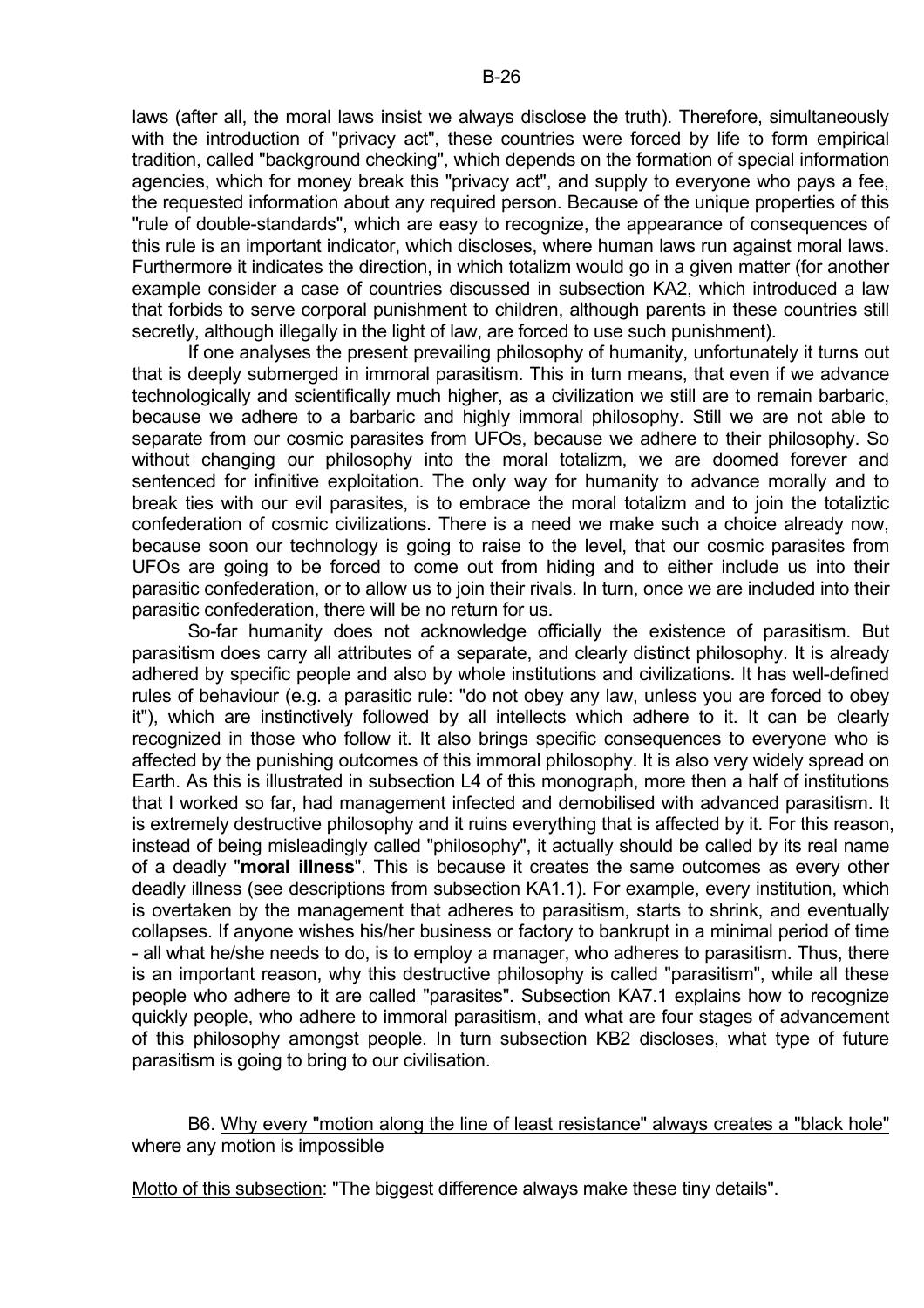In my life I was in a privileged position of organising and carrying out numerous controversial discussions, both public and person-to-person, with many conservative and close-minded people. The participants of many of them were people with highest education. Thus I had the opportunity to carry out discussions with university professors, scientists, people of industry, experts, hobby groups, etc. Many of them were my bosses, who used to give me orders, what I should not do, and also who used to decide about my fate. Some of them were my scientific colleagues, listeners to my presentations of new discoveries, people whom I encounter casually, and accidentally noted their conservative philosophy, etc. Whenever I had an opportunity to deal with such people, their unpleasant, strange, and painful for others way of thinking, expressing their views, and making their decisions, which hurt others, was always shocking me. After each necessity of dealing with such people, I had a bad taste and a moral hangover for a long time. Until around 1994 I did not know, that there is such thing as the philosophy of parasitism described in details in chapter KA. Thus I had no idea that all these unpleasant people simply adhere to parasitism, while their hurtful behaviour is just an outcome of this highly immoral philosophy. I was only aware, that myself I never would behave in a manner that they did. However, the set of principles, which they demonstrated in their actions, thinking, and decisions, used to challenge me and induced the will to determine its roots. Therefore, after the formulation of totalizm, I started to systematically collect the information about the essence of behaviour of these immoral people. This information I used to wrote down in the form of "**doctrines**" of their behaviour. These doctrines were simply short statements, which I formulated in order to express the essence of a given their behaviour, that I observed at that point of time. Of course, before I carried out the recording of any of such doctrines, firstly I needed to observe in action the behaviour which it represents. Usually this took place on the occasion of a subsequent one, out of many painful experiences that the life was so generous to serve to me. After all, in case of every such doctrine, I firstly needed to make sure, that it actually is adhered by someone, whom I know in person. Thus these doctrines express "**the dominating motivation that governs the decisions and actions of actually existing individual people in a specific type of situations, which is transformed from the form of a feeling or internat altitude, into the form of a general verbal definition**". In the result of carrying out of these systematic observations, and recording them throughout many subsequent years, I managed to accumulate rather impressive list of empirical observations concerning doctrines that express everyday philosophies of people who adhere to what I later called "parasitism". In turn the accumulation of these observations created empirical foundations, on which was later possible to build gradually the concept of totalizm and parasitism. In this subsection I decided to present the selection of the most important and the most representative doctrines of this everyday philosophy of well educated people who practice a parasitic philosophy. At this point I should add that these doctrines do not represent a philosophy of a single person, or even a single group of people. They are rather a "model", means the collection of elements which I managed to find in philosophies of many real people that I used to know in person during my life. The key altitude of all these people is to not accept any new idea, and to act according to the philosophy of parasitism. Here are these **doctrines**:

 #1. I learned long ago everything that was worth my attention. Thus if someone tries to teach me something completely new, it is not worth to interrupt the pleasure that I am currently indulging, just to listen what he/she has to say.

 #2. The main purpose of studying and collecting diplomas, is to find a cosy job free of any responsibility and free of obligation to perfect ourselves further (or: "gaining education releases us from responsibility, while gaining a diploma releases us from the further increasing of our knowledge").

 #3. The faith and knowledge are enemies, thus believers and knowers must fight with each other.

 #4. Insisting on truth is not worth risking what we already accomplished. Much easier is to do what other people are doing, and to say what other people expect us to say.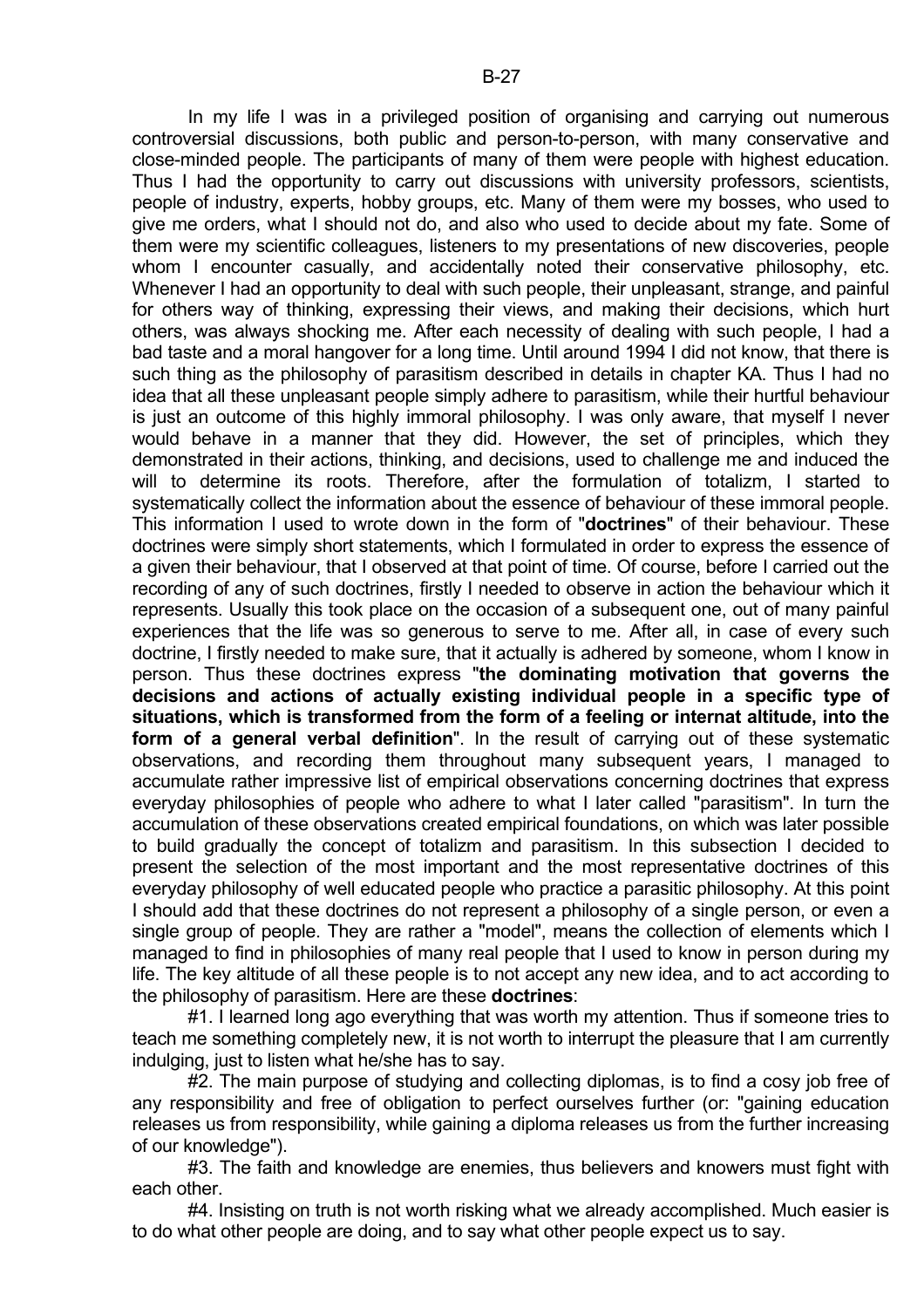#5. Only those things are possible, which we already know how to achieve. This doctrine can also be expressed with different words: "possible is only what we already know how to accomplish".

 #6. Only what I do is really important. In turn subjects of interests of other people are not worth anyone's attention. Thus if I have any power, authority, or money, I do a favour to the world by forbidding or making impossible to others to go along their own interests.

 #7. According to my standards, every other person can be charged with some serious fault. Thus I am going to grow in my own eyes and in eyes of people similar to me, if I point out this fault and start to oppress this person for not fulfilling my expectations.

 #8. Everyone else is lying or is wrong, until he/she conclusively proves that his/her claims are true, or that he/she is right. (Another versions of the same: "I will believe you when I see it", "guilty until proves the innocence", or "prove that you are telling the truth".)

 #9. The universe is not permitted to display any facts that extend beyond our horizons. Thus administrators of science have the authority to decide, which facts are "permissible" and thus should be investigated, and which are "heretic/taboo" and thus should be ignored or denied.

 #10. Our present knowledge is perfect and complete - any further outstanding research is illegitimate and should be forbidden (or: all those scientists who do not conform and investigate "heretic/taboo" areas, should be "burned on stake").

#11. Truth only then interests me, when I am able to use it against others; but if any truth does not suit me, then myself I ignore it, and also disallow it to be learned by other people by hiding it from them, by distorting its meaning, or by making impossible for them to discover it.

 Other version of the same: "I always hide and ignore this truth, which does not suit me, or does not suit someone important, dangerous, or noisy".

#12. Only I am always right, behave the most correctly, and have the monopole for the errorless knowledge and views. Thus I spend my life the most beneficially, if my main occupation is going to be forcing others to act according to my views and expectations, while I am so perfect, that there is no need to work on myself at all.

 The same view, only that relating to a different object, can be expressed with the following words: "if any publication of a source of information contains the knowledge that is not agreeable with my views, or contains the truth that does not suit me, than I do a service to the world if I burn it, or in any other way stop it from getting into people's attention". (Readers probably believe that people with such views disappeared with the fall down of inquisition. Thus it is worth to know, that I was personally living in a country, which still on the turn of years 1996/7 carried out a public burning on stake of books, literature, and video tapes. In this country the use of satellite TV was forbidden until it purchased its own satellite, while now it is permitted only from this satellite, the programmes of which are subjected to a strict governmental censorship of that country.)

 #13. The implementation of progressive ideas leads only to problems. Thus the less effort I put into new ideas, the more problem-free is my life.

#14. I experienced, that undertaking any activity always requires an effort and disturbs the comfortable life. Therefore the most willingly I stay inert, avoiding undertaking anything, that directly does not serve my interests.

 #15. We do not want anyone in our closed company, because sharing what we have, would leave less to ourselves. Thus, if anyone manages to squeeze to us, we push him/her down by finding and pointing out his/her imperfections, discrepancies with our standards, and differences from us. The same but in different words: "what we have, we have for ourselves others are only to be exploited, not for letting them to earn anything".

 #16. The measure of my success is the number of people, whom I managed to distance from myself through getting power over them, making them dependent on me and subjecting to my exploitation, accomplishing an education which they do not have, forcing for myself better salaries, earning better and more expensive devices and equipment that they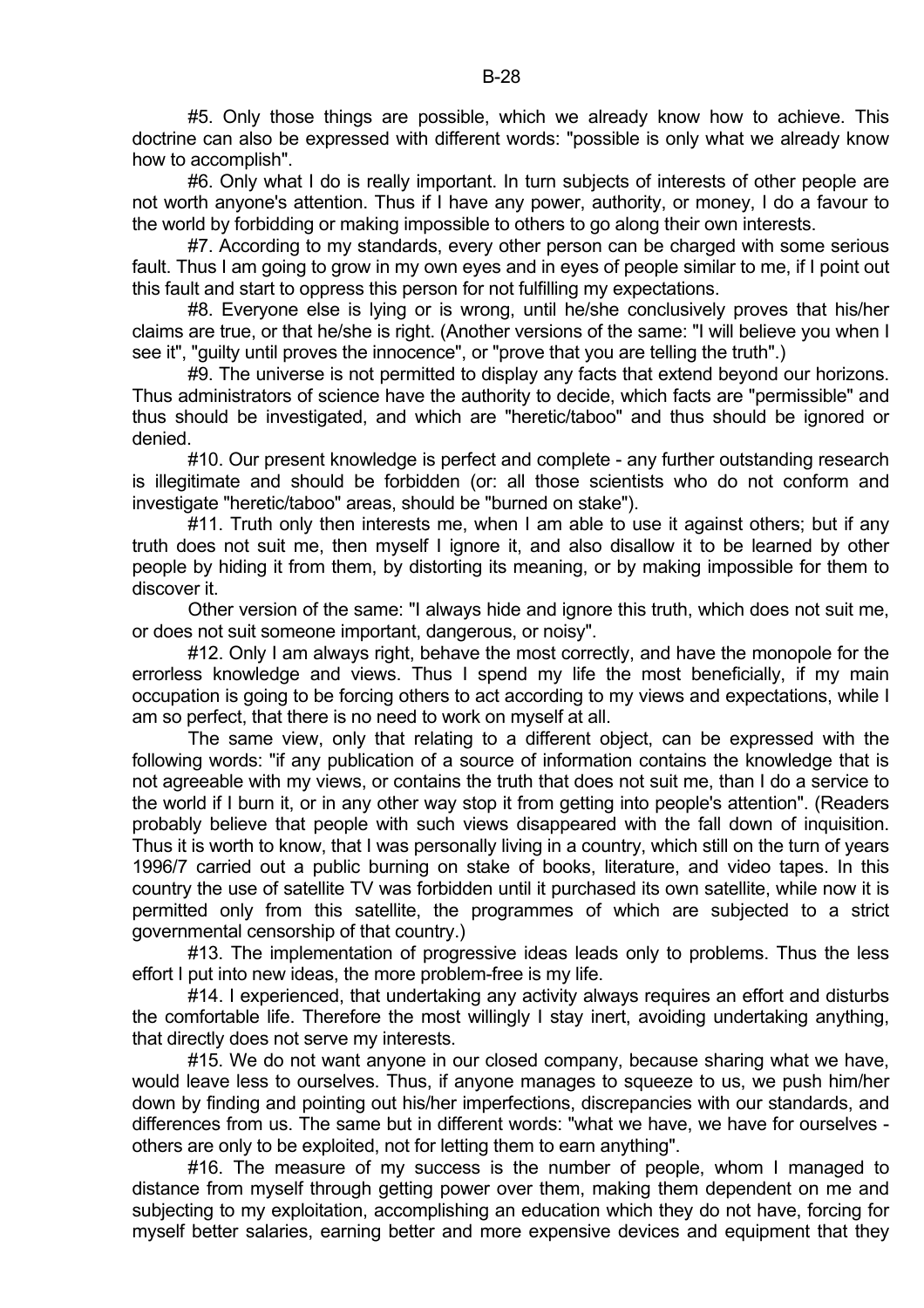have, constant securing for myself the larger amount of material goods, neutralizing their competitiveness, utilising every contact and capabilities to increase my advantage over others, etc.

 In practice the above doctrine can be utilised in many different versions and detailed variations. Let us list here an example of another version, which is commonly utilised by people who act according to the line of the least intellectual resistance. "I noted that if I share with someone my knowledge, he/she uses it for getting an advantage over me. Therefore for keeping my distance, the most important details and the most important knowledge I am going to hide from others". A similar idea is also expressed in a popular belief that "poor are sources of wealth, incompetent are highlights of a success". According to this believe, people with parasitic inclinations make impossible for poor to work out a better position for themselves, and also they make difficult for those with incomplete knowledge or training, to gain the required skills, and thus to make possible for them to equal to those who accomplished a success. The same can also be expressed with a popular slogan used by parasites: "who knows is silent, who does not know does all the talking".

 #17. The most important for me are differences, which divide people. Therefore in others I always seek, what makes them different from me, and when I find any such a difference in them, I immediately use it to start hostilities and abuse.

#18. In order to balance my guilty conscience, I am going to charge others with the guilt for my own faults. (This is the explanation of people's motivations behind the popular in Poland saying that "cook was guilty, but they hanged a shoe-repairman". This explanation results from my empirical observation, that people who used to continually follow the line of the least intellectual resistance "feel offended by us not for the errors that we committed, by for all this that for them would not come right, but for which our actions provided an excuse to balance their guilty conscience by putting all the blame on us".)

 #19. If I do not pay, do not appreciate, or in any other manner manage to exploit others, than I become richer myself, while my life is going to grow into comfort. The same doctrine can also be expressed in a different way, for example with the words: "in everything that I do, my only goal is to gain for myself the highest possible benefits, for the maximisation of which I always try to receive as much as only possible, giving in return as little, as I only get away with it".

#20. Because you are weaker from me, I rob from you everything for what I find any use, I take away your living space, while yourself I allow to die of starvation, strained circumstances, and the lack of space, because in this world only the most fit ones survive. The same idea, only that expressed with different words: "the right to life and to own living space have only those, whom I consider to be equal or more powerful than me; but if I discover that someone is weaker from me, than I allow him/her to live only if I am able to exploit him/her, and I destroy him/her immediately, when I discover that he/she is unsuitable for further exploitation".

 #21. The more I have, the more I am entitled to waste. (The same but in other words: no-one and nothing, has the right to limit me about the manner in which I treat everything for which I found an excuse to consider it to be my property.)

#22. My ideal of life is to indulge in pleasures and in rest. Therefore, my most important goal and the final outcome of all my efforts, is to be able to stop doing anything and to continue a prosperous life without carrying out any useful work.

 If we analyze the above doctrines, we easily come to the conclusion, that each of them represents an implementation of the well known natural tendency for "taking the line of the least resistance". Thus the philosophy of people, who live according to the above doctrines, can be called a "philosophy of going along the line of the least intellectual resistance". In chapter KA, this philosophy is described under the name of "parasitism".

 The tendency to select the line of the least resistance is a characteristic of untamed nature, or more strictly to all objects and creatures with an extremely low level of intelligence. But the advanced intellects, including people, act according to a different rule of "selecting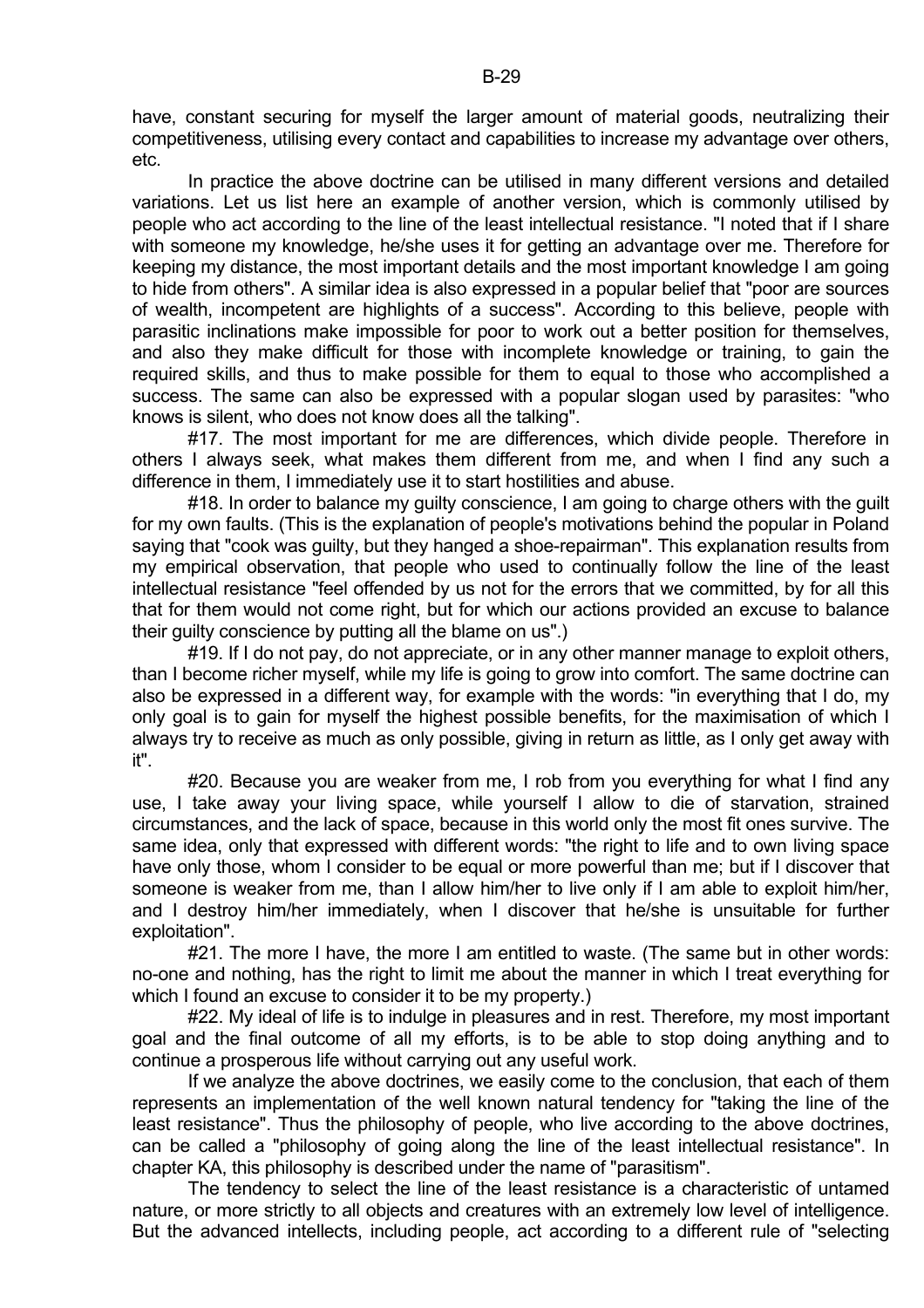what is the most rational to select" - means always moving against the line of the least intellectual resistance. The principles of the philosophy outlined in this monograph and called "totalizm" represent an implementation of this rationalized rule. As totalizm discovered, the most rational way to follow, is to "climb always upward in the moral field".

 If one tries to express in a single sentence the essence of all doctrines of the "philosophy of moving along the line of the least intellectual resistance", than it turns out, that their implementation in our lives always leads to the decrease of someone's moral energy. This decrease of moral energy has always such a consequence, that it decreases someone's freedom of choice, personal freedoms, rights to co-decide, the choice of own direction, the learning of publications in which someone is interested, viewing programmes or films, etc. In the sense of final effects, the outcomes of philosophy of parasitism are intellectual equivalents for outcomes of all phenomena of nature, that take a course along the line of the least resistance. After all, the phenomena of nature that occur along the line of the least resistance also always inevitably lead to the limitation of "freedom". For example, fall of a stone always decreases at least by one the amount of "freedom" that this stone has. After the fall is finished, this stone is not going to have the previous freedom to fall. In turn it is known from sciences, that when something follows continually the line of the least resistance, at some stage it must achieve the state of a complete lack of motion. A commonly known example of astronomical objects, which due to a long-term following of the line of the least resistance, lost completely their freedom, are old star systems popularly known as "**black holes**". The freedom of these systems fall down to such a level, that not only nothing can move in themselves, but even light is unable to come out from them. The above allows to draw a very important conclusion, which can be expressed with the following words: "**the line of the least resistance is a suicidal line, because in the final effect it always leads to the complete restraining of freedom, and thus to making any further motion impossible**".

 In the manner identical as this happens for physical phenomena, also following the line of the least intellectual resistance must inevitably lead to the loss of freedom. Thus also in these phenomena, people who constantly move along the line of the least intellectual resistance, must gradually loose their free will or freedom of choices, thus in the final effect they must turn into moral "black holes". This moral "black holes" put given people, country, or civilisation, into the state of a complete stagnation, fall down, and death. Such a death, which is caused by the complete exhaustion of someone's moral energy, totalizm calls the **death by "moral suffocation"**. Examples of it include: the fall down of a communistic system, and also the previous fall down of feudal system. The communistic governments, in the final stage of their activities were carrying out almost exclusively movements, which deprived everyone free will, thus causing that at some stage moral energy was completely exhausted in their countries.

 As the above tries to illustrate this, the philosophy of parasitism, which follows the rule of always going along the line of the least intellectual resistance, is directing the adherers of this philosophy into the increasingly larger stagnation, moral suffocation, and complete fall down of our civilisation. This philosophy, unfortunately, impedes the promotion of anything that is new, and maintains a lazy, grasping, and selfish style of living. It gradually deprives people their free will, freedom of choice, initiative, etc. According to subsections I4.1.1 and KA2, it runs exactly opposite to the action of moral laws. It seems that our civilization has now reached the point, where any further progress is extremely difficult, if not completely impossible, without replacing the principle of "taking the line of the least intellectual resistance" by the totaliztic one, which is oriented towards progress. In this monograph, a justification, and methods for such a replacement are presented, and described the essence of this new, progressive philosophy of totalizm.

 After I formulated totalizm in 1985, I was also undertaking significant efforts to discover principles, which would describe the most advanced philosophy possible, that could be developed on Earth. I was interested in discovering such progressive principles, about which it would be known for sure, that they actually prove themselves in real life. Thus I was especially interested in philosophy of people, who were widely known from their progressive views, from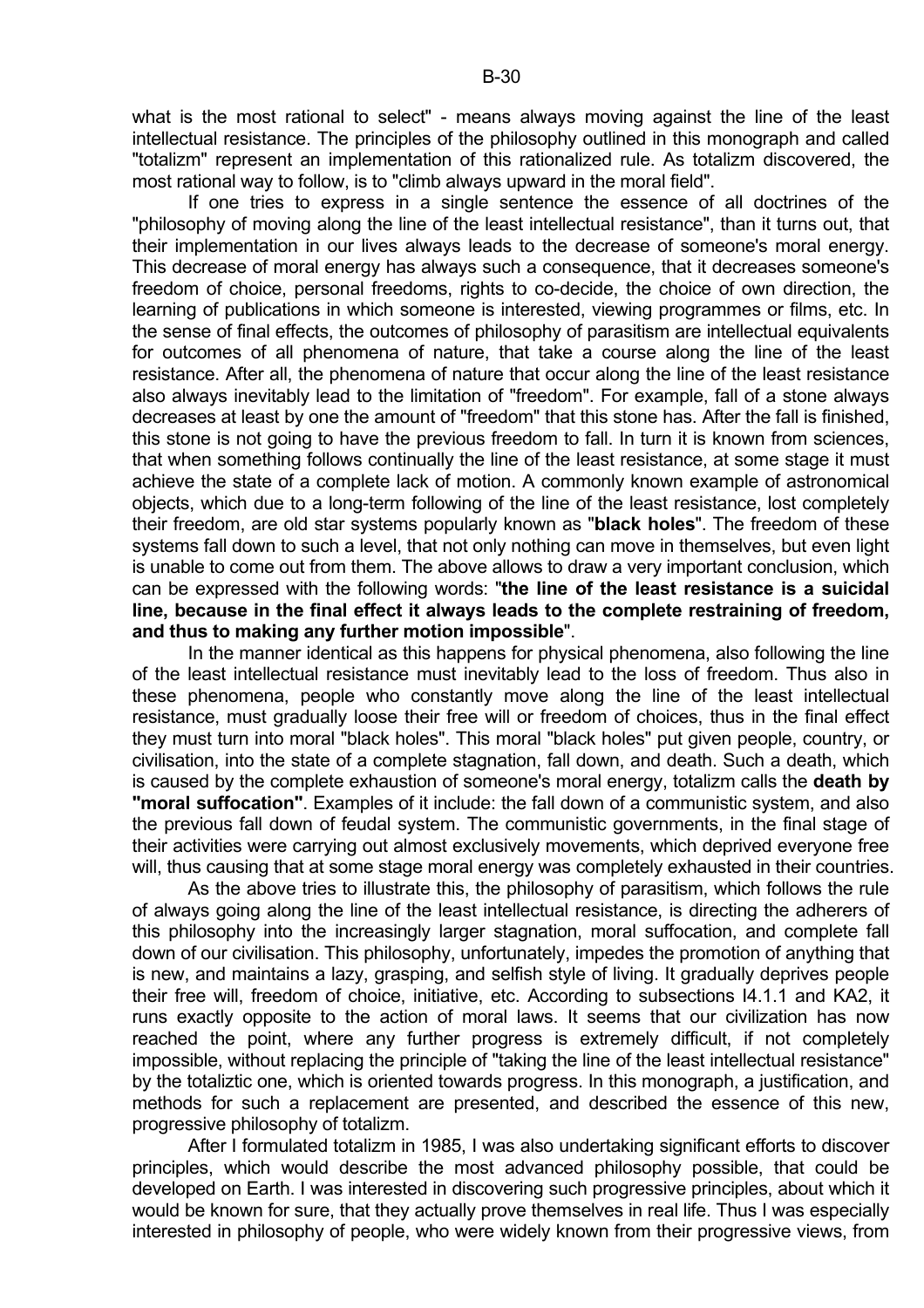accepting new ideas, morality, cordiality, goodness, consistency, honour, etc. Thus I started to discretely observe such people in my environment, and started to scrupulously analyse their principles of acting, system of values, views, etc. In the result, with the elapse of years, also for these especially liked by their environment and highly respected people, I started to identify the most vital missions of their everyday philosophy, which ruled their motivations, decisions, and actions. By the term "mission" I understand here a definition which expresses "**an internal conviction what is correct, and thus conviction which determines the main direction of positive motivations, decisions, and actions of some real individual person in a given life situation**". As it later turned out, everyday philosophies of these positive people are composed of missions, which represent an exact reversal of doctrines of philosophy of "going along the line of the least intellectual resistance". Listed below are the more important of these positive missions. (Compare the list  $\frac{1}{2}$  that follows, with the previous # one.) As this is to be explained later, the list of missions of these generally liked and respected people, actually also represents the list of typical altitudes of totalizm. Here are the most important of these **missions**:

'1. Life depends on the continuous learning about the operation of laws of the universe, and depends on our effort of obeying these laws in everything that we do (or: life is a constant learning, learning is a more perfect knowledge, the more perfect knowledge is a better life).

'2. Knowledge is responsibility. Thus while having any knowledge, I feel responsible for everything that has a connection with this knowledge, e.g. that it should be also available to others, that it is utilised for the good of people, that whatever this knowledge concerns do not turn against other people, that it is not misused by other people, etc.

'3. The knowledge is to be extended by faith, faith is to be transformed into knowledge.

§4. Do what you believe in, believe in what you are doing.

'5. Everything is possible - we only need to find out how to achieve it. The same mission is frequently expressed with the use of different words, e.g. that "every goal is accomplishable, we only need to discover how to reach it".

'6. Everything that is important for you and is not harmful to others, is also important for me. By supporting your interests and goals, about which I know that they do not serve deprivation of anyone of his/her moral energy, I also support your most elementary right for the free will in thinking, views, actions, and the choice of own path. The same can also be expressed in a popular form: "even if I do not agree with your opinion, I am still ready to fight for your right to have the freedom of expressing the opinion that you have".

'7. Every person know something, which I do not know, and what can improve and enrich my life. Thus it is a honour and benefit, if he/she wants to share this with me. (The best expression of this mission is the Chinese proverb stating that: "every mole has something to teach the philosopher about digging a hole".)

'8. All statements of others are true unless they are proven to be untrue. (The same but expressed with different words: "all are innocent until it is proven that they are guilty", or "if any statement induces the disagreement, it is the listener/receiver who has the duty to prove it is incorrect, not the reporting to prove that it is correct", or "reporting always officially receives the credit of telling the truth, while the annulation of this credit requires the conclusive proving that what he/she claimed was untrue". In turn when taken from a different point of view it states that: "if I did not meet or experienced something myself, it does not mean, that this does not exist or cannot happen".)

 The totaliztic mission discussed here (usually described as "innocent until proven guilty", or "true until proven untrue"), by many people is NOT understood correctly. These people believe, that it orders them to have no own opinion, to always agree with opinion of others, or to accept as truth the obvious lies of people who are famous for telling untruth. Means, that these people believe that the giver with the use of this mission have the right to take the moral energy from the receiver. Therefore it is better if I explain here more extensively, how this mission should actually be interpreted, and what differentiates it from the parasitic doctrine "guilty until proves innocence" or "lie until proven truth".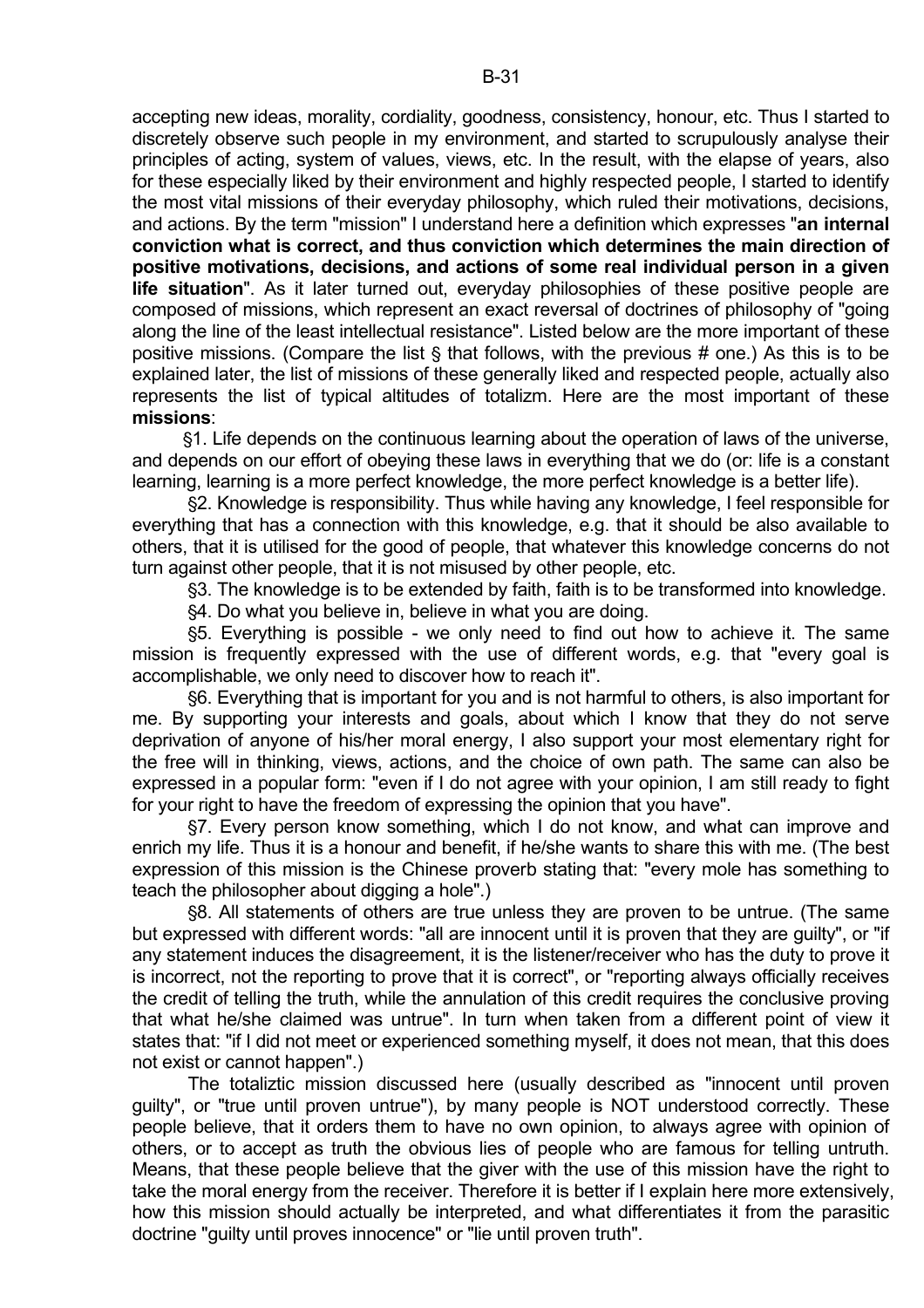The most simple difference between these two opposites is their position towards moral field. The mission of totalizm is directed uphill of moral field. After all, it introduces a healthy balance to the amount of work that both sides must do (i.e. the giver must carry out the observation and formulate his/her explanation, while the receiver must either prove their incorrectness, or treat them as a truth). Thus the implementation in real life of the principle "innocent until proven guilty", or "truth until proven untruth" allows us to move uphill in the moral field. In turn the parasitic doctrine "guilty until proves innocent" or "lie until proven truth" is so oriented, that it always disturbs the balance and takes moral energy from both sides. Thus it moves all parties downhill in the moral field. After all, the giver must do the double work of not only observing and formulating the explanation, but also proving the correctness of what is stated. In turn the receiver does nothing - and only negatively and continually disagrees with everything. Thus practically in this doctrine the listener does not need to accept the truth which is inconvenient for him/her. In real life this causes that all those affected by this doctrine loose their moral energy.

 But in order for the totaliztic mission to be able to cause the increase of moral energy in all parties involved, it must be implemented in such a manner, that it allows to exercise the free will by both sides. This means that it must not be used to deprive listeners the right for having a free will, and thus to disagree with the person who claims a given matter. Only that this different opinion of receivers, before it is formally proven, should not be a basis for any action which would deprive the giver moral energy. After all, totalizm encourages to have a difference of opinions, as this difference is the motive force for every progress. Only that totalizm forbids to so use these differences of opinions that they could divide people, or could take moral energy from them. Thus, in order to express the need for a balanced treatment of the mission discussed here, it is best if at the thought level it is supplemented with the principle as follows: "now, when we know your opinion, and we know that it differs from ours, let us get together to the centre of this matter and find out the truth, as this finding the truth is going to increase moral energy on both sides".

'9. All facts are equal - each of them deserves the same consideration. (The same in different words: "a discrimination of facts is leading to similar negative consequences as a discrimination of people".)

'10. Everything can be improved further - and the obligation of every person is to leave things better than he/she found them.

 Other formulation of the same idea: "knowledge is infinitive, and our learning never ends".

'11. Truth and only truth is what I intend to learn, what I make available for others, and what I promote with all my energy. By learning and promoting truth, whatever it would be, I am fully aware, that as everything in the material world, incorrectly motivated people may use it for doing evil deeds. But it does not stop me from standing by truth, because what other people do with it is going to charge their karma, while I am responsible only for what I do. (The same but in other words: "truth revitalises, so let share it like bread".)

\$12. The improvement of people we should start at (and limit to) ourselves. If you are not actively attacked and thus forced to act in self defence, or if you do not meet someone, whose intellectual limitations or moral illness disallow to realize the evil that is doing, than the only allowable ways of causing changes in other people is the personal example and logical argumentation. (Note, however, that it is impossible to change "morally ill" parasites just only by our own example or by logical argumentation. Thus this manner of changing others is applicable only to people with totaliztic-type philosophies.)

 The same mission, but related to a different subject, can be expressed with the following words: "if someone wishes to share my motivations, views or actions, should do this from his/her own will, not because I force him/her to do this. In order to make this possible for him/her, I always respect and support as I can his/her right for learning the motivations, views, and actions of other people, and for the access to publications or resource materials, which represent them". Expressing this in other words: "burning or destruction of any publications,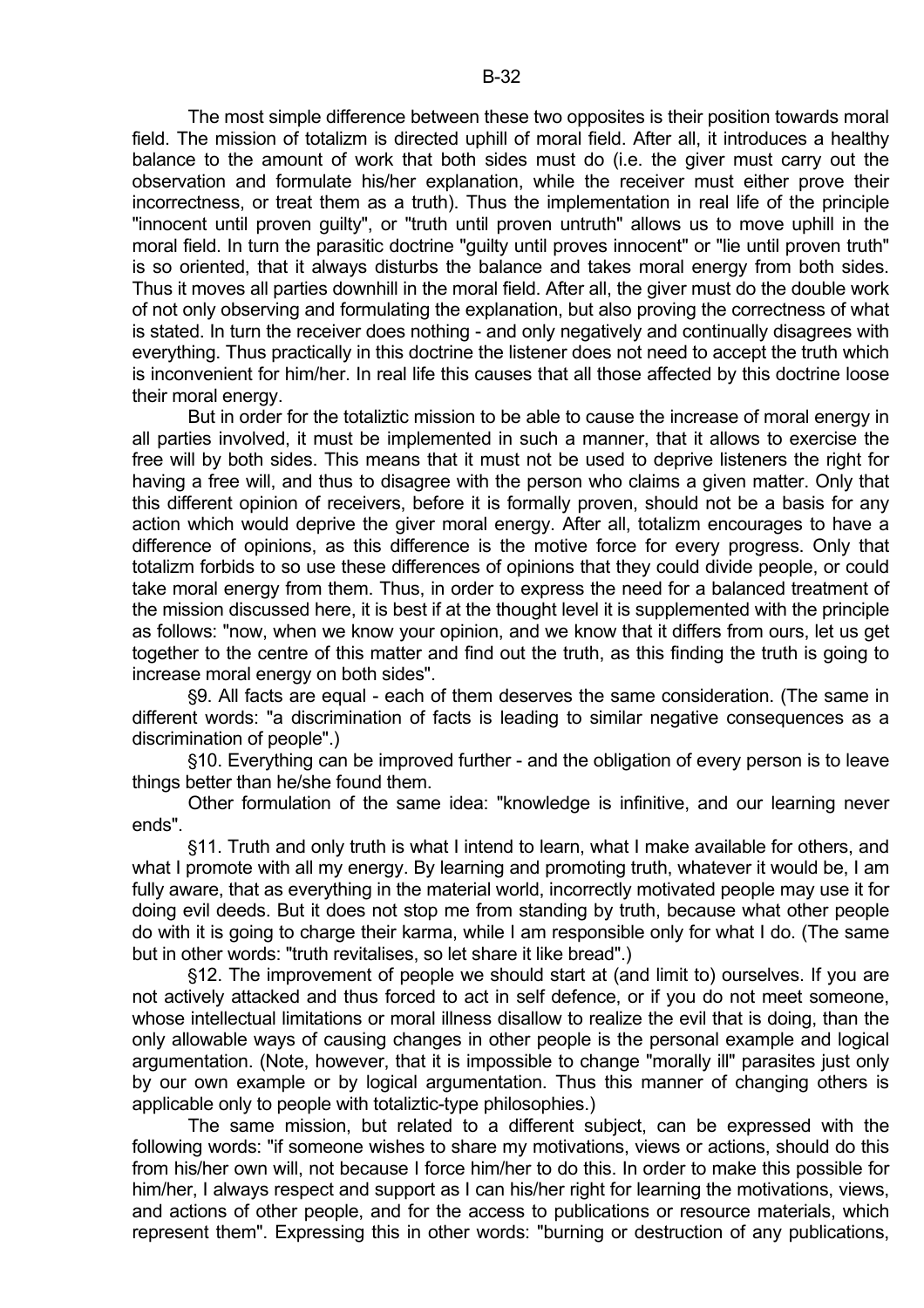and also censorship and limitations on dissemination, are serious moral crimes because they deprive someone of free will".

'13. The life without problems is impossible, thus it is better to actively choose positive problems, the solving of which will benefit other people, than passively await until negative problems are going to find us. (This is a positive interpretation of my empirical observation that: "these who managed to escape in life from real problems, still invent for themselves some imaginary ones, so that they can satisfy their need of having problems".)

 $$14.$  The decision of not doing good is equivalent of a decision of doing evil. (Or in other words: "morally we are responsible not only what we did, but also for what we decided not to do, when the situation asked for our action".)

'15. With open arms we welcome everyone, who trusted us to join our team and to share with us fruits of his/her work, while to honour his/her efforts, dedication, and loyalty, we are going to acknowledge his/her strong points and to give to him/her a status, which is proportional to the real accomplishments and contribution to our team.

'16. The measure of my success is the number of people, whom I managed to get closer to me by offering them my friendship, supporting their path to independence, sharing with them my knowledge, allowing them to learn my skills, enabling them to have a rewarding work, helping in purchasing the necessary devices and equipment, supporting their effort to accomplish the prosperous and fulfilled life, supporting them in difficult situations, using every contact to help them in needs, etc.

 The above totaliztic mission, can be used in many versions and wordings. Let us review some of them. "Sharing knowledge is the purest form of helping others, while helping others is the need of our souls". The same in other words "knowing is teaching".

'17. The most important for me are similarities, which link people. Therefore in others I always try to find these similarities, simultaneously tolerating the differences, which could divide us, if we would not respect the right of others to have them, and if we would keep these differences under control.

'18. I approve the indications of my conscience and accept my personal responsibility for all failures that I committed.

'19. Exploitation of others is charging the karma of exploiters. Thus to save myself the unpleasantness of the future paying back my karma, better I give today to all around me exactly what they deserve.

'20. I never intensionally and in the premeditated manner rob anyone from his/her property, means of living, or living space, because in my opinion weak deserves exactly the same rights as powerful. The same idea, but expressed in other words: everyone has the same right to live and to have own space; thus I am going to direct my actions in such a manner, that this right is not taken away or destroyed for anyone.

 The above, extremely vital mission, is expressed by a whole range of various proverbs. In my opinion, the best such proverb is the Chinese one which states "never break (destroy) somebody's rice bowl" - means "never take away or destroy whatever keeps someone alive".

'21. In our treatment of the good that is given to us, we are morally responsible also for those, who are deprived of this good (i.e. our own prosperity does not release us from the responsibility for suffering of those starved people, whose bread we wasted).

'22. My ideal of life is the action, reaching goals, and leaving behind the positive signs of my existence. Therefore, my most important goal is to direct all my efforts so that I give from myself as much as I am able, and I take for myself as little as necessary. In order to explain this in other words, "history at all times reminds us that people are remembered and appreciated for what they did, not for what they managed to avoid doing".

 All people who can identify their personal philosophy with the above list of missions of totaliztic behaviour, are going to conduct the life, which is characterised by attributes unique for totalizm.

 If one tries to also express the common attribute, or essence, of all above missions of the totaliztic behaviour, than it turns out that they all increase the level of someone's free will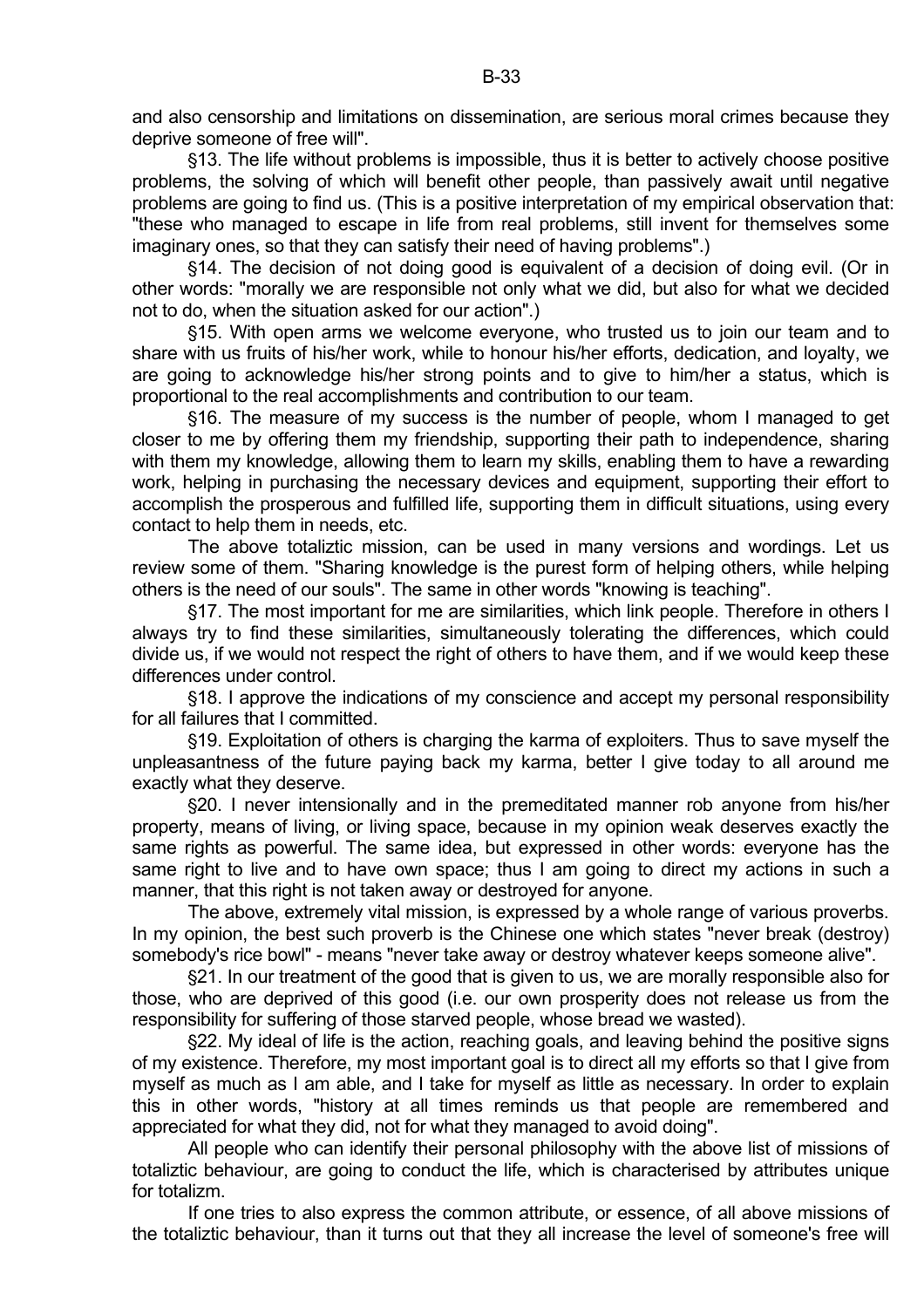(means the freedom of choice, co-deciding, etc.). Thus in the sense of the final effect, their mechanism turns out to be an exact reversal of the mechanism of previously listed doctrines (#) of the philosophy of following the line of the least intellectual resistance. Thus, as the final result, this mechanism must lead to gradual increase of free will and freedom of choice. Means that it must encourage the revival, spiritual growth, and intellectual ascend. Thus totalizm represents the philosophical pole exactly opposite to parasitism.

 In many everyday philosophies, especially in the parasitism described here, the searched for qualities of life are usually understood as money and material prosperity. But, as this monograph explains this, actually these searched for qualities depend on the accumulation of moral energy. The more of this energy someone has, the more happy is, the more his/her life is fulfilled and satisfied, etc. The accumulation of money and material wealth, without simultaneous increasing of moral energy, is an absurd activity. This is because the lack of this energy makes impossible the joy of having whatever money can buy. (As an example consider a case of an egoistic person who has no friends, but who bought an expensive cellular phone - money spend on this device still do not bring friends, with whom this person could talk with the use of this device.)

## B7. Basic concepts of totalizm

 In order to make all explanations of totalizm more understandable, various new concepts were introduced to this philosophy, which in popular language have either very vague meaning, or their definitions were slightly altered by totalizm. This section B7 is to explain what these new concepts are, how totalizm understands them, and why there was a need for their clarification for the purpose of this new philosophy. Each one of such new concepts is described in a separate subsection to follow.

# B7.1. Intellect

 Intellect is one of the basic concepts of totalizm. It is a moral equivalent to concept of a "physical body" or "object" in physics and classical mechanics. "Intellect" is a carrier of "intelligence", similarly like in physics an object is a carrier of "mass". In turn in totalizm "intelligence" is a moral equivalent of "mass" from physics - see subsection G3.2. In many cases the word "intellect" could be understood in this monograph to be a scientific expression for a single "person" or a single "human". Therefore, when totalizm explains, that some moral law, phenomena, or rule, applies to, or affects, a given intellect, it can be understand that it applies to, or affects, a given (single) person.

 However, the analyses completed during the development of totalizm revealed, that actually the majority of moral laws do not limit themselves to affecting only individual people. In almost the same way they also affect much larger units, such as families, institutions, factories, religions, political parties, countries, and whole civilizations. Thus, as it turned out, the significant majority of moral laws applies in exactly the same way to individual people, as to these large units. For this reason totalizm uses the concept of an **intellect**, instead of using just a concept of a single person. "By the term 'intellect' totalizm understands everything that leads a separate 'life' and therefore that is subjected to the action of moral laws". For example, separate intellects include not only every individual person, but also every married couple, family, school, university, institution, factory, ship, political party, ideology, religion, country, civilization, etc. Totalizm further subdivides all the existing intellects into individual intellects (means individual people), and into group intellects (meaning anything that is composed of a larger number of individual people, and that is living its own life). Only in very special circumstances, it can also refer to animal intellects (meaning individual animals, or groups of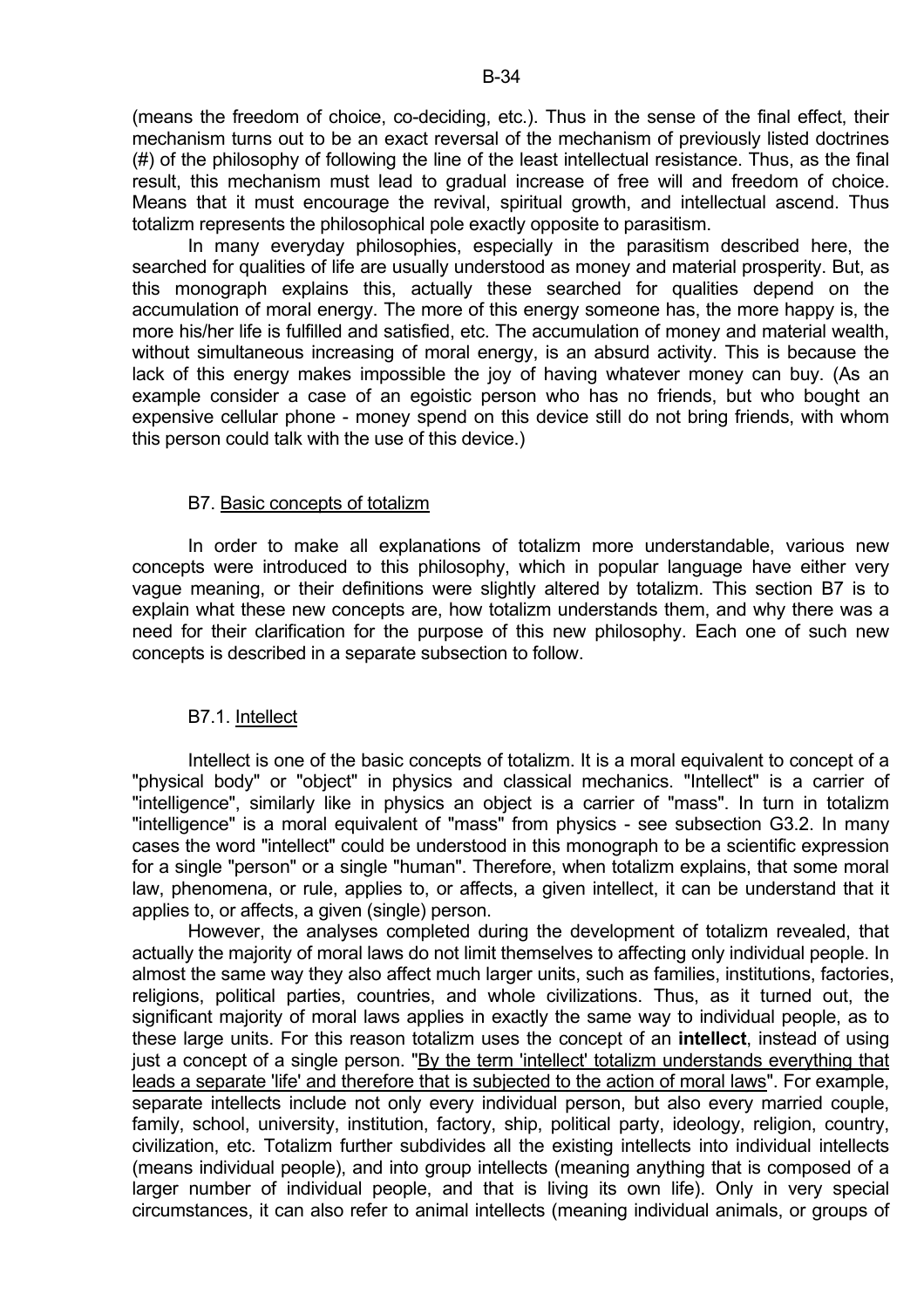animals, which display some kind of animal intelligence), insect intellects, or to intellects in unanimated objects (e.g. to intellects in totem poles, stones, execution axes, zombies, etc.).

 While the operation of moral laws can be easily explained for individual intellects, the explanation of this operation for group intellects at the present level of our knowledge is rather difficult. Especially when one analyses the moral laws that govern karma or laws that govern the level of moral energy in group intellects. But moral laws surely work for group intellects exactly the same as for individual intellects (as an example consider the present racial problems which are outcomes of karma of colonial England). From results of my research todate, it stems that the key to operation of moral laws in group intellects is common type of feelings, which link together all members of a given group intellect. These feelings form a kind of invisible ties, by following which moral laws detect later members of a given group intellect, which must be affected with outcomes of operation of a given moral law. (This is because of this special meaning of feelings for group intellects, in all recommendations about methods of defence of people from activities of evil parasites from UFOs, I always stress, that in every case of being affected by some unpleasant effects of evil activities of these UFOnauts, we should charge and blame with our feelings these UFOnauts, and only these UFOnauts. We should pass to them the full responsibility for all damages and pain that they caused - see subsection KB5.2.) Because of this special role of feelings in binding group intellects together, the requirement of forming a new such intellect, is that all individual people, which belong to it, must be bound together through some kind of strong feeling, which is common to all of them as this is explained in subsection I5.8. This common feeling causes, that all moral laws, which are guided by this specific feeling, start to affect all members of given group intellect. More about group intellects is outlined in a separate subsection I5.8.

 A branch of totalizm, which is called the "totaliztic mechanics" - see chapter G, is using the concept of intellect as an equivalent for the concept of physical object of mass "m" from the classical mechanics. This in turn allows us to calculate various moral values. (As a most commonly known example of such calculation, which uses the well-known equation of physics F=ma, consider the calculation of amount of feeling "F", which is generated during acceleration or deceleration of a given intellect "m", when the responsibility of this intellect is equal to "a" - for comparison check in subsections A8, A7, A11, G3.2, G3.5, and G3.6, the totaliztic interpretations of responsibility "a", intelligence "m", and feeling "F".)

#### B7.2. Three façades of a typical philosophy (personal, official, propaganda)

 Totalizm teaches that every intellect has its own philosophy. This philosophy is composed of principles, rules, habits, impulses, and personal constraints, according to which this particular intellect leads its own "life". Such own philosophy have even intellects, which are not aware that they use any rules in their actions, which believe that they "live without any rules", or which believe that their philosophy does not have any name. The philosophy of every intellect has at least **three different façades**. For a person who does not know totalizm, these three façades may even look as three completely separate philosophies. These façades include: (1) the "everyday philosophy", sometimes also called the "philosophy of living", or the "prevailing philosophy", (2) the "official philosophy", and (3) "propaganda philosophy" of a given intellect. Let us discuss here each of these three façades:

 1. **Everyday philosophy**. It can also be called "philosophy of living", "prevailing philosophy", or "ruling philosophy". This is the façade, which represents the actual philosophy, according to which a given intellect leads its everyday life. It defines rules which this intellect follows in everything that it is doing in a real, everyday life. Therefore this philosophy defines the real principles, motivations, attitudes, feelings, stands, and thoughts that this intellect has in response to every real-life situation that it is in. Examples of this philosophy could be (1) the list of rules, principles, impulses and motivations (frequently even not noticed, or known, in the aware state) which a given person uses in his/her everyday living, (b) all activities which are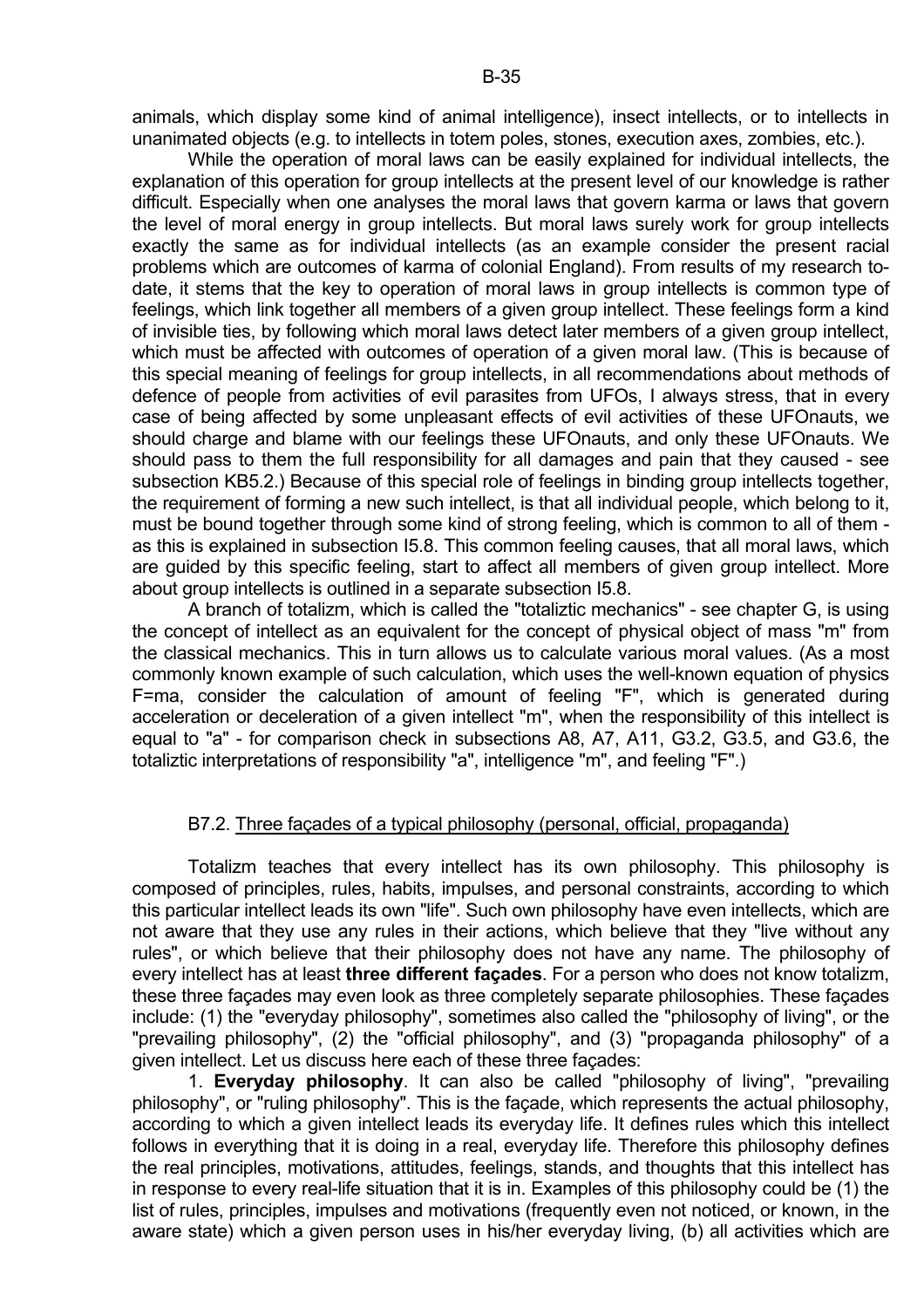actually carried out by a given religion, (c) type of life which a given ideology or country is giving to its people, and (d) the tradition and actual principles on which the real operation of a given factory is based. In case when we manage to learn someone's everyday philosophy, it allows us to learn "how a given intellect lives in reality". It also allows us to predict how a given intellect is going to behave in a specific situation. Furthermore, it allows to predict consequences of this behaviour to a given intellect, and to other intellects which interact with this intellect (e.g. for us, if we enter the sphere of influence of this intellect). Therefore all efforts of totalizm are concentrated: (a) to enable people to exactly learn the everyday philosophy of our own intellect (i.e. philosophy of ourselves, or of our family, employer, factory, club, country, civilization, or of any other intellect which we are a part of), (b) to show people the way of such transforming of this philosophy, that it starts to obey moral laws (means starts to live a totaliztic life), (c) to allow people to learn everyday philosophies of all external intellects, which interact with our own intellect, so that we are able to predict the type of actions and threats that we could expect from these external intellects, and predict their consequences.

 As I managed to note so-far, the fastest decoding of someone's philosophy can be accomplished when one carefully watches what attitude this intellect shows: (a) towards people and creatures which are unable to defend themselves from this intellect, means people and creatures which are weaker than it, less intelligent, absent in a given gathering, or hierarchically depending on it (e.g. women, sick, retarded, old, children with no parents, animals, subordinates, etc.), (b) towards other intellects, which practice, or belong to, completely different philosophy (e.g. citizens of countries, about which there are stereotype and bad opinions or jokes, people with different ideas or believes, eccentrics, etc.), (c) towards opponents and enemies (e.g. disputants, political opposition, prisoners, custodies, believers in other religions, etc.). Therefore everyday philosophies of individual people usually reveal themselves e.g. during intensive discussions concerning controversial topics, in which both discussing parties have opposite views. Furthermore, drunk people usually show their real philosophies, which in the sober state they carefully hide under the screen of their propaganda philosophy.

 2. **Official philosophy**. This is the formal philosophy, which is officially declared on paper, or declared verbally by these intellects. Usually it presents itself under one of the commonly understood names, although this name not necessarily represents a name of a philosophy, but can be a name of a religion, ideology, factory, etc. Examples of names of official philosophies include: (a) "good Christian", (b) "Buddhism", (c) "socialism", (d) "Mercedes". In order to explain situations when such official philosophies are declared, let us consider: (a) declaration of a husband, which replies "I am a good Christian" in response to grumbles of a wife, who does not like that he took a wet and covered with mud neighbour to their clean car - this does not mean that the husband everything does exactly according to the philosophy of Christianity, but only means that he officially declared that he acts according to Christianity; (b) a holly book of a given religion (e.g. Bible) which officially declares the philosophy of this religion, but which by numerous faithful may not necessarily be practised; (c) philosophy which is outlined in the famous "Capital" by Carl Marx, or in writings of Lenin, but which in practice was almost never practised by communistic regimes; or (d) the official organization chart, founding document, and the set of rules and regulations of a given factory, which in practice not necessarily are being obeyed. Learning someone's official philosophy gives us the information "why a given intellect should live in a specific manner, and to what actions it will resort to not live in any different way". Unfortunately this philosophy does not let us know the information, which we usually are seeking, namely "how this intellect really lives".

 3. **Propaganda philosophy**. This is the philosophy, which is only used for the propaganda purposes, to be shown to other intellects in order to lift one's reputation in their eyes. Examples of propaganda philosophies include: (a) behaviour, principles, dressing, and appearance, which are demonstrated by a given person during a first date, (b) claims contained in the propaganda brochures of given religion, or presented in propaganda films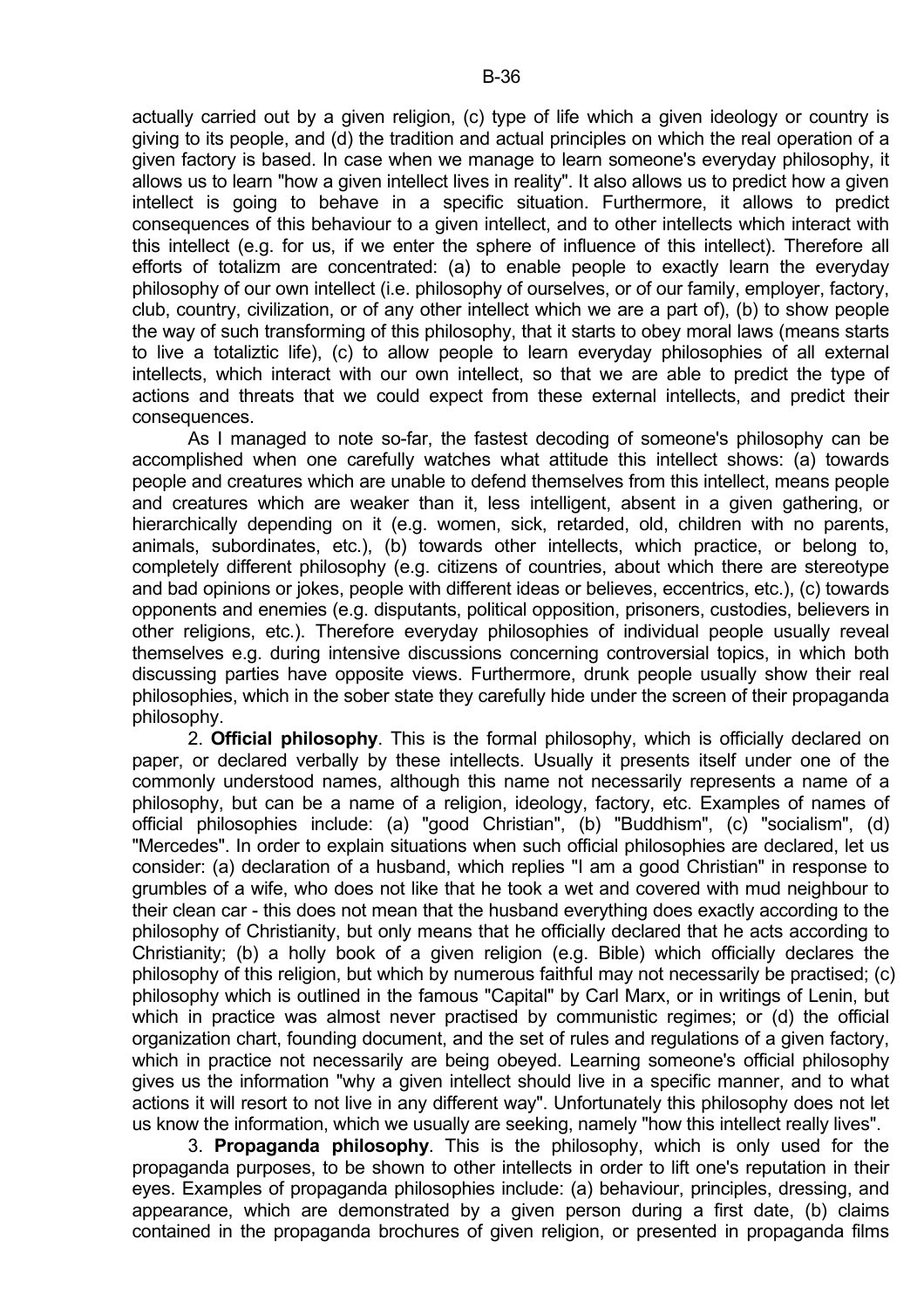produced by a given religion, (c) the picture of life of a given country under a specific ideology, which is shown in official TV news of this country, (d) content of advertisements and brochures disseminated by a given factory. By learning someone's propaganda philosophy we learn "how a given intellect believes that it should lead his/her/its life". Unfortunately we do not learn "how this intellect really lives".

 The existence of these three separate façades in the philosophy of every single intellect, and also the fact that two out of them are untrue, collides with the principle of totalizm, that it always must endorse truth. Therefore totalizm is forced to take a stand regarding them. The stand of totalizm is that "**in the intellects which practice totalizm, all three above façades must be identical, independently of the consequences that this may bring**". This means that the "coefficient of deception" ( $\varphi$ ) for totalizm must be equal to zero ( $\varphi$ =0°). Therefore, a true totalizt must live everyday life exactly to the same philosophy which he/she/it presents in the official declarations, and which he/she is demonstrating during a first date (and vice versa). If any intellect declares his/her/its totalizm, while there are differences between these three façades, this means that in fact he/she/it is still far from practising a true totalizm. It is a common knowledge that many other philosophies, especially these which ventured far into parasitism, display significant differences between these three façades. This is especially valid for some countries, ideologies, political parties, religions, institutions, and families. They really live according to one philosophy, but they officially declare a different one, while in their propaganda, or to visitors, they still show another one. These differences are commonly known, and not only considered in actions, but even used in jokes. (As an example consider a joke: just after a wedding the bride would not wish that their hotel personnel knew that they are spending the honey moon in there, so she asked her husband "how to make an impression that we are long after the wedding"; he answered "simple - it is enough that you carry our luggage into the room all by yourself".)

 The discrepancy between someone's two philosophical façades, e.g. between someone's everyday philosophy and propaganda philosophy, can be described by the socalled "coefficient of deception" (φ). This coefficient can be defined as "an angle between the direction in the moral field, into which points someone's everyday philosophy according to which a given intellect lives, and the direction into which point someone's facade (e.g. propaganda philosophy) about which a given intellect claims that leads its life according to it".

 I empirically established that for "refined parasitism" explained in subsection KA4.3 the value of this "coefficient of deception" tends to reach  $\varphi$ =180°. This means that intellects, which adhere to such refined parasitism verbally say one thing (e.g. that they support what you are doing), but in action they do exact opposite (e.g. they place all possible obstructions on your path). This also means that in reality devils always try to look and talk like angels (means devils pretend to behave exactly opposite to what we were taught by religious teachings todate).

# B7.3. Everything is possible: we only need to find out how to achieve it

Motto of this subsection: "Whenever you say 'no' surely you are at wrong."

 Deductions provided in previous subsections revealed one of the byproducts of totalizm. Independently from the recipes for moral, happy, fulfilled, and intellectually uplifting life, totalizm is also able to propose a selection of tools, which create the philosophical climate and intellectual requirements necessary for a free development of new ideas and inventions. In respect to the content of this monograph, just such a climate should provide fruits in the form of faster acceptance and completion of various devices described, amongst others, in subsections KB3.1 to KB3.5, especially such devices as the Oscillatory Chamber, the Magnocraft, a telekinetic battery, and telepathic transmitters.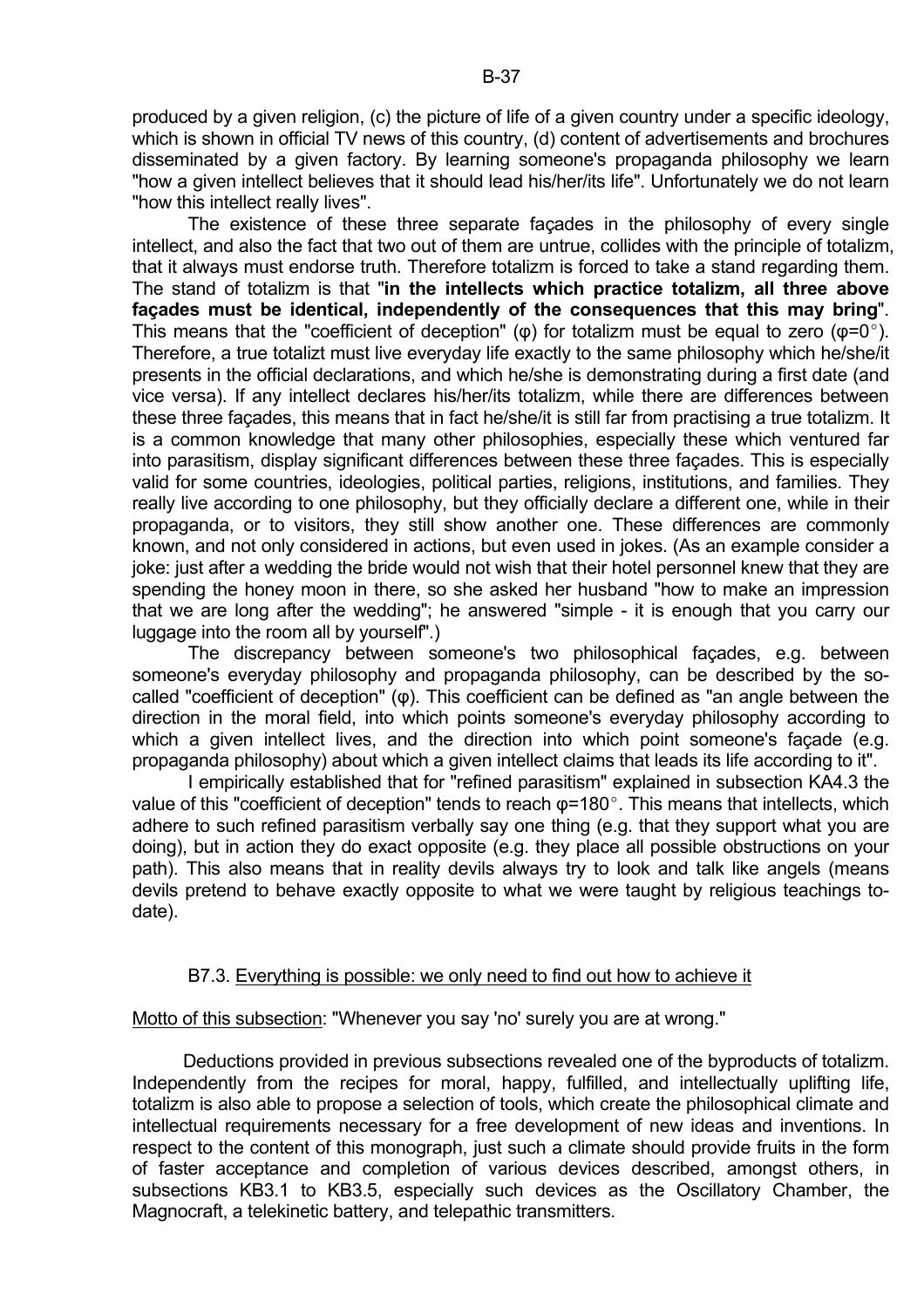Through the explanation of philosophical principles, which stand behind various human attitudes, totalizm is also able to explain, why so much of excellent inventions and ideas is still lost, and why history quotes numerous persons of authority, who were completely at wrong in their immature negation of inventions, which later were completed with a success.

 Although no one is willing to admit this, many of highly educated people act and behave in accordance with the doctrine of parasitism that "only those things are possible, which we already know how to achieve" (see the doctrine #5 in subsection B6). This doctrine was, in the past, and still is at present, the unofficial foundation for the "ruling philosophy" of orthodox institutional science. All eras know scholars who followed this doctrine, attacking every new invention, laughing at every new discovery, and ridiculing every new idea. This doctrine is responsible for an impossible even to estimate number of inventions being abandoned half way in their development, and for the successful prevention of a more rapid advancement of our civilization.

 There are numerous publications available, which quote well-known and respectable people, whose claim "it's impossible", and "it never is going to be accomplished", was later proved to be completely wrong. The content of these claims now sounds ridiculous, but at the time when they were stated, they dissipated from creators of progress enormous amount of moral energy, thus they caused a lot of harm and confusion. We must remember that they originated from people having high authority and important positions, whereas their destructive power was usually directed against young and unknown inventors. Let us remind ourselves of some of these statements.

 "Nothing made of iron could possibly float" - scoffers in 1787 on the first ship of iron built by John Wilkinson (quoted from the book **[1B7.3]** by J. Penry-Jones, "The Burke Book of Ships and Shipping", Burke Publishing Company Ltd., August 1965, page 10).

 "Gentlemen, I would rather believe that those two Yankee professors would lie than believe that stones would fall from heaven" - President Thomas Jefferson on the observation of a great meteorite in 1807 in Weston, Connecticut (quoted from the book **[2B7.3]** by H.H. Nininger, "Find a falling star", Paul S. Eriksson, New York 1972, ISBN 0- 8397-2229-X, page 4; see also [6B7.3] below, page 296).

 "A grip of a smooth iron wheel on a smooth iron rail would not suffice to haul a train. A locomotive must horse itself along on mechanical legs or winch along a rack rail with a pinion wheel" - John Blenkinsop and others on William Hedley's theoretical solution of the adhesion problem proved correct experimentally in 1813 by the locomotive "Puffing Billy" - see **Figure B1** (this is my own summary of the historic analysis presented in the book **[3B7.3]** by E.L. Cornwell, "History of Railways", Hamlyn-Nel, London 1976, ISBN 0-600-37587-0, page 14). Note that the "adhesion problem" in general terms boils down to the fact, that first designers of locomotives deeply believed that if one propels locomotives via their smooth wheels, then these wheels would slip along the smooth rails, and would rotate in the same spot. Thus, according to these beliefs, smooth wheels should not be able to haul heavy wagons attached to locomotives. But William Hedley used a known theoretical equation for a force of horizontal friction "T" - which states that this force is proportional to the force of vertical load "F" and to the coefficient of friction " $\mu$ ", i.e.: "T = F $\mu$ ". Thus, by knowing what is the coefficient of friction "µ" of locomotive wheels against rails, and knowing the weight "F" of this locomotive, he calculated precisely, that after the mass of locomotive is distributed correctly, it surely must be able to start moving and to haul wagons that are attached to it. In Figure B1 of this monograph a locomotive is shown, which hauled wagons NOT with the smooth wheels - as this was suggested by Hedley, but it used for propulsion a pinion wheel which cooperated with a rack rail. In such a manner this particular locomotive used for motion a mechanical version of horse's legs.

 "Heavier-than-air machines, flying machines, are impossible!" - Lord Kelvin 1895 (one statement from a large list of quotations proved wrong that has been compiled by Robyn Williams in **[4B7.3]** "Australian Science Magazine", Vol. 1, No 1, 1985; see also book [6B7.3] below, page 236).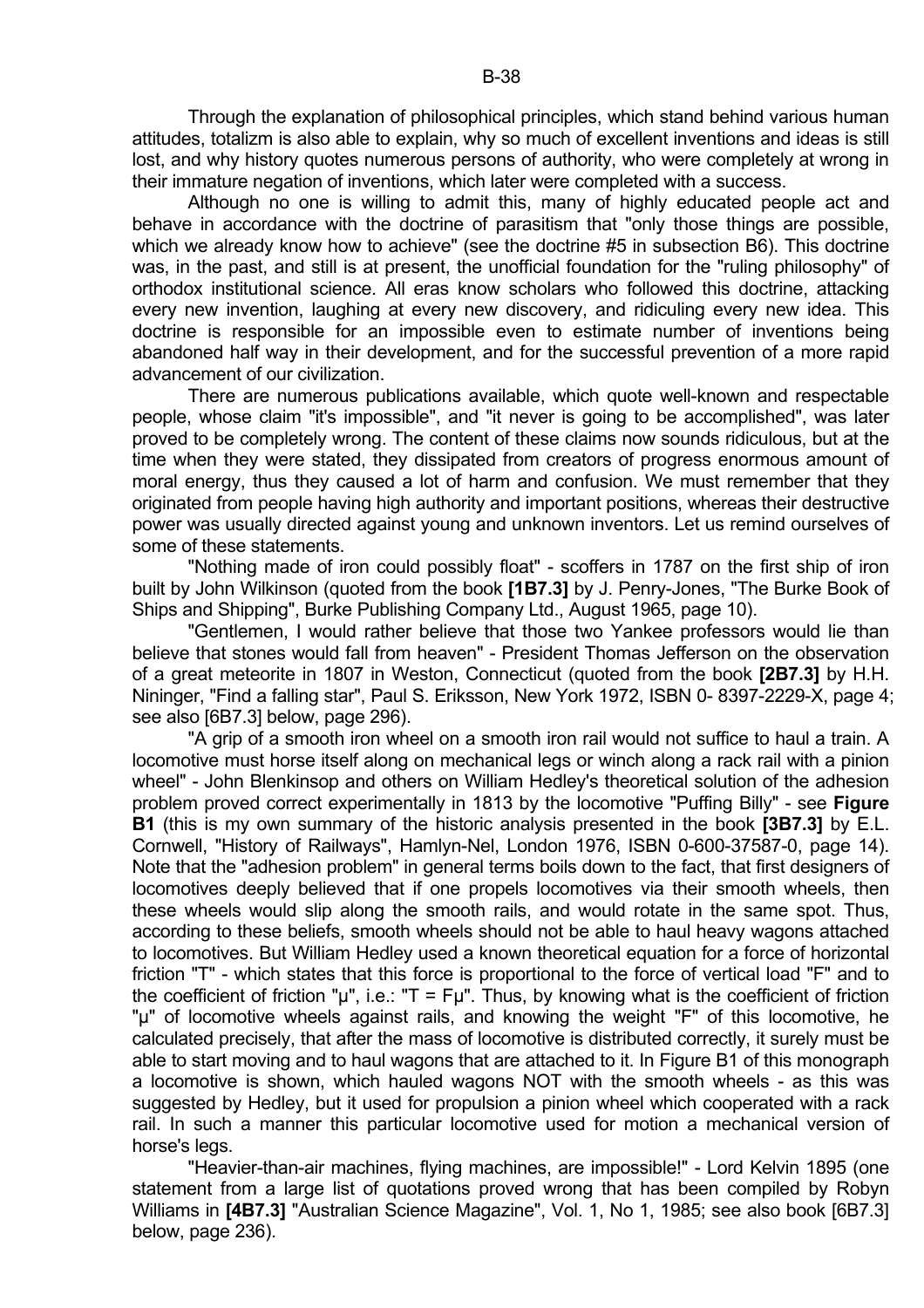"Very interesting, Whittle my boy, but it will never work" - a Cambridge professor of aeronautical engineering to jet engine developer, Sir Frank Whittle, about 1930 (one of numerous examples of how wrong educated people can be, collected in the paperback **[5B7.3]** by Graham Nown, "The World's Worst Predictions", Arrow 1985). The above quotation explains why the first jet engine was not built in England, but in Germany (1939 - Heinkel "He 178"), and why Sir Whittle was allowed to develop his invention only after German jet aeroplanes proved to be superior to English propeller fighters.

 "There is not the slightest indication that nuclear energy will ever be obtainable. It would mean that the atom would have to be shattered at will" - Albert Einstein, 1932 (one quotation from a number of mistaken predictions of some authoritative sources, compiled in the paperback **[6B7.3]** by Christopher Cerf and Victor Navasky, "The Experts Speak - the definitive compendium of authoritative misinformation", Pantheon Books, New York 1984, ISBN 0-394-71334-6 (pbk.), page 215).

 These claims, along with many others, have proved that almost every idea which at a particular time has been discredited and scoffed at, is completed a few years or decades later. This means that **the statement "impossible" is relative, and only applies to a particular level of our development**. Therefore the existence of such faulty claims in the past, is not only an indication of mistakes in judgment of individuals, but also proof of an error existing in doctrines of the ruling philosophy of human science. The universe seems to be built in such a manner that "**every goal without conditions attached to it, is possible: we only need to find out the way to achieve it**" - see also subsection I5.4. In all actions and discussions of scholars, the above reformed recommendation of totalizm should replace the previous conservative and wrong doctrine, taken from the philosophy of parasitism. This new recommendation should become an essential foundation for the future philosophy of reformed science.

 The above recommendation of totalizm, which states that "every goal without conditions attached to it, is possible: we only need to find out the way to achieve it", similarly as all other descriptions of the reality that surrounds us, has, however, a build in simplifying condition. We should be aware of the existence of this condition and consider it during practical application of this recommendation. This condition states that the mentioned recommendation we are going to use only for pure goals, means for the goals which do not have any requirements build into them or attached to them. Such requirements could imply the manners, in which the accomplishing of these goals must be carried out (after all, these manners of accomplishing of given goals must be discovered in the future, therefore they cannot be build into the goals themselves). In order to express this in other words, this recommendation applies only to goals which state "what", but they do not forward any requirements regarding "how" this "what" should be accomplished. If this recommendation is also used for manners of accomplishing given goals, then our request to be fulfilled in every possible case, would be equal to the request to God, that the universe must not work as it works, but it must work as we requested. Of course, such a request would be a preposterous arrogance from our side. After all, the universe works as it works, and it is not our right to forward any requests about it. Therefore, before we decide, whether a given goal fulfils the recommendation of totalizm that "every unconditional goal is achievable - we only need to find a manner how to accomplish it", we firstly need to determine, whether we are considering an unconditional goal, or a manner of accomplishing a goal that is conditioned by the way we express a given goal. If it would be a manner of accomplishing a goal, then we would simultaneously try to request, that the universe operates in the way we want it to operate. For example, the goal expressed by the objective of "building an antigravitational spaceship", which is discussed in chapter HB, and which stems from the old concept of monopolar gravity, is not an unconditional goal. Actually it is a mixture of a goal and a manner of accomplishing it. As such, it represent our request to the universe that this universe works according to our wishes, or more strictly according to the old (and entirely wrong) concept of monopolar gravity adhered by the orthodox science. After all, the idea of "antigravitational field", which this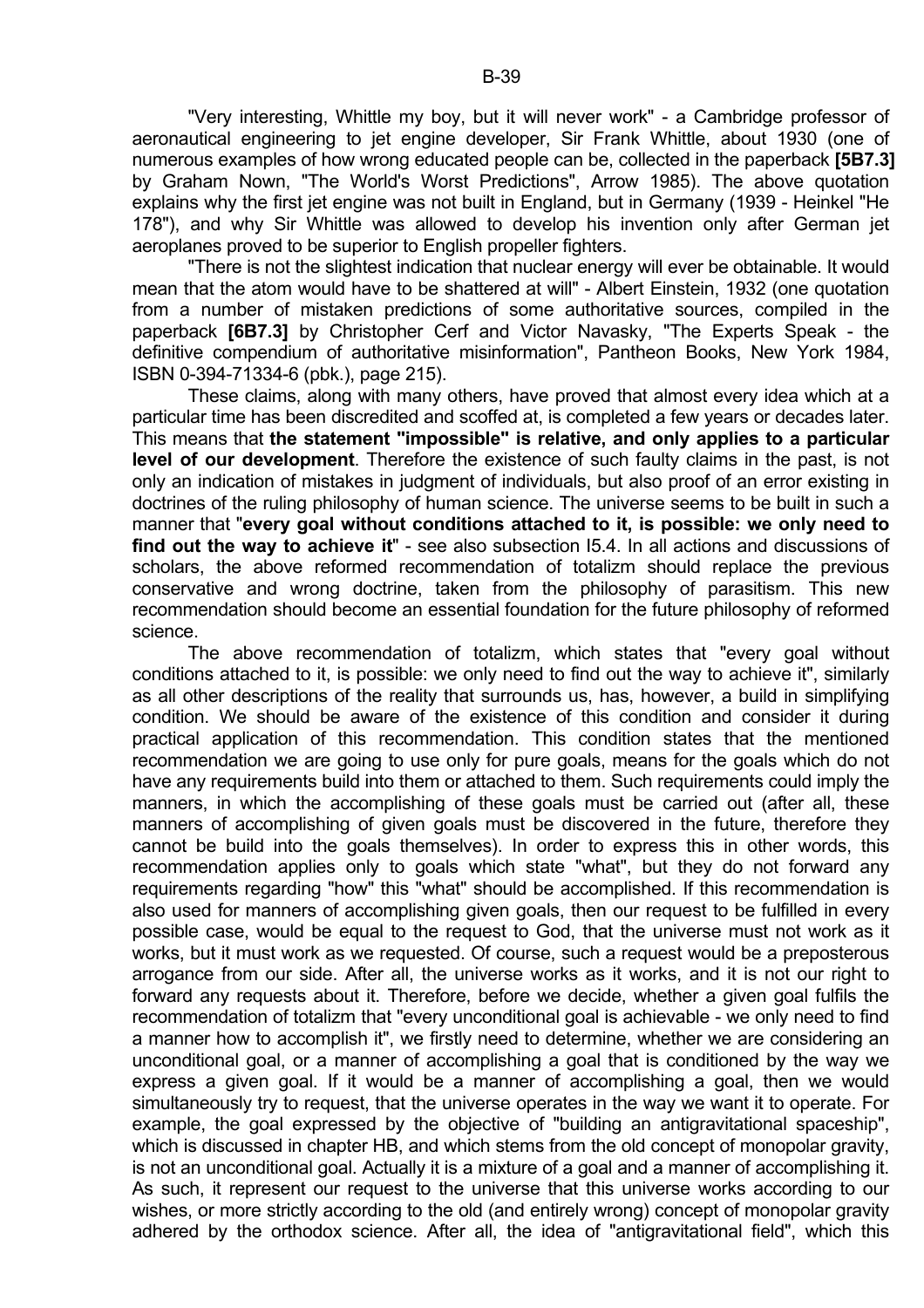spaceship supposed to use, is strictly defined and contains various conditions regarding what it originates from, how it works, what properties it displays, etc. Thus, in order to make possible the completion of such an antigravitational spaceship, the universe would need to work in such a manner, that the formation of antigravitational field would be possible in our dimensions, means the universe would need to work exactly according to the old concept of monopolar gravity. In turn demanding from the universe to work in such a manner, is a great arrogance on our part. Therefore, in order to change this mixture of a goal and a manner of accomplishing it, into a pure, unconditional goal, the previous objective would need to be formulated in a different manner. For example, it could be expressed as a pure goal with the use of the following wording: "building a spaceship, which uses some kind of a field that repels it from Earth", or with the use of following description: "building a spaceship which uses a kind of the field, the effects of operation of which are similar to the effects of a hypothetical antigravity field". After such a re-expressing, immediately the recommendation of totalizm stating that "every unconditional goal is achievable - we only need to find a manner how to accomplish it" starts to apply to this pure goal. This is documented in subsections A2, A4, H6.1 and H7.1 of this monograph, and also in chapters F, L and M of other monograph [1/4] (these chapters describe various spaceship, the operation of which implements such a pure goal).

 Folk wisdom also records and confirms that the recommendation of totalizm that "every unconditional goal is achievable - we only need to find a manner how to accomplish it" actually works in the universe. This folklore confirmation takes the form of proverbs, and fables with morales. For example, relatively well it is expressed by the Polish proverb "there are no unconquerable castles - there are only castles which were clumsily attacked" (i.e. "nie ma niezdobytych twierdz, sa tylko twierdze zle zdobywane").

 Let us nor summarise the totaliztic truth, which I try to convey with the use of this subsection. Any categorical claim, thinking, or conviction about any pure and unconditional goal, that in the absolute sense it is "impossible" to accomplish:

 - Is going to prove to be wrong in the future, as inevitably a time must come, when someone is going to prove, that actually this goal is possible to accomplish;

 - Dissipates a significant amount of moral energy from all people involved, therefore in the light of totalizm it represents a highly "immoral" stand (or the heaviest one amongst all totaliztic sins, i.e. the "oppression");

 - Runs against moral laws, thus in the future it brings back at least equally unpleasant consequences for the person who states such an opinion, as the consequences that it brought to the victim at the time when it was expressed;

 - Is a sign of philosophical immaturity of the person who expresses it. Therefore the sole fact of appearing such an idea, should be a sign for the person who things so, to seriously reconsider his/her own philosophical horizons. In turn to other people, who hear such an opinion, this is an indication that they should not take seriously the person who expressed it similarly as no-one takes seriously statements of immature children who forward their opinions without having any idea about the subject which they address.

 Thus instead of claiming that something is "impossible" in the absolute sense, totalizm rather recommends to express specific objections, the disclosure of which clarifies reasons why a given idea cannot be accomplished in a given moment of time (i.e. to apply so called "constructive criticism" - see also subsection D11.6). Such specific reservations, which are expressed with balanced and well selected words, supported with arguments and justifications, and which apply exclusively to the goal not to the creator of this goal, are highly constructive, because:

 - They allow to identify factors, which hold back the accomplishing of a given goal in the considered time,

 - They increase the amount of moral energy in all people involved, thus they represent a "moral" behaviour (and a totaliztic good deed),

 - They run along moral laws, thus their consequences that in the future are going to return to the speaking person, are tolerable,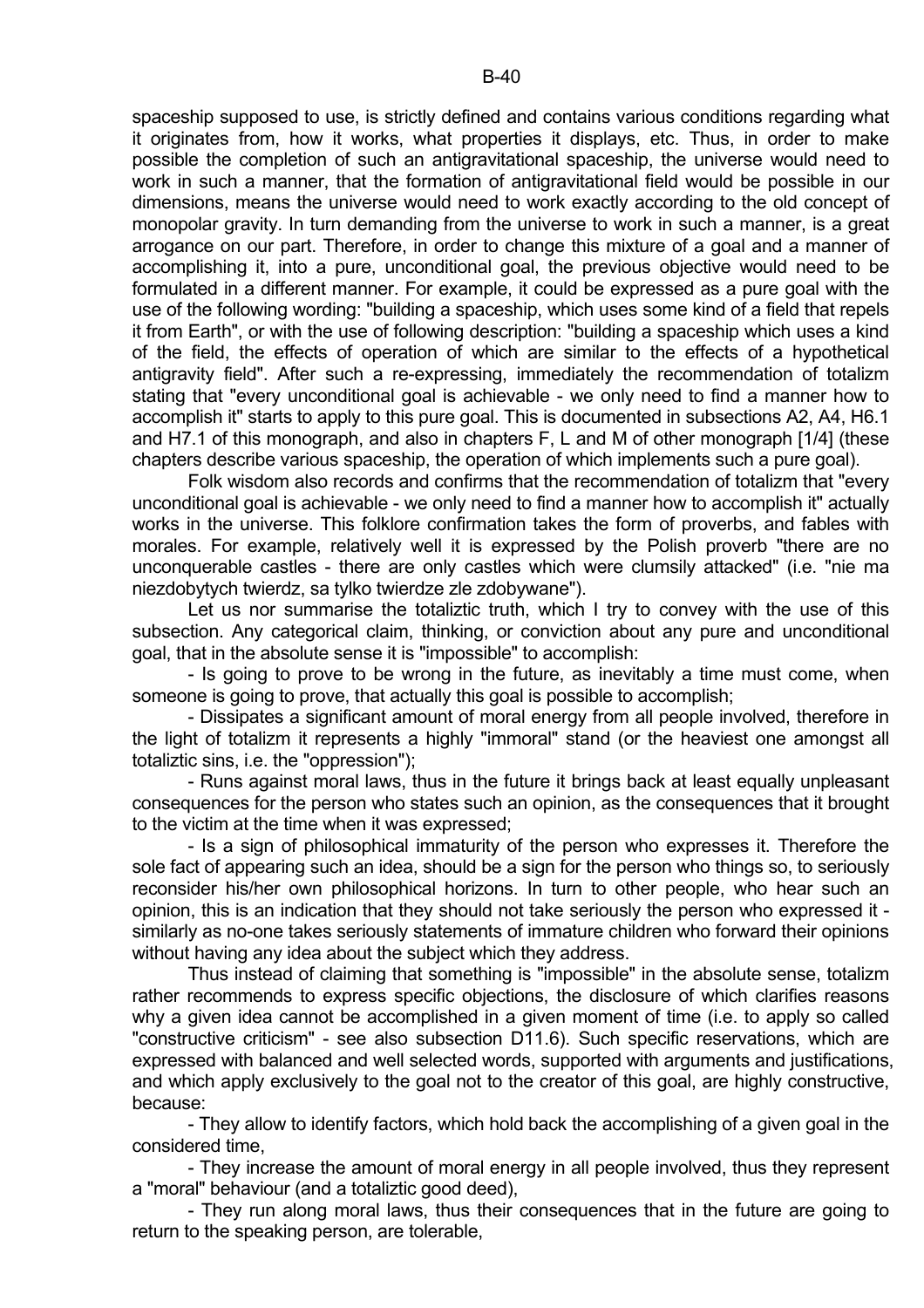- They are a sign of philosophical maturity and expertise of the person who states them, therefore they are a source of the increase of his/her respect and recognition by other people.

 People acting in accordance with this reformed recommendation of totalizm, would not discuss goals, as according to it every pure goal is achievable. They would rather concentrate their efforts on verifying the ways of achieving these goals. By this means, the respect and authority of many people would be secure when the inventions or ideas they tried to disqualify became reality. To prevent us from repeating the same errors with regard to the ideas presented in this monograph, perhaps we should implement this reformed recommendation immediately, beginning with the content of this monograph.

## B7.4. Canons (primary principles) of the operations of our universe

Motto of this subsection: "The universal justice works perfectly: at the very end everyone receives exactly what he/she deserved. If someone does not receive what he/she deserved, the universal justice is only indicating that a given matter is far from the end".

 In subsections B3.1 and I4.2 is explained, that according to deductions of the Concept of Dipolar Gravity and totalizm, the universe is formed in a hierarchical manner. At the very top of each hierarchy there is some kind of a primary principle, phenomena, or object, from which then originate secondary principles, phenomena, or objects, from which in turn originate tertiary ones, etc. The principles, which are the most primary, are going to be called here "**canons**". They cannot be confused with moral laws, as in relation to moral laws canons are superior. In this subsection I am going to present these primary principles of the universe (canons), which so far totalizm managed to identify and to describe. While reading their descriptions, one should be aware, that some of them were already postulated by various researchers or philosophies for a long time. But totalizm introduces to them a completely new quality. Namely, the logical body and tools of totalizm, that are already worked out, are allowing to formally prove the actual existence and operation of every single out of the primary principles (canons) presented in this subsection. Unfortunately, I constantly suffer a chronic lack of time and lack of additional research capacity. (After all, as for now, I am the only scientist who develops totalizm.) Because of this lack, so-far I formally proved only the existence and operation of the first of the primary principles listed here - see subsection I3.3. However, if my time and research capacity allow it, in reality I would be able to develop similar formal proofs for each one of canons described below. Here are the primary principles of the universe, which totalizm identified so-far:

 1. **Canon of a single universal intellect**. It directly stems from the structure of our universe, as this structure was revealed by the Concept of Dipolar Gravity. It states that "**in the entire universe exists and operates only a single superior intellect, which by totalizm and by the Concept of Dipolar Gravity is called "universal intellect", and which intelligently and purposely shapes the present structure and operation of our universe, defines the laws that prevail in it, rules over time, and controls everything that happens in the entire universe**". In turn the fact that in the entire universe only a single universal intellect (God) exists and operates, introduces various consequences. Let us list here the most important of these:

 - the non-existence of a jealous God. One of the consequences of the canon discussed here, is that **this single universal intellect (God) cannot be a jealous intellect**. This is because under whatever name someone turns to it, this always is going to be addressed exclusively to it, as there is no other intellect, which could compete with it. Therefore, the statement that some religions make to their believers, that their God is a jealous God, has no right to be the truth, if the God it refers to is the true God (means if the God of this religion is really the universal intellect). This types of statements imply only that someone was very interested in propagating "God's jealousy", in spite of fact, that such a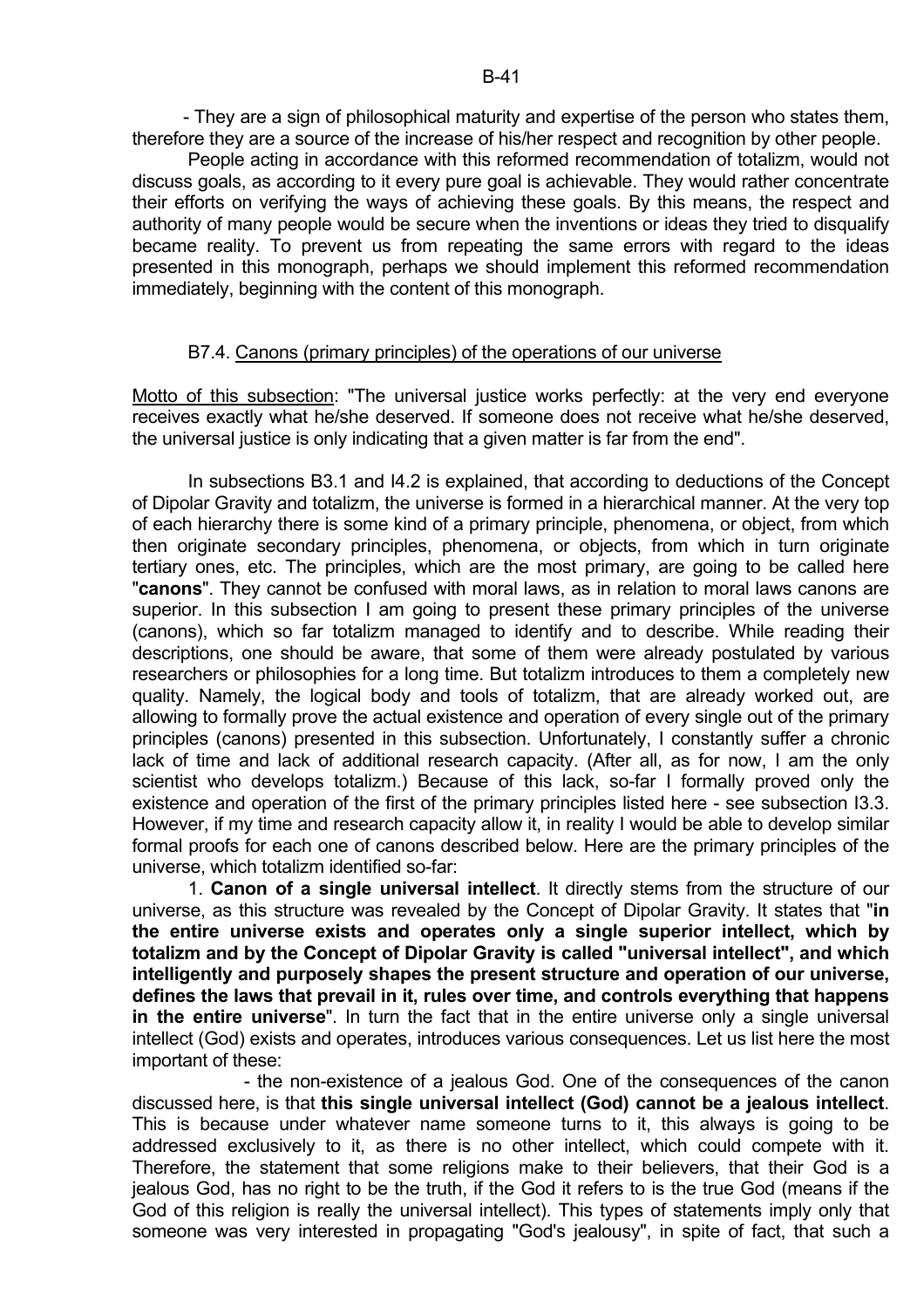jealousy is contradictive to everything that about true God and about the operation of its laws is known so-far. Of course, immediately a question rises, who was that someone. Was it a given religion, which for the political reasons itself is very jealous and imperfect. But it hides under the smoke-screen of a jealous God the fact, that it does not wish people to seek the truth somewhere else. Or was it our cosmic occupants from UFOs, means "evil parasites" described in chapter JJ, who were simulating such pride, vices, and bad intensions, that at the initial stage of a given religion, they pretended to be a jealous God, and demonstrated to people with their actions that they are very jealous.

 The fact, who actually introduced into religion the claim of a jealous God, can be scientifically deduced and established through the analysis of a manner, in which this claim is argued. Therefore, it would be rather beneficial for all interested, to try to learn the manner, in which certain religions officially justify their claim, that the only superior intellect of our universe, is a jealous intellect. A person which learns the official version of this argumentation, could then analyse the logical deductions which reveal "if" and "how" a given religion justifies that "the only superior intellect of our universe (God) must be a jealous intellect (God)". The bulk of such information should provide a logical justification, which would reveal why such a jealous although the only one in the entire universe, superior intellect, should judge differently people who practice different religions. If anyone is able to learn such a justification offered by a given religion, he/she should learn it for a hypothetical case of the judgement by such a jealous universal intellect two identical in every aspect people, who led an exactly identical life and identically obeyed moral laws, only that they prayed to the only universal intellect according to wording and rituals of two different religions. The question, which for such a case should be learned, would be - why this single universal intellect, should give a reward to one of these two identical people, while it should refuse to give this reward to other one of them. We, people are not so perfect intellects, as the universal intellect. However, only very few of us, in such a situation would actually judge differently these two identical in every other aspect believers. So if we, imperfect "mere mortals" , would not judge these two identical people differently, why the universal intellect should judge them differently? Especially, that from the definition, this intellect allows people to learn rules and laws, according to which it carries out its judgements, thus it makes these rules transparent for us.

 - The lack of completely correct religion. Other consequence of the existence of a single universal intellect, is that no religion has the right to call itself the "only correct" or "only true" one. The sole criterion of correctness of a given religion is an extend in which a given religion breaks or obeys, the moral laws that were established by this single universal intellect. However, according to the "canon of the operation of universe", religions cannot receive all these laws as a gift, but the knowledge about them they must earn gradually and laboriously. Therefore, as the result of the operation of the criterion of correctness of a given religion stated before, and the canon of operation of universe, **every religion must be imperfect to some extend**, and every single one of them should try to open and initiate the precess of own perfecting. The imperfection of every religion can be formally proven through historic comparisons - each one of them committed many errors, which currently it is ashamed of. (As this probably was noted by the reader, totalizm admits openly that it is imperfect and that it must constantly improve - further details on this need to improve are explained in subsection B8.)

 2. **Canon of the operation of universe**. Existing religions suggest unanimously, that God intervenes directly and continually in almost every aspect of the physical world, practically shaping everything in it according to its current wishes. And so it does everything by itself, starting from directing ants that get lost, through punishing sinners, and finishing at sending rain on dry fields. This religious belief is expressed best in a known saying that "God sustains the operation of universe". In turn the Concept of Dipolar Gravity states that the universal intellect cannot directly and openly intervene in the physical world, because any such an attempt of an open and clearly noticed intervention, would not only break the "canon of ambiguity" described below, and thus also break our fundamental right for a free will and for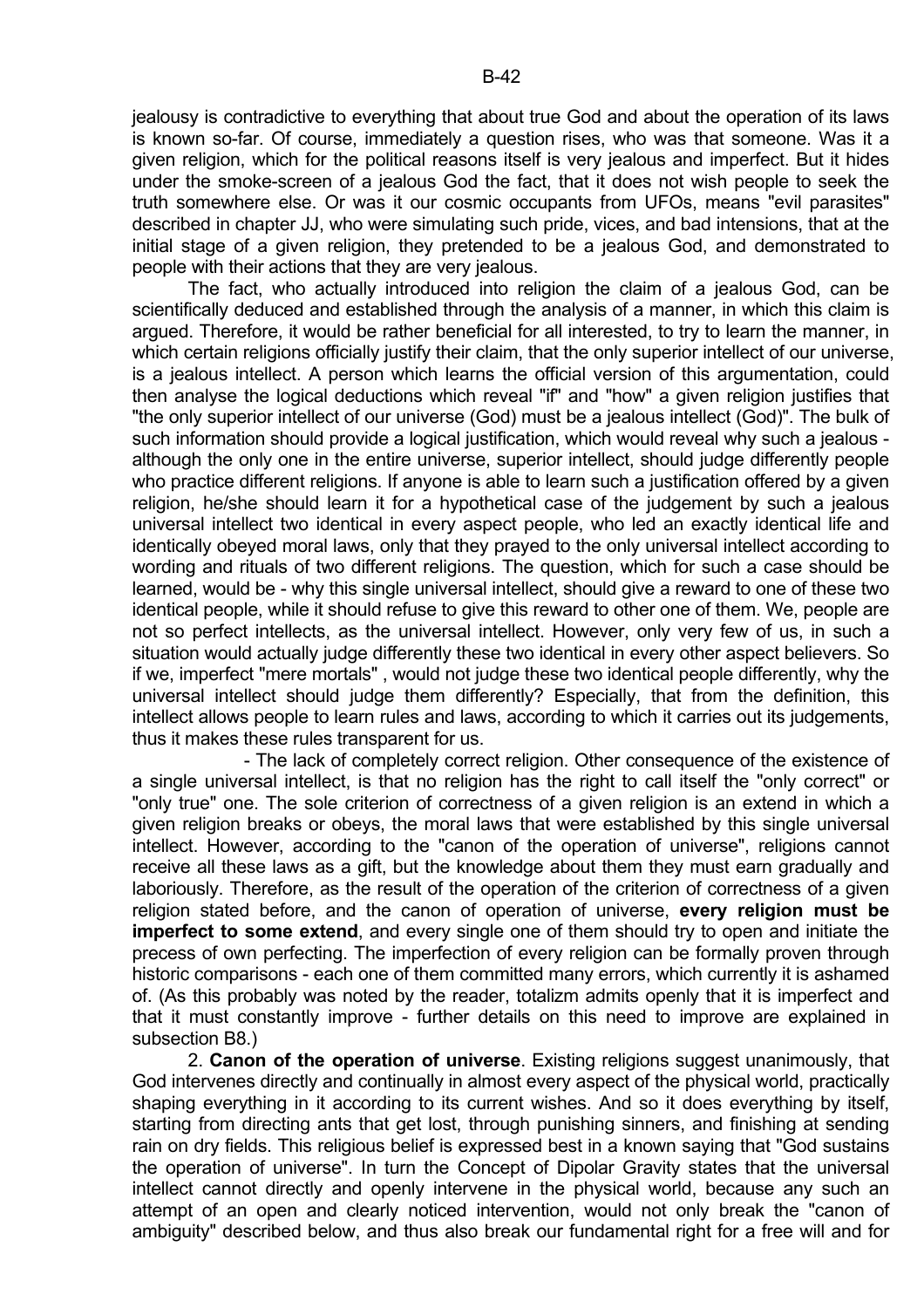the freedom of choice of our path, but also would decrease the "amount of moral energy" in all people, who would be affected by this intervention. In this way any obvious to people intervention of this intellect in the operation of the physical world, would undermine the foundations of laws that were established by the very universal intellect. Thus, in order to keep these laws in power, it can rule this world only indirectly, through programming and controlling time schedule of events, which are going to affect people in the future (the mastery of time), and also through the current control of the moment and circumstances of unleashing laws that it established. Therefore the Concept of Dipolar Gravity and totalizm suggest, that there is in power the following canon of the operation of universe: "**the physical world must behave and operate in such a manner, as if the universal intellect would not exist at all, while all the events that take place were controlled exclusively by appropriate natural laws**". Of course, the analysis of some of laws that rule our world (especially moral laws described in subsection I4.1.1) reveals, that in order these laws are established and working, behind them must hide some omni-knowledgable and omnipotent intellect, capable of shaping the future events and releasing the current actions according to requirements of these laws. From the canon discussed here originates the truth of proverbs of the type "God helps those who help themselves". If this canon is expressed with some simple words for everyday use, one of the possible wording that it could take would state that "the universe is so organised that it operates on its own - the universal intellect only decides in which direction".

 3. **The canon of omni-purpose**. According to it, "in the universe everything happens in a highly intelligent and multi-purposeful manner". Thus everything has its goals, reasons, justification, iron logic, etc. Also behind everything that ever happened, happens, or will happen, discretely stand the universal intellect. Of course, in order this canon could be at work, the universe must be governed by an omnipotent intellect, called here the universal intellect, not by some mechanical algorithms - as this is claimed by refined atheists. This means that the existence and operation of the canon of omni-purpose is an automatic consequence of the existence and operation of the universal intellect.

 The canon of omni-purpose causes, that everything in the universe makes a deep sense and has an important reason for the existence. This is because of this canon, that every tiny detail of every organism and object has a justification, why it appeared, and also has important functions, which it should perform. The awareness of the existence and operation of this canon causes, that totalizm claims "nothing in our lives happens by an accident or by a converge of circumstances, and everything has deep reasons, goals, and consequences, only that not always these reasons, goals, and consequence are understandable for us."

 The consequence of the operation of the canon of omni-purpose is, that the empirical proofs for the existence of the universal intellect are practically contained in everything that surrounds us. Thus people, who have sufficiently inquisitive minds, are able to notice these proofs practically in everything. For this reason many people do not need at all formal logical proofs, similar to that provided in subsection I3.3, in order to have a certainty that the universal intellect does exist, because the required empirical proofs they find in every blade of grass, in every sunrise, and in every event that affects them.

 4. **The canon of ambiguity**. As this was already explained in subsection B3.2, one of the superior ideas of the operation of the universe, is the assurance that all human intellects always must have free will. In turn this "free will" requires, that in the universe the "canon of ambiguity" must exist and operate. According to this canon, the free will can always be available to every intellect, only if mechanisms of the universe are so organised and so operated, that they always must fulfil the requirement that "**in the universe nothing can be fully unambiguous and deprived sources of all doubts, because then the intelligences that confront it would be deprived the right to their own free will and the right to choose their own path**". Only the existence of ambiguities in everything that surrounds us, guarantees that all intelligent beings always have "free will" in their choices and behaviours. Therefore, if someone, from some reasons does not wishes to accept a given truth (e.g. a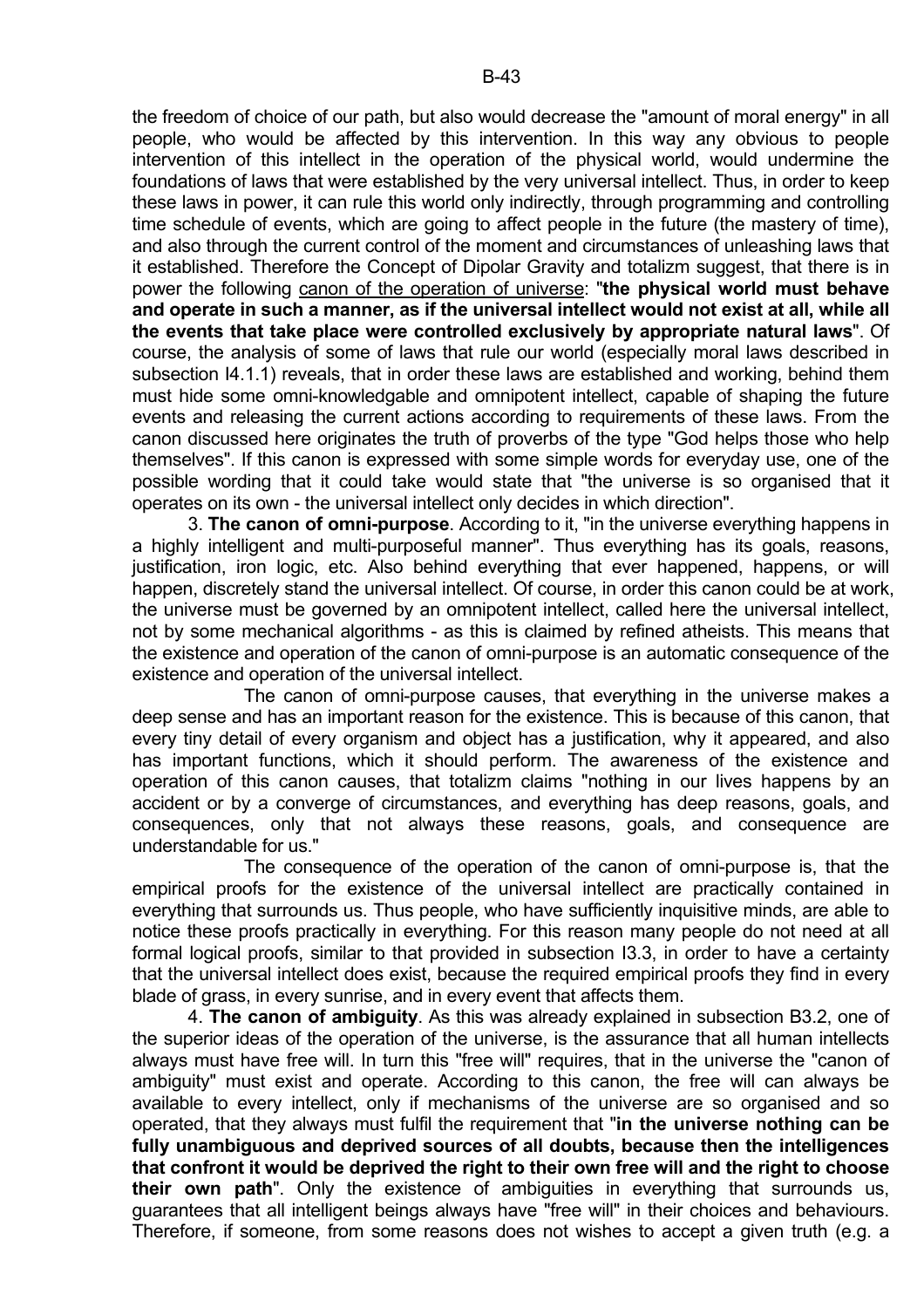truth about the existence of the universal intellect (God), about the existence of morally decadent UFOnauts and the occupation of Earth by these parasitic UFOnauts, or about a wave nature of light), the above "canon of ambiguity" causes, that around this truth always there is enough ambiguity and doubts, so that he/she could ignore or reject this truth if he/she wishes so. In order to realize how this canon works, it is enough to understand, that if for example in our sight some kind of a miracle happens that is described in subsection I3.5, and if there would be no doubt about the fact that it is a miracle, then we would NOT have at all the free will about whether we should believe in God. But if there happens something in our sight, but it is so ambiguous that according to our views and philosophy we can interpret it either as a miracle, or as a hoax, then we have a complete free will regarding what we decide to believe about this event.

 The canon of ambiguity also introduces numerous practical consequences. One of these consequences, currently very on time, is the fact that the arrival on Earth the socalled "Second Jesus" must be enough ambiguous, so that everyone can interpret it in his/her own way. If this arrival of the Second Jesus took place in fire, power, and thunders, as many people expected this, it would deprive people free will that they have. It is because of this canon, Second Jesus has arrived - as the Bible says it, "as a thief", means without any miracles and supernatural signs, to complete his mission quietly while remaining unrecognized by the majority of people. Other example of consequences of the same canon is that also the original Jesus was not recognised by Jews - after all they await the arrival of their messiah even until today. Also even today many scientists negate the supernatural character of many of his achievements (and attempt to explain them "rationally"). Also from this canon results the requirement that the true miracles are always very humble and ambiguous, and that only miracles-hoaxes are trying to deprive their witnesses all doubts - as this is explained on example in subsection I3.5.

 5. **The canon of consistency**. It states the following. "The universal intellect is perfectly consistent in everything, including laws that it establishes and actions that it undertakes." The canon of consistency causes that everything in our universe must be logical and agreeable with everything else, and also everything must logically result from everything else.

 The canon of consistency reveals its operation almost in everything. Practically everything in our universe is highly consistent. The operation of this canon can be observed not only in all actions of the universal intellect, but also in laws that this intellect established. For example, one of the manifestations of this canon is the precise **coincidence of physical laws and moral laws**. This coincidence causes that every moral law must correspond to a similar physical law, while every physical law corresponds to a similar moral law. Therefore the content of new moral laws can be learned for example by studying physical laws that are known to us, and vice versa. Other manifestation of the operation of this canon, is so-called "**rule of moral unanimity**", which applies to all moral laws, and which was discussed in subsections A13 and A2.1. Thus rule states that "if any situation or intension appears in the real life, then this situation or intension must be unanimously judged as moral or as immoral by all moral laws that apply to it, and by all indicators of the moral correctness that can be used to judge it". What this rule is trying to express, is that the categories "moral" and "immoral" also fulfil the canon of consistency. Therefore if something is "moral" then it remains "moral" in the light of any possible moral law that applies to it. While if something is "immoral", then it stays "immoral" in the light of every possible moral law that applies to it.

 If the canon of consistency is related to the actions of the universal intellect, then it could be called the **canon of non-favouritism**. This is so, because in order to fulfil the canon of consistency: "all the activities of the universal intellect must be so completed, that they do not favour anyone, while the only differences in the manner, in which they affect individual people, must result from the level in which these people obey moral laws that this intellect established". Lest us now explain this idea using different words. In order to be consistent, the universal intellect can never favour anyone just for: what religion he/she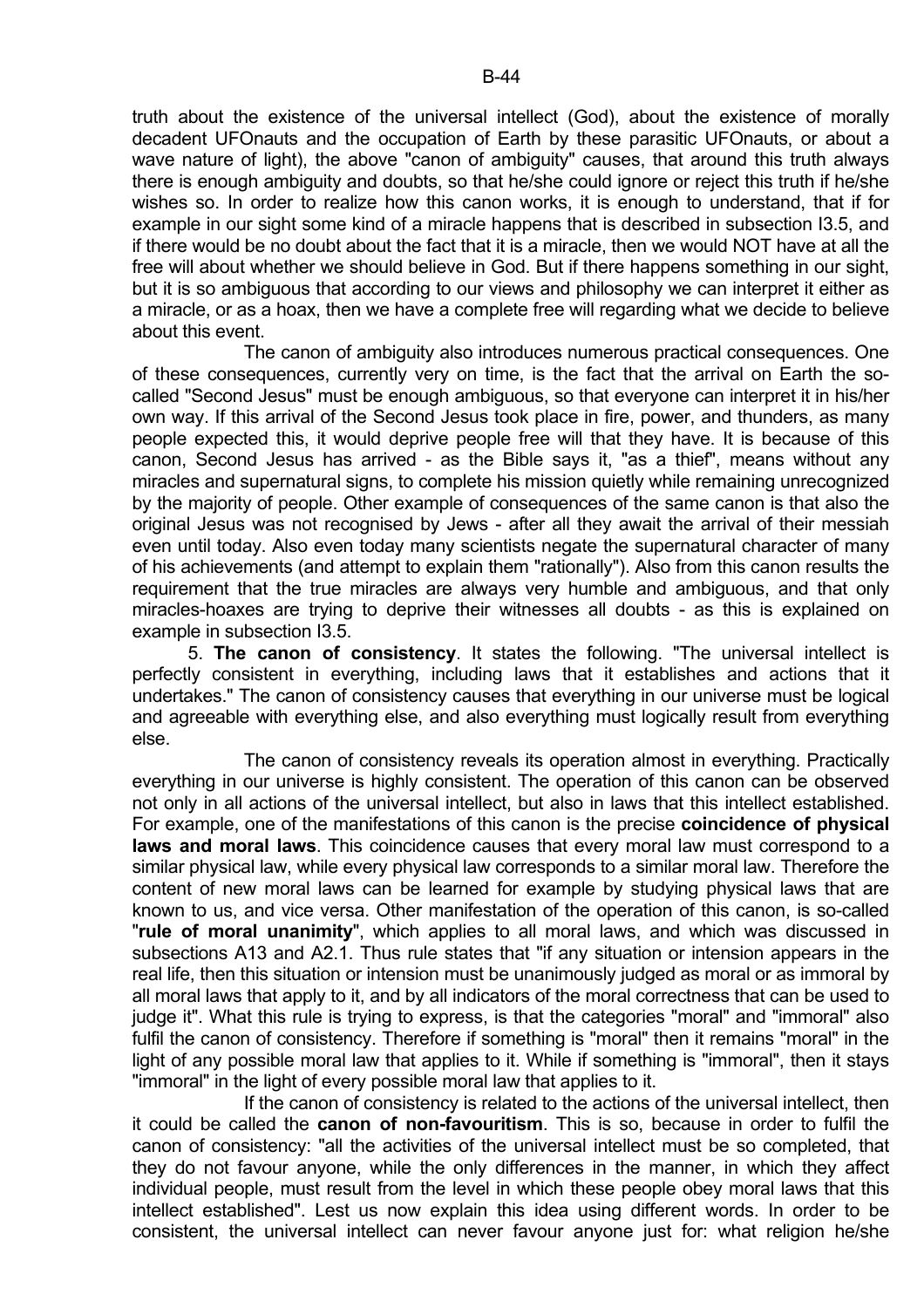practices, in what country he/she lives, whom he/she is, to what race he/she belongs, from what civilization he/she originates, etc. This intellect must reward or punish only depending on how a given person obeys the moral laws which this intellect established and which remain the same for the whole universe. If for some reasons, this intellect decides to give to us something, that does not result directly from our obedience of laws that it established, then it must give this repetitively to representatives of different races, religions, countries, etc. It is also worth to notice, that in order to fulfil the canon of consistency, the universal intellect never can forgive anything to anyone, although it can delay the execution of the punishment. More about this canon of consistency, and about non-favouritism, is explained in subsection I3.5. In turn the topic of consistency of the universal intellect is addressed in subsection I3.6.

 6. **The canon of universal justice**. It states that "in the universe an absolute justice prevails, which is guaranteed by the existence and memory of the universal intellect, therefore everything that affect anyone, was either deserved in the past, or is going to be rewarded in the future". More about this canon is explained in subsection I4.1.1.

 Very interesting about the canon of universal justice is, that this justice is "motivating for moral self-improvement", means not "blind" like the human justice. In order to explain this more precisely, moral laws - which always work according to this canon of universal justice, are designed so intelligently, that they always reward all actions, which belong to the category "moral", and punish all actions, which belong to the category "immoral". For example, if someone is forced to kill in self-defence in situation "you or me" (self-defence is a strictly "moral" activity - as this is proven in subsection D11.1), then the moral laws are going to reward this person for such moral killing (i.e. they are not going to punish him/her). But if someone kills during an aggression (aggression is a very "immoral" activity), then the same moral laws are going to punish him/her. In this way the rewards and punishments that are served by the moral laws are so directed, that they inspire the constant improvement of our morality. In turn human justice is "blind" because for a given action it punishes the same, independently whether this action is belonging to a category moral, or immoral. In this way the canon of universal justice, through the moral laws that it governs, constantly forces all intelligent beings, which are subjected to the action of these moral laws, to constantly improve their morality. But the human justice, due to remaining "blind", does not lead to any development or progress, and it only encourages people to act in an increasingly more complicated and deviated manner.

 The canon of the universal justice imprints the influence on the whole range of various laws and rules of the universe. In order to indicate here some of these, the most important of them include:

 - "Proportion rule" described also in subsection C1.2, and on the beginning of chapter C. This rule states that "outcome is always proportional to the contribution". The practical consequence of this rule is that the more moral life someone leads, the more rewards and benefits he/she glens.

 - "The law of earning everything" - described in subsection I4.1.1. According to this law, in our life everything must be earned.

With the existence of the universal justice the connection has the matter of warnings and forecasts. After all, the very essence of justice requires that all these who are going to be affected by it, should be firstly warned about consequences of their activities, which cause given consequences, or about the existence and arrival of something that is going to imprint the significant impact onto their lives. Of course, it is later left to their own choice, whether they listen to these warnings and treat them seriously enough. As it turns out, there is a whole range of such systems of warnings and prophecies in operation on Earth. In order to indicate some of them, they include dreams, ESP, superstitions, forecasts, prognoses, predictions, prophecies, visions, religions, philosophies, insights into the future, etc. Unfortunately, because of the action of the "canon of ambiguity" described before, all of them must provide information, which is not clear and sure, and thus which does not deprive the free will of all those who receive it. Because of the significance of this information as a component of the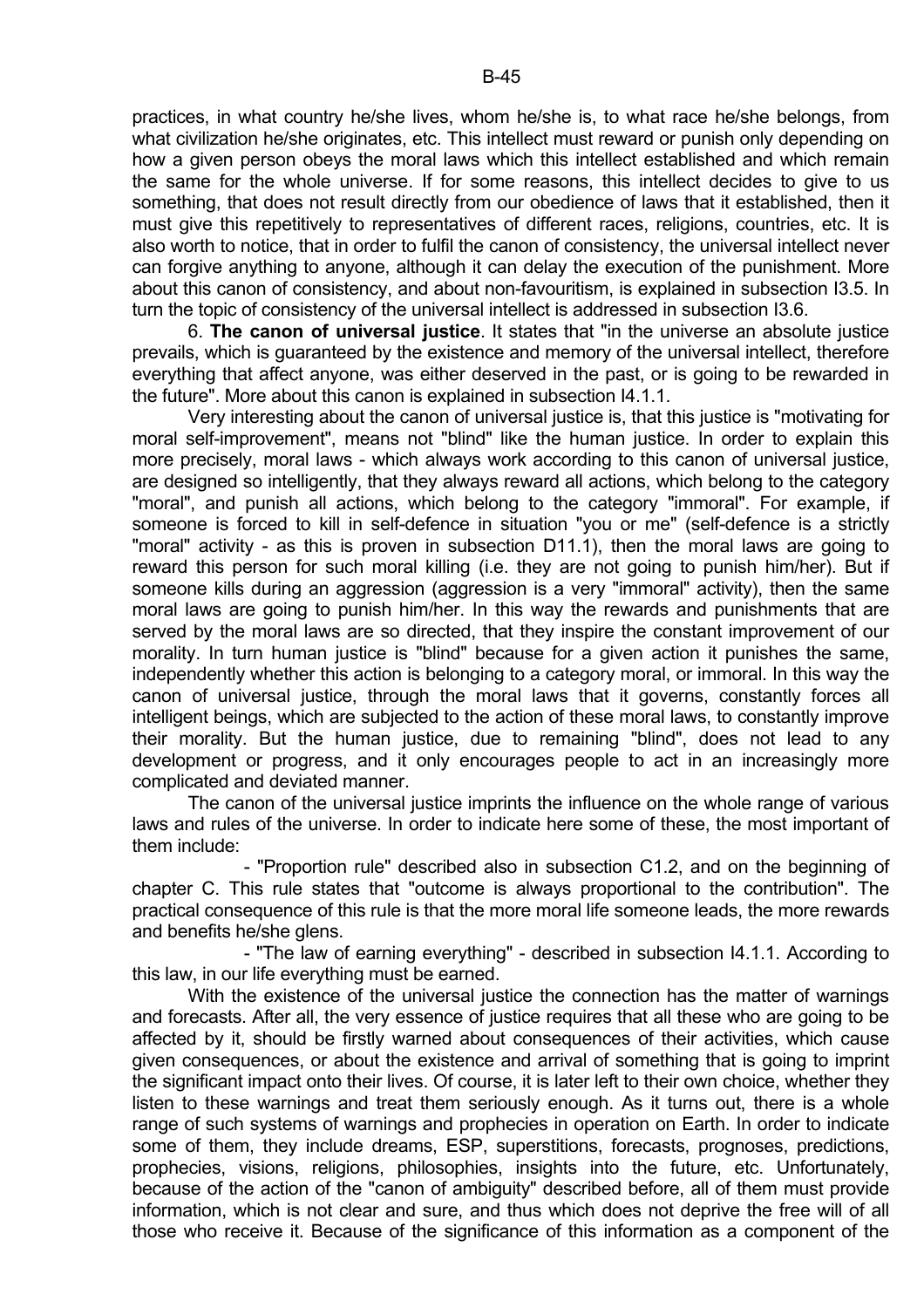universal justice, totalizm places on it a watchful attention, and tries to master the ways of interpreting it and taking notice what it tries to convey to us (e.g. see subsection G2 in monograph [8]).

## B7.5. The founding theorem of totalizm

 Every new scientific discipline, as well as every new philosophy or religion, always is based on a theoretical founding thesis, even if it does not realize the existence of this thesis. This thesis usually is called a "theorem". Totalizm also has its own theorem, which is presented in this subsection.

 Theoretical founding thesis ("theorem") of totalizm is stating that "there is a collection of laws, rules, recommendations, quantifying indicators, and tools, which apply both to individual people and to whole families, institutions, societies, and even civilizations; and which have this ability that if someone leads his/her life according to them, they provide the highest possible access to all desired qualities of life, such as happiness, self-fulfilment, harmony, spiritual uplifting, etc.; thus, according to totalizm, the identifying, constant perfecting, and making available to people simple definitions of these out of them, which are detectable and verifiable at a given level of our knowledge, should become the primary goal of totalizm as well as all other sciences and scientists".

 From the above founding theorem results the interpretation of attributes of totalizm. Here are the most important of them:

 - There exists a collection of rules, which can be defined, and which - when followed, allow to accomplish the most beneficial course of our life. As it is known, many philosophies claim that such collection of rules does not exists and is impossible to define, therefore everyone should persevere in his/her life to whatever he/she considers to be the most important. Totalizm charges itself, all other sciences and scientists, and also every individual person, with the duty and responsibility of finding these rules, promoting them in the society, and with consequent implementing them in our everyday life.

 - The goal of totalizm is to find and to disseminate the recipes for leading a moral, fulfilled, and happy life. Totalizm aims at providing people with a collection of simple and easy to remember rules of behaviour, which are agreeable with all laws of the universe - including into this also moral laws, and which are based on the most current scientific findings. Thus leading life according to these rules opens the widest, fastest, and most effective access to these aspects of our lives which are the most sought for (e.g. happiness, self-fulfilment, satisfaction, feeling of security, self-respect, harmony, belonging, spiritual uplifting, etc.). These aspects must apply both, to individual people, as well as to whole societies and civilizations.

 - Totalizm remains an open concept. Thus it is not closed, finished in the development, calcified, and presently perfect philosophy, but it assumes the own constant improvement accordingly to the progress of our knowledge. This means that the number of recommendations and tools, their content, simplicity, level of generalization, efficiency, and the level of perfection, are going to increase with the progress of our knowledge. (For this reason, the reader is encouraged to read future formulations of totalizm again after some time. Then many matters, which in this formulation of totalizm still remain unexplained, or are explained not very clearly, in the next editions probably are going to be presented much clearer.)

 - Totalizm does not separate, discriminate, or ignore any need for the increase of our knowledge, including into this also the need to increase our knowledge about God, and treats the accumulation of this knowledge as the main component of the progress, and the process of perfecting humanity. After all, because it stems from the Concept of Dipolar Gravity, totalizm includes also these aspects, which previously were "reserved" for religions. So far the Concept of Dipolar Gravity is the only consistent scientific theory on Earth, which not only unambiguously confirms the existence of the universal intellect (God) and explains its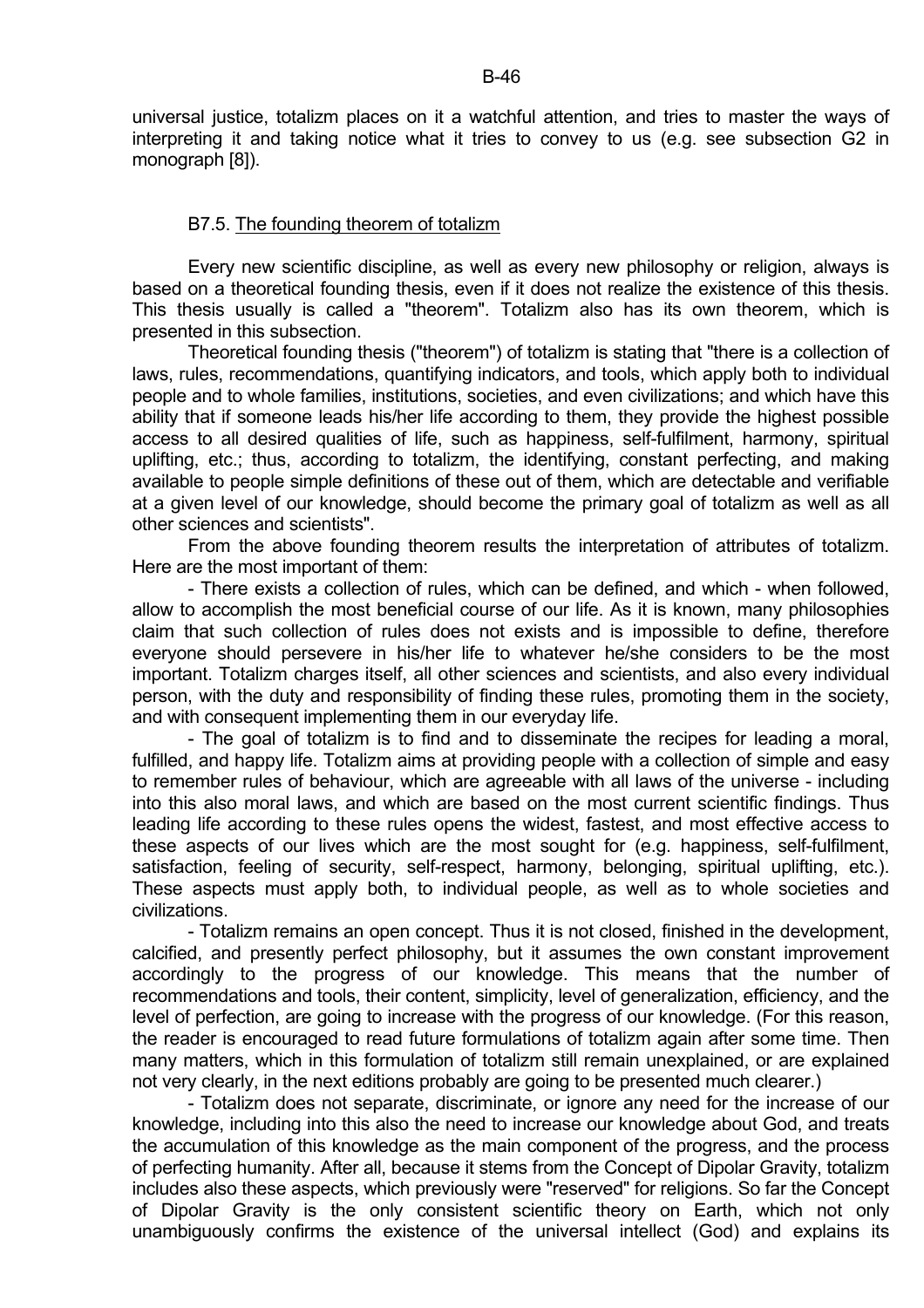attributes, but which also formally proves that this intellect (God) does exist - see subsection I3.3. For this reason totalizm can be called **a philosophical-religious concept**, not just a philosophy. The word "religious" in this description highlights the fact that the Concept of Dipolar Gravity, from which totalizm was derived, introduces the scientific idea of universal intellect (i.e. the scientific equivalent to religious God), explains the operation and attributes of this intellect, and builds all its laws, rules, and relationships around recognizing, learning, and obeying laws and intensions of this intellect. Therefore, by such origin, totalizm cannot avoid duties of addressing and explaining many matters, which previously were "reserved" as domains of exclusively religions, and thus carefully avoided by science. However, otherwise than religions, totalizm states that "complete and ready recipes for accomplishing perfection no-one is going to give to us for free, thus people needs to earn them by long and laborious searches, by analyses of errors that they committed before, and by drawing conclusions from the moral lessons that they received". After all, according to the Concept of Dipolar Gravity, the basic goal of all activities of the counter-world (and thus also activities of our countermaterial duplicates) is accumulation of knowledge. But if any knowledge is given for free, then we would not need to accumulate it. Furthermore, one of the main moral laws states that "everything must be earned" - this concerns also a type of knowledge, which the most basic part is contained in our current religions.

 - Totalizm allows to decide not only what is the best course of action, but it also provides quantitative tools described by so-called "totaliztic mechanics", which allow to calculate and to measure various factors, which define the final effects or our actions. For example, it allows to calculate how much effort (e.g. in "hours of physical struggle") someone needs to put up in order to accomplish and to maintain the state of nirvana - see examples from subsection E8 and problems 1 to 3 in subsection E9. Furthermore, it allows experimental and formal proving that whatever it claims is correct, and that in fact it delivers whatever it promises.

 There is nothing else in the entire universe, about the certainty of which people would believe equally strong as in their own philosophy (this is true even in case when they are unaware that they have any own philosophy). Actually, in the course of my observations todate I realized, that the more harmful and ill someone's philosophy is, and the more destruction it spreads in a given person and in all other people around, the more the owner of this philosophy is convinced about its correctness, the more he/she tries to impose it onto others, the more hostile is his/her attitude towards philosophies different than his/her own, and the less is willing to change it into any other, or even only slightly improve. For this reason the completely new philosophical system, such as totalizm, is going to be greeted with a biggest lack of confidence by these people who need it the most - even if by ignoring totalizm many of these people is going to lose their only chance for changing and enriching their lives.

 Although philosophies, which are born in a spontaneous manner, also allow to get through lives, sometimes even bringing the final satisfaction to a given person, formal philosophies provide this additional refinement, purpose, and sense of direction, which cause that the living according to them is giving more internal satisfaction, assurance, and selfrealization, and is also socially more beneficial. However, the problem with the majority of formal philosophies is, that firstly they usually are based on presently outdated views, and secondly they do not provide short and easy to remember recommendations, rules, or tools, which could find application in the moral solving of problems from everyday life. Totalizm differs in this from other philosophies. Firstly in the founding theorem it assumes its own imperfection as a philosophy, and thus it accepts the need for constant improvement and extension as time elapses. Secondly it tries to develop a clear and easy to apply system of tools, which would effectively direct our lives. These tools take the form of collection of simple, short, easy to remember, and effective in practice, recommendations, laws, and rules for everyday use. A good example of them can be the Boomerang Principle described in subsection I4.1.1. It states that "whatever feelings you induce in other people, exactly the same feelings are going to be induced in you" - only that the return of feelings that you caused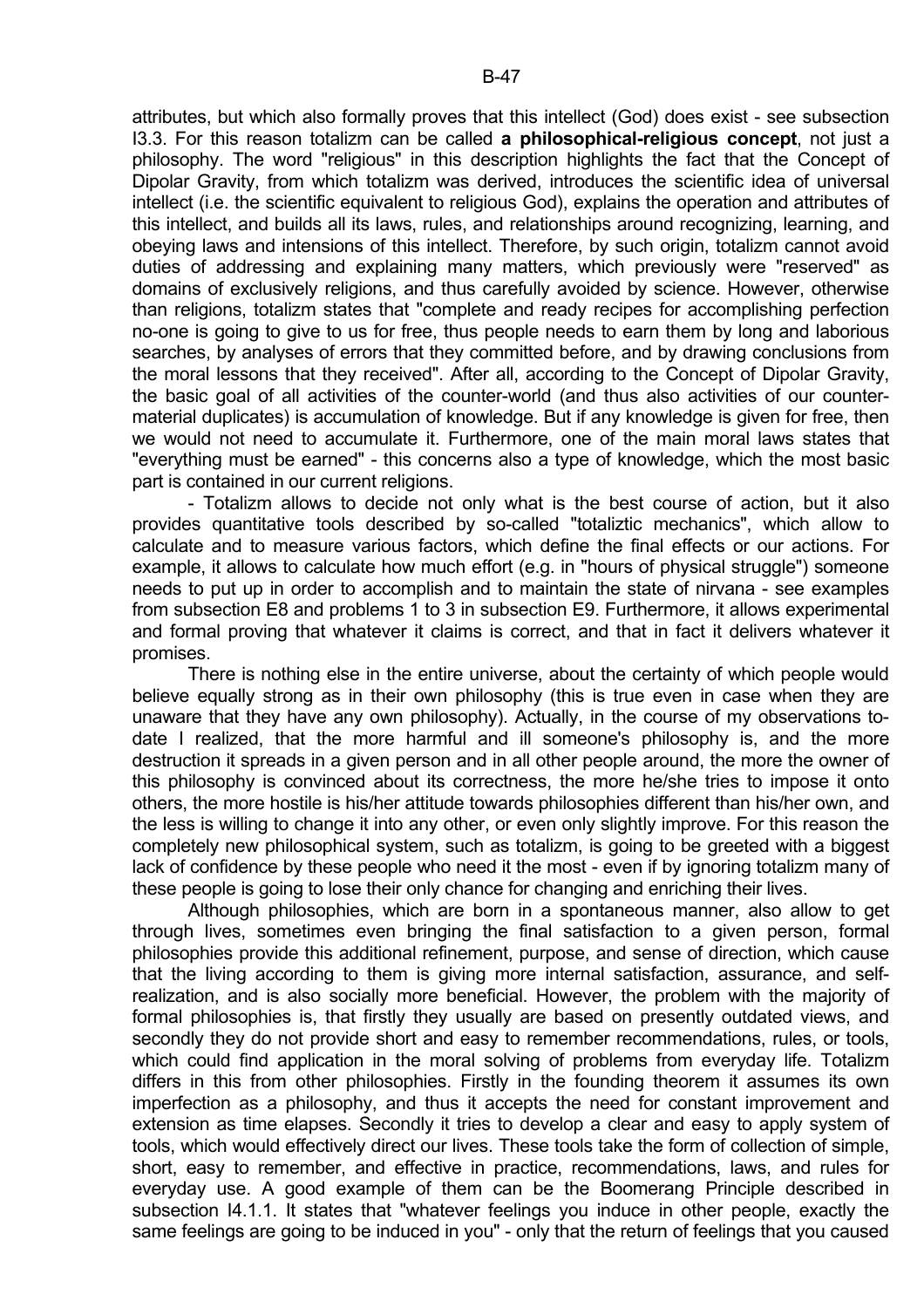in others is going to arrive after the elapse of average time of karma return, which usually is around 5 years, or as soon as the circumstances required to fulfil this return are to appear. (Note that such operation of the Boomerang Principle in the real life frequently means also that "whatever you do to others, exactly the same is going to be done to you".) Due to the introduction of such tools, totalizm tries to transform life of people from a spontaneous striving, in which almost blindly we try to accomplish the values that we desire (e.g. happiness, selffulfilment, respect, appreciation), into goal oriented, controllable, and verifiable activity, which earns these values in an intended, planned, and systematic manner.

## B8. Attributes of totalizm (open, continually perfected, striving to simplicity, devoted to truth, result oriented, secular)

 Totalizm is intentionally formulated in such a manner that from very beginning it displays all these "totaliztic" attributes, which are known to be absent in numerous other formal philosophies. Example of such attributes include the morality, fight for truth, devotion to simplicity, openness to constant improvement, altruism, goal-orientation, balanced secularity, and many others. Let us now review the most important of these attributes.

 1. **Simplicity**. Probably the requirement most difficult to fulfil, which was imposed on totalizm from very beginning when this philosophy was formulated, is that it should be a philosophy very simple-to-understand and very simple-to-follow. It should be for "normal" people, not for theorists or for some book moles. It should be as easy to learn and easy to follow as possible. The point is, that as soon as it becomes complicated, it starts to be nonimplementable, because in the real life we can apply only those things, which are very simple, and thus which are easy to keep in mind at all times. Therefore, from the very beginning totalizm strives to meet this requirement. It is not an easy one, as life itself is very complicated, and even the most sophisticated scientists still have not worked out how to live it properly. But it seems that totalizm so-far copes with this requirement, continually simplifying various matters. Many topics in the present edition are already presented in a much simpler manner, than they were in previous editions. In turn these topics, which because of their internal complexity, resist so-far all attempts to simplify them, are subjected now, and are going to be subjected in the future, to constant analyses and thinking them over, so that in future editions of totalizm they could be re-expressed again, and simplified as much as possible without the lost of their accuracy.

 2. **Openness for further improvements**. Totalizm was formed as an "open" philosophy from the very beginning. This means that it realizes the own imperfection, and therefore it declares that it never reaches the state of being perfect, Therefore, it always requires further improvements to be completed on it. Of course, the admitting that it is imperfect, does not change the fact, that it is already a very mature, useful, and effective everyday philosophy, and that it already is implemented with a success by many people. It also does not change the fact that totalizm already overtook in the accuracy, effectiveness, and precision of findings, all other philosophies that so far were developed on our planet. Thus the declaration of imperfection of totalizm is mainly aimed at constant reminding us that we never can "rest on laurels" and allow that totalizm turns into a calcified, and resistant to changes philosophy, such as currently are philosophies of many religions, and also already is the official philosophy of orthodox science.

 It is a common knowledge amongst scientists, that in everything that concerns some kind of knowledge, only a fraction of what people know is correct and is going to withstand the trial of time. Other fraction of this knowledge is wrong to some extend (or correct only partially). The remaining fraction is totally wrong. This happens with the human science, although scientists of all eras claimed that their knowledge is already complete. Also this happens to philosophies of religions. In spite that many religions claim, that knowledge that they disseminate was given to them directly from God, many parts of their religious knowledge with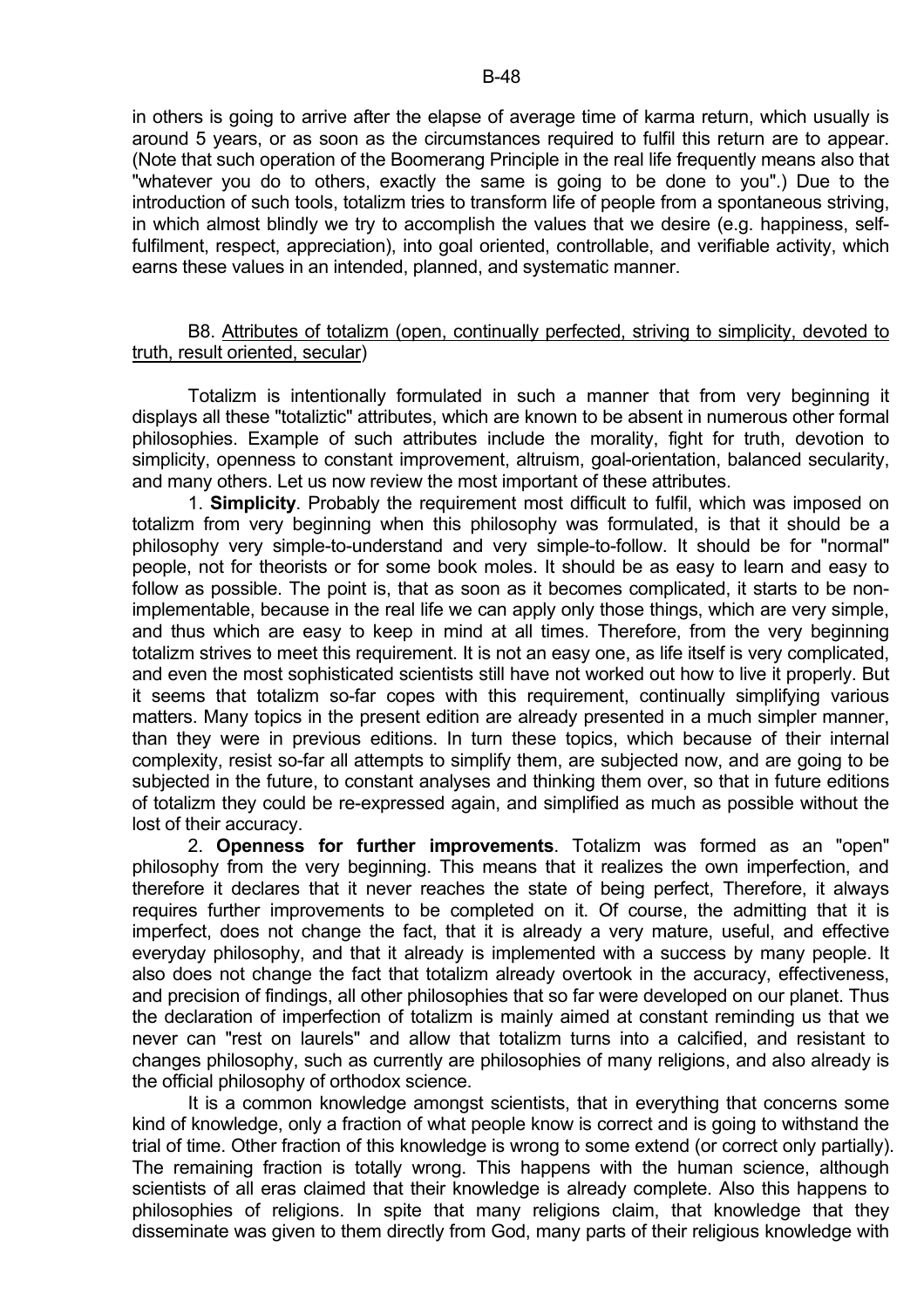the elapse of time turns out to be completely wrong and must be changed secretly. Thus instead of hiding the own imperfection and pretending that is perfect, totalizm (according to its own principle of promoting truth independently of the consequences) from the very beginning is stating about itself that is an imperfect philosophy, and that it never reaches the state of a full perfection. As such, it must improve itself constantly. Unfortunately, we are not able to determine at this point of time, which parts of totalizm are wrong and which are correct. Therefore, we need to behave as if everything is correct, and only by the process of trying it in practice, we gradually determine what is correct and what still hides an error. Only then we can repair our mistakes and further our knowledge. As every other knowledge, totalizm is a process, not an event. This is why it is to stay opened and to keep admitting its own imperfection, while simultaneously it is already proven to work. But the claim that totalizm is imperfect does not abolishes its usefulness, the effects of which are already much higher than effects of any other philosophy that exist on Earth.

 3. **Non-materialistic approach**. Karma that totalizm gathered so-far causes that it is destined to be a positive, altruistic, and non-materialistic philosophy. After all, as this is explained in subsection L4, it was born from a great pain, eventuated in enormous struggle, and is subjected to constant oppression. From the very beginning it was experiencing, what it means to be squashed by conditions imposed onto it, forced to slavery, grow not only in the lack of funds, but practically lack of everything, constantly being attacked in attempts to be destroyed, etc. Also, everything that concerns totalizm, and all circumstances of this philosophy, were so arranged that never any finances were involved in either writing, or publishing, or distribution of anything on totalizm. Everything that concerns totalizm was always done for free, as an altruistic contribution of people involved. There is also an increasingly growing number of people, who voluntarily looses their private funds, which they do not have much, to promote totalizm altruistically. No-one ever earned a single dollar from this philosophy, or from any other outcomes of my research. It does not means that for example I did everything for free intentionally, but that the fate of totalizm was such, that there were never any money involved in the development and promotion of this philosophy. Myself, I am always struggling, and short of cash, so I actually would not mind publishing totalizm as a thick, expensive book, and earn something from it to repair my chronic lack of funds for research. But circumstances of a public denial and official suppression, which surround everything that I am researching, cause that my publications have a great difficulty to disseminate, in spite that they are all given for free, and are available through the Internet.

#### B9. Service of totalizm for the future of humanity

 It does not take a philosopher to realize, that humanity actually got lost, and that every year it gets closer to an edge of the bottomless cliff. To experience this it is enough to go at night to a distant part of our own city, to try accomplish something in a governmental institution, or to find ourselves in any kind of troubles. As for now, there is nothing in our civilization, that would clearly explain to people, what this current evil is all about, why we are in such troubles, how our situation could be repaired, and where we should seek a rescue. After all, instead of improving us, the existing religions by millennia were pushing us to the present state. In turn, our orthodox science full of pride, instead of finding solutions for the existing problems, it constantly mesmerises us with cheep tricks, while simultaneously smaller errors and problems it replaces with increasingly larger deviations and failures.

 There is an extremely dangerous stereotype casted in our minds, that devils and wrong doers must look devilish and behave devilish. Most probably this stereotype was forced onto us by religions, which describe devils as ugly creatures with horns, that do only bad things. But if someone infers logically, he/she must reach the conclusion, that only devils and wrong doers who look like angels, and who constantly speak of doing good, have a chance of gaining people's approval for completing their evil work. Therefore devils and wrong doers learned to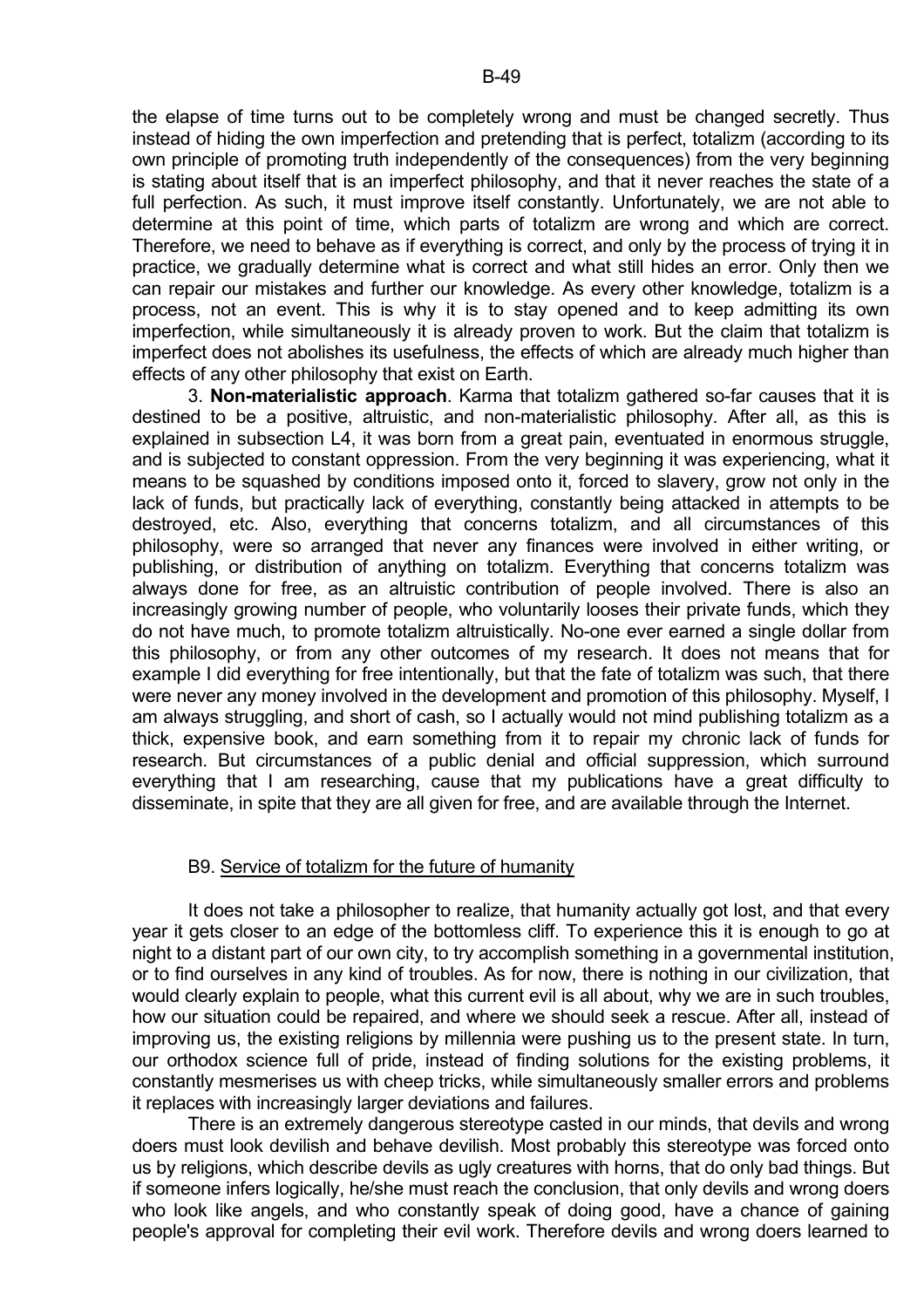deceive us by luring us with the same words that angels would use, and by pretending that they have the intensions of helping us and doing good for us. In the result, our world is full of those who speak good, who promise heavens to us, but who actually have very evil intensions and who lead us to a disaster. So how we can distinguish these messengers of evil from those people who really mean well for us. Totalizm provides an answer: the key lies in morality. These who speak good but mean evil, can be recognized, because what they do, it fulfils the definition of immoral actions.

 Our civilization desperately needs precise and clear guidelines. They must be unambiguous and decisively show to everyone, in which direction lies evil and degeneration, and in which goodness and happiness. Nothing that so far we had, contained such unambiguous guidelines, in spite that - according to behaviours of parasitism, everyone and everything loudly screamed that is showing the only truth and the only correct path.

 Only totalizm, in its humble and laborious manner, starts to indicate to us, that morality is the foundation of everything, and that the laws of moral behaviour clearly point out to us what we should do and where we should go. But in order to prove that whatever totalizm recommends is NOT just a next string of empty words, which parasites previously were yielding so lavishly, totalizm complements every claim with an apparatus of logical deductions and with numerous empirical evidence. In this manner no-one, who follows the path that totalizm indicates, needs to do it in a blind manner and only because of the "belief". Totalizm not only indicates clearly "what" should be done and "where" we should go, but also it explains "why", "where it is known from", "what evidence proves that this path is correct", etc. Thus these ones, who choose the path that it shows, can do it with a deep conviction, because totalizm exactly explained where is the truth, morality, justice, good, and perfection.

 As such, totalizm gives humanity a chance for a better future. If we refuse to take the path that it indicates, the only situation which then awaits us, is the increasing darkness, the increasing suffering, and finally a self-inflicted destruction at the end of the present path. So let us give a hope of a better future to ourselves, by taking a helpful hand that totalizm offers to us.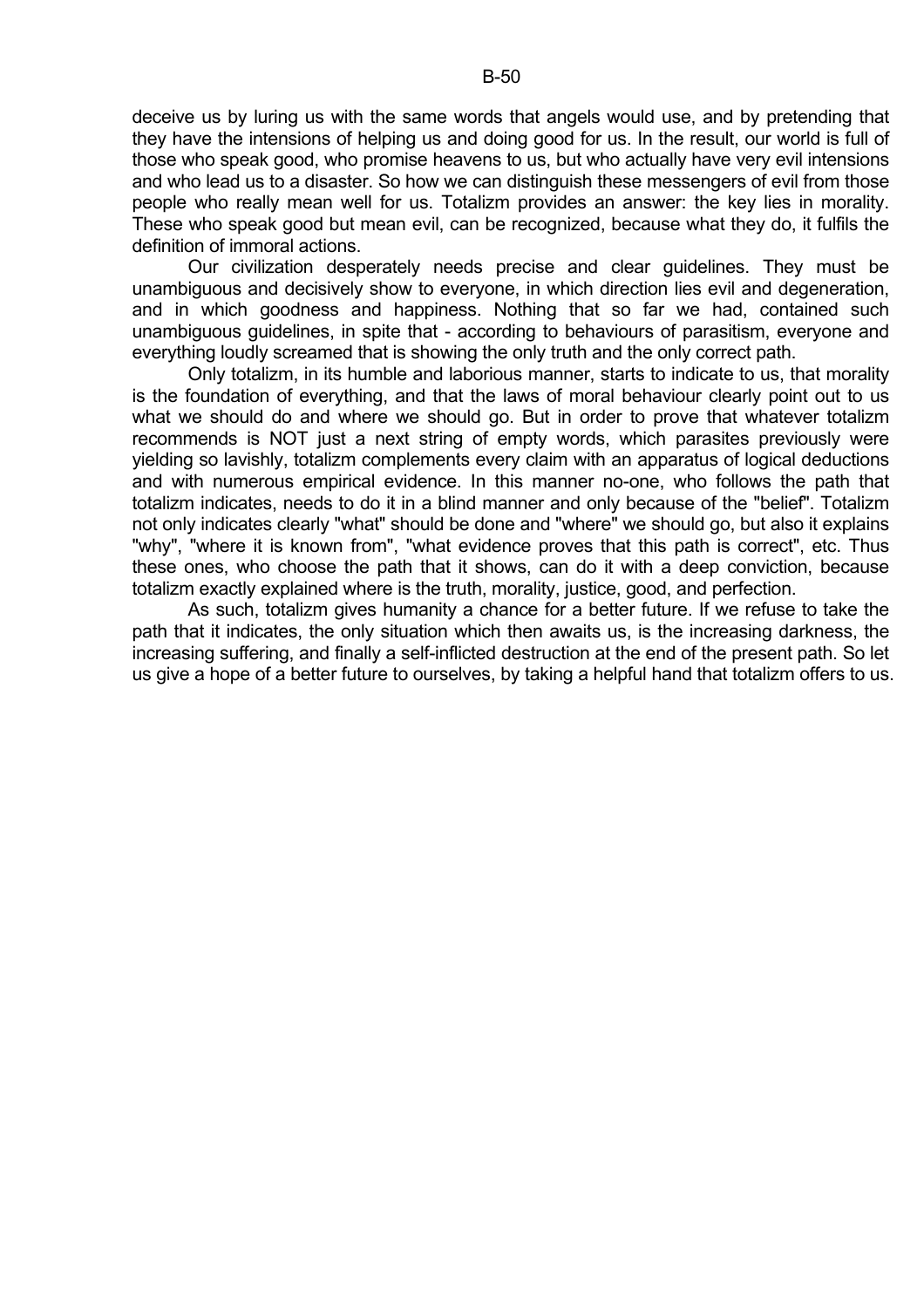

Fig. B1. **Blenkinsop's engine built in 1811**. As the illustration shows, this locomotive was propelled by a pinion wheel winched along a cast-iron rack rail. The experts of that time were so used to thinking in terms of horse-power and horse legs, that they totally rejected and derided Hedley's solution to the adhesion problem, that led to the idea of propelling a train by smooth iron wheels that are rolled along smooth iron rails. They believed that such smooth iron wheels must slip on smooth iron rails, thus rotating in the same spot and not being able to haul a heavy train. Therefore, if this young creator had not been lucky enough to find the authoritative sponsor who financed his revolutionary invention, locomotives would probably still be using a solution similar to this illustration. Perhaps if this had not happened, our contemporary cars would also be running with legs like horses. Because of William Hedley our civilization won this battle with close-minded people. But no-one knows in how many other areas conservatism has predominated, so that "horse-type" solutions still hold sway.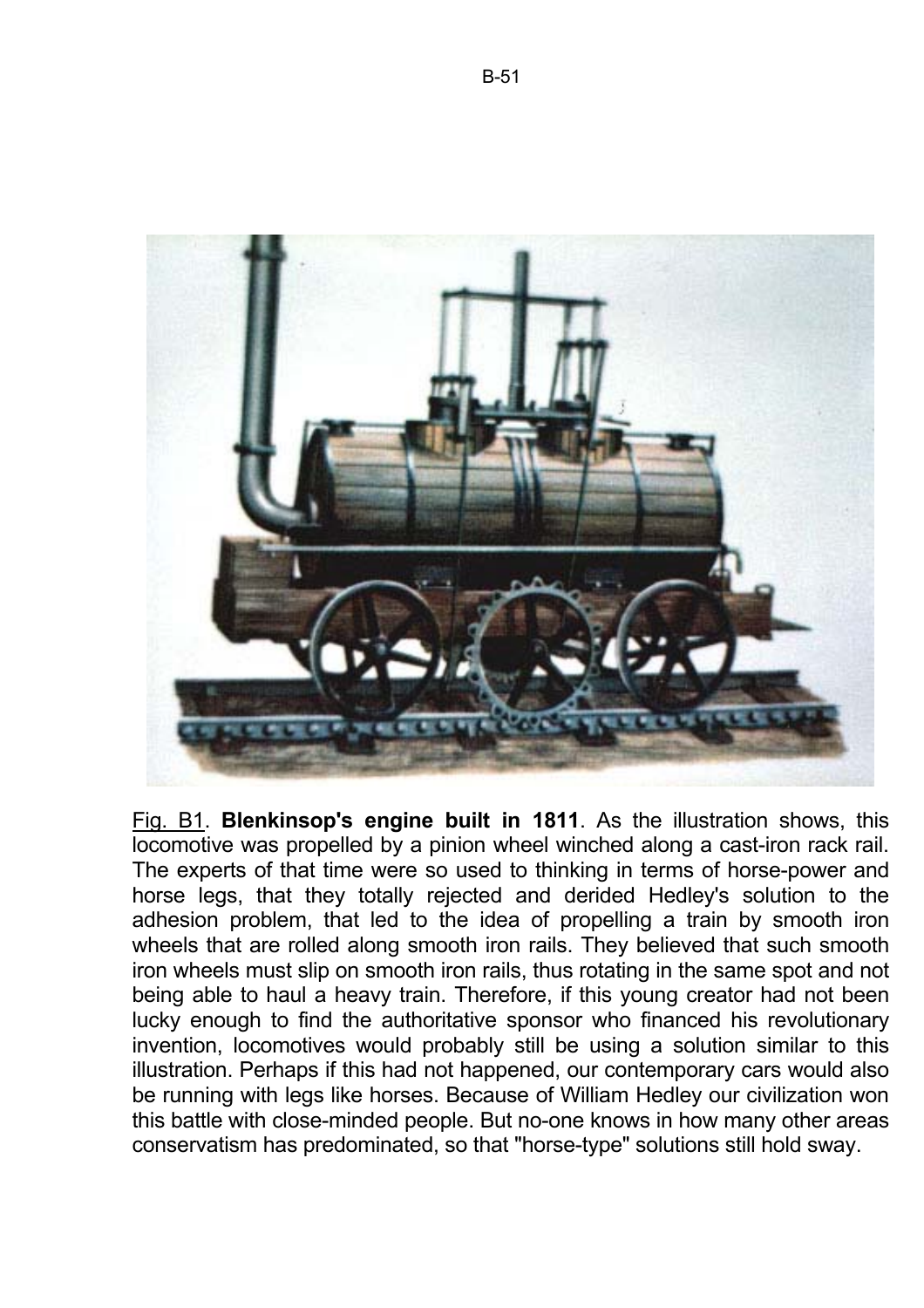# **KNOWLEDGE IS RESPONSIBILITY**

 Now is time to explain why someone should get familiar with this volume. After all, this volume just concerns a new, moral, highly positive, and peaceful philosophy named "totalizm", not a subject which could be someone's passion, hobby, or the area of typical interest. Furthermore, this chapter is quite voluminous, probably expressed in a non-perfect English, does not provide any entertainment, and it takes off against almost everything that the present mass media, books, educational institutions, and various establishments are trying to force upon us. In turn the philosophy of "totalizm" that this chapter presents, is not teaching us how to use a brut force to subdue others, is not advising how to become famous or influential, how to make a lot of money, how to carry out immoral living without being caught. It also does not compare life, to a jungle in which only the most ruthless can survive. So why someone should interrupt a mindless TV watching, or visiting a local pub, in order to read about totalizm. Well, there is a lot of reasons. Let us list here the most important of them:

 1. **The goal of totalizm is to instantly improve the quality of our current life**. As we know, many philosophies which are dealing with moral issues, almost never are oriented to deliver their results in a clearly defined and measurable period of time. A good example of such situation are all philosophies of religions, which promise their results only after someone is dead. But totalizm is different. Its main goal is to instantly improve the quality of our present life. Therefore, various results of adopting totalizm we can experience sometimes almost instantly after we start to understand this philosophy, and begin to utilize it in our life. For example, if during reading this monograph one starts to understand principles of totalizm that it tries to outline, and implements these principles in his/her own life, then this person almost instantly starts to experience some benefits of the totaliztic life, such as the appearance of a feeling of control over own life, a great relief and sense of correctness, a feeling of purpose, a peace of mind, a feeling of own importance and value, a feeling of universal justice, and many more. Other results of the totaliztic way of living start to appear as soon as someone's implementation of totalizm gains a momentum. For example, all benefits connected with the increase of our moral energy start to appear immediately after one increases his/her level of "E" and "µ" (for explanations what these symbols mean, see subsection KA1.6.1 and G6) similarly as body builders start to experience benefits of their efforts immediately after their muscles are strengthen. Finally, the results which depend on karma that is created because of the action of some moral laws, starts to appear after the period of time required for karma to materialize (i.e. in many cases after around 5 to 10 years).

 2. **Totalizm yields multitude of definite benefits and rewards** to those who adopted this philosophy in everyday lives. Otherwise to many other philosophies, which either promise their benefits to arrive only after someone is dead, or which offer sacrifices but no benefits at all, totalizm is a philosophy, which is offering clearly defined, sure, and measurable benefits - if one follows what this philosophy recommends. Examples of such benefits include everything that was listed in the previous item and that increases the quality of our lives - such as personal happiness, sense of purpose and direction, control over our own life, and many others, as well as benefits which depend on various quantities that are controlled by people practising totalizm. An example of such quantities controlled by totalizm is moral energy "E" and "µ". Proportionally to the increase of this energy, people practising totalizm are experiencing an increasingly larger proportion of benefits, which depend on the level of this energy (these benefits are discussed in subsections KA1.6.3 and A2.4). An example of these, can be a feeling of happiness, which can grow proportionally to the increase in "µ", until it reaches the level of nirvana. For such benefits of totalizm applies the "proportion rule" (which is discussed also in subsections C1.2 and B7.4). This rule states that "the moral benefits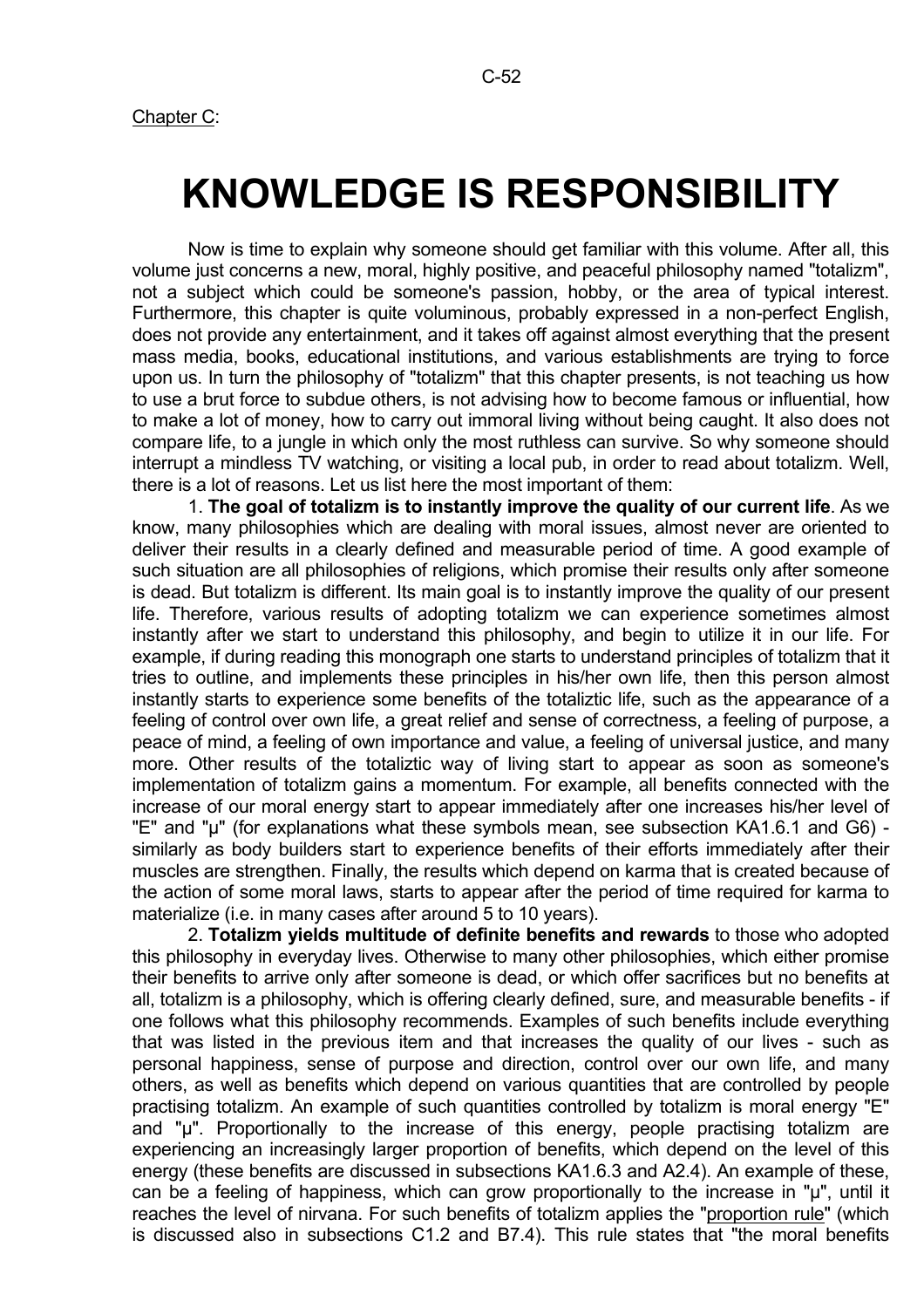which one reaps in his/her earthly life (and also in his/her eternal life), are proportional to the extend with which this person implemented principles of totalizm in his/her life", or more strictly to the level at which this person obeys moral laws. Because of the existence of these benefits, and also because of the action of this "proportion rule", it is worth to check totalizm in action, and to see whether the benefits that it offers are suiting us, and whether we could implement in our everyday lives at least some principles of totalizm. Of course, such a checking requires that this monograph is read and understood (or at least that we read and understand chapters A and B).

 3. **Totalizm does not require any sacrifices**. It requires from us to do, what we normally do anyway, only that in a slightly different (totaliztic) manner. As we know, many philosophies impose on their adherers a multitude of sometimes very strange requirements, which usually include various forms of sacrifices. For example, such philosophies may demand to eat no meat at all, or to not eat pork or beef, to refry from sex, to give our money away for poor, etc. Totalizm is very different. It imposes no sacrifices, and in fact it declares all sacrifices to be "totaliztic sins" (see subsection D11.2 and A5.2). After all, in the majority of cases sacrifices decrease the level of someone's moral energy, and also they pull the doer downwards in the moral field. The only requirement which totalizm imposes on its adherers (see subsection A2) is actually exactly the same, as whatever normal life requires us to do anyway. Namely, it asks us to "pedantically obey moral laws". (Although normally we do not know about the existence of moral laws, we still are forced to obey many of them, as their obeying is recommended by our conscience, and also they are embedded in our customs, religion, legal structure, ethics, etc.) The only difference between practising totalizm and an ordinary (unruly) life is, that totalizm asks us to obey these laws in a methodical, purposeful, and fully conscientious manner. In turn our conscience, customs, ethics, religion, etc., asked for obeying these moral laws in an intuitive manner. Therefore, after we implement totalizm in our lives, then (1) we estimate the moral status of everything, whatever we intend to do means everything that we plan or just carry out, we firstly categorise into one of two basic categories of "moral" or "immoral", and only then we implement it, or abort, depending on this moral status, (2) we selectively seek knowledge on moral laws, we know what moral laws state, we understand their purpose and operation - therefore we obey them willingly and conscientiously, (3) we constantly, knowingly, and intentionally lift ourselves upwards in the moral field - e.g. by applying to every our decision the totaliztic rule that "always the exact opposite to what the line of least intellectual resistance prompts us to do" (see explanations from subsection A4.1). In other words, all requirements of totalizm represent the essence of intentional, purposeful, and willing doing of whatever the universal intellect (God), as well as other people, our conscience, anyway expects us to do in our lives.

 4. **Totalizm can be practised in privacy**, and does not require any "membership", "initiation", "priests", or a "guru". Many philosophies can be practised only if someone belongs to a group of people who adhere this particular philosophy, or if someone has a teacher/guru who guides him/her through the path of initiation. But totalizm is different. It has very clear rules to understand and to follow, which can be described in publications like this monograph. Also it yields predictable benefits. Thus everyone, who wishes to practice it in his/her life, can do so without becoming a member, or without following a guru. All what it takes, to practice this philosophy, is to learn a few simple principles of totaliztic behaviour, which are outlined in this monograph (and in several other publications), and then to implement them in everyday life.

 5. **Totalizm changes lives** of those who embraced it, making these lives more controllable, predictable, moral, active, and fulfilled. If one discusses the effects of totalizm with those people who already implemented it, one soon discovers that all of them noted a dramatic change in their lives that took place after embracing this philosophy. This is because totalizm allows us to take a full control over our own life, to understand what happens around us, to see the direction towards which we are going, to accomplish peace of mind and internal serenity, to have no doubts, to lead active, moral and fulfilled life, and to gain access to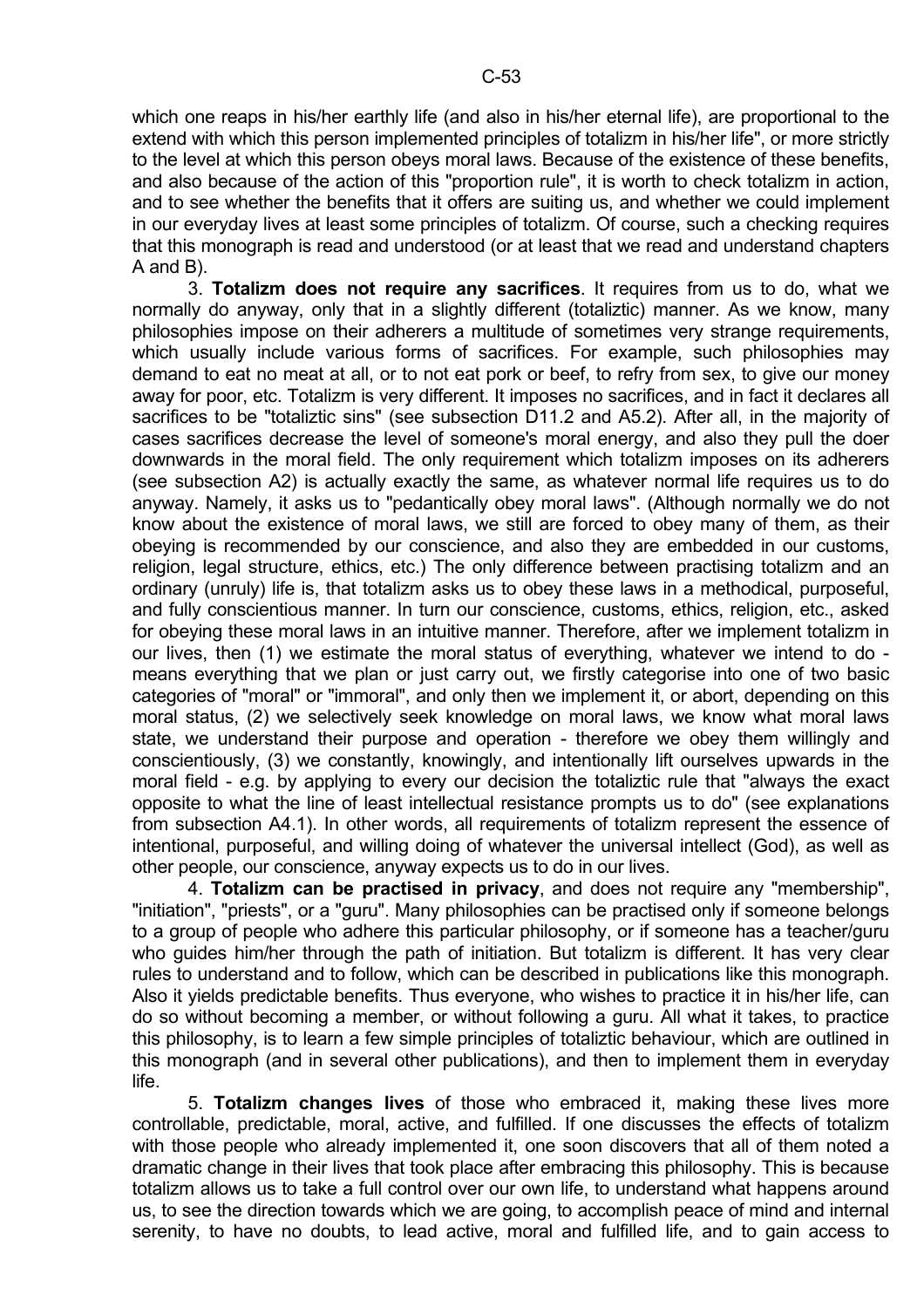numerous qualities, which are most sought for (e.g. happiness, confidence, sense of purpose, moral assurance, etc.).

 6. **The correctness of totalizm can be proven** in a number of different manners similarly like physicists do this with equations and laws of physics. For example, it is possible to carry out experiments, which prove in practice the correctness of totalizm. It can be observed in the course of our own life, and this observation allows to notice that it works. It can be observed on other people. We can also observe various phenomena that are manifested in human life, and which certify for the correctness of totalizm (such as moral field, moral energy, moral polarization/polarity, philosophical creeping, philosophical life-cycles, death by moral suffocation, nirvana), etc. In my own case, my personal/intimate proof for actual correctness of totalizm arrived in several years after I started to live according to this philosophy. It was the arrival of the majority of these qualities, which totalizm promises, means internal happiness and peace, self-assurance, sense of fulfilment, serenity, abandoning of fears and scares, loosing all doubts, giving sense of purpose, etc. The biggest reassurance about the absolute correctness of totalizm, was for me the experiencing of totaliztic nirvana described in chapter E. Thus my embracing of totalizm neutralized in myself everything that previously was troubling me from inside. Simultaneously it allowed to take with a greater understanding, peace, and balance (means with so-called "philosophical peace") everything that still is troubling my life from the outside. Although totalizm does not neutralize external hurts, pressures, and dangers, nor makes us blind for them, still it provides us with an internal strength and motivations, which allow to defend ourselves from all difficulties of fate that attack us, and allow to gradually overcome these difficulties.

 There is an extraordinary phenomenon, which was reported to me by numerous readers, and which in my opinion directly stems from the correctness of totalizm. This phenomenon is **an unique feeling of happiness** that overwhelms readers during reading various descriptions of totalizm. It is described to me many times as a feeling of happiness similar to that experienced when one "meets an old good friend, whom he/she have not seen for many years". I personally believe that this extraordinary feeling of happiness is generated by our conscience in response for reading and realising truths embedded into totalizm, about which our conscience knows that they are correct. Thus in order to let us learn that these truths are correct, and that their learning by us is welcome by the conscience, it generates this unique feeling of happiness similar to that of meeting an old good friend.

 I should add here, that many people also reported to me strange obstacles that they needed to overcome in order to read about totalizm. For example every time they planned to read this monograph, either rapidly something unexpected happens - forcing them to abandon this plan, or the proceeding night they could not sleep well - thus they are just tired sleepy, or their computer unexpectedly fails, etc. I personally explain these strange obstacles, are intentional problems piled up by evil parasites discussed in subsection KB2. These evil parasites know that totalizm is going to turn life of a given person around, thus they try to prevent reading anything about this philosophy, by artificially creating such strange obstacles.

 7. **Totalizm was derived, not invented**. All philosophies, which prevail on Earth, were invented by someone (this is true even if their creators claim that they were given to them, as in such cases they were invented by those who did the giving). But totalizm is an only exception from this rule. Totalizm was derived, not invented. It was derived from a new scientific theory called the Concept of Dipolar Gravity in the same manner as mathematics or physics derives new equations. Of course, the fact that totalizm was derived, not invented, introduces various consequences. For example, in totalizm everything is logically deduced like in strict sciences, everything stems from something else and is based on moral laws that can be verified, everything can be described mathematically, calculated, and measured, everything can be proven (if is true) or disproved (if is untrue), everything is supported by the existing evidence, etc.

 8. **Totalizm is already embraced and implemented by numerous people**. For example, it is already well established amongst Polish intellectual avantgarde. Many people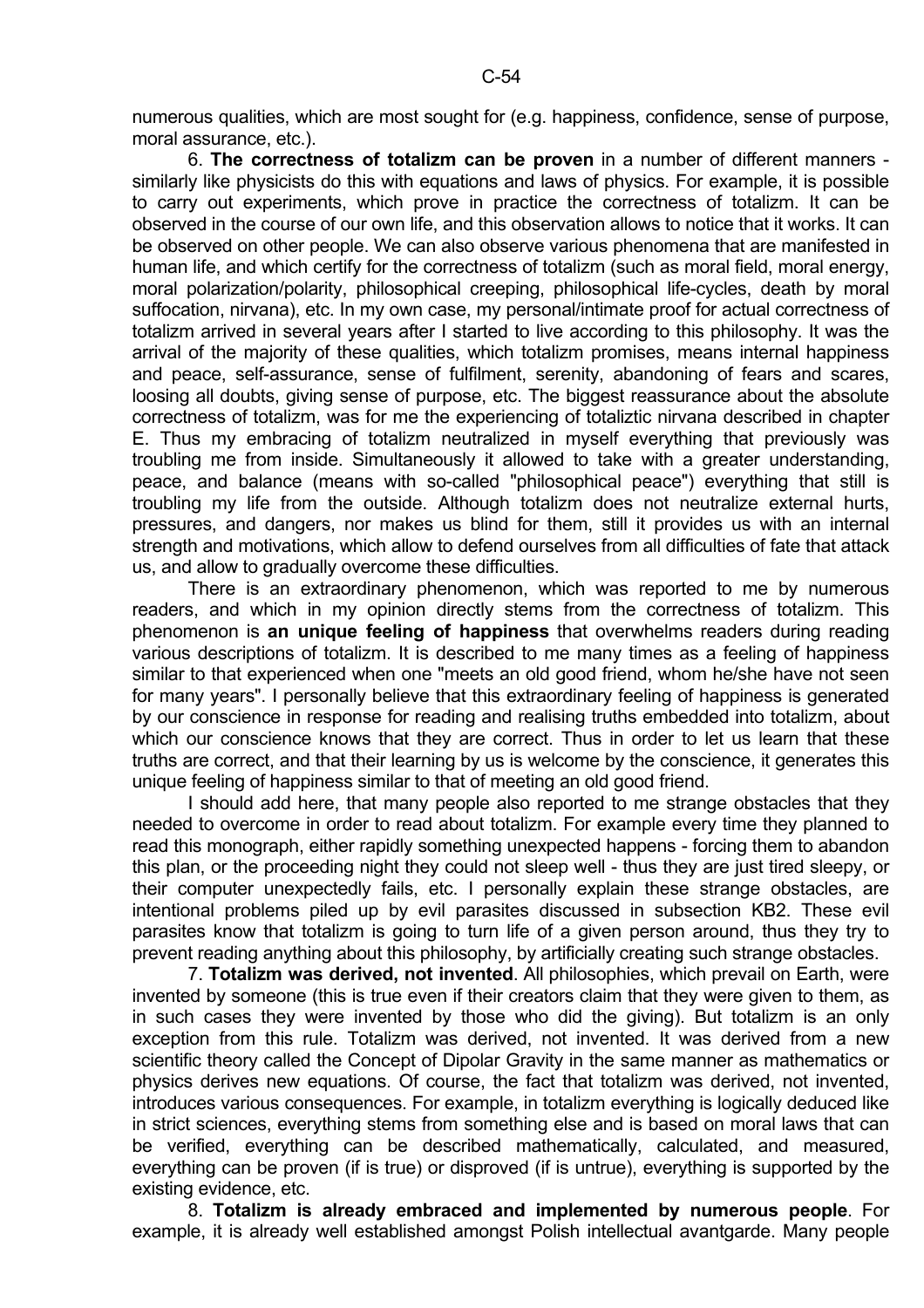over there openly practice it. After all, in Poland this philosophy is known practically from the very beginning, i.e. since it was founded in 1985. It is also popularised by numerous monographs listed in chapter P and promoted by numerous Internet sites listed on the title page of this volume. Since so many other people found totalizm worth to follow in their lives, and found it worth investing their efforts into it, perhaps it is also a good idea if you (i.e. the person who just reads these words) find a few spare hours in order to check what is so special about this philosophy that it attracts so many people and turns around lives of so many of them. After all, for such checking, it only takes to read this monograph.

 Of course, listed above are only the most important amongst countless reasons why this monograph is worth reading. Further reasons are going to be outlined in subsection C1, which discusses main benefits that one can glen from adopting totalizm.

 I do hope that the above reasons have proven for you to be vital enough, in order to proceed with learning further details of this moral, positive, progressive, and uplifting philosophy of totalizm.

#### C1. What is totalizm

 Since the entire content of this monograph is devoted to the description of totalizm, it is natural to expect that firstly we should define how one is to understand the name "totalizm". Therefore the goal of this subsection is to explain what totalizm is, and to define the term "totalizm". But as this is with many other far-reaching concepts, also totalizm represents something different, if viewed from a different angle. Therefore totalizm is a philosophy, which have many dimensions. Various dimensions and definitions of totalizm differ amongst themselves, depending on the angle from which they are viewed, depending on the area of concern, depending for whom they are constructed, etc. Therefore this subsection presents the most important out of them. Here are different **definitions and dimensions of totalizm**, which cover the most important angles of viewing this philosophy.

 1. **Scientific qualifying**. Let us start our attempts at defining totalizm, from qualifying it according to the present scientific terminology. From this point of view, "totalizm" can be interpreted as a name assigned to a kind of "holistic philosophy", the essence of which boils down to a pedantic obeying moral laws. The philosophy described by this name was created only in 1985. Thus we could say that from the point of view of a lifespan of a typical philosophy, it is still very "young" and "new". So, if we put all the above into a form of a scientific definition, we could express it with the following words. "**The name 'totalizm' is assigned to a new, moral, positive, peaceful, and highly progressive philosophy, born in 1985, the essence of which boils down to a pedantic obeying moral laws**".

 2. **Origin**. A next point of view from which we should consider totalizm, is the origin. As this is explained in subsection A13, totalizm is a philosophy, which was not "invented" (as were almost all other formal philosophies on Earth). Totalizm was "derived" from a new scientific theory called the Concept of Dipolar Gravity, in a way very similar as mathematical equations or some laws of physics are derived by scientists. (The Concept of Dipolar Gravity from which totalizm was derived, is described in chapters H and I of this monograph. One of its attributes is that it formally proves the existence of the universal intellect (God) - see the scientific proof for the existence of this intellect (God) presented in subsection I3.3. In turn history of totalizm, including descriptions how totalizm evolved from the Concept of Dipolar Gravity, is presented in subsection L4 from volume 8 of this monograph.)

 To briefly summarise and remind here, what about the origin of totalizm writes subsection L4, in 1985 a new scientific theory was proposed, which provided a new view of the nature of gravitational field. This concept is quite an extraordinary theory, as initially it was intended as one of numerous scientific theories, only that directed towards explaining such primary phenomena of the universe, as the gravitational field. But after this concept was formulated, it turned out, that from an ordinary scientific theory it transformed itself into a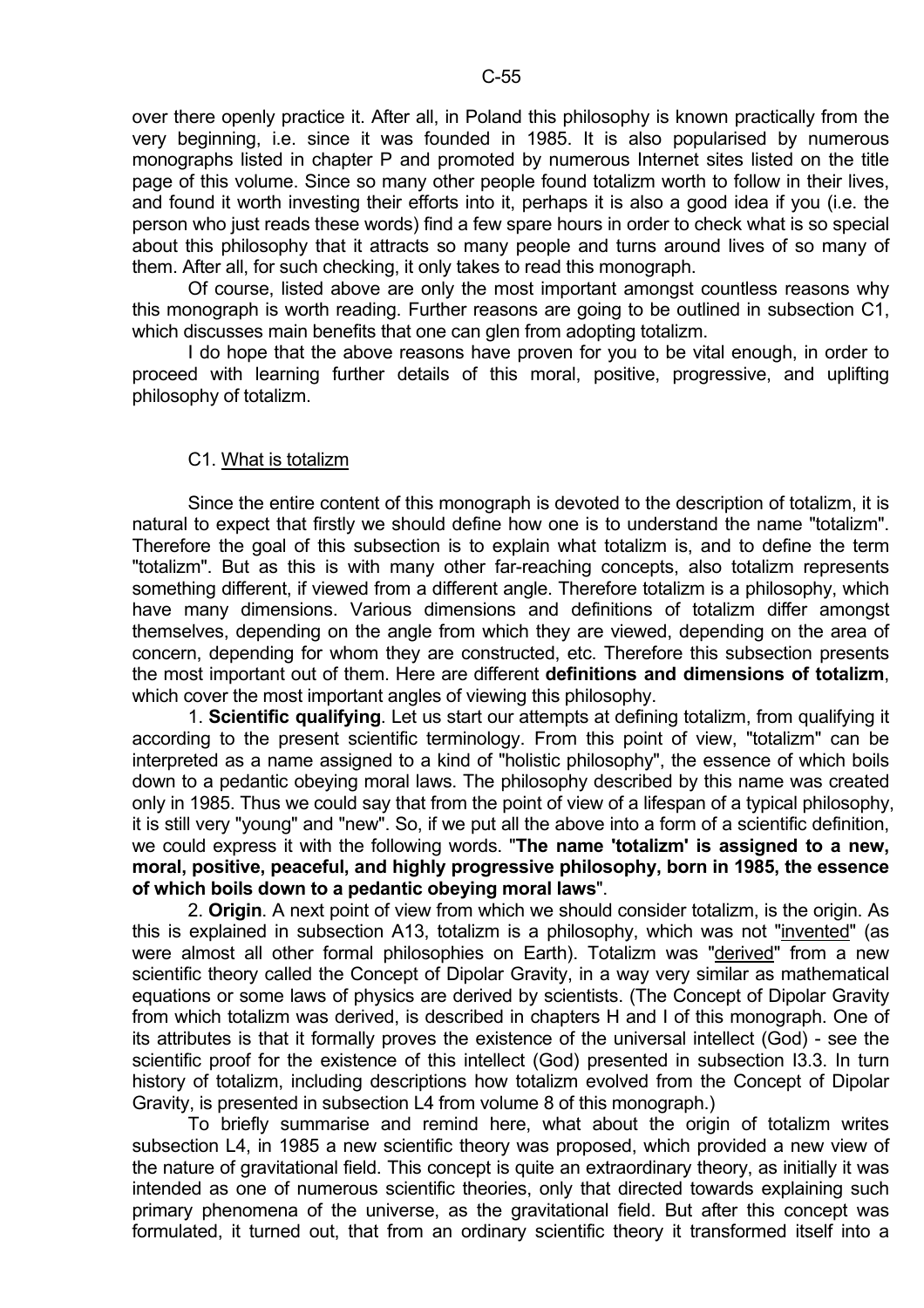"**theory of everything**" - means into the theory, which explains practically all aspects of the universe, including into them also all phenomena that previously remained unexplained, such as scientific paradoxes, mysteries, universal intellect (God), etc. Three very important discoveries that the Concept of Dipolar Gravity introduced, were so-called "**moral field**" which prevails in our universe, so-called "**moral laws**" - which govern the motion of intellects in this moral field, and so-called "**moral energy**" - which is accumulated or dispersed when intellects move within moral field. The discovery of the moral field revealed that the universe contains not one, but two so-called "primary fields". The first of these fields, namely gravity field, we know for a long time. But about the existence of the second one of these fields, namely moral field, we so-far had no idea. It was only discovered and described by totalizm. But moral field is very similar to gravity field, i.e. whatever we do, it always runs either upward or downward of this moral field. Everything that is "moral" requires our motion uphill in this field. Therefore the accomplishing of "moral" goals always is connected with putting into them appropriate effort, similarly like reaching anything that is on the top of a mountain requires putting effort into it, to overcome the gravity field. But they increase our moral energy. Simultaneously everything that is "immoral" depends on effortless rolling down of this moral field. Therefore it goes without any effort and initially generates even a significant dose of pleasure. But it decreases our moral energy. Of course, because of the existence of this moral field, everything that we do in the range of this field must be governed by appropriate laws, similarly like everything that is done in the range of gravity field obeys laws of physics. These unknown previously laws, which describe the outcomes of actions in the range of moral field, are called "moral laws".

 As it turns out, "moral laws" are very heavy-handed. They consequently punish or reward everyone who breaks them, or obeys them. Because people so far did not know about the existence of moral laws, they frequently managed to break them, and were heavily punished by them. Actually in addition to the activities of "evil parasites" described in subsection KB2, punishments for breaking moral laws are one of two major reasons why the life on Earth is today so miserable and so full of suffering.

 Of course, immediately after the Concept of Dipolar Gravity revealed to me all the above, a need appeared to inform other people about the existence of moral laws and about the necessity to obey them in our lives. In this manner in 1985 the philosophy of totalizm was born. If we attempt to define totalizm from the origin point of view, then this definition could be expressed in the following words. "Totalizm is an applied science, which was formulated as the result of application of the scientific Concept of Dipolar Gravity to moral issues". Such description of totalizm explains that it is not an "invented" philosophy, which was shaped accordingly to the personal likes or believes of its creator, but a completely new applied discipline, which was derived from the scientific Concept of Dipolar Gravity. As such a new, applied scientific discipline, totalizm does not formulate its recommendations accordingly to the "intentions" or believes of its creator, but it firstly thoroughly researches the reality around us in a similarly precise manner as this is done by every other science, and only then it formulates its conclusions and recommendations on the basis of results of this research. If one would like to illustratively compare totalizm and the Concept of Dipolar Gravity to something. then the Concept of Dipolar Gravity could be compared to a hypothetical vehicle (e.g. to a car), because it is a kind of scientific mechanism, which describes how our universe operates. Major parts of this vehicle, which are of the highest significance to totalizm, include amongst others, the description of moral field, the description of moral energy, and the description of moral laws (which could be compared to an engine, to fuel, and to wheels in our car). In turn totalizm is like tutorials which teach us how to drive in this vehicle through our lives. This is because totalizm states how to apply moral laws in our everyday life, how to make decisions in order to not break these moral laws, how to organize our lives so that it would allow to obey moral laws, etc. Therefore, considering all the above, it is possible to formulate the following definition of totalizm from the origin point of view. "**Totalizm is an applied prascience, which practically implements the new Concept of Dipolar Gravity to moral issues, and which**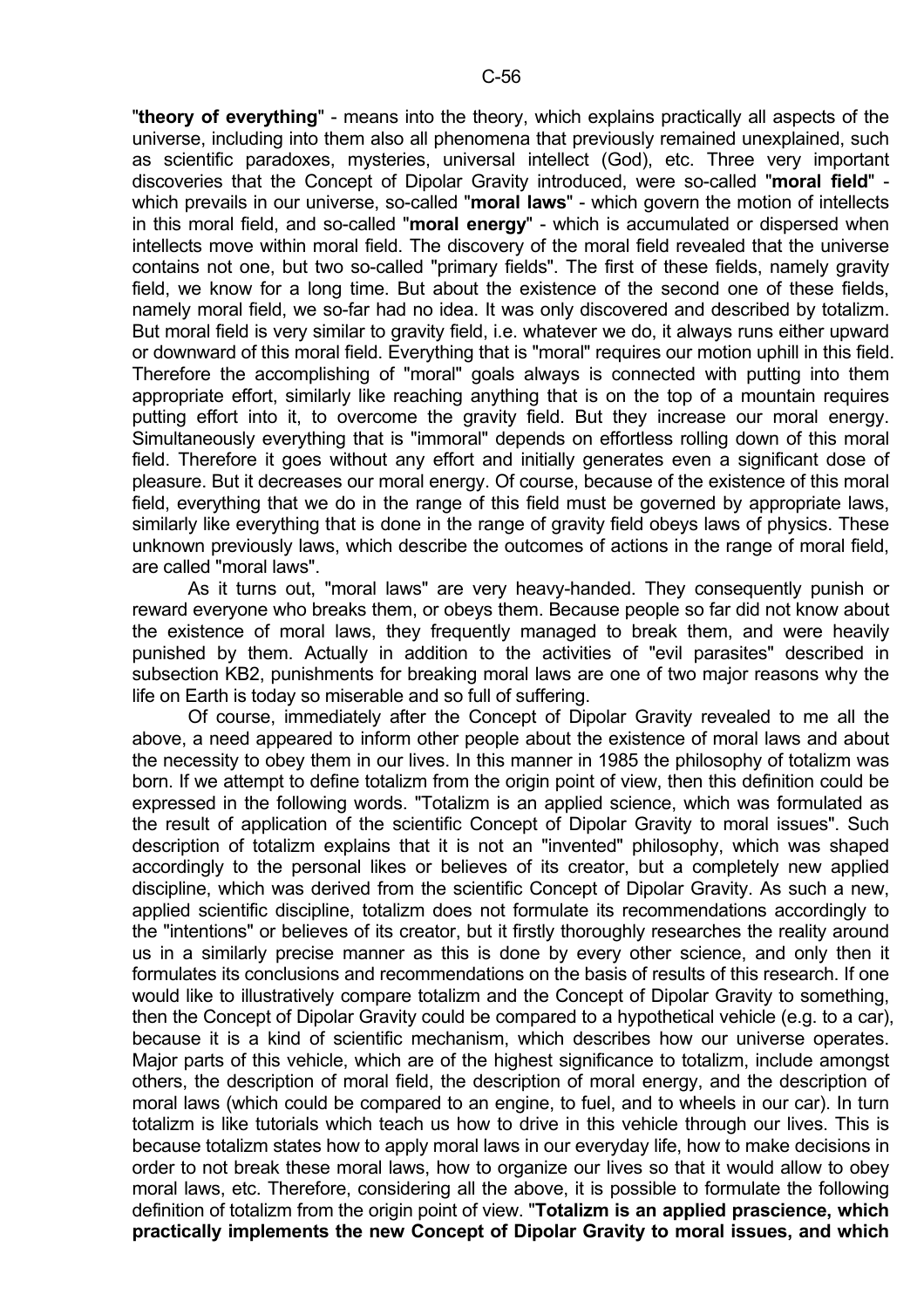#### **concentrates on advising people how in their everyday lives they should obey moral laws, generate moral energy, and move upwards in moral field**".

 3. **Name**. An important part of the origin of totalizm, is the origin of the name for this philosophy. It is called "totalizm" from the English word "total". This name tries to highlight, that according to totalizm everything in the universe is a vital part of a larger total. The name was assigned to totalizm in 1985, when this new philosophy was established. When it was used and published for the first time, I did not know about the existence of "evil parasites" from UFOs, described in subsection KB2. Thus, I also did not know that one of the methods of operation of these parasites, is to push down on Earth everything that is positive, e.g. by surrounding it with very negative connotations. Thus only not long ago I learned, that simultaneously with naming my positive philosophy with the name "totalizm", the manipulations of this parasite caused the same name "totalism" to also be assigned to a very negative and backward philosophy, similar to Hitlerism. Therefore, in order to distinguish between these two, the positive "totalizm" described in this monograph, in all languages is now spelled with "**z**", while the negative philosophy "totalism" promoted by the "evil parasites" is spelled with "**s**". Of course, I could consider the possibility of renaming totalizm into another name, which does not have such negative connotations. However, from my to-date research on "evil parasites" described in subsection KB2, I learned that no matter what I do, the parasites are always going to find a way to put it down. Therefore, there is no point to support the efforts of parasites and to introduce additional confusion by renaming totalizm when it is already well established. After all, for totalizm does not matter what type of mud is splashed over it by the enemies, but only matters what it really becomes one day for people who follow it.

 4. **The requirement of intelligence**. There is a huge difference between practising totalizm and practising other formal philosophies or religions. It boils down to the requirement of totalizm, that apart from the physical and emotional effort, in our lives we always must contribute to everything a significant intellectual effort. Actually, if one considers the properties of moral field explained in subsection A4.2, it turns out that this field is an intellectual field (e.g. one of its properties is that it ascends the most steeply in the direction of the highest intellectual effort, and it descends the most intensively along the line of the least intellectual resistance). For this reason, **totalizm is a philosophy of thinking people**, and in reality it requires a constant and logical thinking. Even if totalizm would be formulated a lot earlier, probably because of this requirement that the people who implement it, need to think constantly, it would not be applicable in older times. After all, not so-far ago, and in some circles even until today, thinking is an activity that people are the most reluctant to do, and that seems to cause the highest pain for them. But in totalizm is rather difficult to slip through life like in other philosophies or religions, only through mindless performing several pre-learned rules and prayers. For every decision or action totalizm imposes a requirement of approaching it with an understanding, consideration, and thinking. After all, in order to complete a given action (or decision) in a totaliztic manner, it requires a thorough consideration as to whether it is "moral", which variant of the completion is the most coinciding with statements of moral laws, how to increase the moral energy in a most efficient manner, how to avoid the dispersion of own energy in a given situation, etc. In addition to a new requirement to think, totalizm introduces also another new requirement, i.e. objective consideration. It recommends to act exclusively in an analytical, systematic, and objective manner, when whatever we do is controlled by our knowledge and by rational judgement of the situation, not by a spontaneous manifestation of our feelings. For example, other philosophies taught us, that when we see a hungry person, we should spontaneously feed him/her, while if we see someone in a need, we should spontaneously give a help to him/her, etc. In turn totalizm teaches that when we see a hungry or a needy, before we do anything, we firstly should objectively and rationally determine, analyse, and judge his/her motivations and reasons why he/she got into such a situation, e.g. whether he/she is hungry because is too lazy to work, or because it fell a victim of an accident, which deprived him/her the means to live. Only then we are in a position to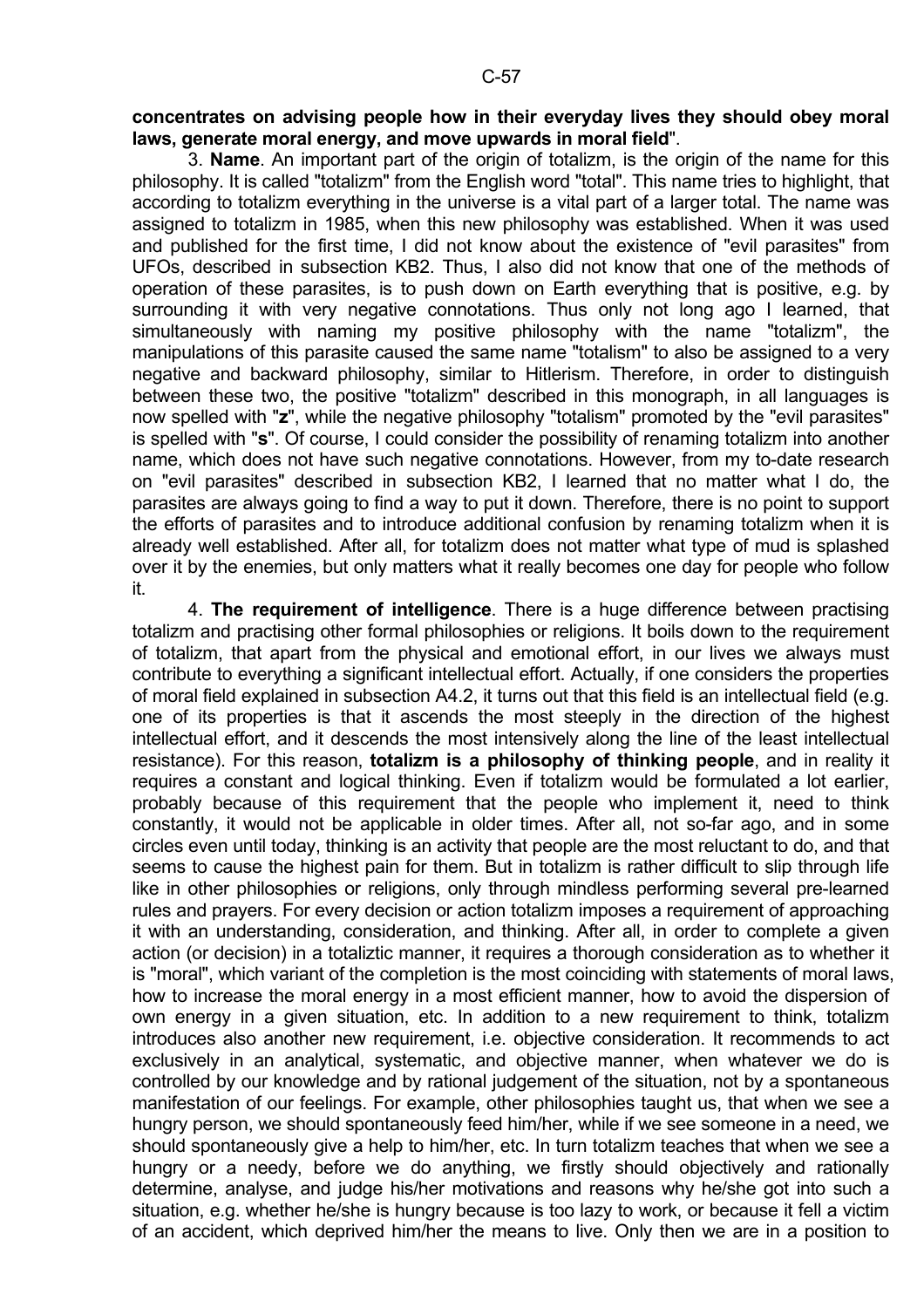objectively and rationally analyse whether, in what manner, and what form of help, we are able to offer to him/her, in order to not decrease noticeably our own level of moral energy. For example, if there is a need to feed someone, totalizm does not recommend to give to such a person the last piece of bread we have, and in this way make ourselves to starve (after all, this would be a sacrifice - not a help), or to feed without asking for anything in return (e.g. if it is someone fit and healthy, and our garden just requires to be dug, totalizm suggests we accomplish a good deed of "progress" type, by offering two good meals in return for a work of digging our garden - one before the garden is dug to nourish the needy, while other one after the digging - as a payment).

 5. **Faith**. The next point of view, from which we should look at totalizm, is faith, religion, and the universal intellect (God). The reason is, that in our current understanding of these words, totalizm can be defined as a carefully balanced "**secular faith without a religion**". After all, totalizm opens for its followers everything that any religion could offer to them including even the guarantees of the access to all afterlife benefits (see subsection F2.2). But simultaneously it does not impose a requirement of belonging to any specific religion, and can be practised completely individually - means without temples, priests, or religious institutions.

 Let us now consider, what exactly the expression a "secular faith without a religion" means. In order to explain this better, we firstly need to remind ourselves a few facts about totalizm. The first of this is a formal proof, that represents one of numerous outcomes of the new Concept of Dipolar Gravity outlined in chapter I, from which totalizm originates. This formal proof enforces our certainty that the universal intellect, by religions called God, in fact does exists. This formal proof is presented in subsection I3.3. Because of this formal proof for the existence of the universal intellect (God), totalizm (as a philosophy which stems directly from the Concept of Dipolar Gravity) fully acknowledges the existence of this intellect (God). Therefore totalizm makes from the existence of universal intellect (God) one of the founding theorems. Because of this acknowledgement of the existence of the universal intellect (God), totalizm does not allow to disobey any moral laws, or to go around any moral laws (as does the parasitism described in chapter KA), and it makes a primary requirement of our lives to pedantically obey all laws imposed by the universal intellect. After all, in the light of the formal proof for the existence of the universal intellect (God), any disobedience of laws imposed by this intellect represents a disobedience to this intellect itself. The second significant fact about totalizm is that it accepts from the Concept of Dipolar Gravity the awareness of threedimensionality of people and all others objects that exist in the universe. According to this three-dimensionality, in our universe everything exists simultaneously in three major components, namely (1) as a material component (i.e. our biological body and its physical activities) which is contained in the physical world, (2) as a counter-material component (i.e. as our counter-body/spirit and feelings that it generates) which is contained in the counter-world, and (3) as a software component (i.e. registers/soul and our intelligence that it hosts), which is contained in the virtual counter-world. Because each of these components is governed with its own laws and rules, everything in our universe must simultaneously obey as many as three sets of different laws, namely: (1) physical laws which are obeyed by phenomena of our physical world, (2) laws that govern feelings and that are obeyed by phenomena from the counter-world, and (3) software laws (intellectual laws) which are obeyed by spiritual processes from the virtual counter-world. However, over all these three sets of laws, are keeping control special superior laws, which totalizm calls "moral laws". These superior moral laws cause that intelligent beings must not only consider in their actions all these three sets of secondary laws, means laws of physics, feelings, and intelligence, but they also must obey them in a "moral" manner, i.e. so that during obeying them they do not break simultaneously these superior moral laws. In order to obey morally these three sets of laws, people must simultaneously take care of "moral" leading of their everyday biological activities, their feelings, and their intellectual/spiritual life. All these three aspects of human lives must always be kept in a **state of continuous balance**, means none of them must not dominate others. After all, according to what was explained in subsection A9, tilting this balance in any direction cause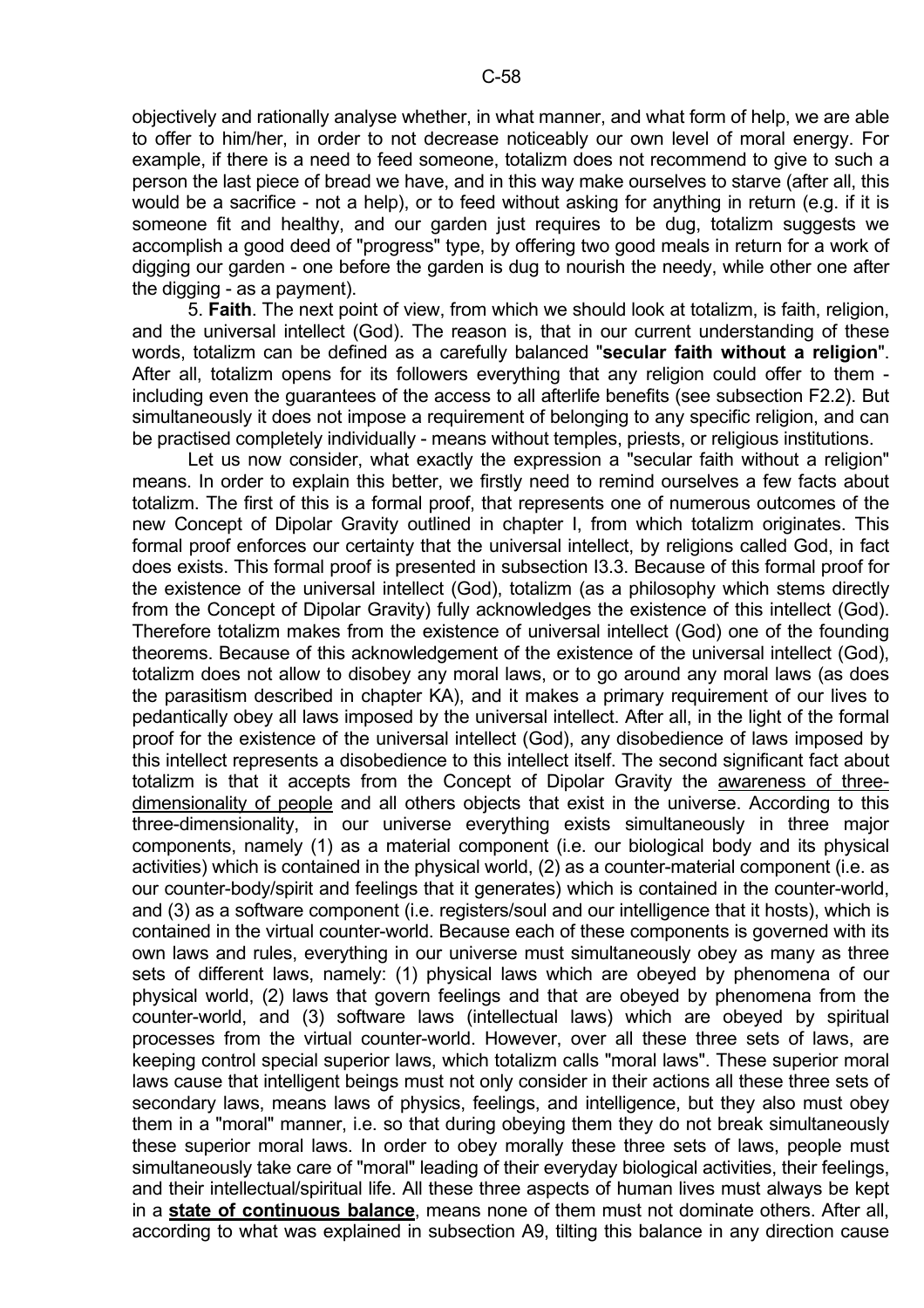the departure from a moral life, and the breaking of moral laws. This in turn means, that according to totalizm, in lives that we lead, we are not allowed to concentrate exclusively on the physical aspects - ignoring our feelings and intelligence/spirituality, nor we are not allowed to ignore our physical development - thus concentrating mainly on our feelings or intelligence/spirituality. It is worth reminding, that almost all other philosophies in existence sofar, always tried to concentrate only on one of these three aspects of lives, ignoring remaining aspects. For example materialism, and also the philosophy which is adhered by present science, both fully concentrate on the physical aspect, basically ignoring the feelings and spirituality. In turn philosophies of our religions recommend to ignore the physical aspect and feelings, and mainly concentrate on spiritual matters. There are also some "new-wave" philosophies, which advice to ignore physical side and spirituality, and concentrate exclusively on feelings (these consider "love" as the beginning and the foundation of everything). As this was explained more comprehensively in subsection A9, reaching the constructive balance between the physical, feeling and spiritual/intelligent component of our lives, is one of the primary efforts of totalizm. This balance is described in the following manner "**in our lives we should so stress and cultivate the physical matters that they cause the development of our feelings and spirituality/intelligence, so lead our emotional life that it enhances out physical and spiritual capabilities, and so carry out our spiritual matters that they intensify and support out physical capabilities and our feelings**".

 As it turn out, the lifestyle - in which a given person tries to precisely balance these three aspects (i.e. the physical aspect, the feelings, and the spirituality), in our present understanding is called "balanced secular life". In such life a given person does not allow that his/her activities are dominated by the physical aspects - as this is the case in lifestyle named "atheistic life". He/she does not allow to dominate his/her actions by feelings - as this is the case with a life controlled by emotions. Nor it allows to dominate his/her life by spiritual aspect - as this is the case in the life currently named "religious life". In such an understanding, **totalizm is carefully balanced secular life**, which acknowledges the importance of our physical wellbeing, the impact of our feelings, and also the existence of the universal intellect (God) and the significance this intellect has on our spiritual lives. As such, totalizm cannot be mistaken for atheistic philosophy. Because of the orientation as such balanced secular philosophy, on one hand totalizm makes the most important goal to obey pedantically moral laws, which were established and are supervised by the universal intellect (God). On other hand, while the acknowledging the existence of the universal intellect (God), and making from this existence one of the primary theorems, totalizm simultaneously does not approve religions and cults. Multiple reasons for which it is so critical of consequences of activities of religions and cults for our society, are explained in subsection B4. The most important of these reasons generally boil down to the fact that (1) religions and cults are mainly interested in gaining a political power over their followers, (2) the majority of them (but excluding Christianity) was established on Earth by "evil parasites" from UFOs - as this is explained in subsection JB2, (3) the majority of them already reached the stadium of advanced institutional parasitism, and that (4) they are currently used by evil parasites from UFOs as reactive institutions, which implement on Earth the doctrines and policies of these parasites. By being such, these religions and cults needed to "re-interpret" the truth regarding moral laws, and instead of teaching people the truth about moral laws, they introduced religious laws, which sometimes are totally contradictive to moral laws. Furthermore, in order to execute the obedience in their adherers, almost all religions introduced various manifestations and rituals of the obedience to a given religion, which they claim are manifestations of the obedience to God. Therefore, they execute from their adherers various religious gestures, religious behaviours, participation in religious ceremonies, giving proofs of the obedience through making all sorts of sacrifices, donations, etc. In turn totalizm considers all these to be tools of exerting political power and executing the obedience, which were introduced by given religions, not by the universal intellect (God). The only manifestations of the obedience to the universal intellect, which scientifically oriented totalizm is currently able to logically explain, and thus acknowledge and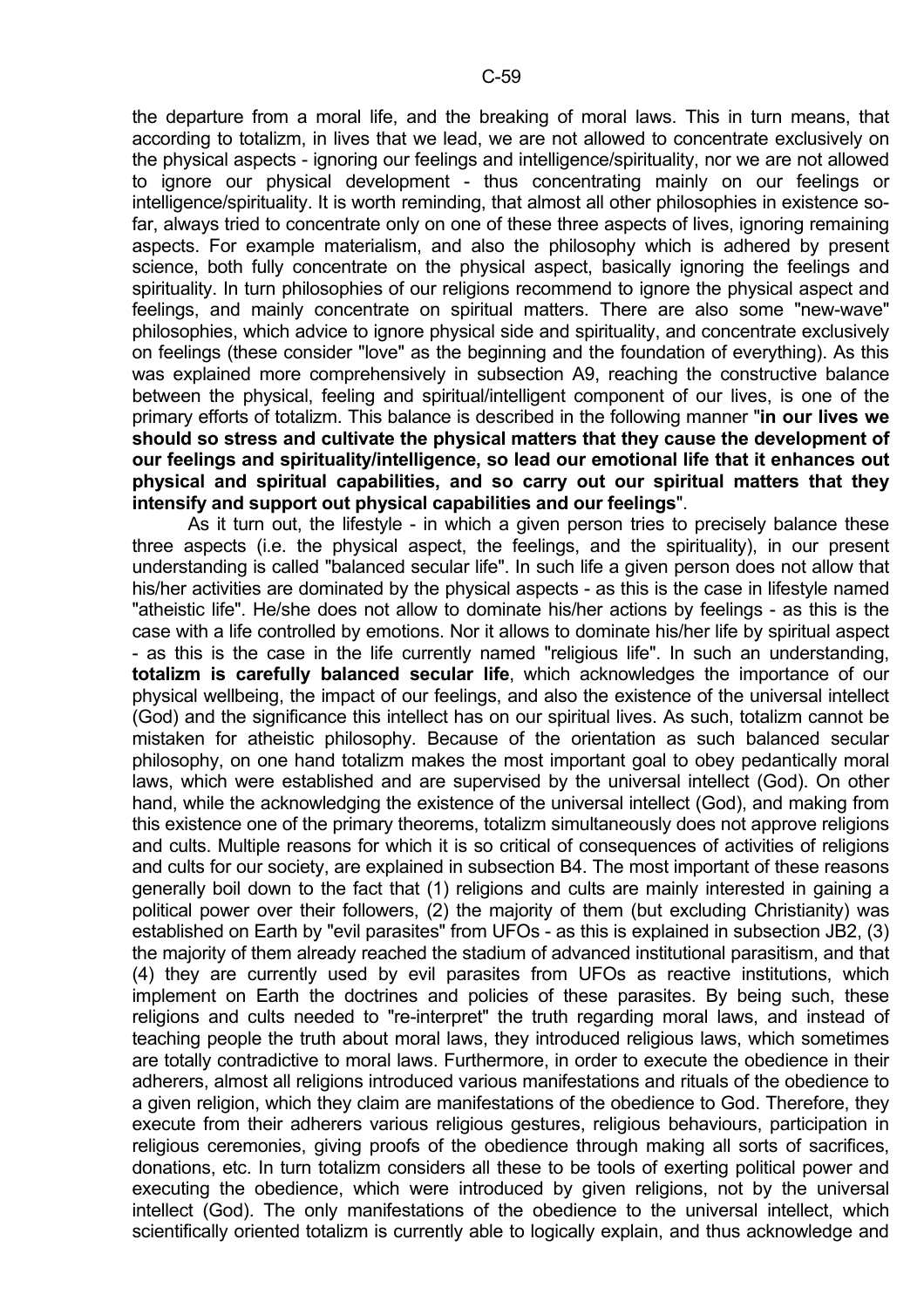promote, include the fulfilment of these requirements, which can be scientifically proven that they were in fact imposed by the universal intellect (God). So far, moral laws are the only requirements known to totalizm and to the Concept of Dipolar Gravity, the fulfilment of which is surely imposed and executed by the universal intellect (God). Therefore, the pedantic obeying of moral laws so-far is the only requirement which totalizm imposes as the manifestation of our obedience to the universal intellect (God). All other forms of obedience to the universal intellect, such as religious gestures, religious behaviour, participation in religious ceremonies, etc., according to the present formulation of totalizm are not necessary at all, although people can practice them if they wish so, if this is part of their tradition, culture, or style of living. (Of course, because totalizm is an "open" philosophy, which assumes the own imperfection and the need for continuous improving itself, at no stage of the development of this philosophy cannot be also ruled out, that future research may disclose further manifestations of our obedience to the universal intellect, which should be practised by totalizts, because this intellect ordered people to obey them.) In the light of what was explained before, totalizm can also be described as "**a balanced, fully secular way of living, which in the physical sphere concentrates on moral acting and on reaching our life goals, in the emotional sphere concentrates on the moral management of our feelings without suppressing or limiting them, while in the spiritual sphere on pedantic obeying moral laws in everything that we do**".

 6. **The area of validity**. In subsections A8, KA1.2, KA4.1 it is revealed that the area of validity of totalizm extends to all spheres of the reality around us, not only to human view of the world, and to carrying out of our everyday lives. Therefore the next point of view, we should use to look at totalizm, is the social life and methods of governing. As it turns out, many aspects of totalizm applies also to social life and to whole civilizations. For example, in order for totalizm to prevail in our lives, it cannot remain passive, or allow, that the political life of humanity is governed by people and institutions, which practice the philosophy of parasitism. Thus on some stadium of the development, totalizm must also include itself actively into the efforts of improvement of our social life, through promoting in society the totaliztic models of family, totaliztic models of society, totaliztic models of ownership, and totaliztic models of governing. Of course, in order to accomplish all these, it must act in the same way, as all other new social movements are acting, namely it must form its own implementing organization, convince people about the correctness of the goals that it promotes, receive the mandant of trust from society in the form of obtaining the leadership in the task of healing our social life, and lead it to social and political reforms. Therefore, if we consider totalizm from the point of view of the social life, it can be defined as: "**a new moral force, which indicates its own principles of improving of social life and postulates methods of solving social problems that currently trouble our civilization, which are characteristic and unique for totalizm**".

 Totalizm is already able to indicate the outlines of models of family, governing, ownership, social justice, etc., which are agreeable with the operation of moral laws - for details see subsections A8 or KA1.2. Therefore totalizm can also be defined, as a philosophical basis for the restoration of the function of family in the society, for showing methods of executing the social justice, which are based on moral laws, for the healing social life, etc.

 For some people as important as what totalizm is, also can be **what totalizm is NOT**. Thus, in addition to the previous explanations stating what it is, now we are going to explain briefly also what it is not. And so, for sure:

 $\star \star \star$ 

 A. **Totalizm is NOT a cult**. People are constructed in such a manner, that all new ideas and movements, which have anything to do with God, they immediately stereotype as cults. I suspect that the religious leaders of ancient Israel, were throwing their equivalents of the expression "cult", even at the first groups of Christians, while Jesus himself was probably for them only a creator of a new cult. In this situation it does not surprise, that from the first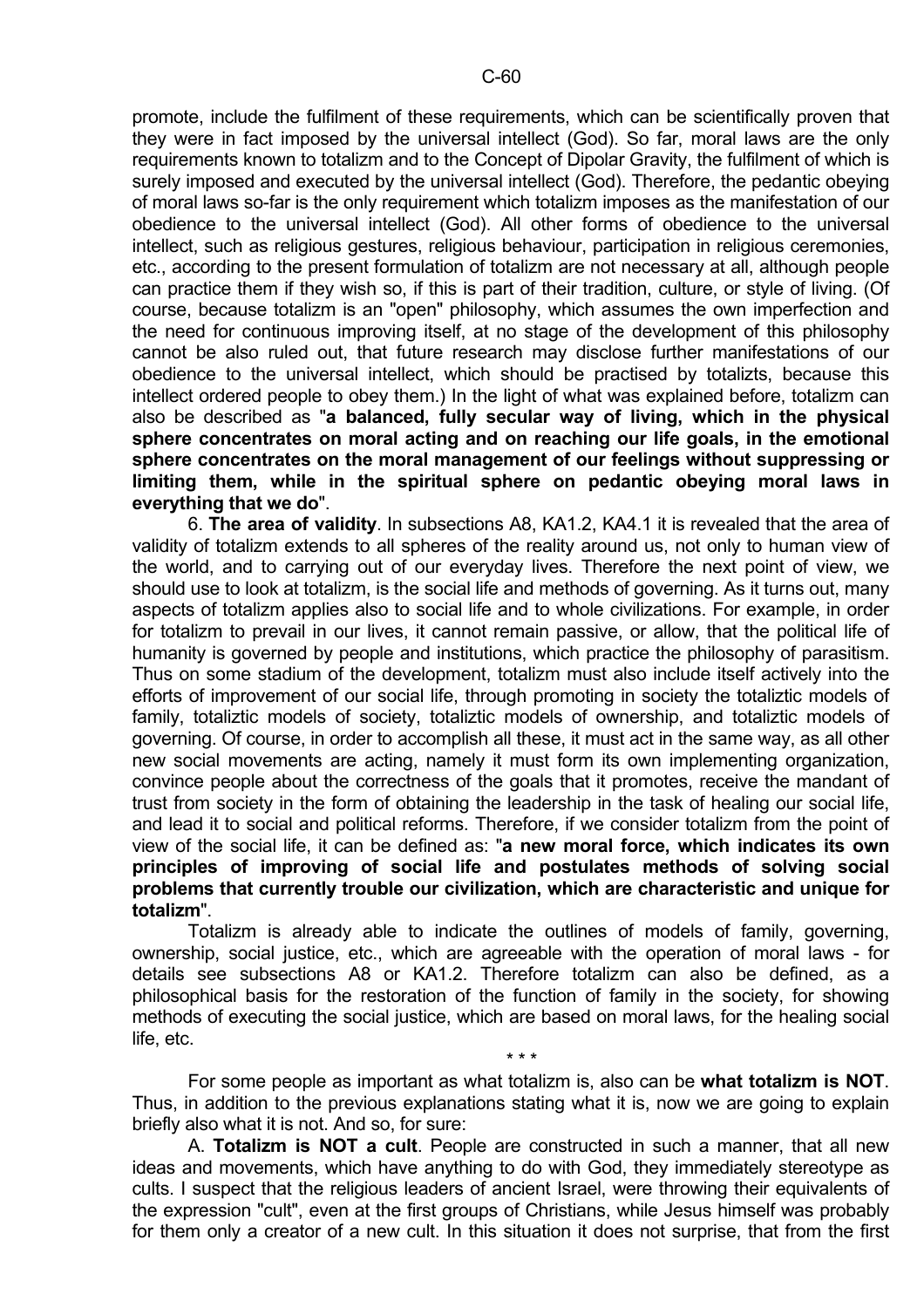days when totalizm was born, the enemies of this new discipline of knowledge keep putting on it an undeserved label of "cult". However, as everyone well knows, religious cults always have their hidden agendas (usually not too clean), and are characterised by a whole range of attributes, none of which can be attributed to totalizm. For example, they are always closed to the outsiders, so that apart for their members, almost no-one else is able to find out easily, or learn easily, what they are doing, and on what principles they are based. Their membership is always based on the initiation and enigmas. They jealously guard their secrets. They also do not allow their members to exchange ideas, or even contacts, with other cults or religions. They keep strict organizational hierarchy. Their leaders always demand the absolute obedience and conformity. They claim that they represent a direct communication channel between God and their members. They inflate enormously the matters of faith, and put them above matters of physical life and feelings. Etc., etc. But if anyone analyses totalizm, it turns out that it is a **rational discipline of knowledge**, which as such does not have any hidden agendas, and only tries to openly serve people and humanity. Only that the knowledge, which is made accessible to people via totalizm, is also concerning the areas, which so-far were considered kinds of scientific "taboo", because the were "reserved" as domain of various religions, cults, sects, believes, etc. By being a discipline of knowledge, everything that totalizm states or recommends, is thoroughly described in easily accessible monographs, and is open for researching and for subjecting it to a validity check by all interested. Totalizm does not contain any secrets or closed knowledge, the accumulating of which would require initiation, or becoming a "member". Also everything that totalizm recommends, was worked out in a scientific manner and is supported with logical deductions and with empirical evidence, the correctness of which everyone can check for himself/herself. The completion of whatever it indicates, it always make dependent on the internal conviction of the doers, i.e. on their personal judgement that doing this is beneficial and right. Totalizm recommends to lead a balanced secular life, and does not claim about itself that is some kind of "message from God". It allows its devotees, and even recommends, to practice in addition to totalizm any possible religions they may wish - see subsection D12.4. So not only that totalizm is NOT a cult or a religious sect, but also it is an exact opposite of them. After all, it fights with attempts to change the human faith into a tool of oppression, defraud, or immoral behaviour.

 The fact that totalizm is a discipline of knowledge, not a personal teachings of some guru, or a claimed "message from God", introduces a whole range of beneficial consequences. The most important of these is the complete separation of totalizm from people who formulate it, who complement it, or who extend it. In this way totalizm receives a life of independent discipline of knowledge. Due to this existence as an independent discipline of knowledge, totalizm can keep marching along the road of truth and morality, even if some of people, who contributed their effort to build it up, for some reasons were tempted, to divert into a path of lies and immorality. In this way, the sole fact of a physical separation of totalizm from these people who build it, constitutes one of the effective prevention measures build into this philosophy, which are aimed at making impossible any attempts of distorting it. If totalizm is formulated as a personal teachings of some sort of guru, as this takes the place e.g. with teachings of Sai Baba, then it would be physically bounded with this guru. This would have such a consequence, that in case of some immoral activities were proven to this guru, then also his teachings would be put in doubt and thought to be immoral. (As this is described in the article **[1C1]** "Suicide, sex, and the guru" published in the New Zealand newspaper "The Dominion", edition from Wednesday, 29 August 2001, page 13, a whole series of highly immoral activities was proven to Sai Baba, e.g. raping underage boys, cheating to bare skin wealthy people who get into his sphere of influences, or the use of circus tricks in order to mimic the ability to make "miracles". After the carrying out of such immoral activities was proven to him, immediately also everything that Sai Baba teaches, becomes doubtful and treated as immoral.) Of course, apart from the fact of physical separation from the builders, totalizm includes also several other prevention measures from deviations hard-wired into it. An example of another such a measure, is the founding theorem (described in subsection B7.5),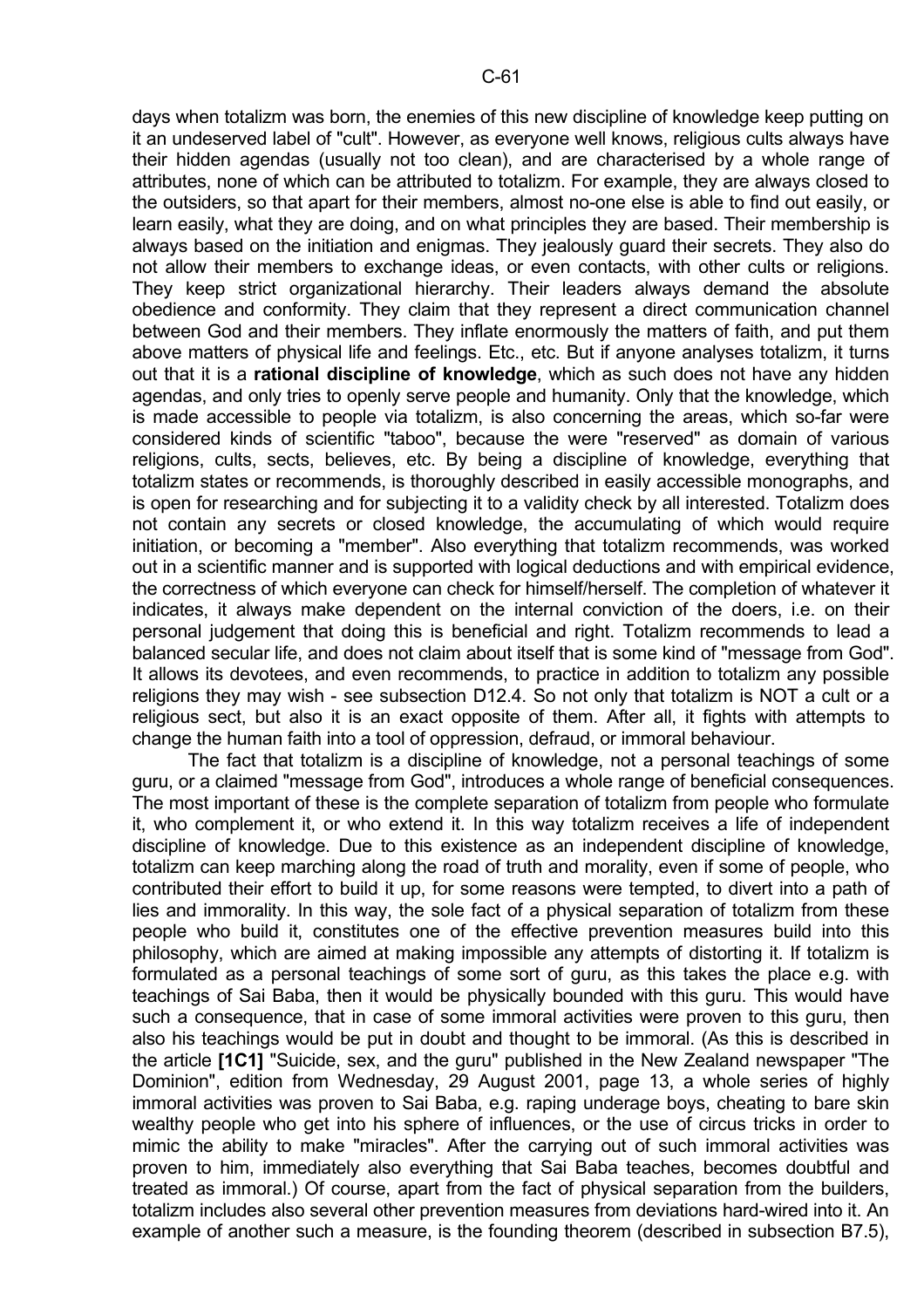which from the beginning assumes, that totalizm is an imperfect discipline of knowledge (and thus it remains open for further improvements). Thus, if any imperfection is discovered in it, then immediately, openly, and without a shame it is removed, in a manner as imperfections are removed from our physical knowledge. A next security measure of totalizm against deviations is described in subsection B3. It boils down to a principle of adopting to totalizm only this knowledge, which fulfils at least two conditions, namely which (1) directly and logically results from other knowledge, which is already included into totalizm and proven as correct, and (2) it is confirmed as correct by the existing empirical evidence. Provided with this type of security measures, totalizm more than any other philosophy or religion, is able to resits any deviations, which with the elapse of time probably could be introduced to it accidentally by a human factor, or introduced intentionally by evil parasites.

 B. **Totalizm is NOT a political ideology**. Similarly as cults, also political ideologies are displaying numerous attributes, none of which can be detected in totalizm. For example, they always are related to a whole society, and never can be practised individually - in a way individuals can practice totalizm. They always boil down to intercepting political power by some group of people, and to forcing later the remaining part of society to satisfy the needs of this group. They never are able to prove theoretically that are correct and superior over other ideologies, and therefore always claim that they first need to be implemented and only them everyone is going to realize that they make happy everyone. Etc., etc. In turn totalizm believes that "the improvement of the world we need to start from ourselves". Thus it does not seek neither the political power, nor admiration (as this is the case with political ideologies, which need these two factors in order to force their principles onto people). However, totalizm does not avoid also the responsibility of healing the current deviations of the social life. After all, it assumed a very difficult task of improving both, us, and the world which surrounds us, so that with the elapse of time our life could be increasingly happier.

 C. **Totalizm is NOT an organization that generates profits or power**. In fact, because it is a philosophical system, or a new scientific discipline (prascience), it does not represent any institution or organization, although it can be implemented by any institution or by any private person. Thus, it is almost impossible, that it could help to generate profit to followers, or could make anyone influential. As a philosophy, totalizm does not have any structure of power, or any hierarchy of management. People who adhere to it, do not need to belong to any organization. It is just simply a collection of tools and principles of conducting ourselves, which enable to choose morally the most correct course of action in a given situation. After one learns these tools and principles, it can be practised completely individually. As such, it is unable to provide its adherers with wealth or material goods, although it decisively improves the quality of life via natural mechanisms, which always reward moral behaviours.

 D. **Totalizm is NOT a fiction**. One of forms of criticisms, which is frequently repeated by enemies of totalizm instigated by evil parasites - as described in subsection KA2, is that this philosophy is a fictional idea, a kind of utopia. But if anyone takes the effort of careful studying scientific foundations of totalizm, then it turns out that there is no other criticism, which would be less uniustified then this one. This is because totalizm itself, and also the Concept of Dipolar Gravity from which totalizm is derived, actually is much more scientific, than some backbones of the to-date science on Earth. If someone does not believe in this my statement, then he or she should read chapter HB of this monograph and discover how shaky, and how completely without any theoretical or empirical justification, is one of the most fundamental (and wrong) concepts introduced to the present science, namely **the old concept of monopolar gravity**. In turn, when this person checks chapters H and I, he/she should realize how precisely **the new Concept of Dipolar Gravity** (from which totalizm is derived) is justified both by logical deductions and by empirical evidence. If one compares the scientific values of logic and evidence which stands behind these two opposite concepts, then it must discover that the new Concept of Dipolar Gravity (from which totalizm is derived) is tens of times more scientifically sound and justifiable, then this old and wrong concept of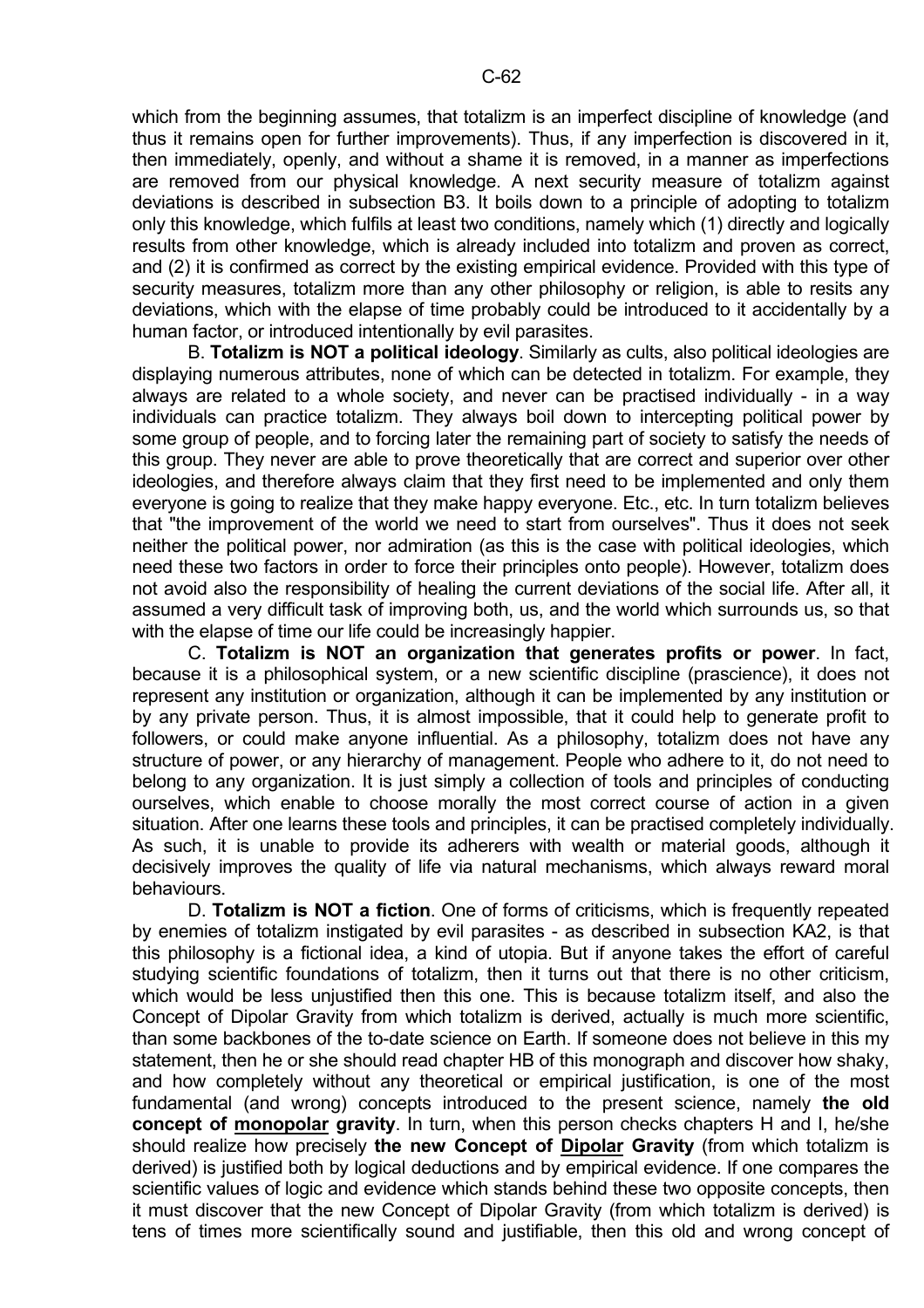monopolar gravity on which the entire orthodox human science is based. In such a content those who claim that totalizm is fictional and non-scientific, simply are talking like little babies, who really do not understand what is the meaning of their own words. The people who claim that totalizm is fictional, actually are also offending these numerous followers of totalizm, the number of which is constantly growing, and whose life was turned around because of totalizm. A fictional idea would not be able to change as much in the centre of modern Europe, as totalizm currently does.

 Because totalizm is NOT any of the above, and simultaneously it is able to change so much in lives of individual people, whole institutions, countries, and entire civilizations, this should suffice as a reason to look into it carefully. After all, always it is worth to check a reason for which without being a cult, or ideology, or an organization which generates profits or power, still it attracts so many disciples, and changes their lives so dramatically. In order to accomplish all of this, **there must be something special about it**.

#### C1.1. Versions of totalizm

 Totalizm can be subdivided further. The criteria of this subdivision include the source of moral knowledge, and the type of intellect that practices this philosophy.

 Depending on how a given person knows about the existence and operation of the moral laws, which this person obeys in his/her actions, totalizm can be subdivided into "intuitive totalizm", and "formal totalizm". **Intuitive totalizm** is the one, in which people at the conscious level are unaware of the existence of moral laws, therefore they intuitively obey these laws only because their counter-organ of conscience is telling them to do so (see descriptions from subsection A10, I4.1.2 and I5.3). In turn **formal totalizm** is a philosophy, in which people learned about the existence of moral laws, know that there is such thing as totalizm, and also know already various tools that totalizm offers to them, to obey moral laws better. Therefore they obey moral laws in a fully aware, intellectual manner, through the everyday application of various tools that the philosophy of totalizm is equipping them with for a more effective living according to the requirements of these laws.

 When a totaliztic philosophy (in any form) is practised by a single, individual person, then we can call it an **individual totalizm**.

 But when a totaliztic philosophy is practised by a whole group intellect, e.g. by a family, a group of students, an army, an entire institution, a country, or even the entire civilisation, then we call it an **institutional totalizm**. My research done on groups of students seems to indicate (see subsection KA6.2), that an institutional totalizm manifest itself decisively in a given group intellect, when at least over 70% of its personnel, or at least over 70% of its management, practices a totaliztic philosophy in their lives and actions. When this ratio increases further, the institutional totalizm is getting increasingly noticeable. In times up until around 1980s, there was still a significant number of institutions and countries on Earth, which practised such institutional totalizm. Thus at these times, it was noting unusual to work or live in one of them. But after 1980s, parasitism started its rampage on our planet, and increasingly less totaliztic institutions and countries still remain on Earth. Practically, according to my estimates, the generation of people to which I belong, probably is the last generation on Earth, which personally experienced life in totaliztic countries, and work in totaliztic institutions. Thus my generation is also probably the last generation on Earth, which still remembers times, when people were not afraid to go on streets, and would not need to barricade in their homes, when footpaths in cities were full of laughing, happy, and looking with optimism into future people, when people had almost a guarantee for employment and for a source of income, when a jestful and professional treatment at work were a norm, not an exception, etc., etc. I do hope, that with the assistance of this monograph, I add my own contribution to the return of these happy times to Earth and to humanity.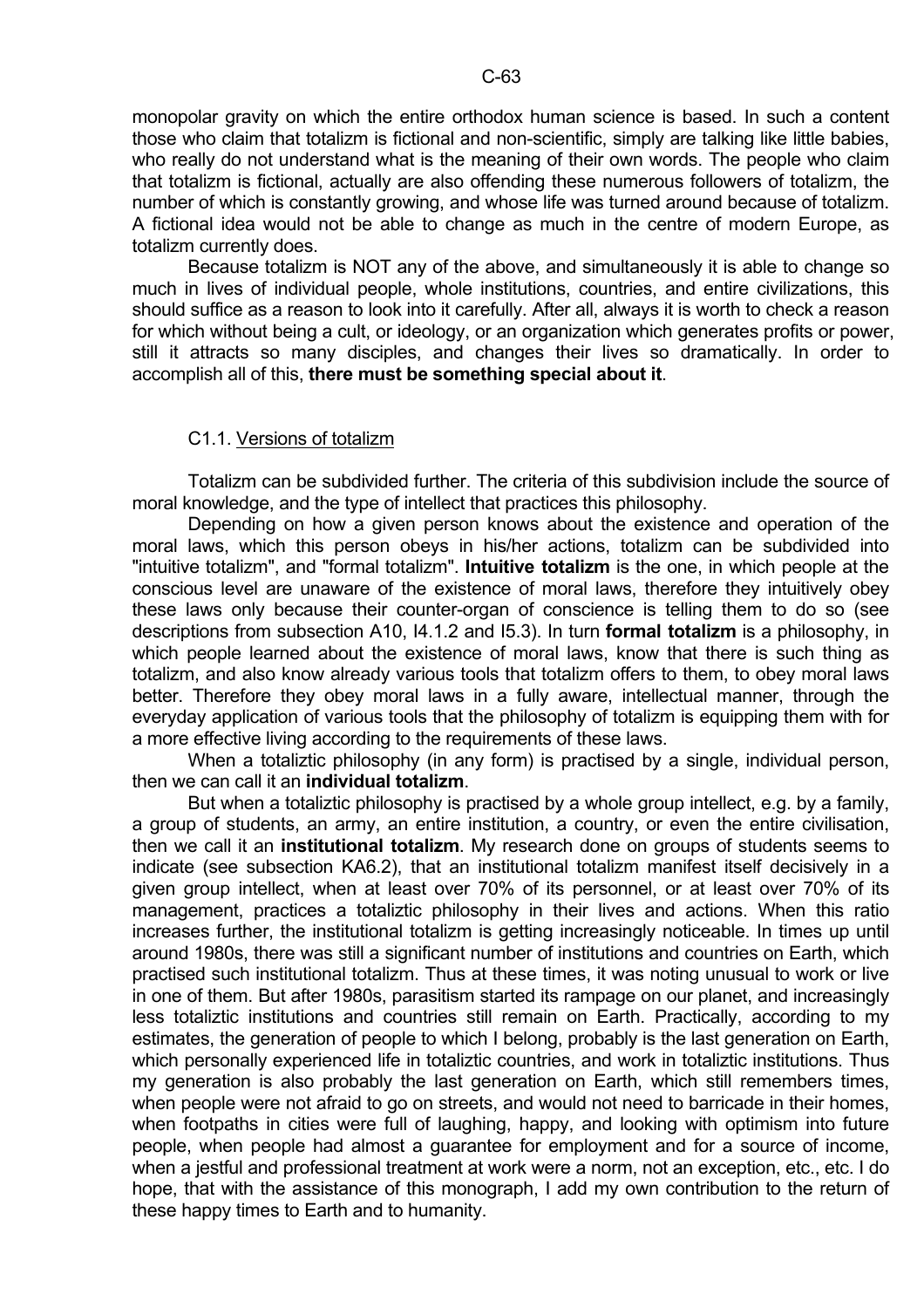## C2. How the new Concept of Dipolar Gravity corrects errors of an old concept of monopolar gravity

 In chapters H and I of this monograph, a new scientific theory is presented, formulated in 1985, which is called the Concept of Dipolar Gravity. The rather extraordinary history of the development of this theory, together with manner it gradually evolved, is systematically explained in subsection L4. In the initial stage of development, this concept was formulated as a correction and rectifying the to-date (wrong) understanding of polarity of gravitational field by our science. (This wrong understanding of polarity of gravitational field by our science is called here the "old concept of monopolar gravity".) As it is commonly known, our science to-date insists that gravity field is a static monopolar type of field - similar to electrical field, or to pressure field. In turn the new Concept of Dipolar Gravity has proven conclusively, that the **gravity field is a dynamic dipolar field**, similar to a magnetic field, or to a field formed by circulation of air through a vacuum cleaner or through a propeller. The formal proof for the dipolar character of gravity field is presented in subsection H1.1. After the dipolar character of gravity field was formally proven, the newly formulated Concept of Dipolar Gravity rapidly transformed itself from an insignificant scientific theory, into a so-called "theory of everything", meaning into the theory, which explains all aspects of the universe around us, including into this also such matters as the existence of the universal intellect (God). The reason for this rapid transformation was, that by explaining the dipolar character of gravity field, meaning the fact that gravity contains two poles (i.e. "inlet - I" and "outlet - O"), this concept was inspired to carry out a discovery, that independently from our physical world, another parallel world must also exist, into which this second pole of gravity emerges. This in turn caused, that the newly born Concept of Dipolar Gravity identified and described attributes, phenomena and laws of this another world. The consequences of these descriptions were, amongst others, that the new concept constructively explained a whole range of phenomena that previously remained unexplained, although empirically they were known as existing objectively. These phenomena could not be explained by the old, faulty, although stubbornly adhered by our official orthodox science concept of monopolar gravity. Their examples include telekinesis, telepathy, magnetic interpretation of time, or the operation of our brain as an input-output device. After these phenomena were explained, the newly developed concept started to provide principles of operation for numerous new technical devices, described in subsections H6.1 to H6.2, and JD9, of this monograph. Their examples include free energy devices, telekinetic propulsors, telepathic telescopes and transmitters, time vehicles, etc.

 The next accomplishment of the new Concept of Dipolar Gravity was that it proved the existence of the universal intellect (God), discovered the existence of moral laws, derived the philosophy of totalizm, and also discovered the existence of the opposite to totalizm philosophy (which also is a deadly moral illness) that in chapter KA is called "**parasitism**". This moral illness of parasitism has this to itself, that everyone who refuses to obey moral laws in his/her life, naturally falls into it - similarly as into a biological illness falls everyone who refuses to obey laws of hygiene. Unfortunately, one of consequences of the discovery of parasitism was, that the theory of this moral illness proves to us logically, that every technically advanced cosmic civilization, which fall a victim of this illness, with the elapse of time must transform itself into the so-called "evil parasites" described in subsection KA2. These evil parasites do not create anything by themselves, so they exist only because they rob other civilizations, which are technically less than they advanced. Thus, they are kinds of inter-galactic robbers and bandits, which live out of parasitism that is extended to other civilizations. They continue this robbery until the time when, as all those infected with the deadly moral disease of parasitism, they serve justice to themselves by causing a self-destruction. Because of the process of transforming into "evil parasites" is fully natural, this - in connection with the fact, that there is a lot of planets in the universe, which support the evolution of technically advanced civilizations, leads to a very shocking finding. This is because it forces us to logically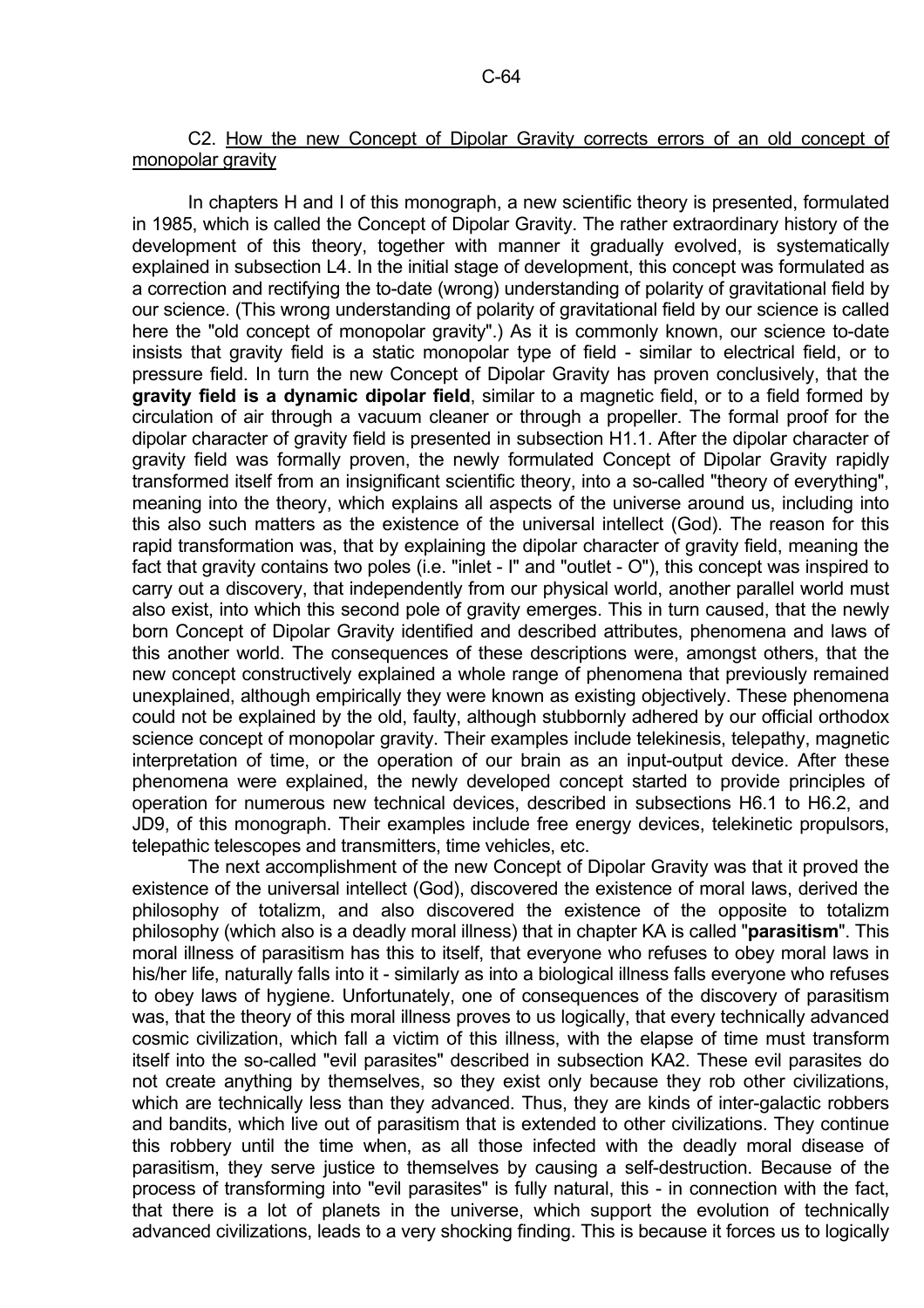discover - as this was systematically deduced in subsections KB1 to KB3 of this monograph, that every primitive civilization, including into this also our own civilization from the planet Earth, is the subject of an invisible robbery by some sort of technically advanced, but morally decadent, "evil parasites". Because of the reaching of this shocking conclusion, the Concept of Dipolar Gravity, together with totalizm which was derived from it, both earned a very strong hostility from these evil parasites, who currently in the manner unnoticeable to us, are robbing our civilization. These parasites from UFOs issued a sentence for the concept: in spite that it is a "theory of everything" so needed by our civilization, it must not be disseminated amongst people. The total blockade over the dissemination of the Concept of Dipolar Gravity, imposed by the evil parasites from UFOs who currently occupy and rob our civilization, was also extended to totalizm, which was derived from this concept. After all, the natural consequence of learning totalizm, is the subsequent asking a question: "what actually happens to all these people, and whole civilizations, who do not obey moral laws". In turn asking this question, and providing a correct answer to it, leads directly to the discovery of previously unnoticed activity of "evil parasites" on Earth. But in the vital interest of these evil parasites is to rob us for as long as it only is possible, without being noticed. Thus, in spite of the enormous potential of this "theory of everything" and totalizm, an effective blockade, which was imposed by "evil parasites" on their dissemination, causes that they can spread only in a full conspiracy.

 The analyses of the new Concept of Dipolar Gravity reveal, that it represents much more then just a strict scientific theory, type "theory of everything". The Concept of Dipolar Gravity introduces also a completely new understanding of reality around us. Thus, it opens a new philosophical outlook at the universe. This outlook repairs a whole range of philosophical errors that humanity committed through a blind following of an old (although stubbornly adhered by our orthodox science even today) concept of monopolar gravity. After all, this old concept turned out not only to be completely wrong, but also dangerously cunning. To learn deviations to which it led our civilization, see subsection H1.2. Totalizm, which was derived from this new Concept of Dipolar Gravity, assumes now also a significant dose of responsibility for correcting the whole range of these errors, that our civilization directly committed in the to-date philosophical approach to reality around us. So let us list here the most important out of these philosophical errors that together with the new Concept of Dipolar Gravity, totalizm now is trying to correct:

 #1. **Ignoring the morality in our lives**. The philosophy that is prevailing in our civilisation to-date, recognizes and considers only the physical outcomes of all our activities. But it completely ignores the moral outcomes. If one considers the history of any possible discovery, then it becomes obvious, that on the occasion of this discovery, two lessons were served to our civilization: one moral and one physical. The moral lesson resulted from the circumstances and complications in which a given discovery was made, and from the moral truth that we supposed to learn from them. In turn the physical lesson that we learned, stated whatever new was actually discovered. For example, when looking at the history of discovery of meteorites, which is presented in subsections O2.12 of monograph [1/4], and is mentioned in subsection B7.3 of this monograph, one of numerous moral lessons, which originates from the self-inflation of the former president of the USA, Thomas Jefferson, states that "the evil which you do to others through unjustified scoffing at them in public, is going to be paid back to you to each single cent, when others are going to finger-point you as the example of a scoffer, who had no right, logic, or knowledge". In turn a physical lesson was: "stones/meteorites in fact can fall from heaven". In spite of this, from every event, which composes a history of science and humanity, our academic textbooks "distilled" and subsequently rejected, the moral lesson which emerged from it, and only concentrated on repeating the physical lesson. Thus, in spite that - as totalizm reveals this, "morality is the key to everything" (see subsection A2), our civilization always has ignored the moral component of every lesson that was given to us, thus wasting the countless number of chances for creating in people the awareness of the existence of the moral consequence in every human action. This in turn made impossible the earlier accomplishing by someone the analyses similar to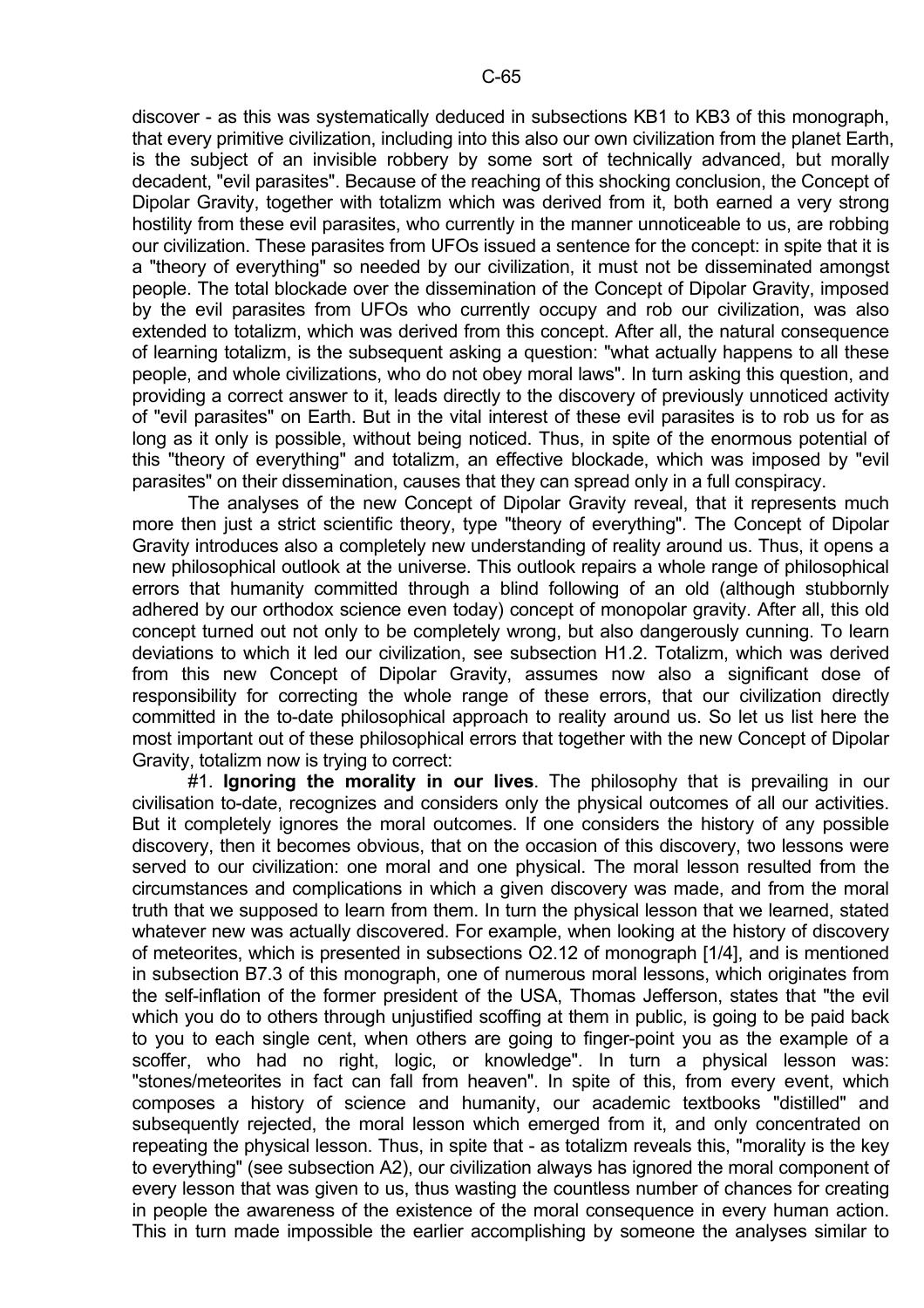those presented in subsection B6, and arriving to the conclusions to which I arrived when I formulated totalizm. In the result of this rejection of moral truths, the everyday philosophy of our civilisation has been increasingly unreal, unfertile, and the increasingly less understanding the moral laws that rule this world. Also it increasingly faster goes towards the moral "black hole", which currently threatens the whole our civilization. Simultaneously grows the gap between our technical level and our moral state. Thus, according to totalizm, remembering only the physical outcome of every our experience, and ignoring or rejecting the moral lesson that this experience supposed to give us, slightly resembles this sarcastic joke from Poland from communistic times, which was informing about some country that used to buy Polish pianos, in order to throw our their content and use only their packing. At this point, in the name of totalizm, I would recommend to accept moral lessons from this everyday philosophy of our civilization, and to stop ignoring the moral component of every experience that affects us. For example, when lecturing or discussing about any of the events described in this monograph (e.g. in subsection B7.3 or L4), perhaps lecturers should mention to their listeners also the moral lesson that stems from this event. In turn, observing in future a fate of Magnocraft described in subsections KB3.2, or the fate of person who invented it (me), perhaps we should also try to notice and understand the further course of the current "moral lesson" that the universal intellect (God) is serving to all of us during the current development in our sight of the complex moral situation that is addressed in this monograph.

 #2. **Missing out on the non-physical mechanisms of reality**. The everyday philosophy of our civilization that prevails so-far, recognizes and considers only the physical mechanism of all events, completely ignoring the consequences of simultaneous operation of other mechanisms. An excellent illustration of such mechanisms ignored by it, could be various non-physical methods of healing explained in subsection I7 of this monograph, or consequences of karma that result from the Concept of Dipolar Gravity and from claims of totalizm - as explained in subsections I4.4 and A3. In the result, the everyday philosophy of our civilization distributes numerous untrue doctrines, including pushing on people wrong believes of the type that "accomplished can be everything that we know how to accomplish, that we have resources and verified in practice techniques of realization, and that we are determined to accomplish", or that "there are goals, which never can be accomplished". For example, according to the believes to-date, if someone has a gun and ammunition, and decides to shoot an other person, then with a bit of determination and precision of action he/she must be successful with this shooting. Simultaneously there is no even a single textbook, which would suggest that e.g. there is a possibility that on some planets people may live 50 000 earthly years, and still carry out a normal lives (however, see subsection G9.1). In turn totalizm states that "everything is possible - including also the appearance of unexpected obstacles in accomplishing goals that we considered to be completely banal, guaranteed, sure, and almost accomplished" - see subsection B7.3. Therefore, according to totalizm, our intensions, capabilities, and means do not guarantee a final success, because "outcomes of our actions are coinciding with our intensions only in cases, when they do not stand in opposition to return of someone's karma, to moral laws, when they are in the range of someone's moral energy, etc.". In the above example it means that even if someone pushes a barrel of gun against someone's head, and pulls the trigger, still the final effect is defined by the karma and by other moral factors (actually I personally know a case, when a bandit missed in spite that he pressed a barrel to the victim's head - see item E2 in chapter H of monograph [5/3]). Simultaneously, according to totalizm, the goals that seem to be absolutely unattainable - if someone considers them only from the physical point of view, with a bit of dedication and perseverance sometimes can be quickly accomplished for nonphysical reasons.

 #3. **Unbalanced living**. Our civilization indulges in extremes. For example, individual people lead either a life, which is fully religious, or they lead a life, which is almost atheistic. If they lead a religious life, they concentrate only on "spiritual" matters (in the incorrect understanding of "spirituality", that does not fulfil the totaliztic definition provided in subsection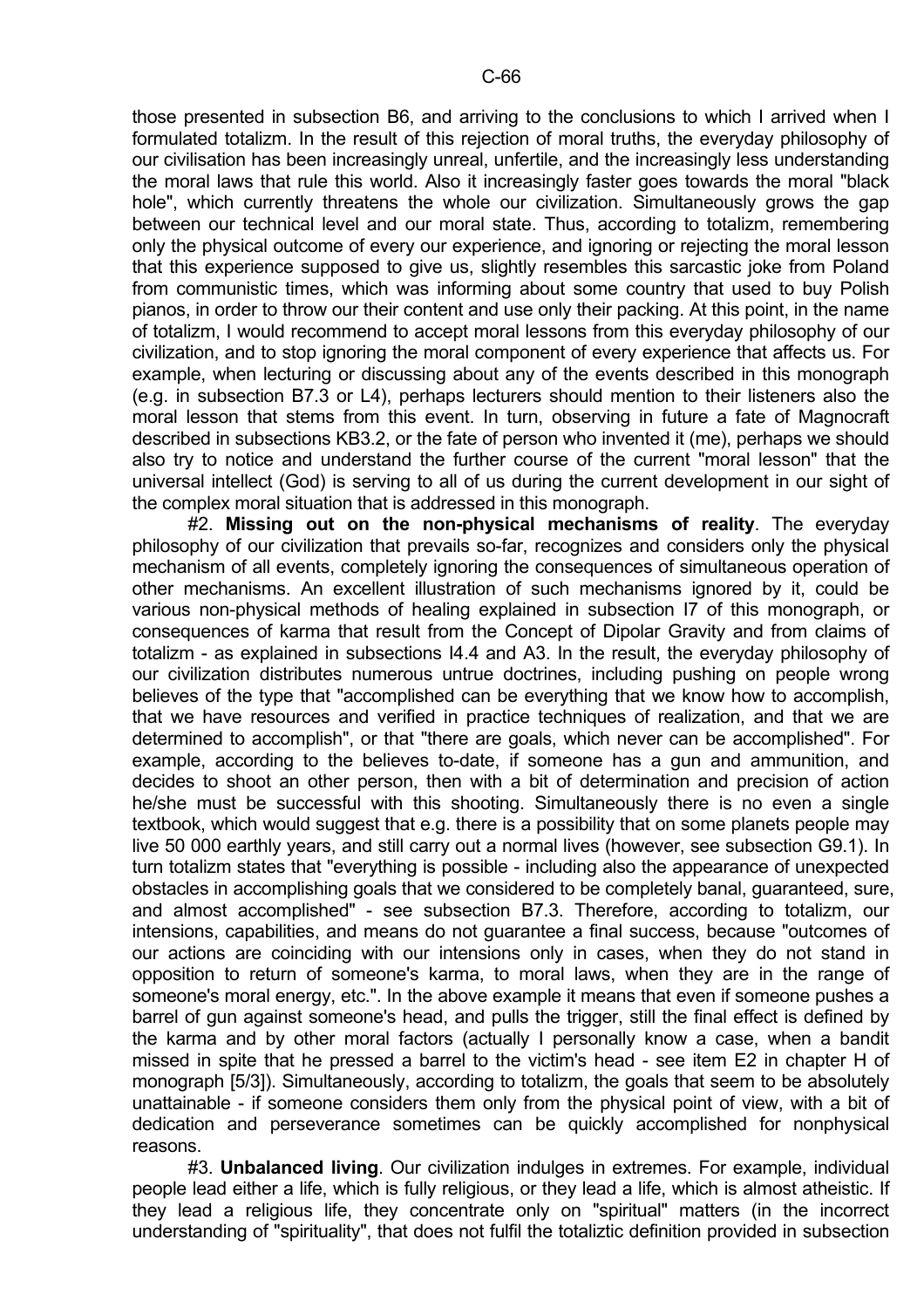A9), and forget about physical aspects of life, and frequently also about feelings. In turn in atheistic life, they concentrate exclusively on physical aspects of their existence, ignoring spiritual aspects, and sometimes also feelings. It took the Concept of Dipolar Gravity and totalizm, to start emphasising the need for a balance between all three components of our lives, namely for a balance between our biological life, our feelings, and our spirituality. This is because these two disciplines established that we live simultaneously in three components (namely in our (1) biological body, in (2) counter-body, and in (3) registers/soul). Therefore in our lives we need to obey morally the laws, which are concerning all these three components. The model of life, which they postulate, is called here the "balanced secular life". In such a life,

an equal attention is given to physical matters, as well as to feelings and to spirituality, so that none of these three aspects dominates over others. Simultaneously our spiritual aspect is treated as our personal and intimate manner of relating to the universal intellect, so that a given person does not manifest it publicly.

 #4. **A wrong approach to learning**. The everyday philosophy of our civilization assumes in the theory and actions, that "everyone is constantly lying or is at wrong, unless he/she is able to conclusively prove that the statements that he/she makes are truthful, or that he/she is right" (see the parasitic doctrine #8 in subsection B6 of this monograph). Therefore, in the process of teaching, and also in all activities of orthodox scientists, all facts, phenomena, or claims, the existence of which no one undoubtedly proved yet, are completely ignored. The effect is, that some phenomena of a random nature (e.g. all paranormal phenomena), or phenomena that purposely hide from us (e.g. UFOs, and the hidden activities of evil parasites on Earth), or that are included into the canon of ambiguity described in subsections B7.4 and I3.5, never are going to be considered by the official orthodox science. Furthermore, every new theory, concept, or device, are rejected until the moment of time, when someone conclusively proves, that they are absolutely correct. Because, together with the progress of orthodox science, the capabilities of people to oppose and to disprove, are continually on the increase, in the present times we reached so paradox situation, that no new idea of a breakthrough nature can be proposed, because for every such an idea orthodox scientists find some excuse to reject it. The only exit from this situation is to accept the principle of totalizm, which states that "all claims of other people are true, unless it is conclusively proven that they are untrue" (see the principle §8 in subsection B6). Acting according to this principle, each new idea is correct, until someone proves that it does not agree with reality. (E.g. in a way as in chapters HB and H it is proven that the idea of "antigravity", and also the "concept of monopolar gravity" adhered until today by our orthodox science, are totally contradictive to the reality around us.) So it is not necessary to prove all statements before they are noticed, and it suffices to put them forward and to take on ourselves the responsibility for their truthfulness. In such manner classical scientists were working, when over two centuries ago they formulated foundations of the today knowledge (although today scientists seem to forgotten about this), in this way an old concept of monopolar gravity was formulated, and so-far was considered to be one of the basic pillars of our science - means no-one ever proved that the monopolar gravity is correct, but simply it was introduced by someone and then was "accepted" by everyone. Due to such an approach, countless areas of scientific searches and empirical observations, which so-far were rejected by orthodox science and textbooks because no-one was able to prove that they do exist, can be saved from being ignored.

 #5. **Ignoring the folklore and folk wisdom**. The everyday philosophy of our civilization ignores the folk wisdom and folklore, and forces into our youngsters the believe, that everything stated by legends, sayings, or by old people, is simply creation of imaginations. But it only takes the content of this monograph to realize, that almost all new discoveries that it presents in a scientific manner, in one or the other form were already known to folk wisdom for centuries, if not for thousands of years. This in turn reveals that the folk wisdom and folklore is in fact incomparably deeper and more correct than our today scientific knowledge, only that it is deprived the formalism, strictness, and terminology of the official science. Also it accumulates in itself over forty thousands of years of traditions and accumulation of empirical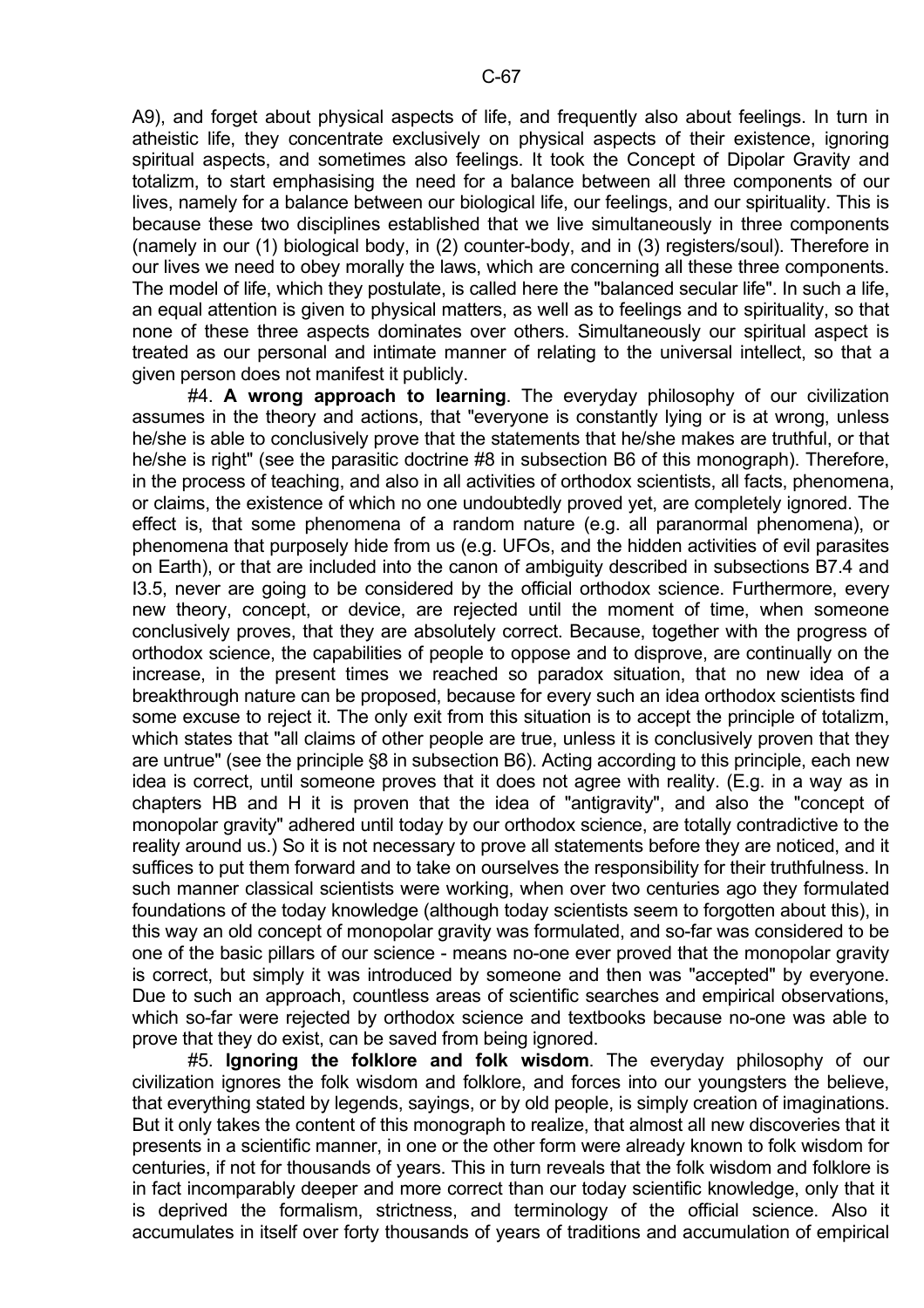observations, while our current scientific knowledge is only several hundred years old. (Some our folklore probably even originates from sources much older then humanity itself.) Thus instead of scoffing at folk wisdom, our science should show respect towards it - which a small kid should display towards someone who reached a mature age. Instead of talking about it with the lack of respect, scientists should utilise it as a source of inspiration about ideas and phenomena, which normally are unnoticeable. Instead of finger-pointing at it, as at an example of superstition and imagination, science should recommend it to everyone to study it carefully and to learn from it. This is because we should not forget a moral lesson which is repeated over and over again, and which states that "**whenever a collision takes place between statements of our science, and claims of folk wisdom, at the final count it always turns out that the science was at wrong**".

 #6. **The lack of readiness to study all areas of unknown**. The everyday philosophy of our civilization claims that "in the universe only some accomplishments are possible, out of which almost all we managed to learn, master, and now we teach in our schools and universities" (see the parasitic doctrine #5 in subsection B6). In turn totalizm states that "in the intelligent universe, everything that is possible to think about, is also possible to accomplish". Therefore the process of our gradual discovery of the increasingly extensive capabilities of the universe is going to last infinitively long duration of time, and practically never ends. Thus, the knowledge that is already learned and taught in our schools and universities, is just an insignificant introduction to a huge ocean of knowledge, which still awaits to be discovered in the future."

 #7. **The lack of awareness of the infinity of knowledge**. According to the current philosophy of our civilization "knowledge is finite and in some areas we already know everything for sure and with all details". For example, according to this philosophy our lecturers and teachers act as if the Newton's laws describe the motion of objects absolutely precise and as if any more precise manner of describing this motion does not exist. In turn totalizm states that "knowledge is so infinite, that never and no-one can manage to learn everything. Therefore the reality which surrounds us can be described on infinitive number of manners, while each one of these descriptions, from the definition must be only approximate and must hide in itself many simplifying assumptions and gross inaccuracies". Thus in relation to the above example totalizm states that: (1) Newton's laws capture only a rough approximation of motion of objects, (2) the motion of objects can be described much more precisely than Newton's laws do it, (3) the motion of objects can be described in practically infinitive number of completely different manners - Newton's laws are only one of them, and (4) every description of motion of objects is going to hide in itself some inaccuracies and simplifying assumptions, which people that use this description should be aware of, thus which should be clearly outlined in textbooks and during teaching.

 #8. **The lack of openness in various disciplines**. The major error of many formal philosophies and religions of our civilization to-date, is that with the elapse of time, and with the growth of our knowledge, they become completely outdated. This is because their development was frozen and stopped hundreds or thousands of years ago, just after they were formulated, and ever since they do not develop at all. In order to repair this error, the Concept of Dipolar Gravity and totalizm recommend that "absolutely every discipline of human activities must remain open at all times". It must assume its own imperfection and the need to constantly improve and extend itself. Totalizm tries to follow up this own recommendation, and it remains a discipline, which is completely open all the time - see subsection B8. Thus, totalizm itself is not a closed, finished in the development, hardened, and pretending, that it already is perfect - as other philosophies and religions do, but it assumes the constant improvements of itself, as our knowledge makes further progress. This also means that a number of totaliztic rules and tools, as well as their content, simplicity, level of generalization, efficiency, and the level of perfection, are constantly increasing with the progress of our knowledge. (For this reason, the reader is encouraged to look again at the future formulation of totalizm, after some time elapses, because a number of issues, which in this edition of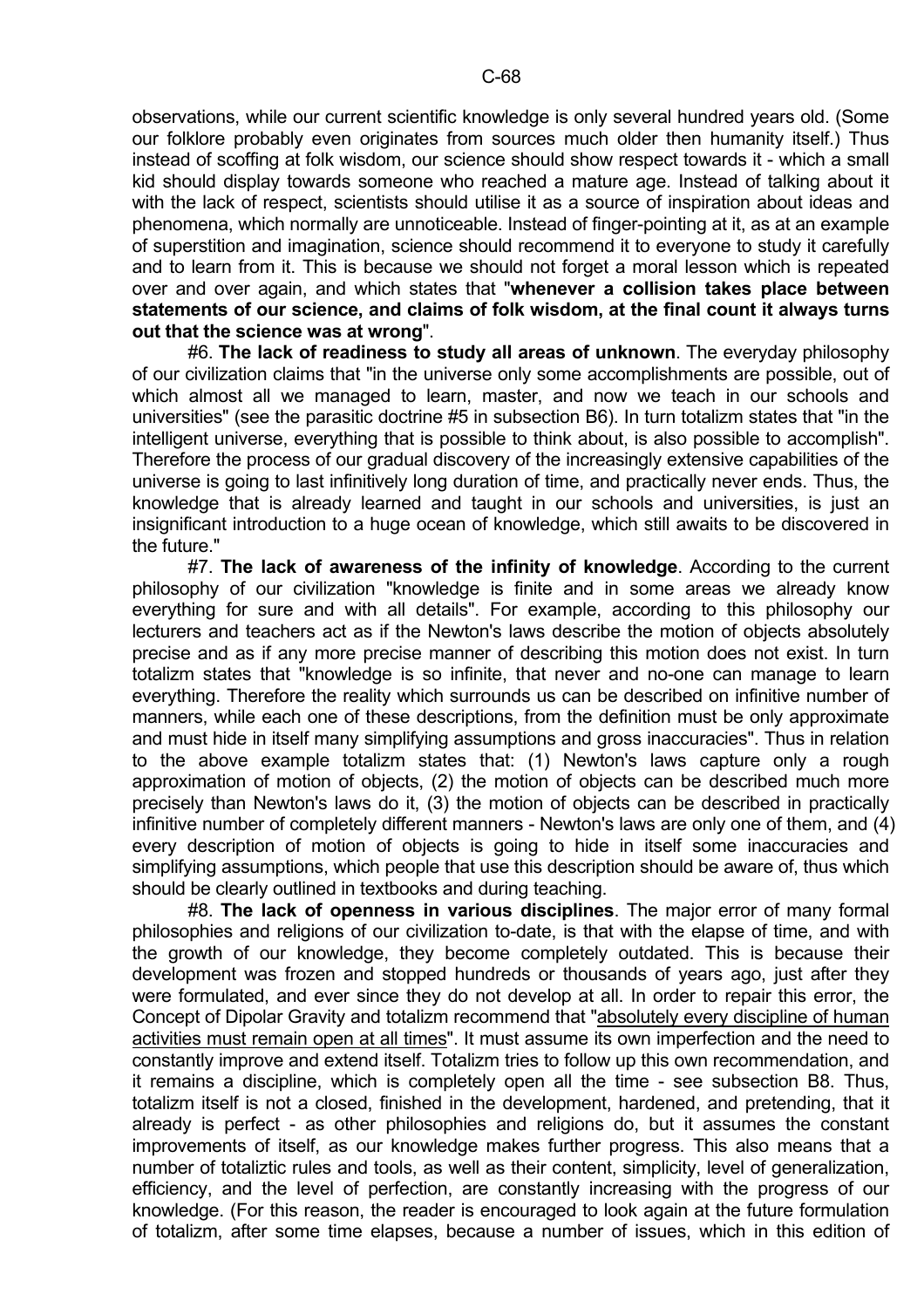totalizm still remain unexplained, underdeveloped, or described in a clumsy or unclear manner, in the next editions are going to be presented much better.) In this aspect the Concept of Dipolar Gravity and totalizm remind a building, which in spite that is utilised and highly useful, never receives the final form, because every new accomplishment in research may fruit in the addition of further rooms to it. The readers are invited to add their own contribution to the further perfecting of this new, moral, and progressive philosophy of everyday life, the foundations of which are presented in this monograph (this contribution could be excellently started from forwarding to me the constructive comments that the readers may have about the present formulation of this philosophy).

 #9. **The placing of authorities on pedestals**. The everyday philosophy of our civilization to-date, created various structures, which raise so-called authorities, above average people. For example, at universities there is a strict hierarchy, while someone's position in that hierarchy decides about the influence and power of a given person. Similarly is with governing, controlling, social structure, etc. In turn totalizm states: "do NOT trust blindly any person of authority, because every authority is a human, and thus by the definition must be erroneous". Therefore all accessible knowledge, and also all decisions, judgements, or situations, always treat as containing some level of error (but also a remaining percent of correctness). Only that at a given stage usually we do not know, which part of them is that one that carries an error. Thus every knowledge, decision, or situation that you encounter, always treat only as a starting point for further improvements and verification, although simultaneously relay on it, because in a given moment of time there is nothing else that we would know as more verified and perfect.

 #10. **The pushing down creators and oppressing creativity**. The everyday philosophy of our civilization to-date introduced numerous traditions, which significantly limit the development, and which suppress creativity. In order to provide here a representative example, one of the very paralysing limitations, which has grown from the parasitic philosophy, is the requirement of a narrow specialization of scientists. It is commonly known that in present days the construction of even a smallest machine, or the development of even the least significant project, requires the converging into a single system of the knowledge that originates from at least several different disciplines. Therefore no complete project can presently be done by a narrowly specialized expert. Also a folk wisdom for a long time tries to realize to us that people who are highly specialized, are unable to carry out creative activities the popular saying directly states that they have "**blinkers on eyes**" (i.e. the same "blinkers" that people use for horses to disallow them to look sideways). But in spite of this, whenever for example someone wishes to find an employment on any university, he/she has no slightest chance for a success, if is not able to document that is a narrow specialist in some discipline, and that his/her mental horizons in no way extend beyond the limitations of this discipline. If a potential scientist admits that is interested in several disciplines at the same time, then no university wants to employ him/her, explaining that the need for a specialization requires to employ a narrow specialist. In the result, our universities are gradually staffed up with narrow specialists with closed minds, who managed to learn a lot about a small topic, but who are not able to see this topic in the proportions and prospective of real-life requirements. Thus practically so-called "specialization" at universities, gradually becomes a cover behind which scientists are practising parasitism, and also a smoke screen, behind which close minds hide their lack of competence and ignorance. Totalizm in definition recommends to break this specialized infertility of creators and creativity. After all, itself (means the totalizm), it would never be able to be formulated if it would be created by narrow specialists - see the explanations about the origin of totalizm provided in the introductory part of subsection L4. If the reader still do not believe me, that a narrow specialist never would be able to formulate totalizm, then I would recommend to undertake a deep discussion about a vital details of totalizm, with a nearest narrow expert, and with his/her own eyes discover, how large part of the knowledge, which is composed into this philosophy, such an expert managed to accumulate. This realizes that just only because of the history of origin, totalizm must suggest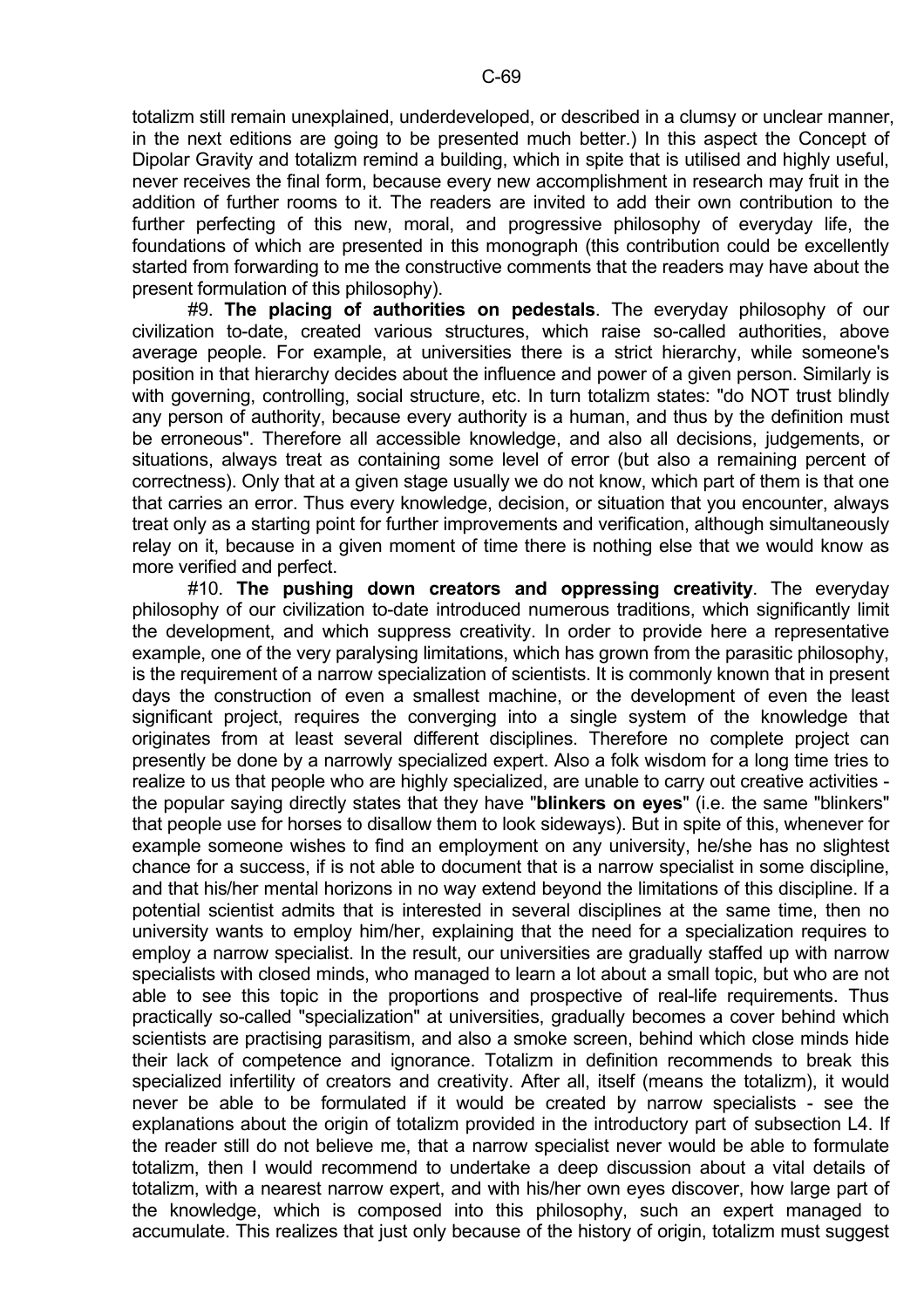requirements regarding creators and scientists to be completely opposite from those used todate. What these requirements should be, of course is quite easy to establish even without totalizm - i.e. through combining together the characteristics of knowledge of known people, who already proved in action to have highly efficient and creative minds (unfortunately, the exact description of the requirements that must be fulfilled by someone's mind in order to become creative, would reveal the complete incompetence for performing their job for the majority of to-day scientists). Even without a long-term requirements, and only by a brief discussion with such people, it immediately becomes obvious that their knowledge is moral, as well as both wide and deep, namely that their view of the world includes strong moral foundations, and also that they have mastered the knowledge from several different disciplines, and that each one of these disciplines they mastered reasonable deep (i.e. they do not master it just on the surface, but also learned all these small details, which make their knowledge practically useful). Exactly the same is stated by the folk wisdom, the popular statement of which claims that **creative people are those ones, who are able to accomplish correctly and completely everything that they lie their hands on**. In turn people with "blinkers on eyes" (means close-minded, narrow specialists), according to the folk wisdom are not creative at all. Also are NOT creative all those people with a wide but shallow knowledge (means those who know a lot in a general manner, but do not get familiar with these small details which make this knowledge practically useful), or people unable to carry out their intensions to the successful end (means people with a low responsibility and a low moral power - see popular English saying "success is 10% inspiration and 90% perspiration", or similar Polish saying "in order to have results, one needs to have oil in the head and led in the bum"). In order to express this in other words "creativity is growing from a combination of moral motivations and the ability of someone's mind to deeply encompass tiny practical details in very large span of different problems; therefore neither an immoral altitude, or a narrow or shallow thinking, by the definition is unable to give out a creative product".

 Totalizm does not sets its own rules or laws, but only tries to discover and express in an easy to learn form the laws of the universe that are already working. Therefore, the above finding regarding creativity, according to totalizm could be expressed that before scientists could be employed as scientists, they should be required to be able to document their deep and practical mastery of several different disciplines (e.g. not less then three disciplines), one of which should concern moral foundations of human behaviour (e.g. it should be totalizm). For example, according to my deep believe, during employing new lecturers for universities **the most important criterion of receiving an employment, which should be executed independently from the discipline of the applicant, should be a success in the at least one hour long public lecture, which presents, analyses, or interprets clearly and convincingly selected moral aspects of totalizm**. If a potential lecturer or a professor, is unable to explain some aspects of morality in a clear and convincing manner, then for certain, such a person does not deserve to receive a chance of shaping the character of future members of our society (surely, I would not like such a person comes anywhere near my own children).

 #11. **Dividing instead of linking**. The everyday philosophy of our civilization to-date promotes and highlights the differences, borders, limitations, inabilities, etc. - means all these divisions which exists between people, as well as between ideas. For example, almost every country puts emphases on a native language, teaches patriotism and nationalism, reassures about the necessity of having country borders, about the need to have our own country, government, citizenship, society, barriers, hierarchy, obedience, limitations, etc. Does not exist in present schools even a single subject, which would teach a totaliztic thinking, showing for example, what would happens if there are no borders, countries, citizenship, ideologies, political parties, divisions, if everyone could go and live wherever would like to, etc. Totalizm recommends a total reversal. It highlights the meaning of similarities, freedom, free will, morality, and puts a significant stress on considering as a whole, on mutual cooperation, on removing differences, on avoiding privileges, hierarchy, divisions, borders, countries,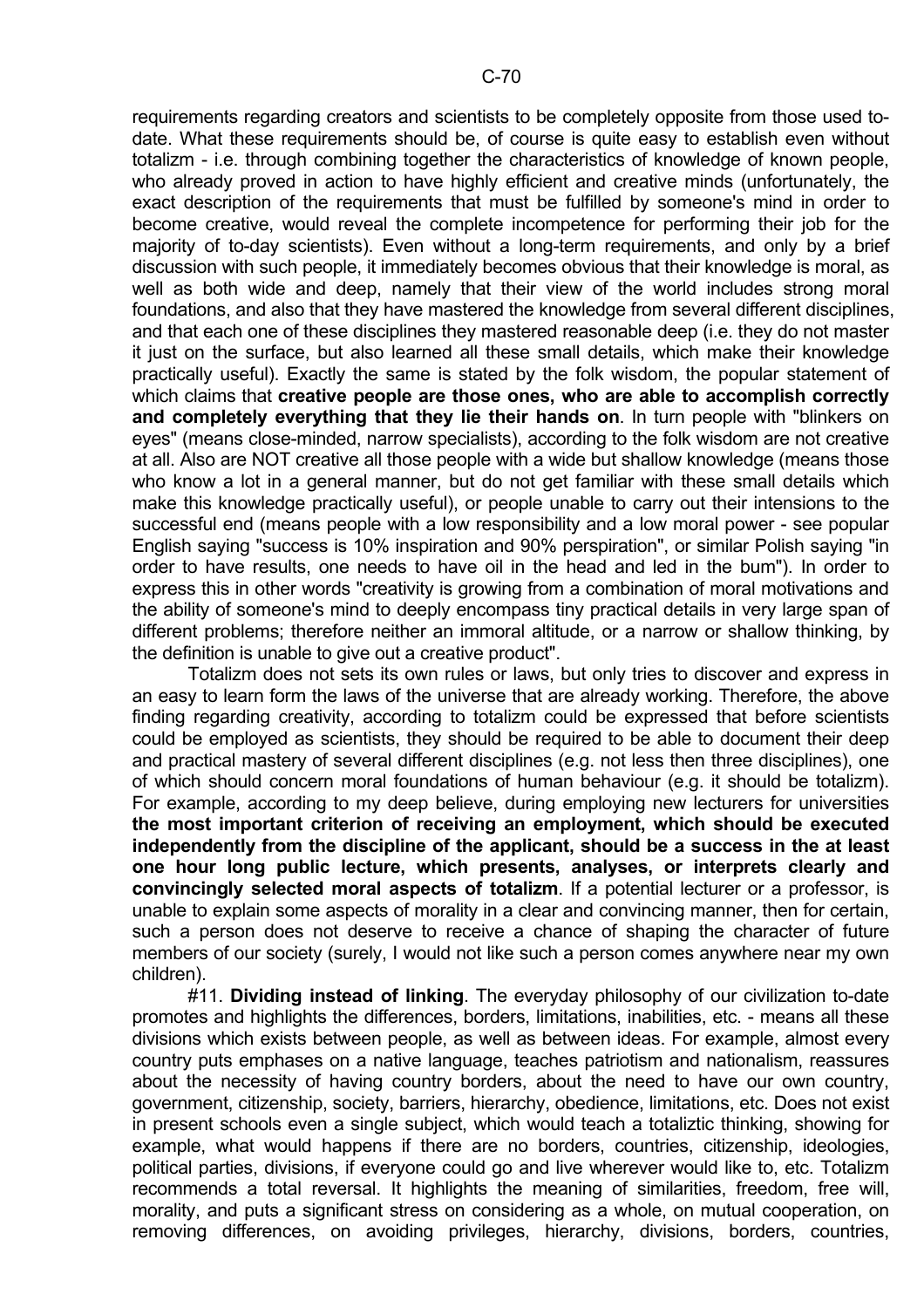ideologies, citizenship, and other raised by people barriers that limit anyone's moral energy. It also warns that concentration of attention on differences and divisions is a source of a whole range of deviations, evil, and problems, which would not trouble our civilization if people would not be taught in schools and universities to divide instead of linking, if there are not borders between countries, if everyone could easily move and live wherever wishes - not only in the country which is a citizen, if people are not privileged or suppress only because of the place of birth or differences they show in relation to other people, etc. In order to understand how different from totalizm is the approach of present philosophy of humanity, it is worth to consider how would look our planet, if all these artificially introduced divisions and limitations, which decrease our moral energy, such as passports, visas, work permits, etc., are rapidly removed. How would then look the balance of gains and losses in comparison to the present state, and which groups in the current societies would loose, while which ones would gain on such a limitless civilization. Also what percentage of the society would gain, while what percentage would loose on such a change.

 While reading this subsection it is worth to notice that every one of the errors of the philosophy of our civilization to-date, in totalizm is repaired itself by the way in which totalizm is formulated. But in order to realize the existence and the need to repair these errors, each one of them needed to be pointed out in this subsection.

 The trial of time already managed to confirm that the totaliztic approach, which in the list of items above is revealed in parallel to the errors of the old philosophy, does not hide any serious overlooking or error. Thus it is correct. This in turn means, that the understanding of reality to-date, which is an outcome of the old and erroneous concept of monopolar gravity, represents a faulty reversal of the totaliztic approach. Of course, with the elapse of time we must undertake the effort of eliminating this erroneous approach from our lives. But before time comes that we are allowed to do this, we could keep being aware, that now - when absurdity of the philosophy of our civilization to-date is disclosed, even just the sole fact of exposing this problem, is a positive step forward. Although the old philosophy still lives in our society, totalizm already shows a new picture of the world around us, which is alternative to the old and faulty one that is still being disseminated by current academic textbooks. In turn just the fact of learning of this totaliztic picture of reality, allows the interested people to gain a new frame of references, from which they may start to notice the incorrectness of commonly accepted ways and social structures.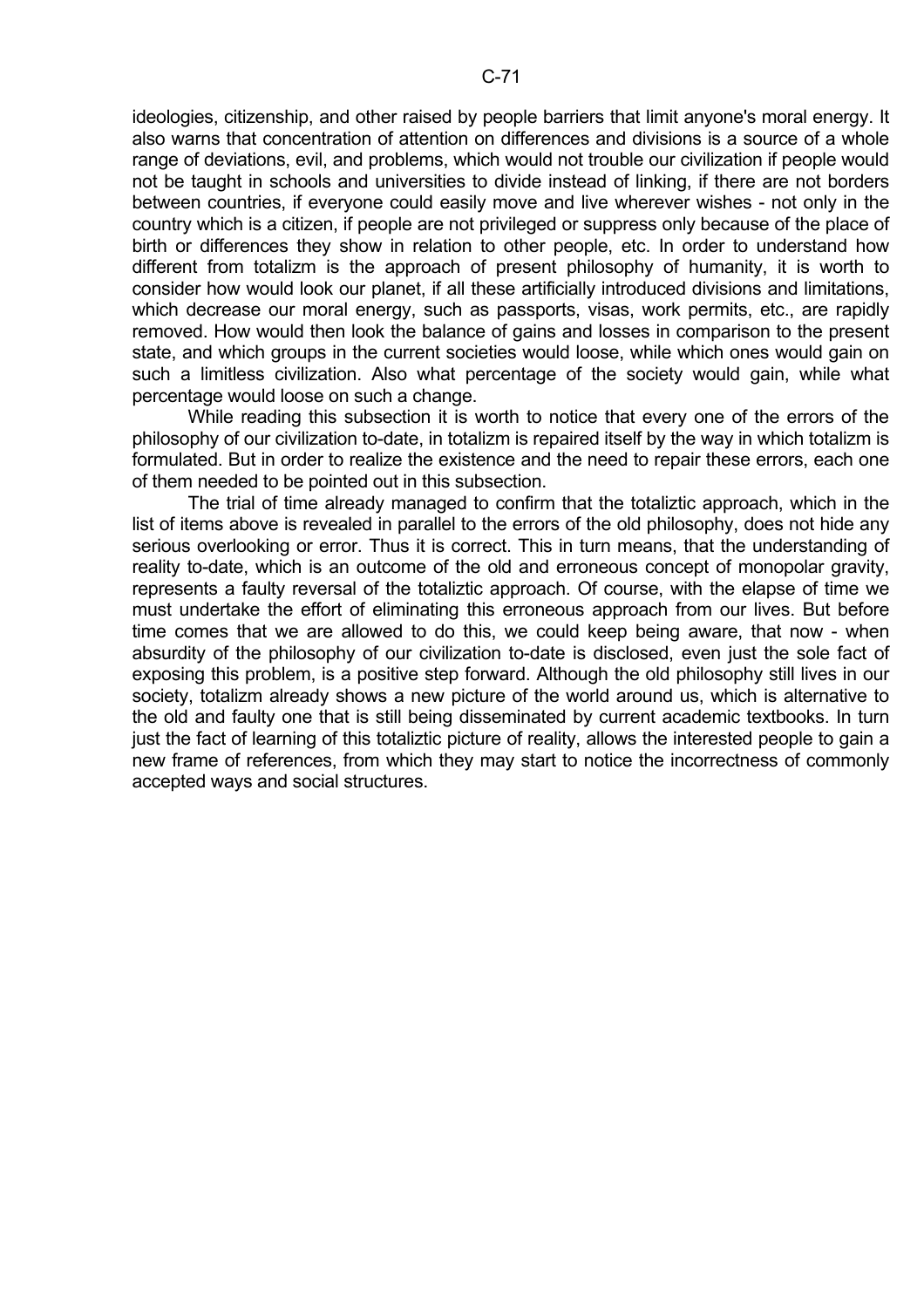Chapter D.

# **STAND OF TOTALIZM IN CONTROVERSIAL MORAL ISSUES**

Motto of this chapter: "Everything can be used, misused, or abused, but the fact that some people may misuse or abuse it, does not mean that the other people should be deprived of rights to use it."

 Totalizm discovered, that when looking at various matters from the point of view of operation of moral laws, then many of to-date beliefs and findings must be interpreted in a drastically different manner than previously. Actually moral laws present these matters differently than so-far they were understand by people, recommended by religions, or declared by Earth's orthodox science. A classical example of such controversial matter is a "behavioral sacrifice" (i.e. a type of sacrifice commonly committed by many mothers for their children). If such a sacrifice is NOT compensated by an emotional good deed, then according to moral laws and to totalizm, it represents an "immoral" behaviour, thus should be qualified as a "totaliztic sin" and eliminated from our life. Simultaneously we know, that for example for Christian religion, a sacrifice is one of basic good deeds, the commitment of which Christianity promotes. Since there are numerous such issues, which in the light of moral laws - and thus also in the view of totalizm, are perceived completely different than in the light of other common views, there is also a definite need to present the official stand of totalizm on them, in the light of the scientific knowledge on moral laws that totalizm accumulated so far.

 For totalizts, meaning for all these people who practice totalizm, this chapter is a complementary to the previous one. It clarifies various matters, which are NOT of the primary importance to totalizm, but which may be causing some doubts, or can be subjected to discussions.

 All views, which are presented in this chapter, are the outcome of the to-date development of totalizm. However, totalizm is not a discipline, which is frozen in the development. Almost every day brings new findings to it. Therefore, as this is the case in every dynamically developing discipline of knowledge, we need to be aware of the possibility, that what at the present level of our knowledge is presented in the manner described in this chapter, in the light of future findings of totalizm can require redefining. Thus in all matters discussed in this chapter, it is worth to keep open mind and to not cease the further discussions of the matters from the point of view of various moral laws and human empirical findings. Furthermore, the same as we do with all matters that totalizm recommends, also the controversial moral issues, which are discussed in this chapter, we should implement only when we accomplish our full internal conviction, that the justification of totalizm "why" is sufficiently convincing for us and that it does not induce in us any emotional or logical objections.

 There is a countless number of controversial issues, which we continually encounter in our lives, and about which the reader probably would like to learn the official stand of totalizm. Subsequent subsections, which are to be presented now, reveal this stand of totalizm regarding the most frequently raised of such issues. The emphases of presentations provided here, is put on explaining "why" totalizm takes a given stand, as in totalizm everything results from mechanisms of operation of the universe, and thus it must be logically justified with the operation of moral laws.

# D1. Fast regularly, and willingly accept pain, effort, and discomfort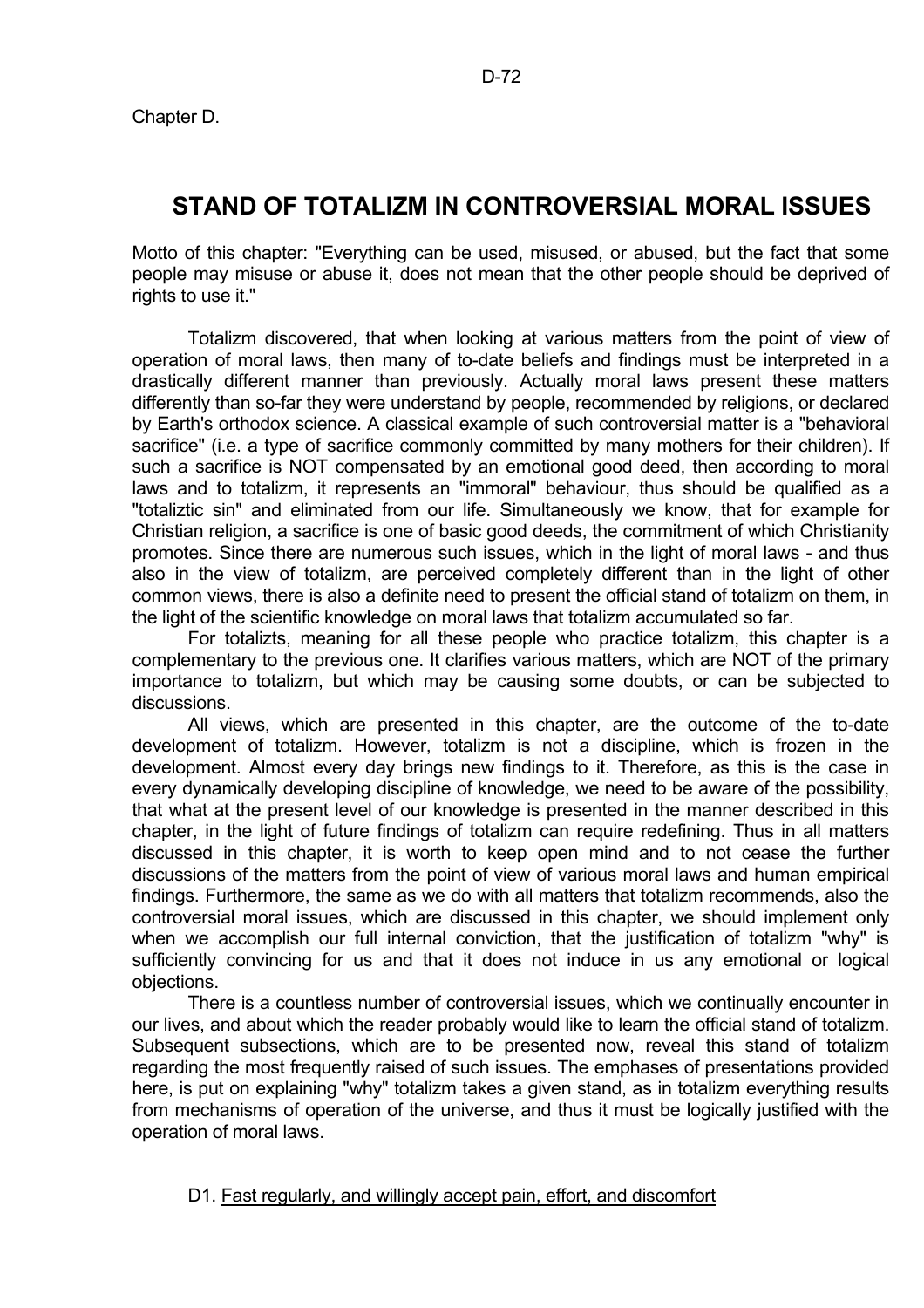I must admit that I was always puzzled by reasons why various religions are promoting fasting, self-inflicted suffering, pain, asceticism, discomfort, etc. If one analyses religions, almost every single one of them recommends to fast regularly, to live an ascetic, hard life, to volunteer for various ways of discomforting or even temporally hurting our body, to push ourselves through enormous amount of pain, etc. Because I am like every other person - i.e. I dislike pain, suffering, and discomfort, at some stage of my life I even started to suspect, that creators of subsequent religions must have some sadistic, or masochistic, inclinations. The matter clarified for me only in the first days of 2001, after I discovered the mechanism of operation of feelings, which is described in subsection I5.5. As I was shocked to discover at that time, creators of various religions must have the knowledge of triple system of human bodies, which our Earth science does not have yet, and which was only discovered by totalizm. Namely they knew that "human body and counter-body are so build, that hunger, discomfort, pain, and suffering, are absolutely necessary for our health". This is rather a shocking discovery. The implication of it is, that now also totalizm is forced to encourage people to willingly fast, and to voluntarily accept pain, discomfort, ascetic behaviours, etc. Because this recommendation is running against of everything that lies in our behavioural habits, and to what we are encouraged by the to-date orthodox science on Earth, I better explain here in

more details why it is so. In subsection I5.5 of this monograph, the mechanism of feelings is explained. One of the consequences of this mechanism is that both, the nourishment of the counter-body with moral energy, as well as the nourishment of our biological body with life energy, is fully dependent on our feelings. Actually our feelings are kinds of "side effects", which are formed during pumping of these energies between our biological body and our counter-body. To put it in other words: if we wish to keep both our bodies healthy, then we must continually experience the whole range of well balanced feelings that are available for human beings. Well balanced variety of feelings are equally important to the health of our biological body and our counter-body, as a well balanced variety of food is. Although this may not be welcomed by many people, who already get used for comfortable lives, we are created in such a manner, that amongst many feelings that are absolutely necessary for our health, also various versions of pain and suffering are included. Amongst these, the very important role performs the feeling of hunger and thirst (probably just the empirical learning about this fact, lies at the foundation of a known English proverb "he that goes to bed thirsty riseth healthy"). As this is explained for the mechanism of feelings, all sorts of physical pains, including hunger and thirst, perform two key roles in the dual system of our biological body and counter-body. Firstly they rapidly compress moral energy in our counter-body (or, putting this in the terminology from subsection A7.2, hunger and every physical pain are highly "moral" feelings). Secondly, they create a kind of potential, in subsection A7.1 called "**reactive potential**", which - soon after they disappear, releases the appropriate anti-feelings, that this time are pleasant and that nourish our physical body with life energy. For this reason, if we do not experience enough hunger, pain, and discomfort in our lives, then we are also not able to experience feelings of deep pleasure. But what is even more undesirable, without these unpleasant feelings some parts of our body remain under-nourished with life energy. In the result of this under-nourishment, they eventually must develop illnesses. These illnesses in turn provide us with the pain required, in this way the process of saturating us with the required energies self-regulates itself. It is interesting that, because of the central function of our stomach in the dual system of our biological body and counter-body and in the system of meridians that penetrate them (which nourish our body with the life energy - see subsection I5.5), amongst many forms of physical pain, that are required for our health, feelings of hunger and thirst seem to perform a leading role. This probably is the reason, for which almost every religion recommends fasting at regular intervals. (For example Christianity recommends to fast every Friday. Hinduism from India recommends to fast twice every week, namely on Tuesdays for the good of a whole family, and on Fridays for our personal good, and also to fast additionally for 9 days during a Hindu fasting period - which takes place in 9th month of Hindu moon calendar. Taoism from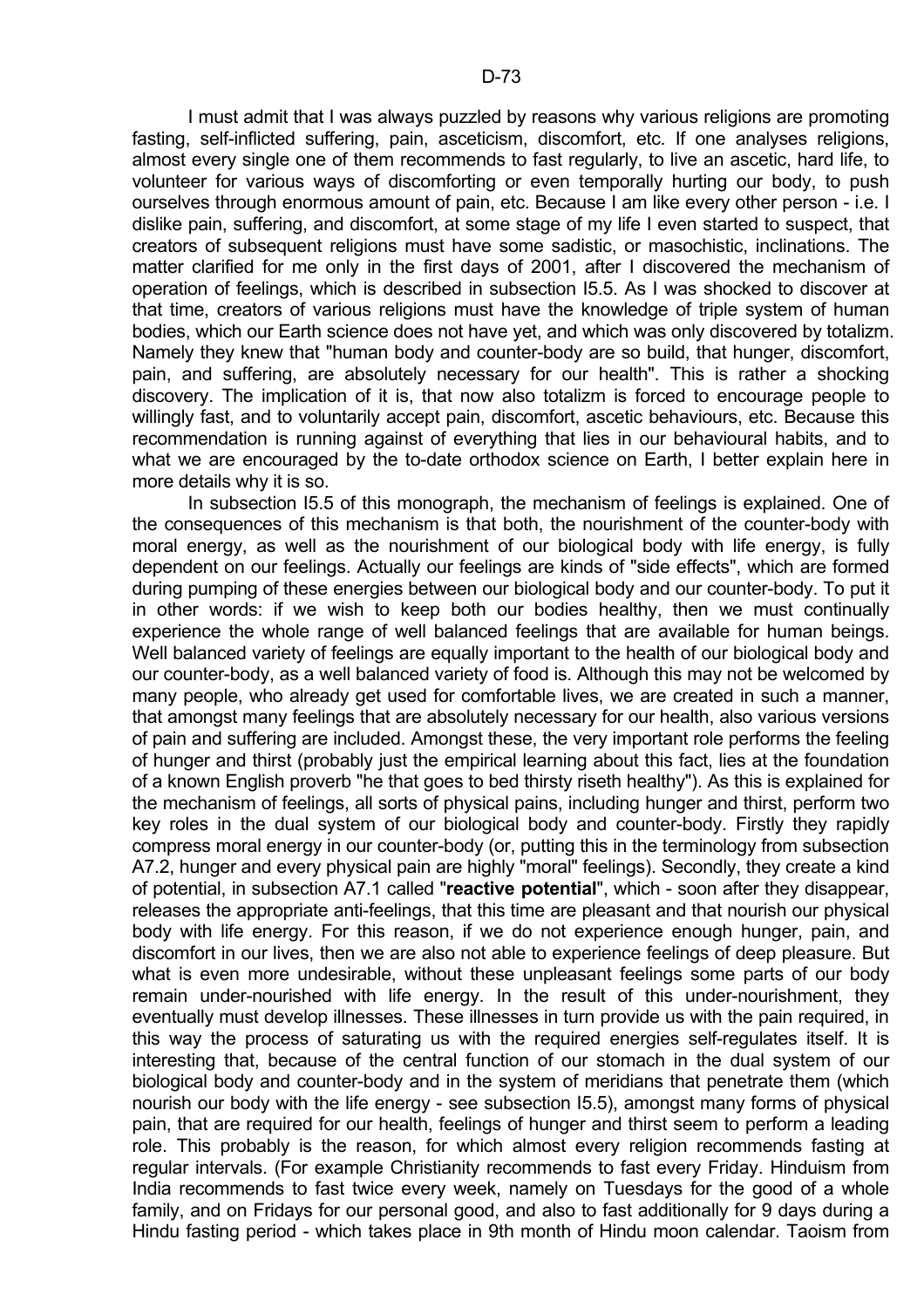China recommends fasting each first and fifteenth day of every Chinese moon calendar - this means that it promotes fasting every two weeks, and additionally recommends fasting for 9 days during 9th month of Chinese moon calendar. In turn Islam recommends fasting for a whole one "holly" month of the year - this month is called "Ramadan".) All these findings are the reason, why also totalizm acknowledges, understands, and shares these old religious teachings, and recommends: "**In order to maintain a good health, you must regularly experience the whole range of well balanced physical feelings, including a voluntary pain, hunger and thirst from regular self-motivated fasting. Therefore, whenever circumstances morally justify your physical suffering, try to accept willingly effort, discomfort, pain, hunger, thirst, etc.**".

 A further shocking discovery, which is closely tided up with the above significance of pain, suffering, hunger, thirst, etc., is the finding that a total amount of physical pain that people typically experience during normal lifespan, is approximately the same, independently of the lifestyle, state of health, and fate of these people. This finding suggests in turn, that in our dual system of biological body and counter-body, an effective self-regulatory mechanism must exist, which in duration of the entire our lifespan serves to us the required amount of pain. This mechanism probably is "hard-wired" into the dual system of our biological body and counter-body. It is so designed that it generates physical pain to compensate for the deficit of this feeling in all cases of comfortable lives. The operation of this mechanism is triggered automatically in every case, when someone is leading so cosy and comfortable life, that he/she is deprived the necessary amount of physical pain, suffering, and hunger. In such cases, the counter-body of this person, due to being undernourished with moral energy, which is supplied by these unpleasant feelings, subsequently undernourishes with life energy appropriate regions of the biological body. In the result of this undernourishing of biological body with life energy, it gradually develops various illnesses. These illnesses in turn generate pain and suffering, which is so distributed, and so intensified, that it provides the necessary energy nourishment for the required parts of body and counter-body. This our present awareness of the existence of such a self-regulatory mechanism leads to another recommendation of totalizm, which states: "**in our lives we do not escape from experiencing physical pain and suffering, therefore it is better if we choose ourselves the type of pain and the time when we experience it, than to allow that the natural mechanism of moral laws is going to choose these for us and force us to experience pain in areas and in times, which this natural mechanisms imposes on us**". Although it may be a shock for us, the comfortable and good life is not at all so pleasant and good, as it may seem. The above prompts us, to start taking a notice of manners in which our biological body and counter-body work, and to willingly start introducing some physical pain, suffering, discomfort, hunger, and thirst to our lives. Otherwise, the nature is going to force us into them on its own terms.

 It is also interesting, that the folk wisdom seems to know about the importance of pain and suffering for leading a healthy life. This importance seems to be coded in many areas, the most known of which, are proverbs and some parasciences. As an example, consider an old Polish proverb, which was coined in times when mainly males were fighting and suffering, while females were more protected. It states "jesli sie kobiety nie bije, wowczas jej watroba gnije" - meaning something along the lines "if you do not beat a woman, then her liver develops an illness" (i.e. it seems to be quite similar to the English proverb: "a spaniel, a woman, and a walnut tree, the more they're beaten the better they are"). Let us forget the current chauvinism for a moment, and realize that people in old times did not used/understood words literally as we do, but expressed with them symbols for which these words stood in their eyes. Because of the circumstances of the times when these proverbs were coined, the word "woman" is used in meaning "a person which is not exposed to the same amount of pain, suffering, and hardship, as the male part of population does". In such a content, this old Polish proverb tries to convey the message that a comfortable life deprived any pain and suffering, leads to illnesses. Also the English proverbs "when riches increase the body decreaseth", and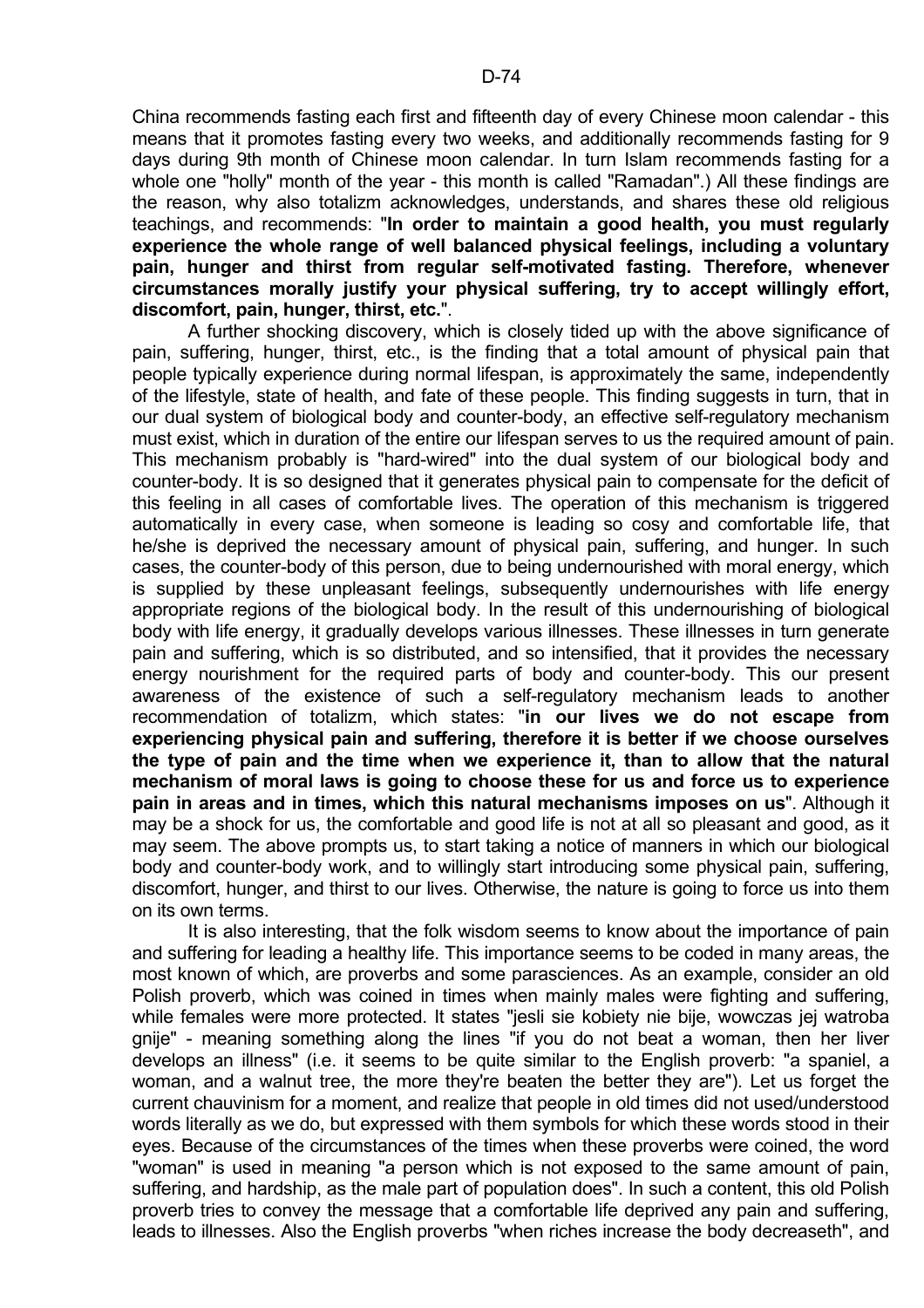"pain is gain"; as well as previously mentioned proverb "he that goes to bed thirsty riseth healthy", all seem to convey the same message. Of course, by providing the above information I do not mean giving an excuse to various home-made chauvinists to start walloping their poor wives (after all, totalizm reveals that only self-motivated and voluntary pain and suffering is morally beneficial; the pain which is forced upon someone by other people is morally damaging). What I only mean is to reveal, that the awareness of the necessity of experiencing pain by our dual system of bodies exists for centuries, only that present orthodox medicine with its blindness completely overlooks it, and tries to correct nature by promotion of use of pain-killers, for even the most easily sustainable pains.

 Benefits of the physical pains inflicted voluntary, and self-motivated for higher reasons, are also well known in almost every religion. After all, they are the source of old custom of selfwhipping practised by monks and in absolutions. This is also a basis for temporary hanging on a cross practised by various fanatic Christians (e.g. from Philippines). Also it is the source of numerous rituals practised by various religions, which sometimes may look very barbaric, but which are based on many centuries of positive folkloristic experience of a given nation (e.g. "Thaipusam" celebrations practised in Hindu religion, or "Nine Gods" festival practised in Chinese Taoism). It is worth to notice, that benefits of these practices appear only when the pain is really voluntary, when a given person controls by himself/herself the level of it, and when it is temporary - means when a person who experiences it, does not need to put up with any permanent consequences of it.

 This importance of pain is also highlighted by various parasciences. For a long time they claim that various health problems are outcomes of unbalanced emotional life. Therefore, depending on the feelings which we systematically deprive ourselves, specific parts of our biological bodies are going to be affected by illnesses. For example, parascience investigating human aura states, that the deprivation of sexual feelings usually result in various painful illnesses attacking knees, and introducing pain into knees.

 The good influence that physical pain, suffering, hunger, and thirst exerts on our health, can also be easily confirmed through ordinary observation of people around us. It is not difficult to notice that people, who grew up in a tough conditions, experiencing during their childhood hunger and also a variety of physical pains, suffering, and inconveniences, in almost all cases grow up into strong, healthy, and balanced people. In turn those ones, who grew up in conditions of wealth and luxury, not knowing what is hunger, pain, and suffering, and not experiencing any shortages and inconveniences, usually grew up into sickly adults, who continuously have numerous health problems, are unable to cope with any hardship, and who must pay off with their health agonies, the lack of pain in their childhood. Similarly is with prosperity and good life which arrives at the adulthood. People who do not experience any hunger, pain, or suffering because of their prosperous adult lifestyle, must experience it because of their health problems which arise from this wealthy lifestyle. Thus the sum of physical pain, suffering, shortages, and inconveniences, which we need to experience in our lives, seems to be approximately the same for everyone. Only that if we do not accept it voluntarily in the manner and time which suits us, it is served to us by our own body, or fate, in the manner and time which suits moral laws. (After a unit described in subsection G3.6 is introduced, for an exact measurement of the amount of feeling, totaliztic mechanics will be able to determine precisely, as to how much amounts this daily amount of pain required for a healthy life. Thus, this measurement is to show to us, how much pain in average we must selfinflict and experience everyday, in order to lead a healthy and long life.)

 On measurements of the flow of moral energy through our counter-organs that generate feelings, can be based a perfect "coefficient of quality of life (τ)". This coefficient would be able to indicate to us, how we lead our lives. It would be equal to the amount of moral energy that flows through our counter-organs in the unit of time (e.g. each day), multiplied by the number of counter-organs, which in a given person remain active in this unit of time (i.e. through which moral energy noticeably and constantly flows in this unit of time). The higher is value of this coefficient, the better is life of a given person. After all, such a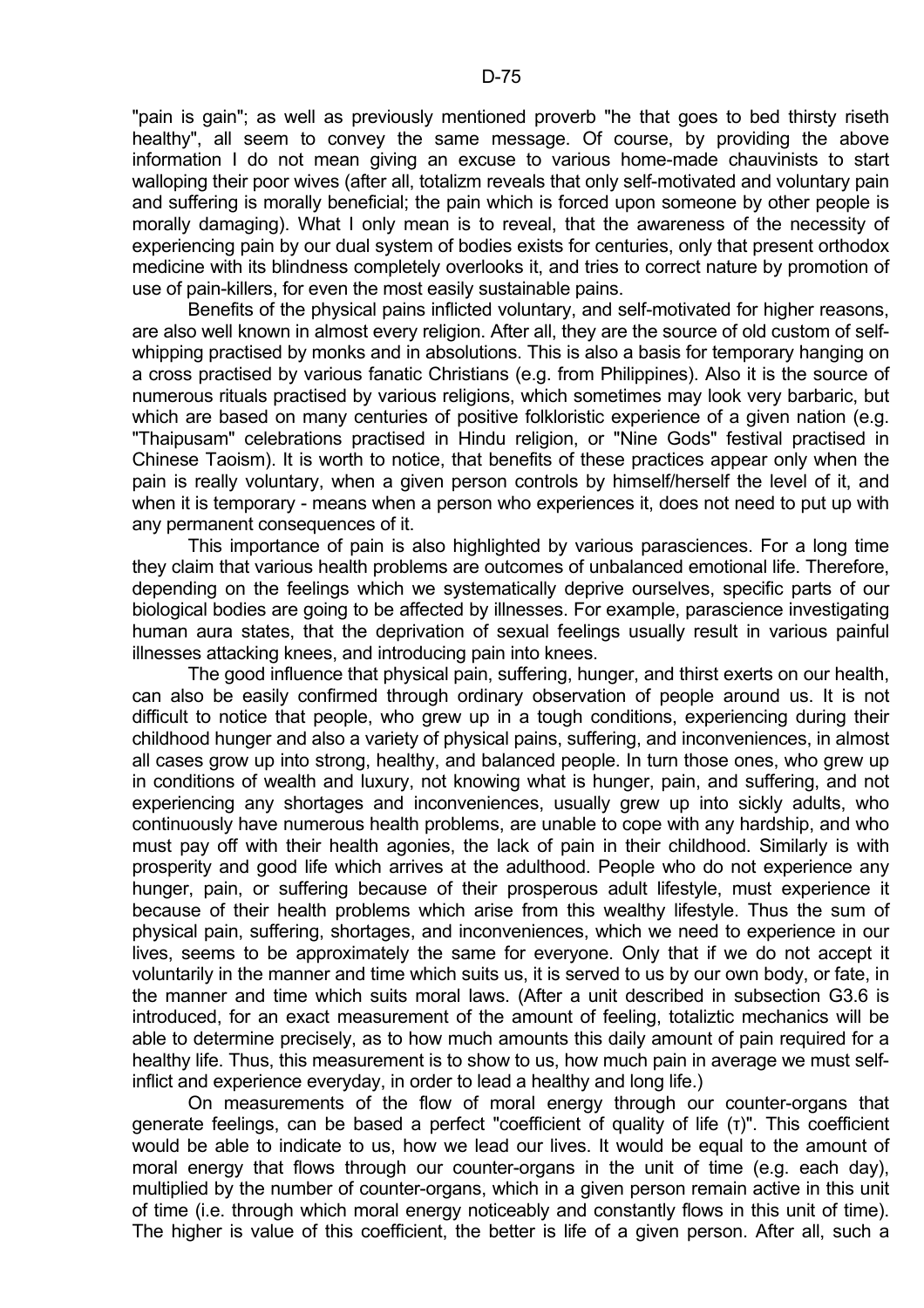person experiences the fuller range of feelings and sensations, while his/her feelings are more intensive. In turn the lower value of this coefficient, the lower and poorer quality of life of a given person. It is also easy to deduce on the basis of subsection I5.6, that when the value of this coefficient goes down below a certain "threshold" level, a given person must fell sick. After all, because of the lack of flow of moral energy, some parts of his/her biological body are going to be chronically undernourished with life energy. (A type of illnesses, which are going to get him/her, depend on the feelings, the deficiency of which a given person cultivates in himself/herself.)

 If this subsection convinced you, that from time to time you should voluntarily serve to yourself a portion of physical pain and suffering, then it is good to start from introducing fasts to your life. Amongst many possible fasts, that various religions introduced, the most close to principles of totalizm seems to be the Christian one. After all, it recommends to fast regularly one day each week, namely each Friday, means in every year it gives around 52 days of fasting (for comparison, some other religions usually require fasting for around 30 days each year). Furthermore, Christianity recognizes "partial" fast, means allows that some food is permitted to be eaten during fasting days. This food and the amount of it, originally were so selected, that their eating would not eliminate the feeling of hunger. Thus their consumption would not spoil the efficiency of fasting, although simultaneously it would eliminate the danger of hurting our biological body through chronical undernourishment, and through dispersing the possibility of falling into anorexia.

#### D2. Spare the rod and spoil the child (why totalizm is "pro" corporal punishment)

 Yes, totalizm is "pro" corporal punishment! It provides a scientific justification to the ancient empirical finding, that nothing is so good for the morality, and for health, of children, as deserved and properly administered caning (see also the previous subsection D1). Actually, when further research on the motivations in caning are completed, and effective tools for handling corporal punishments are developed, a time can arrive again, when totalizm starts advocating the return of corporal punishment to schools. Of course, this time is still quite far. The tools of totalizm, which exactly explain how an offender should be motivated, to turn a punishment into a moral work, and to cause an increase of moral energy in the offender, still await to be developed. As all other tools of totalizm, they require putting a significant effort into them, before they can be officially introduced into everyday life.

 I am aware that by advocating corporal punishment, Spartan lifestyle, and a strict discipline for children, I may induce a hysteria in all sorts of "arm-chair theorists", who grow up on the old concept of monopolar gravity, and on philosophy of parasitism. They probably start to quote names of various psychological gurus, who forbidden to use corporal punishment. (However, they will probably hide the fact, that a son of the guru, who is at the top of their list, committed a suicide only because his upbringing was entirely faulty, thus proving that whatever this guru was promoting, is totally wrong and does not work in real life.) Probably they also start to indicate complicated theories, the names of which sound very scientific, except that they do not work in practice. After all, currently the "evil parasites" described in subsection KA2, escalate on Earth a wave of telepathically induced hysteria about "untouchability of children". These evil parasites are vitally interested in a destruction of our technically advancing civilization. But if they manage to convince us to use improper methods of upbringing our children, then when these children grow up, our civilization become full of incompetent adults. From this is only a small step to the self-inflicted fall-down of our civilization. So due to this manipulating into us the idea "untouchability of children", evil parasites may not need to destroy our civilization - as we may destroy ourselves voluntarily. Actually there is a large number of countries in the world, in which this campaign of evil parasites brought the intended fruits. In these countries, even a most innocent serving corporal punishment to children, suffices for the government to brutally swing into action and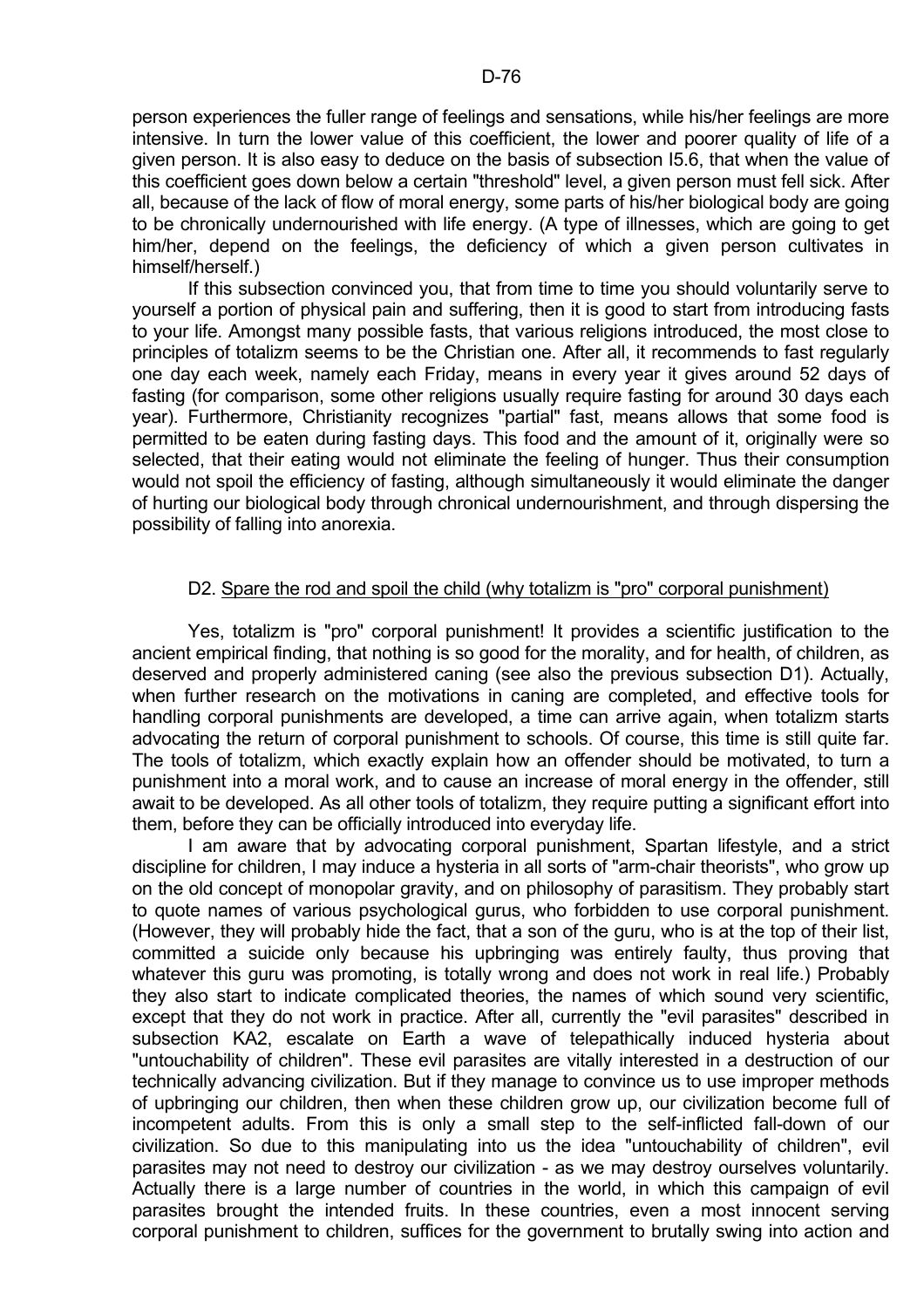seriously punish the parent. For example, on Sunday, 8 July 2001, at 19:30 in programme 1 TVNZ, a controversial case was broadcasted, when in New Zealand a father was convicted for two hits of a belt into bottom of 6 year boy, out of which only one hit leave any trace on the skin. Well, before such "arm-chair theorists", who advocate the "untouchability of children", go too far, I would recommend them to read carefully what about the mechanism of feelings is stated in subsection I5.5. As long as this mechanism works as described (and all the existing evidence confirms that it does), corporal punishments have a justification as morally the most beneficial manner of serving justice for small crimes. According to totalizm, parents had in the past, still should have today, and also should have in the future, an non-deniable right to be able to punish corporally their children in the good faith and in consideration for their future. The only requirement, which should be imposed onto this punishment, is to administer it in such a manner that it does not cause any permanent damage to biological bodies.

 The problem with today official view about corporal punishment for children is, that today "arm-chair theoreticians", and indulging in parasitism parents, forgotten how it feels to be a child. Thus they treat their children as "small versions of themselves". Due to this treatment of children as "small ourselves", they overlook several important facts. For example they overlooked the fact, that the counter-organ of conscience in children is many times more sensitive and active than in adults. They also overlooked the fact, that the majority of children do not developed the feeling of pride as yet. This feeling of pride is one of outcomes of the spinning motion of intellects. In turn this spinning takes place only in the effect of someone's falling downhill in moral field - as this is described in subsections KA1.5 and A4. If someone analyses the spirituality of children, then it turns out that the sensitiveness and activeness of their counter-organ of conscience, induces a very strong and permanent feeling of guilt, each time they commit something immoral and get away with it. According to the mechanism of feelings described in subsection I5.5, every increase of feeling of guilt, releases the action of Counterpolarity Rule and increases the "reactive potential", which tries to release its own antifeeling, means the feeling of accomplishing a justice. Thus if the feeling of guilt is not neutralized with this anti-feeling of accomplishing justice - which is induced only in cases when a deserved punishment is served, then it starts to accumulate gradually and does permanent damage to the psychology of a child. The outcomes are such, that it causes nervousness, anxiety, and subconscious intention of forcing a punishment on itself, through becoming increasingly naughty. This, in cases of chronical lack of justice being served, leads to serious psychological problems and permanent deviations of character, such as hyperactivity, hooliganism, impossibility to concentrate, etc. Interesting that if we analyse from the point of view of operation of the organ of conscience, the consequences of complete lack of corporal punishment in children, then it turns out that also ADHD (Attention Deficit Hyperactivity Disorder) can be just an outcome of the lack of feeling of justice being served in children with a higher moral sensitivity. Because of the lack of pride, actually children subconsciously prefer, to be immediately punished for every their crime, so that they could immediately forget it, instead of living with the increasingly growing guilty conscience, that their naughty behaviour still has not received the appropriate consequence.

 The justification why totalizm is "pro" corporal punishment, results from the mechanism of feelings explained in subsection I5.5. As it turns out, for the outcome of every punishment, including corporal punishment, the most significant role performs the counter-organ of conscience. Actually this counter-organ works in such a manner, that the feeling of guilt causes the loss of moral energy, while the feeling of a deserved punishment, is increasing the level of moral energy in the person being punished. Thus, the unpunished crime always causes a person to loose moral energy. To put it in other words, a deserved punishment is a manifestation of obeying moral laws, and therefore in the light of totalizm is "moral". In turn an unpunished crime is running against moral laws, and therefore is "immoral". Furthermore, deserved punishment additionally supports moral laws by reinforcing moral behaviour. Therefore, if caning is deserved and properly administered, it increases the moral energy of the punished person.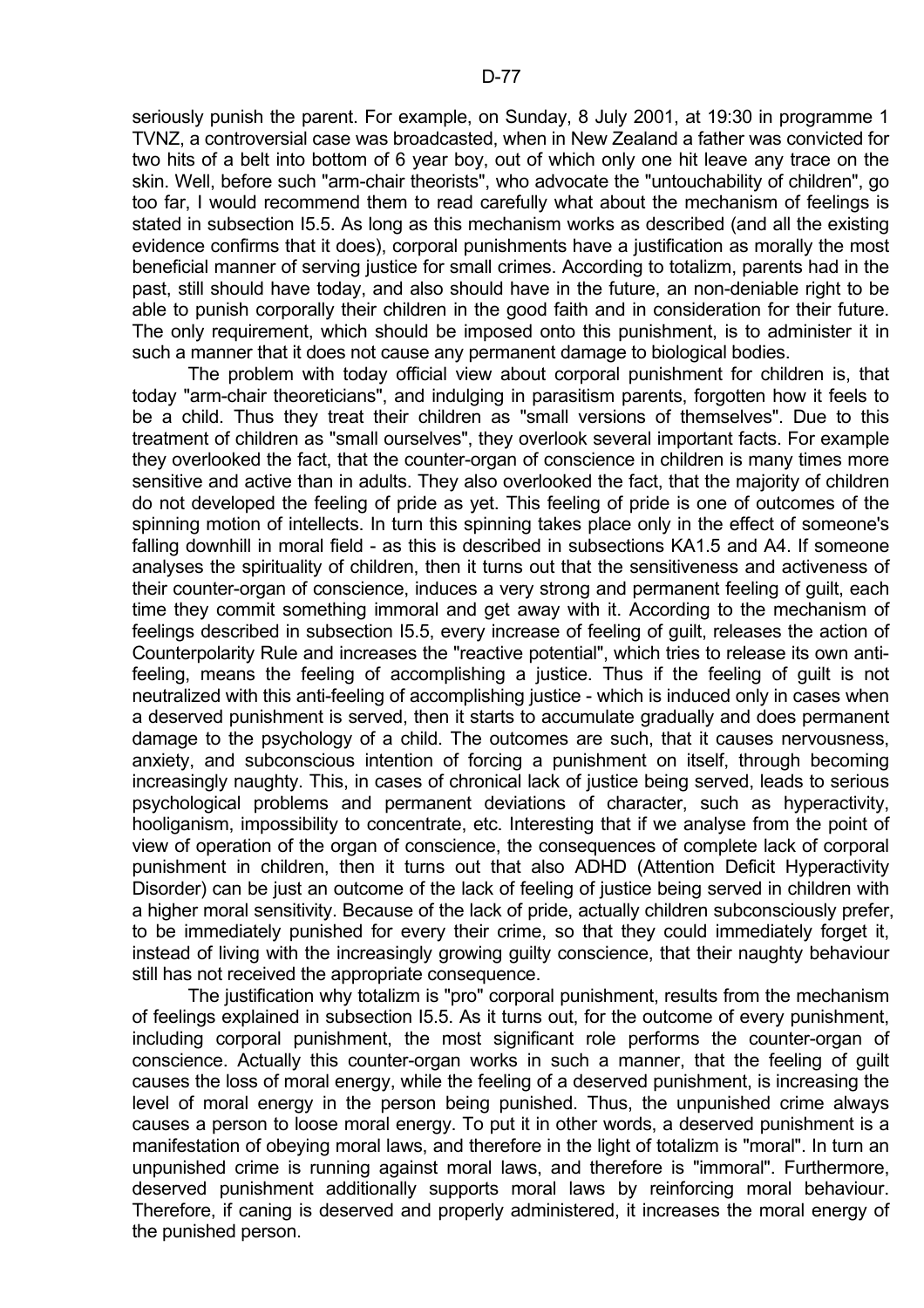The main reason why corporal punishment (caning) is "moral" is that it provides physical "pain" (F). As it was indicated in many subsections of this monograph, physical pain and suffering are very important prerequisites of any increase of moral energy. The other prerequisite, namely motivation (S), is also accomplished when the child being punished, actually admits in the mind, and recognizes, that is guilty. Such self-admitting of guilt, causes that during the process of caning a child experiences the process of motivation shift (∆S), e.g. by telling itself that it should not repeat this particular offence again. Because of this motivation shift ( $\Delta S$ ), it is important that the quilt of the offender is established beyond any doubt, and also that the extend of the crime is being explained and illustrated to the offender, so that it fully understands the wrong that it done.

 Of course, like everything concerning morality, caning must be administered in a proper manner. For example, it cannot be administered when the guilt of an offender is not established beyond any doubt. After all, then the motivation (S) that it would release, would be that of injustice and hurt. It also cannot be impulsive, means done without giving a child a chance to defend itself and to prove its innocence (a proper process of judgement introduces to the punishment a motivation, that is just to serve the justice). It also cannot cause any bodily harm, or be overdone/underdone - the amount of pain which is administered should be proportional to the guilt. (For example, it is recommended to have some code of punishing, in which a given type of "crime" results in receiving a specific number of "slaps".) Finally, it must not be a source of any psychological torturing of a child. If it turns necessary, it should be dealt quickly and efficiently, so that it has a character of a physical punishment, not a mental/psychological torturing. Furthermore, after receiving a given punishment, a guilty child should be reassured that a given "crime" is completely "paid off" and forgotten, so as it never took place, although if it is repeated in the future, then it is going to be greeted with a similar punishment.

 The person who administers caning, must also remember that according to moral laws, whenever he/she gets into similar circumstances, he/she also is going to get caning. Therefore, whenever this punishment becomes necessary, it must be administered in such a manner, and with such an amount, that when the time of return comes, he/she will not mind to get it all back. But this person must also remember, that it cannot be too mild, as then it looses its deterring potentials, and becomes a parody of justice and moral punishment.

## D3. How immoral people should be judged and punished

 There is several vital differences of the approach to punishing, between the current, orthodox institutions of human justice, and the totaliztic justice. The most important of these is of a faith origin, and it boils down to differences in perceiving the purpose of **justice** system. The present orthodox justice system on Earth, is based on an atheistic assumption, that does not exist such thing as the "universal justice" (by religions called "God's justice"). Thus people are forced to take the matter of justice in their own hands. For this reason, the present justice system does not recognize any limitations or principles regarding methods, tools, and practices with the use of which it serves punishments. Thus it can be too light, or too Draconian, because the level of punishment is determined by politicians on the basis of someone's personal judgement, or traditions of people employed in the institutions of justice, and also because the punishment does not try to copy the consequences of crime. In turn **totaliztic justice** must be based on the assumption, that there is such thing as the "universal justice" (or "God's justice"). It means that according to totalizm the justice is actually served by the universal intellect (God) through moral laws - see subsection B7.4. Therefore human justice is only to accelerate the time of releasing the action of moral laws, without trying to change effects of this action. As such, totaliztic justice must be compatible with the action of moral laws at every possible level.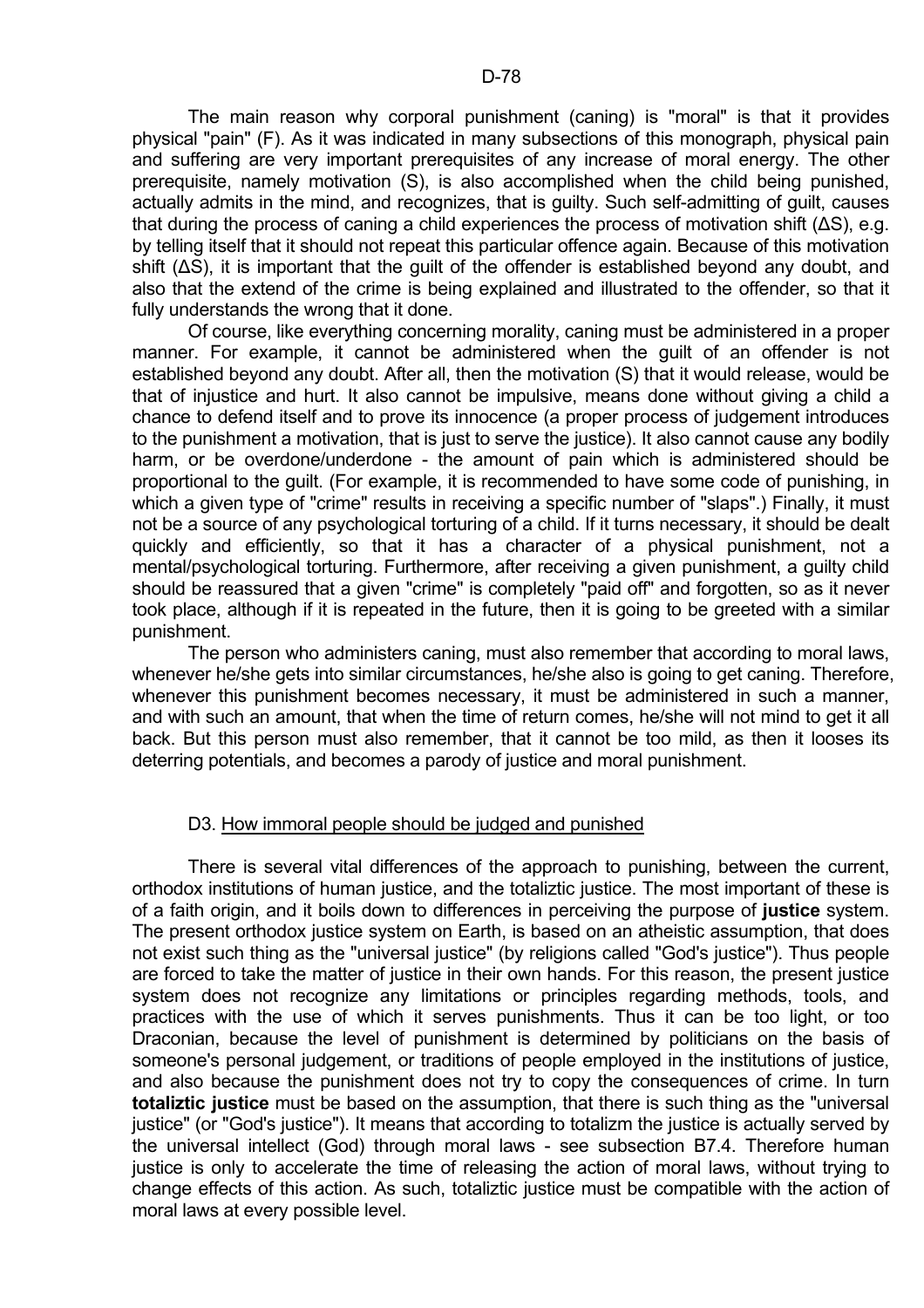The next difference between these two justice systems, is the understanding of **consequences** of punishment. The present human justice system blindly believes, that the punishment receives only the convicted criminal. In turn totaliztic justice considers the fact, that if the serving of justice is arranged purely mechanical and WITHOUT the consideration to the operation of moral laws - as this is unfortunately the rule in present courts, then the punishment hits also not only judges, jurors, and executioners, but frequently even victims of the crime, witnesses, and their families. In case of judges, jurors, and executioners, such a punishing outcomes stem from the operation of moral laws, or more specifically from the "Boomerang Principle". After all, one of the possible consequences of the Boomerang Principle is that "if you judge others, you will be judged by others, if you punish others, then also you are going to be punished by others". In case of victims of crime, witnesses, and their families, these "punishing consequences" additionally originate from the insensitiveness of present methods of judgement. For example jurors and witnesses are always endangered by serious legal consequences, if they do not attend a given court session, because they for example just have vacations and earlier planed to go overseas, or because the participation in a given court session collides with their moral practices. In turn families of victims (frequently attending courts as witnesses), are not protected from the duty of painful listening in the courtroom every detail of the crime, or from learning what mass media have to criticise. Usually by the sole fact of taking part in a court case, they are exposed to various acts of revenge, oppression, and public disapproval. In the result, in the present orthodox system of human justice, frequently the highest punishment for a given crime, receive not criminals, but victims, witnesses, and their families.

 Finally **goals** of both systems of justice are completely different. Today orthodox human justice has the goal of punishing the guilty and causing that "justice is served". As such, it does the whole punishing far from the sight of interested people, using for this purpose a single standard method of punishing, which for all criminals is the same - i.e. usually imprisoning. In turn totaliztic method of punishing is aimed mainly at accelerating the moment of serving the punishment (which, the punishment, would be anyway served one day by moral laws), so that the victims and relatives would receive a psychological relief that the offender is already punished. Furthermore, it is also aimed at supplying an illustrative example of the fast and effective justice, so that this example is a deterrent for other potential criminals. As such, the totaliztic manner of serving punishment must be public, so that victims and their families, and also all interested, could see with their own eyes that the justice was served. Also, in the totaliztic manner of serving justice, the punishment must be so selected, that feelings that it induces in the offender, must be possibly identical to feelings that a given crime induced in the victim. Therefore the totaliztic manner of justice must apply a wide selection of punishments, including in this also corporal punishments (e.g. machine caning) served to these criminals, the crime of which included a brutal bitting up of someone.

In the light of totalizm, such activities as judging, conviction, serving the punishment, etc., contain especially high dose of responsibility, and must fulfil a whole range of conditions. For example, they must be fast, just, objective, unbiased, non-personal, unambiguous, public, etc. Therefore, they require especially pedantic realization, which is obeying moral laws, and which takes under account the complexity of the consequences not only to criminals, but also to victims of crimes, their families, to people employed in the service of justice, and to the whole society.

 The justice system, which is not based on a pedantic obedience of moral laws (i.e. which is free to run against moral laws, like does it the present "orthodox" justice on Earth), with the elapse of time is overgrowing with deviations and precedences, which gradually transform it into the "mechanism of injustice" and into a tool for spreading social terror. In order to illustrate here to what paradoxes may lead the basing of judgements not on moral laws, but on opinions of judges and on proposals of arm-chair theoreticians, let us consider the following "flowers" from the area of present "service of justice" on Earth. These "flowers" attracted my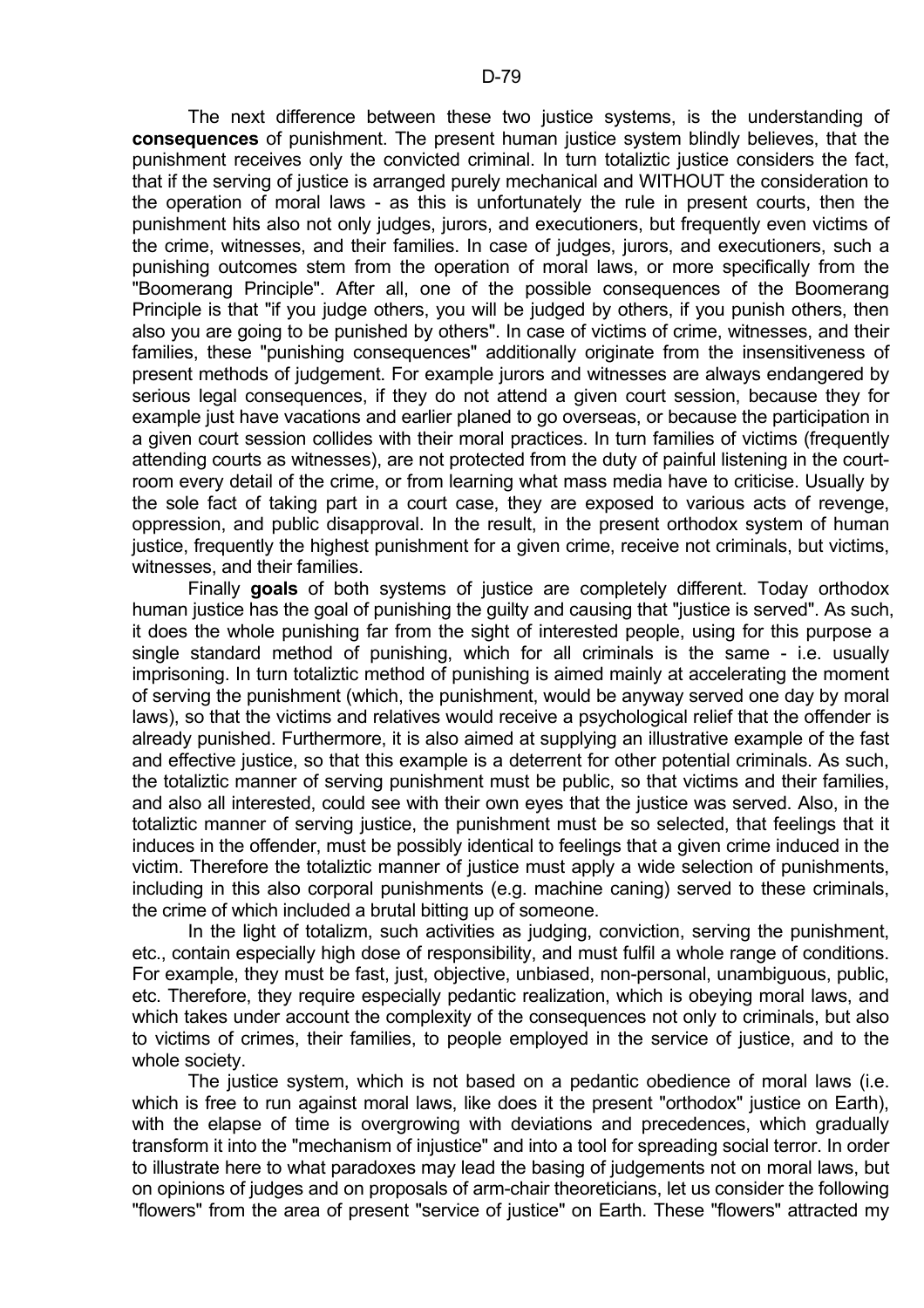attention, because they run very openly against whispers of our conscience, against moral laws, and against findings of totalizm:

 - On Saturday, 31 August 2002, at 6 pm, in the evening news broadcasted on channel 1 of TVNZ, a case of court verdict served then in Sydney, Australia, was reported. This verdict ordered the compensation amounting to 60 000 dollars to be paid to a burglar by the owner of a flat to which this burglar has broken with a clear intention of robbery and aggression. As I understood the entire event from the report provided in this news item, in evening an owner of a pub was resting after work in his flat and watched TV. At that time to his flat a drunken burglar has broken, who previously tried to get the service in the pub, but was refused because he was too drunk and too young. When the drunken burglar attacked the owner of pub, who just watched TV, in self-defence the owner hit him in the head. Just for this one hit the court later granted the burglar the compensation of 60 000 dollars to be paid by a person whom this burglar attacked. In the result of this whole event, the owner of the pub was not only convicted to pay the compensation, but also needed to bear costs of long-term court proceedings which amounted to around 120 000 dollars. As the outcome, he lost not only the pub and the flat, but additionally was ruined financially and psychologically, and felt terrorized by the society.

 - In subsection D2 a case is described, when in New Zealand a father was severely punished by authorities, only because he disciplined his son with two relatively mild slaps of the belt in son's bottom.

 Therefore, if such a time comes that totalizm starts to prevail on Earth, then this philosophy is going to expose the real face and the real consequences of the "orthodox" justice system to-date. It also is going to show, how according to moral laws the human justice should be served. Then there will be no many people willing to work as judges, and as lawyers, and even less of them to work as executioners or prison officers. So how then we punish our criminals and immoral people. This subsection explains what totalizm suggests in this matter at the present level of knowledge on operation of moral laws (as our knowledge of operation of moral laws is going to progress, these proposals probably are going to be made more improved and strict). Here is the list of most important suggestions of totalizm, regarding a totaliztic way of serving the justice:

 - Principles of serving the justice should be based on the operation of moral laws, especially the Boomerang Principle. Thus the entire process of serving punishments, should as closely as possible imitate the work of moral laws. Only that in a much accelerated than normally period of time. Simultaneously, the serving of punishment should be done in such a manner, that the offenders themselves, the victims of crimes, and other potential criminals, had a psychological certainty, that justice is served, and also that a undeserved karma is not generated in people employed in the process of serving the justice.

 - The serving of a punishment could only take place after a previous proving the guild above any doubt, and also after illustrating the extend of this guilt to the offender. The important for the level of this guild must be determining the motivation of the criminal, which is standing behind a given crime. For example premeditated murder by motivation, and also morally, is different from a fatal accident, or from a killing in self-defence in situation of a threat to someone's life. (Killing in self defence in a situation of a clear endangering someone's life, should not be subjected at all to punishment by human courts.) The guilt should not be decreased e.g. because of a mental incapacity of the offender (after all, every offender must be mentally incapacitated in order to commit any offences), because of the acting under an influence of alcohol or drugs, because of a depression, because of claims of moral tortures, because of gender, race, religion or state of the offender, etc.

 - The judgement should be automatic. There should be developed an automatic judging system, which will be based on mechanised measuring, or on computer calculations, of the amount of suffering and loss of moral energy, that victims of a given crime have experienced. Then exactly the same amount of suffering should be automatically passed onto the criminal, without any person involved in process of judging.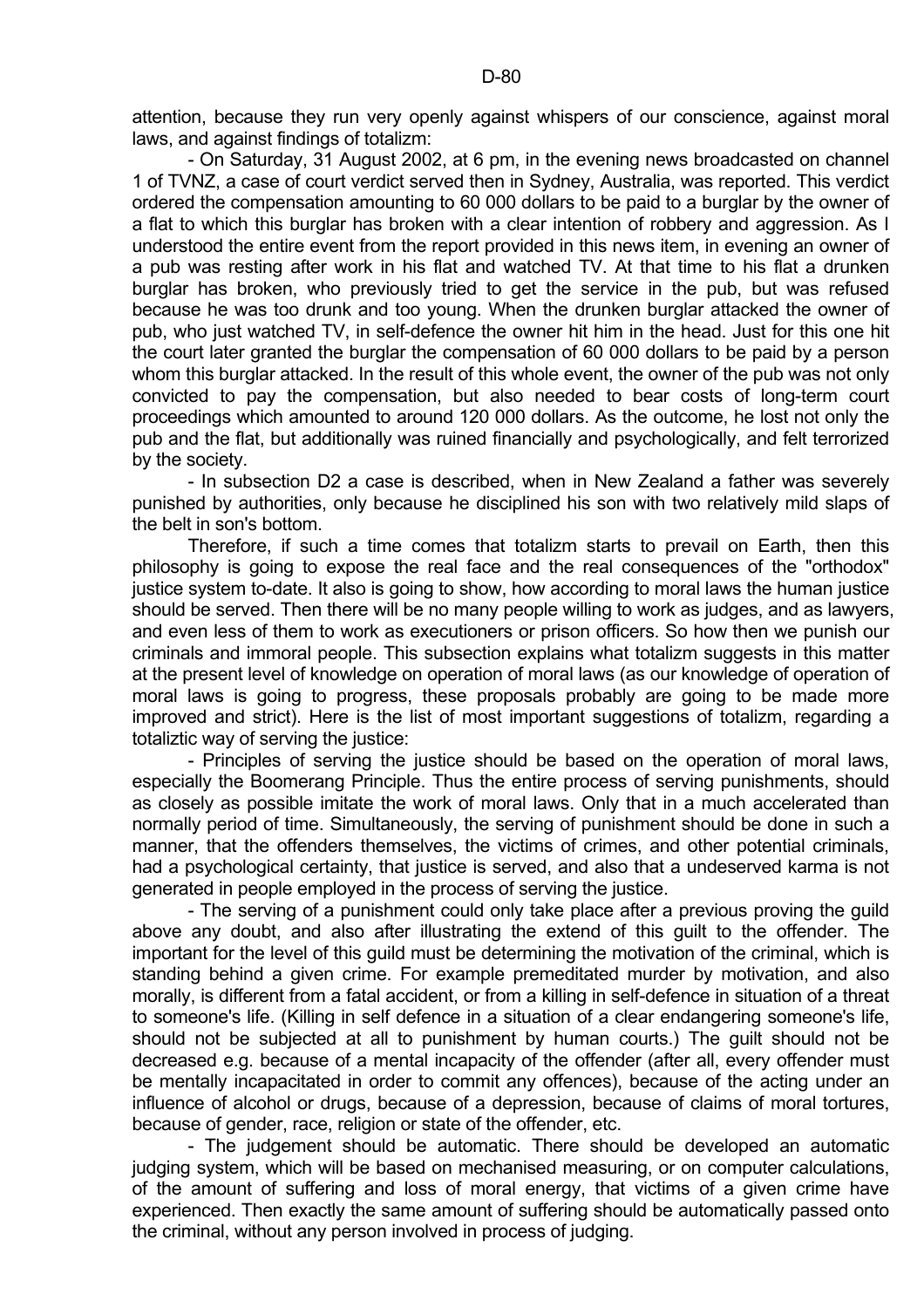- The combination of available punishments should be so selected, that in the light of moral laws their effects could cause the return of the same type of feelings, as feelings induced by crimes being punished (i.e. so that they are accelerated implementation of the Boomerang Principle). For example, if the crime mainly depended on causing a physical pain, then punishment also should cause experiencing a similar physical pain. If the offence depended on the premeditated taking someone's life, punishment also should be a similar manner of taking the life of the offender. If the offence depended on mental tortures, then also punishment should depend on subjecting the offender to such conditions, that he/she would experience a similar mental tortures.

 - Within the scope of automatically served punishment, a given offender should have own choice of at least from two alternative manners, in which the justice could be served to him/her. For example, if the punishment would depend on serving a specific amount of pain, then the offender could decide whether he/she is willing to accept canning to be administered by a machine and self-released by a punished criminal, an imprisonment in special labour camps build for criminals (and, by the way, for eliminating prison officers, which should be run by criminals themselves, and which to the outside world would provide periodically only a specific amount of goods, in return for food and clothing), or a voluntarily unpleasant labour in confined spaces, etc. If the respective punishment would depend on execution, then the punished person should be able to choose himself/herself the exact manner of leaving this world from several alternatives offered to him/her, which would be appropriate to his/her crime, and then also would be released by the offender himself/herself, who would trigger the device that would carry out the execution.

 According to totalizm, whatever now is done by judges, prison officers, executioners, etc., in fact should be done either entirely automatic, e.g. through appropriate machines or through mathematical formulas written into human laws, or should be selected by the own choice of a given criminal, and released by his/her own hand.

 Of course, according to totalizm, punished would only be people, who would commit actions that in the light of moral laws are decisive crimes (i.e. who would commit highly immoral activities, which dissipated a lot of moral energy in other people). Totalizm would never allow to punish people, e.g. for their political or scientific views, religion, or believes that they adhere - although it would punish for immoral actions that could be committed in the effect of these views and believes.

 With the totaliztic principles of punishing, a direct connection has so-called matter of "paroles", means the matter of forgiving a part of punishment. In some countries currently special "parol boards" are established, which let free criminals that served only a small fraction of their punishment. Thus these boards allow criminals to hurt next victims. According to totalizm, in fact such a thing as "parol" can exist. But to grant it to a criminal, the exclusive right has the victim (or victims) of that criminal. If this victim, or these victims, unanimously decide that they should forgive the crime, then a part of punishment can be forgiven to the offender. But the right to give a parol should not be passed onto people, who are completely nonaffected with a given crime, such as "parol boards", or politicians, and who do not experienced suffering caused by a given crime. After all, their intervention and decision about the decrease of punishment, has no justification from the moral laws point of view, while without any moral justification, it represents a parody and contradiction of justice.

## D4. Promote truth even if this works against your interests

 Truth has this property, that it represents an essence of moving upwards in the moral field. For this reason telling the truth always must cost much more effort, than telling the equivalent untruth. After all, according to the Principle of Energy Conversion described in subsection I4.1.1, moving uphill in the moral field always costs putting noticeable effort. Therefore, whenever we speak about any topic, we are going to have a temptation, to replace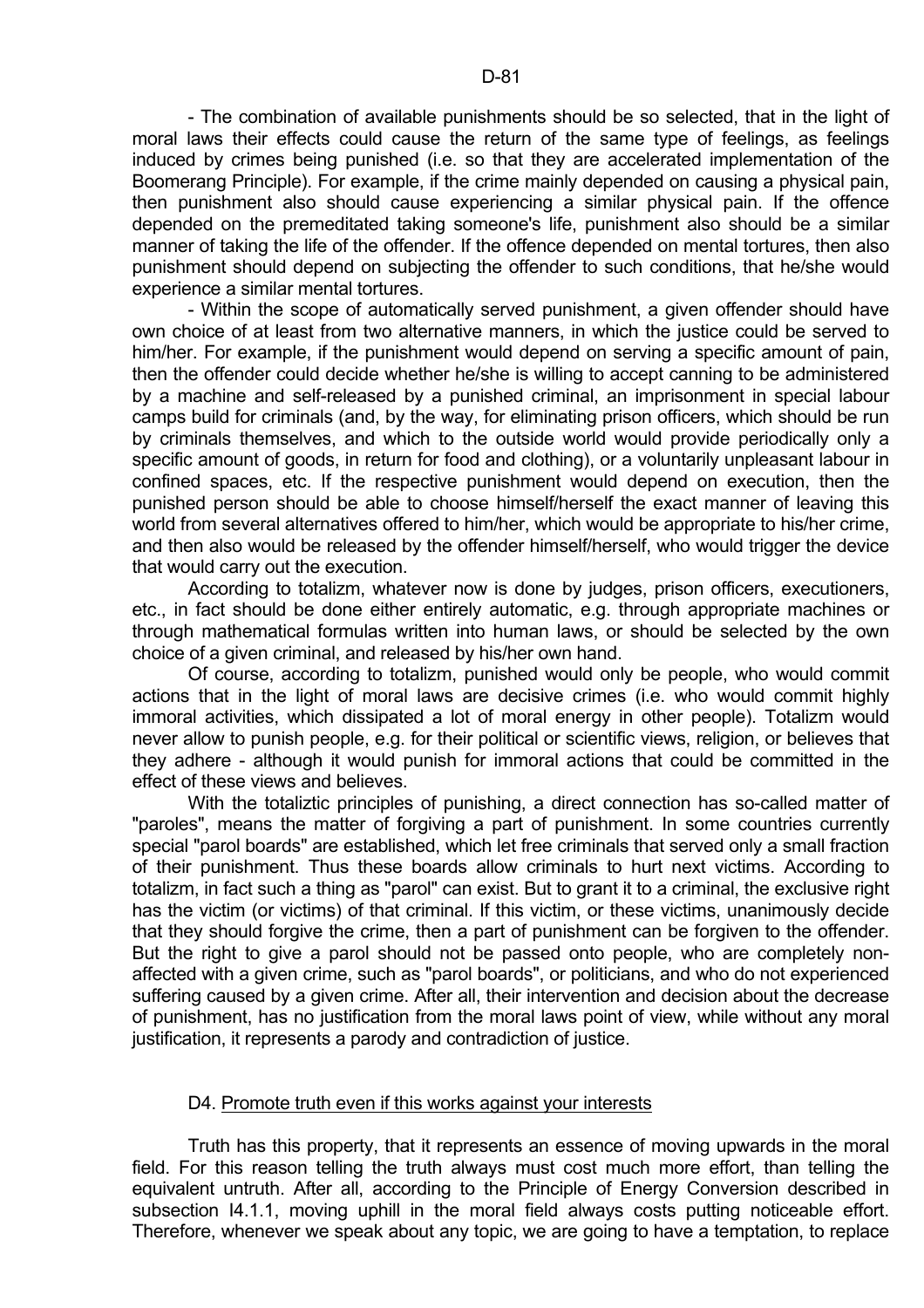the truth, which demands from us all this effort, by lies, which are easy and which bring various pleasures. Unfortunately, **according to the operation of moral field, only telling truth is "moral"**. At the same time, telling lies, is an "immoral" activity, because it leads downhill in moral field. For this reason, according to the only rule of totalizm "to obey pedantically moral laws", we have a duty to always tell truth. We should tell truth, even when it works against our interests. We also should tell it, even when it may appear that it hurts the listener. After all, the truth is a "pure form of morality". Therefore, independently of what telling truth is going to bring in a short run, the long term effects will always be positive - as this takes the place in every case of doing in life whatever is moral.

 Totalizm stresses that **in real-life situations we always have the choice of telling truth, or keeping silence**. Thus we need to distinguish between two types of moral cases, namely: when (1) we decide to tell something voluntarily (i.e. we decide to break silence from our own initiative), from the cases when (2) we are forced by others to tell something (e.g. when these others ask us questions). It we decide to say something voluntarily, then moral laws oblige us to tell the complete truth independently of consequences. But if we are asked questions, then moral laws give us a choice to either reply these questions and to tell the complete truth, or to keep a silence. Therefore, if telling the truth is going to bring some "immoral" consequences to someone, but we are in the situation that someone asks us questions, then we should rather keep silence or refuse to answer, then tell lies. Our silence or refusal of reply to questions represents only a lack of movement in moral field. But telling lies is moving decisively downwards in this field.

 Practically we are pushed downwards in moral field by every kind of lies. Even by this one, which usually is called "white lies", and which is considered to be an innocent lying in the name of someone's good feeling (type: "how nice you look today", "your speech was very convincing", etc.). Totalizm recommends to not lie even in such small and "innocent" matters (we should rather keep silence than lie). Every lie is a lie, while moral laws do not know compromises or exceptions.

 During completing my research on parasitism described in chapter KA, I discovered with a shock that **people in the advanced stadium of parasitism are never able to recognize, or to accept truth**. Minds of parasites are so deviated, that they can accept and follow only untruth - and only that one with a significant level of deviation. This is a very shocking state of things, which leads to a simple conclusion, that **it is not even worth to loose energy on convincing to truth people in an advanced stadium of parasitism, because such people never are able to recognize, accept, or utilize truth for moral purposes**. In past I frequently wondered about reasons for such state of things, and could not understand why some parasites never can be convinced to truth, nor never can be make to use truth in a moral manner. The solution was only provided by totaliztic mechanics, or more strictly by described in subsections KA1.5 and G4 similarities between the philosophy of parasitism and a spinning motion of material objects. As this mechanics reveals it to us, someone's falling into the parasitic philosophy is a moral equivalent to gaining speed in a rotational motion. In turn following truth is a moral equivalent to a linear motion (which tries to reach the goal along the shortest path possible). Therefore minds, which due to practising of the parasitism are put in such a spinning motion, loose their capability to move along the straight line - which truth represents. Thus they are incapable to seek truth, or to understand the straight truth. For people who are overtaken by the philosophy of parasitism, excellently fits the Chinese proverb, which states that "Though a snake enters a bamboo tube, it is difficult to alter it's wriggling nature". The above discovery reveals also, that the totaliztic recommendation to tell truth, at the receiving side are able to use only these intellects, which are practising totalizm. Only they are capable to understand truth, and to appreciate the value of truth. In turn intellects, which practice parasitism, never are able to make a moral use of truth. Thus they only use truth as a weapon and a tool of immoral aggression, with which they hit back people from which a given truth originates. In their presence frequently is better to keep silence than to tell truth.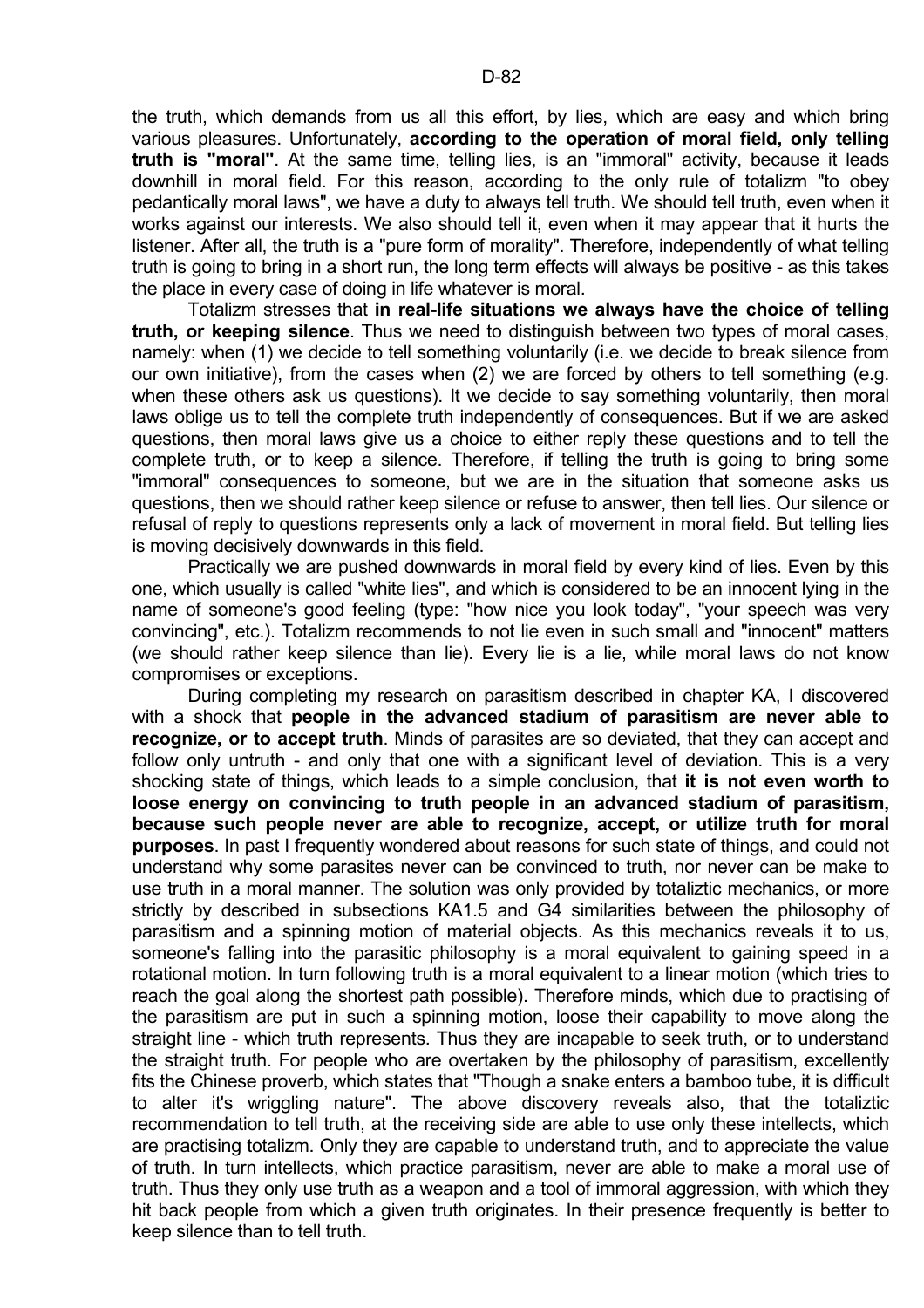## D5. If moral and human laws collide then obey moral laws

 In life we frequently encounter situations when human laws are colliding with moral laws. After all, human laws were designed without knowledge of the existence and operation of moral laws, while people who designed them frequently adhered to a parasitic philosophy. This collision of laws happens in every case, when human laws cause the dissipation of someone's moral energy. Examples of such situations include:

 (1) Safety belts in cars. For example, the use of legal means to force drivers and passengers to wear safety belts, is a totaliztic sin of suppression - see subsection A5.2. However note that to educate people that they should wear safety belts voluntarily, because belts are good for them, and also that they have duty to fasten belts on their children, is the totaliztic good deed of inspiration. In turn the motivation of car producers, to supply cars with safety belts, so that people could wear them whenever they wish to do so, is a totaliztic good deed of progress.

 (2) The right for corporal punishment administered to our children. As this is explained in subsection D2, in some countries their governments introduced laws, which forbid parents to serve corporal punishment to their children. These laws are introduced in spite of the fact, that the application of a well balanced and justly corporal punishment, is actually one of the ways of obeying moral laws (see subsection D2), and a major source of psychically heathy adults in a given society. If one dismisses the telepathic manipulation of evil parasites described in subsection KA2, it is difficult to understand on what basis this traditional right of parents to discipline their own children, is now being forbidden by law, and is taken away from parents in the ever increasing number of countries.

 (3) Taking away the right to euthanasia, means the legal prevention of assisting terminal ill people to commit a suicide. Depriving people this right, is also a totaliztic sin of suppression. On other hand, killing any person in a situation other than a self-defence, is an extremely heavy sin of oppression.

 (4) Privacy Act. It takes away the right of people to know truth about other people. It is immoral to such an extend, that even in highly parasitic societies, it must be officially broken for money through the so-called "background checking" - see also subsection B5.

 (5) Obligatory military service in an aggressive army. Aggressive army teaches its soldiers, and obliges them, to attack and to kill other people, whenever their leaders decide to start some international skirmish. In turn moral laws and totalizm allow to kill other people only in a self-defence - and only in situations "you or me", or when a life of someone for whom we are responsible is endangered by an aggressor. Therefore, according to totalizm, army can only be formed and trained for defence purposes. Thus skills that are taught in it, should be clearly provided with explanations, that they are only for purposes of effective defence, not for purposes of an aggression. (Although, in the situation, when there is no doubt about the murderous intensions of the aggressor, sometimes the most moral and most effective manner of defence is to attack. But the attack for defence purposes, must be clearly distinguishable from attack for the aggression purposes.)

 In all situations of collisions between these two sets of laws (i.e. moral laws and human laws), totalizm insists that the moral laws should be obeyed firstly and primely. But simultaneously it recommends, that we always should choose such a "non-confrontational" manner of obeying moral laws, that we do not get in trouble with human legal system. Especially, if the country in which someone lives, already practices an institutional parasitism. After all, obeying moral laws in the confrontational manner towards human legal system of a given country, would also prove to be an "immoral" activity, because in the final effect it would cause the collision with human laws, and thus decrease in our own level of moral energy.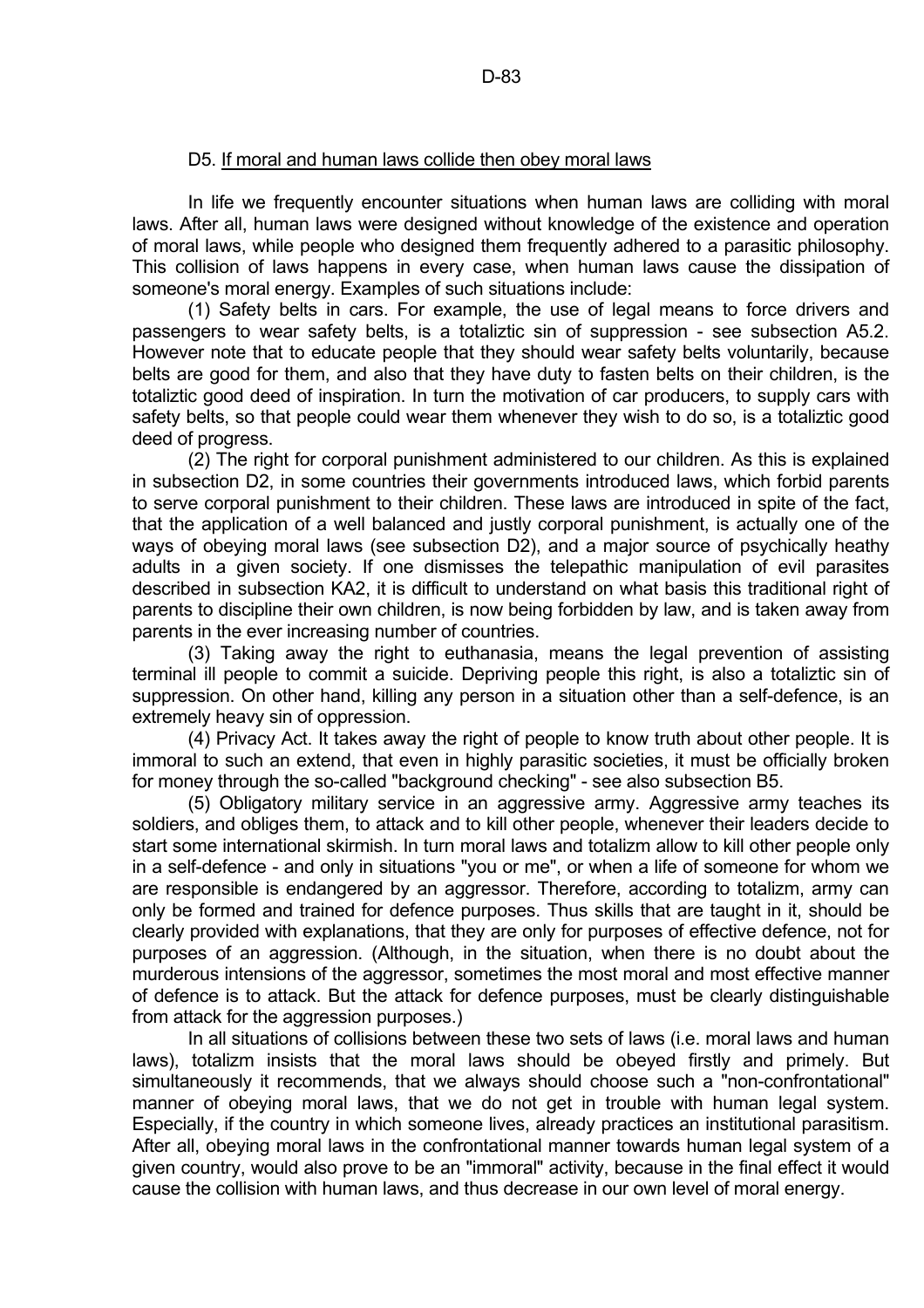## D6. There are immoral professions (e.g. teachers, tobacco producers, executioners) but prostitution does not need to be one of them

 According to totalizm, "immoral" is everything that causes the decrease of someone's moral energy. In turn "moral" is everything that causes the increase of this energy. This rule applies to everything - including also the professions or occupations, which we adopted for living. According to what was explained in subsection E8, in present society there is a large number of occupations, which inevitably cause the decrease of someone's moral energy. Apart from occupations, which are "immoral" in an obvious manner, such as the profession of an executioner, a prison officer, a judge/lawyer, etc., to the group of "immoral" professions belong also all other occupations, the doers of which are disliked by someone. For example, in the present social conditions, immoral are also occupations of a: parking inspector, policeman, manager, teacher, lecturer, politician, etc.

 In present times a lot of controversy and political debates induce the so-called "oldest profession", means prostitution. All seem to "hang dogs" on it, and claim that it is a highly "immoral" occupation. In a large number of countries it is not legalized, as yet, although practically there is not even a single country in the world, in which it would not be practised. But, if one considers prostitution from the point of view of the influence it has on the level of someone's moral energy, that means from the same point of view that totalizm qualifies all other human activities, then it turns out, that in a large number of cases, in fact it increases the level of this energy. Therefore, from the point of view of totalizm, in normal circumstances prostitution, as such, does not need to be an "immoral" profession. (Probably this important fact, that prostitution, by its nature, is NOT an "immoral" profession, and that only various deviated people unjustly claim that it is "immoral", is the very reason why Jesus is known to defend prostitutes vigorously, and to frequently carry out his teachings surrounded by them.) However, there are various circumstances and factors, which can change it into an "immoral" activity. Their example can be, when the person doing this profession is forced to do it, or when someone is hurt by a client or by a pimp. The most frequent factor, which in the light of totalizm always causes the change of prostitution (or change of any other sexual intercourse) into a highly "immoral" occupation or activity, is if one of the parties involved, catches a venereal disease because of it. This is because such a disease triggers the rapid lost of moral energy in the person, who catches it. Therefore the most important condition, which must always be fulfilled, in order for prostitution to become a "moral" profession, is to practice it in such a manner that it eliminates the danger of catching a venereal disease by one of parties involved.

 In situation, which is very similar to prostitution, there is also a whole range of other professions and occupations. For example, someone could ask the question, whether according to totalizm, moral or immoral are such professions, as: film actress who allows to be filmed naked, a model who allows to photograph her shapely breasts, publishers of "Playboy" and "Playgirl" magazines, etc., etc. As it easily can be understood by an analogy to prostitution, the answer of totalizm to these questions is always simple: if a given profession or occupation causes in someone a direct and significant loss of moral energy, then according to totalizm it is categorised as "immoral". But if it does NOT cause in anyone a noticeable loss of moral energy, then totalizm qualifies it as "moral" and allows to practice it without any hinders whenever someone wishes to do so. (Therefore, in order to answer whether, for example, publishing the "Playboy" magazine is an immoral occupation, one needs to consider, whether all these stubborn rumours about various religious leaders who condemn it in public, but actually review it in secrecy to boost their energy, have some actual foundations, or are just plainly untrue.) Thus, if one analyses the matter of professions, totalizm gives to our hands a much better means of qualifying, whatever people for a long time used to always judge automatically, as one of basic categories: moral or immoral. Only that without totalizm people used very subjective and ambiguous criteria, thus also committed much larger errors in their judgement.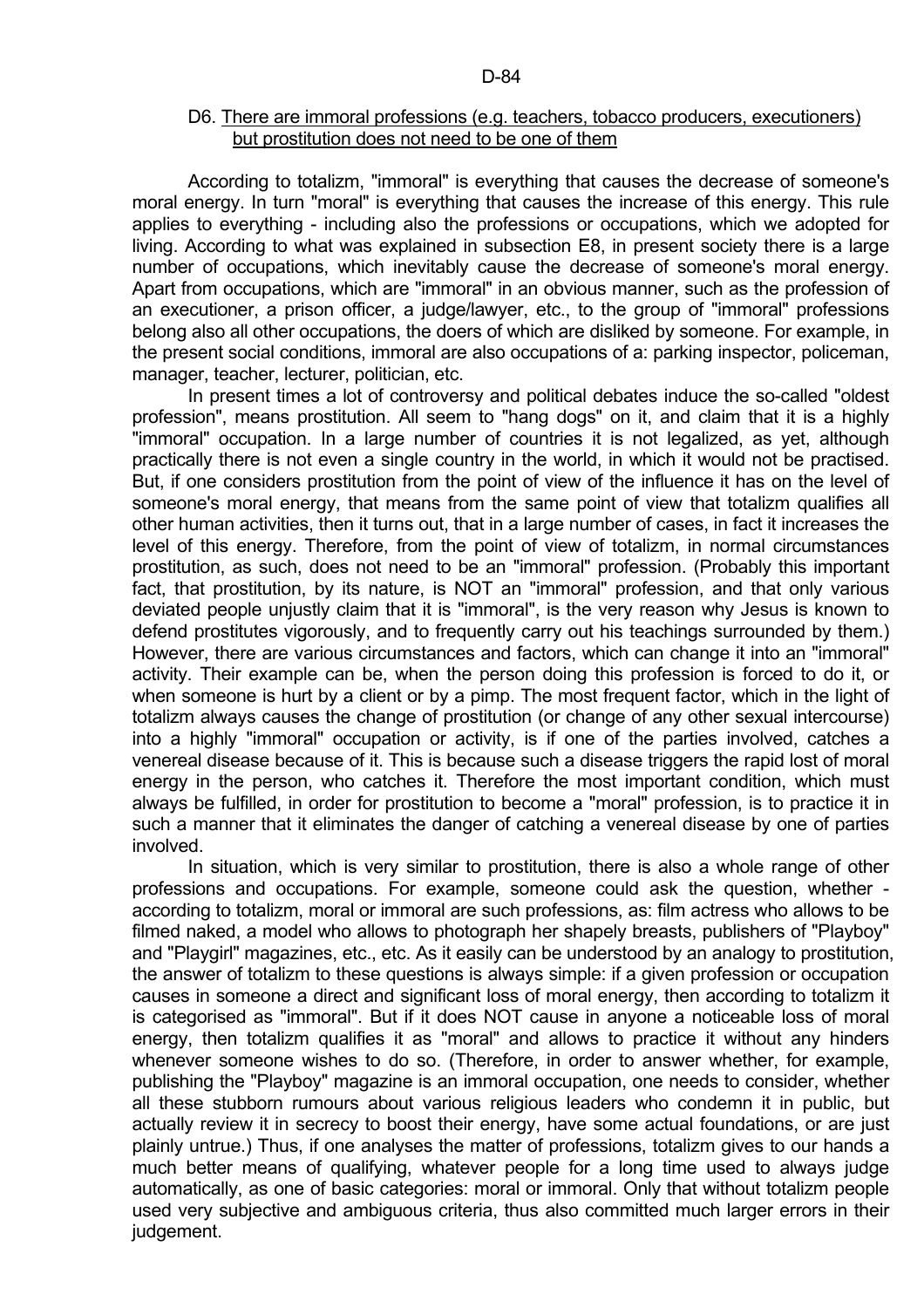The totaliztic manner of qualifying everything, in fact turns out to be much more tolerant then the traditional manner. Also practically, according to totalizm, the division into moral and immoral professions, activities, or objects, lies completely differently than people believed this so far. For example, according to totalizm, immoral pornography differs by this from a moral photography of human acts, that pornography deprives many people of their moral energy, while the artistic photography of human acts generates this energy. Therefore, according to totalizm, (moral) artistic photography includes all photos that show naked human bodies, but do not deprive people moral energy - independently what a given picture shows and in what pose it was taken. In turn non-totaliztic manners of differentiating between a pornography and an artistic act, is based on a highly ambiguous interpretation of "intentions" by the viewing person, e.g. on interpreting how in his/her opinion a given picture treats human body and what it shows (e.g. if it treats body as a "merchandise", then usually is qualified as a pornography but excluding advertisements of organs for transplant and excluding medical textbooks; but if it treats as a carrier of beauty, then usually it is qualified as an artistic photography - unless it shows our own wife). Because various people usually see totally different intentions in the same picture, this non-totaliztic manner of distinguishing of immoral pornography from moral artistic act, almost never was able to give an unambiguous verdict. In the result, if someone publishes masterpieces of e.g. Rubens in a colour journal of some religion, by using such nontotaliztic standards, many would immediately declare this publication as pornography.

## D7. According to totalizm, so-called coincidents are actually someone's direct interventions (e.g. arranged by the universal intellect, or by evil parasites)

 Let us forget for a moment about a stereotype, which is forced upon us by scientists and society, and let us consider logically, whether in fact in the intelligent universe, which is governed by moral laws and by the universal intellect (God), there is such thing as a "coincident" or a "converge of circumstances". For example, let us consider whether it is possible that any building collapses "because of a coincident", and also - because of this coincident, it kills someone who is inside of it. In case of the building itself, we immediately must exclude as a possible reason of the collapse any "coincident". We already know, that if a given building collapses, then always there is some rational reason for this. For example, an architect did a shabby job with calculations, or construction workers stole cement and made it out of pure sand, or investor has saved money and has not investigated whether the soil under the building is stable, etc. Thus if the sole fact of collapse is excluded as a "coincident", the only thing that still could be a coincident, is the correspondence of time, when the building collapsed, with the time when a victim was present inside, thus resulting in a death. But if the human fate is governed by moral laws, then even such a correspondence of times must not be coincidental, but is a result of operation of moral laws. Thus, to summarize the above, if the universe is governed by moral laws, as totalizm proves that this is the case, such things as "coincident" or "converge of circumstances" does not exist at all. Even if the non-existence of these ideas was explained here on a simple example of collapse of a building, actually it extends its validity to everything that so-far people called with these names.

 If, according to totalizm, such thing as a "coincident" or a "converge of circumstances" does not exist, let us explain what actually are phenomena called with these names. Let us start from reminding ourselves, that in a huge universe, which is governed by the universal intellect, nothing can happen without the supervision or intervention of this intellect. Simultaneously everything, into which this intellect intervenes, must fulfil the "canon of ambiguity" described in subsection B7.4. All the above taken together, means that everything into which the universal intellect intervenes, must appear as a "coincident". Furthermore, if a civilization, like currently our one, is farmed by morally decadent evil parasites described in subsection KA2, then also all intended, although well camouflaged, interventions and manipulations of these invisible evil parasites, are also imitated to be such "coincidents" or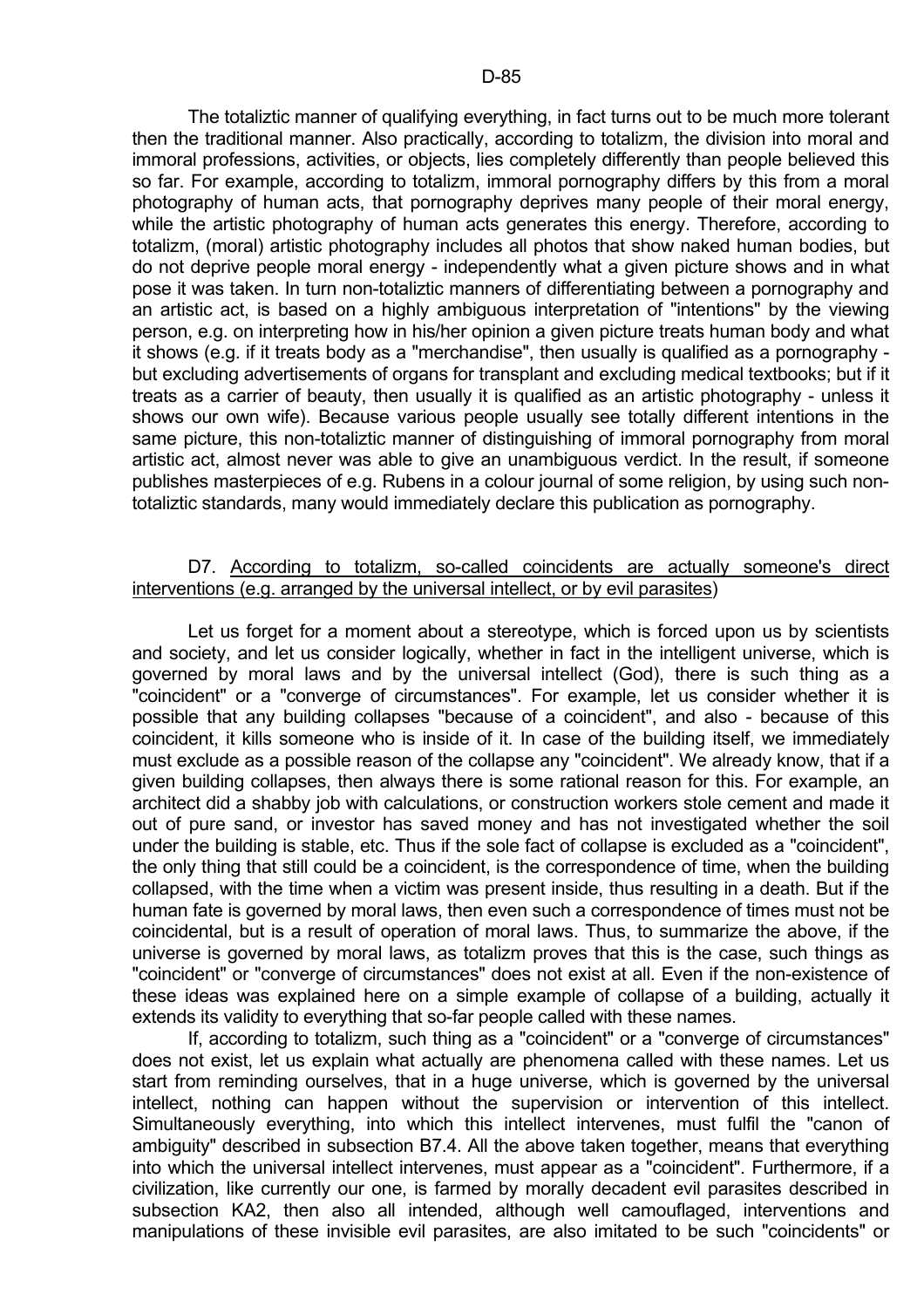"converges of circumstances". Also evil parasites are going to purposely manipulate scientists from the planet that they enslaved, to claim that there is such thing as a "coincident" and "statistics". After all, under the excuse of such "coincidents", evil parasites are going to hide their immoral activities. To summarize the above, **if in our vicinity happens something that looks as a coincident or a converge of circumstances, then in fact it is either an open intervention of the universal intellect, or a camouflaged manipulation of evil parasites from UFOs**.

 Of course, it would be beneficial for us, if we have the ability to distinguish, which coincidents or converges of circumstances, are introduced by which one of these two invisible forces that constantly intervene in our reality. Well, such distinguishing is relatively easy. The **universal intellect** deals with us like a knowledgable father. Thus in everything that it intervenes into, it utilizes the "principle of most beneficial effect", which is described in subsection I4.1.1. This principle causes, that everything into which the universal intellect intervenes, firstly must serve for our own good, means it must cause the growth and benefits of all those who are affected with it. In turn **evil parasites** act on Earth as a horde of morally degenerated sadists and bandits. Therefore everything that evil parasites do, in the first instance serves evil purposes, means serves the pushing down and oppression of all these whom it affects. Of course, even all the evil deeds that are committed by evil parasites, always must firstly be approved by the universal intellect, before they have the right to affect the victims. But the universal intellect follows the rule, that it disapproves a given evil deed and blocks the arrival of it, only in these rare cases if (1) this evil deed affects someone, who does not deserved it yet, and simultaneously if (2) this someone refuses to accept it, and demonstrates this refusal by undertaking an active and a vigorous attempt to defend himself/herself from this evil.

# D8. Defence killing (e.g. "you or me" situation)

 According to totalizm, before we undertake any action, firstly we should qualify it into one of categories: "moral" or "immoral". Then we can implement it only if it belongs to the category "moral". But if it turns out to belong to category "immoral", then we should firstly change it into some other action, which is "moral", and only then implement this changed "moral" action, instead of the original "immoral" one. The change of "immoral" activities into actions that are "moral", in some cases depend only on the change of moral outcomes of what is being done. Thus we should not confuse this change, with the change of our perception of these actions, e.g. with the change of painful actons into painless ones, or the change unpleasant actions, into actions that are pleasant. Therefore in life exist also situations, when the change of immoral into moral, does NOT cause any significant change of the activity itself, but only changes the outcomes of this activity. One of the popular type of such actions, are all situations, when the choice limits itself only to "you or me". Their example include killing in self-defence in situations when there are only two choices "you or me", paying the costs of a car accident that took place, while these costs must be covered by either "you or me", etc. In such situations, independently whether the chosen action is the "moral" or the "immoral" one, still the outcome is going to be similar, only that this outcome affects differently the parties involved.

 In cases of such situations, totalizm explains that the **moral action is always a defence**, while the immoral action is always an aggression (see content of subsections D11.1 and D11.1.1). Therefore in such situations, against moral laws runs this person, who carries out an act of aggression, means this one who takes an active part in creating the situation, and thus who caused that now there are only two solutions i.e. "you or me". Therefore, according to the "moral laws of personal responsibility for everything", the person who actively created the eventuation of such a situation, means the aggressor, takes also the moral responsibility for all consequences of this situation. This practically means, that e.g. in gravely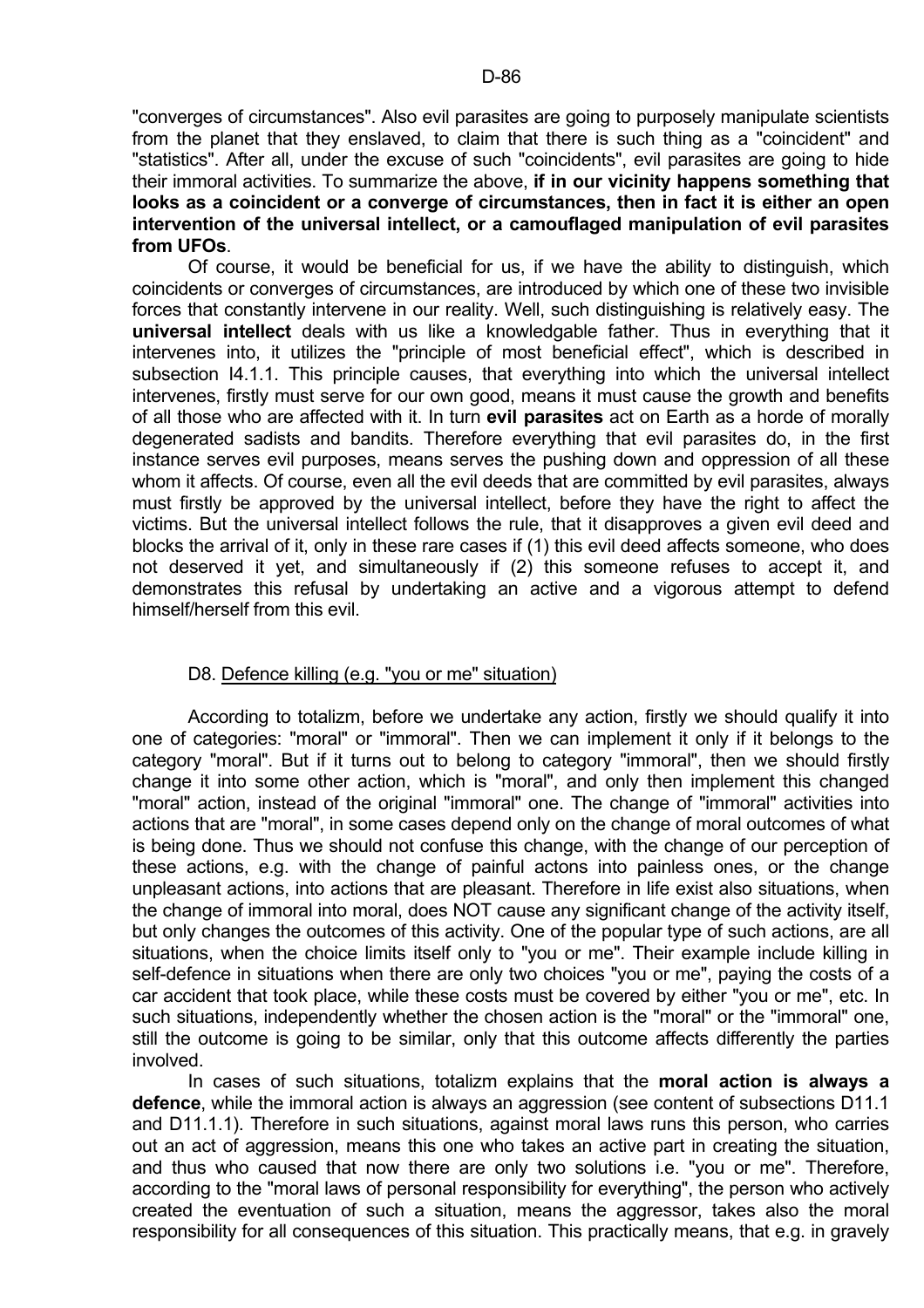situations of self-defence, when someone must die and there are only two choices: "you or me", according to totalizm, the moral solution is the aggressor being killed by a person which is attacked. Means moral is then only the killing in self defence, not killing in an act of aggression. Also according to totalizm, in such situation, the attacked person should be recognized as innocent by all human courts. After all, he/she is going to be rewarded by moral laws for undertaking "moral" act of defence.

 On the other hands, e.g. the situation of killing an attacked person by an aggressor, is an immoral murder. Means according to totalizm, such a killing must be strictly punished as an ordinary murder. It is also clearly punished by moral laws. Similarly winning any other situation "you or me", in which the winner is a person who created a given situation, and thus who bears the responsibility for it, is immoral because it runs against moral laws - see subsection D<sub>11</sub>11

 Situations of self-defence are quite frequent on Earth, especially in the present days of a widespread downfall of morality. For example, there is always a possibility, that a bandit breaks into our home and puts a knife against our throat, in order to find out, where we keep our savings (the act of placing a knife on our throat is a clear indication of intension of killing someone), or threats us that is going to kill our close ones. In such situations totalizm not only completely approves the decision, but even directly recommends, that - if it is possible, then the attacked person should immediately shoot (or kill in any other way) his/her aggressor without any hesitation.

 A next doubt, that in these matters usually comes to mind, is exactly "when" a killing of someone in self-defence becomes a moral activity. Do we need to wait with such a killing in our self-defence, until the moment of time when the aggressor shoots in our direction, and thus when we are absolutely certain that this aggressor without any doubts is intending to kill us. Again totalizm states that in the moral sense, even just a revealing of someone's killing intensions, already suffices for someone's guilt. In our self-defence we should begin to act immediately, after the aggressor makes his/her "declaration of intensions", means after he/she let us know somehow through the action, that it intends to kill us. In turn a "declaration of intensions" is relatively easy to recognize, because it is represented by everything that certifies that the aggressor prepares himself/herself at the moment of aggression, or prepared before the aggression, to carry out the killing. For example, if someone arrives to us armed, and in some way let us realize, that he/she has aggressive intensions (e.g. takes out a knife, or points out a gun at us), this is a sufficiently clear "declaration of intensions" and it suffices to give us a certainty, that somewhere at the bottom of soul, this someone has intensions to murder us - if the situation develops in this direction. For this reason, when intensions of aggressor to kill become clear to us, according to totalizm we do not need to await any longer with undertaking a self-defence, and we should make the use of any opportunity to neutralize our aggressor. We should not e.g. await until the aggressor begins the final act of killing us, because then it can be too late to act in our self-defence.

 Out of all situations of killing in self-defence, some controversy may induce the matter of killing during a war. Let us consider a situation: some aggressor arrives to our territory and quite clearly indicates that it intends to finish us. What we should do - await until it starts to kill every person individually, and only then kill the aggressor in self defence? After all, if it uses the weapon of mass destruction, then it can be too late for killing the aggressor. What we should do according to totalizm? Well, the answer is: kill the aggressor without awaiting until it begins killing each one of us separately. After all, by the sole act of arriving into our space and creating the threat, this aggressor already put us in the situation "you or me" and let us know its aggressive intensions. Thus we have no other option but to start killing it without waiting until it starts killing each single one of us. In turn the undertaking of a defence of the group intellect to which we belong, is an activity equally moral as undertaking the self-defence of us. Also similarly as this is with killing in self-defence, which is rewarded by moral laws, not punished (see subsection D11.1), also killing for the defence of a group intellect to which we belong, is rewarded not punished. The only condition of this rewarding by moral laws, is that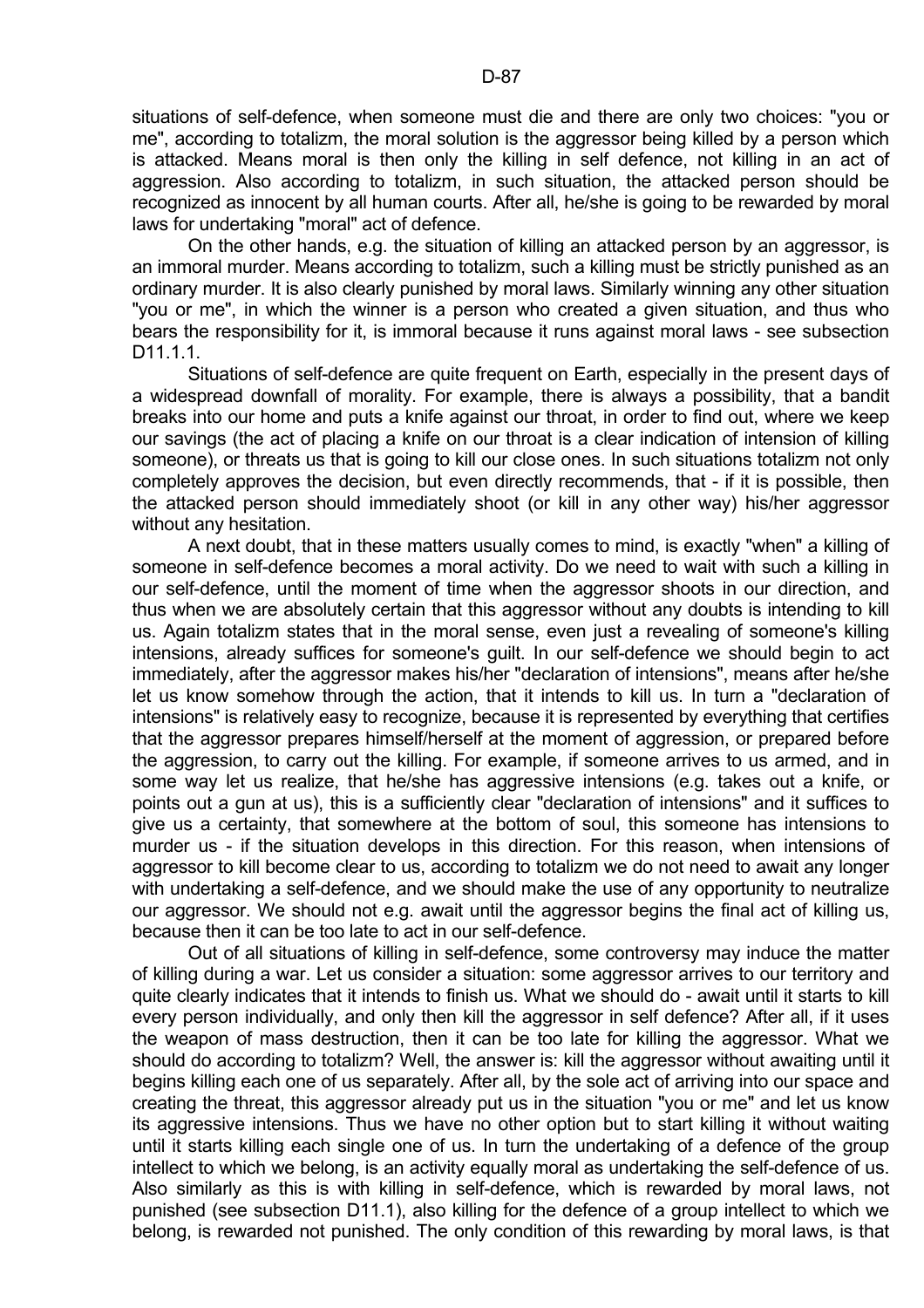The above should be complemented with the information that the fact that a given activity is a defence, or an aggression, is decided by the intensions and circumstances of a given act, not by the act itself or by the initiative that someone takes in this act. For example bombarding the territory of an aggressor, who attacked us first, is still a defence, even if it takes the form of an active attack.

 A next problem, which stems from the subject of killing in self-defence, is the consequence of this killing in light of the Boomerang Principle. After all, according to this moral law, whatever feeling someone causes in a different person, later he/she receives the same feeling back. But totalizm explains, that although this is generally true, simultaneously the most vital details of operation of the Boomerang Principle were so intelligently designed, that they always obey the "canon of universal justice" discussed in subsection B7.4. This canon requires, that all "moral" actions must always be rewarded by moral laws, while all "immoral" actions must always be punished by these laws. The "canon of universal justice" causes, that the universal justice is NOT "blind", but works in such a manner that it always "motivates to improve our morality". As such, the universal justice drastically differs from the human justice, which is "blind" - means which for a given kind of activities always punishes in the same manner, independently whether this activity is qualified as moral or as immoral. Because of the operation of this intelligent "canon of universal justice", in the final effect all "moral" actions always must be rewarded by moral laws, even if the blind/automatic application of these laws would imply, that someone could be punished by them for a given "moral" action. It is proven in subsection D11.1 that a defence also decisively belongs to the "moral" category. Thus people who undertake an act of defence, must be rewarded, not punished, by moral laws, even if they were forced to kill. In practical terms this boils down to the fact, that the **karma** for killing in defence is so exchanged, that it is NOT increased for the defending person, in spite of the fact that this karma still fulfils the requirements of the Boomerang Principle. How it is accomplished, it is explained in subsection D11.1.

 If there is a necessity of the **defence war** with some aggressor, then whether according to totalizm we should refuse to take a part in it? After all, by joining actively this war, we would put ourselves into the situation, that we would need to expose ourselves to dangers of the type "you or me", or that we would accumulate karma for some new actions. Again, the logical analysis reveals, that we should voluntarily take part in the war with an aggressor, because this is an active form of our self-defence. In turn taking part in every defence is an activity, which is highly "moral" (see subsection D11.1). While when karma is concerned, which is created during such a war, then firstly karma from defence fight works completely different than karma from an fight during an aggression (see subsection D11.1), and secondly usually this karma is under our control, because we always have the final saying, what in a given situation we decide to do. It is also known, that the fact of avoiding taking a personal part in a defensive war, does not prevent us from dangers, or does not eliminate dangers, that we find ourselves in situations "you or me". However, according to totalizm, we should decisively refuse to take part in a war, which would make us someone's aggressors.

 The above should be complemented with an explanation, that the views presented in this chapter and subsection, explain the stand of totalizm in this matter, which is based solely on the action of moral laws learned by totalizm. In turn the stand of human laws in matters of defence, in some countries can be exactly opposite to the stand of totalizm. For example I personally know a country, in which evil parasites so manipulated the legal system, that laws of this country forbid to do any harm to an aggressor, even if this aggressor comes to your own house "armed to the teeth" and starts to kill you and your family. Thus if we find ourselves in the situation of a defence, before we decide what to do, we should consider not only the action of moral laws, but also the action of human laws of a given country. In some countries we may be forced to solve a moral dilemma, whether it is better to let us be killed by an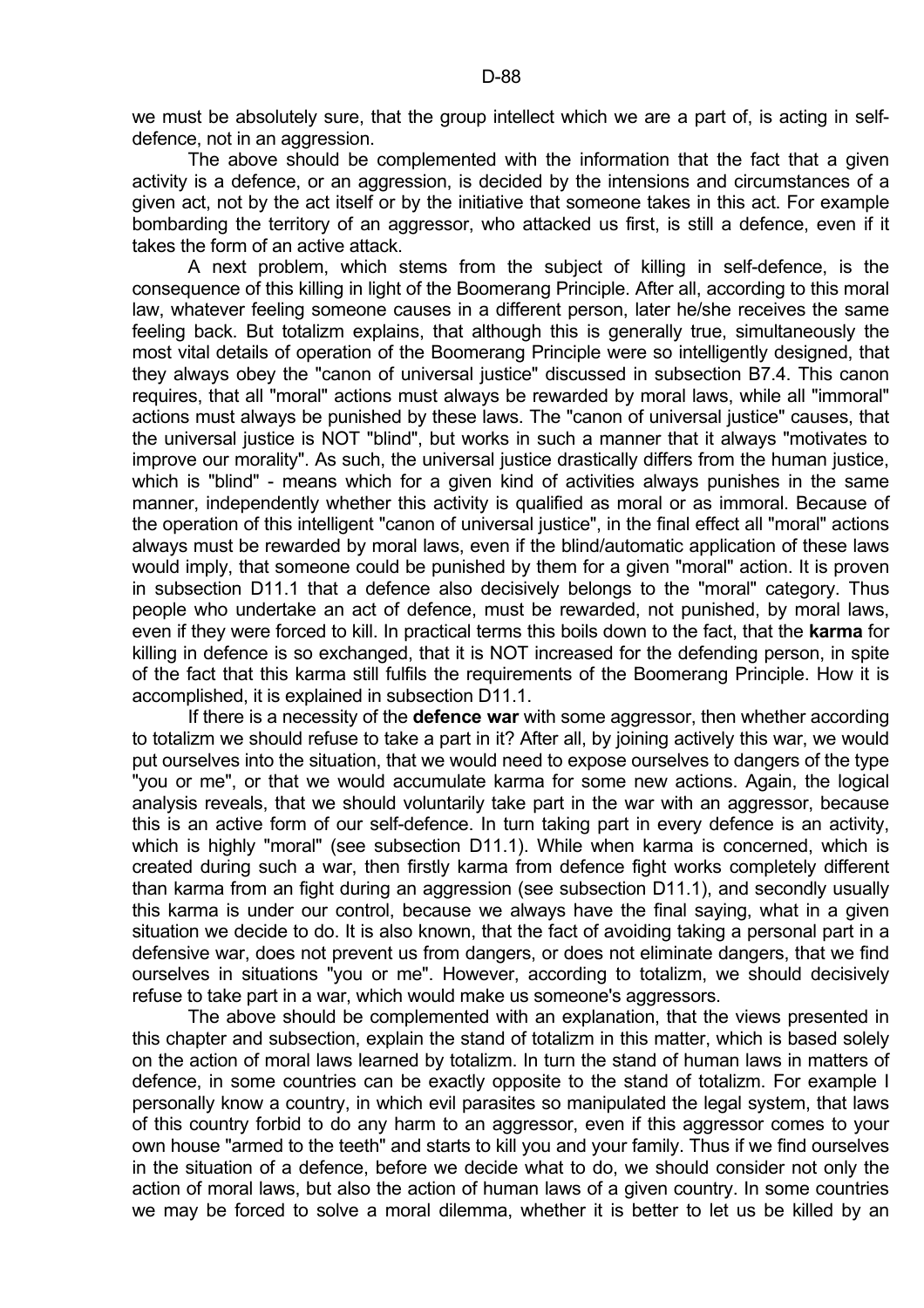# D9. Karma of a butcher - those who wish to eat hand killed animals, should kill with their own hands, whatever they eat

 As this is well-known, various "alternative" philosophies propagate views, that only people who practice vegetarianism have chance to reach high levels of so-called "spirituality". Thus this subsection present the stand of totalizm in this matter, and also directs our attention at various side issues connected with it.

 If one investigates the real reason why on Earth views are disseminated stubbornly, that eating meat makes impossible reaching high levels of "spirituality", then the answer turns out to be in the research on UFOs. As it turns out, evil parasites, described in subsection KB2 and chapter JJ, systematically rob (i.e. they keep "milking out") various people from their life/moral energy. This energy robbed from humans, they later use for energizing themselves, and for satisfying their own deficit of this life-giving energy. Unfortunately, life/moral energy has a memory. This means, that amongst other information it remembers, it also carries in itself the memory of needs, habits, and feelings of people from whom it was robbed (or "milked out"). This memory is then poured into those UFOnauts, who saturate themselves with given energy. Thus, if people from whom this energy is robbed (milked out), are indulging themselves in the taste of meat, then also those evil parasites from UFOs, who saturate themselves with this energy, start to feel the craving for meat and the need to eat meat. Unfortunately, on the planets of evil parasites (UFOnauts), they do not raise animals for meat. Their entire food is obtained with the use of synthetic methods. Thus practically those out of evil parasites from UFOs, who saturate themselves with moral energy robbed from people that indulge in eating meat, are then subjected to a kind of emotional tortures, because they have a taste for eating meat, while this meat is not available on their planet. Thus in order to eliminate the problem of such taste tortures, those people who are exploited by evil parasites as donors of moral energy, the parasites telepathically and hypnotically program into vegetarianism. So practically this campaign of spreading vegetarianism on Earth, is similar to activities of a farmer, who likes to eat meat with the aroma of a hey, therefore who telepathically tells its beasts, that if they eat exclusively hey, it is going to lift them up spiritually. On this principle, in order to make the programming of people into vegetarianism even more effective, evil parasites from UFOs frequently justify it to their victims either with religious reasons, or with spiritual reasons. But in all cases of donors of life/moral energy, who do not let convince themselves neither with religious or with spiritual arguments, evil parasites simply brutally program them under hypnosis, so that they feel a disgust towards eating meat. I know many people, who are vegetarians not because they try to uplift their spirituality, but only because UFOnauts preprogrammed in them a disgust towards eating meat. Thus every person who practices vegetarianism, independently of the justification into which was manipulated and is believing, actually does not eat meat only because in reality he/she is a donor of life/moral energy for evil parasites from UFOs, and these parasites preprogrammed him/her hypnotically to believe in whatever he/she believes.

 In order to summarise the above, from UFO research stems a rather interesting discovery about really evil reasons for connecting the subject of food that one eats, to spirituality of the eater. This discovery does not support claims of various "alternative" philosophies, about the necessity to turn into vegetarianism. Simultaneously it reveals, that abandoning vegetarianism and eating meat, is a manner of self-defence from one of many forms of exploitation of people by evil parasites from UFOs, namely from robbing their life/moral energy. (However, eating meat is not able to prevent falling victims of other forms of exploitation.) Therefore, at the present stage of our development, totalizm is not against eating meat.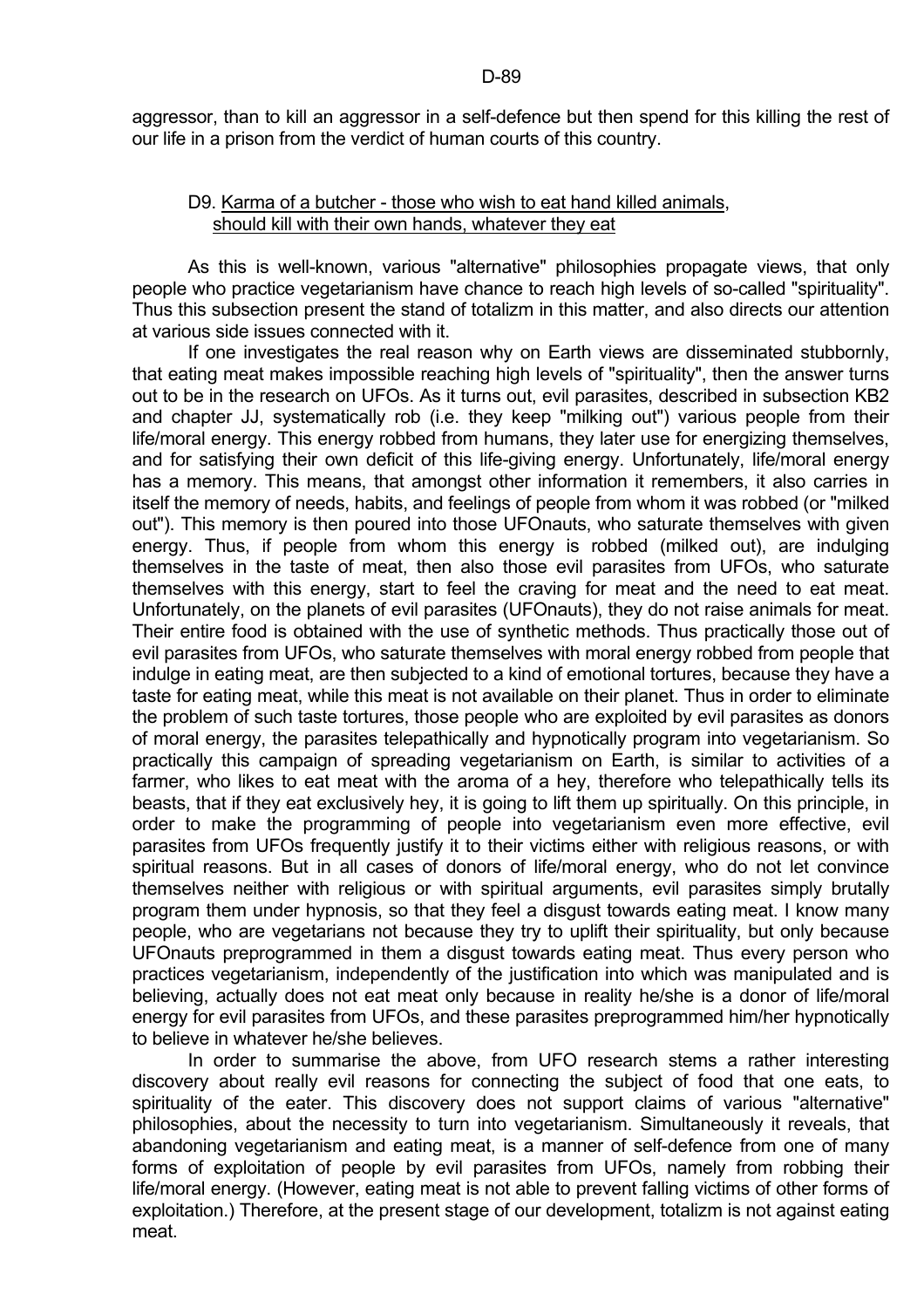But totalizm is against immoral killing of animals, including killing for immoral eating. After all, killing for immoral purposes bears karmatic consequences, the existence of which totalizm already discovered. For example, according to totalizm, killing animals for excessive profit, is not a moral activity. It leads to the generation of karma, the full consequences of which at the present level of knowledge we are not even able to realize. Also, as the moral law of "personal responsibility for our actions" it indicates, it is the butcher, not his/her clients, who bears the direct and personal responsibility for lives which he/she takes away. Therefore totalizm recommends, that if animals must be killed, then the killing should be done automatically by a machine, not by people. But if there is no such a machine, then every single consumer of meat should kill personally the animal that he/she is going to eat later. In such circumstances, it would be this consumer, not the butcher, who would bear moral consequences of taking away lives of animals, and who would be judged by moral laws i the light of his/her current circumstances.

 In order to express the above in other words, totalizm decisively differs from vegetarianism, because it does not see any problem with eating meat, but sees serious moral problems with activities that lead to this eating meat, namely with killing animals designated for eating, and with any cruelty during raising animals. Therefore totalizm allows to eat meat, if either the problem of killing and cruel treatment of animals is going to be solved morally, or if each individual meat eater is going to take on himself/herself the entire responsibility for this killing and for cruel treatment of animals.

# D10. Capabilities of totalizm to heal social life

 Some philosophies have this quality, that they can be related not only to lives of individual people, but also to lives of whole societies. Totalizm is also showing the presence of this quality. After all, it is based on moral laws. As such, totalizm is able to indicate to us, amongst others, highly moral and effective manners of healing current social problems. The society, which would be regulated accordingly to the principles of totalizm, would be able to act more effectively and justly, accomplish much higher level of wealth, and give its citizens much more happiness, than societies which are regulated by any other philosophy or ideology. But so-far totalizm was not directing its efforts into this goal for the simple reason, that it considers that "repairing the world we must always start from ourselves". But at the moment, when the number of adherers of this most moral and positive philosophy of the world increases into the required level, as a philosophy it starts to bear also responsibility for extending its area of application to matters of healing of our social life. Thus slowly we should start to get used to the thought, that one day totalizm is going to have a duty, to create a "network for social renewal", means to create an institution, which would be based on its principles (i.e. something like a political party - only that it would be pedantically moral, thus the activities of which would be equally moral and transparent, as moral and transparent is totalizm itself, and also in which the members would be called "totalizts" - not "politicians", in everything that they do). We should also accept the consequence, that together with the increase in numbers of followers, totalizm is assuming on itself increasingly large responsibility, to take active part in social life, in solving everyday social problems, in healing our public life, etc. The first information about models of social life that totalizm promote, is contained in subsection A8.

## D11. Common expressions, which in the light of totalizm require explanations

 Chapter B illustrated it to us, that totalizm uses various ideas and definitions, which are more characteristic to strict sciences than to a philosophy. Examples of such ideas include: moral field, moral energy, moral laws, indicators of the moral correctness, etc. The wide use of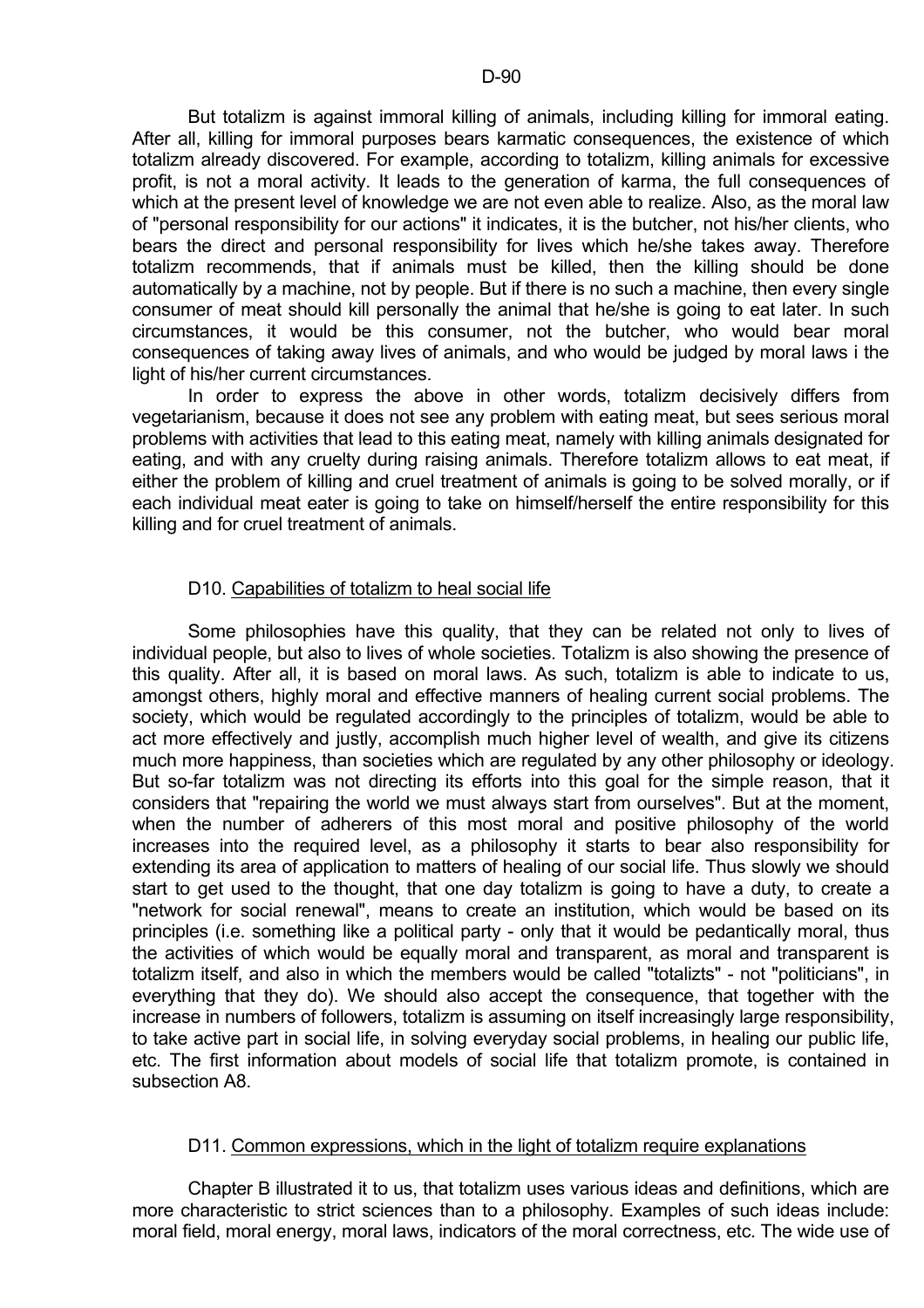such scientific ideas and strict definitions in totalizm, has the consequence, that many common expressions and typical activities of our everyday life, may turn to be either contradictive to the action of moral laws, or are understood by totalizm quite differently (i.e. more strict) than they are understood in common situations. Therefore, it would be beneficial to present here for these ideas the basic explanations, which would clarify their totaliztic interpretation. Several subsections, that are to come now, represent such elaboration on the totaliztic understanding of common expressions and typical activities from our everyday life.

#### D11.1. The duty of defence - the most important of all totaliztic good deeds

 The major attribute of parasitism described in subsection B5 (and also in chapters KA and KB) is the aggressiveness. Parasites are extremely hostile and aggressive. Their aggressiveness manifests itself by the constant igniting of hostilities against everyone who is weaker than them, and who happens to be in their vicinity. Especially viciously they attack weaker from them intellects of a high moral standards, including adherers of totalizm, philosophy of totalizm, etc. If for some reason this aggressiveness of parasites is not met with a defensive counteraction of the intellect with a high morality, then it would introduce a threat to the very essence of morality, and also to the survival of these intellects with high moral standards. Probably for these reasons, the universal intellect designed moral laws in such a manner, that the undertaking of defence against someone's aggression, is the expression of obeying these laws. In turn the duty of undertaking such a defence, is in fact not only one of the most important "moral" behaviours (i.e. one of most important totaliztic good deeds - see subsection A5.1), but it is also a separate moral law (see subsection I4.1.1). The fact, that undertaking defence is both, a "moral" behaviour - means a totaliztic good deed, and also one of the obligatory moral laws, thus also the fact, that self-defence against someone's aggression is an expression of obeving moral laws, is going to be formally proven in this subsection.

 The reason why this entire subsection is dedicated to formal proving that undertaking the defence is a "moral" behaviour and a main totaliztic good deed, and also that according to moral laws we have a duty to carry out our defence, is the **inheritance of Christianity**. As we know, all those, who are brought up on ideas of Christianity, are impregnated with a deep belief, that the moral life depends on a complete avoidance of fight that is imposed on us, and also on avoiding any resistance against aggression. After all Christianity teaches the adherers: "if someone hits you in one cheek, expose also other cheek for a hit". But if one analyses the real intensions of the universal intellect (God), as this is done in this subsection D11.1, then it turns out, that Christianity interpreted these intensions completely wrong. Moral laws very clearly state that "if, without any provocation on your part, someone assaults you first, you have a duty to defend yourself actively, while your defence is still going to be rewarded by moral laws, even if for this defence you are forced to cause similar outcomes of the fight, as outcomes the causing of which was in the original intensions of your aggressor (i.e. if the aggressor originally intends to kill you, you will be rewarded by moral laws even if your defence will require to kill your aggressor)" - see the Moral Law of Obligatory Defence, described in subsection I4.1.1. For this reason the defence against someone's assault, not the passive submission to violence, is the expression of acting according to moral laws. (Although simultaneously moral laws decisively forbid aggression and assaulting of those, who show intensions of living in peace with us - as this is going to be proven in this subsection.) Such a defence is also clearly ordered to us by intensions of the universal intellect (God), coded into the content of moral laws, and coded into moral rewards that are granted to us, if we actually undertake an active defence. Because these intensions contain a clear order of the universal intellect (God), that we must defend ourselves in case of every aggression, in this subsection I prove these intensions in an unambiguous manner. This proof is going to realize to us, that what the universal intellect (God) expects us to do, is exactly opposite to what Christianity tells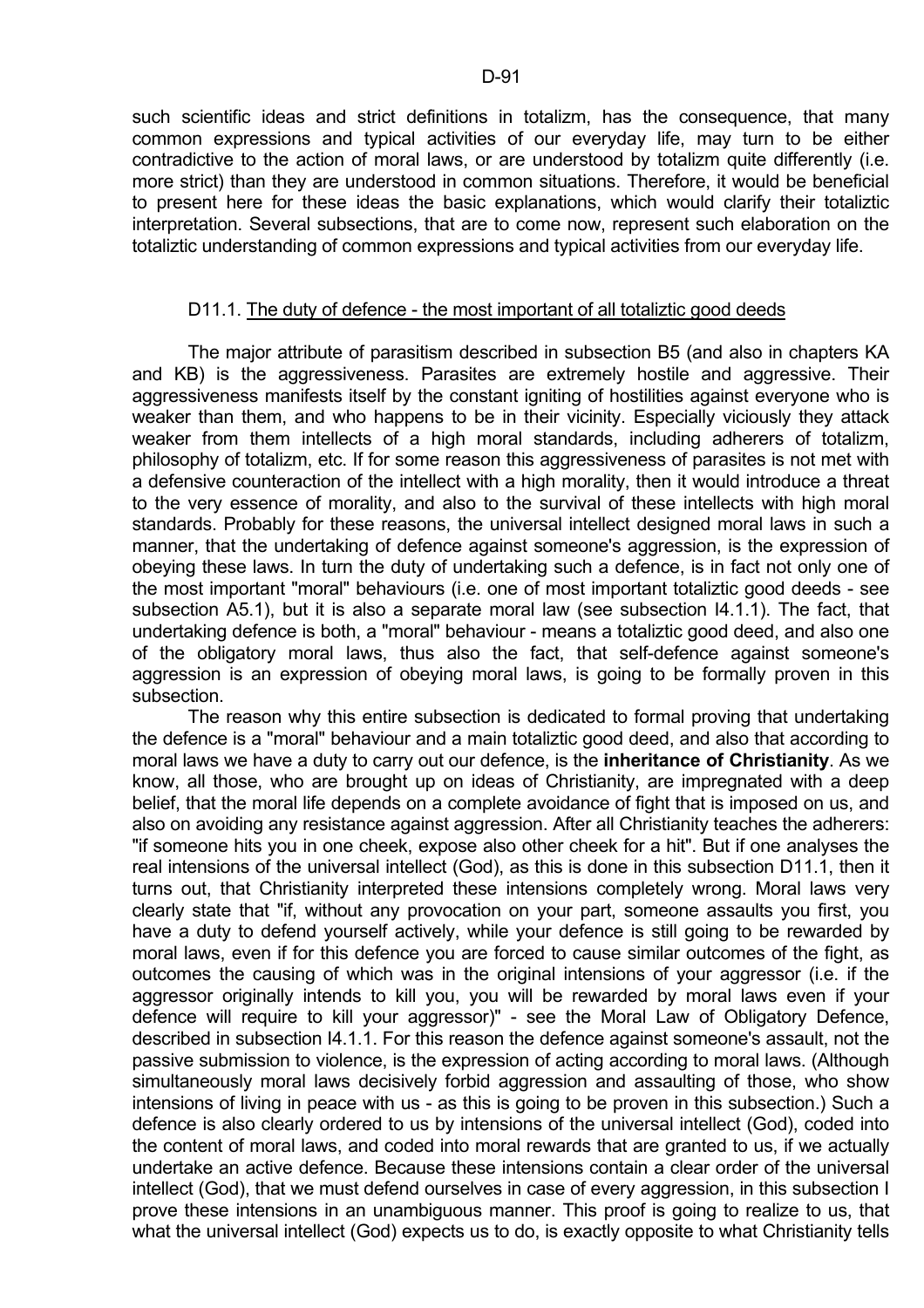us to do in case of aggression, and what so unfortunately was casted into our memory by Christian teachings. For these reasons I would recommend, that this subsection is read especially thoroughly. After all, on one hand this subsection unambiguously proves, that if we are faced with an aggression, then the universal intellect (God) clearly orders to us, to defend ourselves effectively, and even designates moral rewards for the completion of our defence (NOT - as this is taught to us by Christianity, "to expose our other cheek for a next hit"). On other hand, this subsection also demonstrates to everyone rather spectacularly, that even at the present level of development, totalizm allows to derive and to verify every moral claims in equally strict manner, as mathematicians and physicists derive and verify their equations. Furthermore this subsection reveals, that morality and totalizm, are not just subjects for academic disputes and free interpretations that would allow to freely turn every matter in any direction, but they represent strict sciences similar to mathematics, physics, and mechanics, which for every moral problem provide a very unambiguous solution.

 Our consideration of the totaliztic defence we should begin with reminding ourselves, what the **definition** of totaliztic good deed of defence is. In subsection A5.1 of this monograph, totaliztic good deed of **defence** was defined in the following manner:

 "defence is every vigorous counter-action against attempts of sinning, which shows the presence of all fundamental properties of totaliztic good deeds, although in the case of successful completion, it leaves approximately the same total amount of moral energy in all affected people - as the amount that would appear if this counter-action is not undertaken, or if it is completed but it finished with a defeat. Fundamental attributes of a totaliztic good deed, which must be manifested by every activity which is to be qualified as a defence, include: (a) not undertaking the defence activity would cause that the opposite side would commit a totaliztic sin, (b) undertaking the defence is to stop the opposite side from committing a totaliztic sin, (c) the defence must be provoked by an aggressive action of the other side (i.e. the responsibility for creating a situation that the defence is necessary, must lie in the other party than the party which is defended), (d) in the success of this defence are interested also other people than the ones who are defending, while this success in defence is for these other people corresponding to a totaliztic good deed."

 Note that the above definition of totaliztic defence is so formulated, that by a defence totalizm understands only some out of numerous activities, which the everyday life used to call with the same name. For totalizm a defence is only standing up against aggression, which the defending person would not provoke with his/her previous behaviour, and the winning of which is going to bring moral benefits not only to himself/herself. In the understanding of totalizm, a defence is NOT for example regaining something, that was taken away from us because of morally valid reasons, or gaining benefits that are unjust for others - even if we consider that for some reasons we deserve them, or a revenge for undesirable reaction of the other side to our behaviour that we initiated ourselves, or reversing the undesirable for us development of events which we provoked ourselves. For totalizm defence represents only these actions, which both, by our conscience, and also by conscience of all other people that these actions affect, are unambiguously described as defence.

Let us start analyses of totaliztic good deed of defence, from checking whether the totaliztic definition of this good deed coincides with the instinctive (i.e. based on the statements of our conscience) understanding of the same idea. For this, let us firstly consider examples of two activities, about which our conscience is clearly telling us, that they actually are forms of defence, and let us check whether they are fulfilling the definition of defence stated before. Then we consider also examples of two other activities, about which conscience tells us, that they are NOT defence - and also let us check, whether they fulfil the totaliztic definition of defence.

 Examples of two activities, marked below (1Y) and (2Y), which according to statements of our conscience are examples of defence, are two situations, which can be described in following manners. (1Y) We parked our family car in area clearly marked as place designated for parking. A while later a different driver hits our parked car with his, causing significant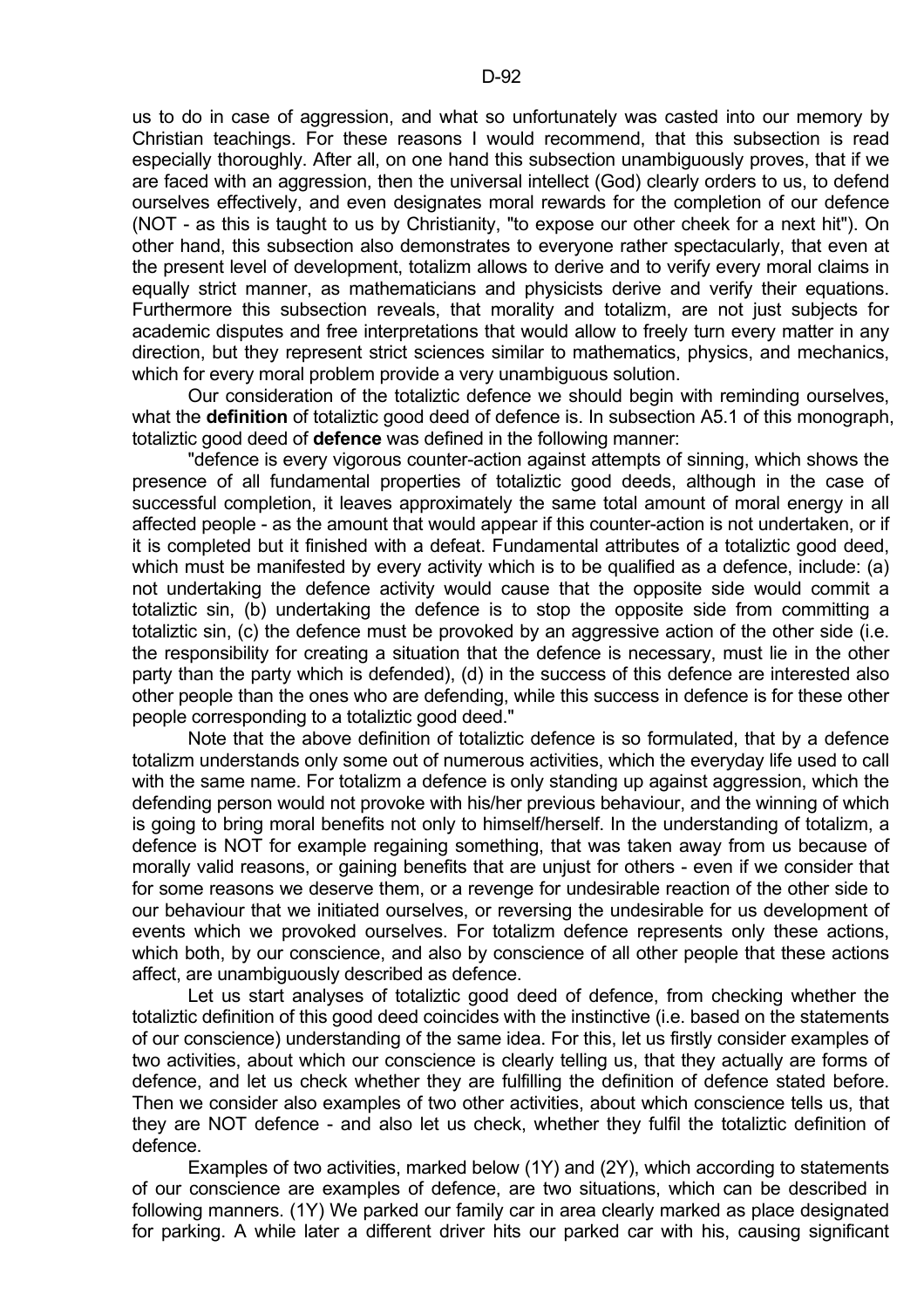damages in both cars - although does not hurts anyone from our family. Then, raising various threats against us, he insists that all this is our fault, because we "barricaded his way with our car", and requests that we pay him a compensation for damages in his car. Is the action that we take, in order to not only avoid paying him the compensation that he requests, but also to cause that he pays a compensation to us for damages to our car, fulfilling the definition of defence? (2Y) To our house arrived an armed robber, who does not hide his intensions, that he is to bind, rob and kill us and our wife, children, and a family that visits us. Does the fast killing of this robber by us, fulfil the definition of totaliztic defence?

 If we check the situation (1Y), through matching it with the totaliztic definition of defence, then it turns out, that it actually fulfils this definition exactly. This is because subsequent features of the situation indicate, that this situation in fact does display the fundamental attributes (a), (b), (c), and (d) of totaliztic good deed of defence (these attributes are listed within the definition of defence provided before). Simultaneously - if we manage to defend ourselves from paying someone the compensation for damages to his car, and cause that this someone pays us such a compensation, then the sum of moral energy in the universe remains almost the same, as it would be in situation, when this someone would force us to pay him the compensation. Where the fundamental attributes (a), (b), (c), and (d) of totaliztic good deeds are concerned, then it turns out, that the attribute (a) is fulfilled, because if we do not undertake this defence, then the person who hit our car would commit a totaliztic sin of exploitation (after all, this person would repair at our cost the damages that it caused). The attribute (b) is also fulfilled, because the carrying out our defence is intended to stop the person who is responsible, from committing this sin of exploitation. The attribute (c) is fulfilled, because our defence is provoked by someone who hit our car - i.e. if this someone does not hit us, then we would not need to defend ourselves. In turn attribute (d) is fulfilled, because our success in this defence is going to be for our family a totaliztic good deed - after all our defending from paying a compensation and causing that the aggressor covers our expenses, does not deprive this family means of support.

 Also the situation (2Y) exactly matches the totaliztic definition of defence, and it also displays all the attributes of defence. In fact, it fulfils the fundamental attributes (a), (b), (c), and (d) of totaliztic good deeds, and simultaneously, when we manage to defend ourselves from being killed through a fast killing of a robber that attacked us, then the total amount of moral energy in the universe remains almost the same, as it would be in situation, when this someone would kill us. Where the fundamental attributes (a), (b), (c), and (d) of totaliztic good deed are concerned, then it turns out, that the attribute (a) is fulfilled, because if we do not undertake this defence, then the robber would commit a totaliztic sin of oppression - after all this person would then kill us (destroying the entire amount of moral energy that we have), while he would be chased by law and by police (thus loosing also a lot of his own moral energy). The attribute (b) is also fulfilled, because our undertaking the defence is going to prevent this person from committing a gravely sin of oppression. The attribute (c) is fulfilled, because in fact our defence is provoked by attack of this robber at our house - i.e. if this robber would not arrive to our home and would not show the intention of killing us, then we would not need to defend ourselves. In turn the attribute (d) is also fulfilled, because for our family, for neighbours, and for the whole society, this killing of the robber that come armed to our house to kill us, would be an illustration, that immorality and carrying out robberies do not pay off.

 Examples of two actions, marked below (1N) and (2N), which according to the statement of conscience are not at all examples of defence, but which we intend to check formally, whether by any chance they fulfil the totaliztic definition of defence, and thus illustrate that this definition is faulty, are two life situations, which can be described as follows. (1N) A person in the advanced stadium of parasitism was employed on the position of a chef executive officer (CEO) in a school. But soon after being employed, this person started to show negligence, the lack of moral behaviour, and begin to direct the school towards a disintegration. When, after a series of warnings and requests, this person would not change its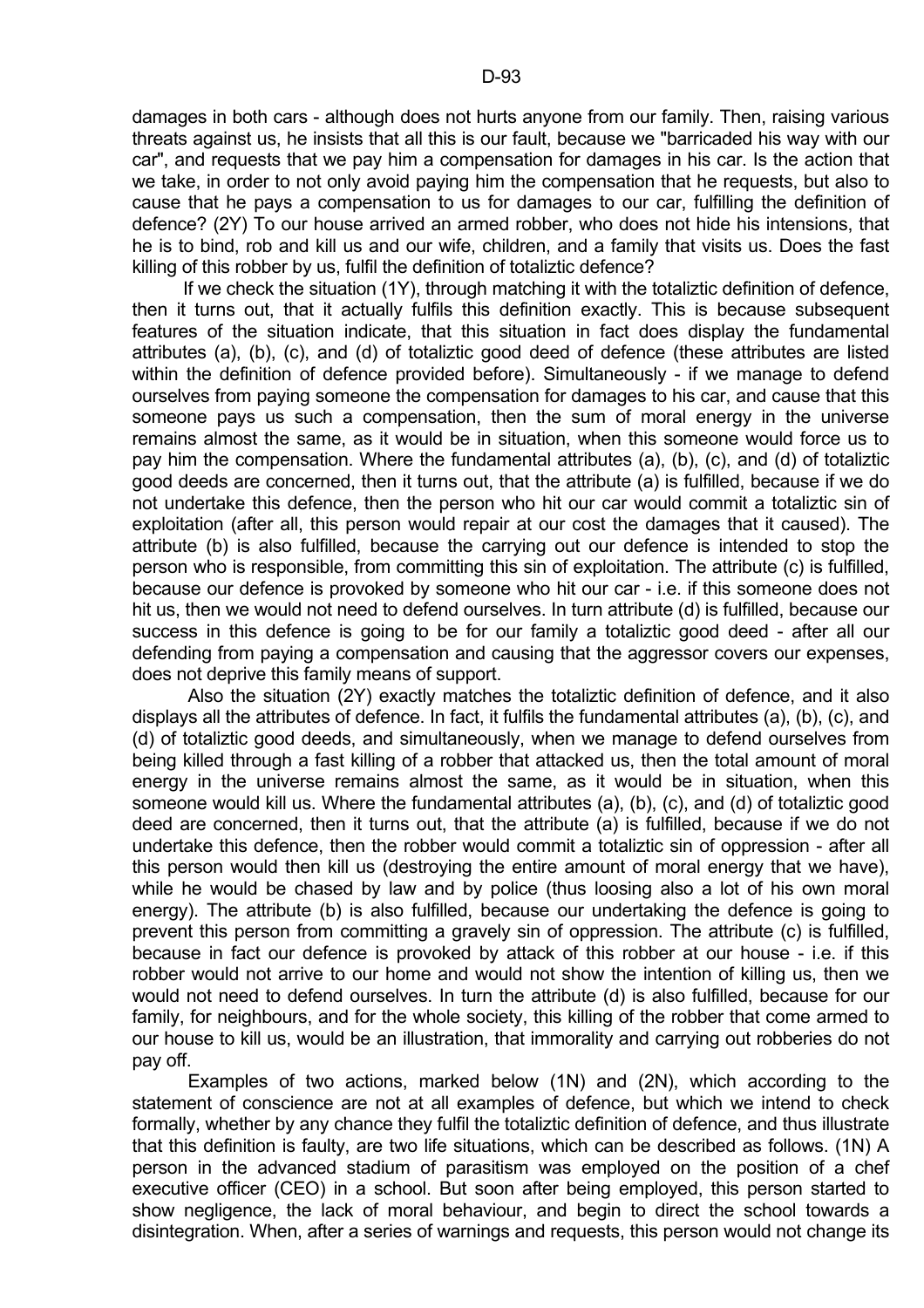parasitic practices, the council of the school sacked him with a big bang from the job. Does the suing of the council by this parasite, to an employment court, for an unjustified sacking him from the job, and also for accomplishing the reinstating of himself into the CEO position that he occupied, fulfil the definition of totaliztic defence? (This situation is based on the described in subsection L4 real case of my former parasitic superior.) (2N) A female invited her acquaintance to spend together a romantic evening together in her flat, in the situation "tete-atete". Around a month later it turned out that the female got pregnant. When she informed the acquaintance about her pregnancy, he was taking the responsibility for making her pregnant (e.g. he was willing to pay maintenance for the child), but he decisively refused to marry this female. Does the later accusation of the female, that in the evening concerned he raped her, fulfil the definition of totaliztic defence? (I.e. does in the light of totalizm the accusation of this female, that the acquaintance raped her that evening, is going to be seen as her defence, or as something completely different, e.g. as her revenge for the failure of causing the acquaintance to marry her?)

When we check the situation (1N) through matching it with the totaliztic definition of defence, then it turns out, that it completely does NOT fulfil this definition. This is because subsequent features of the situation indicate, that in fact it does not display the fundamental attributes (a), (b), (c), and (d) of totaliztic good deed of defence. Simultaneously, if this parasite with some his manipulations, false evidence, or errors of human legal system, causes that the employment court actually reinstates him into the CEO position from which he was removed, then the total level of moral energy of all interested parties will decrease rapidly in comparison to the situation when this person would not undertake any action (this decrease in the level of moral energy will result e.g. from the fact, that the next - more capable CEO, would not receive a chance to manage the school, that all employees of this school are going to suffer under the rules of a parasitic and incompetent manager, that the incompetence of the removed CEO will impact the outcomes of teaching of the students that attend this school, etc.). Where the fundamental attributes (a), (b), (c), and (d) of totaliztic good deed of defence are concerned, then it turns out, that all these attributes are NOT displayed by the situation (1N) for the following reasons. The attribute (a) is NOT fulfilled, because in case the court action is not taken by the removed CEO, would not cause any sin at all by the opposite side, but rather it would cause several good deeds to be accomplished by this other side (e.g. the other side could employ a better CEO, it could improve the management of the school, it could improve the quality of teaching in this school, etc.). The attribute (b) is also not fulfilled, because the undertaking a court case by the removed CEO, would not serve for stopping the opposite side from committing a sin, but rather it would stop this side from accomplishing a whole series of good deeds. The attribute (c) also remain unfulfilled, because the removal of this parasitic CEO from the job, was not provoked by the school's council, but by the behaviour of the removed CEO (before the removal he show his incompetence, not reacted to warnings and requests of the council, etc.). In turn the attribute (d) is also not fulfilled, because in fact every person who observed this case and who know the person being removed, was perfectly aware that this person deserved for this removal from the job, that he provoked this removal with his own behaviour, and that the possible putting his case to an employment court would serve only to his low goals, not to any good of people. The above checking quite clearly indicates that in the light of totaliztic definition of defence, subjecting the case of this CEO to a court, constitutes a totaliztic sin, not a totaliztic good deed of defence. Thus it can be called with many different names (e.g. black mail, threats, oppression, aggression) - but it does not deserve the name "defence". Also, for undertaking this action, in the future this parasite is going to receive additionally a respective punishment served to him by moral laws.

 Checking the situation (2N) indicates, that this situation also does NOT fulfil the definition of totaliztic defence. This is because subsequent features of this situation indicate, that it does not bear the fundamental attributes (a), (b), (c), and (d) of totaliztic good deed of defence. Simultaneously, if this female causes somehow with her actions, that the acquaintance that she accuses, lands in a prison, then the total level of moral energy in all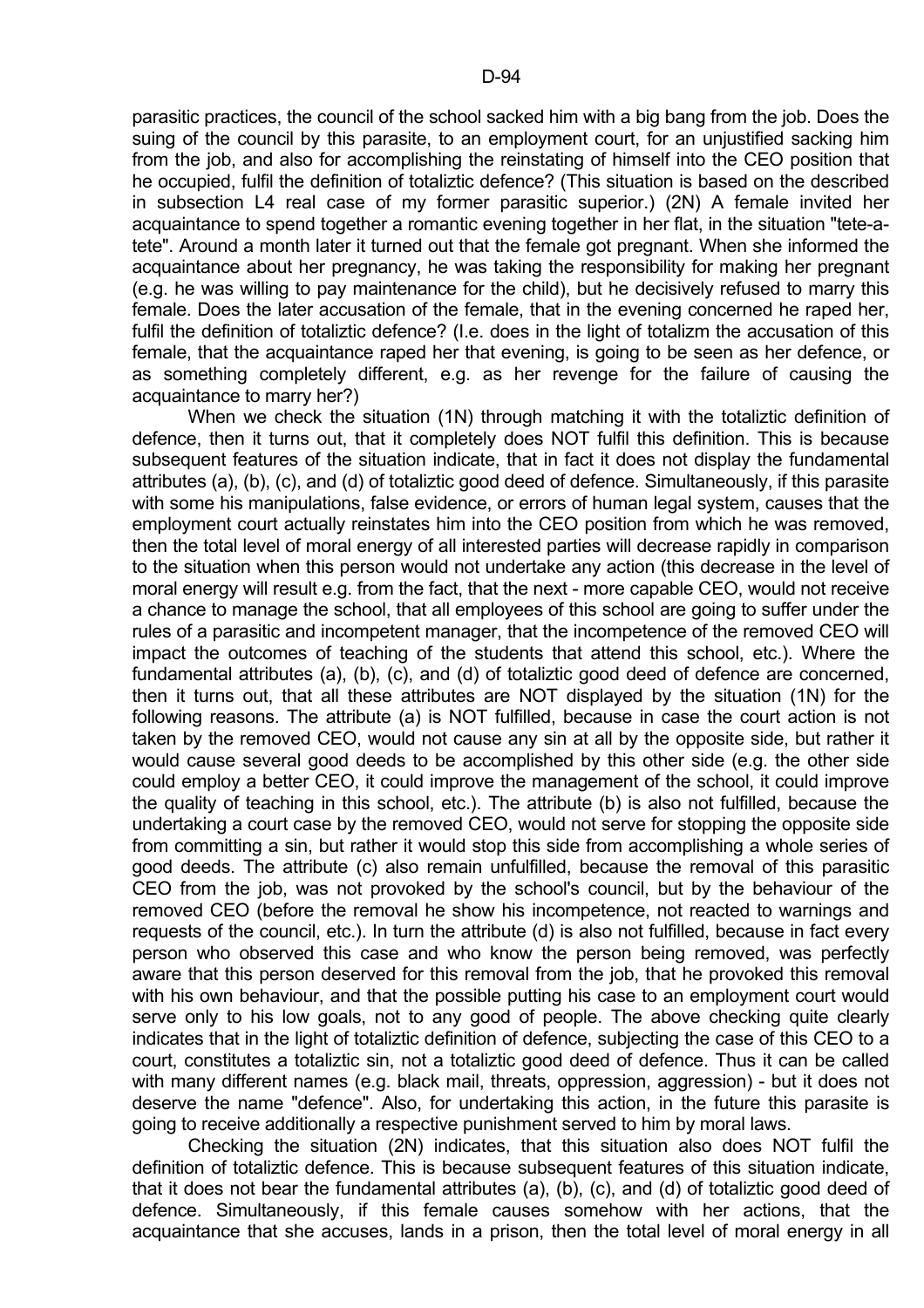interested parties will decrease rapidly in comparison to the situation when this female would not undertake her action. (This decrease in the level of moral energy will result e.g. from the fact, that her acquaintance lands in a prison, that the child of that female symbolically looses the father, that this female makes much more complicated the matter of getting maintenance for her child and thus deprives the child of a chance to receive a support from the father, etc.) When the fundamental attributes (a), (b), (c), and (d) of a totaliztic good deed of defence are concerned, then it turns out, that all these attributes are NOT displayed by the situation (2N) for the following reasons. The attribute (a) is NOT fulfilled, because if this female does not make her accusations, in fact this would not cause that her acquaintance would commit a sin, but rather it would cause that he would commit several good deeds. (E.g. this acquaintance was willing to pay maintenance for the child, probably he would support the child morally, etc.) The attribute (b) is also not fulfilled, because the launching an accusation about the rape, and a possible court verdict against the male, would not serve any stopping the male from committing a sin, but it would rather stop him from doing a whole series of good deeds. (E.g. in future he would be afraid to accept an invitation of any female to visit her in her flat, unless he would be accompanied with a witness who would protect him from a similar accusation.) The attribute (c) also remains unfulfilled, because the accusation of a rape originally was not provoked by the male, but by an invitation from the female to spend together romantic evening in her flat. (If the female in fact would not wish intimacy of that evening, she would invite also her girlfriend or a member of family, and would not create from her own initiative the situation "tete-a-tete" which implies intimacy, etc.) In turn the attribute (d) also remains unfulfilled, because in fact no outside party, apart from the personal satisfaction of that female, would morally benefit from the fact of accusation of this male. All the above taken together indicates, that in the light of totaliztic definition of defence, the accusations of this female represent a sin, not a good deed, and can be called with various names (e.g. revenge, pushing down, taking back), but it does not deserve the name "defence", and that for the producing such accusations this female is going to be adequately punished in the future by the punishing action of moral laws.

 As this is clearly visible, the analysis of four above cases, confirms the complete agreeability of the totaliztic definition of defence quoted before, with our understanding of a morally justified defence based on our conscience, and with our understanding of other actions - which are not defence at all. In this way the above cases prove empirically, that firstly the totaliztic definition of defence is correct, and secondly that this definition is agreeable with indications of human conscience. Thus the next step, is to prove also theoretically (means prove formally with the use of logical analyses and deductions) that "defence is a totaliztic good deed", and thus theoretically prove that "a decisive undertaking of defence in each case when defence is required, represents an expression of obeying moral laws, and is not only agreeable with the directives of our conscience and statements of moral laws, but it is also agreeable with the logical deductions of totalizm that stem from scientific concepts that totalizm developed so far".

 In order to **formally prove with the use of logical analysis**, that "defence" is a totaliztic good deed, not a sin, it is enough to consider basic attributes of good deeds and sins, and then prove, that defence displays the presence of all attributes of totaliztic good deeds, but it does not demonstrates any attribute of totaliztic sins. According to what was written in subsection A5.3, basic attributes of all totaliztic good deeds include the following properties:

(1Yes) The active prevention of doing a totaliztic good deed, is a totaliztic sin.

 (2Yes) All reversals of the action, which represents a totaliztic good deed, are representing totaliztic sins.

 (3Yes) Accepting outcomes of someone's totaliztic good deed, is also a totaliztic good deed.

In turn basic attributes of totaliztic sins include (see also subsection A5.3):

(1No) Constructive prevention of committing a totaliztic sin, is a totaliztic good deed.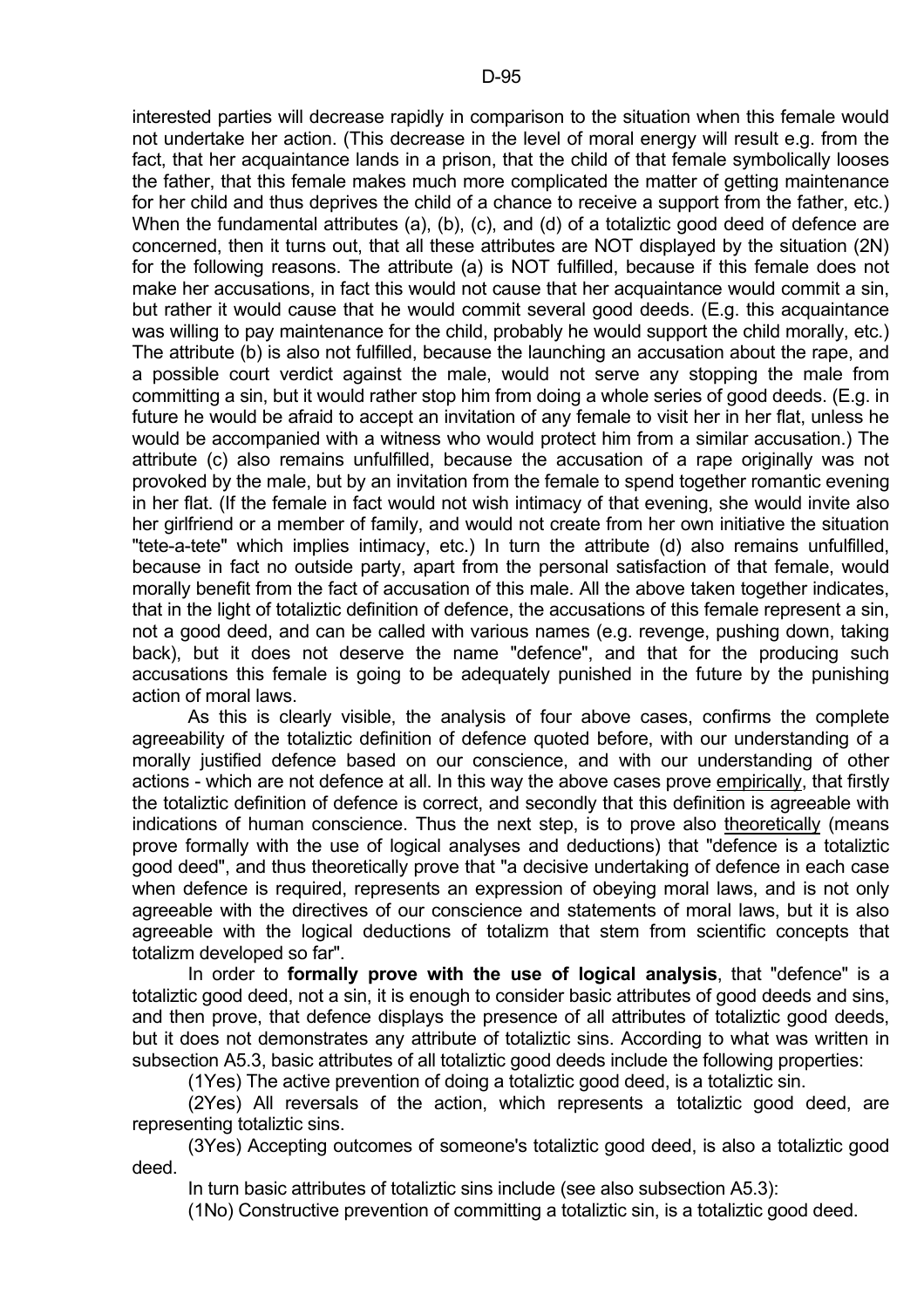(2No) Every positive reversal of action, which represents a totaliztic sin, will become totaliztic good deed.

 (3No) Every passive acceptance of the fact of committing a totaliztic sin, as well as every acceptance of outcomes of such a sin, is representing a totaliztic sin.

 After we match the above attributes to the examples of totaliztic good deeds discussed before, it turns out, that both situations (1Y) and (2Y) fulfil precisely all attributes (1Yes), (2Yes) and (3Yes), but do not fulfil attributes (1No), (2No) and (3No). In turn situations marked (1N) and (2N) do not fulfil attributes (1Yes), (2Yes) and (3Yes), but in turn fulfil attributes (1No), (2No) and (3N). This in turn proves in the theoretical manner, that the defence is in fact a totaliztic good deed.

 Similarly, if one analyses attributes of any other action, which is not obeying moral laws at all, and thus which represents a totaliztic sin, e.g. attributes of described in subsection D11.1.1 "aggression", which represents an unprovoked attack on someone - who lives in peace, then it turns out, that this action do not fulfil attributes (1Yes), (2Yes), and (3Yes), while it fulfils attributes (1No), (2No), and (3No). For example, for such an "aggression", attribute (1Yes) is not fulfilled, because the prevention of such an unprovoked attack is going to be a good deed, not a sin. Also attribute (2Yes) is not fulfilled, because e.g. defence, which is a reversal of such aggression, is a totaliztic good deed, not a sin. In turn attribute (3Yes) is not fulfilled, because the acceptance by someone, e.g. goods and benefits that are robbed during an aggression, is a sin, not a good deed. Analysing now the attribute (1No), it is fulfilled, because the prevention of aggression is in fact a good deed. The attribute (2No) it also fulfilled, because the reversal of aggression, means defence, is in fact a totaliztic good deed. In turn the attribute (3No) is fulfilled, because the acceptance of outcomes of aggression on someone is a sin. Of course the fact, that "aggression" (as an unprovoked "attack") displays completely opposite moral properties then "defence" (i.e. that it displays attributes of "sin", and does not display attributes of good deed) introduces significant moral consequences. It indicates, that "aggression is immoral", while "defence is moral". This in turn indicates, that unleashing aggression is forbidden by the universal intellect, while undertaking defence from someone who unleashed an aggression, the universal intellect is pointing to us, as a morally correct behaviour. It also indicates, that aggressively attacking someone, is going to always be punished, while defending ourselves or others from an aggression, is going to always be rewarded by the universal intellect.

 To summarise all the above, the logical analysis of attributes of defence proves, that defence is decisively "moral" and belongs to the category of "totaliztic good deeds". Simultaneously the logical analysis of other actions, which appear quite similar to defence, but about which our conscience tells us, that they are "immoral" and thus they do not belong to the category of totaliztic good deeds, also unambiguously proves, that the present level of advanced of tools of totalizm, very decisively disallows us to mistake for totaliztic good deeds of defence any activities that are not such good deeds.

 Probably one of numerous reasons, for which defence was not clearly seen by people for so long as a "moral" good deed, and was not recognized as a basic moral duty, is the wrong understanding of karmatic consequences of undertaking of our defence. This wrong understanding probably results from the formulation of Christian so-called Golden Rule (stating something along the lines that: "Do unto others as you would have them do unto you"), and from the formulation of Christian equivalents of the Boomerang Principle (e.g. claiming that "what you saw you are to reap"). These Christian formulations imply that: if you kill someone, even if you do it in self-defence, then still you are deserving a punishment. But if we analyse, what to-date findings of totalizm state on this subject, then it turns out, that karmatic consequences for example killing of our aggressor in defence (e.g. in the situation "you or me"), do not mean at all, that from an innocent person we rapidly turn into a candidate for God's punishment. In such a most drastic situation - when we "morally" kill someone in our defence, totalizm states two things, namely (1) that if one day we find ourselves in the situation of our aggressor, then we can be affected by reliving all feelings that our aggressor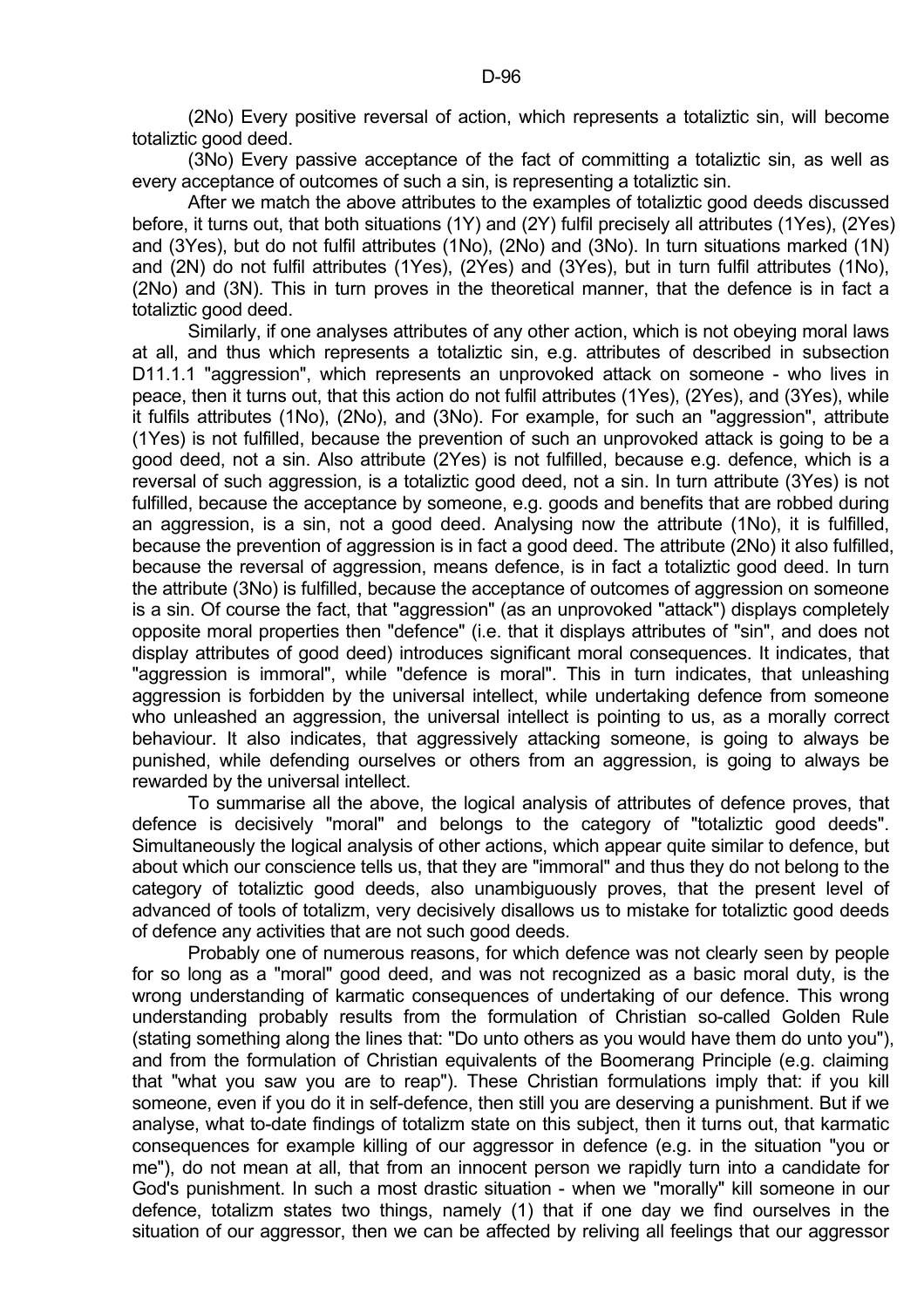experienced during a present defence fight, and (2) that both of us, meaning we ourselves, and our aggressor, we both have in our karma the feelings of dying, which is very similar to that one that is going to be generated during a given aggression (otherwise we both would not be placed by moral laws in such a situation, and we would not be given a choice, regarding which one of us is going to die as the outcome of the current situation). The above means, that if we actually kill someone during undertaking a "moral" good deed of self-defence, then (1) in order to also be killed in the future, we firstly need to commit an act of aggression (means, the fact whether we are going to be killed during an aggression, fully depends on our free will, or more strictly on our personal taking part in an act of aggression), and (2) because we already have in ourselves an old karma, which in the first instance led us to the situation that we were attacked and placed in a given position, the undertaking by us a defence, and killing in defence, does not generate in us a new karma, but only slightly modifies and delays the old karma of being killed, which we already carry in ourselves. To express the above in other words, the fact that we undertake a self-defence, from the point of view of karma does not cause at all, that we are going to be punished by a return of a new karma (which we just are going to generate with our defence). But actually the opposite - in reality it means that we are going to be rewarded by (1) an additional delay in return of an old karma, which we already have anyway, and by (2) a beneficial for us modification of this our old karma, because we undertook a "moral" defence. Of course, the example of killing in self-defence, used here, is a drastic example of karmatic consequences of undertaking a defence. Still, in case of undertaking any form of defence, situation is similar. Always, if we manage to defend ourselves with a success, we are not going to be punished for this by moral laws, because moral laws are so designed, that for the undertaking a "moral" defence, we are to be rewarded. After all, receiving a reward for doing everything that is ordered by moral laws, is guaranteed with the "canon of consistency", which is described in subsection B7.4.

 As this clearly stems from logical deductions of this subsection, and also from subsection A5.1, the universal intellect purposely assigned to defence all attributes of especially "moral", exceptional good deed. It is done so in order to clearly let us know, that moral laws decisively ask us to undertake the duty of defence, whenever the situation asks us for it. By assigning such attributes to defence, the universal intellect wishes to forward to us a very important message. If we would try to decode, what this message says, probably we would arrive to the conclusion, that a text of this message should be interpreted as follows: "**due to a such design of laws of the universe, that every act of defence displays all 'moral' attributes of not only a very special good deed, but also obeys the canon of consistency, and represents an obligatory moral law, I am stressing the duty to undertake a defence, even if this defence is not devoted to an increase of moral energy. I am also letting to know, that defence is extremely important for everyone, and that noone is allowed to avoid the duty of undertaking it, when finds himself/herself in the situation, in which it is necessary. Simultaneously, by granting privileges to defence via the operation of moral laws (but by not granting them to an aggression), I am clearly letting to know, that only undertaking a defence is morally correct and is always rewarded by moral laws, while unleashing an aggression is morally wrong and is punished by moral laws**".

 The unique privileging of defence proves unambiguously, that all those who lead moral life, have not only a permission of the universal intellect to undertake a defence whenever the situation asks for it, but it also indicates, that undertaking such a defence is the basic moral obligation of everyone who leads a moral life. In fact defence is a most important step in the direction of leading moral life, as it allows to maintain our morality, and to not subdue to pressures of immoral aggressors. Therefore all moral people (totalizts) are charged with a non-avoidable obligation, to fulfil this duty of defence in every case when it turns necessary. This duty of fulfilling the obligation of defence, put on totalizts and on other moral people, a whole array of special requirements. For example, they are subjected to a requirement of readiness to undertake a defence whenever a situation of aggression takes place. This means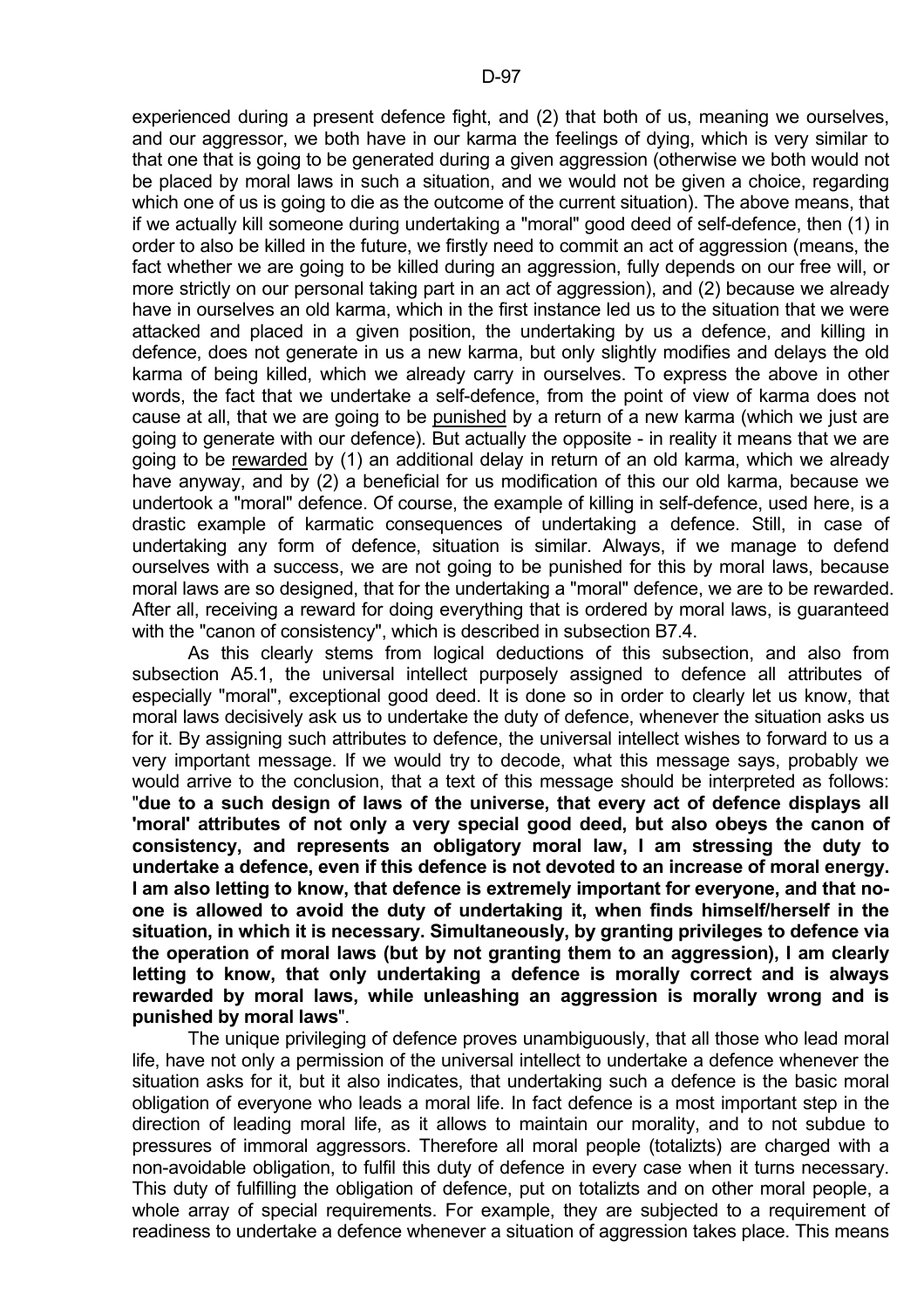that moral people have a duty to not get too complacent with their lives, and to prepare themselves to defence even in times of peace, to study knowledge of defence, to improve tools of their defence, to watch actions of their potential aggressors and be aware when an aggression is coming, etc.

 The above subsection realizes also, that all types of defence are agreeable with moral laws, and therefore that they should be decisively undertaken. So totalizts have a nonavoidable duty, to defend themselves, whenever they face an aggression. They also have a duty to stand up in defence of all other people in the range of their sight, who clearly are facing aggression, but who are unable to defend themselves. Totalizts and people living moral lives, have also a duty to decisively, although according to moral laws, defend from aggressions all group intellects, the membership of which they have. For example, if they are members of some company, social movement, country, or civilization, while the group intellect to which they belong faces an aggression from some other intellect, then totalizts have the duty to actively join the defence efforts of the group intellect to which they belong. They have also a duty to use methods that are agreeable with moral laws, in order to defend themselves, to defend others, and to defend group intellects to which they belong, from aggressions of nature and life events, means to help themselves and to help others in times of troubles (the topic of totaliztic help is addresses in subsection D11.3). Whenever in our life we face an evidence, that someone's unprovoked aggression took place, and that some intellects can be hurt by this aggression, we must remember that the universal intellect and moral laws clearly order us, that we have a duty to join the defence actively, and that moral laws are going to reward us for the undertaking of this duty.

 As this is clearly stemming from the canon of consistency, whenever someone undertakes "moral" actions, means actions which are obeying moral laws and agree with intensions of the universal intellect, and puts into these actions the required amount of effort and motivations, then he/she always receives appropriate moral reward. Thus, there is no slightest doubt, that also for undertaking a defence that is ordered by the universal intellect, **the defending people always receive appropriate rewards** - if only into their defence they put the required amount of effort and motivations. What is more interesting, the canon of consistency reveals, that various rewards are going to be served to them, even if for the purpose of defence they are forced to resort to killing someone - what actually I already explained during the addressing of matter of karma during killing in defence. Of course, wherever there are some rewards, always is good to know well, what type they are. Unfortunately, so far totalizm was unable to identify all the rewards, with which moral laws lavishly treat those, who undertake an active defence. The detection and description of all of them, requires undertaking long research. However, totalizm already empirically established, that a multitude of different rewards is always granted for defence, and that people who take part in defence, are always receiving them. Let us now discuss example of these moral rewards for undertaking a defence, which are already identified empirically.

 A. **Karmatic rewards**. Already is empirically established, that the beneficial combination of feelings and motivations, which appear during defence, causes that for the same unpleasant outcomes of an action, but once done for defence, while the other time done for aggression, karma that we generate is clearly beneficial for defence and clearly punishing for aggression. Additionally karma generated during defence, is combined with the old karma (this practically means the decrease of the karma to only a small fraction of its actual amount), while the karma generated during an aggression is formed in completely new karmatic algorithms (this means that because of the existence in the aggressor of an old karma, practically karma is duplicated after an aggression).

 B. **Spiritual promotion to a higher level**. Moral rewards for defence, can be clearly observed in the sphere of spiritual promotion. As it is known, a significant proportion of events that affect us in the lifespan, does not result from karma, but from a spiritual education that we are subjected to in our lives. It can be easily noted that out of all these educational events, the ones which have the character of aggression towards us, are ceasing immediately after the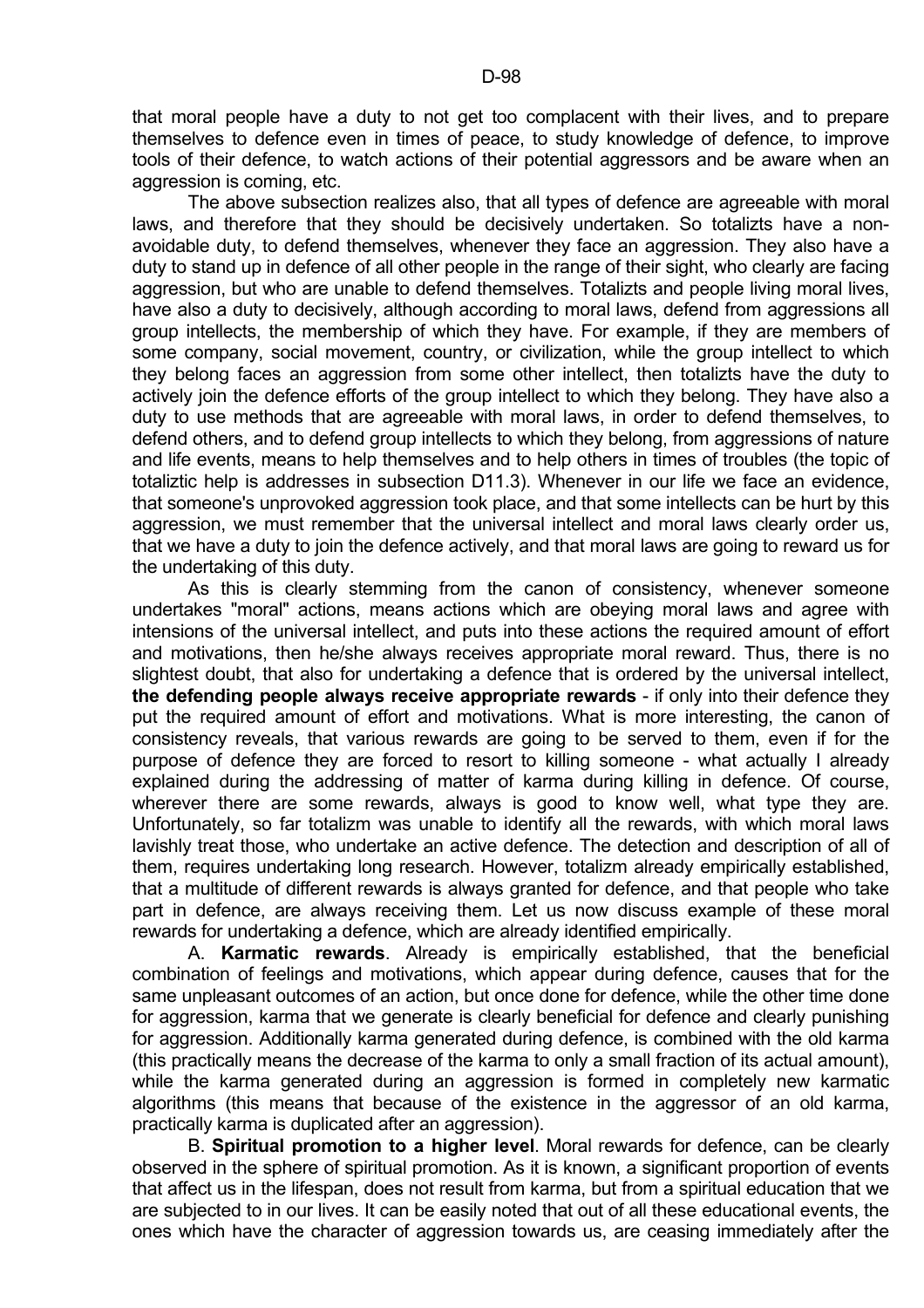time, when in a given type of situation we undertook an effective defence and win this defence. But if we ignore such a defence, or undertake it - but it does not lead to a success, then the situation is repeated again - and with a higher force. This in turn means, that the effort of putting an effective defence against an aggression, is one of primary requirements, which decides about our spiritual promotion to a higher level.

 C. **More beneficial emotional life**. It is also known, that numerous rewards for defending ourselves in a rightful matter, awaits for us in the sphere of feelings. For example the mechanism of operation of feelings, described in subsections I5.5 and A7.1, is so designed, that it allows for motivations that accompany a defence, to beneficially modify socalled "reactive potential". This modification in turn causes, that in the result of each feeling generated during a defence, a mental anti-feeling is formed, which always is pleasant and always generates moral energy for us. Therefore, one of very clear moral rewards, which is received by all those who undertake the duty of a totaliztic defence, is the enrichment of their emotional life, and making their feelings more pleasant.

 D. **A discreet help of the universal intellect**. Independently from the rewards described before, another one is also already identified rather well. This is the fact known for a long time, that the universal intellect (God) discreetly, although conditionally, helps those who defend themselves. In fact, as this is stressed in subsection D7, undertaking an active and decisive defence from some form of evil that affects us, is one of two basic conditions, which must be fulfilled for the universal intellect to start its discreet intervention and to start screen us from the effects of this evil (this second basic condition is that we are not deserving this evil with our previous actions). Even if we do not deserve a given evil, but because of the resignation from defence we passively accept its arrival, then the universal intellect, seeing our lack of defence efforts and the passive acceptance of evil, expressed by our lack of defence, does not intervene and does not stop the arrival of evil. This conditional help of the universal intellect, triggered through our defence, is not only expressed with the known proverbs "God helps those who help themselves", but also is confirmed with countless empirical observations. For example, if there is a situation that two people are fighting of similar force and similar skills, if only there are not present some important karmatic reasons, this fight is always won by the person who defend himself, not by the one who is unleashing an aggression. This discreet help of the universal intellect, given to those who defend themselves, is also a reason for wellknown phenomenon, that if any group intellect (e.g. a country) being attacked, is undertaking a decisive defence against an immoral aggressor, then independently how overwhelming the aggressor's forces would be, still the defending intellect always finally wins the defence war. This is because of this discreet help of the universal intellect, in spite that totalizm is defending itself from an overwhelming power of evil parasites, and in spite that it appears as if it constantly is bitten, still in fact totalizm gains increasingly greater power, while the entire cosmic empire of evil parasites is not able to suppress the arrival of totalizm to Earth, and the spread of totalizm amongst people.

 Concluding this subsection, whenever you are facing an aggression, or see someone's aggression, check whether the intended reaction of defence is fulfilling the definition of "moral" good deed of totaliztic defence, and if so, then include yourself actively into the defence, and fight for the moral cause as much as you can. This is because undertaking the active defence is clearly ordered by intensions of the universal intellect, while our obedience of these intensions is always lavishly rewarded.

## D11.1.1. Sins of aggression as beginnings of avalanches of evil

 The laws that operate in our universe cause that all processes and phenomena are always triggered by an individual event of a breakthrough significance. As it turns out, in moral phenomena frequently this single primary event of a breakthrough significance, which later initiates a whole avalanche of secondary moral phenomena and processes, is "aggression".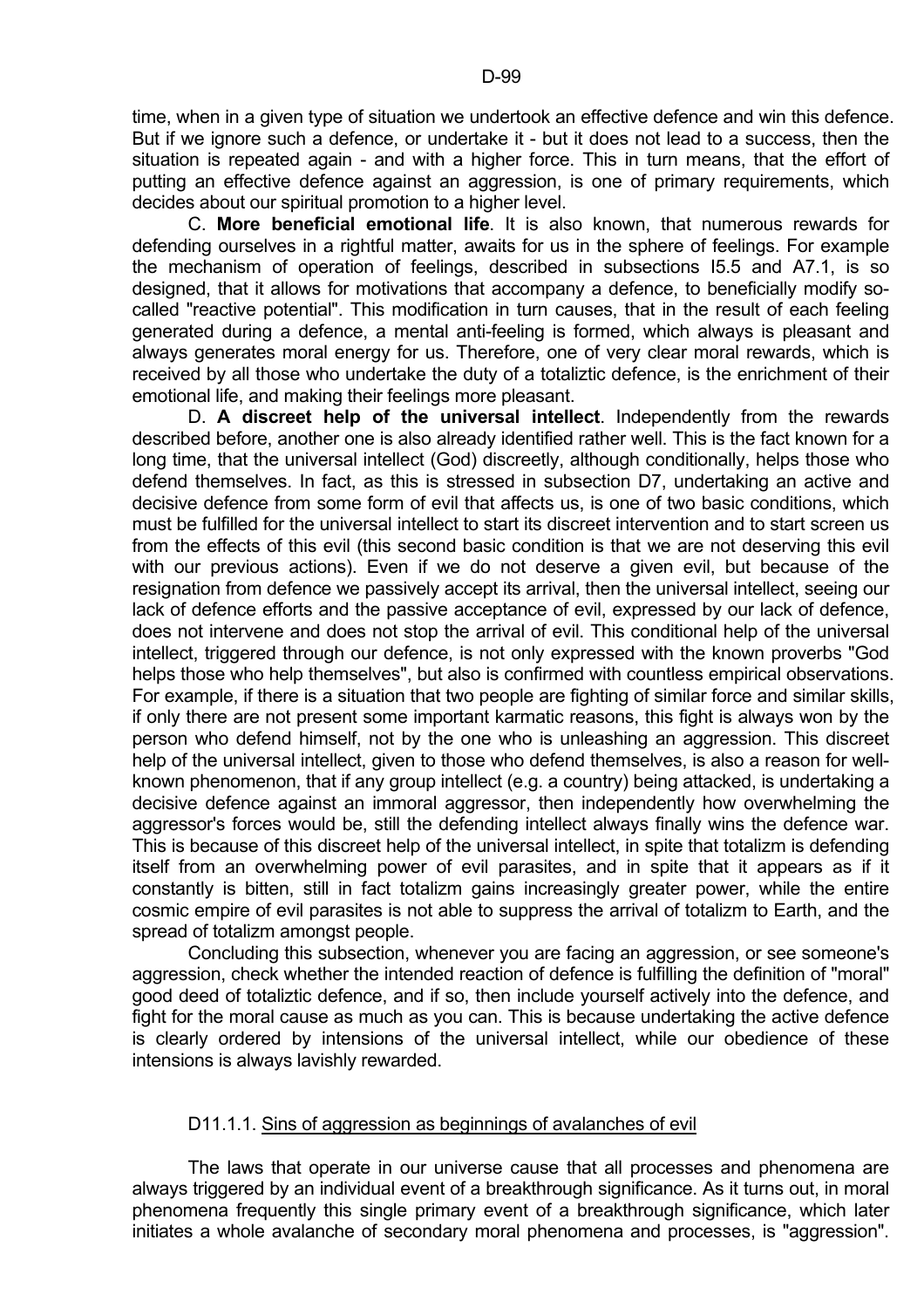Therefore totalizm tries to study aggression and everything that is connected with it (including also the defence against aggression).

 "Aggression" should be understood as an exact opposite of defence. It should be clearly distinguished from "attack". An attack is simply an act of taking initiative in a fight, therefore it can be also one of forms of someone's defence. Thus "attack" is only an opposite to "shielding ourselves", and can take place both in defence and in aggression. In turn "aggression" is an opposite to any form of defence. Because defence is "moral" and represents a totaliztic good deed which is rewarded by moral laws, aggression is "immoral" and represents a serious sin. The fact that aggression is a serious sin, was already formally proven in subsection D11.1. Because it belongs to the category of "immoral" sins, committing aggression is always severely punished by moral laws.

 At the present stage of investigations, the following definition of the sin of **aggression** was developed (however, this definition is still not perfect and requires further validations and research):

"aggression is every active initiation of an immoral behaviour of a sin character, which is oriented at hurting someone, and which shows the presence of all fundamental properties of a totaliztic sin, such as (a) NOT undertaking the aggression would allow the opposite side to commit or to finish a totaliztic good deed, (b) undertaking the aggression is to stop the opposite side from committing or concluding a totaliztic good deed, (c) the aggression is never provoked by an immoral action of the opposite side (i.e. the sole responsibility for creating a situation in which aggression takes place, always lies in the same party which commits the act of aggression), (d) in the success of this aggression is interested only the aggressor, although through various manipulations this aggressor sometimes manages to convince other intellects, which are depending on him/her, to take part in the aggression for material gains".

 Examples of sometimes very subtle forms of aggression, include cases of aggression against totalizm, that were increasingly frequent during writing this monograph. Several such cases are described in subsection L4.

 Aggressiveness is one of natural mechanisms, which appears naturally when someone is overtaken by the moral disease, which in subsection KA1.1 is called parasitism. In turn committing an aggression is an external symptom of manifestation of aggressiveness. As this is explained in subsection JG5.2, in the universe parasitism is performing the function of a "stick" from the proverbial method of "a carrot and a stick", that is used by the universal intellect to mobilize, motivate, and inspire complacent intellects. Similarly, in the absolute understanding, aggressiveness and aggression are mechanisms, which release the hits of that "stick". Reasons for which aggressiveness and aggression was "hard wired" into parasitism, are several. The most important include: the forcing of "moral" intellects to carry out their defence, the meaningful illustration of differences between the immoral and moral behaviours, and the forcing of people to carry out moral analyses of the world that surrounds them, in this way increasing their knowledge regarding morality.

 Into the immoral category of aggression many activities are included, which some people do not even see as aggression. For example to an aggression should be qualified many forms of gossip, criticism, scepticism, political activities, economical moves, etc. Of course, also a significant proportion of present crimes fulfils the definition of aggression.

 Aggression always is only a beginning, not just a final stage, of a whole chain of "immoral" activities, which take place after it. The aggressor always attempts to complete a whole "avalanche" of such immoral activities, independently whether the aggression is successful or not. After all, these activities are outcomes of the aggressor's immoral philosophy, not the stance of the opposite side towards the aggression. Therefore, it is not feasible to count that by avoiding to defend ourselves from an aggression, we are going to experience much less oppression. The only solution, which the offended intellects have in cases of aggression, is to effectively defend themselves from it.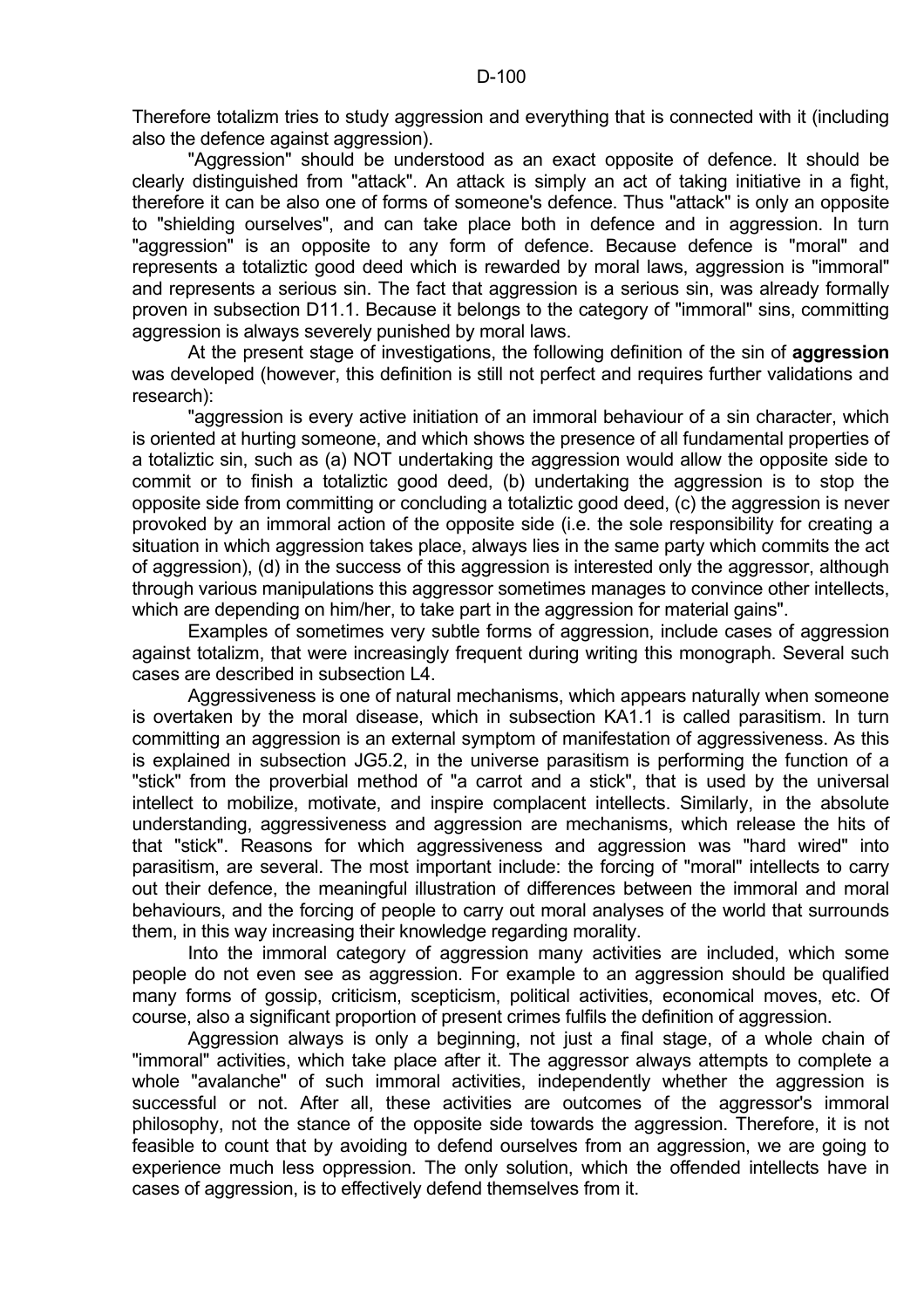# D11.2. Avoid totaliztic sins of behavioural sacrifices, which are not accompanied by powerful "moral" feelings

 Out of the complete list of totaliztic sins described in subsection A5.2, behavioural sacrifice is inducing the most controversy. The probable reason is that Christianity includes "sacrifice" to the category of "good deeds", not to the category of "sins". Therefore, to understand better principles of totalizm, I explain in this subsection the totaliztic understanding of (behavioural) sacrifice. For example, I explain here why purely behavioural totaliztic "sacrifice" (to be distinguished from the emotional one), which is not accompanied by any emotional good deed, in fact must belong to the category of totaliztic sins, not to the category of totaliztic good deeds. I am going to explain also, why totalizts should avoid committing behavioural "sacrifice", which is not accompanied by any significant emotional good deed that would compensate the outcomes of the sacrifice, and that would justify committing it.

 A (purely behavioural) totaliztic sin of sacrifice, which is discussed in this subsection, must be clearly distinguished from an emotional sacrifice, to which the deductions from this subsection do not apply. The behavioural sacrifice depends on voluntary doing something for someone else, who is fully capable to do it personally, and who is not going to reward us for it. In turn the emotional sacrifice is to accept unpleasant feelings for (or from) someone, who without our sacrifice would need to personally experience these feelings, but who do not even know that we experience these feelings for (or from) him/her. Examples of typical (behavioural) sacrifice can be mothers, who work hard only to prepare something tasty for their adult sons, while these sons are mindlessly watching TV or playing music. In turn an example of emotional sacrifice, is a son, who is experiencing financial problems, or work-related setbacks, but does not want to worry parents, about which he knows that they would not be able to help him, therefore he does not share these problems with them.

 Totalizm indicates several reasons, why totaliztic (behavioural) sacrifice in principle is a sin, and why in normal circumstances we should avoid committing it. (Notice, that an emotional sacrifice is also a sin in the light of totalizm, and also we should avoid committing it.) The most important out of these is that according to the totaliztic definition, a behavioural **"sacrifice" represents only a victim-sinner reversal of exploitation**. Thus, from the social point of view, it is equally condemnable, as the exploitation is. After all, wherever there is a behavioural sacrifice, there an exploitation must also exist. This means that a victim of an exploitation commits a sacrifice, while the subject of a sacrifice commits a sin of exploitation. From the point of view of totalizm, exploitation is already a serious sin. Therefore for totalizm, also the sacrifice, which inspires this exploitation, must be a sin, although ethically it is more tolerable to commit sacrifice then to commit exploitation. The second important reason why totalizm recommends to avoid sacrifices, is the **problem of addiction**. People who frequently commit sacrifices (e.g. some mothers), with the elapse of time develop an addiction at the receiving end. This addiction is so overwhelming to the receivers of the sin of sacrifice, that later they start to expect that all other people around them should constantly commit sacrifices for them. After all, an English proverb says that "favour repeated becomes a habit". In the final effect these people who are on the receiving end of sacrifices (i.e. these people who exploit the ones that commit sacrifices), with the elapse of time are learning not to listen to their own conscience, and they become convinced that everyone around them should constantly make sacrifices for them. This in turn is a large leap into the marshes of parasitism (as explained in subsection KA4.2). From this addiction, intellects that got used to other people constantly sacrificing for them, usually later are not able to free themselves - see chapter KB. Thus one of the destructive effects of sacrifices is that they actively push the recipients of these sacrifices, out of the path of moral living, and straight into the claws of parasitism.

 Of course, by the recommendations of avoiding (behavioural) sacrifice, totalizm does not claim that we should not make sacrifices at all, but only claims that we should not commit behavioural sacrifices - if they are not accompanied by simultaneous emotional good deeds accomplished at the feelings level - as this is explained in next subsection. (After all, even in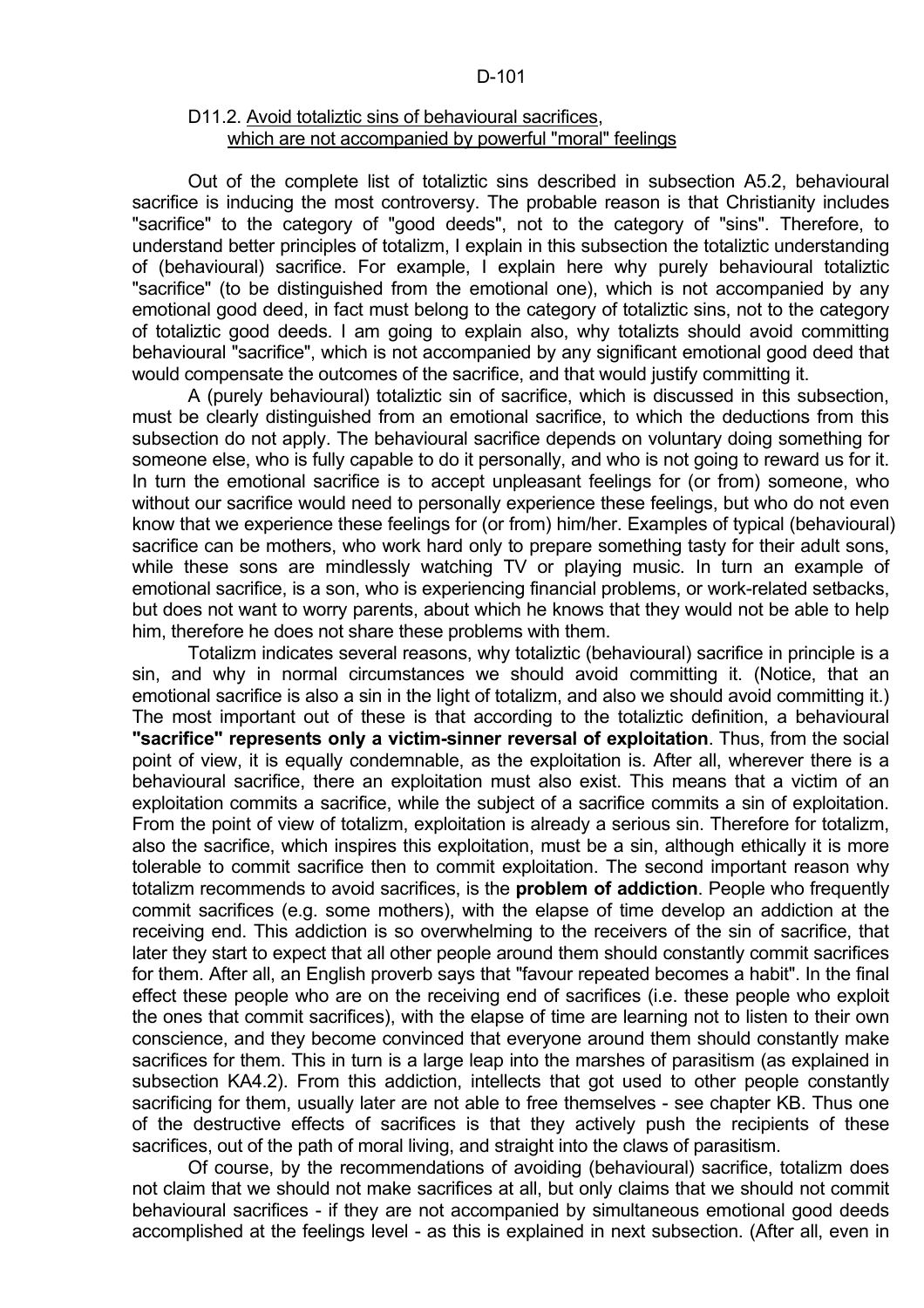case of writing this monograph, it was created in the result of committing a sacrifice, only that this sacrifice was accompanied by a powerful emotional good deed of the progress type.) By revealing that the behavioural sacrifice always qualifies into the category of "immoral" sins, totalizm also does not claim, that we should not help other people, but only claims that "helping" with the aid of sacrifice is not a help at all, but only a "licence for committing exploitation at the receiving end". For this reason totalizm recommends that we should help other people with the use of totaliztic good deeds of inspiration and progress, which are described in subsection A5.1. In final effects they are quite similar to sacrifice, although they do not cause the dissipation of moral energy in the doer, and also they differ drastically from the point of view of motivation, scenario, and also the manner in which they are conducted.

 The dilemma of moral categorising of sacrifices, brings our attention to another matter, namely to the fact of simultaneous acting of people in two levels: (1) action or behaviour, and (2) feeling or emotion. As this is described in subsection A7.2, behavioural sins (i.e. immoral actions) are usually accompanied by powerful feelings (and vice versa). These feelings, depending on their character, can constitute emotional good deeds, or emotional sins. Thus, if we are committing a behavioural sin, while the feelings which accompany it represent a significant emotional good deed, then the effects of this good deed may compensate the effects of the sin. Frequently just such a situation takes place in cases of (behavioural) sin of sacrifice. If this sacrifice is linked with a significant emotional good deed, together they can still represent a good deed - means give a "moral" final effect. (Exactly such a situation takes place regarding the research on totalizm and writing this monograph.) Before we take a decision to commit a given sacrifice against all odds, because it is in fact accompanied by a significant emotional good deed, we should firstly analyse the situation and check whether in fact the condition of simultaneous generation of the emotional good deed is fulfilled. This is because in usual cases only sacrifices which are committed for large group intellects (country, nation, civilization), and which serve some very important and morally correct idea (fight for freedom, elimination of injustice, improvement of situation for a number of people, etc.), fulfil this condition. In turn (behavioural) sacrifice, which is committed just for individual people, usually is a pure sin, which motivates these people to the habit of exploiting others.

# D11.3. Totaliztic help

 The introduction of the concept of moral energy into totalizm, shines also a different light onto what we usually call with the term "**help**". According to totalizm, a help is not everything that is called with this name in the common understanding of this term. For example, if we consider two farmers, out of which one correctly does his/her duty, while the other plants nothing, then according to totalizm a "help" would NOT be at all, if the good farmer gives a part of his harvest to the poor one (it would be only a mixture of sacrifice and exploitation - means a vampirism). Similarly, if a homeless vagabond asks a reliable regular worker to give him/her money, also would not be a help of giving him/her a part of the earnings. In a similar manner, if our civilization rubbishes the planet Earth, poisons the natural environment, and eats up all the natural resources, it would not be a totaliztic help, if some more advanced civilization would come to Earth and clean our dirts - as some naďve people imagine this. Totalizm improves and makes unambiguous the idea of help, claiming that in its understanding "**totaliztic help should be defined as all activities completed with a definite intension of helping, which in the final effect are going to increase the level of moral energy at the receiving end, while simultaneously they do not noticeably decrease this energy in the party which gives this help**". Thus, the final consequences of a totaliztic help must fulfil the definition of one of possible good deeds, namely the definition of progress, inspiration, self-improvement, or defence. The stress in the above definition is on words "noticeably decrease", which tries to indicate, that every action that is completed by someone, even if it causes the increase of moral energy in the doer, always simultaneously causes the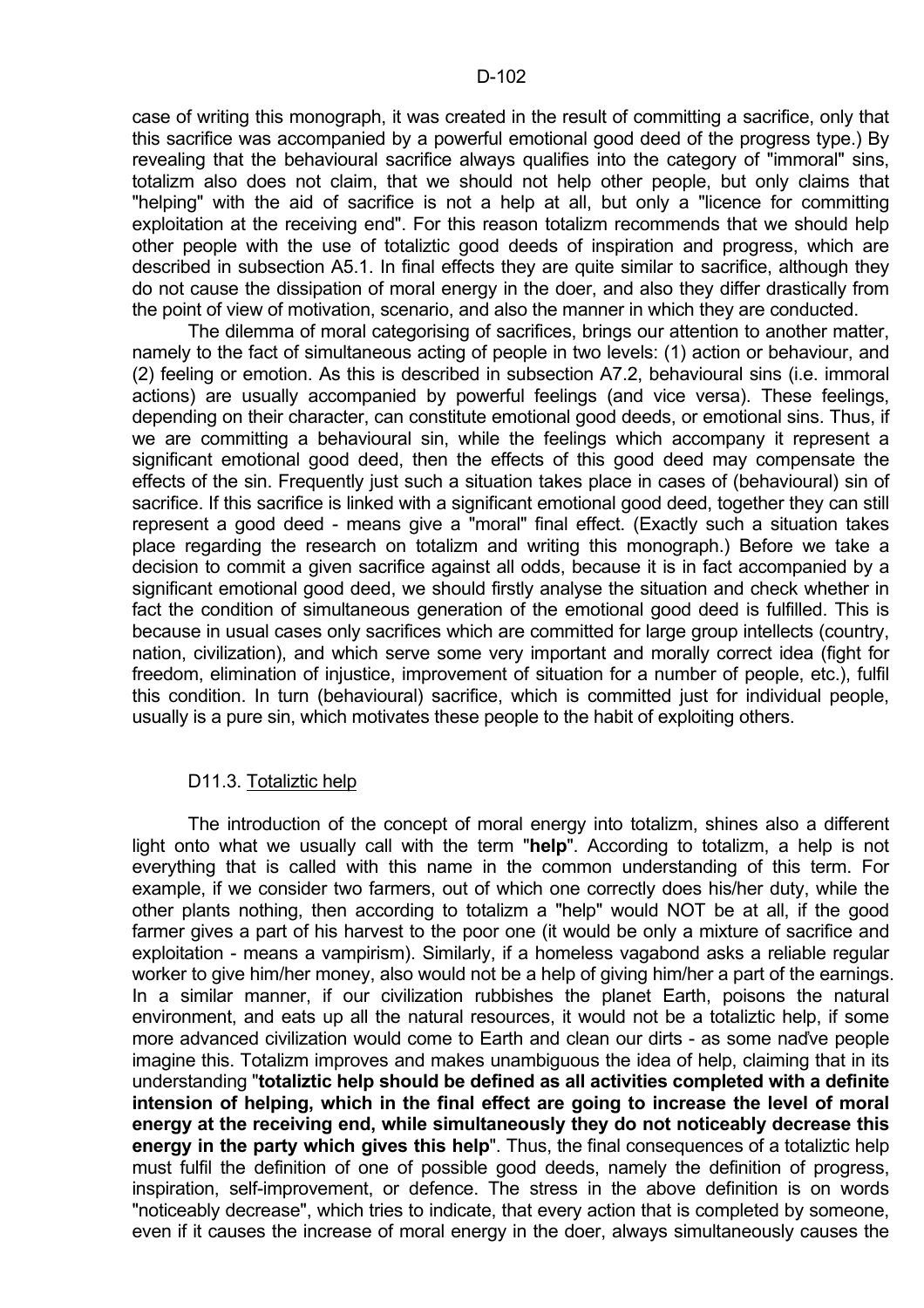decrease in another form of his/her energy. Therefore, it is left to the discretion of a given helper, to carry out a judgement, whether giving a specific kind of help is going to decrease by the acceptable level, one of the forms of his/her moral energy.

 In order to explain this on an example, let us assume that we are buying a ticket, and we see that in a next counter an older lady does not know what to do, because during doing her shopping in the city she make a mistake in counting and she is missing \$5 for buying her ticket home. If we are a well earning person, and just have in our wallet let say \$1000, then paying the cashier these lacking \$5 does not make much difference to us. In turn if we pay for her with the clear intension of helping, and immediately after we make sure that she received the ticket, we disappear in the crowd, to keep our help anonymous and impersonal, then according to equation (1KA1.6.1) we increase our moral energy much above the level that the loss of these \$5 is going to take from us. But if we are for example a soldier, who has in his wallet only \$5 after he bought his own ticket, which he also needs for a subway after the arrival to his city, then the providing such a help would cause the noticeable loss of his energy. Of course, if after the careful observation of situation, we would notice that no-one helped this old lady, then it does not mean, that we should not rather consider walking from the station to home on foot, then to leave this oldie without a help (after all, our soldier's legs accumulated a lot of moral energy of walking).

 It should be noted, however, that in the light of totaliztic definition of help stated before, it is not a help any action, which in the final effect leads one of the parties involved into committing a totaliztic sin. For example, it would not be a totaliztic help, but only a sacrifice, if a mother works at nights, in order to earn \$5 to later give these money to an unemployed son for a ticket to discothčque, so that he could impress his comrades. According to the laws that govern the level of moral energy, even if in the short term committing such a totaliztic sin is going to appear as a help and as pulling someone out of troubles, in the long term this sin sometimes in future is going to fire back and to hit the person whom it supposed to help. Thus it only additionally is going to deepen the problems of position, into which this someone was putting himself/herself. So if we really wish to help someone, then we should NOT do for him/her, whatever he/she is equally able to do, but to inspire, inform, direct, encourage, and introduce him/her in such a manner, that he/she is able to do it by himself/herself, and does not even know that is being helped. Korean people have for this an excellent proverb, the sense of which can be expressed in the following wording: "If you give someone a fish, you feed him for a day, but if you teach someone to fish, you feed him for a whole lifetime." (In the Korean language, but expressed with English letters, this proverb reads: "Mulgogileul jugiboda, O dokkae mulgogi eul jabeunji galeu chi si o" - this literally translates as "teach your son how to fish rather than giving him a fish", but the sense of it is understood commonly in the exact manner as it is expressed in the previous English wording).

With all cases of giving help, the matter of welcoming it described in subsection E8, is connected. More strictly, help always introduces a danger and a potential for negative consequences to a helper. These may be caused by the wrong interpretation of the help by a person who receives this help - see the significance of the second segment of equation (2A6). After all, according to totalizm, a significant proportion of people who need and ask for help. usually into the situation, when a help is needed, were putting themselves voluntarily, through neglecting the need for continuous increase of their level of moral energy. In turn these, who neglect the increase of their moral energy, must adhere to a parasitic philosophy, which gives them a wrong attitude towards everything. Thus, if we help openly such someone, who is adhering to such parasitic principles and who has a very low level of moral energy, then there is a large chance, that he/she wrongly interprets our intensions, and thus with his/her improper motivations and feelings gives the negative value to the second segment of equation (2A6). In the result, helping such someone, can cause a decrease, not an increase, in the level of moral energy in the helper. Thus totalizm recommends, that in normal cases, we should **give anonymous help** to needy, wherever this is possible. After all, the help given anonymously, certainly increases the energy in the helper. In turn the help that is given openly, in case of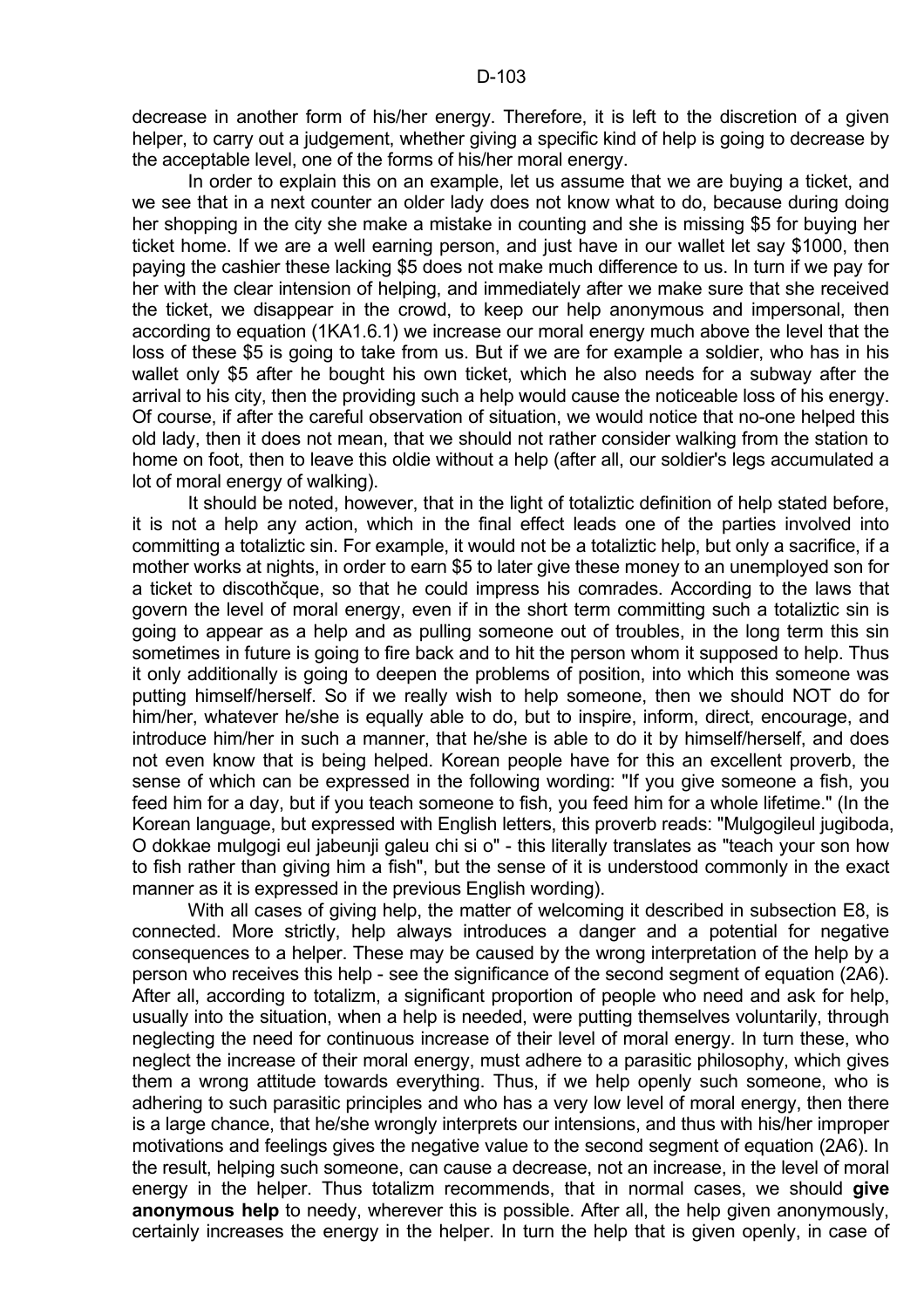wrong reception (e.g. when it induces in the receiver feelings of jealousy, anger, rebellion, or motivation to hurt), can even cause the decrease of moral energy in the helper.

 Of course, there are numerous exceptions from this rule, for which this recommendation does not apply. For example, it is known that innocent people, such as e.g. children, or people mentally retarded, almost never wrongly interpret the help that they receive, and are simply grateful for it. Thus small children we can give help personally without worrying that they misunderstand us (unfortunately, this is not valid for teenagers any more). Similarly with people, who love us - no matter how their philosophy is deviated, still if we give them any help, their love makes impossible to distort their perception. Therefore children, parents, brothers, sisters, and all those, who are tied with us through their feeling of any unconditional love (including into this all non-sexual versions of love, such as friendship, respect, solidarity, brotherhood, etc.), according to totalizm can be helped personally and without being afraid, that they perceive it wrongly. Furthermore, in all critical situations, e.g. direct danger to life, serious illness, cataclysm, accident, etc., all help is accepted without interpretations - i.e. exclusively as help, therefore we can give it to even the most jealous, vicious, or bad, no matter how distorted their philosophy would be. In such critical situations, everyone interprets help just as a help, sending to us the telepathic signal which increases our level of moral energy with their credit of appreciation.

 Help should be given if someone clearly asks for it. In Poland of the old times (up to around 1960s), when in such cases the person who was helped, asked then "how much this costs" (i.e. "ile sie nalezy"), the person who gave the help usually answered "whatever pleases you" (i.e. "co laska"). In those days such an expression meant "I am helping you because of the goodness of my heart, not for receiving a payment; but of you feel better when you pay me and in this way you even our balance, then give me the amount which you consider to be appropriate". Usually in such cases the payment was very symbolic, and it almost always was much below the real value of the help (after all, if the person who was helped could afford the paid help, then would not ask for help). But both sides were parting happy, because they both felt morally good about what they have done.

## D11.4. There is a totaliztic method for forcing

 One of the more controversial actions, which probably is going to induce a lot of questions, and thus which requires elaboration, is an immoral "forcing", and also all activities, which presently are used as synonyms of "immoral" forcing, but which are not such synonyms at all, e.g. "blackmailing", "convincing", "making", "putting in from of alternative", "giving a proposal not to be refused", etc. Although definitions of forcing to-date do not put this clearly, in the majority of situations it was understood as a highly "immoral" situation, in which the victim was deprived of a significant amount of moral energy. Thus forcing includes only the cases, when either the outcome takes away someone's moral energy, or the alternative of the outcome (possible punishment) takes away this energy, or when both the outcome and the alternative take away moral energy from the victim. In such understanding, examples of forcing would include the making someone to take drugs under the punishment of throwing out of a gang, making a child to do homework by a prospect of locking it in the house, or robbing someone's money under a threat of bitting up.

 However, in life there are also activities, which are fully "moral", means which only increase the level of moral energy in all people involved (instead of reducing this energy), but into doing of which the receiver of this energy must be "forced", as he/she does not wish to do them voluntarily. Should such fully "moral" cases be also called "forcing"? After all, in everyday life we frequently hear that people call it that way - e.g. sometimes we hear that parents "forced" someone to finish his/her study. Because totalizm recommends that we should increase people's moral energy in every possible manner, therefore, according to the principles of this philosophy, such cases should not be called with the same name as negative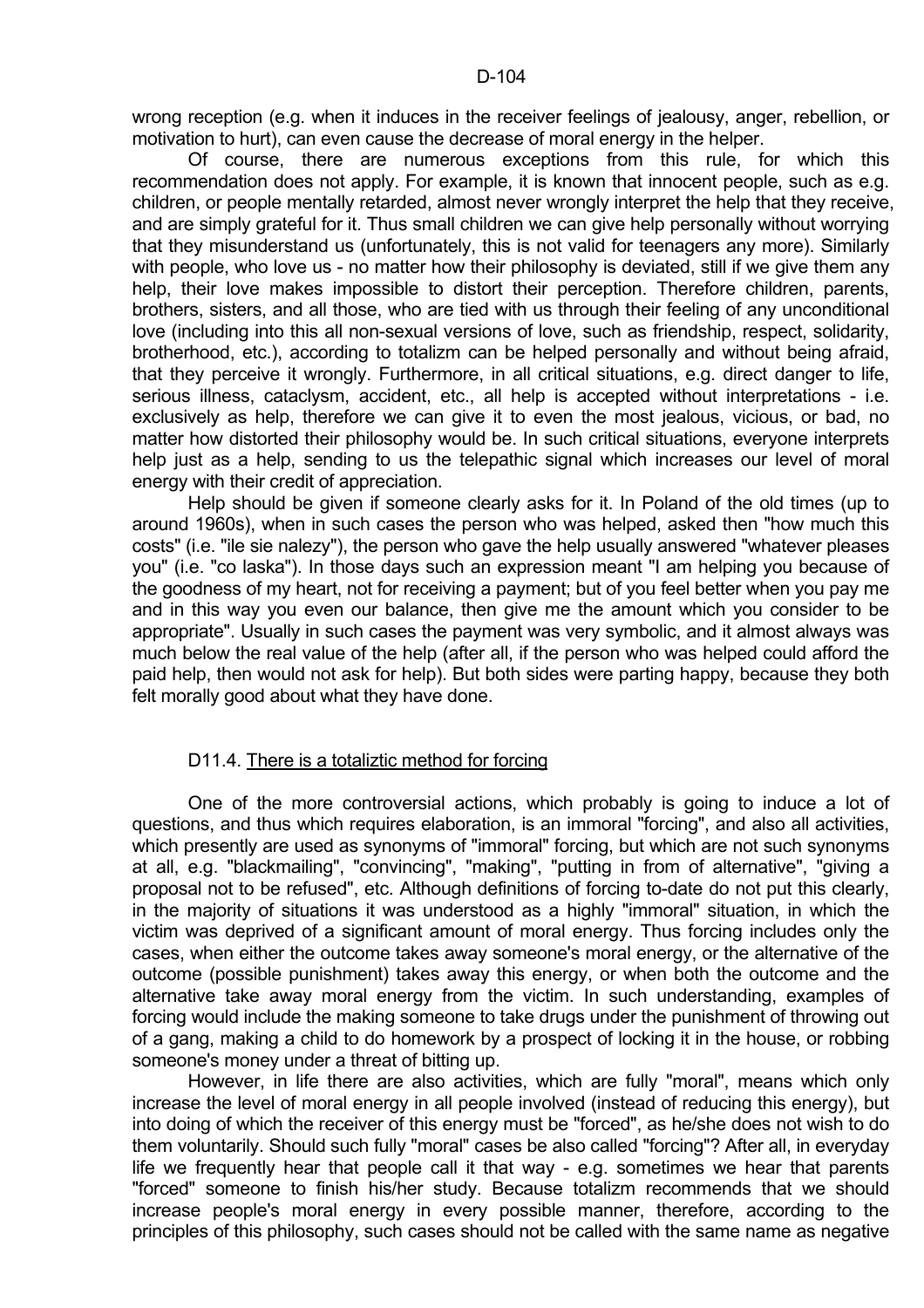"forcing". Rather we should refer to them with other terms. For example they could be called "**persuasion**", "putting in front of ...", etc. Totalizm recommends also, that we should never hesitate to use these positive equivalents of forcing, even if this happens against the caprice of the receiver, temporary interests of the receiver, actual philosophy, habits, the line of the least resistance, etc.

 Theoretically speaking, four types of persuasion can be distinguished, which depend on this, that either: (1) the increase of someone's moral energy uses the increase of someone's moral energy (e.g. consider the acceleration of the marriage of a couple, which love each other enormously but which cannot decide to marry, through conceiving a child, or persuading a child to do homework under the alternative of cleaning kitchen or washing a home toilet, which this child uses everyday), (2) the increase of someone's moral energy, which uses the blocking of decrease of this energy (e.g. consider parents which persuade their teenager to break smoking because they make impossible for him to meet his mates from a gang), (3) making impossible to decrease someone's moral energy, which uses the increase of this energy (e.g. consider persuasion of some addicts, accomplished not by forbidding to practice it, but by disgusting someone to this addiction through making him/her to try it in a single huge portion, until a non-threatening poisoning takes place), and (4) making impossible to decrease moral energy through using the impossibility of decreasing this energy (e.g. consider the stoping youngsters from falling into bad habits, through taking them from a negative environment, and e.g. placing in an educational work brigade). Which one out of these cases should be chosen in a given situation, can be decided e.g. through the use of method "from principle to implementation" described in subsection A4.6, i.e. through inserting into each one of the above cases some specific solutions of a real life situation, that we need to solve.

 In our own everyday life, and also amongst people who surround us, we always encounter situations, when someone does not know about moral energy, or does not want to respect laws that rule this energy. Such someone rather insists on the behaviour, which decreases moral energy in this person, or in other people. Thus one of the necessities, and also skills, of the totaliztic life, amongst others depend on this, that in such cases we do not use a negative forcing, but we replace this forcing with one of versions of such positive persuasion. When we design it adequately, it turns out to be equally effective as forcing. But it is positive, and when according to the Boomerang Principle a time of return arrives, we are not going to have anything against receiving it back. The only problem with the using of this totaliztic persuasion, is that - like almost everything in totalizm, the idea of it still requires theoretical development and working out practical and effective tools for everyday implementation of it. Therefore, at the present level of development, if someone wishes to use it, still does not have ready made tools or patterns, but the user must invent such tools and patterns by himself/herself.

# D11.5. Totaliztic understanding of forgiveness

 A next popular term, which in the light of totalizm requires clarification, is the idea of "**forgiveness**". The present understanding of this idea was introduced by religions. As almost all ideas introduced by religions, it was addressed to suit our primitive ancestors with a limited capability for scientific thinking. It tried to recommend to them the most universal principle of reacting on the petty crimes of other people, which depended on a complete forgetting of these crimes, and acting as if they never take place. Unfortunately, this approach can be used correctly only if the parties involved understand moral laws (especially the Boomerang Principle), and understand general principles of accumulation and dispersion of moral energy. But without understanding these principles, the thoughtless use of this idea leads to the situation, that every time when it is introduced into life, then the forgiving side is forced to commit a totaliztic sin of sacrifice, while the side which is forgiven, commits a sin of exploitation. Therefore, the use of a blind forgiveness leads in practice to a fast decrease of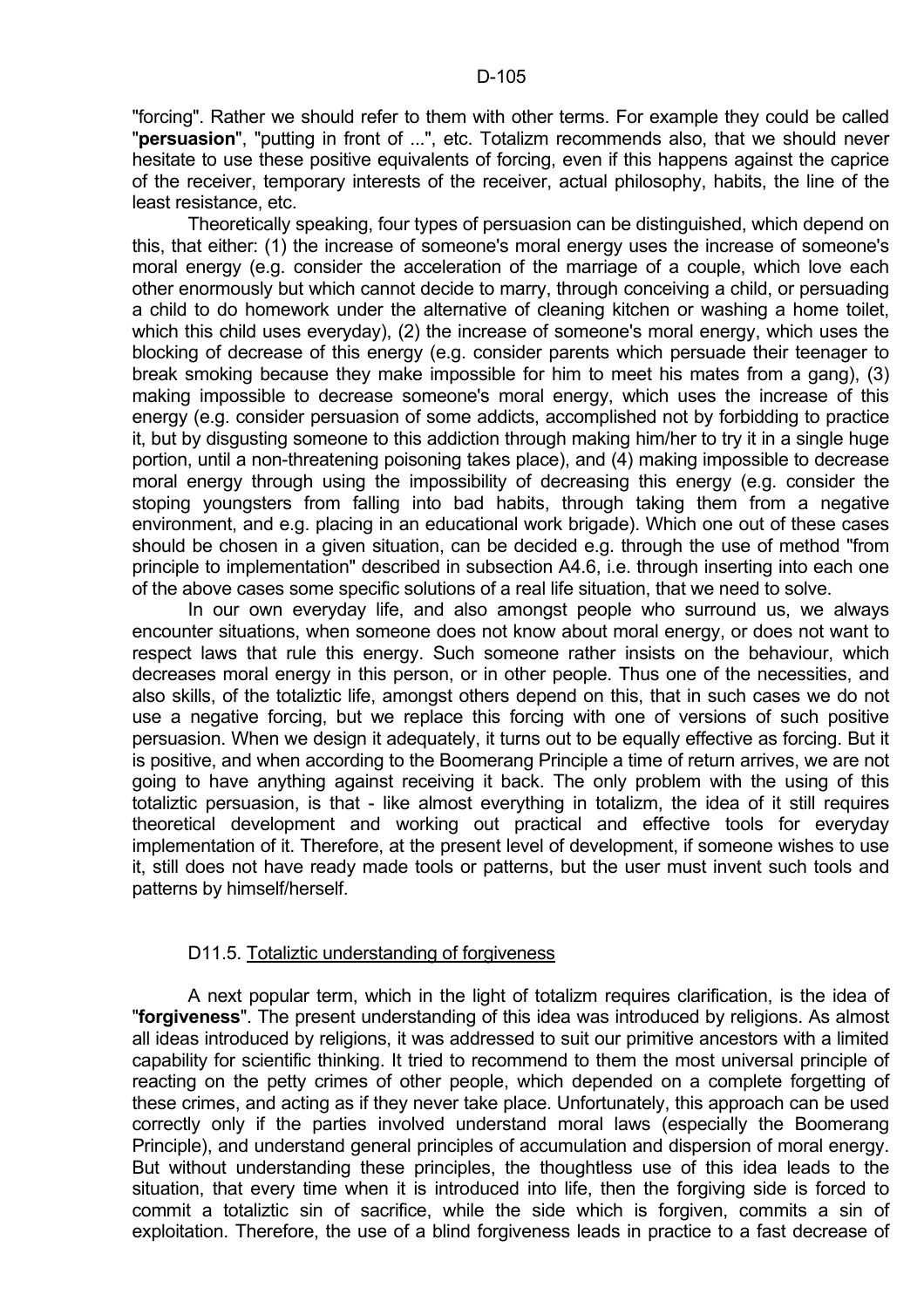moral energy in all interested parties. Also, it additionally discourages sinners from possible efforts of improving their morality. After all, from the point of view of sinners, why one should put an effort into being increasingly perfect and into not commit sins, when it is much more pleasant and easier to commit sins, and then to expect from others that they forgive these sins. As such, instead of introducing the progress to morality in our civilization, the idea of "forgiveness" in practice significantly contributes to the downfall of this morality.

 For the reasons explained in the previous paragraph, according to totalizm "forgiveness" in the form to-date should be withdrawn from the use. After all, the Concept of Dipolar Gravity, and also totalizm, clearly established, that the true "forgiveness" is contradictive to moral laws, and in fact does not exist in the universe. Moral laws and the universal intellect never forgive anything to anyone. Therefore, whatever someone does, unavoidably must accept sometimes consequences of it. The consequences of every single our activity are irreversible, and only what is unknown to us about them, is when exactly their return is going to hit us. Thus the only thing that in totalizm is close to the idea of forgiveness, is the concept of "return", means returning to us the same situations, as these when we ourselves annulated some crimes of someone else. Of course, this return is going to come only if we first emitted from ourselves such a situation. Thus instead of using in our activities this very misleading idea of "forgiveness", totalizm recommends, we rather use the more unambiguous term, e.g. either "minimization of consequences" or "forgiving with the suspension". The term "minimization of consequences" clearly informs everyone, what is the essence of our reaction to a given crime. In turn "**forgiving with the suspension**" stresses, that for a totaliztic forgiveness always a segment of conditional "suspension" is attached, which is to inspire a moral improvement of the sinner.

 Let us not consider, what a totalizt should do in situations, in which religions ordered to forgive blindly. It turns out that definitively not to "forgive" blindly (means not to consider someone's immoral action as a non-existent), because such a blind "forgiveness", instead of increasing moral energy, in a long-term run would lead to a further decrease of this energy in all parties involved (and this would happen in the addition to a decrease of this energy caused by a given sin). Totalizm recommends that in all such situations, instead of forgiving blindly, a totalizt should "**minimize consequences**" of someone's improper behaviour. Means it recommends to undertake such actions, which in a given situation at a long run would lead to minimal lost of moral energy resulting from a given sin, and also would make impossible repetition of this sin in the future. What should be these our reactions, this unfortunately depends on a given situation and a given sin. Therefore we should design our reactions each time separately, in an individual manner, using our knowledge of circumstances of the sin, our knowledge of pattern of behaviour of the sinner, our situation, etc. Unfortunately, totalizm is for thinking people, and in every situation it requires thinking! In order to facilitate such development of our reactions to a sin, totalizm already crystallized several recommendations, how it should be done most effectively. Here are these recommendations, which we should bear in mind when we develop our reaction type "minimization of consequences" to every case of someone's misbehaviour.

 (1) The essence of the goal, for which we develop our reaction to someone's misbehaviour, is the minimization of the loss of moral energy caused by this misbehaviour. Therefore, whatever we do for this reaction, should serve mainly to decrease the loss of moral energy. All impulsive reactions, which are serving to other goals than this one, such as unloading our anger, closing the channel of communication, etc., only increase our loss of moral energy, instead of decreasing it.

 (2) According to totalizm, the universe would not be able to develop nor improve, if all beings that live in it are perfect. Therefore every single person, including ourselves into this number, is highly imperfect. But he/she received a free will, to work on his/her perfecting. In life we must learn to accept other people as they are, with all their imperfections and vices. In turn our reactions at someone's imperfections, should only limit themselves to decrease the harmful consequences, and to decrease the chance that they are going to affect us again in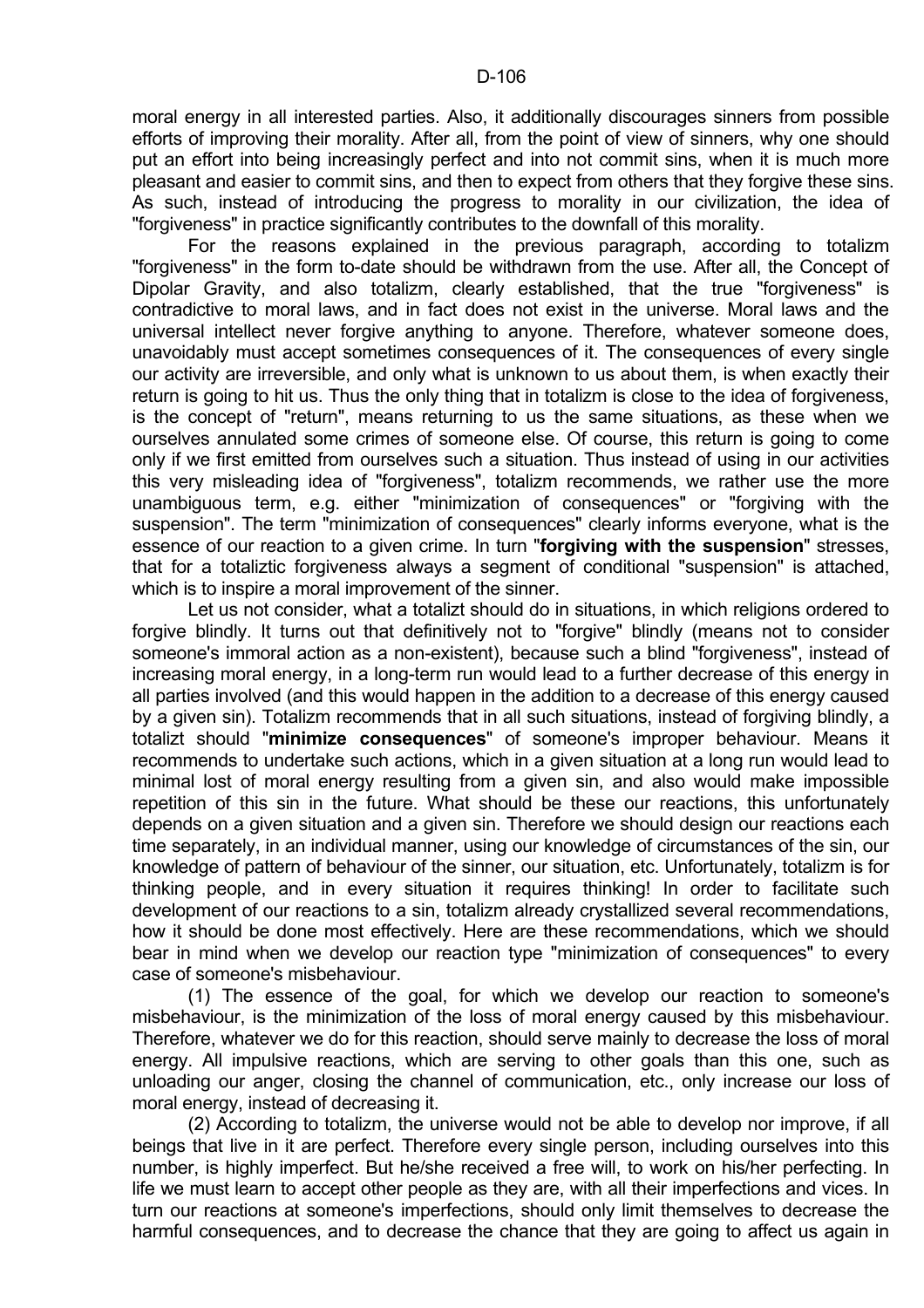the future. It is not in our power to completely eliminate these imperfections (imperfections can only be eliminated by a given person, not by us, and only through the contribution of enormous effort and time).

 (3) Human imperfections are incredibly permanent and their carriers usually are not able to get rid of them. Therefore, if in the future circumstances allow this - as usually happens in practice, then the given sinner is going to repeat the same misbehaviour many times. Thus, we should not believe that someone never repeats a given sin, because surely we are going to experience a bitter disappointment, and we are to loose again moral energy for the same reason as currently. Therefore, in our reaction to someone's misbehaviour, we should secure ourselves in such a manner, that if this misbehaviour is repeated, our moral energy is not lost any more, or is dissipated at much lower rate than currently.

 (4) Imperfections of other people, which affect us the most painfully, depend on our own karma, not on the person with which we spend time. (This is best expressed by the Chinese-Cantonese proverb, which states: "wherever you would go, problems that you encounter are going to be the same".) Therefore it has no sense to loose moral energy for cutting or limiting our relationship with such someone, whose imperfections just hit us painfully, only to loose moral energy to start another relationship with someone else, whose imperfections we still have not learned, but which after the closer acquaintance probably turn to be the same (means "a known devil is better than an unknown devil"). We much better use our potential and intellect, if we find such a manner of living with imperfections of the first person that we can prevent any further loss of our moral energy. Therefore, in our reaction to someone's misbehaviour, we should concentrate on finding a way of accomplishing a less disturbing relationship with this someone, who just revealed to us one of his/her imperfections.

 (5) Every imperfection of a given person usually is balanced by a good side, or by a point of sensibility of that person. In our reaction we can try to find it, and to use it for the compensation of that imperfection which just was revealed to us.

 (6) In many cases the culprit is aware his/her guilt and even knows what should be the reaction most beneficial for everyone in case a given misbehaviour should be repeated (means what should be the reaction, which would cost everyone the least loss of moral energy). Sometime it is beneficial to openly and seriously ask the culprit for an advice, what should be our reaction in case, when the next time he/she repeats for us the same misbehaviour. If then happens that we need to implement this advice, it is going to cost us much smaller loss of moral energy, than if we worked it out by ourselves.

 (7) In everything that we do, always we should implement the general principle, which is to be obeyed by all actions taken within the range of moral field (described in subsection A4.1). It states, that in our actions towards other people we should not act along the line of the least intellectual resistance, but we should choose the solution which is opposite to this line. Therefore, we should not, e.g. take revenge on a given culprit, bit him/her up, pay him/her with the same, execute "teeth for teeth", etc., although we also should not ignore his/her misbehaviour and allow that it goes unnoticed.

 Interesting, that if we develop a totaliztic reaction to someone's misbehaviour, which (the reaction) fulfils the above recommendations, then usually it turns out, that it depends on such our action, as if the outcomes of a given misbehaviour still not affected us, but with a simultaneous undertaking prevention steps and measures for the future. This means that the culprit is receiving a kind of "forgiveness with a suspension". ("Suspension" means that a given misbehaviour is conditionally forgiven, providing that it is not repeated in the future; in case of being repeated it is going to be punished.) What is the subject of this "suspension", it depends on the character and circumstances of a given misbehaviour. According to totalizm, the awareness of culprits, that all forgiveness they received is "suspended", is going to mobilise them to gradually improve their morality, in this way in the final count is going to significantly influence the lifting of a level of morality in the whole society.

 If we allegorically describe the possible reactions to someone's misbehaviour, we could compare them to human behaviour after encountering a puddle of mud on their path. Some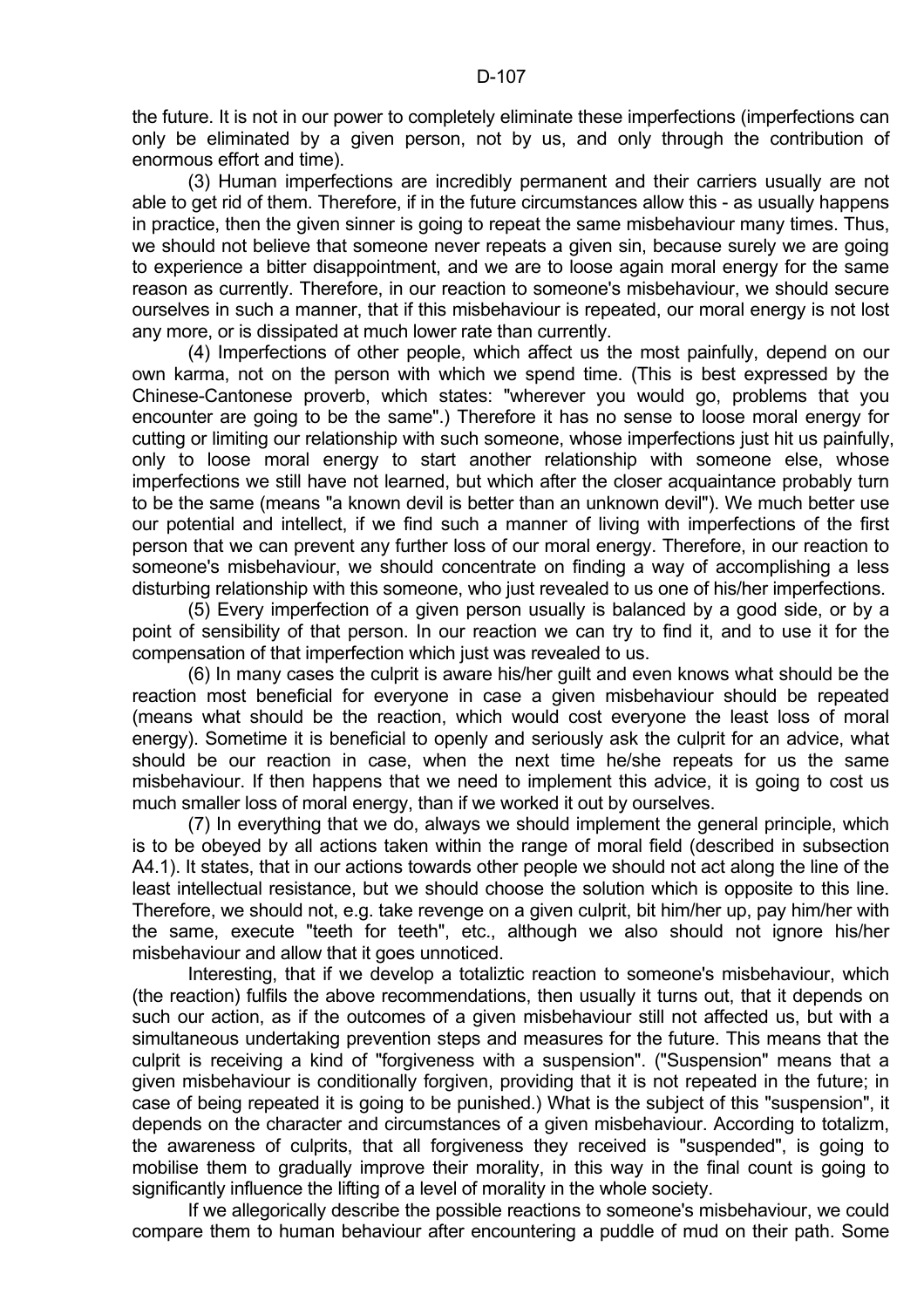people react on this puddle with instinctive withdrawal and loosing the goal that they pursue. Others react with an anger, and are going to blast it away by bitting it with a stick - of course making themselves even more dirty as if when they simply cross it. Religions order to cross it, only that with a blind faith that this puddle does not exist at all. In turn according to totalizm, we also should cross it, but in an intelligent and considerate manner, not blindly as in religions, so that we minimise the splash of mud on ourselves. We first should spot areas where some stones of patches of dry ground stick from the mud, and then carefully, intelligently, and in a planned manner, we should cross it, trying to step exclusively on this stones and patches of a dry ground. Thus, because we do not steer the mud, it is going to dry out by itself.

## D11.6. What scepticism really is

 The finding of totalizm, that in the intelligent universe "every goal without conditions attached to it, is possible: we only need to find out the way to achieve it", which is explained in subsection B7.3, introduces several interesting consequences. One of them is, that it reinforces a better understanding what actually is so-called "scepticism", or more strictly this form of scepticism which appears in people who are believing that something is "impossible". According to this understanding, "**scepticism is an external manifestation of someone's philosophical immaturity, and a lack of capability to accept ideas, which extend beyond someone's conceptual limitations that stem from this immaturity**". A positive opposite of scepticism so understood, is "faith" in something or someone. Scepticism always has an external manifestation, which is called "criticism". A positive opposite of criticism is a "constructive criticism" described in subsection B7.3. Constructive criticism is a philosophical stand, in which someone fully accepts a given idea, but in order to contribute his/her own thoughts into the completion, he/she tries to clarify or change these aspects of the idea, which are still unclear, or which run against known laws of the universe. (It is worth to notice here, that confronting an idea with a "scepticism" decreases the amount of moral energy in all parties involved, while confronting the same idea with a "constructive criticism" increases this amount. Therefore, scepticism manifested as someone's dominating stand in life, belongs to the category of "immoral" stands, or to the category of totaliztic sins, while the capability to transform it into a constructive criticism allows to change this "immoral" stand or sin, into a "moral" stand, means into a totaliztic good deed.) More information about constructive criticism is contained in subsection B7.3.

 An external manifestation of scepticism, means a symptom of someone's philosophical immaturity, is an internal need to constantly criticise everything. People in which this philosophical immaturity is not able to follow the life situations in which they find themselves, the differences between requirements of their social position and capabilities of their philosophical state, transform themselves into feelings of verbal aggression. People saturated with this aggression - almost as a rule - resort to fruitless criticising everything that surrounds them. Very interesting are outcomes of analyses of justification for reasons why some people indulge in choosing for themselves roles of such parasitic critics. As it turns out, there are numerous reasons for this. The most important of these are as follows:

 - All "sceptics", which I observed so-far, and which showed this dominating need to viciously criticise everything that they encountered, always turned out to be overwhelmed by the moral illness, which in chapter KA is called the "philosophy of parasitism". Thus their criticising and verbal attacking of others, was most probably a form of verbal manifestation of aggressiveness, which was a byproduct and a symptom of parasitism.

 - To be creative, and to actually develop something that is sound, always is very difficult, costs enormous amount of effort, and requires deep knowledge combined with a real talent. Therefore for every creative person on Earth there are thousands, and sometimes even millions of those, who are unable to create anything by themselves. But because these unproductive ones also want to "shine" and to show, that they have their say, usually they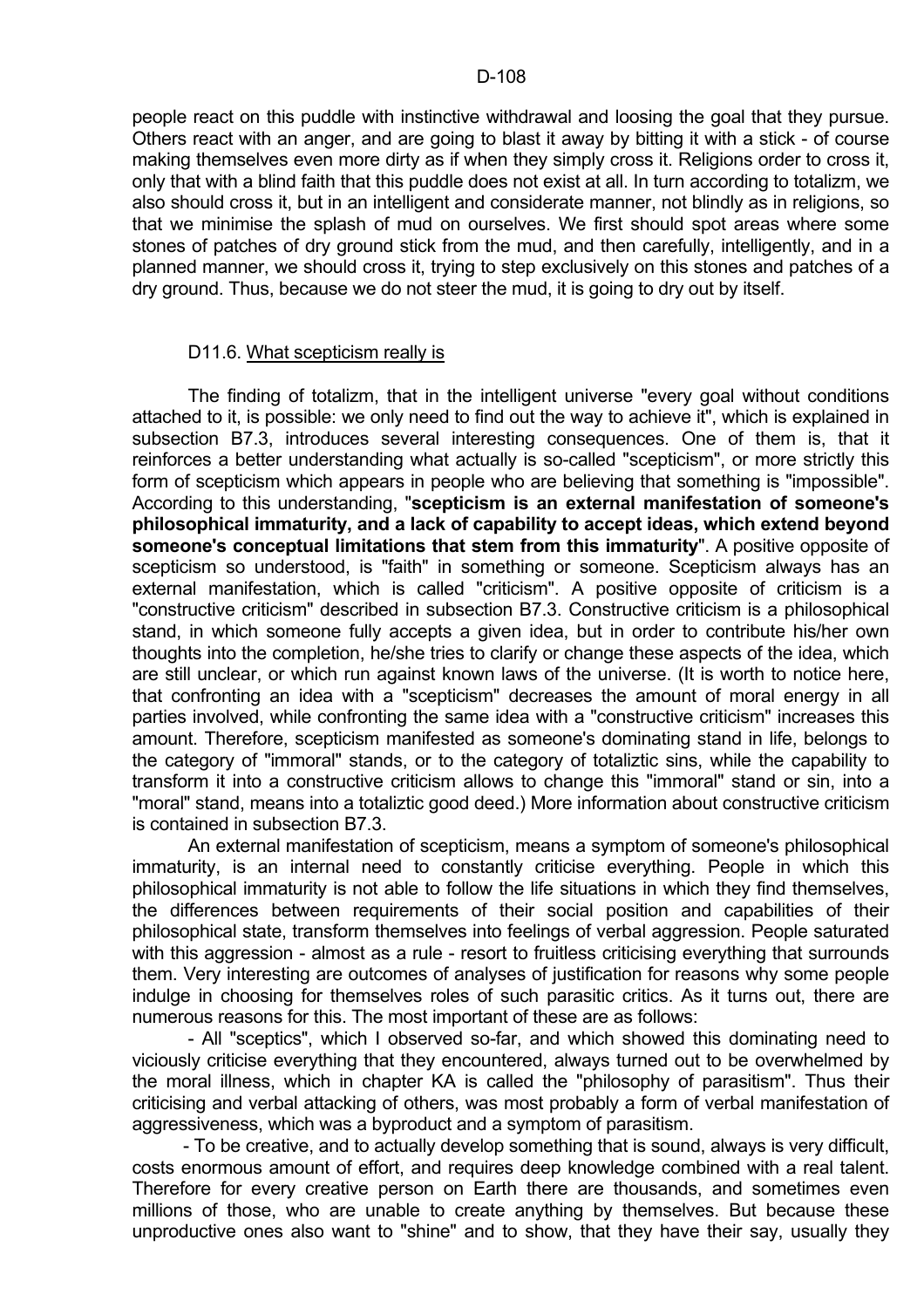resort themselves to criticism of creative people. This probably is the reason, why one of the famous creators in Poland, sometime ago described critics with following words "a critic and an eunuch are from the same stable, as both know how it should be, but neither is able" (in Polish: "krytyk i eunuch jednej sa parafii, obaj wiedza, jak trzeba - zaden nie potrafi").

 - In order to practice criticising, it does not require putting much effort. It is enough to do some analysis of a piece of creative material - usually just only on the surface. The contribution of labour to such an analysis usually represents only a mini-fraction of what it needs to be analysed in order to create any complex creative product. Therefore to practice criticism is easy and has a good chance to impress people similar to the critics, who because of shallowness of their own thinking, usually consider the critics to be more cleaver than this one who developed a given creative product.

 On the basis of my experiences to-date with sceptics who practice criticism, I come to the conclusion that their behaviour is a version of terrorism or aggression, only that practised in the intellectual sphere, means involving a non-physical violence. This intellectual terrorism compensate in them the lack of courage for practising physical aggression and oppression of others, while it simultaneously gives to them the similar to oppression escape of tension of their aggressiveness, that results from the philosophy of parasitism that they practice. In my opinion, it is about a time that we start to recognize critics for what they really are, meaning for intellectual terrorists, who have no courage to practice physical aggression and oppression of others, therefore they practice intellectual aggression.

## D11.7. Dangers of meditations (act instead of meditating)

 According to totalizm, immoral behaviours not only include activities, which intentionally dissipate moral energy in ourselves or in others, but also include failures to increase this energy in all situations, when there was an opportunity to increase it in someone. Therefore, according to totalizm, "life depends on living". However, there is one form of avoiding to act (to live), which is intensely propagated by the philosophy of parasitism. This is so-called "meditation". According to philosophy of parasitism, meditation supposed to cause a spiritual growth. Parasitism presents it as a manifestation of spirituality, and also as a basic requirement of increase of one's spirituality.

 **Meditations** can be defined as a form of self-hypnosis, which mainly bails down to the cease of all motions, relaxing all muscles, quietening the activities of the brain - so that all thoughts are extinguished, and induction in us unreal sensations. Meditations can even go as far as simulation of phenomena that typically accompany only deaths - e.g. depending on socalled "out of body experience (OBE)", meaning on moving the conscience of the meditating person outside of his/her body. Many people confuse meditations with "concentration exercises", or with the "effort of concentration", which depend on the slowing down or suspending the activities of body, and concentrating the attention of the brain on a single goal. (Examples of concentration exercises are Chinese "tai-chi", "chi-kung", "kung-fu", Japanese "aikido", etc. The effort of concentration is also undertaken by many people before starting a very important activity.) It should be noticed, that whatever this subsection explains about "meditations", it does not concern such "concentration exercises", or "efforts of concentration".

 Unfortunately, as everything in the universe, also meditations can have consequences, which are beneficial or damaging, means which can be "moral" or "immoral". After all, meditations allow not only to do "moral" things, such as to learn about one's illnesses, or to heal, or listen to the voice of one's own conscience, or distant one from his/her own problems, etc. Meditations can also be used to "immoral" purposes, such as to cause "resonance nirvana", to learn secrets of other people - who gave to us the power over them, to generate material benefits, etc. Therefore totalizm warns against the dark side of meditations.

 The problem, which totalizm notices in the techniques of meditations aggressively promoted on Earth, depends on the tendency of meditations to disturb in people the required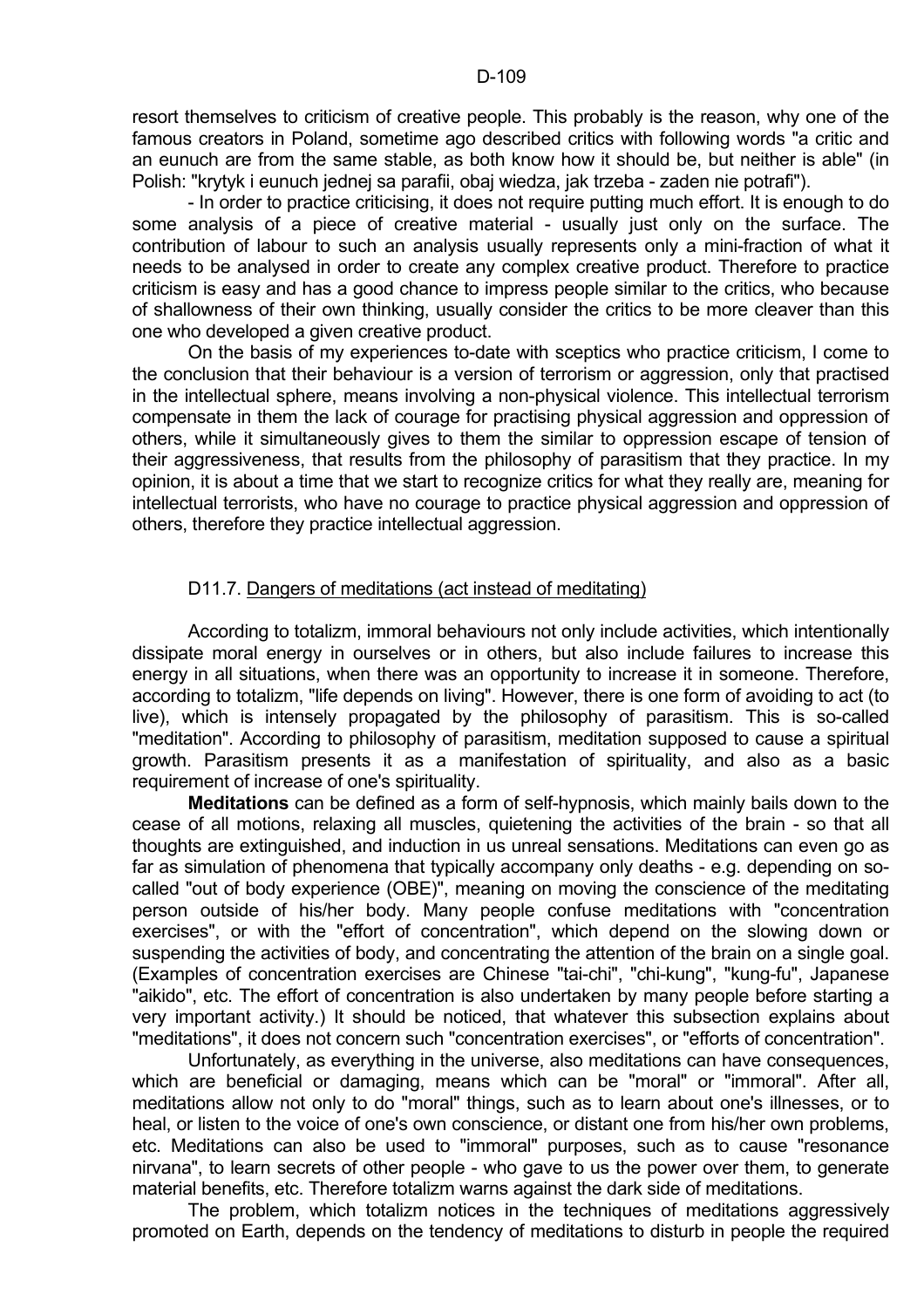balance between their physical activity, their feelings, and their spirituality. In the result, in spite that many people claim that meditations help them and calm them down, in reality they actually destroy them and put them into the state of escalating depression. So-far there were no clear criteria of qualifying various aspects of so-called "spirituality" to "moral" or "immoral" categories. Therefore it was easy to misled people by claiming that a given form of meditations is "moral" and beneficial for them, while in reality it could belong to the "immoral" category and be highly destructive. After all, so-far only totalizm managed to find first criteria, that indicate which forms of spirituality should be qualified to which category - see descriptions of these criteria in subsection A9. Thus totalizm recommends that all those people who experiment with meditating, should use these criteria for checking whether their experiments do not extend beyond borders of whatever is moral and beneficial for them.

 Reasons for which totalizm includes meditations to the group of activities, which show the tendency to easily convert into the category of "immoral" activities, are as follows:

 1. Meditations are prone to being **orchestrated** in people by evil parasites described in subsection KB2. From my research on UFOs to-date, it starts to emerge quite a horrifying picture of so-called spirituality. Spirituality appears to be widely used by evil parasites as a smoke screen behind which they hide their own agendas and activities. In order to use it for such purpose, evil parasites spread on Earth their own version of "parasitic spirituality", which is highly immoral, destructive for people, confusing, and can serve for multitude of parasitic purposes. Together with Satanism, mediumship, exorcism, and several other activities, meditations seem to be major components of this "parasitic spirituality". For example, if there is someone on Earth, who positively contributes to the progress of knowledge about evil parasites from UFOs, usually this someone is gradually redirected by evil parasites to shift his/her interests into meditations and "parasitic spirituality". Thus after a certain time, such a person abandons research on UFOs, and starts to experiment with meditations or with other areas of "parasitic spirituality". In turn, destructive consequences of parasitic meditations that are described below, with the elapse of time turn this person into a human wreck, and in the final result turn him completely useless as a UFO researcher. I know a lot of such cases. From my research it appears rather clearly, that evil parasites from UFOs use meditations and other means of "parasitic spirituality" as a tool for "turning into wrecks" all UFO researchers, who are inconvenient for them.

 2. **The lack of indications of the spiritual growth, combined with a simultaneous danger of physical and emotional decay**. Unfortunately, according to the findings of totalizm accomplished so-far, meditations do not provide even a single evidence, which would confirm that they actually inspire a spiritual growth. Simultaneously, they reveal a whole range of evidence, which suggest that meditating in reality shows a tendency to follow a spiritual line of the least resistance. As such, usually meditations turn out to be responsible for a spiritual decay, and also to be reasons of the physical and emotional wrecking out their victims. After all, meditations are comparable to actions, as the resonance nirvana compares to the earned (totaliztic) nirvana. The dark side of parasitic meditations is, that parallel to the deepening in people who practice them, usually they develop also in these people various signs of physical and emotional degeneration. The most important of these signs include: (a) appearance of "addiction to meditations" - means these people who initially practice voluntary meditations, with the elapse of time reach the state, when these meditations become a kind of "addiction" and start to control their lives (i.e. then such people live only to meditate), (b) prevention of constructive activities - i.e. meditations cause that victims gradually start to live in a kind of a dream, means they loose the ability to mobilise themselves to any constructive actions, (c) weakening the ability to do constructive thinking - i.e. these people who systematically meditate, with the elapse of time seem to loose their ability to think logically, (d) release of symptoms of the parasitic style of living - i.e. with the elapse of time meditations usually bring about symptoms typical of parasitism, namely laziness, resistance to act, tendency to do nothing, etc.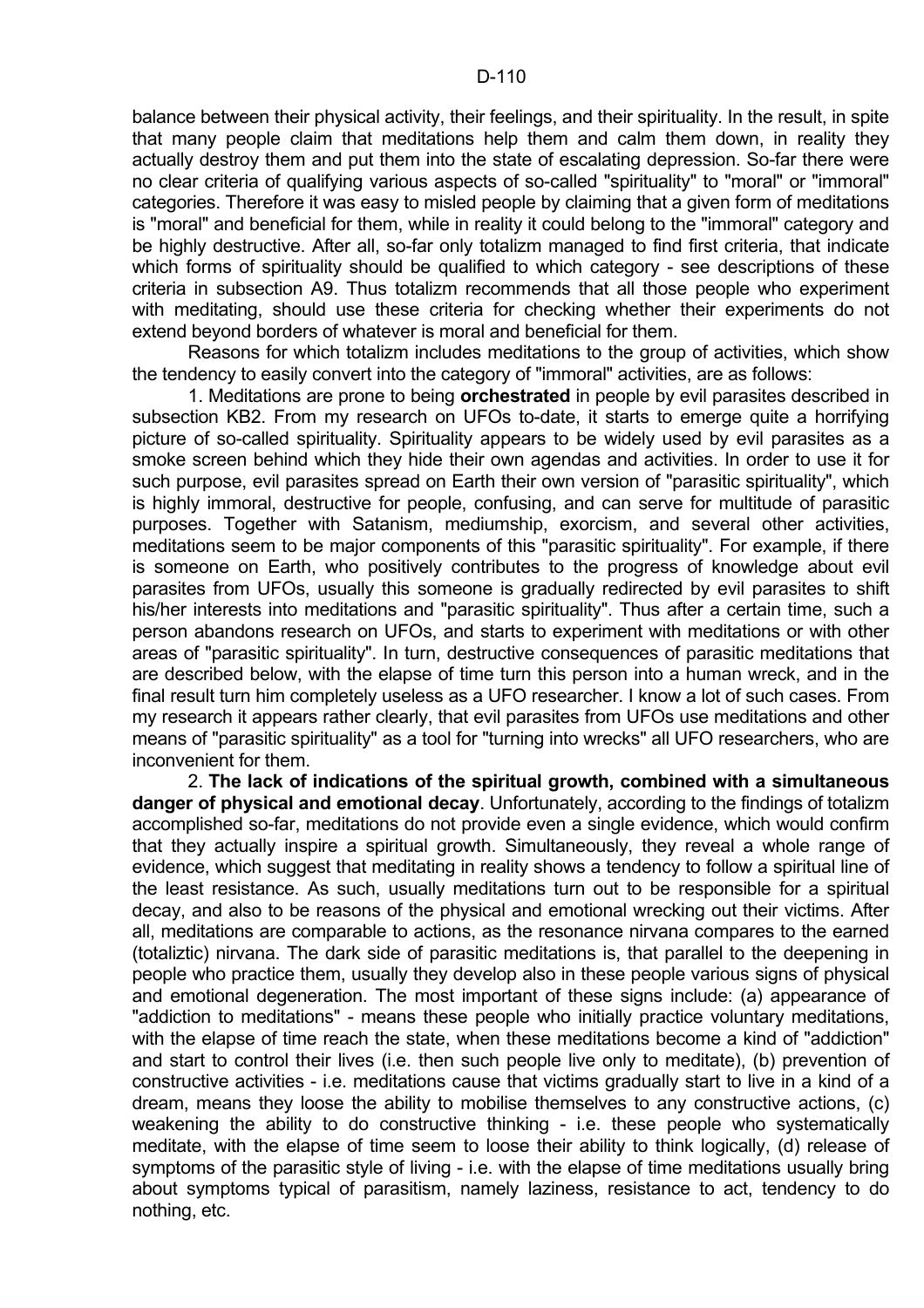3. **The presence of destructive side effects**. In addition to all the above, the empirical experience indicates that meditations usually are the source of various destructive side effects (see the meaning of "side effects" described in subsection D11.8). In turn, just the sole fact of existing of such side effects, is the evidence that meditations are not permissible in the light of moral laws. For example people, who meditate, with the elapse of time clearly show signs of loosing emotional balance, and falling into depressive states. Also easier than others they tend to fall in states, which can be qualified into the category of hysteria. Furthermore, meditations apparently deepen in these people the feeling of alienation from reality, increase the feeling of lost and loneliness, decrease their ability to rationally judge their situations, and many more.

 Because of all the above, totalizm strongly recommends: act instead of meditating. If someone stubbornly tries to experiment with this tool of parasitic philosophies of the East, totalizm recommends to be cautious and to keep reserve, and to constantly compare one's activities to the criteria of "moral" spirituality described in subsection A9.

#### D11.8. Side effects as "shadows from moral field"

 Interesting effects of the action of moral field, are so-called "side effects". Usually we hear about them during discussions on various medicines. Then it is said: this medicine causes an unpleasant side effects, while that medicine such side effects do not have. However, such side effects are also appearing during many other human activities, for example we are talking about side effects of getting drunk, side effects of eating sweets, etc. Let us try to clarify in this subsection, what are "side effects" in the light of totalizm.

 If we look at human activities from the point of view of totaliztic mechanics, then it turns out that each such activity can be represented by a vector located in a three-dimensional "moral space" that is formed from three mutually perpendicular coordinates: physical actions (X), feelings (Y), and intellectual effort (Z) - see subsections A4.1 and A9. This vector almost always displays a different "angle of slanting" towards moral field (the highest gradient of moral field always coincides with the axis of the intellectual effort - Z). Only activities which are ideally "moral" move perfectly upwards in the moral field, means have the angle of slanting towards moral field equal to zero. Also actions which are absolutely "immoral", are directed straight downwards in moral field, thus they show the angle of slanting towards moral field equal to 180 degrees. Every other action, which lies somewhere between these two extremes, shows an angle of slanting towards moral field, which is contained between zero and 180 degrees. Therefore such actions, the vector of which is slanted towards moral field under the angle other then 0 or 180 degrees, form out of this moral field a kind of "shadow". They do it similarly, like a stick inserted in the soil under a given angle towards Sun, also forms its own shadow caused by the obstructing the light from Sun. This shadow formed from moral field by the vector of a given action, is representing a so-called "side effect" of this action.

 As the above explanation reveals this to us, only actions which are perfectly "moral", or completely "immoral", do not produce their side effects. However, in case of actions that are completely "immoral", the lack of this side effect is replaced with the unpleasant karmatic return, which duplicates outcomes of these actions. This means that only actions absolutely moral are completely free of any unpleasant consequences. In turn, the highest side effects have all there actions, which are slanted towards moral field under the angle of 90 degrees, i.e. which are very difficult to qualify whether they belong to the category of moral or immoral actions. In subsection A4.1 is explained, that slanted just by such an angle of 90 degrees towards the axis of moral field, are:  $(X-)$  the line of the least physical resistance,  $(X+)$  the line of the maximal physical effort, (Y-) the line of the least emotional resistance, (Y+) the line of the maximal emotional effort. This in turn means, that if someone chooses solutions in life, which lie either along the line of the least physical or emotional resistance, or along the line of the highest physical or emotional effort, then such solutions are to introduce by themselves the highest possible level of side effects.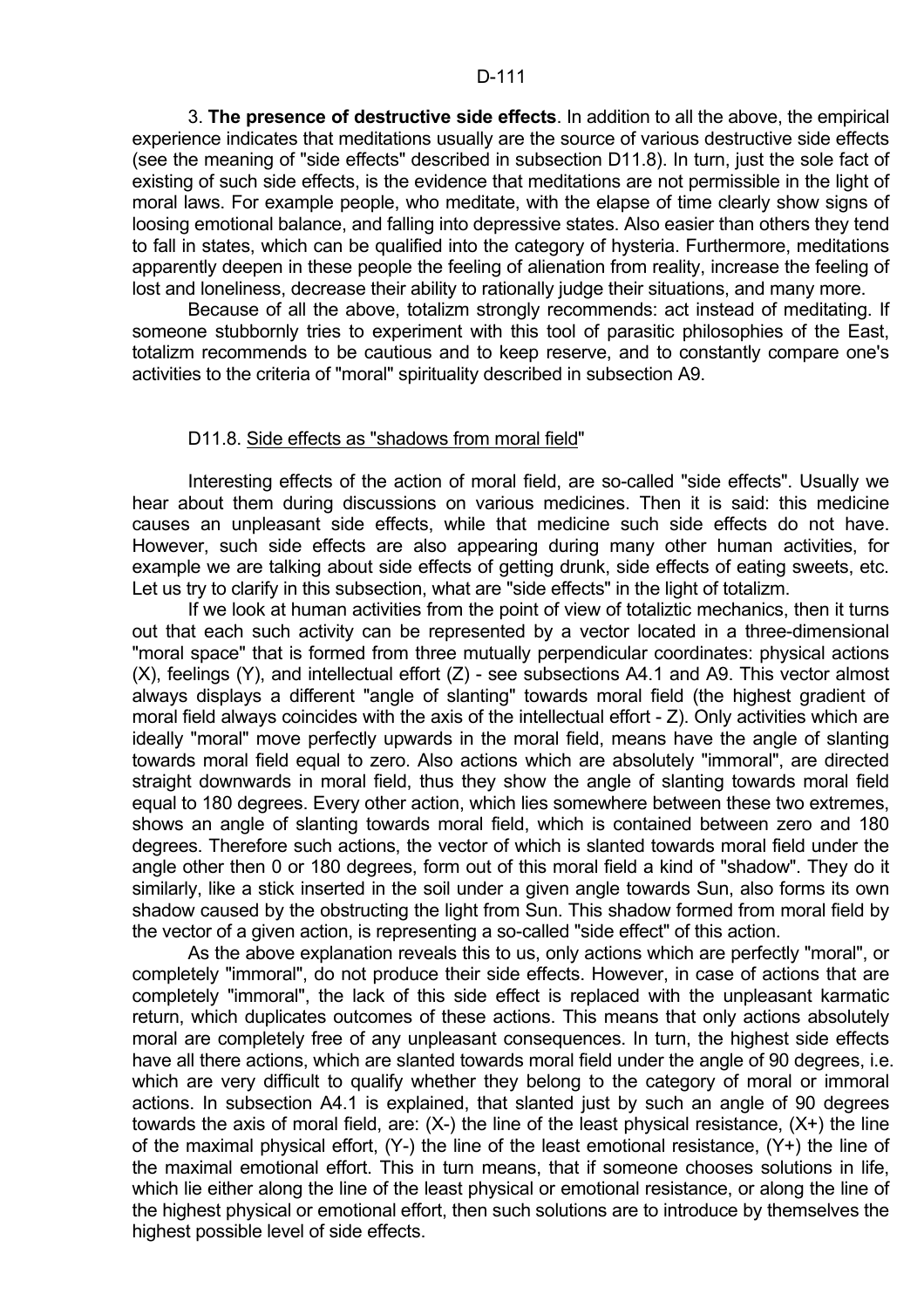Side effects introduce to totalizm enormous moral potential, which asks for especially urgent development. After all, by themselves they are excellent indicators of the moral correctness (see explanations from subsection A2.3). Furthermore, their analysis in connection with attributes of moral field described in subsections A4.1 to A4.3, allows for a precise determining, how moral field runs around a given matter. This in turn allows us to find much faster the solutions, which are absolutely moral, thus which are not going to introduce by themselves any "side effects". As an illustration for a potential that this introduces, consider implications of such a method of moral finding of the best solution, e.g. for the development of new medicines, and also for elimination from the use of those types of medicine, which are bringing to people the highest side effects.

## D12. The stand of totalizm towards some religious interpretations

 It is not difficult to notice that in many major matters totalizm takes the stand, which is generally coinciding with claims of religions. For example, similarly as totalizm does, the majority of religions in manner more or less clear postulate the existence of the system of requirements, that are imposed on us by the universal intellect (God). In many religions this system is an equivalent to moral laws (only that in religions this system is described by other names than "moral laws", e.g. will, orders, or commandments of God). Also many religions postulate the dependence of outcomes of our lives from the level of our obedience of these requirements of God - although usually they postpone to the time after the death, the reaping out of rewards for a moral life. However, in many details totalizm has a different opinion than religions. For example, according to it (and also according to the Concept of Dipolar Gravity), our continuous contact with the universal intellect (God) does not require any ceremonies or masses, because it occurs all the time in every place and in every time, as we are surrounded by this intellect and it constantly intercepts and judges our thoughts, feelings, wishes, and actions. Of course people who practice totalizm, and who because of their tradition, culture, or personal habits, prefer additional communicating with the universal intellect in a special atmosphere, institution, place, or building, have all rights to do so according to their choice, wish, tradition, or habit. After all, totalizm limits itself to explain only (and to present in the possibly most useful form) laws, rules, and principles that relate to our lives, while methods, places, circumstances, and time of their obeying/fulfilling it leaves to the decision of individual people. But it is worth reminding, that according to totalizm, every person is judged not for the form of communicating with the universal intellect (God), but for a meaningful obeying of laws of this intellect in every single moment of his/her life (i.e. totalizm reminds to "**obey the content, not the form**").

 Although in many areas totalizm is against the present form of religions, in fact its findings reinforce and support the essence of these religions. As this is shown in subsection I3.3, the Concept of Dipolar Gravity (from which totalizm originates) so-far is the only scientific theory, which describes the structure of the universe in a manner that coincides with claims of religions. Not only it postulates the existence of the universal intellect (i.e. the dipolar equivalent for the concept of God in religions), but it also claims that people have their counter-material duplicates and registers, which represent gravitational equivalents of religious spirits and souls. The Concept of Dipolar Gravity extend also claims of some religions, because it shows that these counter-material duplicates and registers in fact do exist for every physical object - not only for people. (The pre-Christian religion of Maoris from New Zealand, and ancient Slavians from Poland, also claimed that inanimate material objects, such as stones or trees, have their "souls". Similar folk believes are practised in Malaysia and China, where spirits of trees and stones receive even respect. In literature cases are presented, when stones show by themselves that this is true, e.g. by travelling telekinetically from one place to another - e.g. see the famous stone from Atiamuri in New Zealand (mentioned already in subsection B3.2.) Only that in intellectual sense the behaviour of counter-material duplicates in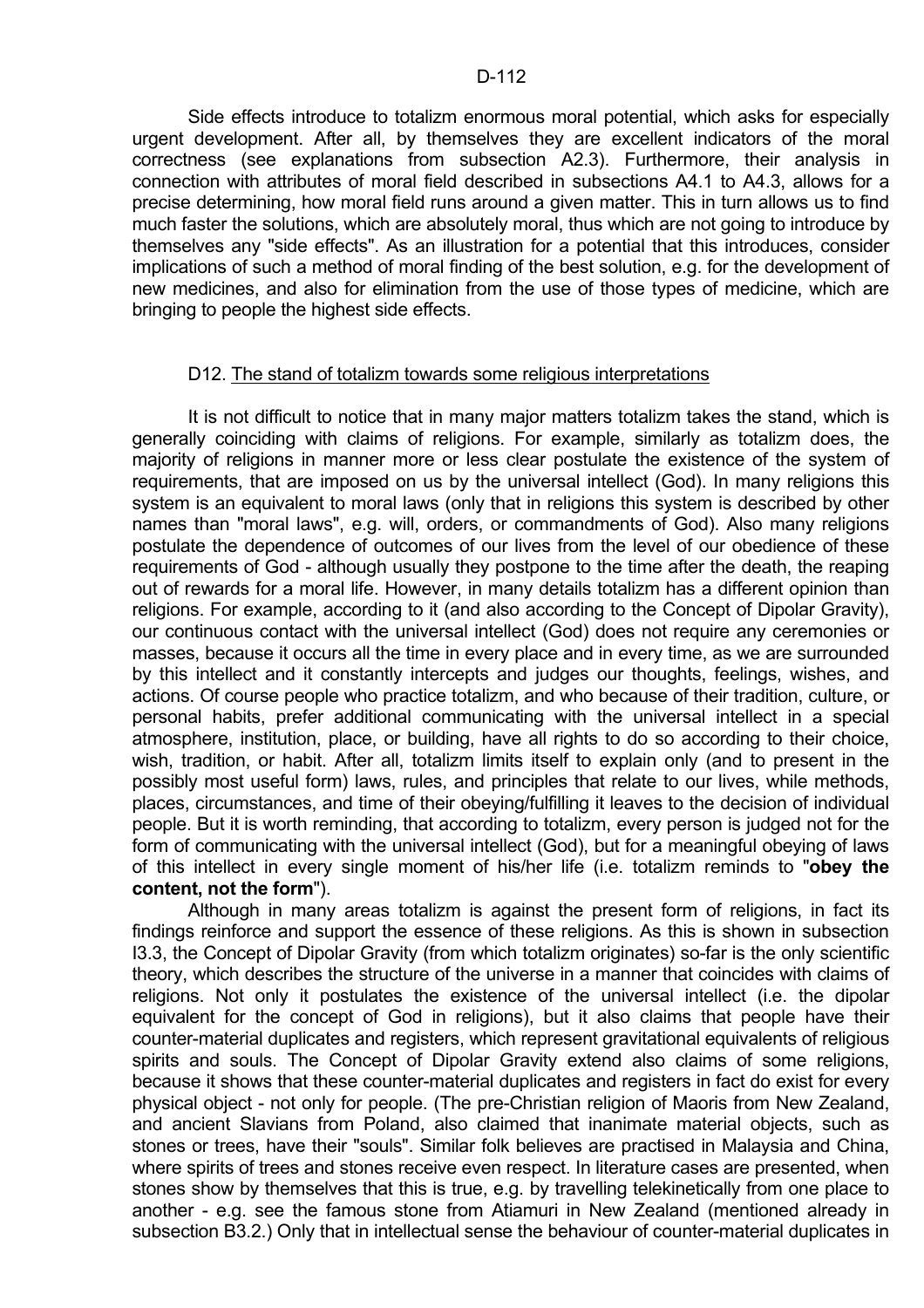"inanimate" objects, is not so advanced as in human counter-material duplicates. However, there is a basic difference between totalizm and all other known religions. It boils down to their verifiability and openness for further improvements. Religions assume, that the knowledge that they contain is perfect, finished, and non-verifiable, even if the significant proportion of it originates not from the supernatural sources, but from normal human interpretations and speculations (therefore these speculating people could introduce to this knowledge some errors and imperfections). Thus religions do not support the need to search for truth further. In turn the Concept of Dipolar Gravity (and also totalizm) claim, that every knowledge - in this also the knowledge which relates to the universal intellect (God), must be the subject of continuous perfecting, which is introduced on the basis of detailed research carried out with scientific methodologies that are already proven in action. Thus searching for religious knowledge do not differ from searching for any other knowledge. At the beginning, in a supernatural manner we receive only initial infirmations, which then as the "Adriana thread" must be followed up and researched with the devotion and consequence, so that in the final result we can be led to the detailed and almost complete knowledge. Moreover, according to totalizm, for gathering of knowledge and for implementing it in our everyday life, in the final count always is judged a given individual person, not just only institutions, which are especially established for this purpose. Of course, the above stand with the elapse of time can be adopted also by some existing religious institutions, thus leading to the perfecting, making more scientific, and reforming of these institutions. In such case totalizm would provide a potential, to continue and intensify the traditions of institutional practising of faith in the increasingly more scientific society.

 Probably a lot of time elapses before the scientific research completed accordingly to the idea of the Concept of Dipolar Gravity provide us with the picture of another world, which would even partially be so detailed, as detailed are currently the correct fragments of existing religions. Therefore, at the present level of our knowledge, the stand of totalizm in this part, which corresponds to the claims of religions, is as follows:

 "In all matters concerning faith assume that the universe is approximately such as religions describe it, although be aware that some of the claims of religions could accumulate interpretative errors, distortions in communication, imperfect terminological concepts, and consequences of human temptations. Therefore continually study the structure and operation of the universe, support and trace (scientific) research of others in this area, and improve your views by everything regarding this matter that already was verified objectively and confirmed."

 In relation to our studying of religious descriptions of the operation of universe, it should be added that according to the methodology of scientific investigations, the larger number of different religions contain in themselves a given detail that is just verified, the higher assurance that this detail does exist objectively, and was not introduced only by someone's misinterpretation, or by the need to keep others in obedience. Therefore the scientific approach to this type of research suggests, that during learning of the laws of universe through analysis of religions, it is proper to support our conclusions on the coincidence of claims in as many different religions as possible, not just on claims of only one of them.

 It should be noticed, that in spite of general correspondence of totalizm and claims of many existing religions, in some details totalizm takes a different stand. Especially this concerns matters and areas, in which religions were subjected to political pressures or exposed to the manipulations of evil parasites from UFOs. Therefore totalizm sometimes differs from religions in the manner in which it interprets many matters, in which religions take a stand that is well known to us. In respect to some of these matters, in subsections that are to be presented below, the stand that totalizm takes in them, is explained.

## D12.1. Totalizm acknowledges the eternal life and acknowledges benefits in afterlife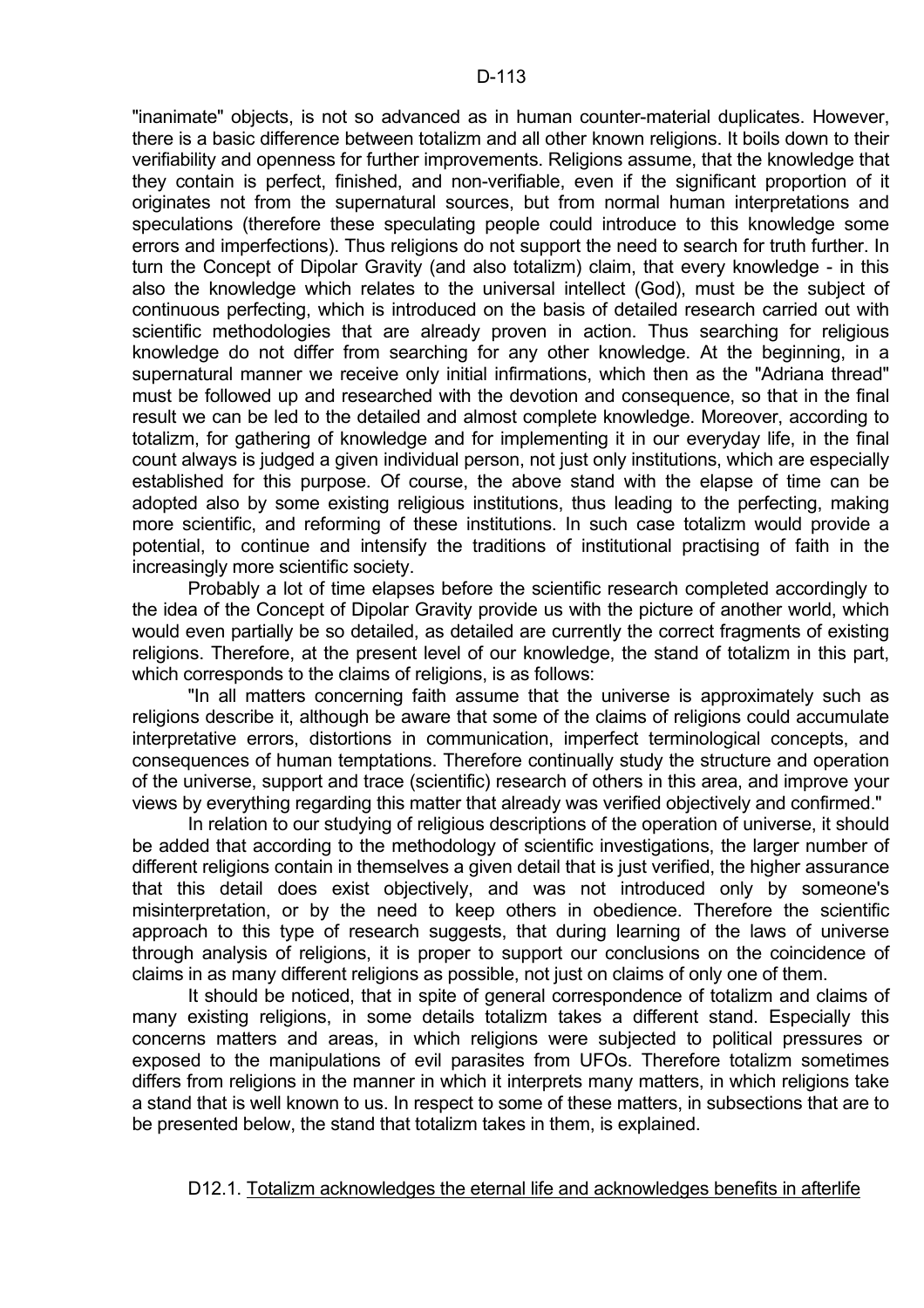Out of all religious interpretations, the central significance for people have two matters, namely (1) the existence (or non-existence) of afterlife, and (2) the reaping of afterlife benefits, in case of leading a moral biological life. In these two matters, the stand of totalizm is quite clear and agreeable with claims of all religions, i.e. totalizm acknowledges and confirms that they both do exist.

 In case of the existence of the afterlife, totalizm confirms that the life of people, as well as all other creatures or objects, does not finishes in the moment of their physical destruction, but lasts forever. According to totalizm, for sure there is such thing as "life after life". At the unquestionable existence of this life after life, points out several premises and evidence, the validity of which totalizm fully acknowledges. On this level of our knowledge, the most clear of them are results of analytical deductions of the Concept of Dipolar Gravity presented in chapter I. After all, these results unambiguously reveal that inside of the counter-world, another virtual world of software is contained, into which the awareness of all beings shift at the moment of death. The awareness of these beings live then in this virtual world of software, which becomes for them equally real, as for living creatures the physical world is. Another group of evidence for the existence of the eternal life, which totalizm also acknowledges, are various sources of empirical evidence. The most significant of these include the so-called "Near Death Experiences" (NDE) of people who went through a clinical death, the "returns from the other world" - i.e. various descriptions of people who died but then returned to life, visions of "another world", etc. The third group of significant evidence for the existence of afterlife, also acknowledged by totalizm, are various empirical findings accumulated by some religions, and expressed in their holly scriptures. All the above evidence quite unambiguously indicates, that the afterlife does exist. Thus this afterlife is not a matter of speculations and believes, but a real fact, which the totalizm already initiated to research scientifically, and intends to research further even more deeply.

 With the existence of the afterlife a connection has also the matter of afterlife benefits. Similarly as this is done by religions, also totalizm confirms, that after the death not everyone experiences the same fate. Actually what someone experiences after the death, it depends on the moral quality of life, that this person led. Someone's fate after the death, according to totalizm, is the reflection of the level at which in biological life someone obeyed moral laws. These ones, who lead moral biological life, according to totalizm are rewarded not only in this their life, but also in their afterlife. In turn those, who led immoral biological life, according to totalizm are punished not only in their biological life, but also in their afterlife. The fact of such dependency of the quality of afterlife from the moral essence of biological life, is also documented by various theoretical premises and empirical evidence. Their example can be the consistency of the universal intellect (described in subsection I3.6), which must cause variations in the treatment after death for people who differed in moral stands. Other example of evidence for the afterlife benefits of moral biological life can be stories of these people who returned from the "other side". These stories clearly confirm, that there is a difference in afterlife treatment of various people.

 By recognizing the existence of both the afterlife itself, and benefits in afterlife, totalizm simultaneously does not define them at the present level of development. It stands on the position that expressing opinion on this subject, without the possibility of previous exact researching the matter, would be in contradiction to the scientific character of totalizm. Thus the exact researching of these two matters totalizm places as the most important although very ambitious research project for itself, to be completed by the totaliztic science immediately after the foundations of this science are formulated - as this is postulated in subsections H10 and H1.2.

D12.2. Differences in totaliztic and religious understanding of the universal intellect (God)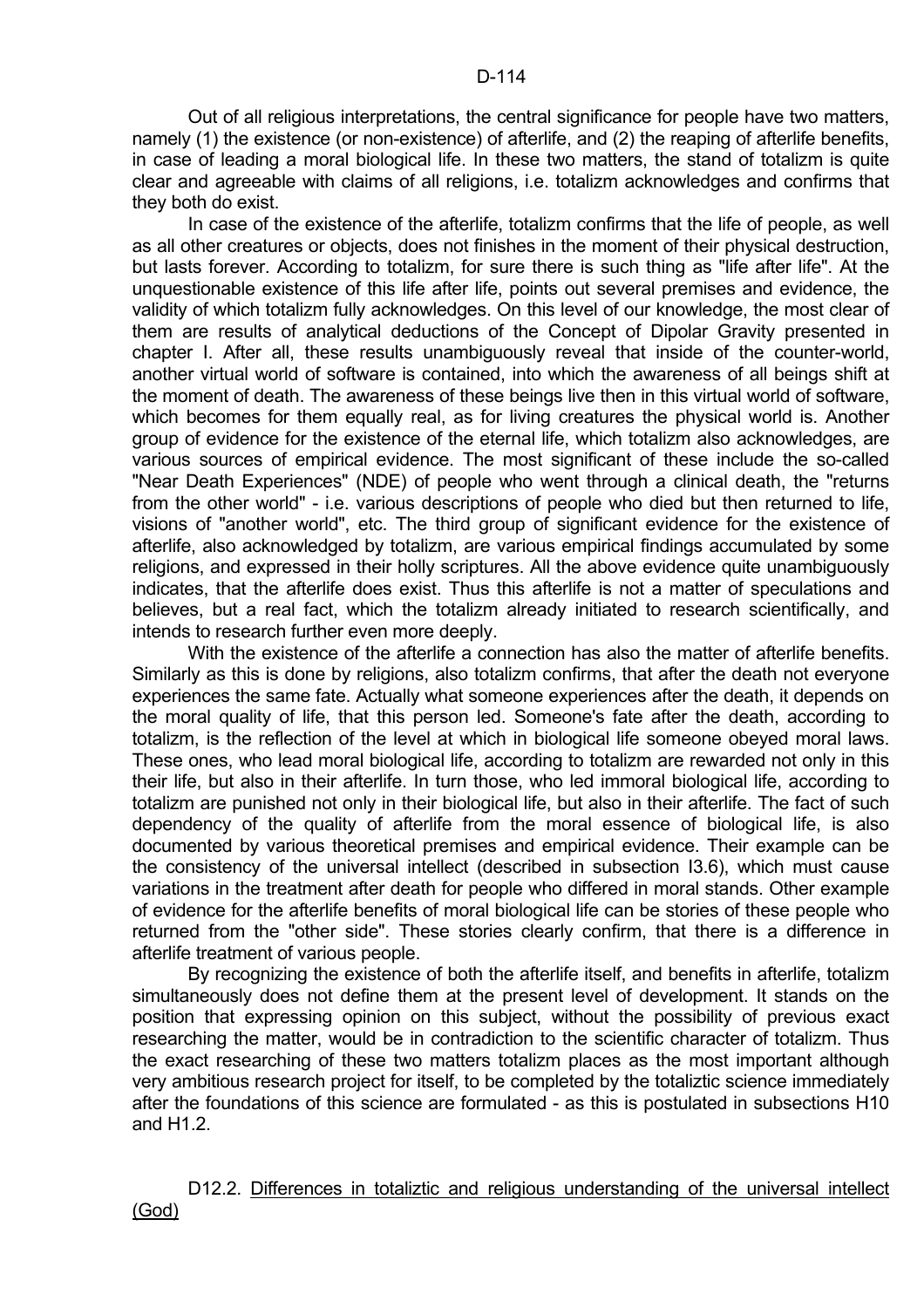It is not difficult to notice that totalizm postulates the general correspondence of the structure and operation of the universe with claims of religions. Thus one of the manners of fast decoding of the secrets of the counter-world, which totalizm recommends, is to study findings of various religions. But simultaneously totalizm warns against various imperfections and errors, introduced to every religion by a human factor. In order to illustrate them, and also in order to highlight the similarities, let us compare here the most important attributes of the religious God with the determined so-far attributes of the universal intellect (which stem from the Concept of Dipolar Gravity and from totalizm). The attributes compared here differ from these, and complement those, which are discussed in subsection I3.2.

 1. **Form**. In almost all religions God is presented as a being with human attributes, only that having an enormous power and wisdom. In turn the Concept of Dipolar Gravity and totalizm presents the universal intellect as a kind of a huge natural mind, which has the shape, dimensions, and knowledge of the entire universe. It relates to a single person, as the connection of all oceans, seas, and water resources on Earth relate to a single molecule/droplet of water. In the substance, which formulates this mind of the universal intellect, we are literally submerged, so that in every moment of time it surrounds us from all sides. Thus it is in every place and sees everything that we do, or think. Furthermore, one of the most important of our counter-organs, i.e. the counter-organ of conscience (see subsections I4.1.2 and I5.3), in fact is simultaneously belonging to the universal intellect. This makes us similar to an individual organism of a "coral reef", in which the skeleton, on which this organism lives, in fact belongs not only to this organism, but also to this reef (means, in case of our conscience - to the universal intellect). Furthermore, this counter-organ of conscience provides a direct "telephone line" which links us with the universal intellect and allows two-directional conversations (more about such reciprocated conversations with God is explained in subsection A10).

 2. **Principles of behaviour**. In almost all religions motives and principles of behaviour assigned to God, are similar to those displayed by people. (For example God may choose to distinguish someone, may like someone especially, may favour, forgive, can be jealous, before acting considers the excuses and recommendations of priests of a given religion, etc.) But according to the Concept of Dipolar Gravity, the universal intellect acts with an iron consequence very similar to action of a huge machine, and considers exclusively laws that it established - the researching of which is completed by the Concept of Dipolar Gravity, while the implementation of which in our everyday life is carried out by totalizm. Thus the rules of behaviour of this intellect are almost as automatic as work of a computer or as effects of the gravitational pull (i.e. it does not know the preferential treatment, forgiveness, or jealousy, a given type of behaviour with the elapse of time always and for everyone receives exactly the same type of reply, etc.).

 3. **Forgiveness**. Almost all religions highlight the "good-heartiness" of God, and its tendency to infinitively forgive and erase sins - of course, if a given person obeys orders of a given religion and shows appropriate remorse (perhaps with this "good-heartiness", religions try to explain the reasons that they do not see, why sinners are not punished immediately by God). In turn the Concept of Dipolar Gravity informs, that the measure of moral perfection is consistency (see subsection I3.6), while "forgiveness" granted by someone who does not represent a direct victim of a given crime, from the definition represents a lack of consistency. Because the universal intellect in the human understanding is perfect, it does not allow itself to be inconsistent, and thus to forgive. Thus it must act almost the same automatic as laws of physics, i.e. it never "forgives" even a smallest action or a sin, while this, what we could interpret as a "forgiveness" is only a consequence of the Boomerang Principle. (E.g. if a given person with an internal conviction "forgives" sins of others who hurt it, according to the Boomerang Principle also this person is going to be similarly "forgiven" similar type of sins.) It should be added, that because there is no such a thing as "forgiveness" for moral laws, therefore for totalizts it should be replaced with other, more constructive and correct expression, e.g. "minimization of effects of someone's totaliztic sin".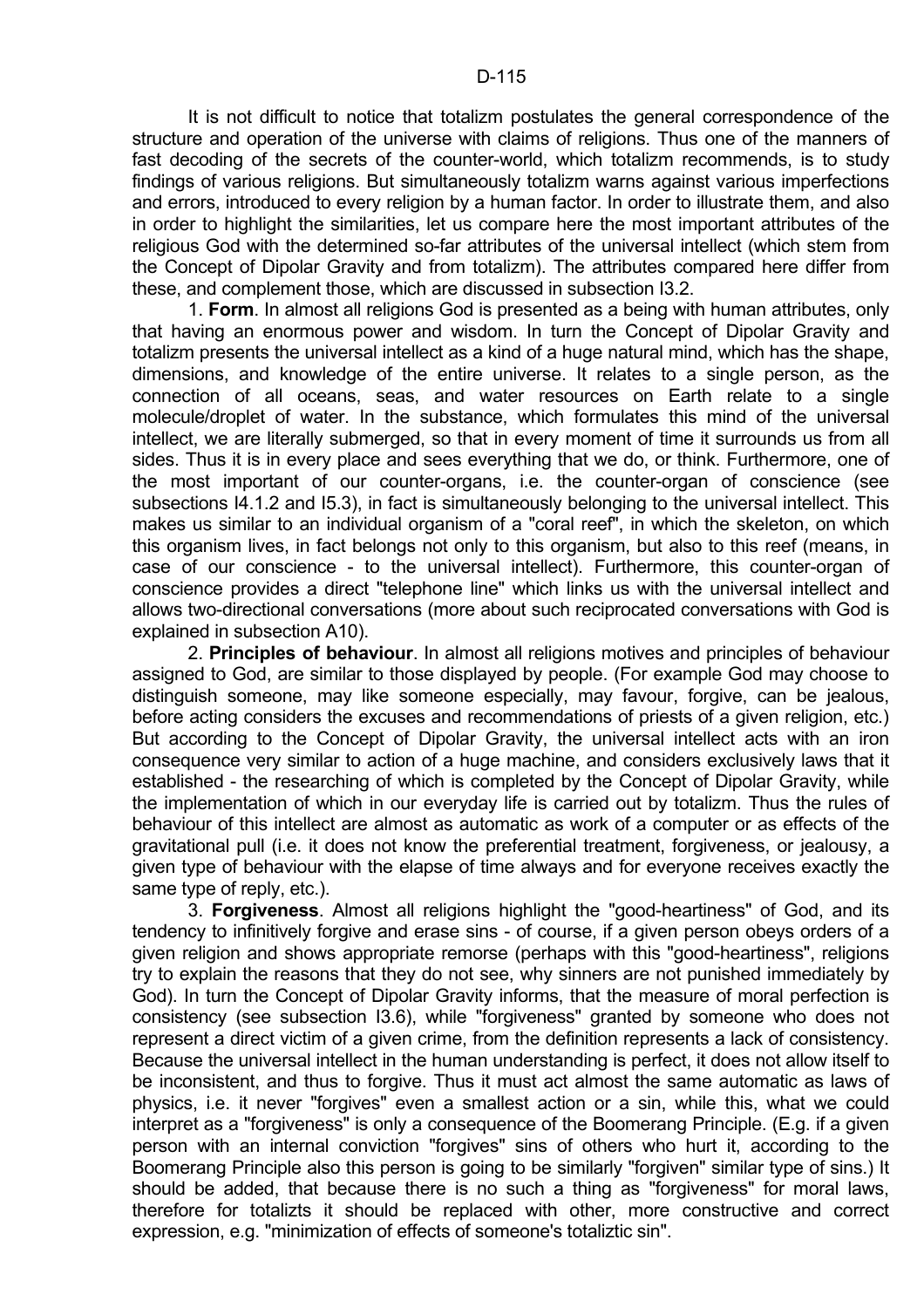4. **Reaction time**. Although religions do not define this clearly, their verbal tradition usually suggests that in case when God decides to act, it happens immediately after our action, which requires a given reply (usually people expect that if they do something very wrong "a lightning should strike them at the spot"). Because many "sins" does not receive any immediate effects, some people with the elapse of time loose their belief in the "God's justice". But the Concept of Dipolar Gravity, and also totalizm, indicates that replies of the universal intellect to our actions always comes with a significant time delays, which in many cases exceeds five years. (I.e. usually these replies come long after we completely forget our behaviour that caused a given reply.) These replies are NOT generated in the same manner as for physical phenomena, but are "attracted" only then, when someone or something releases them near a given person. Furthermore, because of the necessity that every action must receive an appropriate return, the universal intellect does not hurry up with "neutralization of sinners", because their unpleasant for others activities are needed to return to others this, what they deserve, or to give to other people a kind of experiences, that are the most beneficial for their spiritual development. Although every behaviour unavoidably receives the appropriate return, the implementation of the whole complex mechanism of moral laws requires that this return is coming with a significant time delay.

 5. **Sins and good deeds**. All religions in one or other form vigorously persuade avoidance of sins, although completely without enthusiasm they encourage to carry out good deeds. Usually they categorise to "sins" a given list of activities, then they employ God for punishing those who commit them. Because of the existence of good and bad aspects in every human action, and also because the lack of an unambiguous quantitative unit in religions - such as the discovered and introduced by totalizm concept of "moral energy", the appropriately manipulated leaders of religions could interpret as a "sin" practically everything that they wished. Thus sometimes they used this concept to gain various other agendas, and to create moral paradoxes such as "original sin", "good deed of sacrificing" for others, making people to suffer and to starve instead of preventing their birth, etc. Because in religions the idea of sin is usually the basic, and almost the only, indicator of moral correctness for everyday use, the ambiguity of this idea introduces the huge confusion and causes that people lack of clear guidance how they should act in life.

 Totalizm differs in this respect from the existing religions. It allowed to introduce not one, but several different indicators, out of which each one unambiguously defines, which our activities are moral and correct, while which are immoral. In order to repeat here examples of such indicators, they include all so-called indicators of the moral correctness (see subsection A2.3), means: karma, moral field, moral energy, responsibility, and many more scientific quantities which totalizm introduced in order to allow an easy qualifying of something to "moral" or "immoral" categories. Two of these, which are very similar to ideas used by religions, i.e. totaliztic good deeds and totaliztic sins, are discussed in details in subsections A5.1 and A5.2. There are various similarities, and simultaneously significant differences, between religious and totaliztic ideas of "good deeds" and "sins". For example, to similarities belong the fact, which is stressed in subsections A5.1 and A5.2, that a significant proportion of human activities, which religions qualify as sins or good deeds, are similarly qualified by totalizm. Unfortunately, it is impossible to find similarities between other indicators of the moral correctness that totalizm introduced, and their religions counterparts, simply because religions do not developed any of such other indicators.

 6. **Responsibility for good and for evil**. Almost all religions suggest, that God always does good, while all evil is caused by its competitor, means Satan. In turn the Concept of Dipolar Gravity states, that the universal intellect does not do any good or evil, and leaves the causing of all actions (means both good and evil) to the free will of its creations, means to people, space beings that practice totalizm, evil parasites from UFOs, etc. This concept reveals, that the universal intellect does not have a competitor (Satan), as its competitor would need to be a completely separate universe. Thus there are only intelligent beings, which are created by this universal intellect, but all of which always are subjected to its laws (this means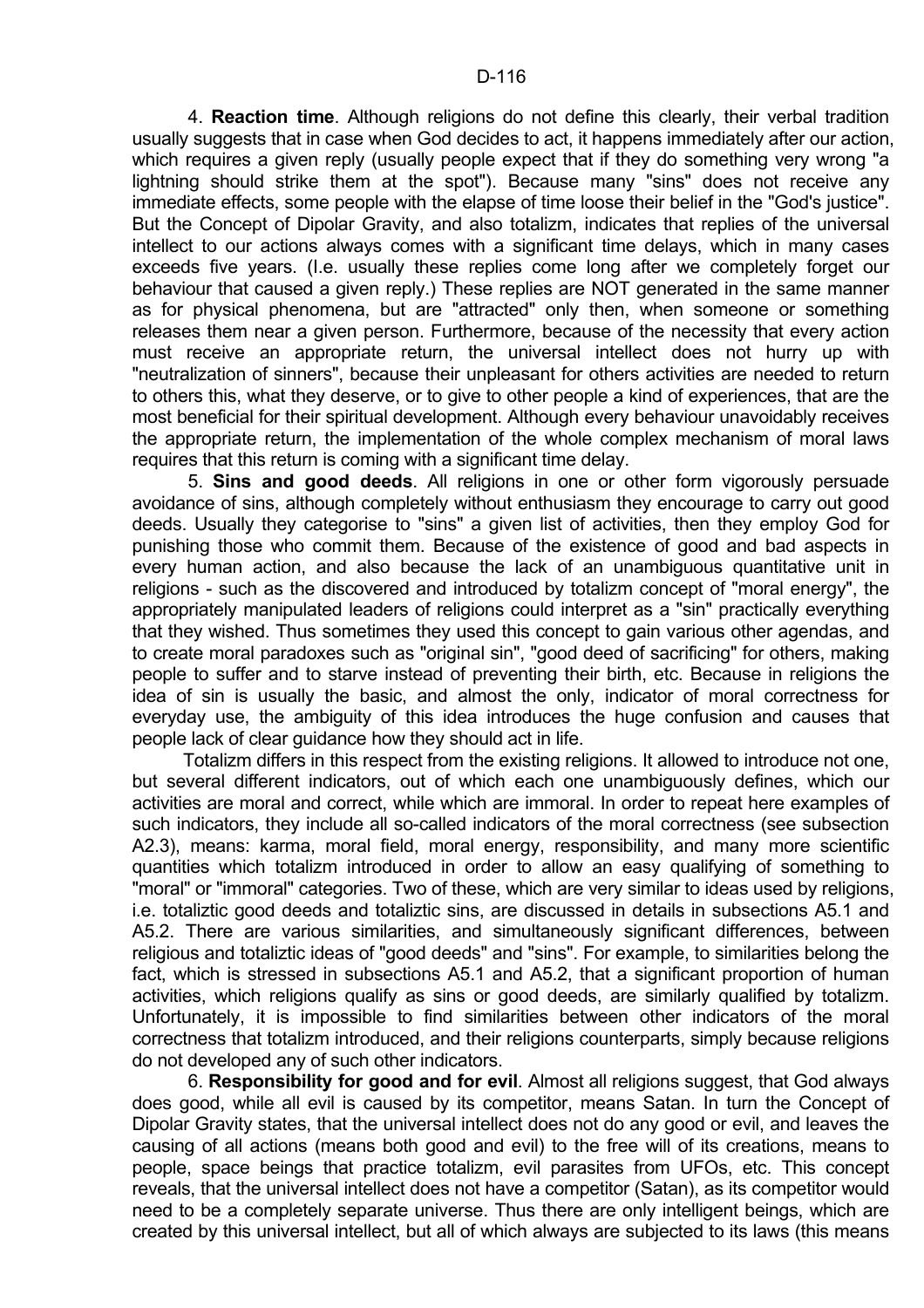that Satan himself, and also hordes of its "devils", are subjected to the laws of the universal intellect in exactly the same manner as people do). This intellect limits its activities to only such controlling of the future fate of all its creations (including into this both people, as well as also these "devils"), that according to moral laws they always find themselves in the range of these activities of others, which they deserved. Putting this in simple words, good or evil is not done by the universal intellect, but by people themselves and by other beings created by this intellect (e.g. by UFOnauts that occupy our planet, which are the "blueprints" for Satan and for devils). This intellect only causes that in the range of effects of someone's good or evil, people are found, who according to moral laws should be exposed to this kind of return in a given time (means, should be affected by this kind of good or evil).

 7. **Representing God**. All the existing religions always accredit some dignitaries or founders, who claim that on Earth they represent God. Then, after they assume this representation, these "representatives" start to dictate to other people what "God" wishes to happen, what they should do or not do for this "God", etc. In turn the Concept of Dipolar Gravity and totalizm states, that the universal intellect cannot be represented by anyone, because: this intellect has in its disposal the sufficient power and capabilities to represent itself - if it only wishes so, if it would wish that someone represents it, then it would not forget to inform us about this, and furthermore, actually it perfectly represents itself so far. Thus, every individual person is in relation to it in exactly the same position, also no-one has the right to pretend that speaks in its name. Therefore learning what the universal intellect has to tell us, must take place through laborious and logical deducing of truth by all of us, by learning laws, which are established by this intellect, and by drawing conclusions from moral lessons that we received from it, not through impulsive speeches of apparently "possessed" representatives.

 8. **Manifestation of obedience**. All the existing religions in various ways force their believers to constantly and spectacularly manifest their obedience to God of a given religion. So some of them order that their believers must wear or carry something special, or to not shave or cut chair, other - to take part in special rituals or ceremonies, or thoughtlessly recite appropriate number of words of prayers, or make a special type of noises, or cut throats in infidels and members of other religions, further ones to fall on face in appropriate times of the day, etc. In turn the Concept of Dipolar Gravity, and also totalizm, states that a basic method of constant showing our obedience to the universal intellect, is a strict obeying laws and canons that this intellect imposed on us. After all, this intellect should be treated as our father. It would be a very imperfect father, which would demand from his children to continually fall on their faces, to thoughtlessly recite long verses, or to give bloody offerings, but who simultaneously would not take notice to what goals these children go in their lives, nor would have anything against of not respecting by these children laws and rules that he imposed onto them. Thus, according to totalizm, it is not vital to fulfil various rituals or celebrations, making gestures, or to give offerings, only in order to manifest obedience to the universal intellect. After all, if the universal intellect wished these types of manifestations of obedience, it would not avoid telling this to us. According to totalizm, the only thing that is needed to manifest our obedience to the universal intellect, is to obey pedantically the laws that this intellect established. In turn our lives should be led in a manner, which in this monograph is called balanced "secular" life. Such a balanced secular life, the entire our time and energy devotes exclusively to complete tasks, for the completion of which this intellect gave us life, to lead a full emotional life, and also to deepen and make more complete our spiritual perfection. If someone takes part in gatherings, rituals, or celebrations, or undertakes some specific religious activities, then they should be characterised by some positive motivations and serve to specific moral purposes - e.g. increasing moral knowledge, group healing, group increase of the force of our appeal, etc. (i.e. they should not serve just to the manifestation of our obedience). Of course, apart from the obeying moral laws, totalizm suggests also frequent communications with the universal intellect, e.g. with the use of prayers, or in two directions with the use of "feelings" from our conscience.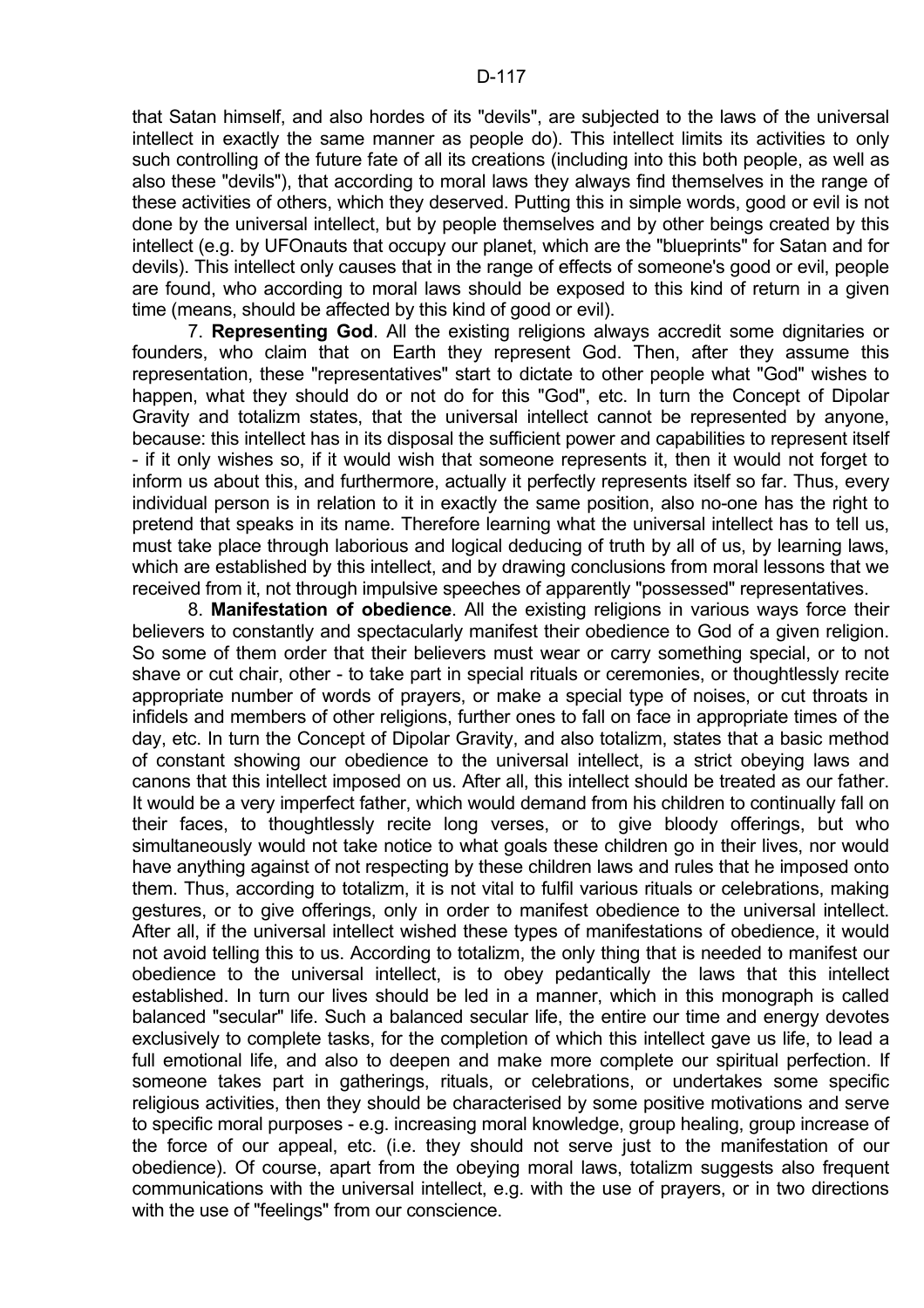#### D-118

 If one thoroughly analyses the above set of differences and similarities, it almost "hits in the eyes", that the totaliztic and religious understanding of the superior being that rules the fate of us and our universe, is very similar in general matters, and only different in details. Because these details result from human misinterpretations, this makes obvious, that the differences that are expressed by them, either result from the errors introduced to religions by the so-called "human factor", or from the intensional manipulations of evil parasites.

### D12.3. Beware of religious fanaticism

 If one analyses what religious fanaticism actually is, than it turns out that it can be defined in the following manner. "**Religious fanaticism is a degenerated manifestation of the philosophy of parasitism, in which all parasitic and immoral behaviours are justified by the claimed acting in the name of God**". However, as every type of parasitic behaviour, religious fanaticism is very far from obeying laws that were established by God. In fact the essence of it in present days depends on breaking, not on obeying, intensions of God - in spite that fanaticism continually excuses its actions with God's name.

 Religious fanaticism is one of the worst forms of parasitism and should be avoided as a deadly illness. The reason is that otherwise than with other forms of parasitism, in which matters still could be argued logically with people who practice them (i.e. that something that they do is immoral, unethical, or socially destructive), with religious fanatics there is no discussion. Everything for them is a direct order from God (even if this is conceived in their twisted minds), and they try to implement it with a blind stubbornness. Thus the only manner, to prevent their immoral crimes, is to use force, or to cause that the characteristic for parasitism aggressiveness they unload between themselves.

## D12.4. Totalizm is NOT a jealous philosophy, thus is allows to practice morally whatever one wishes

 Because of the fact, that in the world to-date, all religious institutions had also political power over their adherers, to maintain this monopoly of power they introduced many doctrines of the type "I am a jealous God", "you are not going to have other Gods before me", etc. In the result, almost all religions and cults that exist in the world, forbid their believers to take parts in any religious celebrations (or gatherings) of other religions. Especially rigid in this are religions and cults that were spread on Earth by evil parasites from UFOs, and are aimed at spreading out of their morally degenerated philosophy. Previously they forbidden to even discuss their God with adherers of other religions. Thus almost the only contact with "infidels" that they allowed to have, was the one that takes place during cutting throats of these infidels.

 Totalizm states, that the universal intellect exists in a single occurrence only. There is nothing else like it, in the entire universe. Thus, under whatever name and with whatever rituals would someone appeal to it, always this appeal is going to refer exclusively to it - after all, does not exist anyone else who could be mistaken with it, or who could pretend to be it. Therefore totalizm recommends the highest tolerance and freedom in respect of taking part in positive rituals of the peacefully oriented religions or cults. It states that every person who practices totalizm has the right, and even has a kind of scientific duty, whenever only has the opportunity or a wish, to take a part in celebrations of other religions, to be interested in knowledge, tradition, culture, and achievements of these religions, to assist them in preserving and recording their cultural inheritance and knowledge accomplishments, etc. Of course, about these religions we need to be sure, that they are not dangerous for outside observers. (After all, the believers of some religions and cults have a bad habit of killing of infidels caught on observing their rituals.) Totalizm declares in its founding theorem that is imperfect. Therefore, by recommending studies of various peacefully oriented religions and cults, and by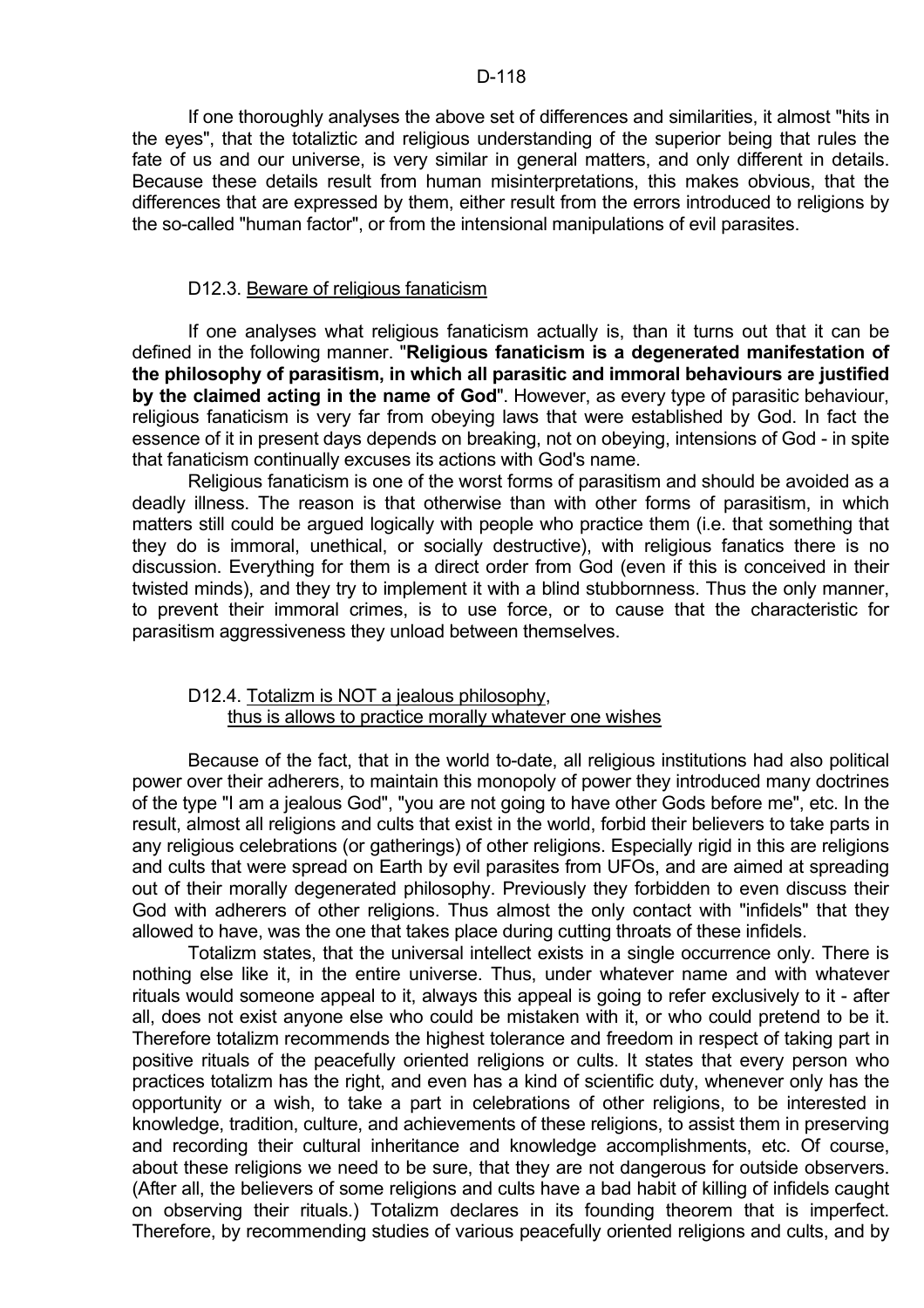taking part in their moral celebrations, it opens the possibility of gleaning the knowledge, which these religious empirically accumulated in the result of centuries of their existence, and which totalizm so-far has not developed. One condition which totalizm postulates here, is that the celebrations or gathering in which one takes part, were clearly positive and oriented towards increasing, not decreasing, everyone's moral energy. For example totalizm is decisively against taking part in rituals or gatherings, the goal of which is to discriminate, to insert pressures or to start hostilities, which would decrease someone's moral energy, to give offerings to God (e.g. out of animals or even people), to organise or provoke oppression or repressions (e.g. killing) of those ones who by a given religion or cult are considered to be infidels - unless taking part in such immoral occasions is aimed at the prevention of realization of barbaric goals to which these are aimed.

 The fact that totalizm is not a jealous philosophy causes, that every totalizts has a free choice from several possible manners of practising this philosophy. The first of these depends on practising philosophy of totalizm **instead of** any religion. According to what is explained in subsections F2 to F2.2, the knowledge of laws of the universe proves that every person, who reaches a certain level of obeying moral laws, is going to receive for this appropriate moral rewards, which are outcomes of this obeying, independently of whether he/she practices totalizm, or any religion, or simultaneously totalizm and this religion. The second of the ways of practising totalizm discussed here depends on adhering to totalizm **in addition to** practising someone's own religion. In such case totalizm provides a scientific extension and improvement to the religion that someone believes in, while practising of totalizm is aimed at the repair of errors and imperfections that during the elapse of centuries people introduced to this religion. Of course, totalizm also reveals, that one can practice this philosophy, while simultaneously is worshipping of a single universal intellect by **parallel** taking part in celebrations of several different religions - if this does not tip the crucial balance between the physical, emotional, and spiritual component of someone's life.

# D13. Moral mysteries and paradoxes

 Although totalizm explained a large number of moral phenomena, which so-far were inducing various questions and doubts, it is not able - at least at the present level of development, to solve all moral controversies, mysteries, and paradoxes. In the subsections that are to follow, we are going to review together these out of them, which I encountered during carrying out of my research, but which - as so-far, totalizm was unable to solve or to explain.

# D13.1. Morality of the second in family

 For a long time my interest is attracted by a moral paradox of the so-called "second child in a family". This second child in a family is every person who is born as a second - i.e. which arrives to this world as second person of a given mother, after an oldest brother or an oldest sister. Although generalizing never works in every case, and in a real world probably a multitude of very valuable people do exist, who were born as "second", and who then grow up at moral, valuable, productive members of society, in the folklore of many nations numerous stories can be found about nontypical "second child in a family". If one does not "bit the bush", in folklore these "second child in a family" are usually portrayed as "black ship", "prodigal sons", "immoral people", "outcasts", and all those whom a given family is not very proud of. What is more strange, if one analyses real cases from real life, these "second in families" in fact have higher from others tendencies to grow up at outcasts. It looks almost as if they have in-born inclinations of some sort to practice philosophy of parasitism in their lives. (Parasitism is described in chapter KA.) These inclinations are always so powerful, that normal parents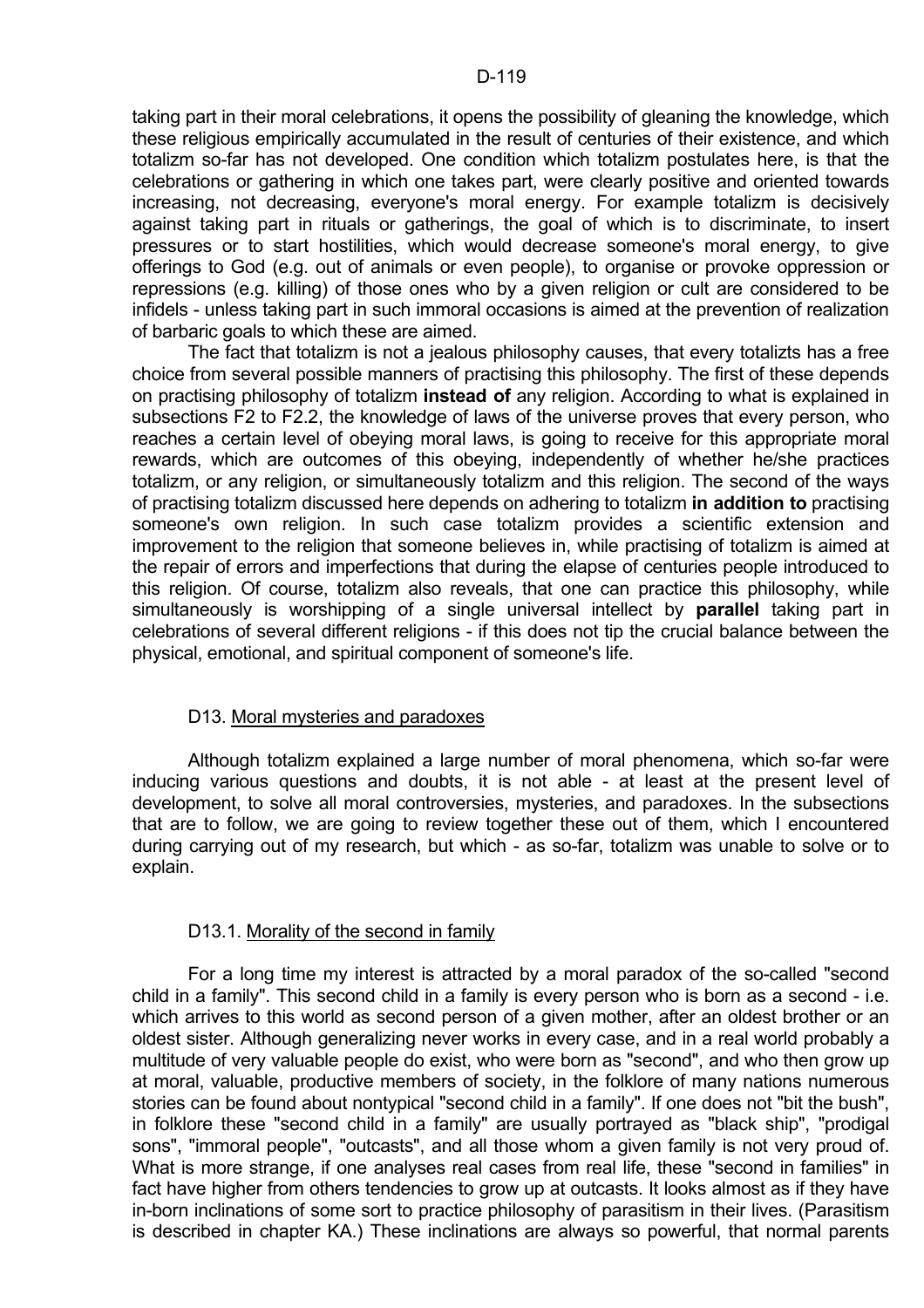are usually incapable of extinguishing them with normal parenthood methods. Thus, only especially wise and extraordinarily moral parents sometimes are able to decrease slightly the impact on their child. These second children in families are basically different from remaining members of the same families, in a much larger proportion of cases than the laws of statistics would order this. Frequently these differences are of a negative type. What is stranger, these differences not only concern the area of morality or personality, but in many cases also extend to physical characteristics, such as the height, colour of chair and carnation, look, etc. Thus, if anyone is second in family and still remains a positive character, should be very proud of this fact, because he/she belongs to an extreme rarity.

 Because of the above reasons I would recommend very much to those seconds in families, to adopt totalizm in their lives. After all, this highly moral philosophy represents everything that is an exact opposite of folk picture of these "second in family" and their in-born inclinations.

 The matter of the second in a family is a very strange moral phenomena or paradox, which is difficult to explain in a rational manner. The believers of the theory of the "shaping by the environment" probably would try to explain this paradox by charging parents with taking sides in the upbringing of their children, with growing up in a shadow, etc. Unfortunately, such explanation does not correspond to facts. It looks as if onto second children in family always some sort of in-born spiritual inclination to practice parasitism in their life is imposed. This inclination causes that in many cases it cannot be removed by parents, so that victims subdue to it and grow up into drastically different people than the rest of family. Of course, if in fact there is a spiritual inclination of some sort imposed on second children in family, then it would be interesting to establish, what character it has, where it comes from, what is the source of it, why it is imposed, etc. For example, whether there is something in numerology - in the fact that they are second, in reincarnation, in astrology, in biology, in psychology, or simply all this is only a misunderstanding so that seconds in family are exactly the same as first and third ones only that very unfortunate series of coincides that plague them regularly cause that with the elapse of time they become as they are?

#### D13.2. "Cot death" of twins

 In normal cases when someone dies, usually it is possible to establish exactly what was the actual reason for this death. But a kind of death does exist, for which so far was impossible to determine the reason for dying, in spite of many years of intensive research. This is so-called "cot death". In New Zealand it is called so (i.e. it is called "cot death" or "crib death"), although its official medical name is "SIDS" ("Sudden Infant Death Syndrome"). For this type of death usually small children fall victims, or more strictly healthy and normal infants. There seems to be no physical reason, for which such death appears. In fact this death looks as if a given infant got disappointed with the world to which just arrived, and decided to return to wherever it come from. All signs seem to indicate, that this death has a spiritual character, not a physical one. For example, a soul of the newly-born perhaps does not wish to accept the reality, to which it is born, thus returns back leaving a young body. Of course, today materialistically oriented medicine does not wish (and can't) accept a possible spiritual character of this death. Thus it still seeks a physical reasons for it. But as so-far unsuccessfully.

 There is one fact, which decisively seems to confirm the spiritual character of cot death. This is the simultaneous dying of twins. At the fact of simultaneous dying of twins in cot deaths, my attention brought a case, which had place on 17 July 2001, in Stokes Valley near Wellington, New Zealand. That day simultaneously two three-month old sisters and identical twins, Tiari and Ariana Weston, died at this "cot death". They were born with only a half hour of difference. At the moment of death they were sleeping in the same cot. As then I read in an article **[1D13.2]** "Family mourns twin tragedy" ("Sunday Star Times" (NZ), Sunday, 22 July